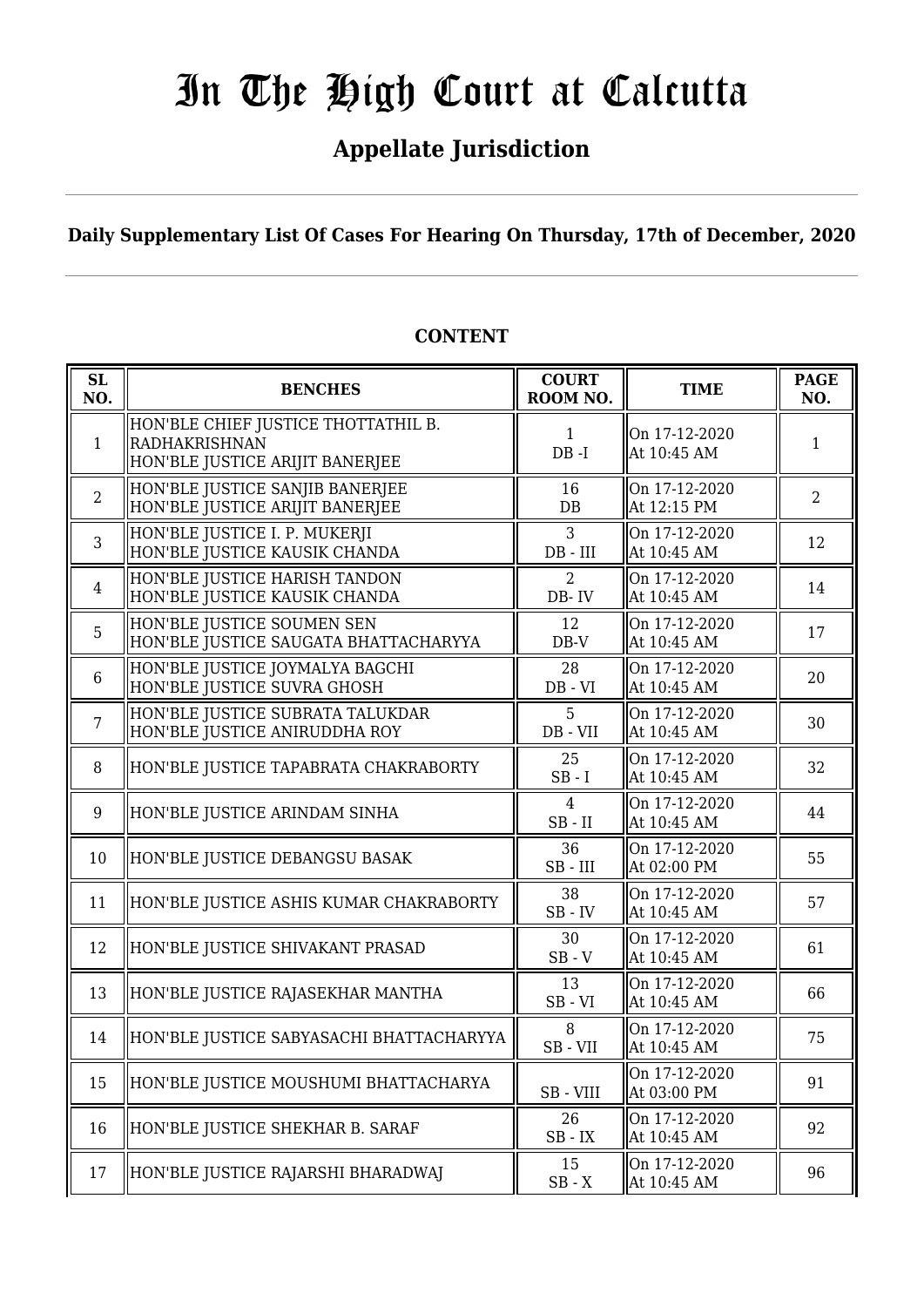| <b>SL NO.</b> | <b>BENCHES</b>                         | <b>COURT</b><br>ROOM NO.  | <b>TIME</b>                  | <b>PAGE</b><br>NO. |
|---------------|----------------------------------------|---------------------------|------------------------------|--------------------|
| 18            | HON'BLE JUSTICE SHAMPA SARKAR          | 19<br>$SB - XI$           | On 17-12-2020<br>At 10:45 AM | 122                |
| 19            | HON'BLE JUSTICE RAVI KRISHAN KAPUR     | 10<br>$SB - XI$           | On 17-12-2020<br>At 10:45 AM | 125                |
| 20            | HON'BLE JUSTICE ARINDAM MUKHERJEE      | 23<br>SB-XIII             | On 17-12-2020<br>At 10:45 AM | 128                |
| 21            | HON'BLE JUSTICE BISWAJIT BASU          | 18<br>SB-XIV              | On 17-12-2020<br>At 10:45 AM | 133                |
| 22            | HON'BLE JUSTICE AMRITA SINHA           | 24<br>$\rm SB$ - $\rm XV$ | On 17-12-2020<br>At 10:45 AM | 135                |
| 23            | HON'BLE JUSTICE ABHIJIT GANGOPADHYAY   | 22<br>SB-XVI              | On 17-12-2020<br>At 10:45 AM | 140                |
| 24            | HON'BLE JUSTICE JAY SENGUPTA           | 32<br>SB - XVII           | On 17-12-2020<br>At 10:45 AM | 143                |
| 25            | HON'BLE JUSTICE BIBEK CHAUDHURI        | 9<br>SB - XVIII           | On 17-12-2020<br>At 10:45 AM | 148                |
| 26            | HON'BLE JUSTICE SUBHASIS DASGUPTA      | 7<br><b>SB</b>            | On 17-12-2020<br>At 10:45 AM | 151                |
| 27            | HON'BLE JUSTICE MD. NIZAMUDDIN         | $\mathcal{L}$<br>SB       | On 17-12-2020<br>At 10:45 AM | 154                |
| 28            | HON'BLE JUSTICE TIRTHANKAR GHOSH       | 42<br>$SB - XIX$          | On 17-12-2020<br>At 10:45 AM | 161                |
| 29            | HON'BLE JUSTICE HIRANMAY BHATTACHARYYA | 11                        | On 17-12-2020<br>At 10:45 AM | 165                |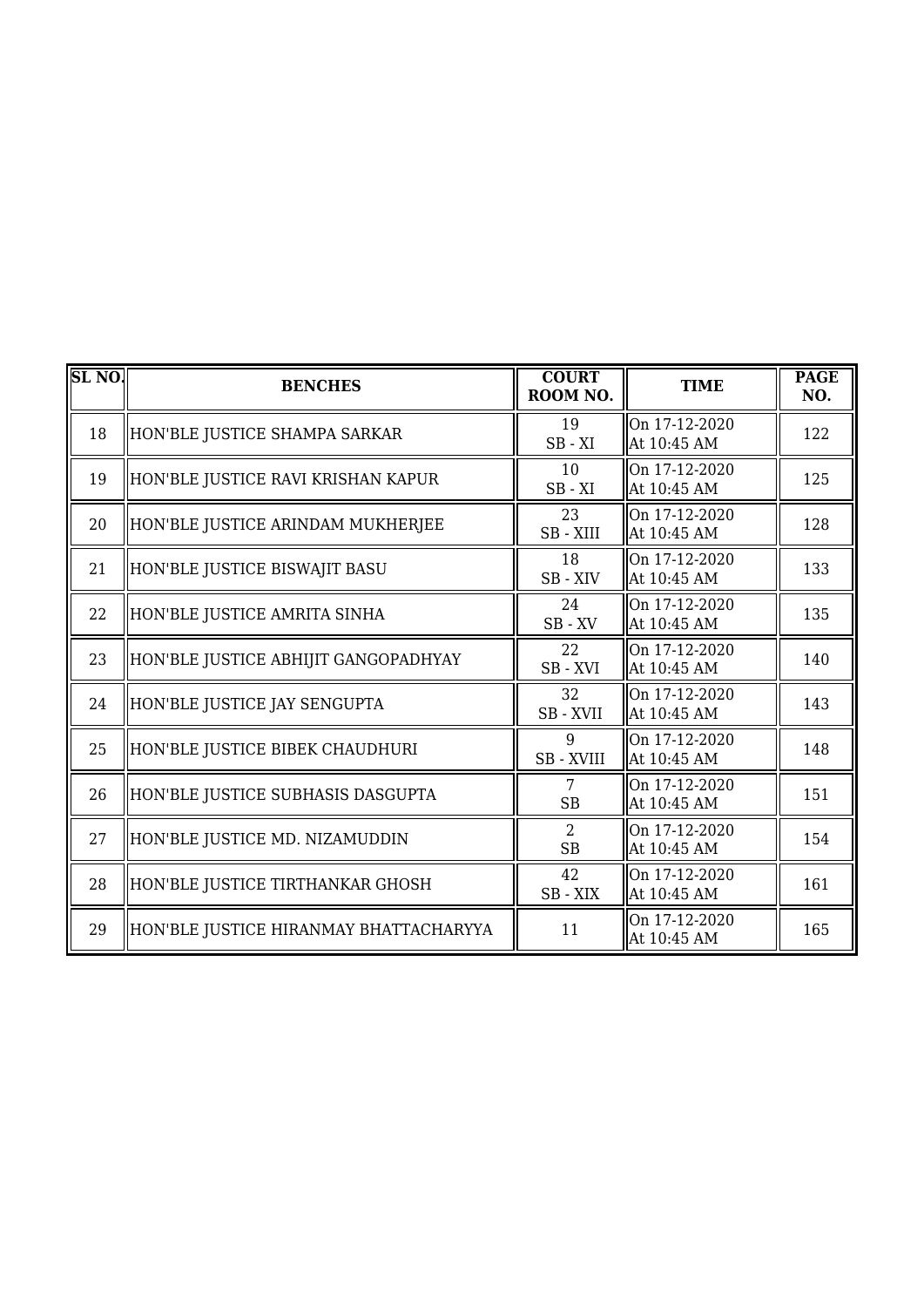

### **Appellate Side**

**DAILY CAUSELIST For Thursday The 17th December 2020**

**COURT NO. 1**

**DIVISION BENCH ( )**

**AT 10:45 AM**

**HON'BLE CHIEF JUSTICE THOTTATHIL B. RADHAKRISHNAN HON'BLE JUSTICE ARIJIT BANERJEE**

**( VIA VIDEO CONFERENCE ) ON AND FROM MONDAY, THE 7TH DECEMBER, 2020 ISSUED ON 1ST DECEMBER, 2020 IS MODIFIED TO THE FOLLOWING EXTENT. APPEALS FROM ORDERS RELATING TO RESIDUARY UNDER GROUP IX INCLUDING APPLICATIONS CONNECTED THERETO; PUBLIC INTEREST LITIGATION; CRIMINAL CONTEMPT MATTERS; APPEALS UNDER SECTION 19(1)(a) OF THE CONTEMPT OF COURT'S ACT; APPLICATIONS UNDER SECTION 27 OF THE ELECTRICITY REGULATORY COMMISSION ACT,1998; INCLUDING APPLICATIONS CONNECTED THERETO;**

**HABEAS CORPUS;**

**ANY OTHER MATTER, IRRESPECTIVE OF CLASSIFICATION, AS DIRECTED BY THE HON'BLE CHIEF JUSTICE.**

**AND**

**THE HON'BLE THE CHIEF JUSTICE AND THE HON'BLE JUSTICE ARIJIT BANERJEE WILL TAKE PUBLIC INTEREST LITIGATIONS IN THE FIRST HALF ON AND FROM DECEMBER 9,2020 UNTILL FURTHER ORDERS.**

**AND**

**AS LONG AS THE DIVISION BENCH OF THE HON'BLE THE CHIEF JUSTICE AND THE HON'BLE JUSTICE ARIJIT BANERJEE DOES NOT SIT HON'BLE JUSTICE SANJIB BANERJEE AND HON'BLE JUSTICE ARIJIT BANERJEE WILL SIT TOGETHER AND TAKE THE LIST AND DETERMINATION OF THE HON'BLE THE CHIEF JUSTICE AND THE HON'BLE JUSTICE ARIJIT BANERJEE IN ADDITION TO THE LIST AND DETERMINATION OF HON'BLE JUSTICE SANJIB BANERJEE AND HON'BLE JUSTICE ANIRUDDHA ROY NOTE: MATTERS WILL BE TAKEN UP THROUGH PHYSICAL HEARING ONLY WHEN BOTH THE PARTIES ARE AGREED.**

**NO MENTIONING IN COURT**

**NOT SITTING**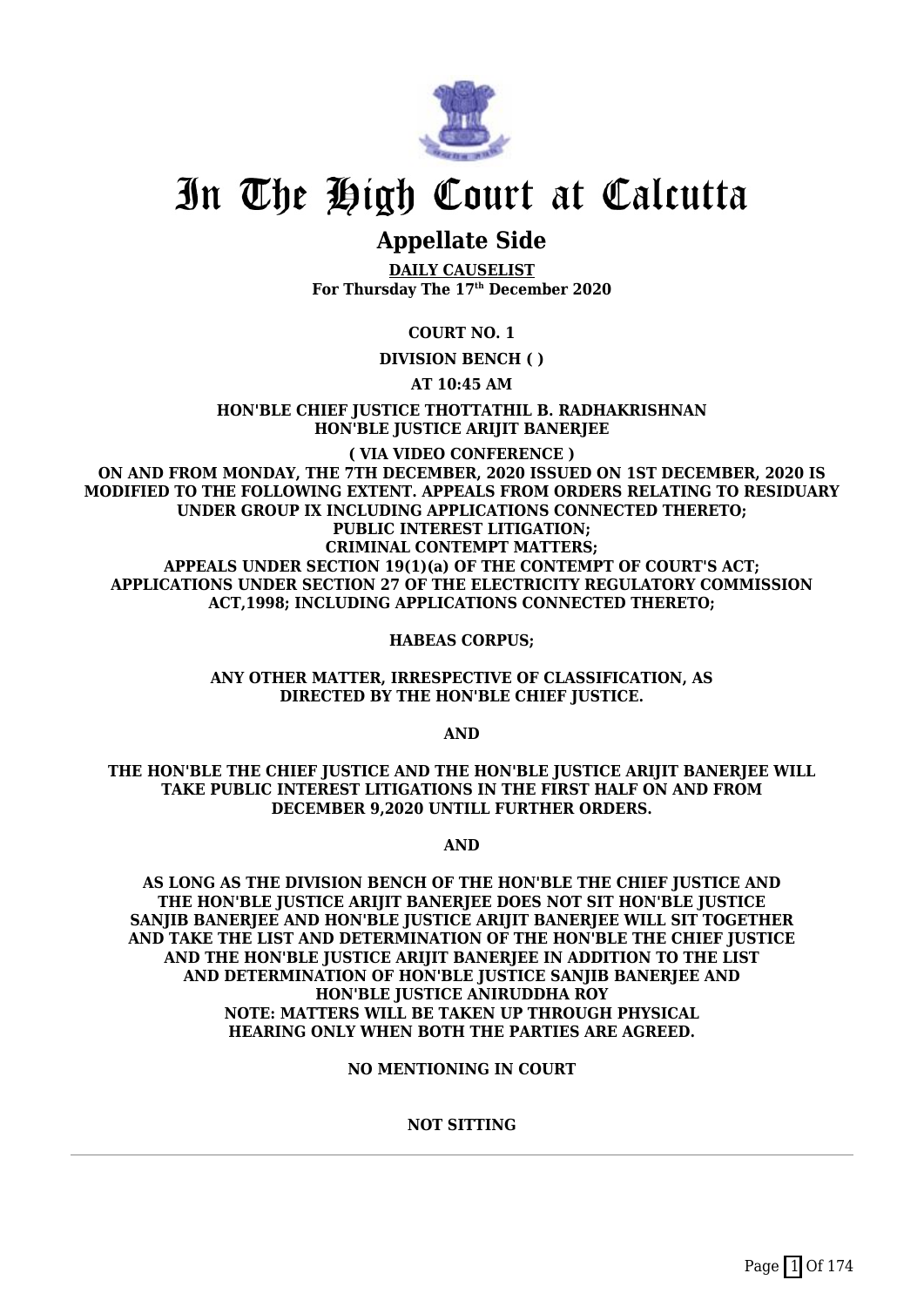

#### **Appellate Side**

**DAILY CAUSELIST For Thursday The 17th December 2020**

> **COURT NO. 16 DIVISION BENCH (DB - II)**

**AT 12:15 PM**

**HON'BLE JUSTICE SANJIB BANERJEE HON'BLE JUSTICE ARIJIT BANERJEE (VIA VIDEO CONFERENCE)**

**(AS LONG AS THE DIVISION BENCH OF THE HON'BLE THE CHIEF JUSTICE AND HON'BLE JUSTICE ARIJIT BANERJEE DOES NOT SIT)**

#### **ON AND FROM MONDAY, THE 7TH DECEMBER, 2020 – AFTER COMPLETION OF COMMERCIAL APPELLATE DIVISION BENCH – WILL TAKE UP APPEALS UNDER ARBITRATION ACT, 1940 AND ARBITRATION & CONCILIATION ACT, 1996 INCLUDING APPLICATIONS CONNECTED THERETO;**

**FIRST APPEALS RELATING TO EJECTMENT SUITS AND DECREES AND APPLICATIONS CONNECTED THERETO.**

**APPEALS FROM ORDERS RELATING TO MUNICIPALITIES, CO-OPERATIVES & PANCHAYATS UNDER GROUP-V INCLUDING APPLICATIONS CONNECTED THERETO;**

**APPEALS FROM ORDERS RELATING TO MUNICIPALITIES, CO-OPERATIVES & PANCHAYATS UNDER GROUP-V INCLUDING APPLICATIONS CONNECTED THERETO;**

**MATTERS RELATING TO TRIBUNALS UNDER ARTICLE 323A & 323B (OTHER THAN TAX TRIBUNAL) INCLUDING APPLICATION CONNECTED THERETO;**

**LAWAZIMA;**

**HEARING OF WRIT APPEALS IRRESPECTIVE OF CLASSIFICATION INCLUDING APPLICATIONS CONNECTED THERETO.**

**AS LONG AS THE DIVISION BENCH OF THE HON'BLE THE CHIEF JUSTICE AND HON'BLE JUSTICE ARIJIT BANERJEE DOES NOT SIT – WILL SIT TOGETHER AND TAKE THE LIST AND DETERMINATION OF HON'BLE THE CHIEF JUSTICE AND HON'BLE JUSTICE ARIJIT BANERJEE IN ADDITION TO THE LIST AND DETERMINATION OF HON''BLE JUSTICE SANJIB BANERJEE AND HON'BLE JUSTICE ANIRUDDHA ROY.**

**AND**

**ON AND FROM MONDAY 14TH DECEMBER, 2020 TO THURSDAY, 24TH DECEMBER, 2020 – WILL SIT TOGETHER AND IN ADDITION TO THEIR OWN LIST, TAKE THE ALL THE APPEALS RELATING TO LAND UNDER GROUP – I AND APPEALS RELATING TO TRANSPORT & TELECOMMUNICATION UNDER GROUP – VII AND REGULATION OF INDUSTRIES & ESSENTIAL COMMODITIES & VARIOUS CENTRAL ORDERS UNDER GROUP – VIII AND CONNECTED APPLICATIONS.**

**NOTE: MATTERS WILL BE TAKEN UP THROUGH PHYSICAL HEARING ONLY WHEN BOTH THE PARTIES ARE AGREED.**

|   |                   |                                                                                                 | <b>MOTION</b>                                                                                                               |
|---|-------------------|-------------------------------------------------------------------------------------------------|-----------------------------------------------------------------------------------------------------------------------------|
| 1 | WP.ST/138/2017    | SMT. INDRANI SARKAR<br>VS<br>THE PRINCIPAL SECRETARY.<br>DEPT. OF FINANCE GOVT OF<br>W.B. & ORS | ANUBHOV KANJILAL                                                                                                            |
|   | No:CAN/5362/2020) |                                                                                                 | IA NO: CAN/2/2019(Old No:CAN/5087/2019), CAN/3/2020(Old No:CAN/1208/2020), CAN/4/2020(Old No:CAN/3380/2020), CAN/5/2020(Old |
|   |                   |                                                                                                 | <b>HABEAS CORPUS</b>                                                                                                        |
| 2 | WPA/2886/2020     | <b>SAMIRAN MOLLA</b><br>VS<br>STATE OF WEST BENGAL & ORS                                        | PUJA BERIWAL                                                                                                                |
| 3 | WPA/3098/2020     | PIU RAIBANKSHI NEE MONDAL                                                                       | SIBASISH CHATTERIEE                                                                                                         |

VS

STATE OF WEST BENGAL & ORS.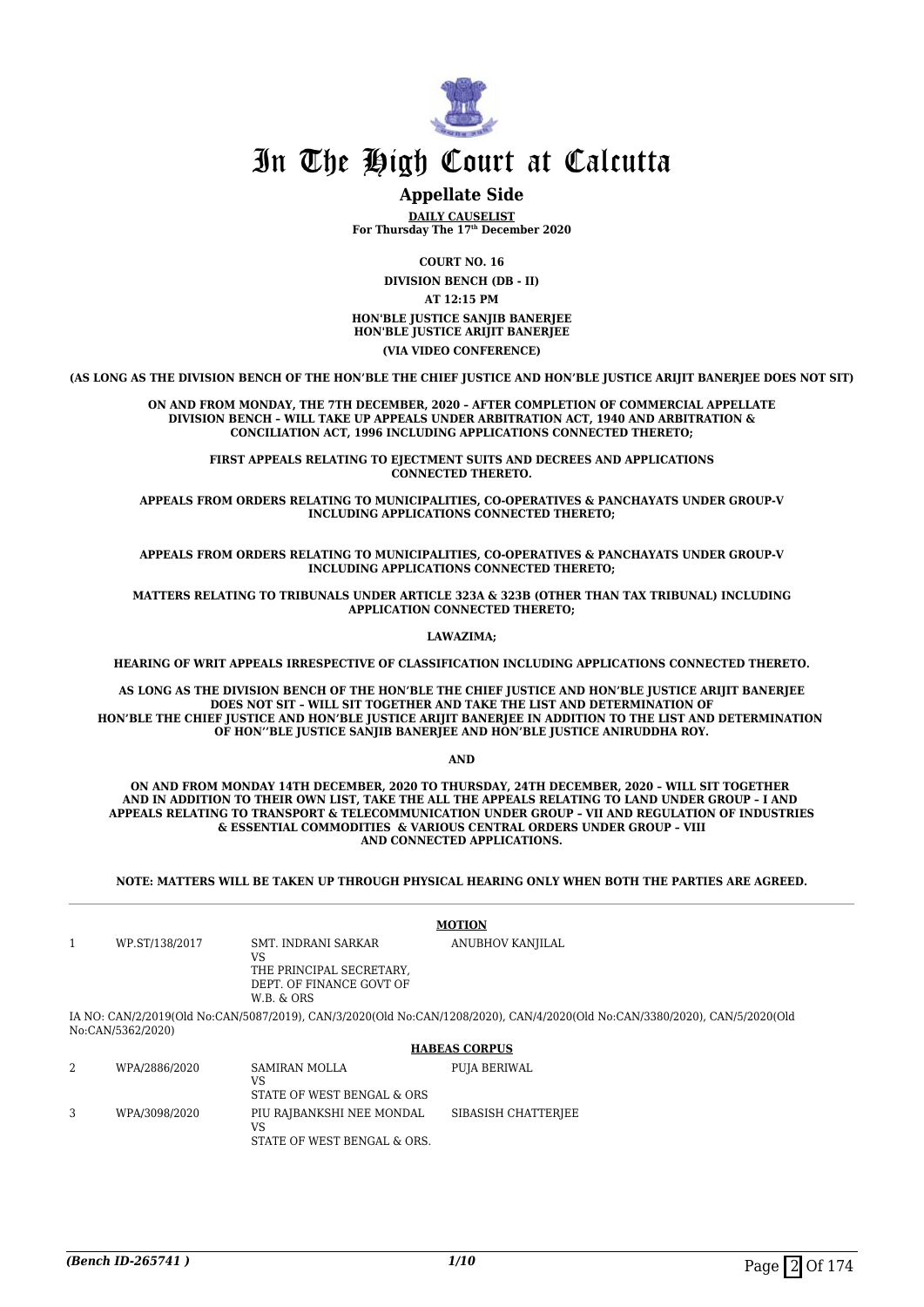#### *DAILY CAUSELIST COURT NO 16-FOR THURSDAY THE 17TH DECEMBER 2020 HIGH COURT OF CALCUTTA - 2 -*

| 4    | WPA/3192/2020     | KARTICK CHANDRA SARKAR<br>VS                          | KAUSTAV CHATTERJEE                        |
|------|-------------------|-------------------------------------------------------|-------------------------------------------|
|      |                   | STATE OF WEST BENGAL & ORS                            |                                           |
| 5    | WPA/3333/2020     | REBAKA BEGUM<br>VS                                    | DEVIPRIYA MITRA                           |
|      |                   | STATE OF WEST BENGAL & ORS.                           |                                           |
| 6    | WPA/4030/2020     | <b>SUKUMAR MONDAL</b><br>VS                           | ASRAF MANDAL                              |
|      |                   | STATE OF WEST BENGAL & ORS                            |                                           |
| 7    | WPA/4240/2020     | EJAHAR KHAN<br>VS                                     | ABU SOHEL                                 |
|      |                   | STATE OF WEST BENGAL &ORS                             |                                           |
| 8    | WPA/5034/2020     | ASHA DAS                                              | ASRAF MONDAL                              |
|      |                   | VS<br>STATE OF WEST BENGAL & ORS                      |                                           |
| 9    | WPA/5154/2020     | RAGHUBIR JI                                           | TRITHANKAR RAY                            |
|      |                   | VS<br>STATE OF WEST BENGAL & ORS                      |                                           |
| 10   | WPA/5763/2020     | KAUSHIK ADHIKARY IN RE UTP<br>3703/WO & 3704/WO<br>VS |                                           |
| 11   | WPA/7692/2020     | SUBHAJIT MISTRY                                       | PRONAY BASAK                              |
|      |                   | VS<br>State of West Bengal                            |                                           |
|      | IA NO: CAN/1/2020 |                                                       |                                           |
| 12   | WPA/8832/2020     | <b>SOMDEB KAR</b>                                     | SOHAM DE DHARA                            |
|      |                   | VS<br>RISTA FOUNDATION AND ORS                        |                                           |
| 13   | WPA/9661/2020     | SHIKHA DAS                                            | TANMOY SANFUI                             |
|      |                   | VS<br>STATE OF WEST BENGAL AND<br>ORS.                |                                           |
| 14   | WPA/9734/2020     | <b>BISWAJIT GHOSH</b>                                 | NILADRI SAHA                              |
|      |                   | VS<br>State of West Bengal                            |                                           |
|      |                   |                                                       |                                           |
|      |                   |                                                       | WEST BENGAL STATE ADMINISTRATIVE TRIBUNAL |
| 15   | WP.ST/52/2016     | THE STATE OF WEST BENGAL &<br><b>ANR</b>              | <b>MUN MUN TEWARY</b>                     |
|      |                   | VS<br><b>BASUDEV DAS &amp; ORS</b>                    |                                           |
|      | IA NO: CAN/3/2020 |                                                       |                                           |
| wt16 | WP.ST/79/2018     | ABDUL ALIM & ORS<br>VS<br>STATE OF WEST BENGAL & ORS  | NEPESH MAJHI                              |
| 17   | WP.ST/145/2016    | SUJOY KUMAR PAL                                       | DEBJANI GHOSAL                            |
|      |                   | VS<br>STATE OF WEST BENGAL & ORS                      |                                           |
| 18   | WP.ST/70/2018     | RANA PRATAP SINGH                                     | SUMOULI SARKAR                            |
|      |                   | VS                                                    |                                           |
| 19   | WP.ST/128/2018    | STATE OF WEST BENGAL & ORS<br>DR. DEB NARAYAN SAMANTA | MASTAFIZUR RAHAMAN                        |
|      |                   | VS                                                    |                                           |
| 20   | WP.ST/9/2019      | STATE OF WEST BENGAL & ORS<br>ASIT BARAN SAHA         |                                           |
|      |                   | VS                                                    | NIRBANESH CHATTERJEE                      |
|      |                   | STATE OF WEST BENGAL & ORS                            | <b>ARUNESH PATHAK</b>                     |
| wt21 | WP.ST/64/2018     | GOURI SEN MALLICK<br>VS.                              |                                           |
|      |                   | STATE OF WEST BENGAL & ORS.                           |                                           |
| 22   | WP.ST/29/2019     | STATE OF WEST BENGAL & ORS<br>VS                      | SIDDHARTHA GHOSH                          |
|      |                   | <b>SUJIT PAL</b>                                      |                                           |
| 23   | WP.ST/31/2019     | DR. PRANAB KUMAR<br>CHOUDHURI<br>VS                   | SYED NAZMUL HOSSAIN                       |
|      |                   | STATE OF WEST BENGAL & ORS                            |                                           |
| 24   | WP.ST/63/2019     | GOUR SARKAR<br>VS<br>STATE OF WEST BENGAL & ORS       | AMBU BINDU CHAKRABORTY                    |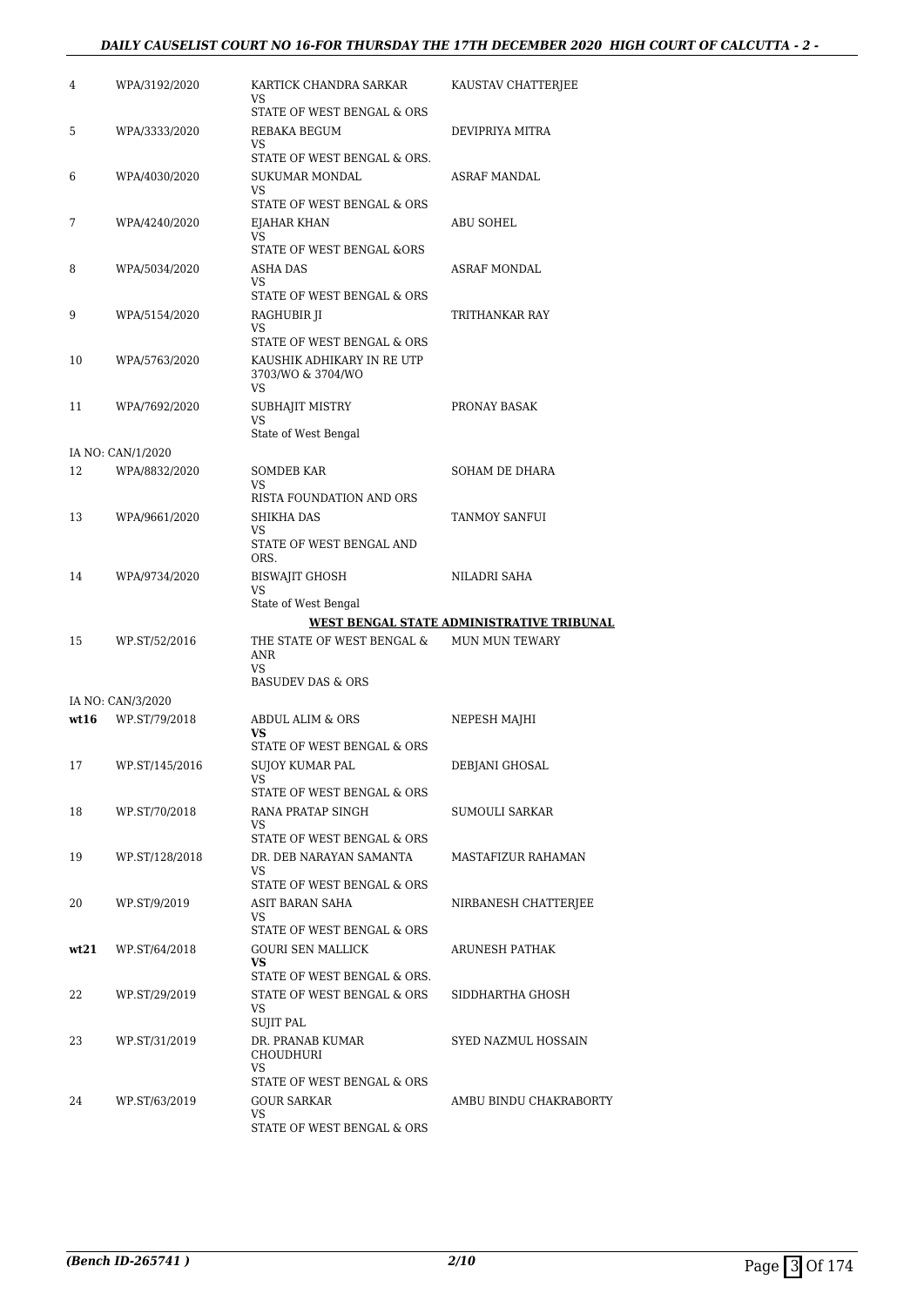#### *DAILY CAUSELIST COURT NO 16-FOR THURSDAY THE 17TH DECEMBER 2020 HIGH COURT OF CALCUTTA - 3 -*

| 25 | WP.ST/136/2019 | KALIDAS KUSHARI<br>VS.                                                    | PRADIP PAUL           |
|----|----------------|---------------------------------------------------------------------------|-----------------------|
|    |                | STATE OF WEST BENGAL & ORS                                                |                       |
| 26 | WP.ST/144/2019 | <b>INAN PROKASH BISWAS &amp; ORS</b><br>VS.                               | MONIRUZZAMAN          |
|    |                | STATE OF WEST BENGAL & ORS                                                |                       |
| 27 | WP.ST/151/2019 | GOPAL CHANDRA BHAR<br>VS                                                  | RAMIJ MUNSI           |
|    |                | STATE OF WEST BENGAL & ORS                                                |                       |
| 28 | WP.ST/166/2019 | SHIKHA BOSE<br>VS<br>STATE OF WEST BENGAL & ORS                           | ANJAN BHATTACHARYA    |
| 29 | WP.ST/178/2019 | DEBABRATA MALLICK                                                         | NEIL BASU             |
|    |                | VS.<br>STATE OF WEST BENGAL & ORS                                         |                       |
| 30 | WP.ST/183/2019 | STATE OF WEST BENGAL & ANR                                                | PRANAB HALDER         |
|    |                | VS<br>RITA CHATTERJEE & ANR                                               |                       |
| 31 | WP.ST/185/2019 | SAMRAJNY KONAR                                                            | <b>SUMITRA DAS</b>    |
|    |                | VS<br>STATE OF WEST BENGAL & ORS                                          |                       |
| 32 | WP.ST/194/2019 | BRIHASPATI MAHATO & ORS                                                   | RAJLAKSHMI GHTAK      |
|    |                | VS                                                                        |                       |
|    |                | STATE OF WEST BENGAL & ORS                                                |                       |
| 33 | WP.ST/196/2019 | KETAKI SANKAR ADHIKAREE<br><b>VS</b>                                      | SANJUKTA BHATTACHARYA |
|    |                | STATE OF WEST BENGAL & ORS                                                |                       |
| 34 | WP.ST/2/2020   | UJJWAL KUMAR DAS & ANR<br>VS                                              | NIBEDITA BARUI        |
|    |                | STATE OF WEST BENGAL & ORS                                                |                       |
| 35 | WP.ST/8/2020   | NIRMAL CHANDRA SAHA<br>VS                                                 | ANINDYA HALDER        |
|    |                | STATE OF WEST BENGAL & ORS                                                |                       |
| 36 | WP.ST/9/2020   | <b>BIKASH MONDAL &amp; ORS</b>                                            | DEBABRATA SARDAR      |
|    |                | VS<br>STATE OF WEST BENGAL & ORS                                          |                       |
| 37 | WP.ST/11/2020  | SMRITIKANA DEY                                                            | INDRAJIT BISWAS       |
|    |                | VS<br>STATE OF WEST BENGAL & ORS                                          |                       |
| 38 | WP.ST/14/2020  | MALAY KUMAR JANA                                                          | <b>SUBRATA SANTRA</b> |
|    |                | VS                                                                        |                       |
| 39 | WP.ST/15/2020  | STATE OF WEST BENGAL & ORS<br><b>BISWANATH GAYEN</b>                      | ANINDA BHATTACHARYA   |
|    |                | VS                                                                        |                       |
|    |                | STATE OF WEST BENGAL & ORS                                                |                       |
| 40 | WP.ST/17/2020  | DEBABRATA BISWAS & ORS<br>VS                                              | SANTI DAS             |
|    |                | STATE OF WEST BENGAL & ORS                                                |                       |
|    |                | IA NO: CAN/1/2020(Old No:CAN/4353/2020), CAN/2/2020(Old No:CAN/4354/2020) |                       |
| 41 | WP.ST/18/2020  | AJIT BAG<br>VS                                                            | PRIYAKSHI BANERJEE    |
|    |                | STATE OF WEST BENGAL & ORS                                                |                       |
| 42 | WP.ST/20/2020  | KULESH CH. MONDAL                                                         | RAJESH KR. SHAH       |
|    |                | VS<br>UTTAM KR. PATRA                                                     |                       |
| 43 | WP.ST/21/2020  | SUBHAS CH. KONAR                                                          | SUMITRA               |
|    |                | VS<br>STATE OF WEST BENGAL & ORS.                                         |                       |
| 44 | WP.ST/34/2020  | SK. REZWANUR RAHAMAN                                                      | ABHISEK BANERJEE      |
|    |                | VS                                                                        |                       |
| 45 | WP.ST/35/2020  | STATE OF WEST BENGAL & ORS.<br>ALOKE CHANDRA SAHANA                       | SOUMI KUNDU           |
|    |                | <b>VS</b>                                                                 |                       |
|    |                | STATE OF WEST BENGAL & ORS                                                |                       |
| 46 | WP.ST/40/2020  | SREEDAN KARMAKAR & ORS<br>VS                                              | ANANYA NEOGI          |
|    |                | STATE OF WEST BENGAL & ORS                                                |                       |
| 47 | WP.ST/42/2020  | SK. NIAMUDDIN & ORS<br>VS                                                 | ANANYA NEOGI          |
|    |                | STATE OF WEST BENGAL & ORS                                                |                       |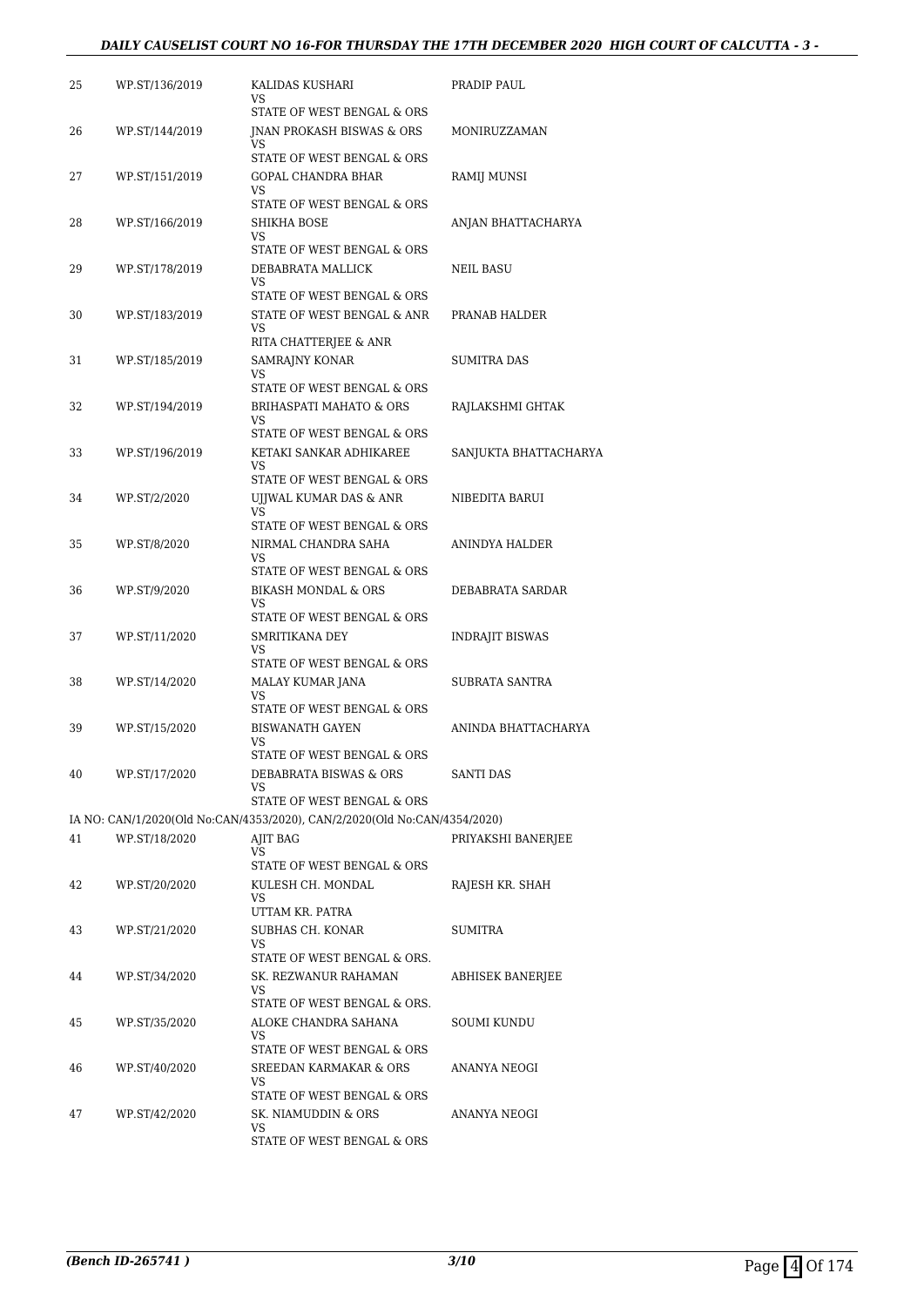#### *DAILY CAUSELIST COURT NO 16-FOR THURSDAY THE 17TH DECEMBER 2020 HIGH COURT OF CALCUTTA - 4 -*

| 48 | WP.ST/44/2020                 | SUBHANKAR DEB<br>VS<br>STATE OF WEST BENGAL & ORS             | GUDDU SINGH                                                                                                 |
|----|-------------------------------|---------------------------------------------------------------|-------------------------------------------------------------------------------------------------------------|
| 49 | WP.ST/53/2020                 | KAMAL KANT JHA<br>VS                                          | AMAL KR ROY                                                                                                 |
|    |                               | STATE OF WEST BENGAL & ORS                                    |                                                                                                             |
|    |                               |                                                               | IA NO: CAN/1/2020(Old No:CAN/3219/2020), CAN/2/2020(Old No:CAN/3220/2020), CAN/3/2020(Old No:CAN/4776/2020) |
| 50 | WP.ST/76/2020                 | <b>ATANU BISWAS</b><br>VS.                                    | <b>SHYAMAL ROY</b>                                                                                          |
|    |                               | STATE OF WEST BENGAL AND<br>ORS.                              |                                                                                                             |
|    | IA NO: CAN/1/2020, CAN/2/2020 |                                                               |                                                                                                             |
| 51 | WP.ST/77/2020                 | KOLI BIBI<br>VS                                               | PROSENJIT MUKHERJEE                                                                                         |
|    |                               | State of West Bengal                                          |                                                                                                             |
| 52 | WP.ST/83/2020                 | JIBAN MAJI AND ANR                                            | ANKITA DEY                                                                                                  |
|    |                               | VS<br>THE STATE OF WEST BENGAL<br>AND ORS                     |                                                                                                             |
| 53 | WP.ST/85/2020                 | ABICHAL CHATTOPADHYAY                                         | <b>SUMAN CHAKRABARTY</b>                                                                                    |
|    |                               | VS.<br>STATE OF WEST BENGAL AND<br>ORS.                       |                                                                                                             |
| 54 | WP.ST/86/2020                 | dr anirban dasgupta                                           | <b>BISWARUP NANDY</b>                                                                                       |
|    |                               | VS                                                            |                                                                                                             |
| 55 | WP.ST/87/2020                 | State of West Bengal<br>DR ANIRBAN DASGUPTA                   | <b>BISWARUP NANDY</b>                                                                                       |
|    |                               | VS                                                            |                                                                                                             |
|    |                               | STATE OF WEST BENGAL AND<br>ORS.                              |                                                                                                             |
| 56 | WP.ST/88/2020                 | STATE OF WEST BENGAL AND<br>ORS.                              | NILOTPAL CHATTERJEE                                                                                         |
|    |                               | <b>VS</b><br><b>ANKUR GHOSH</b>                               |                                                                                                             |
| 57 | WP.ST/90/2020                 | BINOD KUMAR JHA                                               | PAMPA DEY DHABAL                                                                                            |
|    |                               | VS<br>State of West Bengal                                    |                                                                                                             |
| 58 | WP.ST/93/2020                 | SASANKA SEKHAR<br><b>CHAKRABORTY</b>                          | DIP JYOTI CHAKRABORTY                                                                                       |
|    |                               | VS<br>THE SECRETARY, CONSUMER<br>AFFAIRS DEPARTMENT           |                                                                                                             |
| 59 | WP.ST/94/2020                 | <b>KENEDY RAY</b>                                             | <b>BISWARUP NANDY</b>                                                                                       |
|    |                               | VS                                                            |                                                                                                             |
| 60 | WP.ST/95/2020                 | State of West Bengal<br>MANOJ KUMAR CHATTERJEE                | DIPANKAR PAL                                                                                                |
|    |                               | VS                                                            |                                                                                                             |
|    |                               | STATE OF WEST BENGAL AND<br>ORS.                              |                                                                                                             |
| 61 | WP.ST/96/2020                 | SUBHRAJIT GUHA                                                | K.M.HOSSAIN                                                                                                 |
|    |                               | VS.<br>STATE OF WEST BENGAL AND                               |                                                                                                             |
|    |                               | ORS.                                                          |                                                                                                             |
| 62 | WP.ST/97/2020                 | PRADIP KR. CHATTERJEE<br>VS                                   | MANOJIT PAL                                                                                                 |
|    |                               | STATE OF WEST BENGAL AND<br>ORS.                              |                                                                                                             |
| 63 | WP.ST/99/2020                 | <b>SUJIT DALUI</b>                                            | BANDHU BRATA BHULA                                                                                          |
|    |                               | VS<br>PRINCIPAL SECRETARY, PUBLIC<br>WORKS DEPARTMENT AND ORS |                                                                                                             |
| 64 | WP.ST/100/2020                | BIDYUT SAMANTA AND ORS                                        | DONA GHOSH                                                                                                  |
|    |                               | VS<br>STATE OF WEST BENGAL AND<br>ORS.                        |                                                                                                             |
| 65 | WP.ST/102/2020                | STATE OF WEST BENGAL AND<br>ANOTHER                           | SAYAN SINHA                                                                                                 |
|    |                               | VS.<br>CONFEDERATION OF STATE<br>GOVERNMENT EMPLOYEES, WB     |                                                                                                             |
|    |                               | AND OTHERS                                                    |                                                                                                             |
|    | IA NO: CAN/1/2020             |                                                               |                                                                                                             |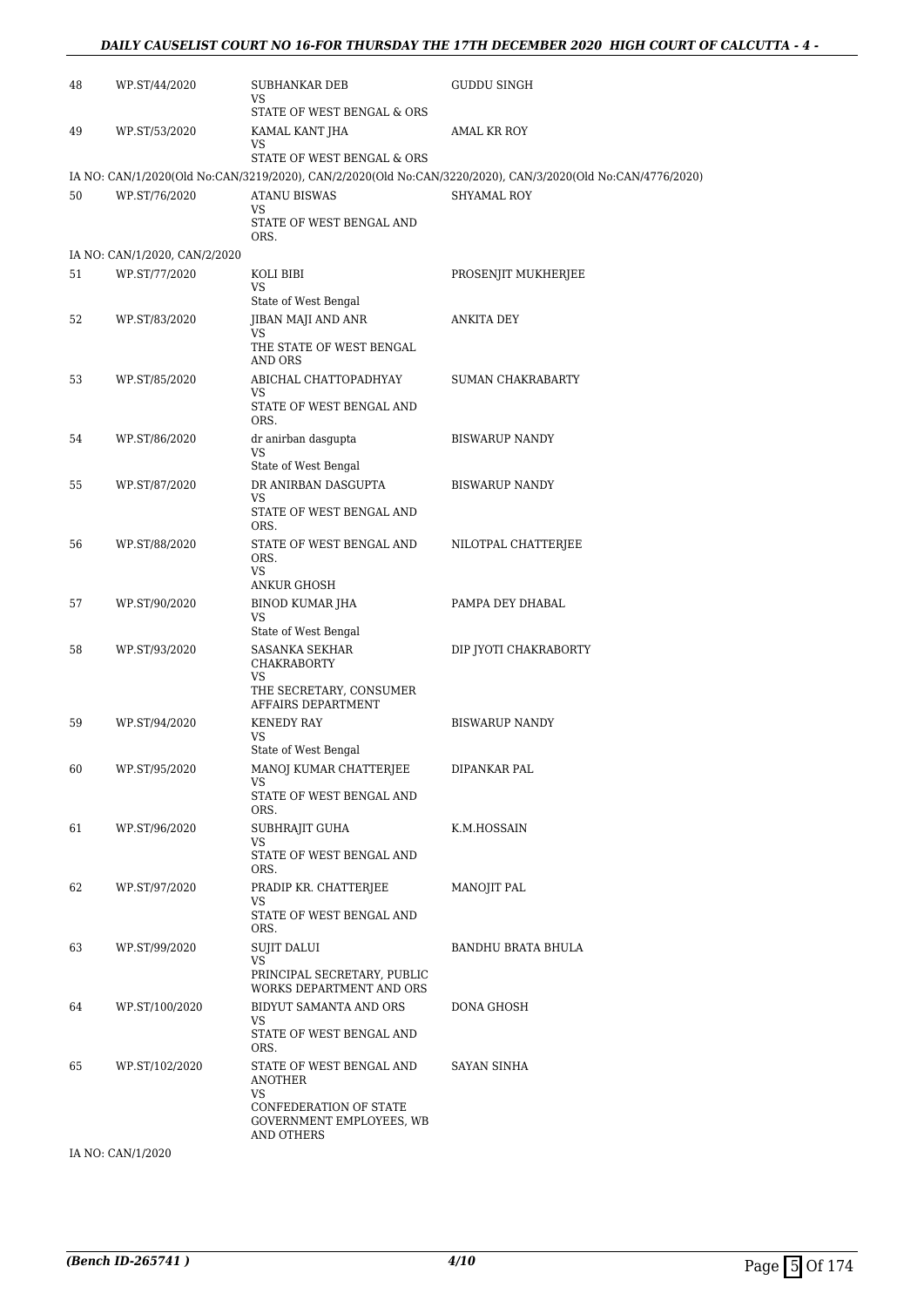| 66   | WP.ST/103/2020                           | State of West Bengal AND<br><b>ANOTHER</b>                                  | SHAMIM UL BARI                |
|------|------------------------------------------|-----------------------------------------------------------------------------|-------------------------------|
|      |                                          | VS<br>SUKUMAR DEBNATH AND<br><b>OTHERS</b>                                  |                               |
| 67   | WP.ST/106/2020                           | SUMAN KAR AND OTHERS                                                        | <b>GOPAL DAS</b>              |
|      |                                          | VS<br>STATE OF WEST BENGAL AND<br>ORS.                                      |                               |
|      |                                          |                                                                             | <b>CENTRAL ADMN. TRIBUNAL</b> |
| 68   | WP.CT/145/2010                           | DIPANKAR GANGULY AND ORS<br><b>VS</b>                                       | AYAN BANERJEE                 |
|      |                                          | UNION OF INDIA AND ORS                                                      |                               |
| 69   | IA NO: CAN/1/2020<br>WP.CT/257/2012      | SUPARNA MAITRA                                                              | KUSHAL PAUL                   |
|      |                                          | VS                                                                          |                               |
|      |                                          | UNION OF INDIA & ORS.                                                       |                               |
|      | IA NO: CAN/2/2016(Old No:CAN/11895/2016) |                                                                             |                               |
| 70   | WP.CT/225/2013                           | RADHESHYAM MRIDHA<br>VS.<br>UNION OF INDIA & ORS.                           | APRATIM BHATTACHARYYA         |
| 71   | WP.CT/156/2015                           | ASISH KUMAR DAS MAHAPATRA                                                   | SOUMO CHOWDHURY               |
|      |                                          | VS<br>UNION OF INDIA                                                        |                               |
| 72   | WP.CT/52/2016                            | VINOD KUMAR & ORS                                                           | <b>BHARAT BHUSHAN</b>         |
|      |                                          | VS<br>UNION OF INDIA & ORS                                                  |                               |
|      |                                          | IA NO: CAN/2/2017(Old No:CAN/3759/2017), CAN/3/2019(Old No:CAN/12097/2019)  |                               |
| wt73 | CPAN/760/2016                            | VINOD KUMAR & ORS                                                           | <b>BHARAT BHUSHAN</b>         |
|      |                                          | <b>VS</b>                                                                   |                               |
|      |                                          | SH. B.P. SHARMA & ORS                                                       |                               |
| 74   | WP.CT/78/2016                            | NATIONAL INSTITUTE OF<br>FASHION TECHNOLOGY & ORS<br>VS                     | P. ADHIKARI                   |
|      |                                          | BIBEKANANDA BANERJEE & ORS                                                  |                               |
| 75   | WP.CT/82/2017                            | PRICIPAL DIRECTOR OF AUDIT,<br>SOUTH EST. RAILWAY & ANR<br><b>VS</b>        | SANDIP KR. BHATTACHARYYA      |
|      |                                          | SRABANI BAR & ANR                                                           |                               |
|      | IA NO: CAN/1/2020(Old No:CAN/2370/2020)  |                                                                             |                               |
| 76   | WP.CT/30/2019                            | COUNCIL FOR SCIENTIFIC &<br><b>INDUSTRIAL RESEARCH &amp; ORS</b><br>VS      | MONORANJAN KR CHATURVEDI      |
|      |                                          | DR. DEBABRATA CHATTERJEE &<br><b>ANR</b>                                    |                               |
| 77   | WP.CT/63/2019                            | UNION OF INDIA & ORS<br>VS                                                  | SABITA ROY                    |
|      |                                          | <b>BIKASH MITRA</b>                                                         |                               |
| 78   | WP.CT/81/2019                            | UNION OF INDIA & ORS.<br>VS                                                 | SUMAN MAJUMDER                |
|      |                                          | APURBA LAL BISWAS                                                           |                               |
|      |                                          | IA NO: CAN/1/2019(Old No:CAN/10635/2019), CAN/2/2019(Old No:CAN/12728/2019) |                               |
| wt79 | WP.CT/100/2019                           | UNION OF INDIA & ORS<br>VS<br><b>TARAK PAUL</b>                             | <b>SUMAN MAJUMDER</b>         |
| wt80 | WP.CT/101/2019                           | UNION OF INDIA & ORS<br>VS                                                  | SUMAN MAJUMDER                |
|      |                                          | ARVIND KUMAR                                                                |                               |
| wt81 | WP.CT/102/2019                           | UNION OF INDIA & ORS<br>VS<br><b>BHAGWAN KUMAR</b>                          | SUMAN MAJUMDER                |
| wt82 | WP.CT/103/2019                           | UNION OF INDIA & ORS                                                        | SUMAN MAJUMDER                |
|      |                                          | <b>VS</b><br>VINOD KUMAR                                                    |                               |
| wt83 | WP.CT/82/2019                            | UNION OF INDIA & ORS.                                                       | SUMAN MAJUMDER                |
|      |                                          | VS<br>UJJWAL BISWAS                                                         |                               |
| wt84 | WP.CT/83/2019                            | UNION OF INDIA & ORS.<br><b>VS</b>                                          | SUMAN MAJUMDER                |
|      |                                          | DIBAKAR SARKAR                                                              |                               |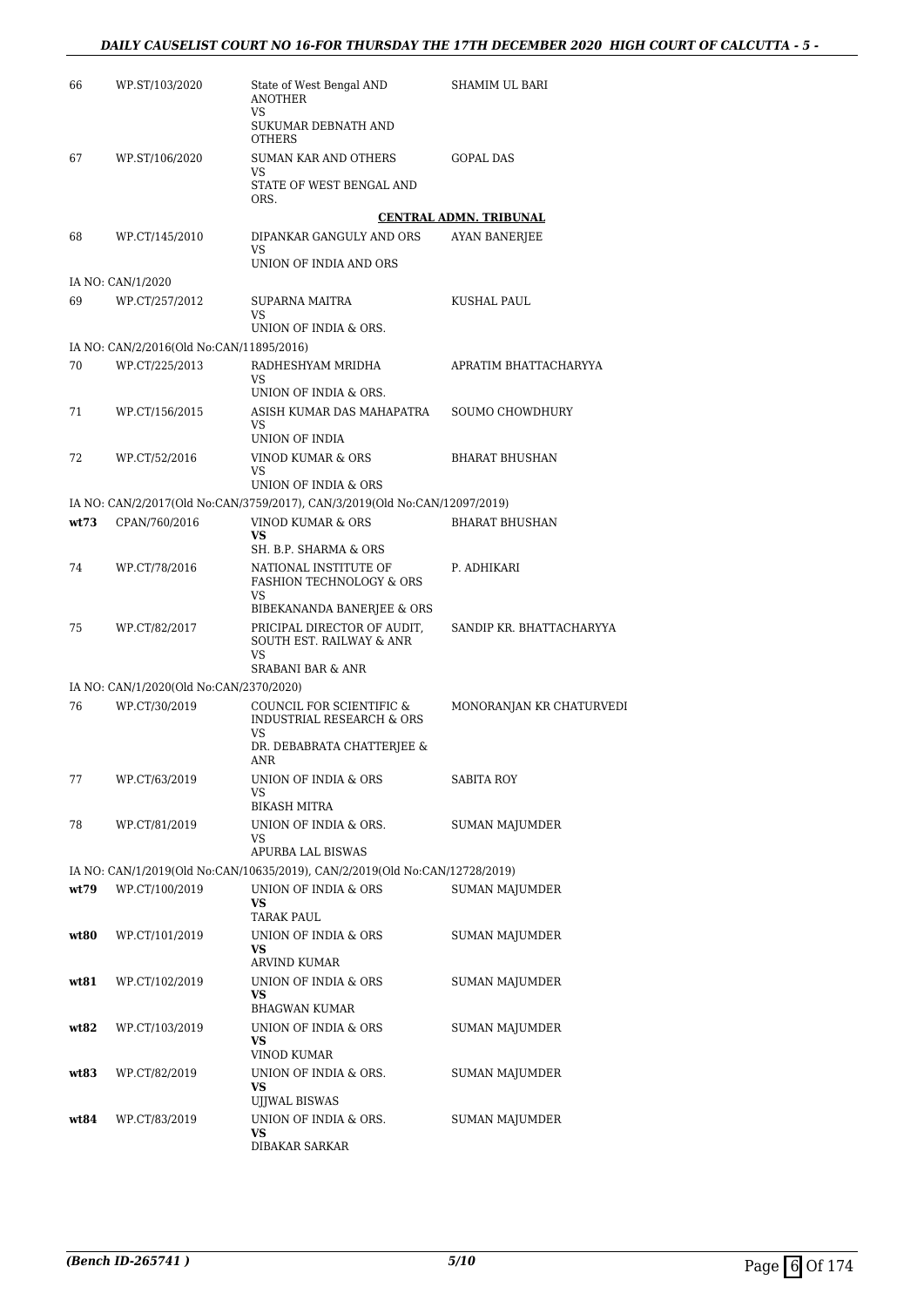#### *DAILY CAUSELIST COURT NO 16-FOR THURSDAY THE 17TH DECEMBER 2020 HIGH COURT OF CALCUTTA - 6 -*

| wt85  | WP.CT/84/2019         | UNION OF INDIA & ORS.<br>VS<br>TARAK NATH DUTTA                               | SUMAN MAJUMDER          |
|-------|-----------------------|-------------------------------------------------------------------------------|-------------------------|
| wt86  | WP.CT/85/2019         | UNION OF INDIA & ORS.<br><b>VS</b>                                            | <b>SUMAN MAJUMDER</b>   |
| wt87  | WP.CT/86/2019         | JITENDRA PRASAD SINGA<br>UNION OF INDIA & ORS<br><b>VS</b>                    | SUMAN MAJUMDER          |
| wt88  | WP.CT/87/2019         | SANJOY KUMAR DAS<br>UNION OF INDIA & ORS<br><b>VS</b>                         | SUMAN MAJUMDER          |
| wt89  | WP.CT/88/2019         | LAKSHMI SINGH<br>UNION OF INDIA & ORS<br><b>VS</b>                            | SUMAN MAJUMDER          |
| wt90  | WP.CT/89/2019         | MITHILESH KUMAR<br>UNION OF INDIA & ORS<br>VS                                 | SUMAN MAJUMDER          |
| wt91  | WP.CT/90/2019         | RAMA SHANKAR GUPTA<br>UNION OF INDIA & ORS<br><b>VS</b>                       | SUMAN MAJUMDER          |
| wt92  | WP.CT/91/2019         | LAL BAHADUR YADAVA<br>UNION OF INDIA & ORS<br>VS                              | SUMAN MAJUMDER          |
| wt93  | WP.CT/92/2019         | RANJIT PRASAD<br>UNION OF INDIA & ORS<br>VS                                   | SUMAN MAJUMDER          |
| wt94  | WP.CT/93/2019         | <b>SUSANTA MONDAL</b><br>UNION OF INDIA & ORS<br>VS                           | SUMAN MAJUMDER          |
| wt95  | WP.CT/94/2019         | ANUP KUMAR<br>UNION OF INDIA & ORS<br><b>VS</b>                               | SUMAN MAJUMDER          |
| wt96  | WP.CT/95/2019         | KAUSHAL KUMAR<br>UNION OF INDIA & ORS<br>VS                                   | SUMAN MAJUMDER          |
| wt97  | WP.CT/96/2019         | RAJESH KUMAR<br>UNION OF INDIA & ORS<br><b>VS</b>                             | SAUMAN MAJUMDER         |
| wt98  | WP.CT/97/2019         | JANAK RAJ GUPTA<br>UNION OF INDIA & ORS<br>VS                                 | SUMAN MAJUMDER          |
| wt.99 | WP.CT/98/2019         | <b>BASANT KUMAR SHARMA</b><br>UNION OF INDIA & ORS<br>VS                      | SUMAN MAJUMDER          |
|       | $wt100$ WP.CT/99/2019 | <b>MANOJ KUMAR</b><br>UNION OF INDIA & ORS<br>VS                              | SUMAN MAJUMDER          |
| 101   | WP.CT/105/2019        | RAGHUNANDAN KUMAR<br>UNION OF INDIA & ORS<br>VS.                              | MUKESH KUMAR GUPTA      |
| 102   | WP.CT/138/2019        | PRABIR KUMAR MAZUMDER<br>UNION OF INDIA & ORS<br>VS.<br>RADHE SHYAM JHA & ORS | ARIJIT MAJUMDER         |
|       | IA NO: CAN/1/2020     |                                                                               |                         |
| 103   | WP.CT/4/2020          | SUMAN MAJUMDER<br>VS<br>STAFF SELECTION COMMISSION                            | CHIRADIP SINHA          |
| 104   | WP.CT/18/2020         | & ORS<br>UNION OF INDIA<br>VS<br>SUBHAS HANSDA                                | KUSHI PRASUN CHATTERJEE |
| 105   | WP.CT/20/2020         | SUSHOVAN SARKAR<br>VS<br>UNION OF INDIA & ORS10                               | BARUN CHATTERJEE        |
| 106   | WP.CT/21/2020         | UNION OF INDIA & ORS<br>VS                                                    | SANAJIT KUMAR GHOSH     |
| 107   | WP.CT/23/2020         | MONOJIT ROY<br>UNION OF INDIA & ORS<br>VS<br>RINKU CHAKRABORTY & ORS          | SOURAV MANDAL           |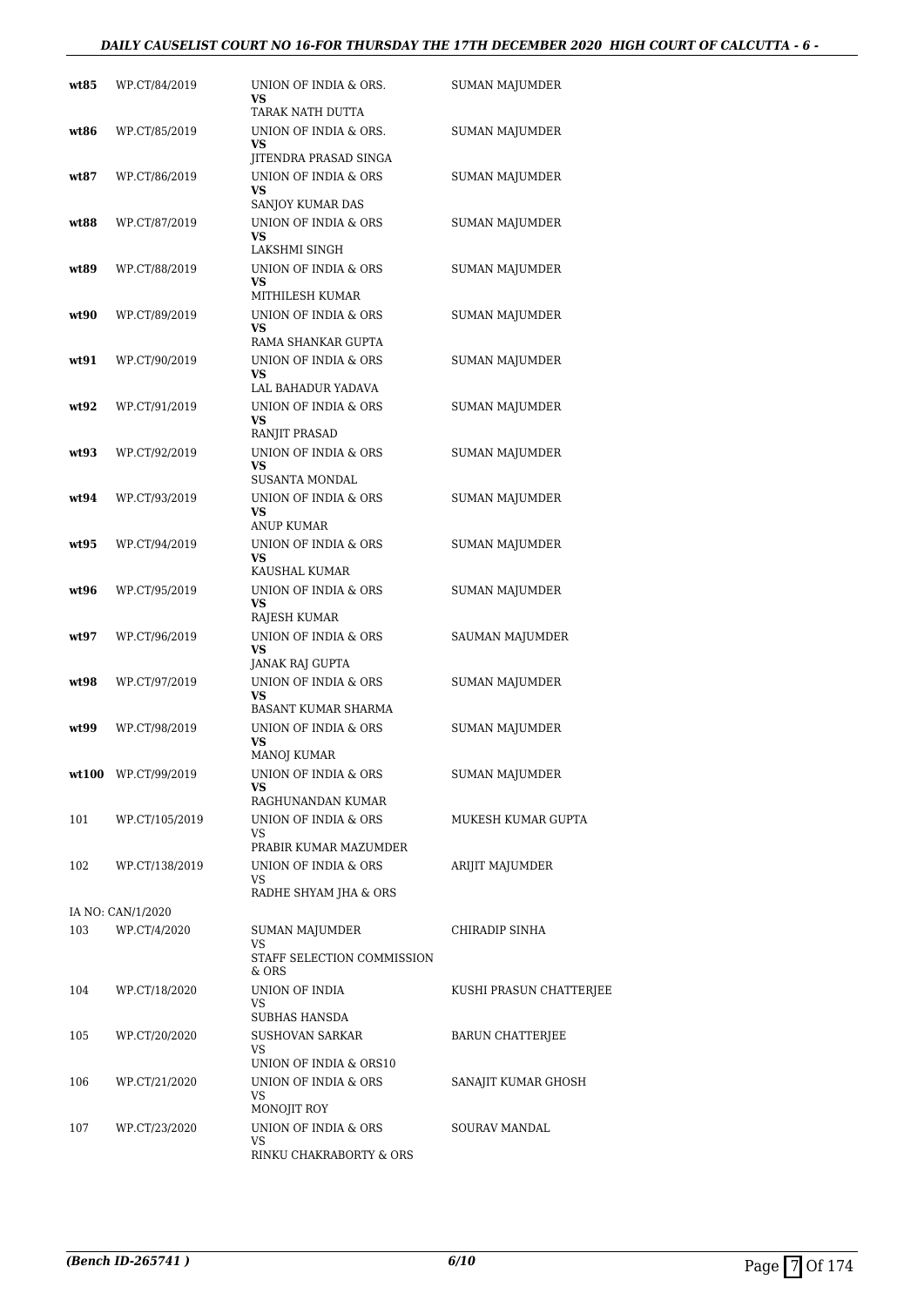#### *DAILY CAUSELIST COURT NO 16-FOR THURSDAY THE 17TH DECEMBER 2020 HIGH COURT OF CALCUTTA - 7 -*

| 108 | WP.CT/24/2020 | SURYA NARAYAN MULLICK<br>VS                                               | <b>BARUN CHATTERJEE</b>       |
|-----|---------------|---------------------------------------------------------------------------|-------------------------------|
| 109 | WP.CT/26/2020 | UNION OF INDIA & ORS.<br>JOYDEEP MUKHERJEE                                | RANANJAY CHATTERJEE           |
|     |               | VS<br>UNION OF INDIA & ORS                                                |                               |
| 110 | WP.CT/27/2020 | UNION O INDIA & ORS.<br>VS                                                | SUSMITA SAHA DUTTA            |
|     |               | BIMAL CH. PAUL & ORS.                                                     |                               |
| 111 | WP.CT/54/2020 | SABITRI DEVI AND ANR<br>VS<br>UNION OF INDIA AND ORS.                     | MOUMITA GHOSH                 |
| 112 | WP.CT/58/2020 | THE DIRECTOR (HR BHARAT<br>SANCHAR NIGAM LTD AND ORS                      | SUDIPTO PANDA                 |
|     |               | VS<br>MANIKLAL KAR AND ORS                                                |                               |
| 113 | WP.CT/59/2020 | UNION OF INDIA                                                            | ANIRBAN MITRA                 |
|     |               | VS                                                                        |                               |
| 114 | WP.CT/60/2020 | <b>GOUTAM BOSE</b><br>MD ELIAS KHAN                                       | SANDIPAN BANERJEE             |
|     |               | VS                                                                        |                               |
|     |               | STEEL AUTHORITY OF INDIA<br>AND ORS                                       |                               |
| 115 | WP.CT/61/2020 | UTPAL MITRA<br>VS                                                         | SUMITAVA CHAKRABORTY          |
|     |               | UNION OF INDIA AND ORS.                                                   |                               |
| 116 | WP.CT/62/2020 | UNION OF INDIA AND ORS.<br>VS                                             | <b>ARIJIT MAJUMDER</b>        |
|     |               | SUBRATA MONDAL AND ANR                                                    |                               |
|     |               |                                                                           | LAND REFORMS TENANCY TRIBUNAL |
| 117 | WPLRT/26/2020 | DINESH AGARWAL                                                            | <b>DINESH AGARWAL</b>         |
|     |               | VS<br>STATE OF WEST BENGAL & ORS                                          |                               |
| 118 | WPLRT/31/2020 | STATE OF WEST BENGAL AND<br>ORS.                                          | nilotpol chatterjee           |
|     |               | VS<br>PRASANTA KUMAR PAL                                                  |                               |
| 119 | WPLRT/34/2020 | HARENDRA NATH MAITY                                                       | <b>MANSIH KUMAR DAS</b>       |
|     |               | VS<br>STATE OF WEST BENGAL AND<br>ORS.                                    |                               |
| 120 | WPLRT/35/2020 | KANAILAL MAITY                                                            | Manish Kumar Das              |
|     |               | VS<br>STATE OF WEST BENGAL AND                                            |                               |
|     |               | ORS.                                                                      |                               |
| 121 | WPLRT/37/2020 | SIDDESWAR DE<br>VS                                                        | UTTIYA RAY                    |
|     |               | STATE OF WEST BENGAL AND<br>ORS.                                          |                               |
| 122 | WPLRT/38/2020 | <b>SOMA AICH</b>                                                          | <b>ABDUS SALAM</b>            |
|     |               | VS<br>STATE OF WEST BENGAL AND<br>ORS.                                    |                               |
| 123 | WPLRT/41/2020 | <b>BISWANTH MAJHI</b>                                                     | DIPANKAR PAL                  |
|     |               | VS<br>STATE OF WEST BENGAL AND<br>ORS.                                    |                               |
|     |               |                                                                           | <b>MANDAMUS APPLICATION</b>   |
| 124 | MAT/395/2020  | ASIT KR. DAS & ORS.                                                       | <b>SOUMIK BERA</b>            |
|     |               | VS<br>STATE OF WEST BENGAL & ORS.                                         |                               |
|     |               | IA NO: CAN/1/2020(Old No:CAN/2690/2020), CAN/2/2020(Old No:CAN/5391/2020) |                               |
| 125 | MAT/545/2020  | PANCHAYAT PRADHAN,SINGUR<br>NO.2, GRAM PANCHAYAT<br>,RATANPUR<br>VS       | <b>NEIL BASU</b>              |
|     |               | MOHIT LAL GHOSH                                                           |                               |
|     |               | IA NO: CAN/1/2020, CAN/2/2020, CAN/3/2020, CAN/4/2020, CAN/5/2020         |                               |
| 126 | MAT/675/2020  | SURAJIT PANIGRAHI<br>VS                                                   | pinaki ranjan chakraborty     |
|     |               | Union of India                                                            |                               |

IA NO: CAN/1/2020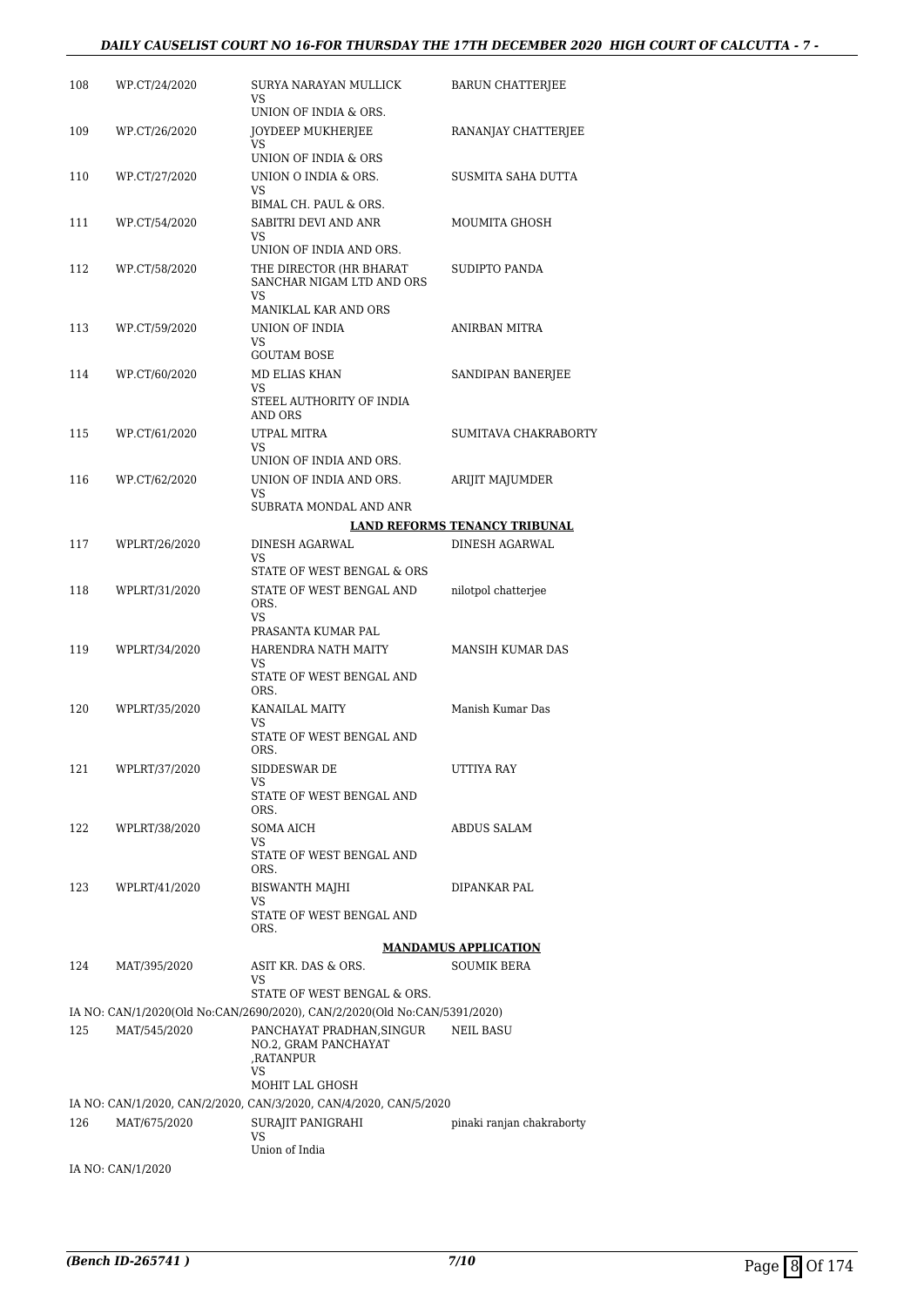#### *DAILY CAUSELIST COURT NO 16-FOR THURSDAY THE 17TH DECEMBER 2020 HIGH COURT OF CALCUTTA - 8 -*

| 127 | MAT/678/2020                                 | SK IBRAHIM AND ANR<br>VS<br>BHADRESWAR MUNICIPALITY<br>AND ORS                                            | <b>SYED NURUL AREFIN</b>    |                 |
|-----|----------------------------------------------|-----------------------------------------------------------------------------------------------------------|-----------------------------|-----------------|
|     | IA NO: CAN/1/2020, CAN/2/2020                |                                                                                                           |                             |                 |
| 128 | MAT/699/2020                                 | UDAY KARMAKAR AND ANR.<br>VS<br>STATE OF WEST BENGAL AND<br>ORS.                                          | ASOK BANERJEE               |                 |
|     | IA NO: CAN/1/2020                            |                                                                                                           |                             |                 |
| 129 | MAT/738/2020                                 | <b>BALARAM CHOWDHURY</b><br>VS<br>Union of India AND ORS                                                  | AYAN CHAKRABORTY            |                 |
|     | IA NO: CAN/1/2020                            |                                                                                                           |                             |                 |
| 130 | MAT/783/2020                                 | ABHISHEK CHATTERJEE<br>VS<br>THE WEST BENGAL STATE<br>ELECTRICITY DISTRIBUTION<br>COMPANY LIMITED AND ORS | ANIMESH PAUL                |                 |
|     | IA NO: CAN/1/2020, CAN/2/2020                |                                                                                                           |                             |                 |
| 131 | MAT/799/2020                                 | TAPAN KUMAR MUKHERJEE<br>VS<br>THE KOLKATA MUNICIPAL<br><b>CORPORATION AND OTHERS</b>                     |                             |                 |
|     | IA NO: CAN/1/2020                            |                                                                                                           |                             |                 |
|     |                                              |                                                                                                           | <b>PIL MATTERS</b>          |                 |
| 132 | WPA/7252/2018                                | COURT IN ITS OWN MOTION IN<br>RE OVERCROWDING IN PRISONS<br>VS                                            |                             | SAIKAT BANERJEE |
|     | wt133 WPA/4510/1997                          | TAPAS KR.BHANJA<br>VS                                                                                     | TAPAS KR.BHANJA             | SAIKAT BANERJEE |
|     | wt134 WPA/5440/2020                          | THE STATE<br>APARAJITA BOSE<br>VS                                                                         | INDRAJEET DEY               |                 |
|     |                                              | STATE OF WEST BENGAL & ORS.                                                                               |                             |                 |
|     | IA NO: CAN/1/2020(Old No:CAN/3147/2020)      |                                                                                                           |                             |                 |
|     | wt135 WPA/8573/2018                          | THE HON'BLE COURT'S IN ITS<br>OWN MOTION<br><b>VS</b>                                                     | N.A.                        | SAIKAT BANERJEE |
|     |                                              | STATE OF WEST BENGAL                                                                                      |                             |                 |
| 136 | WPA/23240/2019                               | SUDIN MUKHERJEE<br>VS<br>STATE OF WEST BENGAL & ORS                                                       | SOMA CHAKRABORTY            |                 |
|     | IA NO: CAN/1/2020                            |                                                                                                           |                             |                 |
| 137 | WPA/23724/2019                               | SANDIP PAUL & ORS<br>VS<br>STATE OF WEST BENGAL                                                           | CHANDAN KUMAR LAL           |                 |
|     | IA NO: CAN/1/2020                            |                                                                                                           |                             |                 |
| 138 | WPA/7787/2020                                | TATHAGATA DATTA<br><b>VS</b><br>Union of India                                                            | TATHAGATA DUTTA (IN PERSON) |                 |
|     | IA NO: CAN/1/2020                            |                                                                                                           |                             |                 |
| 139 | WPA/8331/2020                                | PRIYANKA S TIBERWAL<br>VS<br>STATE OF WEST BENGAL AND<br>ORS.                                             | PRIYANKA TIBERWAL           |                 |
|     | IA NO: CAN/1/2020                            |                                                                                                           |                             |                 |
| 140 | WPA/8829/2020                                | SANJAY BANERJEE<br>VS                                                                                     | SARBANANDA SANYAL           |                 |
| 141 | WPA/9184/2020                                | THE UNION OF INDIA AND ORS<br>ANUSUA BHATTACHARYA<br>VS                                                   | INDRAJEET DEY               |                 |
|     | IA NO: CAN/1/2020                            | State of West Bengal                                                                                      |                             |                 |
|     | wt142 WPA/9209/2020                          | AJAY KUMAR DE<br><b>VS</b><br><b>GOVERNMENT OF WEST</b>                                                   | <b>INDRAJEET DEY</b>        |                 |
|     | <b>IA NIO CANTIS ODD</b><br>$C$ A NTIO IOOOO | <b>BENGAL</b>                                                                                             |                             |                 |

IA NO: CAN/1/2020, CAN/2/2020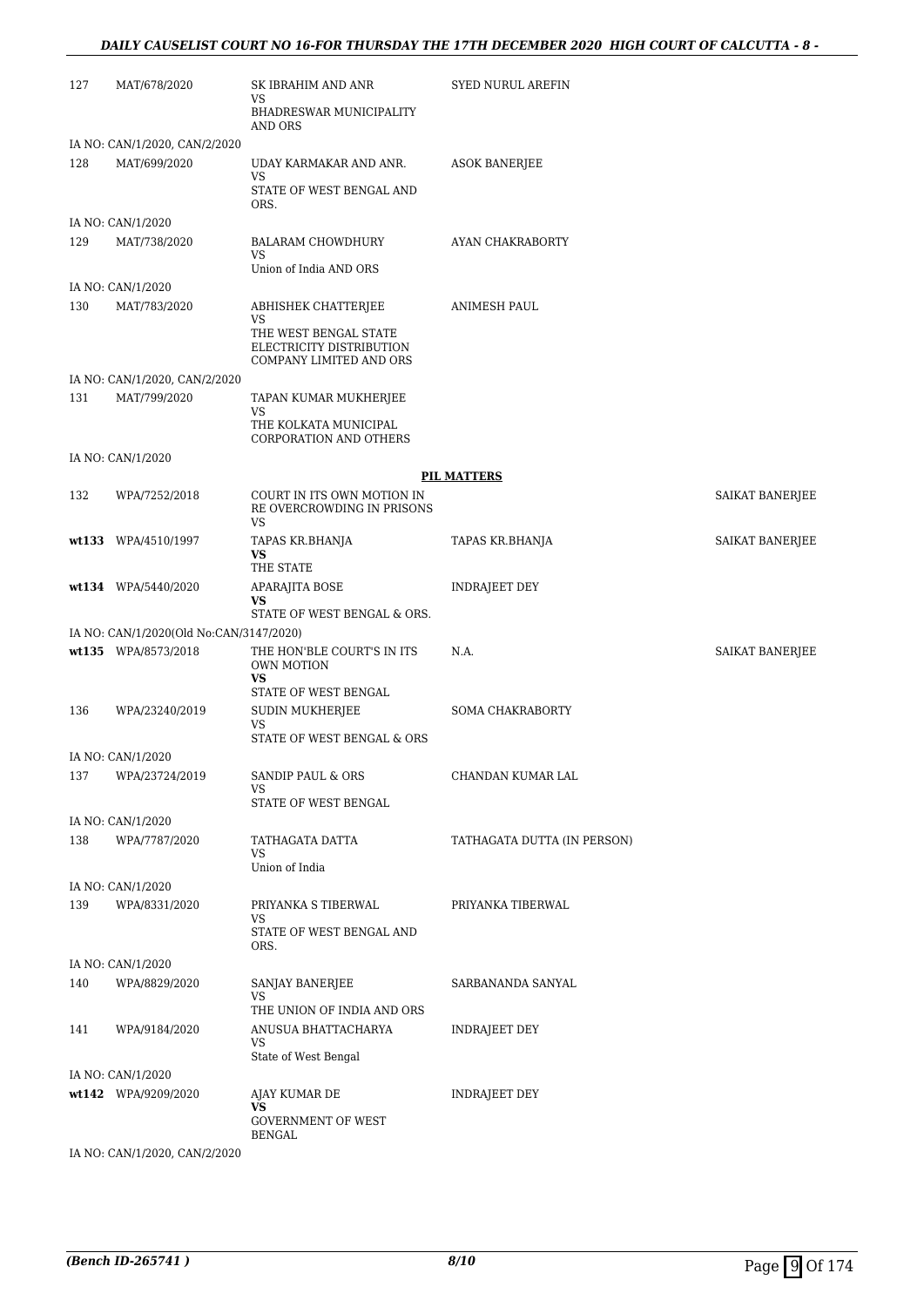#### *DAILY CAUSELIST COURT NO 16-FOR THURSDAY THE 17TH DECEMBER 2020 HIGH COURT OF CALCUTTA - 9 -*

|     | wt143 WPA/9256/2020                           | DOCTORS FOR PATIENTS<br>VS.<br>STATE OF WEST BENGAL AND   | TANMOY ROY            |
|-----|-----------------------------------------------|-----------------------------------------------------------|-----------------------|
|     |                                               | ORS.                                                      |                       |
|     | IA NO: CAN/1/2020                             |                                                           |                       |
| 144 | WPA/10070/2020                                | JAYDEB DAS AND ANR<br>VS.                                 | RAJ KUMAR GUPTA       |
|     |                                               | BAR COUNCIL OF WEST BENGAL<br>AND ORS                     |                       |
| 145 | WPA/10184/2020                                | <b>SANDIP KONAR</b>                                       | ANKITA DEY            |
|     |                                               | VS<br>STATE OF WEST BENGAL AND<br>ORS.                    |                       |
| 146 | WPA/10230/2020                                | RATAN SAHA                                                | Madhurima Sarkar      |
|     |                                               | VS<br>STATE OF WEST BENGAL AND<br>ORS.                    |                       |
| 147 | WPA/10294/2020                                | <b>BABLU SOREN AND ORS</b><br>VS                          | PRDIP PAUL            |
|     |                                               | STATE OF WEST BENGAL AND<br>ORS.                          |                       |
| 148 | WPA/10433/2020                                | <b>MAHAR FAROZ</b>                                        | RAKESH PRASAD SHAW    |
|     |                                               | VS<br>THE ASSANSOL MUNICIPAL<br>CORPORATION               |                       |
| 149 | WPA/10450/2020                                | JAGANNATH ROY AND OTHERS                                  | HARADHAN MONDAL       |
|     |                                               | VS.<br>STATE OF WEST BENGAL AND<br>ORS.                   |                       |
| 150 | WPA/2259/2020                                 | SUBRATA MONDAL<br>VS                                      | SUBHRANGSU PANDA      |
|     |                                               | STATE OF WEST BENGAL & ORS                                |                       |
|     | IA NO: CAN/1/2020                             |                                                           |                       |
| 151 | WPA/3754/2020                                 | SHANKHAJIT RAY<br><b>VS</b><br>STATE OF WEST BENGAL & ORS | AMAL KR DATTA         |
| 152 | WPA/3935/2020                                 | SK ATAUL<br>VS                                            | SOUMEN CHATTERJEE     |
| 153 | WPA/4108/2020                                 | STATE OF WEST BENGAL & ORS<br>PASCHIM BANGA VIGYAN        | PINTU KARAR           |
|     |                                               | MANCHA & ANR<br>VS                                        |                       |
| 154 | WPA/4649/2020                                 | STATE OF WEST BENGAL & ORS<br>BIPLAB KUMAR CHOWDHURY      | SURENDRA KUMAR SHARMA |
|     |                                               | VS<br>UNION OF INDIA & ORS                                |                       |
| 155 | WPA/5132/2020                                 | PRAFULLA MONDAL & ANR                                     | CHANDRA NATH SARKAR   |
|     |                                               | VS<br>STATE OF WEST BENGAL & ORS                          |                       |
| 156 | WPA/5443/2020                                 | <b>ATAUR RAHAMAN</b>                                      | <b>INDRAJEET DEY</b>  |
|     |                                               | VS<br>STATE OF WEST BENGAL & ORS                          |                       |
|     | IA NO: CAN/1/2020(Old No:CAN/3151/2020)       |                                                           |                       |
| 157 | WPA/5839/2020                                 | ARJUN SINGH                                               | VIKASH SINGH          |
|     |                                               | VS<br>STATE OF WEST BENGAL & ORS                          |                       |
|     | IA NO: CAN/1/2020(Old No:CAN/3891/2020)       |                                                           |                       |
| 158 | WPA/6293/2020                                 | EASTERN COAL FIELDS LTD. &                                | SHIV SHANKAR BANERJEE |
|     | WITH GA 9/2020 IN<br>WPO 1253/2009            | ANR<br>VS                                                 |                       |
|     | PARTHA GHOSH Vs.<br>COAL INDIA LTD. &<br>ORS. | STATE OF WEST BENGAL & ORS.                               |                       |
|     | IA NO: CAN/1/2020(Old No:CAN/4755/2020)       |                                                           |                       |
| 159 | WPA/6513/2020                                 | BIPLAB KR. CHOWDHURY<br>VS                                | PARASHAR BAIDYA       |
|     |                                               | STATE OF WEST BENGAL & ORS.                               |                       |
|     | IA NO: CAN/1/2020(Old No:CAN/5209/2020)       |                                                           |                       |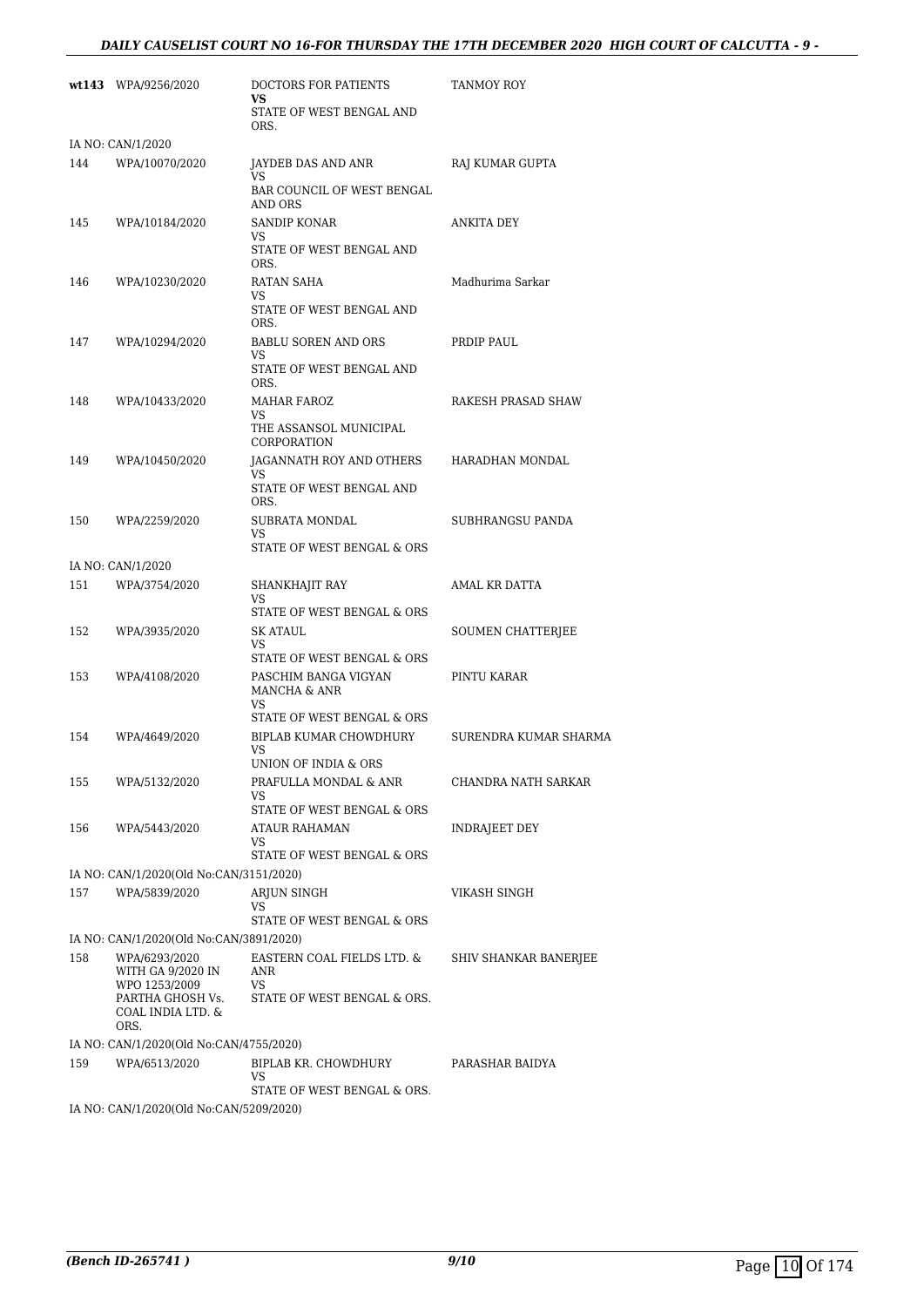#### *DAILY CAUSELIST COURT NO 16-FOR THURSDAY THE 17TH DECEMBER 2020 HIGH COURT OF CALCUTTA - 10 -*

| 160 | WPA/6515/2020                           | BIPLAB KR. CHOWDHURY<br><b>VS</b>                                                     | PARASHAR BAIDYA                |
|-----|-----------------------------------------|---------------------------------------------------------------------------------------|--------------------------------|
|     |                                         | STATE OF WEST BENGAL & ORS.                                                           |                                |
|     | IA NO: CAN/1/2020(Old No:CAN/5215/2020) |                                                                                       |                                |
| 161 | WPA/6518/2020                           | BIPLAB KR. CHOWDHURY<br><b>VS</b><br>STATE OF WEST BENGAL & ORS.                      | PARASHAR BAIDYA                |
|     | IA NO: CAN/1/2020(Old No:CAN/5219/2020) |                                                                                       |                                |
| 162 | WPA/6920/2020                           | MD ABDUL MALEQUE MOLLA<br><b>AND ORS</b><br><b>VS</b><br>State of West Bengal AND ORS | SOUMAJIT CHATTERJEE            |
|     | IA NO: CAN/1/2020                       |                                                                                       |                                |
| 163 | WPA/7333/2020                           | PRANABESH MANDAL<br><b>VS</b>                                                         | PRANTICK GHOSH                 |
|     |                                         | State of West Bengal                                                                  |                                |
|     | IA NO: CAN/1/2020                       |                                                                                       |                                |
| 164 | WPA/7803/2020                           | MANOJ CHAKRABORTY<br><b>VS</b>                                                        | PRATIP KUMAR CHATTERJEE        |
|     |                                         | Union of India                                                                        |                                |
| 165 | WPA/7912/2020                           | <b>SOURAV DUTTA</b><br><b>VS</b><br>STATE OF WEST BENGAL AND<br>ORS.                  | SALONI BHATTACHARJEE           |
| 166 | WPA/9727/2020                           | SOMDYUTI PAREKH<br><b>VS</b><br>STATE OF WEST BENGAL AND<br>ORS.                      | STEVEDN SOURADIP BISWAS        |
| 167 | WPA/9789/2020                           | CHITTARANJAN HALDER<br><b>VS</b><br>State of West Bengal                              | SAIKATCHATTERJIIZINK@GMAIL.COM |
| 168 | WPA/10279/2020                          | KALYAN KOLEY<br><b>VS</b><br>STATE OF WEST BENGAL AND<br>ORS.                         | SUMITAVA CHAKRABORTY           |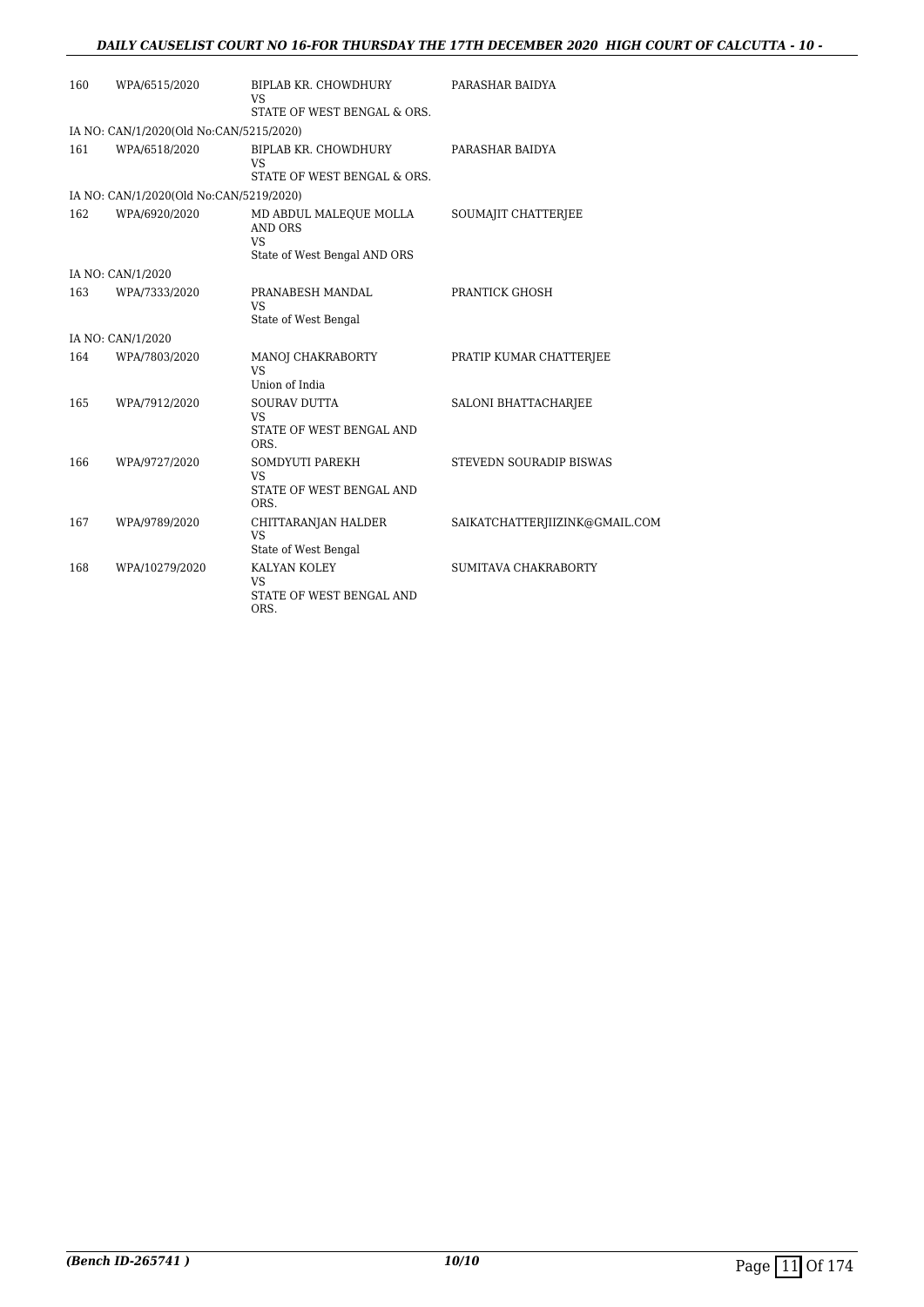

#### **Appellate Side**

**DAILY CAUSELIST For Thursday The 17th December 2020**

**COURT NO. 3**

**DIVISION BENCH (DB - III) AT 10:45 AM**

**HON'BLE JUSTICE I. P. MUKERJI HON'BLE JUSTICE KAUSIK CHANDA (VIA VIDEO CONFERENCE)**

**ON AND FROM 14TH DECEMBER, 2020 TO 24TH DECEMBER, 2020**

**ON AND FROM MONDAY, THE 7TH DECEMBER, 2020 - APPEALS RELATING TO LABOUR UNDER GROUP III AND APPLICATION CONNECTED THERETO;**

**APPEALS FROM ORDERS RELATING TO REVENUE UNDER GROUP IV & OTHER STATUTORY REVENUE APPEALS EXCEPT LAND REVENUE TO BE HEARD BY DIVISION BENCH;**

**APPEALS RELATING TO CHARTERED ACCOUNTANTS ACT, COMPANY SECRETARIES ACT AND TAX TRIBUNAL MATTERS; INCOME TAX REFERENCE UNDER SECTION 256 OF THE INCOME TAX ACT;**

**HEARING OF WRIT APPEALS IRRESPECTIVE OF CLASSIFICATION INCLUDING APPLICATIONS CONNECTED THERETO.**

**AND**

**ON AND FROM MONDAY, 14TH DECEMBER, 2020 – IN ADDITION TO THEIR OWN LIST, WILL TAKE THE ALL THE APPEALS RELATING TO MATRIMONIAL & FAMILY COURT & MATTERS RELATING TO GUARDIANSHIP INCLUDING APPLICATIONS CONNECTED THERETO; ADMISSION OF APPEALS UNDER SECTION 30 OF THE EMPLOYEES' COMPENSATION ACT, 1923; AND**

**ON AND FROM MONDAY, 14TH DECEMBER, 2020 TO THURSDAY, 24TH DECEMBER, 2020 – WILL SIT TOGETHER AND TAKE THE DETERMINATION OF HON'BLE JUSTICE I.P.MUKERJI AND HON'BLE JUSTICE MD. NIZAMUDDIN.**

**FROM 15.12.2020 (TUESDAY) EXCEPT FRIDAY FROM 10:45 A.M. APPELLATE SIDE MATTERS WILL BE TAKEN UPTO 1:00 P.M. OR EXHAUSTION OF APPELLATE SIDE LIST WHICHEVER IS EARLIER.** 

> **IN THE ABSENCE OF APPLICATIONS LIST WILL BE CALLED ON SERIALLY AND HEARING MATTERS WILL BE TAKEN UP.**

**NOTE : MENTIONING WILL BE ALLOWED ON EVERY MONDAY AND THURSDAY AT 10:45 A.M.**

**MATTERS SHALL BE DEALT WITH AT THE FIRST CALL. NO UNNECESSARY ADJOURNMENT SHALL BE GRANTED.** 

**NOTE: MATTERS WILL BE TAKEN UP THROUGH PHYSICAL HEARING ONLY WHEN BOTH THE PARTIES ARE AGREED.** 

|               |                                           | <b>TO BE MENTIONED</b>                                                                                                                         |                                |  |
|---------------|-------------------------------------------|------------------------------------------------------------------------------------------------------------------------------------------------|--------------------------------|--|
| 1             | MAT/764/2020                              | THE ASSISTANT COMMISSIONER OF<br>CGST AND CX , CENTRAL TAX<br>VS<br>MAGMA FINCORPLTD. AND ORS                                                  | <b>BHASKAR PRASAD BANERJEE</b> |  |
|               | IA NO: CAN/1/2020                         |                                                                                                                                                |                                |  |
|               |                                           | <b>APPLICATION</b>                                                                                                                             |                                |  |
| $\mathcal{D}$ | FMA/484/2019<br>(File not here)           | UNION OF INDIA & ORS.<br>VS.<br>RADHE PROSAD                                                                                                   | KRISHNA DAS PODDAR             |  |
|               | IA NO: CAN/2/2020, CAN/3/2020, CAN/4/2020 |                                                                                                                                                |                                |  |
| 3             | MAT/1918/2019                             | <b>SUMON ROY</b><br>VS<br>STATE OF WEST BENGAL & ORS                                                                                           | ANINDA BHATTACHARYA            |  |
|               | IA NO: CAN/1/2020                         |                                                                                                                                                |                                |  |
| 4             | MAT/643/2020                              | THE PRINCIPAL OR ADDITIONAL<br>DIRECTOR GEN., DIR GEN. OF GST TAX<br>INTELLIGENCE, KOL Z.U<br>VS.<br>M/S. CUPRITE MARKETING PVT LTD<br>AND ORS | BHASKAR PRASAD BANERJEE        |  |
|               | IA NO: CAN/1/2020                         |                                                                                                                                                |                                |  |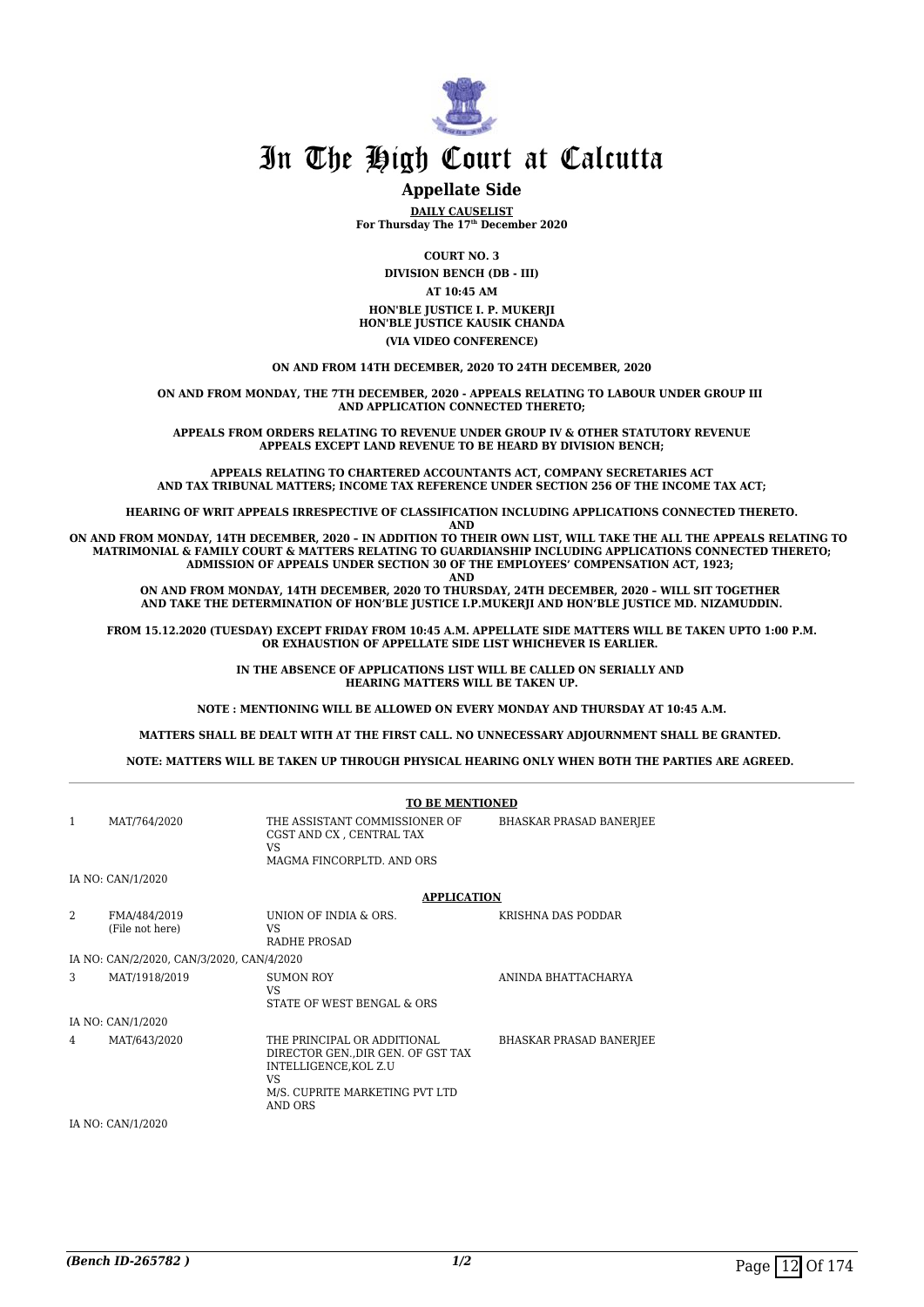#### *DAILY CAUSELIST COURT NO 3-FOR THURSDAY THE 17TH DECEMBER 2020 HIGH COURT OF CALCUTTA - 2 -*

| 5 | MAT/644/2020                  | THE ADDITIONAL DIRECTOR GENERAL<br>DIRECTORATE GENERAL OF GOODS<br>AND SERVICE TAX INTELLIVENCE<br>VS<br>M/S CORANDUM IMPEX PRIVATE<br>LIMITED AND OTHERS | <b>BHASKAR PROSAD BANERJEE</b> |
|---|-------------------------------|-----------------------------------------------------------------------------------------------------------------------------------------------------------|--------------------------------|
|   | IA NO: CAN/1/2020             |                                                                                                                                                           |                                |
| 6 | MAT/645/2020                  | ADDITIONAL DIRECTOR GENERAL<br>DIRECTORATE GENERAL OF GOODS<br>AND SERVICE TAX INTELLIGENCE<br>VS<br>M/S AMAZONITE STEEL PRIVATE<br>LIMITED AND OTHERS    | <b>BHASKAR PROSAD BANERJEE</b> |
|   | IA NO: CAN/1/2020             |                                                                                                                                                           |                                |
|   | MAT/668/2020                  | BHARAT COKING COAL LTD<br>VS<br>DHANESWAR PANDEY ANDORS                                                                                                   | PRODYOT KR DAS                 |
|   | IA NO: CAN/1/2020, CAN/2/2020 |                                                                                                                                                           |                                |
|   |                               | <b>FOR HEARING</b>                                                                                                                                        |                                |
| 8 | MAT/1118/2019                 | DR SK MUSIAR ALI                                                                                                                                          | <b>SAMIRAN GIRI</b>            |

STATE OF WEST BENGAL & ORS

VS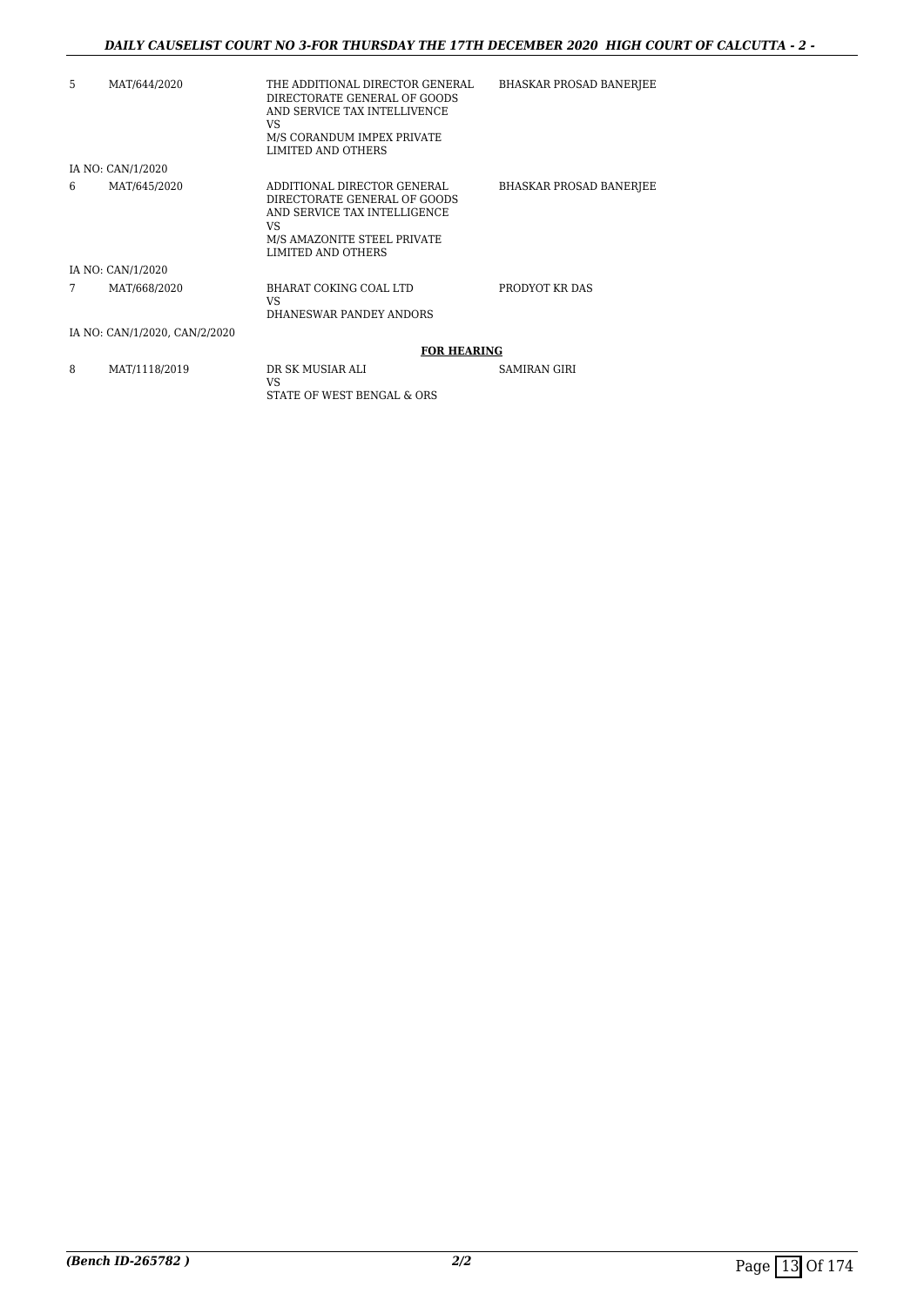

### **Appellate Side**

**DAILY CAUSELIST For Thursday The 17th December 2020**

**COURT NO. 2**

#### **DIVISION BENCH (DB- IV)**

**AT 10:45 AM**

**HON'BLE JUSTICE HARISH TANDON HON'BLE JUSTICE KAUSIK CHANDA (VIA VIDEO CONFERENCE)**

**NOT SITTING ON AND FROM 14TH DECEMBER,2020 TO 24TH DECEMBER,2020**

**ON AND FROM MONDAY, THE 7TH DECEMBER, 2020 -ADMISSION OF APPEALS UNDER ORDER XLI OF THE CODE OF CIVIL PROCEDURE INCLUDING APPLICATIONS CONNECTED THERETO**

**ANY OTHER FIRST APPEALS & FIRST MISCELLANEOUS APPEALS NOT ASSIGNED TO ANY OTHER BENCH & APPLICATIONS CONNECTED THERETO;**

**LAWAZIMA ;**

**APPEALS RELATING TO LAND UNDER GROUP I AND APPLICATIONS CONNECTED THERETO;**

 **APPEALS RELATING TO TRANSPORT & TELECOMMUNICATION UNDER GROUP VII AND REGULATION OF INDUSTRIES & ESSENTIAL COMMODITIES & VARIOUS CENTRAL ORDERS UNDER GROUP VIII AND APPLICATIONS CONNECTED THERETO;**

**ON AND FROM WEDNESDAY, 9TH DECEMBER, 2020 TO THURSDAY, 24TH DECEMBER, 2020 WILL SIT TOGETHER AND TAKE THE ALL MATTERS PERTAINING TO ORDER XLI RULE 11 OF THE CODE OF CIVIL PROCEDURE, LISTED BEFORE THE DIVISION BENCH COMPRISING HON'BLE JUSTICE SANJIB BANERJEE AND HON'BLE JUSTICE ANIRUDDHA ROY IN ADDITION TO THEIR OWN LIST.**

**NOTE: MATTERS WILL BE TAKEN UP THROUGH PHYSICAL HEARING ONLY WHEN BOTH THE PARTIES ARE AGREED**

#### **APPLICATION (FA AND FMA)**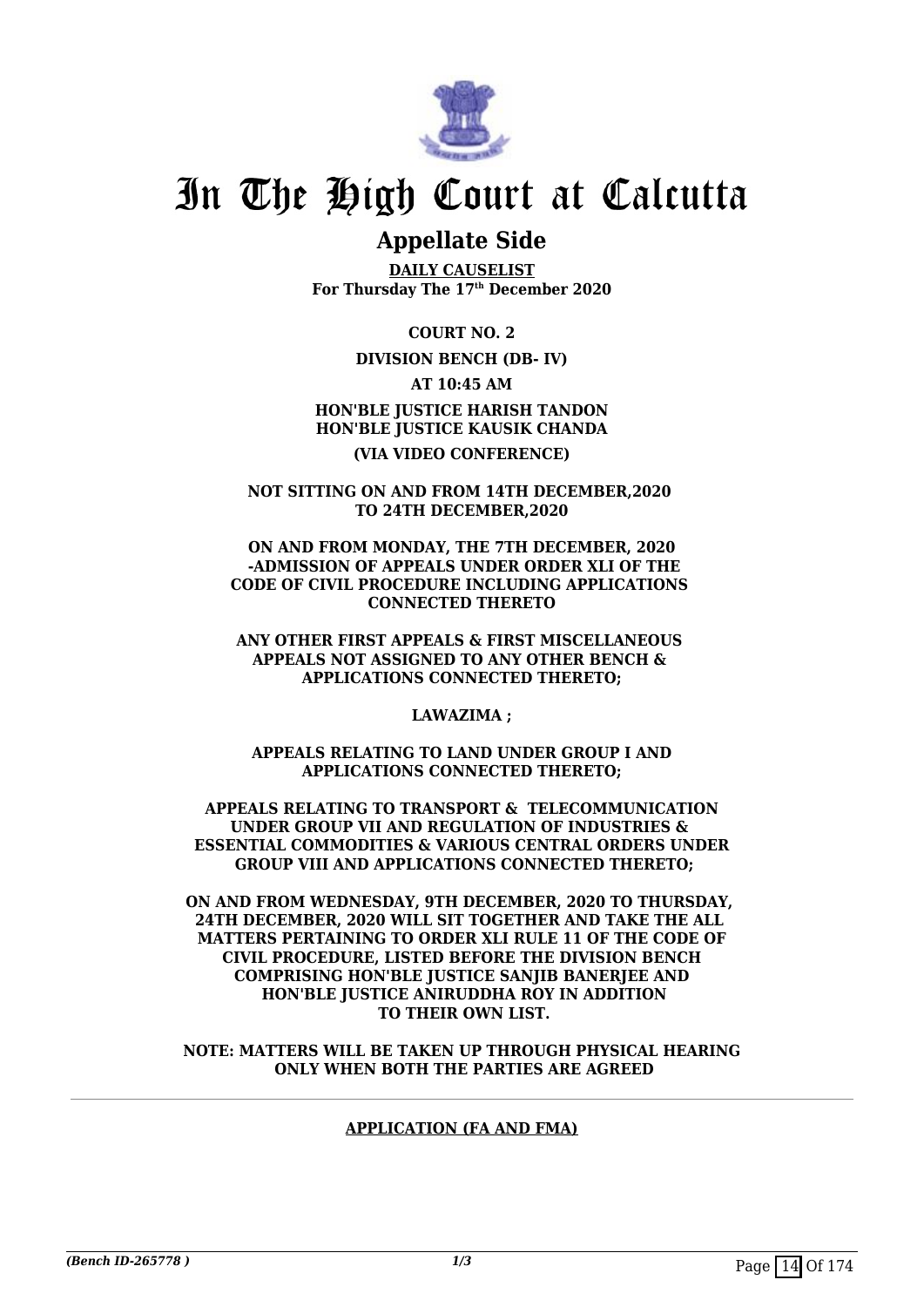| $\mathbf{1}$   | FA/74/2005                                                                 | JITENDRA NATH GIRI<br>VS                                                                 | TRIDIP KR. SARKAR                                                                         |  |  |
|----------------|----------------------------------------------------------------------------|------------------------------------------------------------------------------------------|-------------------------------------------------------------------------------------------|--|--|
|                |                                                                            | PROLHAD CHANDRA MAITI                                                                    |                                                                                           |  |  |
|                | IA NO: CAN/4/2019(Old No:CAN/4575/2019)                                    |                                                                                          |                                                                                           |  |  |
| 2              | FAT/264/2015                                                               | BIJAY NANDI & ORS<br>VS                                                                  | DEBLINA LAHIRI                                                                            |  |  |
|                |                                                                            | LILABATI NANDI & ORS                                                                     |                                                                                           |  |  |
|                |                                                                            | IA NO: CAN/1/2016(Old No:CAN/143/2016), CAN/2/2016(Old No:CAN/11576/2016)                |                                                                                           |  |  |
| 3              | MAT/1069/2015                                                              | <b>BENGAL BRICK FIELD</b><br><b>OWNERS' ASSOCIATION &amp;</b><br><b>ORS</b><br><b>VS</b> | A LAHIRI                                                                                  |  |  |
|                |                                                                            | WBHID CORPLTD                                                                            |                                                                                           |  |  |
|                |                                                                            | IA NO: CAN/1/2018(Old No:CAN/4370/2018), CAN/2/2020                                      |                                                                                           |  |  |
| $\overline{4}$ | MAT/1129/2015                                                              | HI-TECH HATCH FRESH<br>PVT. LTD. & ORS<br><b>VS</b>                                      | ANINDYA LAHIRI                                                                            |  |  |
|                |                                                                            | W.B. HOUSING INFRA. DEV.<br>CORP. LTD. & ORS                                             |                                                                                           |  |  |
|                |                                                                            | IA NO: CAN/1/2018(Old No:CAN/4817/2018), CAN/2/2020                                      |                                                                                           |  |  |
| 5              | MAT/1309/2015                                                              | PRABIR KUMAR TALUKDAR<br>VS                                                              | ANINDYA LAHIRI                                                                            |  |  |
|                |                                                                            | W.B. HOUSING INFRA DEV.<br>CORP. LTD. & ORS                                              |                                                                                           |  |  |
|                |                                                                            | IA NO: CAN/1/2018(Old No:CAN/4709/2018), CAN/2/2020                                      |                                                                                           |  |  |
| 6              | FAT/290/2016                                                               | M/S SUDIP CONSTRUCTION<br>& ANR<br><b>VS</b>                                             | PRANTICK GHOSH                                                                            |  |  |
|                |                                                                            | MANOJ CHATTERJEE & ORS                                                                   |                                                                                           |  |  |
|                | No:CAN/10218/2018)                                                         |                                                                                          | IA NO: CAN/2/2016(Old No:CAN/6197/2016), CAN/3/2017(Old No:CAN/5648/2017), CAN/4/2018(Old |  |  |
| 7              | FA/64/2017                                                                 | NEJAMUDDIN & ORS<br>VS                                                                   | DYUTIMAN BANERJEE                                                                         |  |  |
|                |                                                                            | MD AFYAD (MINOR) & ORS                                                                   |                                                                                           |  |  |
| 8              | FMAT/275/2018                                                              | PETRA STARKE<br><b>VS</b>                                                                | <b>V WADEHRA</b>                                                                          |  |  |
|                |                                                                            | BIKRAM YOGA COLLEGE OF<br><b>INDIA LP &amp; ORS</b>                                      |                                                                                           |  |  |
|                |                                                                            | IA NO: CAN/1/2018(Old No:CAN/3615/2018), CAN/3/2019(Old No:CAN/7223/2019)                |                                                                                           |  |  |
| 9              | FAT/317/2018                                                               | <b>GAUTAM SUR</b><br><b>VS</b><br><b>BIKASH BHOWMICK &amp; ORS</b>                       | DEBNATH MAHATA                                                                            |  |  |
|                | IA NO: CAN/1/2019(Old No:CAN/12538/2019)                                   |                                                                                          |                                                                                           |  |  |
| 10             | FAT/192/2019                                                               | PANKAJ KUMAR GHOSH                                                                       | <b>ANJAN BANERJEE</b>                                                                     |  |  |
|                |                                                                            | VS<br>MINOR SK MD JUBAIR R/P<br><b>BY SK YEAKUB</b>                                      |                                                                                           |  |  |
|                | IA NO: CAN/1/2019(Old No:CAN/5534/2019), CAN/2/2019(Old No:CAN/11619/2019) |                                                                                          |                                                                                           |  |  |
|                |                                                                            |                                                                                          |                                                                                           |  |  |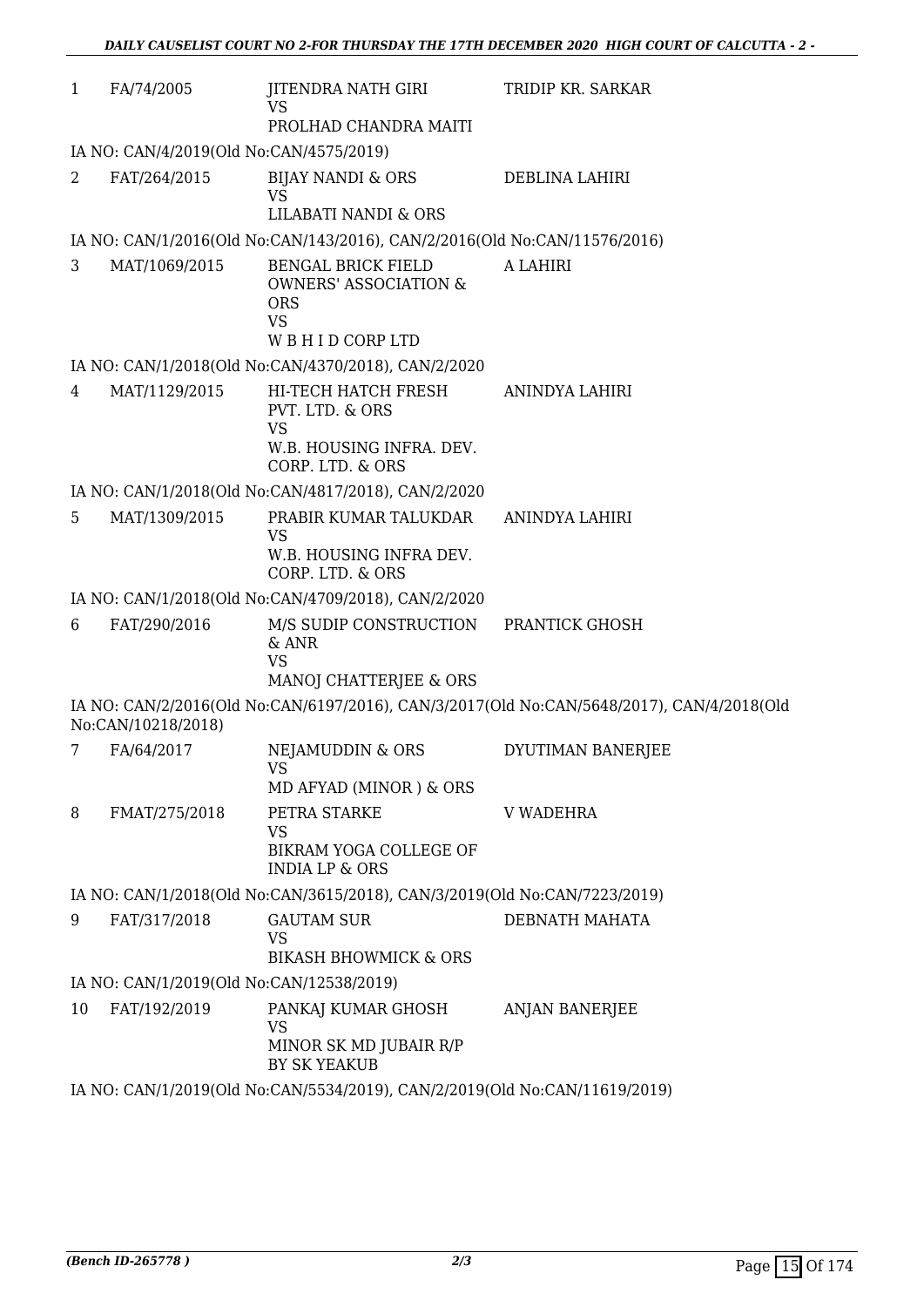| 11 | FAT/340/2019                             | SMT MAMATA MAZUMDER<br>& ORS<br><b>VS</b><br>SIKHA MAJUMDAR                                                | <b>HIRONMAY GHOSH</b>                                                                    |  |  |  |
|----|------------------------------------------|------------------------------------------------------------------------------------------------------------|------------------------------------------------------------------------------------------|--|--|--|
|    |                                          | IA NO: CAN/1/2019(Old No:CAN/7190/2019), CAN/2/2019(Old No:CAN/7191/2019)                                  |                                                                                          |  |  |  |
| 12 | FAT/473/2019                             | THE STATE OF WEST<br>BENGAL REP BY L.A.<br><b>COLLECTOR</b><br>VS<br>M/S. PNALUR PAPER MILLS<br><b>LTD</b> | <b>SUPRATIM DHAR</b>                                                                     |  |  |  |
|    | CAN/4/2020                               |                                                                                                            | IA NO: CAN/1/2019(Old No:CAN/12350/2019), CAN/2/2019(Old No:CAN/12351/2019), CAN/3/2020, |  |  |  |
| 13 | FAT/549/2019                             | PARBATI JANA<br><b>VS</b><br>ANUPAMA SAHOO & ORS.                                                          | <b>MUKTESWAR MAITY</b>                                                                   |  |  |  |
|    | IA NO: CAN/2/2019(Old No:CAN/11637/2019) |                                                                                                            |                                                                                          |  |  |  |
| 14 | FMAT/113/2020                            | GOPAL MUKHERJEE<br><b>VS</b><br>SITARAM MUKHERJEE &<br>ORS.                                                | <b>SANTIMAY</b><br><b>BHATTACHARYYA</b>                                                  |  |  |  |
|    | IA NO: CAN/1/2020(Old No:CAN/1091/2020)  |                                                                                                            |                                                                                          |  |  |  |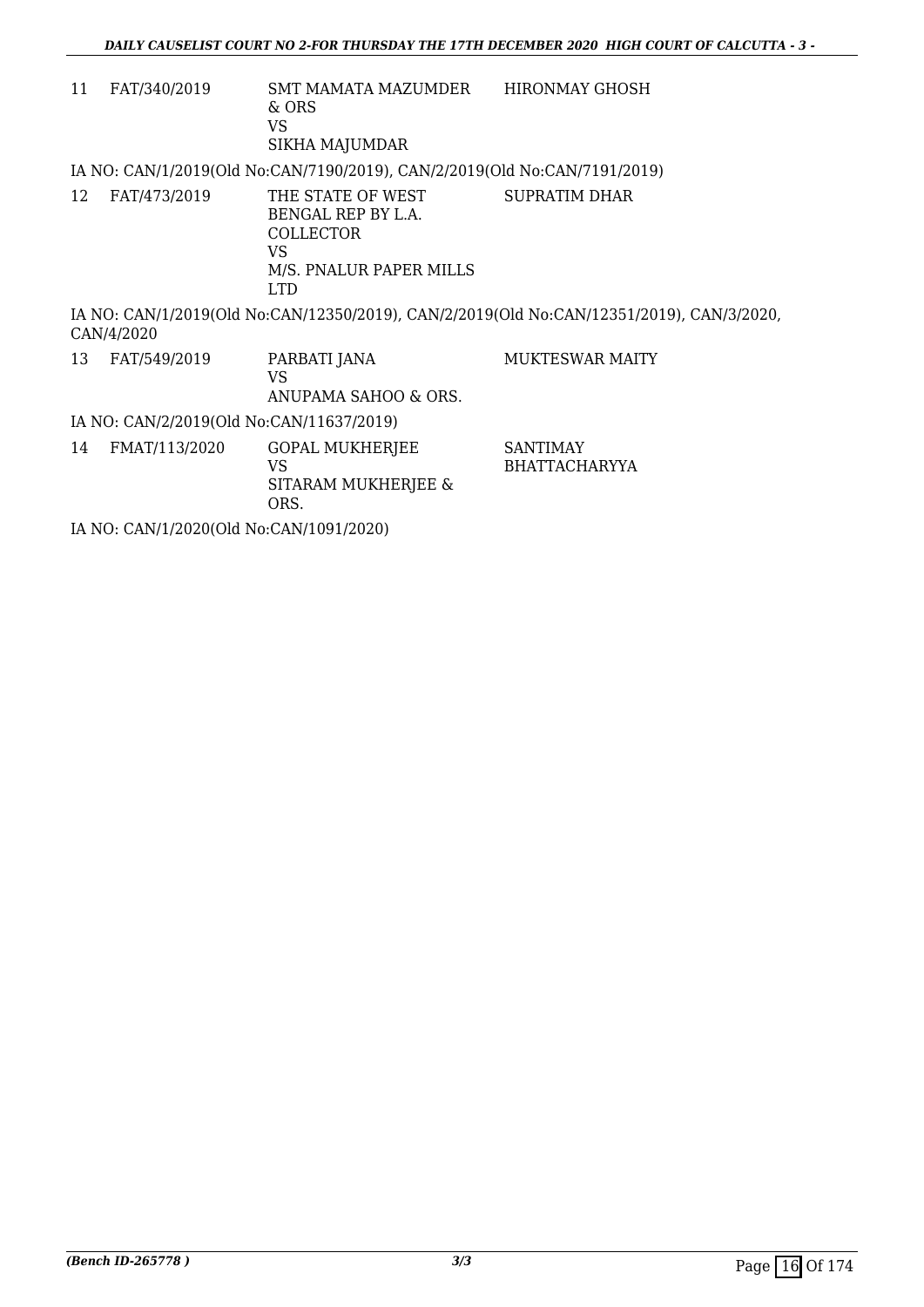

### **Appellate Side**

**DAILY CAUSELIST For Thursday The 17th December 2020**

**COURT NO. 12**

**DIVISION BENCH (DB-V)**

**AT 10:45 AM**

#### **HON'BLE JUSTICE SOUMEN SEN HON'BLE JUSTICE SAUGATA BHATTACHARYYA**

**( VIA VIDEO CONFERENCE )**

**ON AND FROM MONDAY, THE 7TH DECEMBER, 2020 - APPEALS RELATING TO EDUCATION UNDER GROUP-II AND APPLICATIONS CONNECTED THERETO; HEARING OF WRIT APPEALS IRRESPECTIVE OF CLASSIFICATION INCLUDING APPLICATIONS CONNECTED THERETO;**

> **HEARING OF CIVIL APPEALS, IRRESPECTIVE OF CLASSIFICATION, FILLED TILL 2018.**

**ON AND FROM MONDAY, 14TH DECEMBER, 2020 TO 24TH DECEMBER, 2020 - WILL SIT TOGETHER AND IN ADDITION TO THEIR OWN LIST, TAKE THE ALL THE MATTERS PERTAINING TO ORDER XLI RULE 11 OF THE CODE OF CIVIL PROCEDURE, 1908 AND MATTERS RELATED TO FIRST APPEALS AND FIRST MISCELLANEOUS APPEALS (NOT ASSIGNED TO ANY OTHER BENCH & CONNECTED APPLICATIONS).**

**NOTE: NO MENTIONING WILL BE ALLOWED WITHOUT PRIOR NOTICE TO THE OTHER SIDE, EXCEPT CONTEMPT MATTERS. APPLICATIONS WILL BE GIVEN THE PREFERENCE.**

**NOTE : GROUP -II APPLICATION WILL BE TAKEN UP FIRST,**

**NOTE: MATTERS WILL BE TAKEN UP THROUGH PHYSICAL HEARING ONLY WHEN BOTH THE PARTIES ARE AGREED.**

|                               | <b>TO BE MENTIONED</b>                  |                                                                                      |                                                                                                                      |  |  |
|-------------------------------|-----------------------------------------|--------------------------------------------------------------------------------------|----------------------------------------------------------------------------------------------------------------------|--|--|
| $\mathbf{1}$                  | FMA/1103/2019                           | PRASENJIT BHATTACHARYYA<br><b>VS</b><br>SATHI BHATTACHARYYA                          | <b>SURESH CHANDRA</b><br><b>MANNA</b>                                                                                |  |  |
|                               | IA NO: CAN/2/2020(Old No:CAN/1332/2020) |                                                                                      |                                                                                                                      |  |  |
| 2                             | FMAT/163/2020                           | PRASENJIT BHATTACHARYYA<br><b>VS</b><br>SATHI BHATTACHARYYA                          | SANDIP KUMAR DATTA                                                                                                   |  |  |
|                               | IA NO: CAN/1/2020(Old No:CAN/1548/2020) |                                                                                      |                                                                                                                      |  |  |
|                               |                                         | <b>APPLICATION</b>                                                                   |                                                                                                                      |  |  |
| 3                             | FAT/244/2014                            | THE STATE OF WEST BENGAL<br><b>VS</b><br>SAIFUDDIN AHMED & ORS                       | <b>SUPRATIM DHAR</b>                                                                                                 |  |  |
|                               |                                         |                                                                                      | IA NO: CAN/4/2019(Old No:CAN/841/2019), CAN/5/2019(Old No:CAN/842/2019), CAN/6/2020(Old No:CAN/421/2020), CAN/7/2020 |  |  |
| wt4                           | FAT/245/2014                            | THE STATE OF WEST BENGAL<br><b>VS</b><br>SAIFUDDIN AHMED & ORS                       | <b>SUPRATIM DHAR</b>                                                                                                 |  |  |
|                               |                                         | IA NO: CAN/3/2016(Old No:CAN/7515/2016), CAN/5/2019(Old No:CAN/866/2019), CAN/6/2020 |                                                                                                                      |  |  |
| wt5                           | FAT/246/2014                            | THE STATE OF WEST BENGAL<br><b>VS</b><br><b>SAIFUDDIN AHMED &amp; ORS</b>            | <b>SUPRATIM DHAR</b>                                                                                                 |  |  |
|                               |                                         |                                                                                      | IA NO: CAN/4/2019(Old No:CAN/843/2019), CAN/5/2019(Old No:CAN/845/2019), CAN/6/2020(Old No:CAN/423/2020), CAN/7/2020 |  |  |
| 6                             | MAT/1702/2017                           | BHARATI BHATTACHARYA<br><b>VS</b><br>STATE OF WEST BENGAL & ORS                      | UTTAM KUMAR<br><b>BHATTACHARYA</b>                                                                                   |  |  |
| IA NO: CAN/1/2020, CAN/2/2020 |                                         |                                                                                      |                                                                                                                      |  |  |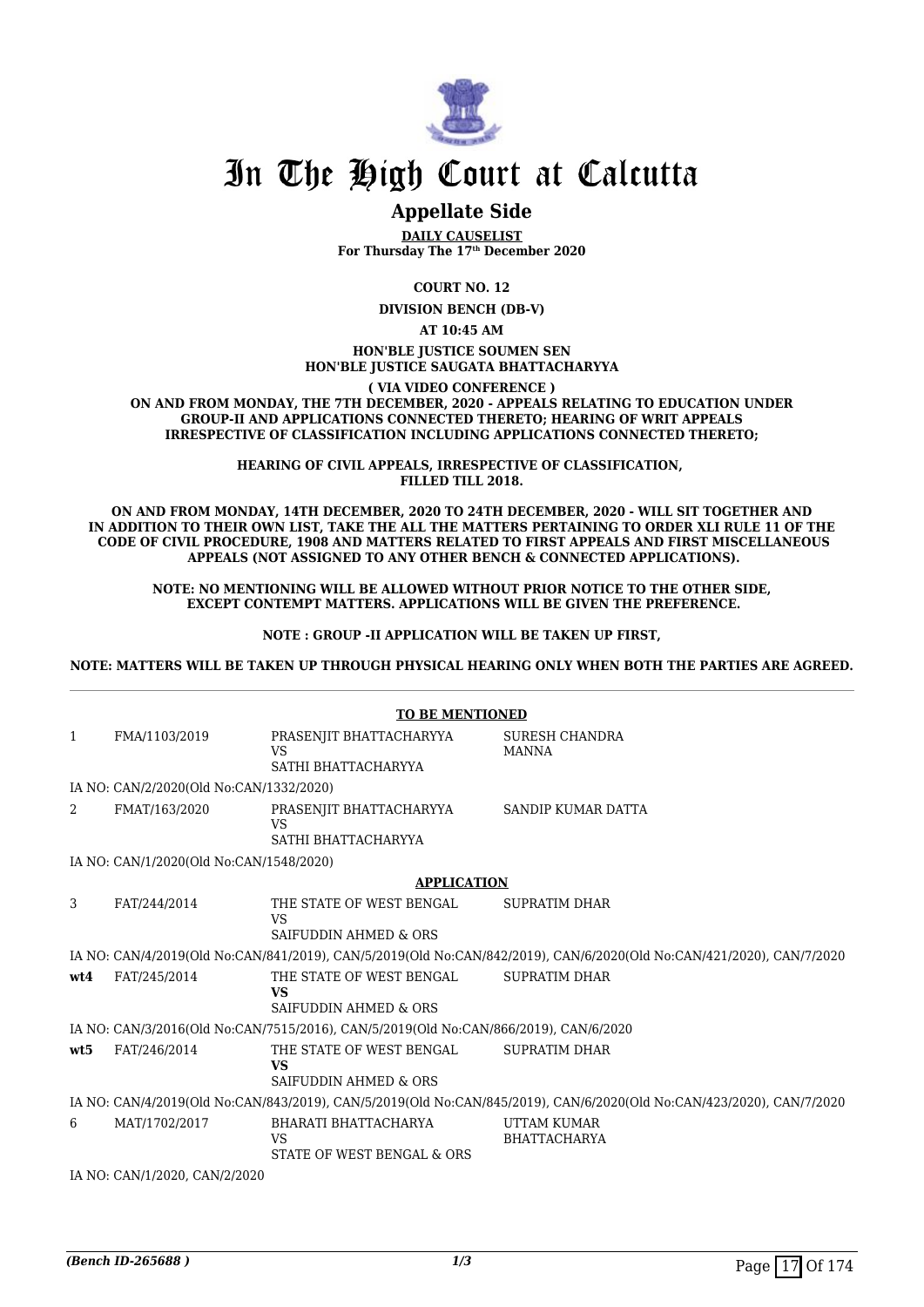| 7  | MAT/229/2020                             | BASUPRIYA CHATTOPADHYAY<br>VS<br>UNIVERSITY OF BURDWAN & ANR                                               | ARUNAVA GANGULY            |
|----|------------------------------------------|------------------------------------------------------------------------------------------------------------|----------------------------|
|    | IA NO: CAN/1/2020(Old No:CAN/1479/2020)  |                                                                                                            |                            |
| 8  | MAT/286/2020                             | SUKHEN SEN & ANR<br>VS<br>STATE OF WEST BENGAL & ORS                                                       | SHUVRO PROKASH LAHIRI      |
|    | IA NO: CAN/1/2020(Old No:CAN/1631/2020)  |                                                                                                            |                            |
| 9  | MAT/430/2020                             | SUBHADRA DUTTA<br>VS.<br>STATE OF WEST BENGAL                                                              | KHAIRUL ALAM               |
|    | IA NO: CAN/1/2020(Old No:CAN/2925/2020)  |                                                                                                            |                            |
| 10 | MAT/490/2020                             | PHOENIX CONVEYER BELT INDIA<br>PVT. LTD & ANR<br>VS.<br>PRINCIPAL COMMISSIONER &<br><b>ORS</b>             | TRIDIB BOSE                |
|    |                                          | IA NO: CAN/1/2020(Old No:CAN/4494/2020), CAN/2/2020(Old No:CAN/4497/2020)                                  |                            |
| 11 | MAT/501/2020<br>(AT 2.00 P.M.) (Pt. Hd.) | W.B.STATE ELECTRICITY<br>TRANSMISSION COMPANY LTD &<br><b>ORS</b><br>VS.<br><b>W.B.S.E.BOARD ENGINEERS</b> | SANDIP DASGUPTA            |
|    |                                          | ASSO. & ANR                                                                                                |                            |
|    | IA NO: CAN/2/2020(Old No:CAN/4837/2020)  |                                                                                                            |                            |
|    | wt12 MAT/502/2020                        | WBSEDCL & ORS.<br>VS                                                                                       | SANDIP DASGUPTA            |
|    |                                          | WBSEB ENGINEERS' ASS. & ORS.                                                                               |                            |
|    | IA NO: CAN/2/2020(Old No:CAN/4842/2020)  |                                                                                                            |                            |
| 13 | MAT/758/2020                             | NURJAHAN KHANAM AND<br><b>OTHERS</b><br>VS.<br>STATE OF WEST BENGAL AND<br>ORS.                            | SAKTIPADA JANA             |
|    | IA NO: CAN/1/2020                        |                                                                                                            |                            |
| 14 | MAT/777/2020                             | AMARESH MANDAL AND ORS<br>VS.<br>STATE OF WEST BENGAL AND<br>ORS.                                          | <b>BANDHU BRATA BHULA</b>  |
|    | IA NO: CAN/1/2020, CAN/2/2020            |                                                                                                            |                            |
| 15 | MAT/778/2020                             | AVISHIKTA MUKHERJEE AND ORS BASABI RAICHOUDHUTY<br>VS<br>STATE OF WEST BENGAL AND                          |                            |
|    |                                          | ORS.                                                                                                       |                            |
|    | IA NO: CAN/1/2020, CAN/2/2020            |                                                                                                            |                            |
| 16 | MAT/779/2020                             | KAMALESH MANDAL AND ORS<br>VS<br>STATE OF WEST BENGAL AND<br>ORS.                                          | <b>BASABI RAICHOUDHURY</b> |
|    | IA NO: CAN/1/2020, CAN/2/2020            |                                                                                                            |                            |
| 17 | MAT/780/2020                             | PRABIR KUMAR KAYAL AND ORS<br>VS<br>STATE OF WEST BENGAL AND                                               | BANDHU BRATA BHULA         |
|    |                                          | ORS.                                                                                                       |                            |
|    | IA NO: CAN/1/2020, CAN/2/2020            |                                                                                                            |                            |
|    |                                          | <b>FOR HEARING</b>                                                                                         |                            |
| 18 | FMA/2145/2018                            | SIMA PRADHAN<br>VS                                                                                         | ANIL KR CHATTOPADHYAY      |
|    |                                          | STATE OF WEST BENGAL & ORS                                                                                 |                            |
|    | IA NO: CAN/1/2018(Old No:CAN/3556/2018)  |                                                                                                            |                            |
|    |                                          | <b>TRIBUNAL APPLICATION</b>                                                                                |                            |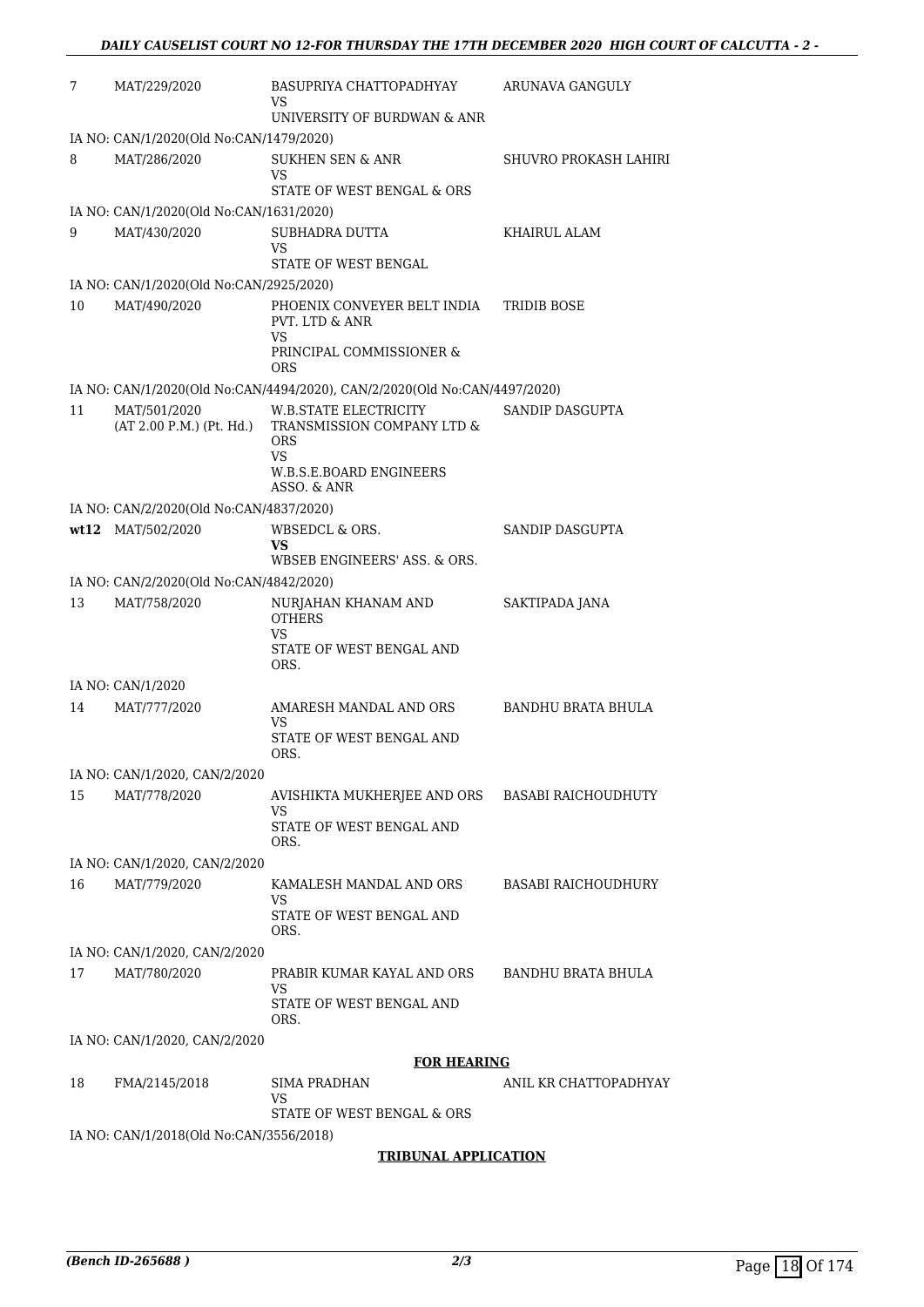19 WP.CT/41/2020 (Pt.hd)

UNION OF INDIA & ORS. VS DIPTAM BISWAS & ANR.

SUBRATA ROY

IA NO: CAN/1/2020(Old No:CAN/5222/2020)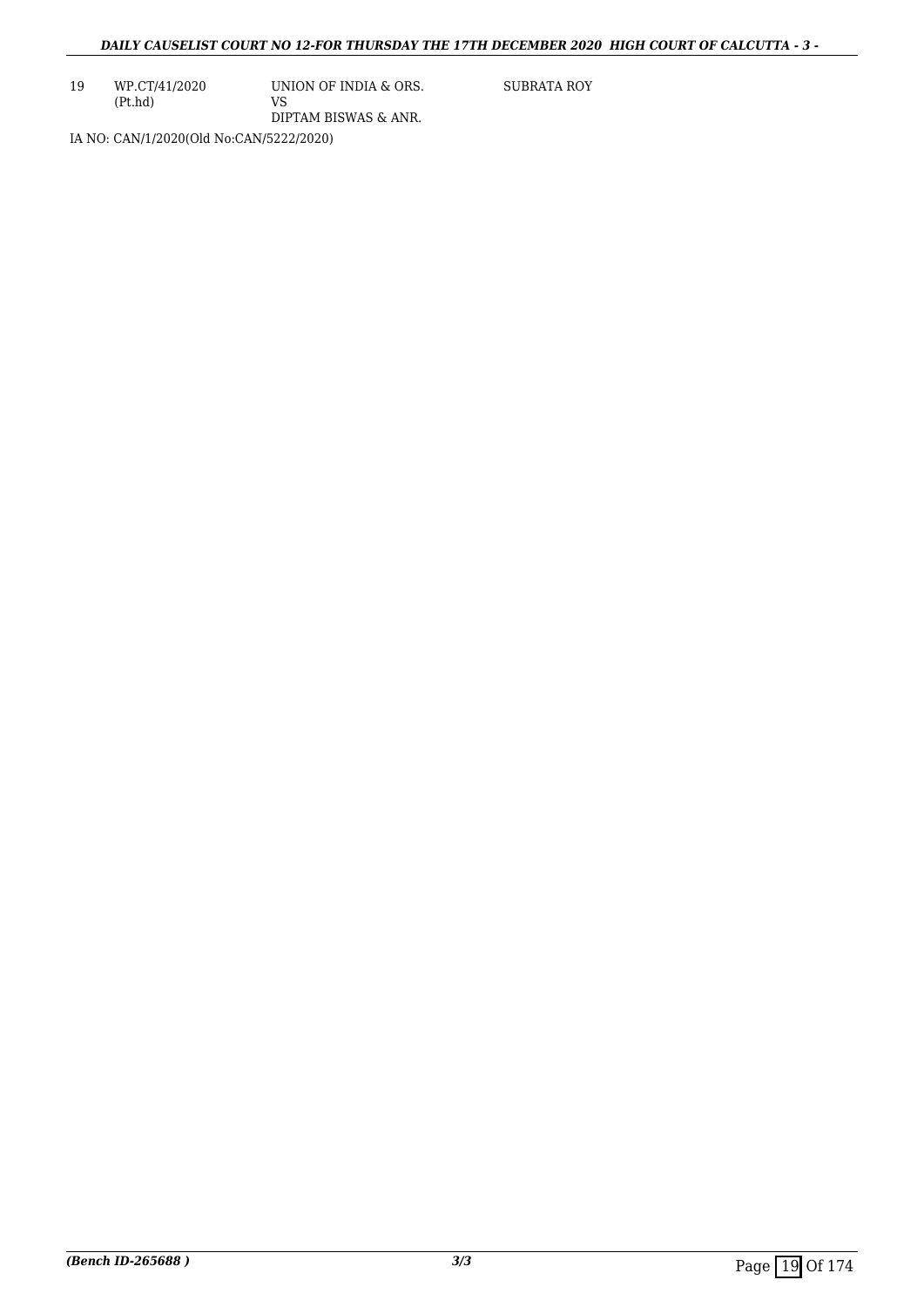

### **Appellate Side**

**DAILY CAUSELIST For Thursday The 17th December 2020**

**COURT NO. 28**

**DIVISION BENCH (DB - VI)**

**AT 10:45 AM**

**HON'BLE JUSTICE JOYMALYA BAGCHI HON'BLE JUSTICE SUVRA GHOSH (VIA VIDEO CONFERENCE)**

**ON AND FROM MONDAY, THE 7TH DECEMBER, 2020 -- ISSUED ON 1ST DECEMBER,2020 IS MODIFIED TO THE FOLLOWING EXTENT. ANTICIPATORY BAIL UNDER SECTION 438 OF THE CODE OF CRIMINALPROCEDURE INCLUDING MODIFICATION/CANCELLATION AND RELAXATION OF THE SAME; BAIL UNDER SECTION 439 OF THE CODE OF CRIMINAL PROCEDURE (PUNISHMENT ABOVE 7 YEARS) INCLUDING MODIFICATION/CANCELLATION AND RELAXATION OF THE SAME;**

**DEATH REFERENCE CASES (INCLUDING ADMISSION OF CRIMINAL APPEALS RELATING TO SUCH REFERENCE AGAINST THE SAME CONVICTION ORDER);**

#### **ADMISSION OF CRIMINAL APPEALS; HEARING OF CRIMINAL APPEALS & APPLICATIONS CONNECTED THERETO INCLUDING APPLICATION FOR SUSPENSION OF SENTENCE IN PENDING APPEALS ;**

#### **CRIMINAL APPEALS RELATING TO CRIMES AGAINST WOMEN.**

**NOTE : MATTERS WILL BE TAKEN UP THROUGH PHYSICAL HEARING ONLY WHEN BOTH THE PARTIES ARE AGREED.**

|   |                    | <b>TO BE MENTIONED</b>                                                                         |                            |
|---|--------------------|------------------------------------------------------------------------------------------------|----------------------------|
| 1 | CRM/7938/2020      | MD. ATESAM @ MD EHTESHAM<br>VS.<br>State of West Bengal                                        | SANJIB MITRA               |
|   | IA NO: CRAN/1/2020 |                                                                                                |                            |
| 2 | CRM/9336/2020      | RABIN DAS ALIAS RABINDRA DAS<br>VS.<br>State of West Bengal                                    | AMANUL ISLAM               |
|   |                    | <b>APPLICATION FOR BAIL</b>                                                                    |                            |
| 3 | CRM/6665/2020      | SAJEDUL ISLAM@TITU<br>VS<br>State of West Bengal                                               | SUCHISMITA DUTTA           |
|   | IA NO: CRAN/1/2020 |                                                                                                |                            |
| 4 | CRM/8054/2020      | <b>AINUL MIAH</b><br>VS<br>State of West Bengal                                                | Ali Ahsan Alamgir          |
| 5 | CRM/9276/2020      | ANSARUL MONDAL @ APPEL<br>MONDAL @ APPLE MONDAL<br>VS.<br>State of West Bengal                 | <b>SUMANTA CHAKRABORTY</b> |
| 6 | CRM/9423/2020      | NEMAI MONDAL @ BAPI<br>VS<br>State of West Bengal                                              | DIPAYAN DAN                |
| 7 | CRM/9698/2020      | RUHUL AMIN ALIAS MUNNA<br><b>ALIAS PANCHU</b><br><b>VS</b><br>STATE OF WEST BENGAL AND<br>ORS. | Ali Ahsan Alamgir          |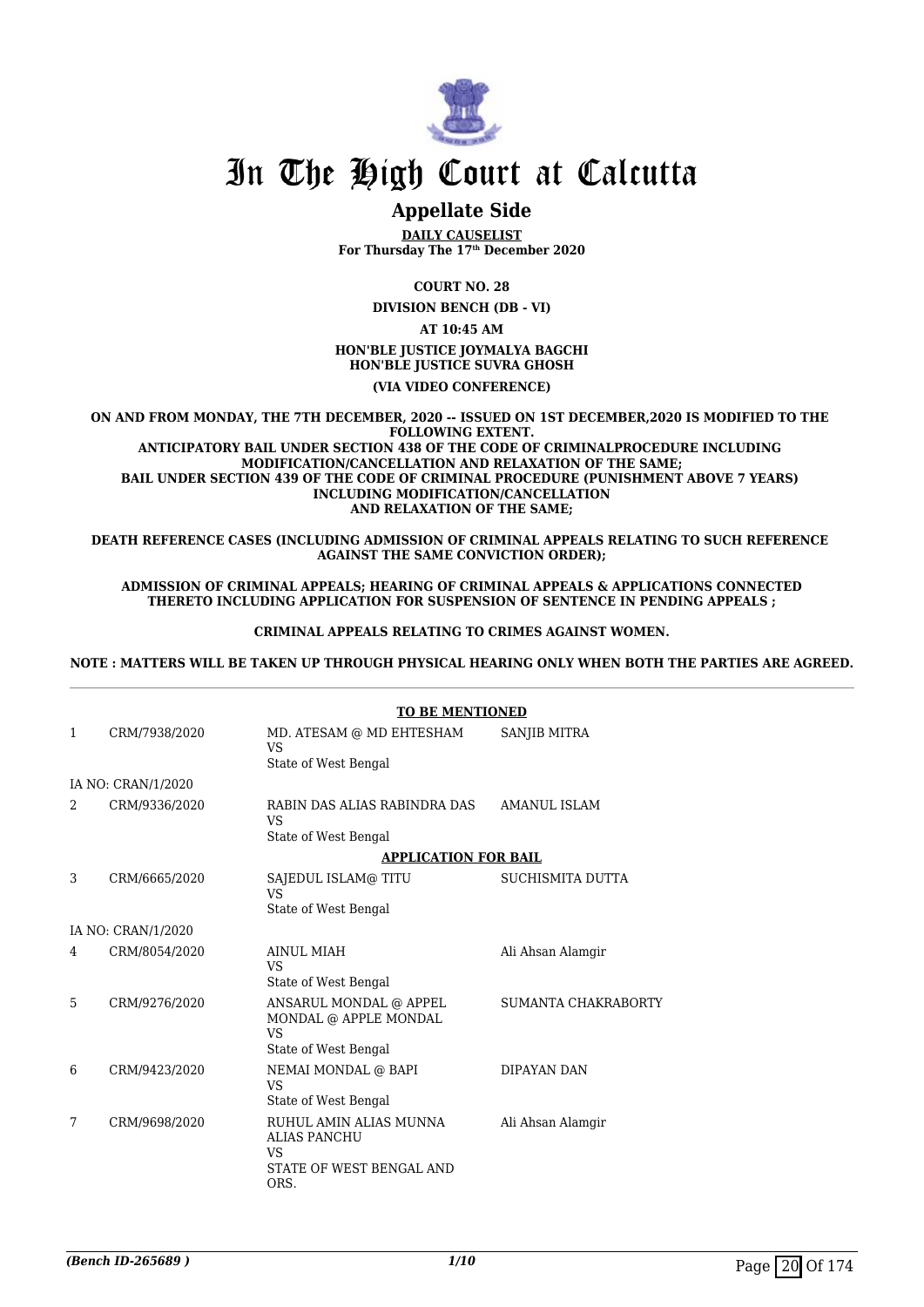| 8  | CRM/9699/2020 | MD ANJARUL HOQUE @ MD<br>ANJARUL HAQUE AND ANR<br><b>VS</b>                 | <b>ARUP SARKAR</b>              |
|----|---------------|-----------------------------------------------------------------------------|---------------------------------|
| 9  | CRM/9700/2020 | State of West Bengal<br>ANISUR RAHAMAN ALIAS ANIJUR<br><b>RAHAMAN</b><br>VS | JISAN IQBAL HOSSAIN             |
|    |               | STATE OF WEST BENGAL AND<br>ORS.                                            |                                 |
| 10 | CRM/9701/2020 | MOJAHAR BISWAS<br>VS                                                        | JISAN IQUBAL HOSSAIN            |
|    |               | State of West Bengal                                                        |                                 |
| 11 | CRM/9702/2020 | MOHIRUDDIN ALIAS MOHIR<br>ALIAS MOHIRUDDIN MONDAL<br>VS                     | JISAN IQBAL HOSSAIN             |
|    |               | STATE OF WEST BENGAL AND<br>ORS.                                            |                                 |
| 12 | CRM/9703/2020 | BIKI MARDI ALIAS SOMNATH<br>MARDI ALIAS SOM MARDI<br>VS                     | SAURADEEP DHARA                 |
|    |               | State of West Bengal                                                        |                                 |
| 13 | CRM/9708/2020 | SANJU MODAK<br>VS                                                           | <b>MANAS KUMAR DAS</b>          |
|    |               | State of West Bengal                                                        |                                 |
| 14 | CRM/9710/2020 | MOKSHUDUL MOLLA ALIAS<br>MOKSEDUL MOLLA<br>VS                               | Jeenia Rudra                    |
|    |               | STATE OF WEST BENGAL AND<br>ORS.                                            |                                 |
| 15 | CRM/9714/2020 | UNUS MALLICK<br><b>VS</b>                                                   | KUSAL MUKHERJEE                 |
|    |               | State of West Bengal                                                        |                                 |
| 16 | CRM/9715/2020 | BABAR ALI MONDAL @ BABUR ALI<br>SK MONDAL<br><b>VS</b>                      | KUSAL KUMAR<br>MUKHERJEE        |
|    |               | State of West Bengal                                                        |                                 |
| 17 | CRM/9718/2020 | SUMAN CHATTOPADHYAY<br>VS                                                   | RISHABH DUTTA GUPTA             |
| 18 |               | State of West Bengal<br><b>BIKASH PATRA</b>                                 |                                 |
|    | CRM/9719/2020 | VS<br>State of West Bengal                                                  | MAZHAR HOSSAIN<br>CHOWDHURY     |
| 19 | CRM/9720/2020 | <b>KABUL SK</b><br>VS                                                       | ARUP KUMAR BHOWMICK             |
|    |               | State of West Bengal                                                        |                                 |
| 20 | CRM/9722/2020 | <b>SABUR ALI SK</b><br>VS                                                   | SANTANU MAJI                    |
|    |               | State of West Bengal                                                        |                                 |
| 21 | CRM/9724/2020 | <b>BARUN DEV BARMAN</b><br><b>VS</b><br>State of West Bengal                | RITAM CHOWDHURY                 |
| 22 | CRM/9731/2020 | RAJIKUL BISWAS @ MUNNA SK<br>AND ANR<br><b>VS</b>                           | ARUP KUMAR BHOWMICK             |
|    |               | State of West Bengal                                                        |                                 |
| 23 | CRM/9736/2020 | <b>AMANUL SEKH</b><br>VS<br>State of West Bengal                            | <b>SANANDA</b><br>BHATTACHARYYA |
| 24 | CRM/9739/2020 | <b>BHARAT PARIYA</b>                                                        | SIDDHARTHA PAUL                 |
|    |               | VS                                                                          |                                 |
|    |               | State of West Bengal                                                        |                                 |
| 25 | CRM/9742/2020 | <b>ANIRBAN SEN</b><br>VS                                                    | SANJIDA SULTANA                 |
|    |               | State of West Bengal                                                        |                                 |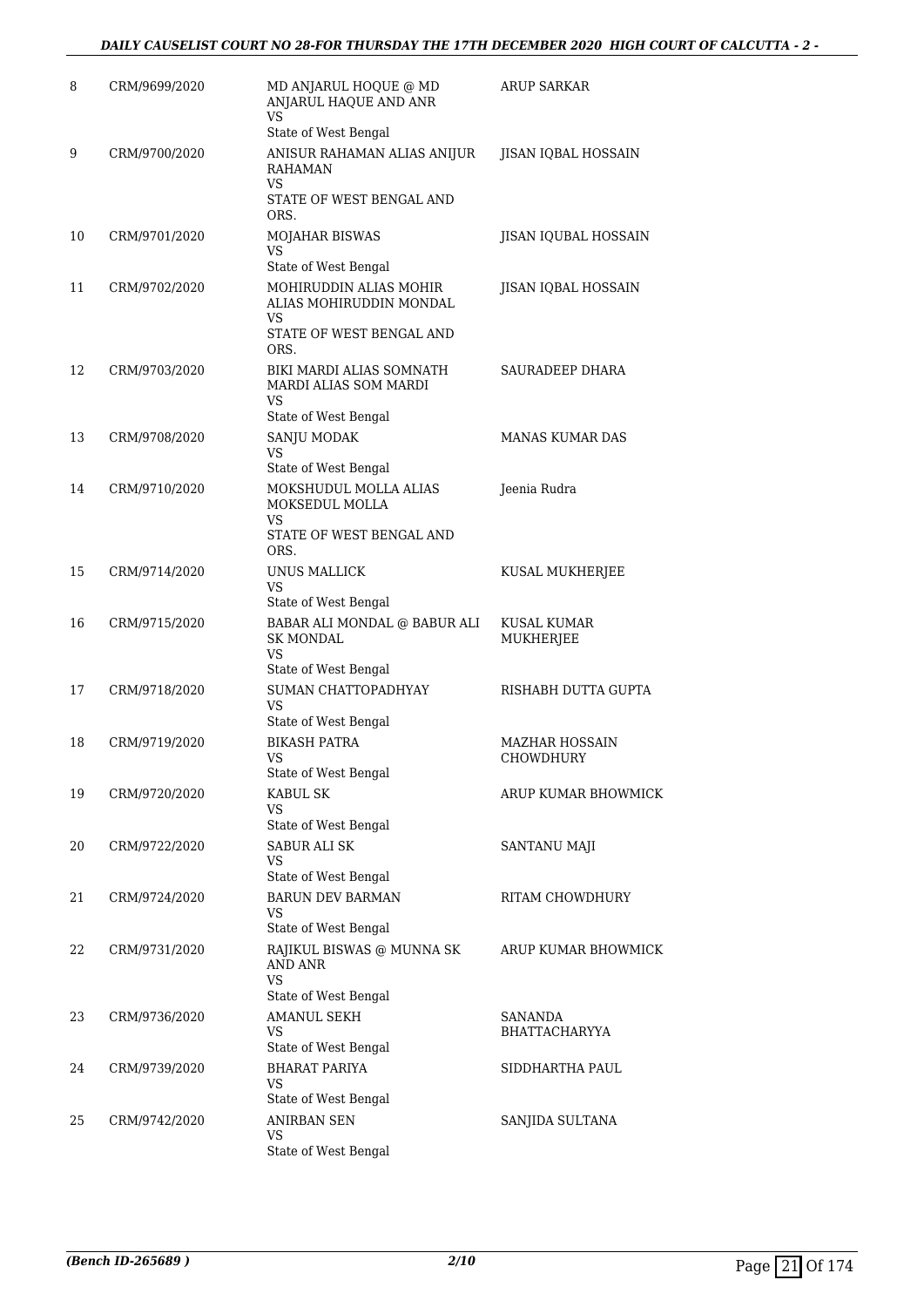#### *DAILY CAUSELIST COURT NO 28-FOR THURSDAY THE 17TH DECEMBER 2020 HIGH COURT OF CALCUTTA - 3 -*

| 26 | CRM/9755/2020 | <b>BINAY BARMAN</b><br>VS<br>State of West Bengal                                  | SUDIP GUHA                      |
|----|---------------|------------------------------------------------------------------------------------|---------------------------------|
| 27 | CRM/9757/2020 | RITWIK ROY @ HRITTIK ROY @<br><b>HRITTIK AHIKARY</b><br>VS<br>State of West Bengal | Hillol Saha Podder              |
| 28 | CRM/9758/2020 | UTTAM KUMAR BARMAN@UTTAM<br><b>BARMAN</b><br>VS                                    | <b>SUDIP GUHA</b>               |
| 29 | CRM/9761/2020 | State of West Bengal<br>AMIRUL SAPUI @ BAPI<br>VS                                  | <b>IMRAN KHAN</b>               |
| 30 | CRM/9765/2020 | State of West Bengal<br><b>CHANDU KARIKAR</b><br>VS                                | SANANDA<br><b>BHATTACHARYYA</b> |
| 31 | CRM/9766/2020 | State of West Bengal<br><b>SUNIL MANDAL</b><br><b>VS</b>                           | <b>SUDIP GUHA</b>               |
| 32 | CRM/9768/2020 | State of West Bengal<br>RAJA MURAD GAZI @ BAPPA<br>VS<br>State of West Bengal      | <b>SONALI DAS</b>               |
| 33 | CRM/9769/2020 | SAMIR ROY @ ISWAR ROY<br>VS<br>State of West Bengal                                | SANANDA<br>BHATTACHARYYA        |
| 34 | CRM/9770/2020 | SUSHIL DEBNATH AND ANR<br>VS<br>State of West Bengal                               | SANANDA<br><b>BHATTACHARYYA</b> |
| 35 | CRM/9771/2020 | FAJLUL HAQUE DAFADER<br><b>VS</b><br>State of West Bengal                          | SONALI DAS                      |
| 36 | CRM/9772/2020 | SURJA CHATTERJEE<br><b>VS</b><br>State of West Bengal                              | SANANDA<br>BHATTACHARYYA        |
| 37 | CRM/9773/2020 | KARMA MUNDA<br>VS<br>State of West Bengal                                          | <b>DULAL DEY</b>                |
| 38 | CRM/9796/2020 | <b>MITHUN HALDER</b><br>VS<br>State of West Bengal                                 | SUMANTA DAS                     |
| 39 | CRM/9800/2020 | ARUP ROY<br>VS                                                                     | BUSRA KHATOON                   |
| 40 | CRM/9807/2020 | State of West Bengal<br>SANJIB PRAMANIK<br>VS                                      | SEKHAR MAITI                    |
| 41 | CRM/9809/2020 | State of West Bengal<br>ACHINTA MANDAL<br>VS.<br>State of West Bengal              | PINTU KARAR                     |
| 42 | CRM/9811/2020 | ROSAN SK@RASAN SK<br>VS<br>State of West Bengal                                    | DEBAPRATIM GUHA                 |
| 43 | CRM/9816/2020 | MOUSUMI MULLICK @ PAYEL<br>HIRA @ KHUSHI<br>VS<br>State of West Bengal             | DEBABRATA MONDAL                |
| 44 | CRM/9818/2020 | NITAI JANA AND ORS<br>VS<br>State of West Bengal                                   | AMITABHA KARMAKAR               |
| 45 | CRM/9819/2020 | SAGAR MAHANTA @ SAGAR<br>MOHANTA AND ANR<br>VS.                                    | SAGAR SAHA                      |
|    |               | State of West Bengal                                                               |                                 |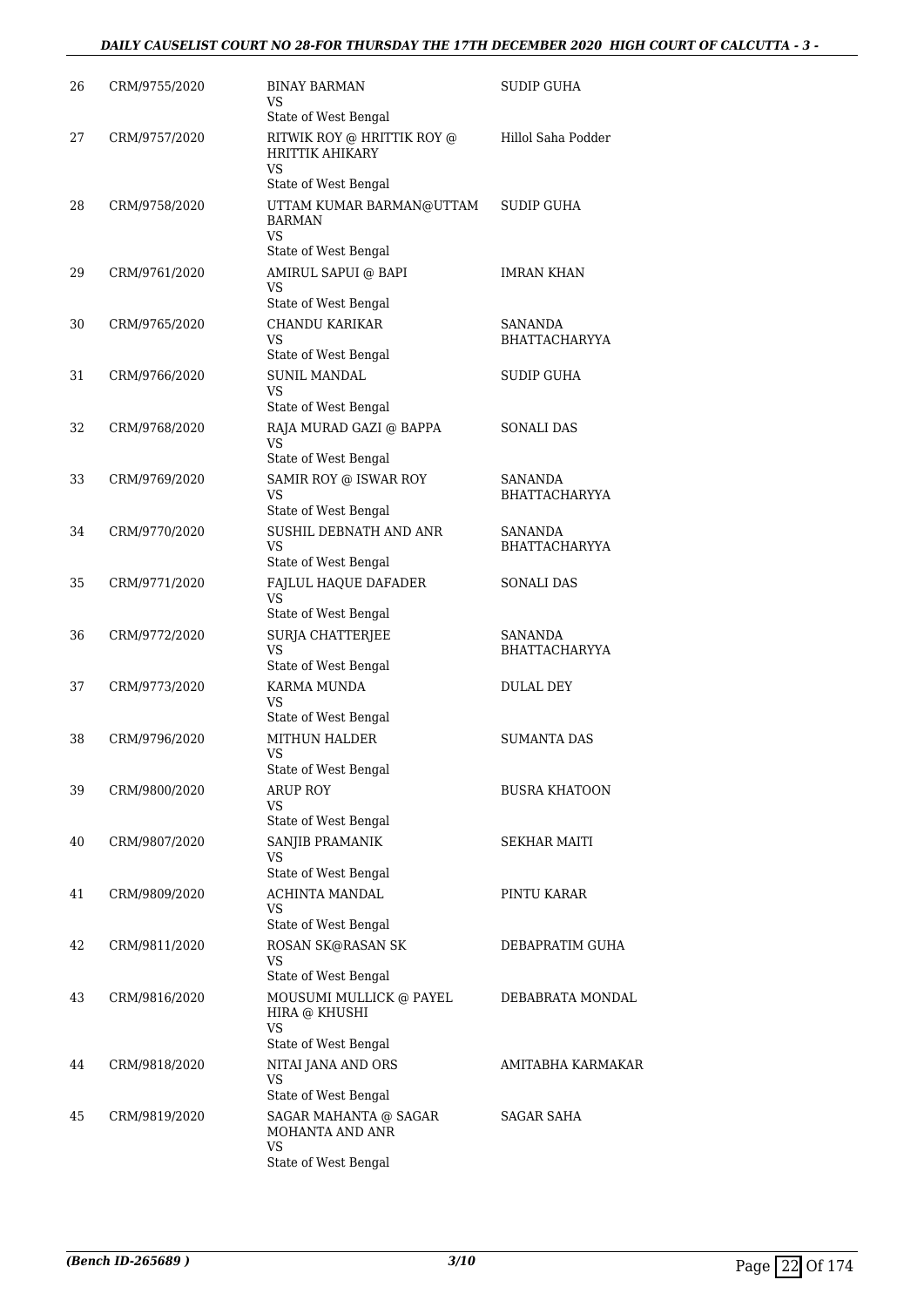#### *DAILY CAUSELIST COURT NO 28-FOR THURSDAY THE 17TH DECEMBER 2020 HIGH COURT OF CALCUTTA - 4 -*

| 46 | CRM/9822/2020  | <b>RUBEL MONDAL</b><br>VS                                                           | <b>BISWAJIT MANNA</b>                   |
|----|----------------|-------------------------------------------------------------------------------------|-----------------------------------------|
| 47 | CRM/9823/2020  | State of West Bengal<br><b>JOGAN BARMAN</b><br>VS                                   | <b>JUIN DUTTA</b><br><b>CHAKRABORTY</b> |
| 48 | CRM/9825/2020  | State of West Bengal<br>PRITHIRAJ DEBNATH                                           | DEBAJYOTI DEB                           |
|    |                | VS<br>State of West Bengal                                                          |                                         |
| 49 | CRM/9846/2020  | DEEPAK MONDAL AND ANR<br>VS<br>State of West Bengal                                 | SABERI SAHA                             |
| 50 | CRM/9866/2020  | JAFAR ALI SEKH @ MD. JAFAR SK.<br>VS<br>State of West Bengal                        | ANJAN DUTTA                             |
| 51 | CRM/9876/2020  | MD. SULTAN<br>VS<br>State of West Bengal                                            | MADHUSHRI DUTTA                         |
| 52 | CRM/9879/2020  | <b>SURAI SK</b><br>VS                                                               | MRITYUNJOY CHATTERJEE                   |
| 53 | CRM/9880/2020  | State of West Bengal<br><b>SOMNATH KAR</b><br>VS                                    | Jeenia Rudra                            |
| 54 | CRM/9881/2020  | State of West Bengal<br>SAKIL SAHA ALI<br>VS<br>State of West Bengal                | MD KHAIRUL                              |
| 55 | CRM/9884/2020  | SEKH MANIRUDDIN @SK MAHIR<br>VS<br>State of West Bengal                             | SARYATI DATTA                           |
| 56 | CRM/9885/2020  | <b>BULBUL HOSSAIN BISWAS</b><br><b>VS</b><br>State of West Bengal                   | MOHAMMAD ZEESHAN<br><b>UDDIN</b>        |
| 57 | CRM/10158/2020 | ARPAN SHIKARI ALIAS ARPAN<br>SIKARI<br>VS                                           | RIMPY MUKHERJEE                         |
|    |                | State of West Bengal                                                                |                                         |
| 58 | CRM/10160/2020 | SK.AJIBUR ALIAS SK. AJIBUL<br>VS<br>State of West Bengal                            | <b>SANTANU MAJI</b>                     |
| 59 | CRM/10222/2020 | SAIDUL ISLAM@RAHAMAN<br>VS<br>State of West Bengal                                  | <b>SANGEETA ROY</b>                     |
| 60 | CRM/10451/2020 | sunita devi@sunita devi rajak<br><b>VS</b>                                          | Asraf Mandal                            |
| 61 | CRM/10484/2020 | State of West Bengal<br>MD MAFIZUL HAQUE MOLLA<br><b>VS</b><br>State of West Bengal | Rituparna Ghosh                         |
| 62 | CRM/10486/2020 | <b>SANTAN BHUIYA</b><br>VS<br>State of West Bengal                                  | <b>SOUVIK DAS</b>                       |
| 63 | CRM/10487/2020 | MUKUL MUKHERJEE<br><b>VS</b><br>State of West Bengal                                | SANTANU TALUKDAR                        |
| 64 | CRM/10488/2020 | RAFIKUL ISLAM<br>VS                                                                 | DEBAPRATIM GUHA                         |
| 65 | CRM/10490/2020 | State of West Bengal<br>MD ABU SOYEM<br>VS                                          | MOFAKKERUL ISLAM                        |
| 66 | CRM/10496/2020 | State of West Bengal<br>TOFAJJEL MONDAL<br>VS<br>State of West Bengal               | Mrinal Kanti Mukherjee                  |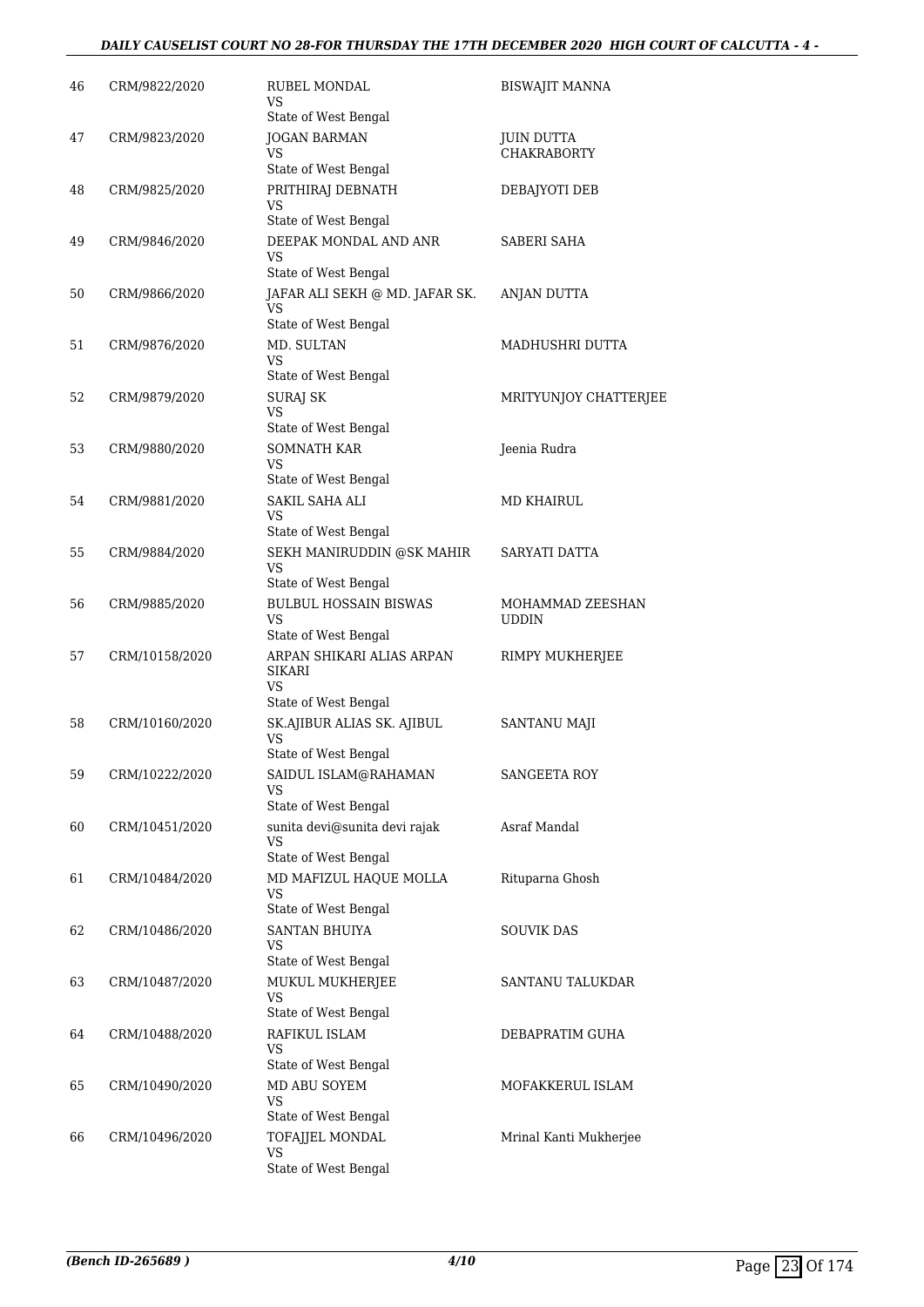#### *DAILY CAUSELIST COURT NO 28-FOR THURSDAY THE 17TH DECEMBER 2020 HIGH COURT OF CALCUTTA - 5 -*

| 67 | CRM/10499/2020 | IBRAHIM MONDAL<br>VS<br>State of West Bengal                       | ANGSHUMAN<br><b>CHAKRABORTY</b>     |
|----|----------------|--------------------------------------------------------------------|-------------------------------------|
| 68 | CRM/10501/2020 | NIRAJ SHAW<br>VS                                                   | ANGSHUMAN<br><b>CHAKRABORTY</b>     |
|    |                | State of West Bengal                                               |                                     |
| 69 | CRM/10506/2020 | <b>SADHAN MAITY</b><br>VS                                          | RITAM CHOWDHURY                     |
|    |                | State of West Bengal                                               |                                     |
| 70 | CRM/10507/2020 | JAKIR SAROWAR GOLDER @<br><b>BABLU</b><br><b>VS</b>                | ALI AHSAN ALAMGIR                   |
|    |                | THE STATE OF WEST BENGAL                                           |                                     |
| 71 | CRM/10509/2020 | PRASANTA BISWAS @ BAPPA<br>VS<br>State of West Bengal              | KOUSTAV BAGCHI                      |
| 72 | CRM/10511/2020 | PANCHAMI MONDAL<br>VS                                              | P SINHA ROY                         |
|    |                | State of West Bengal                                               |                                     |
|    |                | <b>APPLICATION FOR ANTICIPATORY BAIL</b>                           |                                     |
| 73 | CRM/8826/2020  | FARAJ ALI SK. ALIAS FARAJ SK.<br><b>VS</b>                         | JISAN IQUBAL HOSSAIN                |
|    |                | State of West Bengal                                               |                                     |
| 74 | CRM/8830/2020  | ROBIUL KHAN ALIAS RABIUL<br>KHAN ALIAS KAREN<br>VS                 | <b>JISAN IQUBAL HOSSAIN</b>         |
|    |                | State of West Bengal                                               |                                     |
| 75 | CRM/8832/2020  | ROMEN GHOSH@RAMKRISHNA<br><b>GHOSH</b><br>VS                       | SK JALALUDDIN                       |
|    |                | State of West Bengal                                               |                                     |
| 76 | CRM/8836/2020  | HABIB SEKH@HABIB SK<br><b>VS</b>                                   | <b>BISWAJIT MITRA</b>               |
|    |                | State of West Bengal<br>SUJIT GOPE AND ANR.                        | Hillol Saha Podder                  |
| 77 | CRM/8842/2020  | <b>VS</b><br>State of West Bengal                                  |                                     |
| 78 | CRM/8845/2020  | ATUL KUMAR MISHRA<br>VS                                            | MAHESWARI SHARMA                    |
|    |                | THE STATE OF WEST BENGAL                                           |                                     |
| 79 | CRM/8848/2020  | <b>JUYEL HAQUE @ JUYEL HOK</b><br>VS<br>State of West Bengal       | ARIJIT GHOSH                        |
| 80 | CRM/8849/2020  | NAZRUL@NAJRUL ISLAM AND<br>ORS<br><b>VS</b>                        | <b>SOUMYA BASU ROY</b><br>CHOWDHURY |
|    |                | State of West Bengal                                               |                                     |
| 81 | CRM/8852/2020  | AKKEJ MONDAL @ AKKEJ@ AKKES<br>VS                                  | <b>BUSRA KHATOON</b>                |
|    |                | State of West Bengal<br>MORSALIM MOLLAH                            |                                     |
| 82 | CRM/8854/2020  | VS<br>State of West Bengal                                         | ASIS BHATTACHARYYA                  |
| 83 | CRM/8860/2020  | SK. RAHAN<br>VS<br>THE STATE OF WEST BENGAL                        | SABNAM LASKAR                       |
| 84 | CRM/8883/2020  | srikanta mukherjee and anr.                                        | <b>JOY CHAKRABORTY</b>              |
|    |                | VS<br>State of West Bengal                                         |                                     |
| 85 | CRM/8897/2020  | MD NAYEEM AHMED AND<br><b>OTHERS</b><br>VS<br>State of West Bengal | <b>SOUMYA BASU ROY</b><br>CHOWDHURI |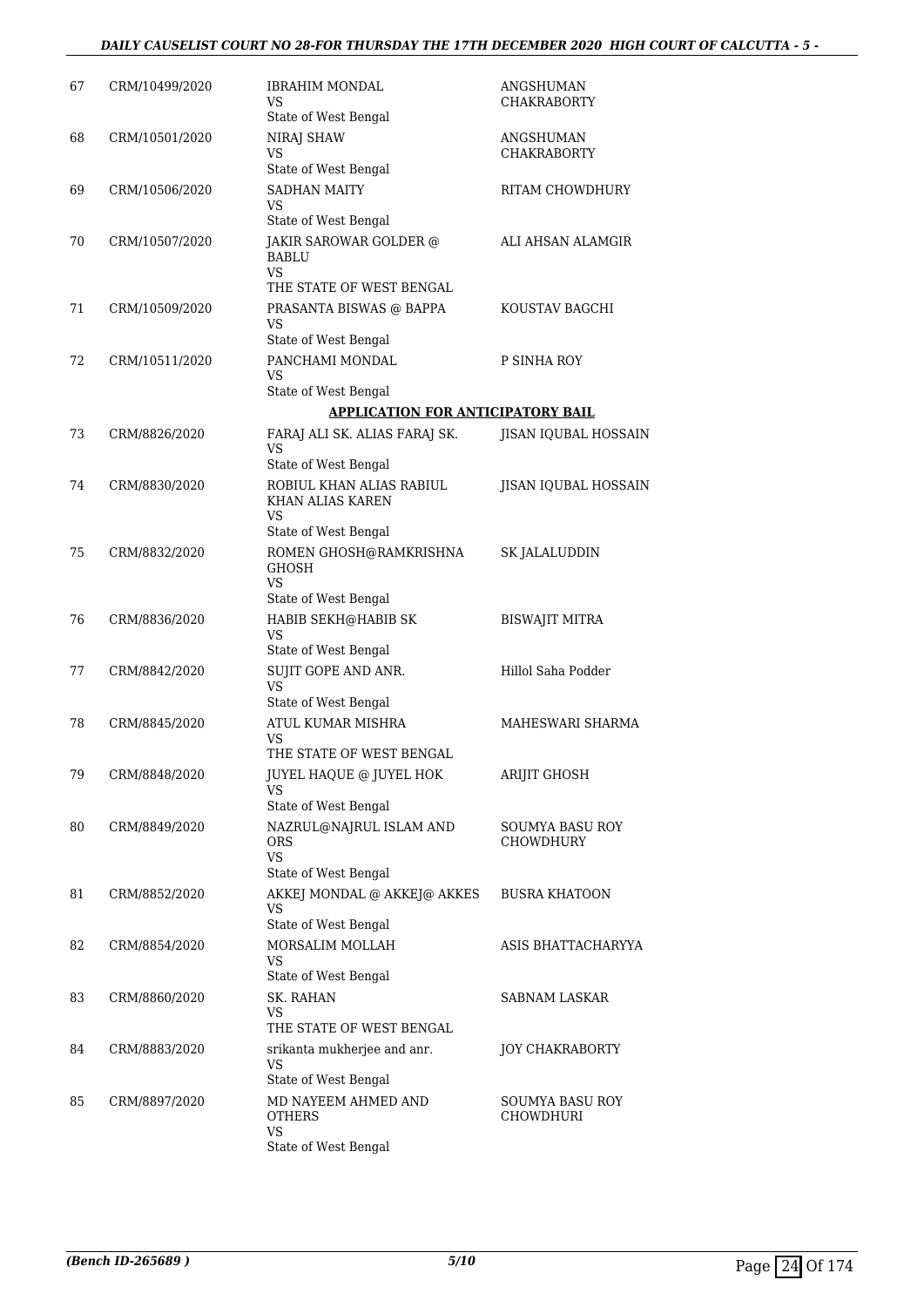#### *DAILY CAUSELIST COURT NO 28-FOR THURSDAY THE 17TH DECEMBER 2020 HIGH COURT OF CALCUTTA - 6 -*

| 86  | CRM/8905/2020 | TUTUL SEKH AND OTHERS                                                                                           | <b>BISWAJIT MITRA</b>               |
|-----|---------------|-----------------------------------------------------------------------------------------------------------------|-------------------------------------|
|     |               | VS<br>State of West Bengal                                                                                      |                                     |
| 87  | CRM/8912/2020 | ANUPAM PRADHAN AND ANR.<br>VS<br>State of West Bengal                                                           | SIDDHARTHA SARKAR                   |
| 88  | CRM/8917/2020 | RAJIV SINGH<br>VS<br>State of West Bengal                                                                       | KOUSTAV BAGCHI                      |
| 89  | CRM/8919/2020 | SOURAB BISWAS @ SOURAV<br>SARKAR AND ANR.<br>VS<br>State of West Bengal                                         | MALAY BHATTACHARYYA                 |
| 90  | CRM/8924/2020 | <b>MAYA SARKAR</b><br>VS<br>State of West Bengal                                                                | KOUSTAV BAGCHI                      |
| 91  | CRM/8931/2020 | <b>BANTI BOSE AND ANOTHER</b><br>VS<br>State of West Bengal                                                     | SOUMYA BASU ROY<br>CHOWDHURI        |
| 92  | CRM/8935/2020 | FAJILA BIBI AND ORS.<br>VS                                                                                      | KAMALESH CH. SAHA                   |
| 93  | CRM/8971/2020 | State of West Bengal<br>JAHANGIR PAKHIRA<br>VS<br>State of West Bengal                                          | <b>SUMAN DE</b>                     |
| 94  | CRM/8973/2020 | JABBAR BISWAS<br>VS<br>State of West Bengal                                                                     | <b>AMANUL ISLAM</b>                 |
| 95  | CRM/8981/2020 | TAIMUR ALI @ TAIMUR AND<br><b>OTHERS</b><br>VS<br>State of West Bengal                                          | SALMAN HASAN                        |
| 96  | CRM/8992/2020 | SOURAV MONDAL ALIAS SOURAB<br>MONDAL<br>VS                                                                      | KOUSTAV BAGCHI                      |
| 97  | CRM/8996/2020 | State of West Bengal<br>JARINA BIBI @ JARINA KHATUN<br><b>AND ORS</b><br>VS<br>STATE OF WEST BENGAL AND<br>ORS. | AMANUL ISLAM                        |
| 98  | CRM/9005/2020 | AMIRUL ISLAM<br>VS.<br>State of West Bengal                                                                     | <b>SOUMYA BASU ROY</b><br>CHOWDHURY |
| 99  | CRM/9027/2020 | MD KADER SK<br><b>VS</b><br>State of West Bengal                                                                | SARTHAK BURMAN                      |
| 100 | CRM/9031/2020 | <b>KARTICK BISWAS</b><br>VS<br>State of West Bengal                                                             | Asraf Mandal                        |
| 101 | CRM/9072/2020 | MD. NASIM ANSARI<br>VS<br>State of West Bengal                                                                  | BISWAJIT MANNA                      |
| 102 | CRM/9102/2020 | PREM SAGAR SINGH<br>VS                                                                                          | AMAJIT DE                           |
| 103 | CRM/9120/2020 | State of West Bengal<br><b>NAZRUL SK</b><br>VS                                                                  | SANTANU DEB ROY                     |
| 104 | CRM/9121/2020 | State of West Bengal<br>SADIRUL ISLAM @ SADRUL SK<br>VS.<br>State of West Bengal                                | SHABANA HASIN                       |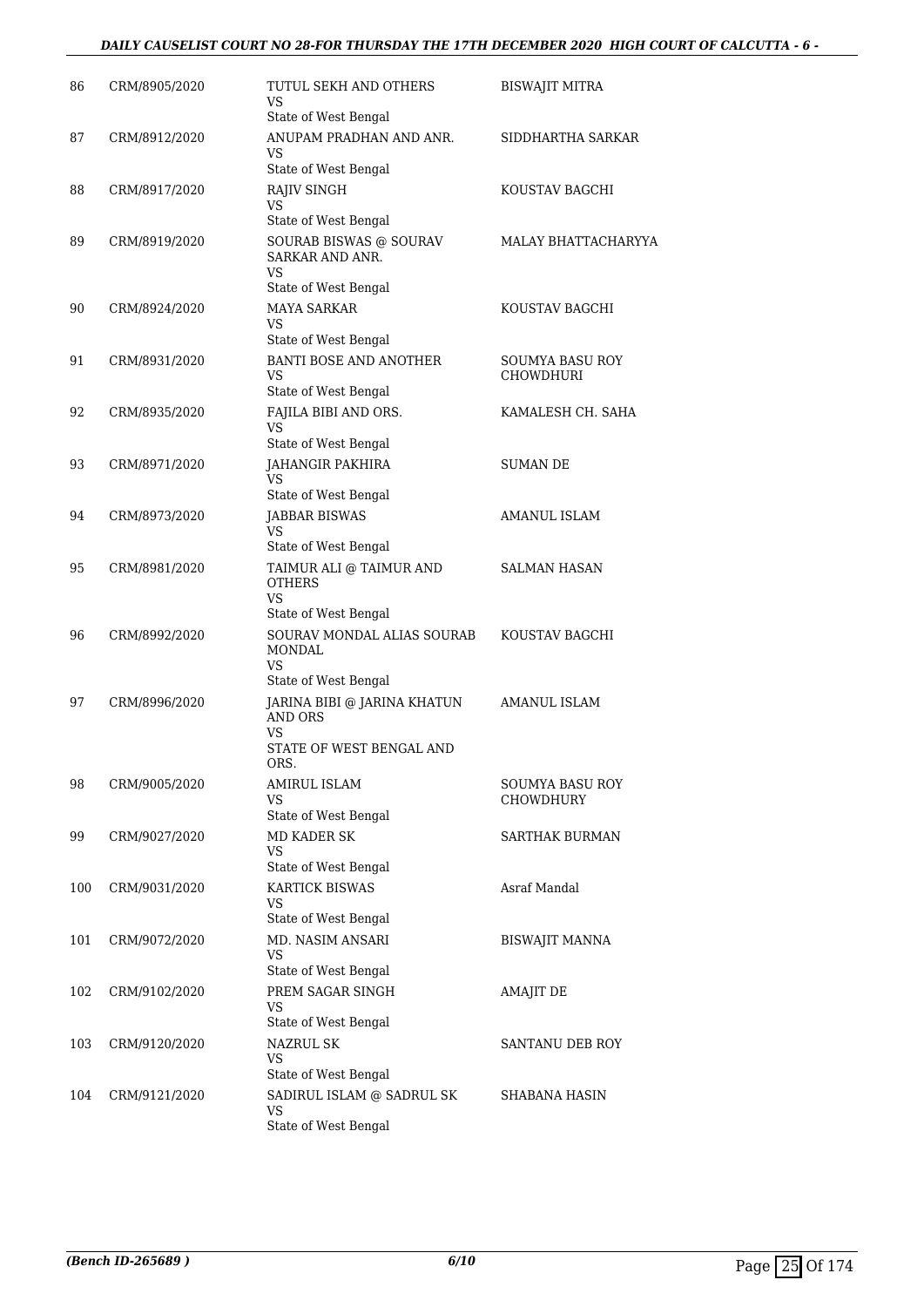#### *DAILY CAUSELIST COURT NO 28-FOR THURSDAY THE 17TH DECEMBER 2020 HIGH COURT OF CALCUTTA - 7 -*

| 105 | CRM/9122/2020 | GOKUL MANNA<br>VS<br>State of West Bengal                                                 | KAZI M. RAHMAN                     |
|-----|---------------|-------------------------------------------------------------------------------------------|------------------------------------|
| 106 | CRM/9124/2020 | NARAYAN DAS AND ORS<br>VS<br>State of West Bengal                                         | DEBAJIT KUNDU                      |
| 107 | CRM/9128/2020 | <b>SAFIUL ALAM</b><br>VS                                                                  | Shraman Sarkar                     |
| 108 | CRM/9131/2020 | State of West Bengal<br><b>KANAI DAS</b><br>VS<br>State of West Bengal                    | UTTAM KUMAR DE                     |
| 109 | CRM/9138/2020 | HASIM SK @ HASIB SEKH AND<br>ANOTHER<br>VS.                                               | DEBARSHI BRAHMA                    |
| 110 | CRM/9140/2020 | State of West Bengal<br>CHUNILAL KHUTIA AND ORS<br>VS<br>STATE OF WEST BENGAL AND<br>ORS. | ANIRBAN GHOSH                      |
| 111 | CRM/9141/2020 | NASIR SEKH ALIAS LAL BAHADUR<br>VS<br>State of West Bengal                                | <b>MAZHAR HOSSAIN</b><br>CHOWDHURY |
| 112 | CRM/9142/2020 | VIKASH KUMAR GUPTA<br>VS<br>State of West Bengal                                          | SANTANU DEB ROY                    |
| 113 | CRM/9143/2020 | MANIRUL MIAH@MANIRUL<br><b>HAQUE</b><br><b>VS</b><br>State of West Bengal                 | Apan Saha                          |
| 114 | CRM/9144/2020 | MIHIR MAL AND OTHERS<br>VS<br>State of West Bengal                                        | SOMNATH ADHIKARY                   |
| 115 | CRM/9145/2020 | MURSHID SK<br>VS<br>State of West Bengal                                                  | <b>SHABANA HASIN</b>               |
| 116 | CRM/9147/2020 | UTPAL MANDAL<br>VS<br>STATE OF WEST BENGAL AND<br>ORS.                                    | <b>SAGAR SAHA</b>                  |
| 117 | CRM/9148/2020 | JAYA BAG AND ANOTHER<br>VS<br>State of West Bengal                                        | Srimoyee Mukherjee                 |
| 118 | CRM/9150/2020 | KARAN MOHTA AND ANR<br>VS<br>State of West Bengal                                         | <b>SOFIA NESAR</b>                 |
| 119 | CRM/9152/2020 | SUKHEN CHANDRA GHOSH<br>VS<br>State of West Bengal                                        | NONIGOPAL<br><b>CHAKRABORTY</b>    |
| 120 | CRM/9156/2020 | <b>BISWAJIT ROY</b><br>VS<br>State of West Bengal                                         | HUSEN MUSTAFI                      |
| 121 | CRM/9157/2020 | RASU GORAIN AND ORS<br>VS<br>State of West Bengal                                         | SOFIA NESAR                        |
| 122 | CRM/9160/2020 | JAYANTA PRAMANIK<br>VS<br>State of West Bengal                                            | HUSEN MUSTAFI                      |
| 123 | CRM/9161/2020 | MANJIL ALIAS MONJIL SK. SEKH<br>VS<br>State of West Bengal                                | AMANUL ISLAM                       |
| 124 | CRM/9165/2020 | <b>SWAPAN KUMAR</b><br>VS<br>State of West Bengal                                         | SOFIA NESAR                        |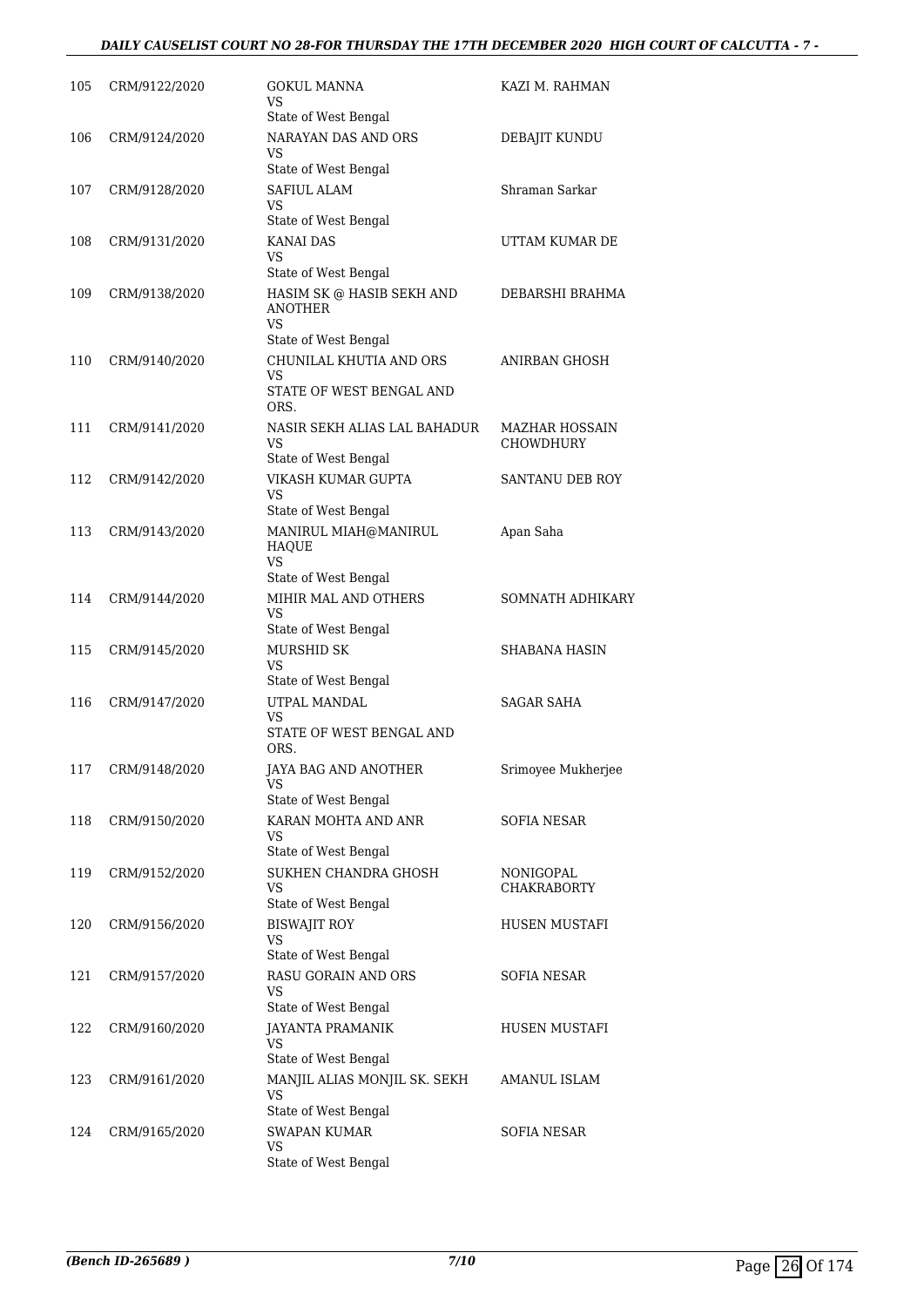#### *DAILY CAUSELIST COURT NO 28-FOR THURSDAY THE 17TH DECEMBER 2020 HIGH COURT OF CALCUTTA - 8 -*

| 125 | CRM/9168/2020                    | AVIRUP SAHA<br>VS<br>State of West Bengal                                                 | SHUBHARNSHU TRIVEDI           |
|-----|----------------------------------|-------------------------------------------------------------------------------------------|-------------------------------|
| 126 | CRM/9169/2020                    | MD. MUNTU BISWAS ALIAS<br><b>MONTU BISWAS</b><br><b>VS</b><br>State of West Bengal        | AMANUL ISLAM                  |
| 127 | CRM/9170/2020                    | MANSUR ALI SARKAR @ MANSUR<br>MOLLA<br><b>VS</b><br>State of West Bengal                  | <b>BUSHRA KHATOON</b>         |
| 128 | CRM/9235/2020                    | LAXMAN SHARMA @ LACHHMAN<br>SHARMA<br>VS.<br>State of West Bengal                         | MOUNICK GHOSH                 |
| 129 | CRM/9244/2020                    | JIBAN DAS AND ORS<br><b>VS</b><br>State of West Bengal                                    | DEBAJIT KUNDU                 |
| 130 | CRM/9245/2020                    | DHIRENDRA NATH ROY AND ANR<br>VS<br>State of West Bengal                                  | JAYDEEP KANT BHOWMICK         |
|     | IA NO: CRAN/1/2020               |                                                                                           |                               |
| 131 | CRM/9249/2020                    | SANJIB SHIL ALIAS MANIK SHIL<br>VS<br>State of West Bengal                                | NAVANIL DE                    |
| 132 | CRM/9250/2020                    | <b>ANIMESH BARMAN</b><br>VS<br>State of West Bengal                                       | SUDIP GUHA                    |
| 133 | CRM/9251/2020                    | DEBASHREE DAS @ RITIKA DEB<br><b>VS</b><br>State of West Bengal                           | MADHUSHRI DUTTA               |
| 134 | CRM/9255/2020                    | <b>BINAY SAIBO</b><br>VS<br>State of West Bengal                                          | JAYANT SINGH                  |
| 135 | CRM/9260/2020                    | DHANI PRASAD BARMAN<br>VS<br>State of West Bengal                                         | MADHUSHRI DUTTA               |
| 136 | CRM/9262/2020                    | MAHANANDA DHALI @ DALI AND<br><b>ORS</b><br>VS<br>State of West Bengal                    | Jeenia Rudra                  |
| 137 | CRM/9264/2020                    | RAJJAK ALI<br>VS<br>State of West Bengal                                                  | Jeenia Rudra                  |
| 138 | CRM/9269/2020<br>(FILE NOT HERE) | PAPUL KAGUJI @ KAGACHI AND<br>ORS.<br>VS.<br>State of West Bengal                         | SHIBAJI KUMAR DAS             |
| 139 | CRM/9273/2020                    | LAKSHMI BAIRAGYA DAS<br>@LAKSHMI BAIRAGI DAS AND<br>ANOTHER<br>VS<br>State of West Bengal | TAUHID KHAN                   |
| 140 | CRM/9280/2020                    | NIRMAL MANDAL<br>VS<br>State of West Bengal                                               | AMIT SINGH                    |
| 141 | CRM/9282/2020                    | DAFADAR AMANUL ISLAM<br>VS<br>State of West Bengal                                        | SANDIP KUMAR<br>BHATTACHARYYA |
| 142 | CRM/9284/2020                    | MANORANJAN DEY ALIAS<br>MONORANJAN DEY<br>VS<br>State of West Bengal                      | SUMANTA GANGULY               |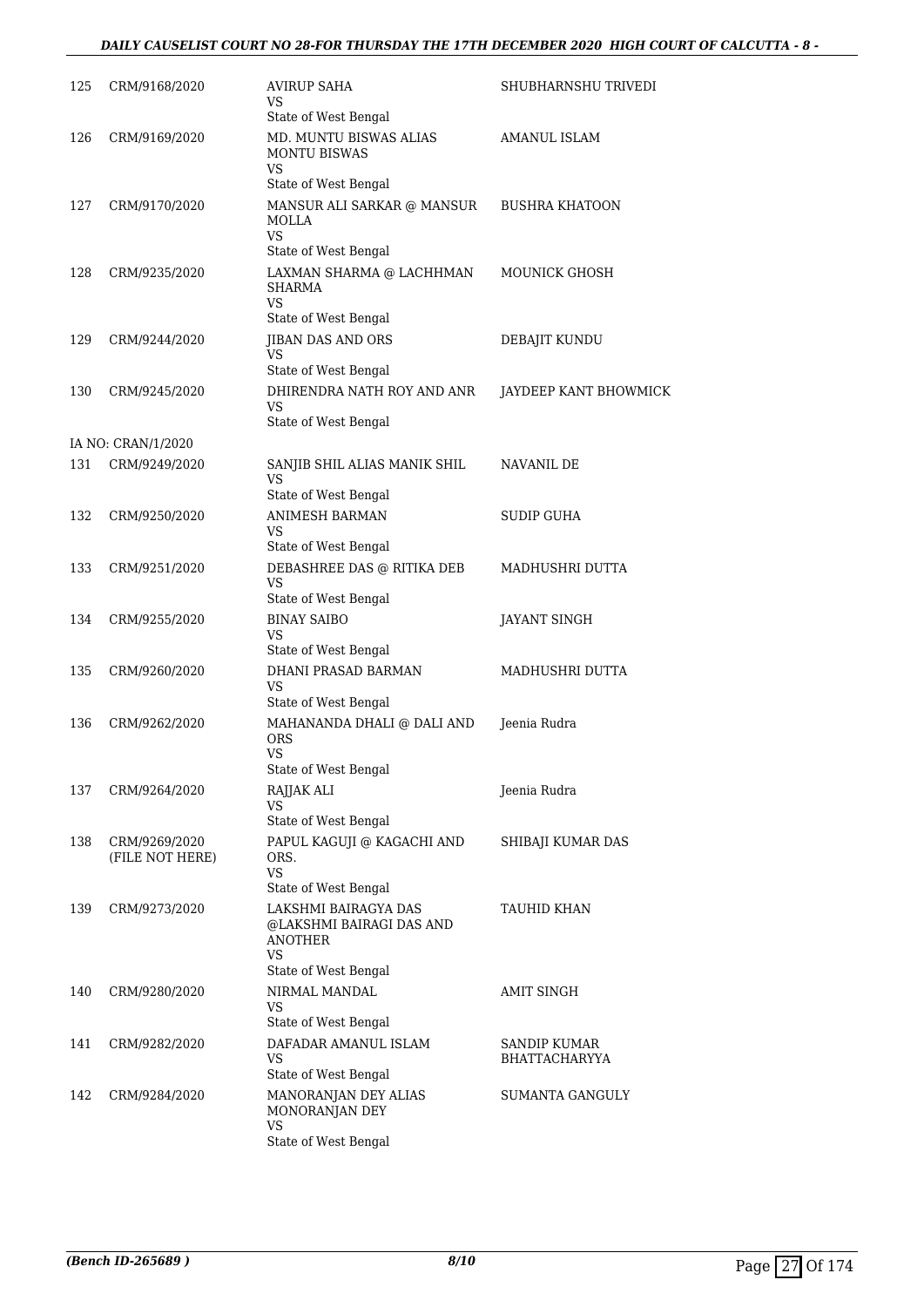#### *DAILY CAUSELIST COURT NO 28-FOR THURSDAY THE 17TH DECEMBER 2020 HIGH COURT OF CALCUTTA - 9 -*

| 143 | CRM/9332/2020  | <b>BIKASH BASAK</b><br>VS.                              | KALLOL GHOSH                    |
|-----|----------------|---------------------------------------------------------|---------------------------------|
| 144 | CRM/9341/2020  | State of West Bengal<br>MD. JUHI<br>VS                  | JAYDEEP KANTA BHOWMIK           |
|     |                | State of West Bengal                                    |                                 |
| 145 | CRM/9344/2020  | DOLLY @DOLI SAHA                                        | AMANUL ISLAM                    |
|     |                | VS<br>State of West Bengal                              |                                 |
| 146 | CRM/9350/2020  | <b>BIBHAS BANERJEE</b><br>VS                            | SUPRATIK JANA                   |
| 147 | CRM/9352/2020  | State of West Bengal<br><b>BAHADUR MAHALDAR</b>         |                                 |
|     |                | VS                                                      | SOUPAL CHATTERJEE               |
|     |                | State of West Bengal                                    |                                 |
| 148 | CRM/9354/2020  | FARJANA BIBI<br>VS                                      | Subrata Santra                  |
|     |                | State of West Bengal                                    |                                 |
| 149 | CRM/9356/2020  | MADHUSUDAN DAS AND ORS<br>VS<br>State of West Bengal    | AMIT RANJAN PATI                |
| 150 | CRM/10094/2020 | APURBA MANDAL                                           | PARVEJ ANAM                     |
|     |                | VS<br>State of West Bengal                              |                                 |
| 151 | CRM/10109/2020 | <b>KALAM SK</b>                                         | ASIF DEWAN                      |
|     |                | VS<br>State of West Bengal                              |                                 |
| 152 | CRM/10119/2020 | SANGHITA MUKHERJEE AND ANR                              | SWARNALI SAHA                   |
|     |                | VS<br>State of West Bengal                              |                                 |
| 153 | CRM/10124/2020 | SAROJ SAMADDER@SARAJ<br>SAMADDER<br>VS                  | SANANDA<br><b>BHATTACHARYYA</b> |
|     |                | State of West Bengal                                    |                                 |
| 154 | CRM/10165/2020 | SUBHANKAR KOLEY AND ORS<br>VS                           | RIMA BANERJEE                   |
|     |                | STATE OF WEST BENGAL AND<br>ORS.                        |                                 |
| 155 | CRM/10181/2020 | KASMAT SK @ KYASMAT SEKH<br>AND ORS<br><b>VS</b>        | SAMIRUL SARDAR                  |
|     |                | State of West Bengal                                    |                                 |
| 156 | CRM/10198/2020 | AJAY KUMAR AGARWALA ALIAS<br>AJAY AGARWALA<br><b>VS</b> | SANTANU MAJI                    |
| 157 | CRM/10200/2020 | State of West Bengal<br><b>BIPLAB DAS</b>               | AMIT BISWAS                     |
|     |                | VS                                                      |                                 |
|     |                | State of West Bengal                                    |                                 |
| 158 | CRM/10444/2020 | SIMA MUKHERJEE@SEEMA<br>MUKHERJEE<br>VS                 | <b>SEKHAR MUKERJEE</b>          |
|     |                | State of West Bengal                                    |                                 |
| 159 | CRM/10447/2020 | CHOTAN DHIBAR AND OTHERS<br>VS<br>State of West Bengal  | ASRAF MONDAL                    |
| 160 | CRM/10448/2020 | ALAMGIR MONDAL@ALOMGIR<br><b>VS</b>                     | SUMAN DA                        |
|     |                | State of West Bengal                                    |                                 |
| 161 | CRM/10449/2020 | INTAJ ALAM AND ORS<br>VS                                | SARTHAK BURMAN                  |
|     |                | State of West Bengal                                    |                                 |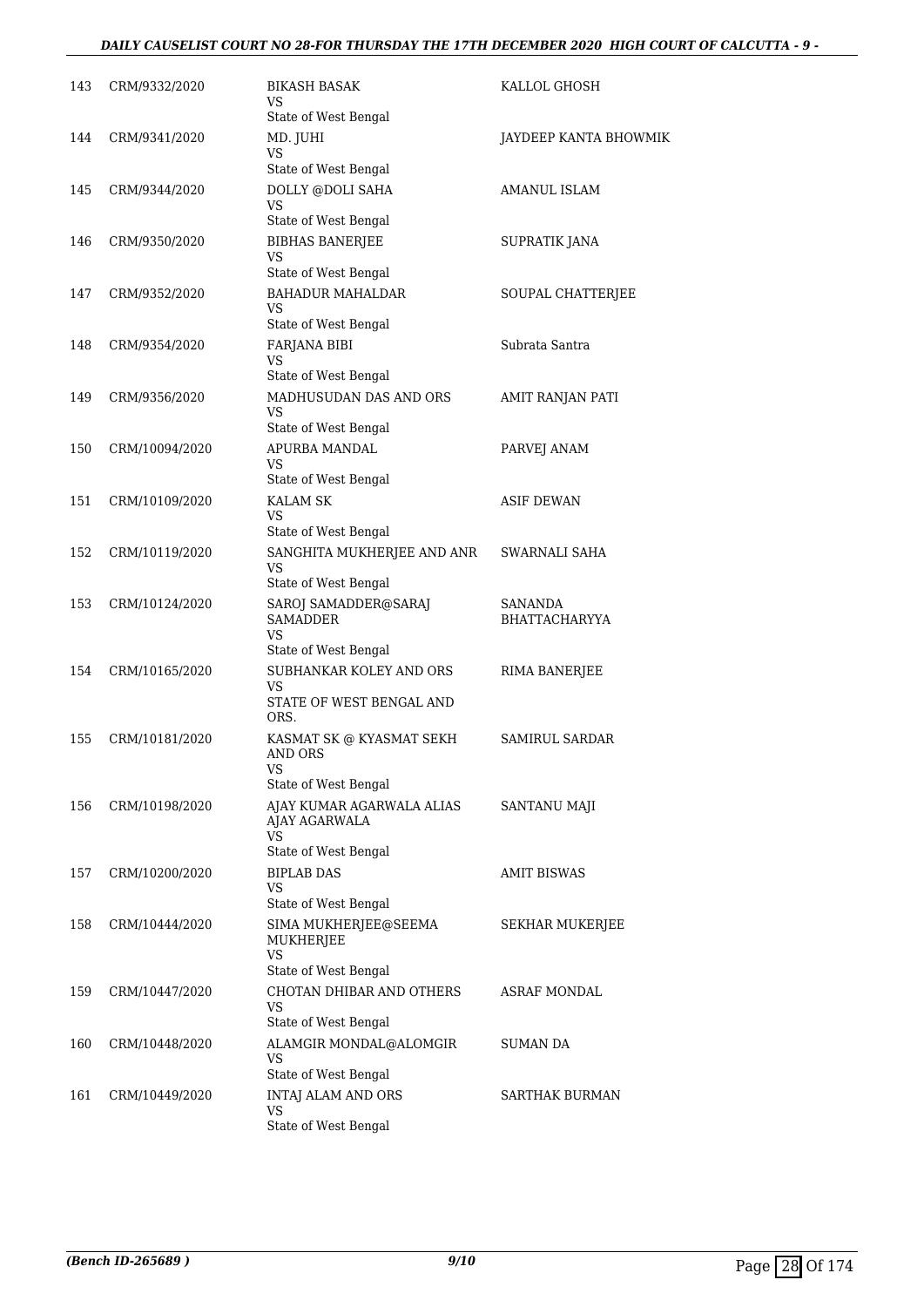| 162 | CRM/10450/2020 | NITYANANDA GHOSH AND<br><b>OTHERS</b><br>VS<br>State of West Bengal               | ASRAF MANDAL             |
|-----|----------------|-----------------------------------------------------------------------------------|--------------------------|
| 163 | CRM/10452/2020 | <b>SUMIT DAS AND ORS</b><br>VS<br>State of West Bengal                            | ASRAF MANDAL             |
| 164 | CRM/10457/2020 | PRASHANTA HALDER<br>VS<br>State of West Bengal                                    | SANANDA BHATTACHARYA     |
| 165 | CRM/10459/2020 | MOSTAFA MONDAL @ MOSTO<br>MONDAL AND ANOTHER<br><b>VS</b><br>State of West Bengal | <b>SYED MURSHID ALAM</b> |
| 166 | CRM/10463/2020 | NASRIN MONDAL AND ORS<br>VS<br>State of West Bengal                               | SREEMOYEE MUKHERJEE      |
| 167 | CRM/10466/2020 | AINUR ISLAM @ AINUR MONDAL<br>VS<br>State of West Bengal                          | DEBADRITA MONDAL         |
| 168 | CRM/10467/2020 | SK HASIBUR MSITRI@SK HASIBUL<br>VS<br>State of West Bengal                        | PRONOJIT ROY             |
| 169 | CRM/10468/2020 | <b>UDIPTA ACHERJEE</b><br><b>VS</b><br>State of West Bengal                       | ARNAB SAHA               |
| 170 | CRM/10470/2020 | <b>BUBAI SADHUKHAN</b><br>VS<br>State of West Bengal                              | SANDIP CHAKRABORTY       |
| 171 | CRM/10472/2020 | NILKAMAL MANDAL AND ORS<br><b>VS</b><br>State of West Bengal                      | Hillol Saha Podder       |
| 172 | CRM/10474/2020 | RAJU SK. @ RABIJUL ISLAM<br>VS<br>THE STATE OF WEST BENGAL                        | DIPTENDU BANERJEE        |
| 173 | CRM/10475/2020 | BABU SK @ BABU SHEKH @ BABU<br>SEKH<br>VS.<br>State of West Bengal                | SOMNATH ADHIKARY         |
| 174 | CRM/10476/2020 | AKBAR ALI<br>VS<br>State of West Bengal                                           | ANSUR RAHAMAN            |
| 175 | CRM/10478/2020 | BONDANA CHAKRABORTY AND<br>ANR<br>VS<br>THE STATE OF WEST BENGAL                  | ATULYA SINHA             |
| 176 | CRM/10479/2020 | SUKUMAR GHOSH @ KALI<br>VS<br>State of West Bengal                                | Rituparna Ghosh          |
| 177 | CRM/10480/2020 | AMIR SOHEL @ JIDAN SK.<br>VS<br>THE STATE OF WEST BENGAL                          | DIPTENDU BANERJEE        |
| 178 | CRM/10483/2020 | MAJEDA BIBI @ MAZIDA BIBI<br>VS<br>THE STATE OF WEST BENGAL                       | SURAJIT BASU             |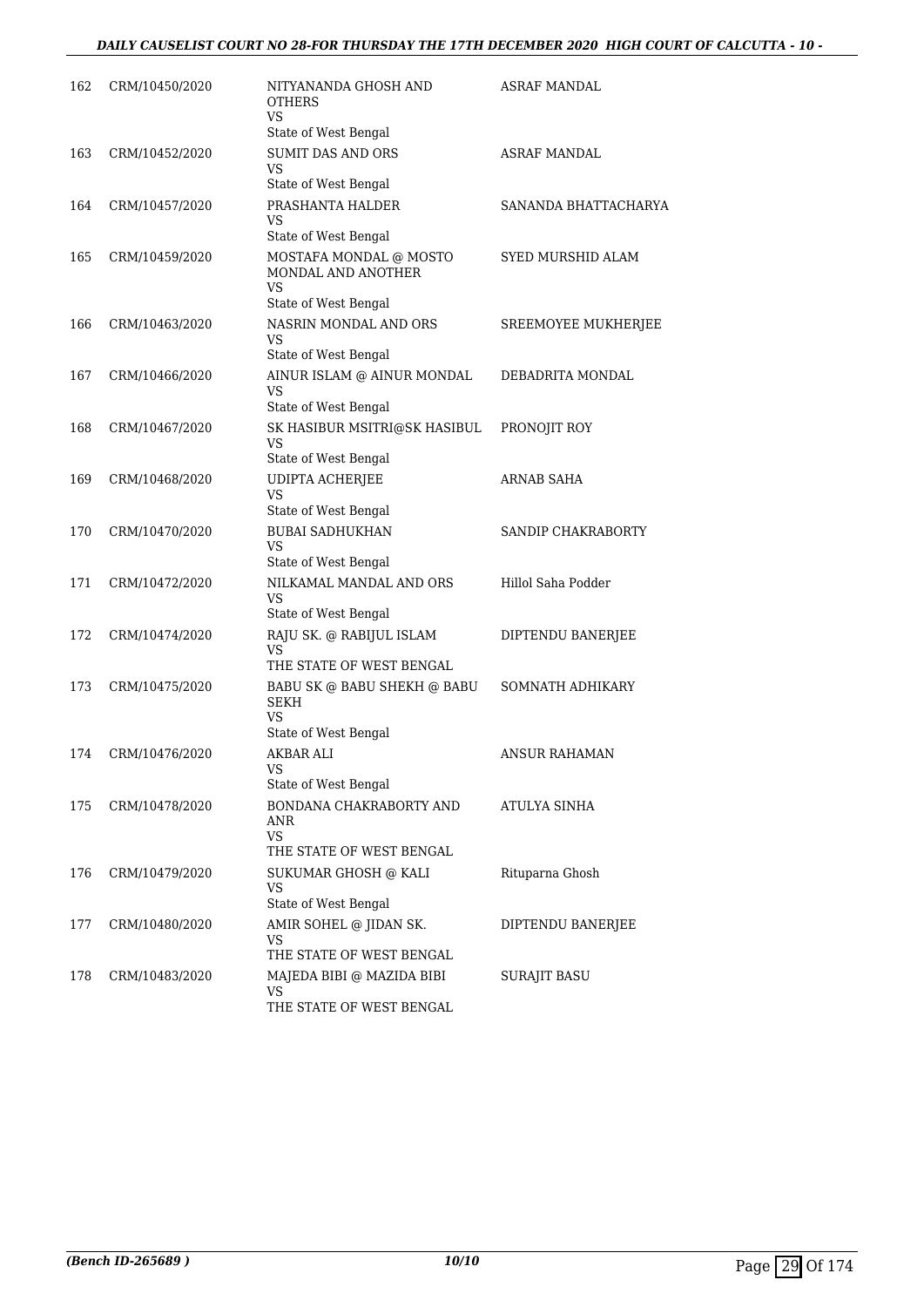

#### **Appellate Side**

**DAILY CAUSELIST For Thursday The 17th December 2020**

**COURT NO. 5**

**DIVISION BENCH (DB - VII) AT 10:45 AM HON'BLE JUSTICE SUBRATA TALUKDAR HON'BLE JUSTICE ANIRUDDHA ROY (VIA VIDEO CONFERENCE)**

**ON AND FROM 09.12.2020 TO 24.12.2020**

#### **ON AND FROM MONDAY, THE 7TH DECEMBER, 2020 - APPEALS RELATING TO SERVICE UNDER GROUP VI AND APPLICATIONS CONNECTED THERETO;**

**HEARING OF WRIT APPEALS IRRESPECTIVE OF CLASSIFICATION INCLUDING APPLICATIONS CONNECTED THERETO.**

**AND**

#### **ON AND FROM WEDNESDAY, 9TH DECEMBER, 2020 TO THURSDAY, 24TH DECEMBER, 2020 – WILL SIT TOGETHER AND TAKE THE DETERMINATION OF HON'BLE JUSTICE SUBRATA TALUKDAR AND HON'BLE JUSTICE SUBHASIS DASGUPTA.**

**NOTE: (1) MATTERS WILL BE TAKEN UP THROUGH PHYSICAL HEARING ONLY WHEN BOTH THE PARTIES ARE AGREED. (2) FIXED MATTERS MARKED IN EACH GROUP WILL BE CALLED ON FIRST FROM THE GROUP.**

|                                         |                                          | <b>APPLICATION (SERVICE MATTERS)</b>                                                          |                        |  |
|-----------------------------------------|------------------------------------------|-----------------------------------------------------------------------------------------------|------------------------|--|
| $\mathbf{1}$                            | MAT/1599/2018                            | NAYAN PRAMANIK<br><b>VS</b><br>STATE OF WEST BENGAL& ORS                                      | <b>INDRAJIT MANDAL</b> |  |
|                                         | IA NO: CAN/1/2018(Old No:CAN/10242/2018) |                                                                                               |                        |  |
| $\mathfrak{D}$                          | MAT/352/2019<br>(Fixed)                  | SANKHA DUTTA<br><b>VS</b><br><b>UNION OF INDIA &amp; ORS</b>                                  | BISWAPRIYA SAMANTA     |  |
|                                         |                                          | IA NO: CAN/1/2019(Old No:CAN/3393/2019), CAN/2/2020(Old No:CAN/108/2020)                      |                        |  |
| 3                                       | MAT/1339/2019                            | SAJAL KUMAR PAUL & ANR<br><b>VS</b><br>THE SECRETARY, MINISTRY OF<br>FOOD & AGRICULTURE & ORS | <b>AVIJIT SARKAR</b>   |  |
|                                         |                                          | IA NO: CAN/1/2019(Old No:CAN/10830/2019), CAN/2/2019(Old No:CAN/10831/2019)                   |                        |  |
| $\overline{4}$                          | MAT/1671/2019<br>(Fixed)                 | CALCUTTA STATE TRANPORT<br>CORPORATION<br><b>VS</b><br><b>BIMAL CHANDRA ROY</b>               | SABYASACHI MONDAL      |  |
|                                         | IA NO: CAN/1/2020(Old No:CAN/1024/2020)  |                                                                                               |                        |  |
| 5                                       | MAT/101/2020                             | <b>UTTAM SAHA</b><br><b>VS</b><br>UNION OF INDIA & ORS                                        | PAMPA DEY DHABAL       |  |
| IA NO: CAN/1/2020(Old No:CAN/871/2020)  |                                          |                                                                                               |                        |  |
| 6                                       | MAT/104/2020<br>(Fixed)                  | DIPAK DASGUPTA<br>VS<br>STATE OF WEST BENGAL & ORS                                            | KRISHNADAS PODDAR      |  |
| IA NO: CAN/1/2020(Old No:CAN/1722/2020) |                                          |                                                                                               |                        |  |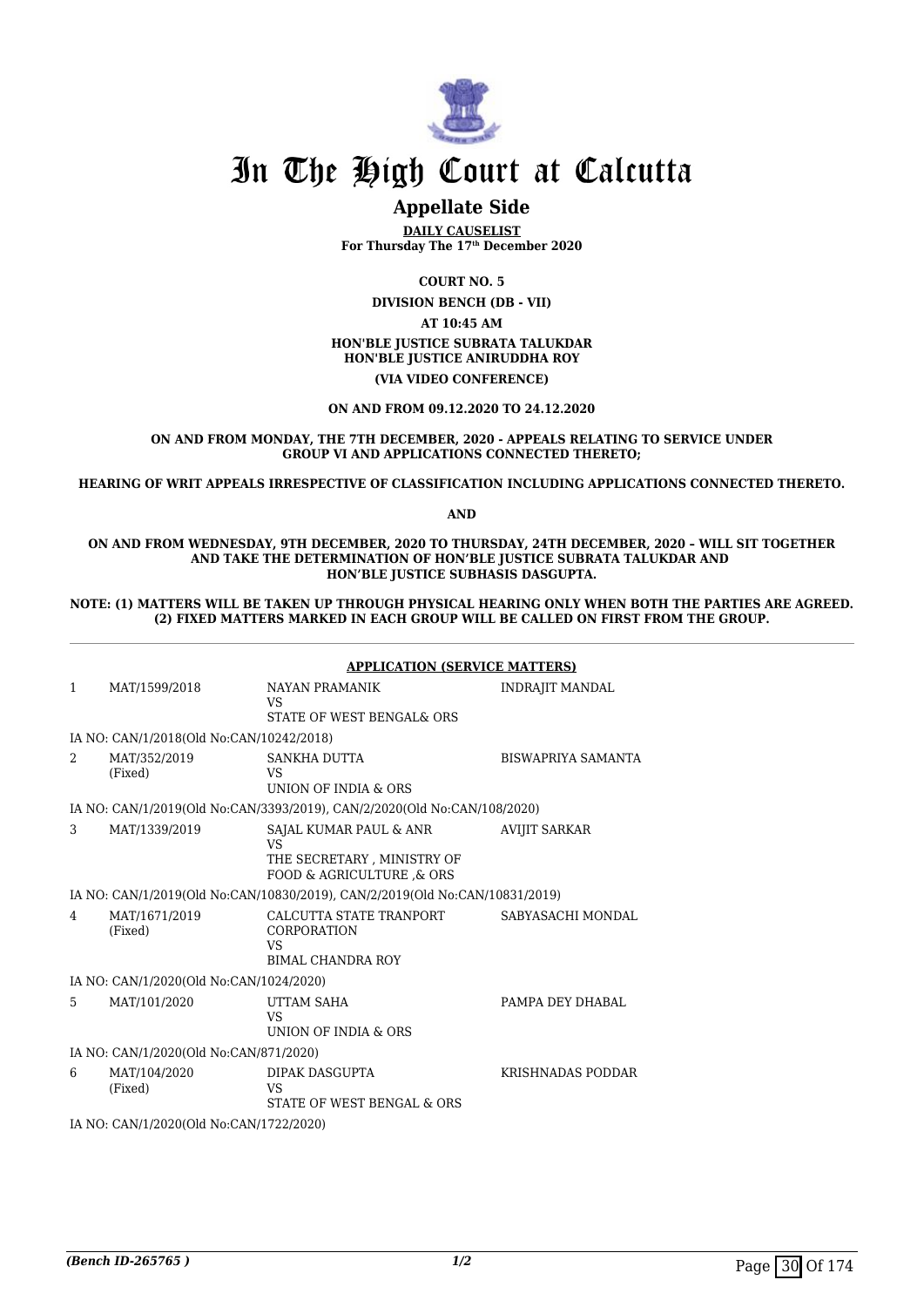| 7  | FMA/598/2020<br>(Fixed)                 | PRABIR KUMAR SARKHEL<br>VS<br>STATE BANKOF INDIA & ORS                                                                                                 | <b>SUBRATA MUKHERJEE</b> |
|----|-----------------------------------------|--------------------------------------------------------------------------------------------------------------------------------------------------------|--------------------------|
|    | IA NO: CAN/1/2020(Old No:CAN/1327/2020) |                                                                                                                                                        |                          |
| 8  | MAT/805/2020                            | WEST BENGAL STATE<br>ELECTRICITY BOARD ENGINEER'S<br>ASSOCIATION AND ORS<br>VS.<br>THE WEST BENGAL STATE<br>ELECTRICITY DISTRIBUTION<br>CO.LTD AND ORS | SANJUKTA DUTTA           |
|    | IA NO: CAN/1/2020                       |                                                                                                                                                        |                          |
|    |                                         | <b>APPEALS FOR HEARING</b>                                                                                                                             |                          |
|    |                                         |                                                                                                                                                        |                          |
| 9  | FMA/4516/2016<br>(Fixed)                | THE DIST. PRIMARY SCHOOL<br>COUNCIL, PASCHIM MEDINIPUR &<br>ANR<br>VS.<br>PALASH PARICHHA & ORS                                                        | RANJAN SAHA              |
| 10 | FMA/1689/2018<br>(4 P.B.)               | UNITED BANK OF INDIA<br>VS.<br><b>GOUR GOPAL MONDAL &amp; ORS</b>                                                                                      | SOURAV CHAKRABORTY       |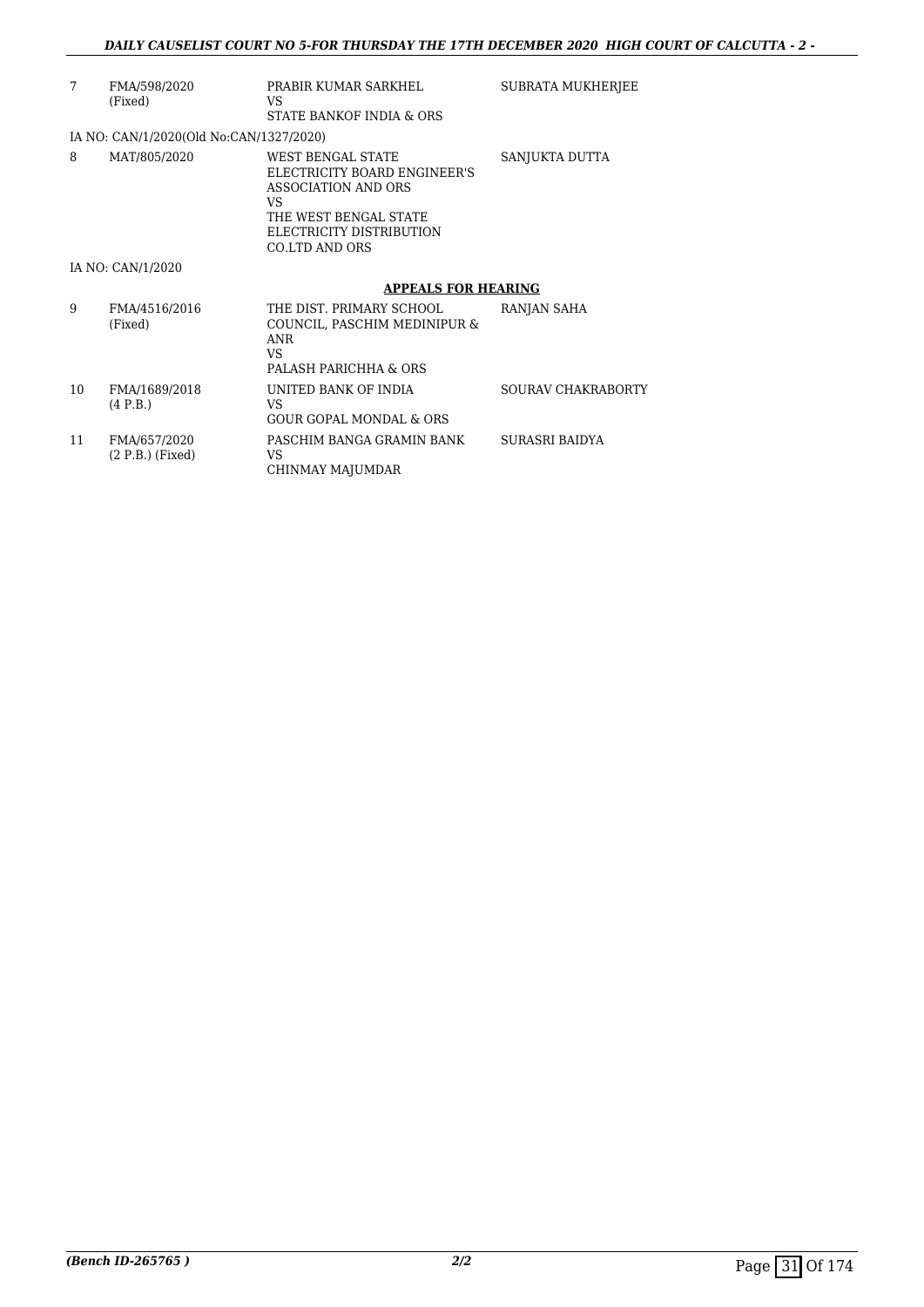

## **Appellate Side**

**DAILY CAUSELIST For Thursday The 17th December 2020**

**COURT NO. 25**

**SINGLE BENCH (SB - I)**

**AT 10:45 AM**

#### **HON'BLE JUSTICE TAPABRATA CHAKRABORTY**

#### **(VIA VIDEO CONFERENCE)**

**ON AND FROM MONDAY, THE 7TH DECEMBER, 2020 - MATTERS (INCLUDING MOTIONS) UNDER ARTICLE 226 OF THE CONSTITUTION RELATING TO SECONDARY AND HIGHER SECONDARY EDUCATION UNDER GROUP II INCLUDING SERVICES AND APPLICATION CONNECTED THERETO AND EDUCATIONAL MATTERS NOT ASSIGNED TO ANY OTHER BENCH.**

**NOTE: MATTERS WILL BE TAKEN UP THROUGH PHYSICAL HEARING ONLY WHEN BOTH THE PARTIES ARE AGREED**

|              |                                         | <b>TO BE MENTIONED</b>                                                         |                                    |
|--------------|-----------------------------------------|--------------------------------------------------------------------------------|------------------------------------|
| $\mathbf{1}$ | WPA/14209/2012<br>(NON - PROSECUTION)   | MANORANJAN MONDAL<br><b>VS</b><br><b>STATE &amp; ORS.</b>                      | <b>RIMA BANERJEE</b>               |
|              |                                         |                                                                                |                                    |
|              | IA NO: CAN/1/2013(Old No:CAN/5603/2013) |                                                                                |                                    |
| 2            | WPA/5240/2020                           | <b>MOTION</b><br><b>BIPLOB CHAMPRAMARY</b><br><b>VS</b>                        | <b>MADHUSHRI DUTTA</b><br>MAJUMDAR |
|              |                                         | STATE OF WEST BENGAL & ORS                                                     |                                    |
| 3            | WPA/5506/2020<br>(2 P.M.)               | HARAPRASAD MAITRA<br><b>VS</b><br>STATE OF WEST BENGAL & ORS                   | <b>IFTEKAR MUNSHI</b>              |
|              | IA NO: CAN/1/2020(Old No:CAN/3212/2020) |                                                                                |                                    |
| 4            | WPA/8157/2020                           | BHIMRAJ SUBBA AND ORS<br><b>VS</b><br>STATE OF WEST BENGAL AND<br>ORS.         | Anirban Banerjee                   |
| 5            | WPA/10715/2020                          | TAPATI KAYAL<br><b>VS</b><br>STATE OF WEST BENGAL AND<br>ORS.                  | ASHOK KUMAR JHA                    |
| 6            | WPA/10720/2020                          | NIRMAL KUMAR DAS<br><b>VS</b><br>STATE OF WEST BENGAL AND<br>ORS.              | SUBHRANGHSU PANDA                  |
| 7            | WPA/10769/2020                          | <b>SANDIP DUTTA</b><br><b>VS</b><br>THE STATE OF WEST BENGAL<br><b>AND ORS</b> | SOBHAN MAJUMDER                    |
|              |                                         | <b>MOTION 1</b>                                                                |                                    |
| 8            | WPA/2909/2020                           | RAMKRISHNA MANDAL<br><b>VS</b>                                                 | <b>AMIT BARAN DASH</b>             |
|              |                                         | STATE OF WEST BENGAL & ORS                                                     |                                    |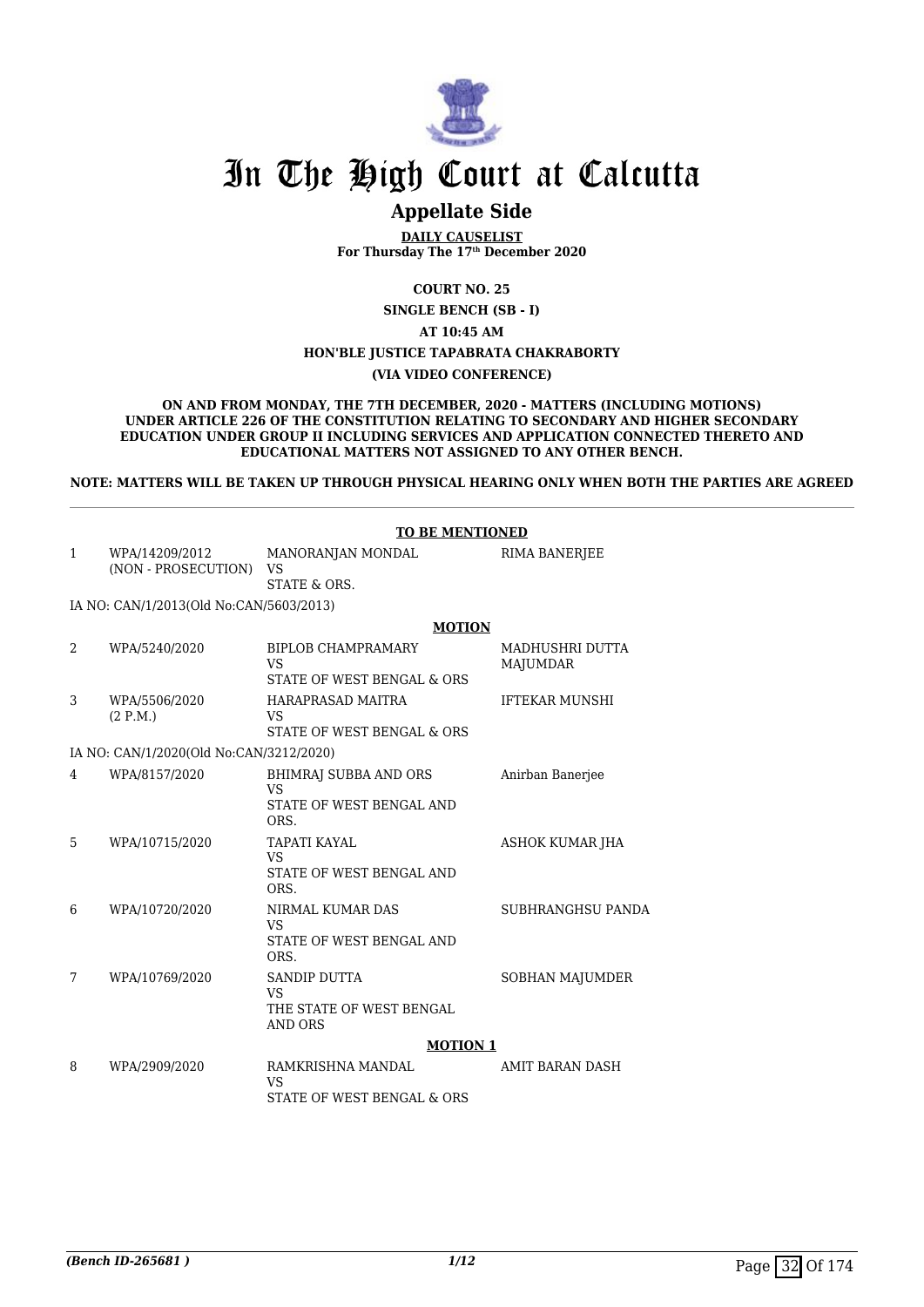| 9  | WPA/4540/2020                           | SREEMOYEE DUTTA<br>VS                                                              | <b>SUMAN BANERJEE</b>  |
|----|-----------------------------------------|------------------------------------------------------------------------------------|------------------------|
|    |                                         | STATE OF WEST BENGAL & ORS                                                         |                        |
|    | IA NO: CAN/1/2020                       | <b>MOTION 2</b>                                                                    |                        |
| 10 | WPA/3871/1978                           | CHITTARANJAN ROY<br><b>VS</b><br>SECRETARY, W.B.B.S.E.                             |                        |
|    | IA NO: CAN/1/1999(Old No:CAN/6206/1999) |                                                                                    |                        |
| 11 | WPA/24803/2017                          | SEKH ISTAHAR & ORS<br>VS<br>WBBSE&ORS                                              | <b>P B BASU</b>        |
| 12 | WPA/5583/2018                           | NANDITA PAUL<br>VS.<br>STATE OF WEST BENGAL & ORS                                  | DEBASREE DHAMALI       |
| 13 | WPA/19787/2018                          | LITTAN SARKAR<br><b>VS</b>                                                         | <b>SOUGATA MITRA</b>   |
| 14 | WPA/19795/2018                          | STATE OF WEST BENGAL & ORS<br><b>TULSI MAHATO</b><br>VS                            | <b>SOUGATA MITRA</b>   |
| 15 | WPA/20278/2018                          | STATE OF WEST BENGAL & ORS<br>SATYAJIT SARKAR<br>VS.<br>STATE OF WEST BENGAL & ORS | ASHIRBAD SARKAR        |
| 16 | WPA/21968/2018                          | NIBEDITA MODNAL<br>VS.                                                             | A K BISWAS             |
| 17 | WPA/23163/2018                          | STATE OF WEST BENGAL & ORS<br>SUJATA SARKAR<br>VS<br>STATE OF WEST BENGAL & ORS.   | PRIYANKA MONDAL        |
| 18 | WPA/492/2019                            | <b>SUJIT PATRA</b><br><b>VS</b><br>STATE OF WEST BENGAL & ORS.                     | BIBEKANANDA TRIPATHY   |
| 19 | WPA/2702/2019                           | KARTICK CHANDRA SENI<br>VS<br>STATE OF WEST BENGAL & ORS                           | KAUSTAV MISHRA         |
| 20 | WPA/2862/2019                           | <b>GOURIS PANDA</b><br>VS<br>STATE OF WEST BENGAL & ORS                            | <b>ABHISHEK BISWAS</b> |
| 21 | WPA/2979/2019                           | NUPUR SEN(MITRA)<br>VS<br>STATE OF WEST BENGAL & ORS                               | <b>SAFIK DEWAN</b>     |
| 22 | WPA/3086/2019                           | SUDIPTA GHOSH<br>VS<br>STATE OF WEST BENGAL & ORS                                  | SAKTI PADA JANA        |
| 23 | WPA/15623/2019                          | JAYETA CHOUDHURY<br>VS.                                                            | ALI AHSAN ALAMGIR      |
| 24 | WPA/15633/2019                          | STATE OF WEST BENGAL & ORS<br>MANIK LAL PAUL<br>VS.                                | KRISHNA PADA SANTRA    |
| 25 | WPA/15792/2019                          | STATE OF WEST BENGAL & ORS<br>SAMPA GAYEN<br>VS.<br>STATE OF WEST BENGAL & ORS     | NILANJAN ADHIKARI      |
| 26 | WPA/15827/2019                          | <b>BITHI PRAMANIK</b><br><b>VS</b><br>STATE OF WEST BENGAL & ORS                   | MRINAL KANTI MAITY     |
| 27 | WPA/15839/2019                          | ANNAPURNA PAL<br>VS<br>STATE OF WEST BENGAL & ORS                                  | KANAI LAL SAMANTA      |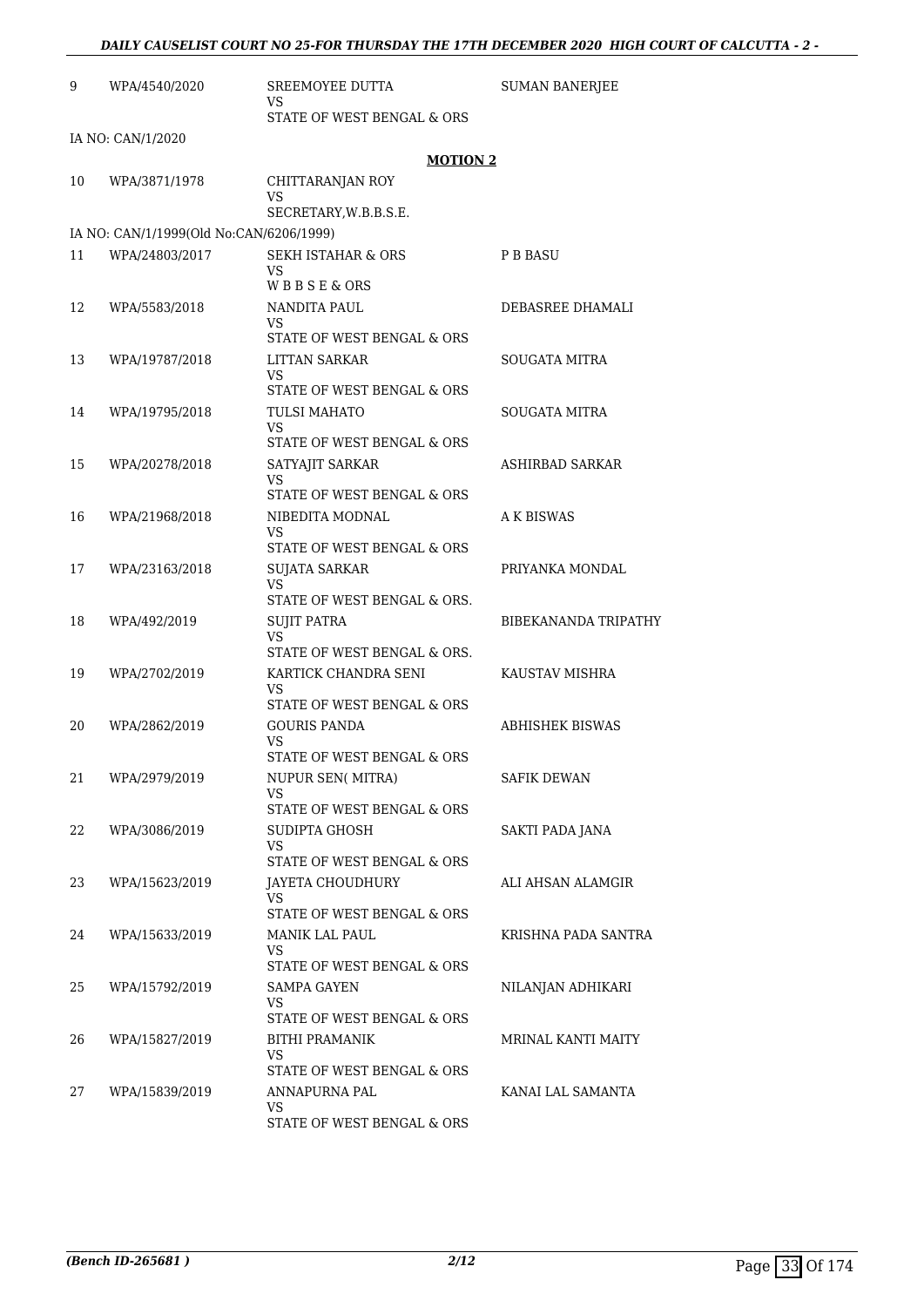#### *DAILY CAUSELIST COURT NO 25-FOR THURSDAY THE 17TH DECEMBER 2020 HIGH COURT OF CALCUTTA - 3 -*

| 28 | WPA/15847/2019 | ANUPAM SAMANTA<br>VS                                                                                          | SANJAY SAHA                              |
|----|----------------|---------------------------------------------------------------------------------------------------------------|------------------------------------------|
| 29 | WPA/15852/2019 | STATE OF WEST BENGAL & ORS<br><b>SOUMYA GHOSH &amp; ORS</b><br>VS                                             | RITUPARNA SENGUPTA                       |
| 30 | WPA/16950/2019 | STATE OF WEST BENGAL & ORS<br>PRASANTA NAIYA                                                                  | APURBA GHOSH                             |
|    |                | VS<br>STATE OF WEST BENGAL & ORS                                                                              |                                          |
| 31 | WPA/16951/2019 | <b>MADHUMITA HALDER</b><br>VS                                                                                 | APURBA GHOSH                             |
| 32 | WPA/17008/2019 | STATE OF WEST BENGAL & ORS<br><b>SNEHASISH DE &amp; ORS</b><br>VS<br>STATE OF WEST BENGAL & ORS               | SANTANU MAJI                             |
| 33 | WPA/17033/2019 | RITA SAMANTA<br><b>VS</b>                                                                                     | SAURABH MAITRA                           |
| 34 | WPA/17038/2019 | STATE OF WEST BENGAL &ORS<br>MD. ASADUL ISLAM SHAH & ORS<br>VS                                                | GOPA BISWAS                              |
| 35 | WPA/17041/2019 | STATE OF WEST BENGAL & ORS<br>FARZANA NAAZ & ANR<br>VS                                                        | <b>GOPA BISWAS</b>                       |
| 36 | WPA/17053/2019 | STATE OF WEST BENGAL & ORS<br>MILTON BASU MALLICK & ANR<br>VS                                                 | <b>SANTIOSH KR</b><br><b>CHAKRABORTY</b> |
| 37 | WPA/17054/2019 | STATE OF WEST BENGAL & ORS<br>AJITESH BARMAN & ORS<br>VS                                                      | SANTOSH KR<br><b>CHAKRABORTI</b>         |
| 38 | WPA/17063/2019 | STATE OF WEST BENGAL &ORS<br>ABHAYPADA KOLE<br>VS<br>STATE OF WEST BENGAL & ORS                               | SYED SHAMSUL AREFIN                      |
| 39 | WPA/17068/2019 | DEPAL BEJ & ANR<br>VS                                                                                         | SANTOSH KR<br><b>CHAKRABORTI</b>         |
| 40 | WPA/17076/2019 | STATE OF WEST BENGAL & ORS<br>UMASANKAR DHAL<br>VS                                                            | ARKA BHATTACHARYA                        |
| 41 | WPA/17083/2019 | STATE OF WEST BENGAL & ORS<br>MOUSUMI SAHA<br>VS                                                              | SWAPAN KR CHATTERJEE                     |
| 42 | WPA/17118/2019 | STATE OF WEST BENGAL & ORS<br>SHIPRA DAS<br>VS.                                                               | SHAHARYAR ALAM                           |
| 43 | WPA/17144/2019 | STATE OF WEST BENGAL & ORS<br><b>TAPAN MAJUMDER</b><br><b>VS</b>                                              | SUBHAN KANTI BHAKAT                      |
| 44 | WPA/17149/2019 | STATE OF WEST BENGAL &ORS<br>PRESIDENT, MANAGING<br>COMMITTEE OF BARHRA HIGH<br><b>SCHOOL &amp; ANR</b><br>VS | <b>SUNIT KUMAR ROY</b>                   |
| 45 | WPA/17160/2019 | STATE OF WEST BENGAL & ORS<br>RITA BISWAS (BAIDYA) & ORS<br><b>VS</b><br>STATE OF WEST BENGAL & ORS           | TAPASH KUMAR MONDAL                      |
| 46 | WPA/17166/2019 | RANU NASKAR & ORS<br>VS<br>STATE OF WEST BENGAL & ORS                                                         | DEBABRATA MONDAL                         |
| 47 | WPA/17182/2019 | ANINDITA CHATTERJEE<br><b>VS</b><br>STATE OF WEST BENGAL & ORS                                                | INDRANI PATRA                            |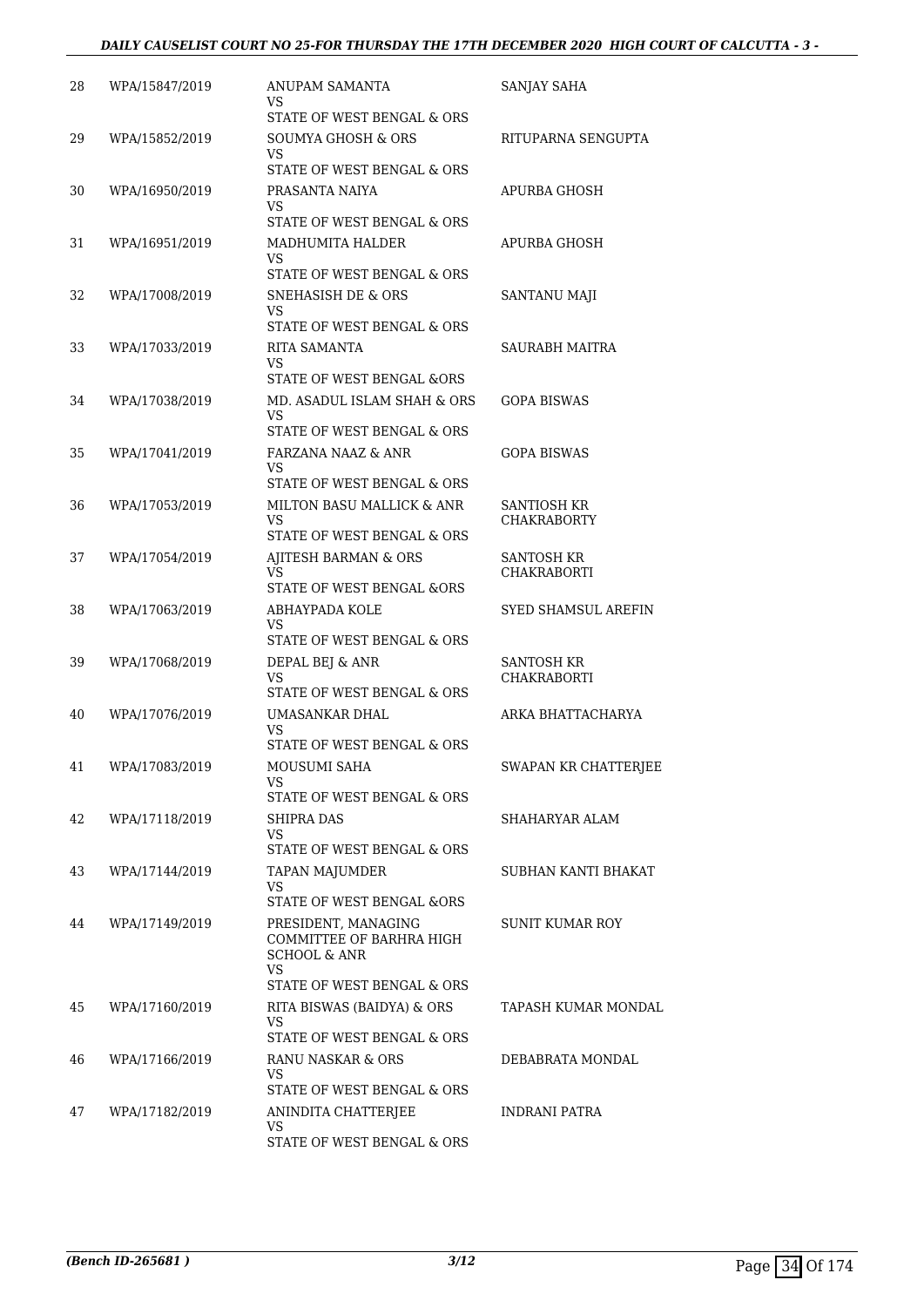#### *DAILY CAUSELIST COURT NO 25-FOR THURSDAY THE 17TH DECEMBER 2020 HIGH COURT OF CALCUTTA - 4 -*

| 48 | WPA/17193/2019 | TULIKA PAL<br>VS.<br>STATE OF WEST BENGAL & ORS                                        | SABITA KHUTIA BHUNYA             |
|----|----------------|----------------------------------------------------------------------------------------|----------------------------------|
| 49 | WPA/17195/2019 | KANDAN MANDAL<br>VS<br>STATE OF WEST BENGAL & ORS                                      | TAPAS KR DEY                     |
| 50 | WPA/17203/2019 | SHARMILA GUHA NEOGI (DAS)<br>VS                                                        | DILIP KR SADHU                   |
| 51 | WPA/17220/2019 | STATE OF WEST BENGAL & ORS<br>SK. ABDUL MOTALEB & ANR<br>VS                            | <b>RIYA DAS</b>                  |
| 52 | WPA/17235/2019 | STATE OF WEST BENGAL & ORS<br><b>SWAPAN KR DAS</b><br>VS<br>STATE OF WEST BENGAL & ORS | DEBASISH<br><b>CHATTOPADHYAY</b> |
| 53 | WPA/17252/2019 | SAHELI BERA<br>VS.<br>STATE OF WEST BENGAL & ORS                                       | BHOLANATH GHOSH                  |
| 54 | WPA/17265/2019 | SUBHRA ROY @ DAS<br><b>VS</b><br>STATE OF WEST BENGAL &ORS                             | TANUJA BASAK                     |
| 55 | WPA/17266/2019 | ANIRBAN KHATUA<br>VS                                                                   | TANUJA BASAK                     |
| 56 | WPA/17274/2019 | STATE OF WEST BENGAL & ORS<br><b>JOYITA SAHA</b><br>VS.                                | MRINAL KANTI GHOSH               |
| 57 | WPA/17276/2019 | STATE OF WEST BENGAL & ORS.<br>SWAGATA SENGUPTA<br>VS                                  | ANIRBAN MAJUMDER                 |
| 58 | WPA/17277/2019 | STATE OF WEST BENGAL & ORS<br>NOOR SALVENARA YASMIN<br>VS                              | ANIRBAN MAJUMDER                 |
| 59 | WPA/17280/2019 | STATE OF WEST BENGAL &ORS<br>RUMA SINGHA MAHAPATRA<br><b>MISRA</b><br>VS               | ANIRBAN MAJUMDER                 |
| 60 | WPA/17281/2019 | STATE OF WEST BENGAL & ORS<br><b>SAHEDA BIBI</b><br>VS                                 | <b>ASRAF MONDAL</b>              |
| 61 | WPA/17308/2019 | STATE OF WEST BENGAL & ORS.<br>ANJAN KR. SAU<br>VS                                     | <b>MONALISA DAS</b>              |
| 62 | WPA/17309/2019 | STATE OF WEST BENGAL & ORS.<br>MADHABI MUKHERJEE<br>VS<br>STATE OF WEST BENGAL & ORS.  | AMAJIT DE                        |
| 63 | WPA/17311/2019 | KOUSIK PANDA<br>VS<br>STATE OF WEST BENGAL & ORS                                       | SANTI PADA PAHARI                |
| 64 | WPA/17330/2019 | GITA BASAK<br>VS<br>STATE OF WEST BENGAL & ORS.                                        | <b>SUDIP GUHA</b>                |
| 65 | WPA/17363/2019 | PRATIVA JODDAR & ORS<br>VS<br>STATE OF WEST BENGAL & ORS                               | GOPA BISWAS                      |
| 66 | WPA/17364/2019 | SUKDEV MAHATO & ORS<br>VS<br>STATE OF WEST BENGAL & ORS                                | GOPA BISWAS                      |
| 67 | WPA/17365/2019 | TUSUM MAJI & ORS<br>VS<br>STATE OF WEST BENGAL &ORS                                    | GOPA BISWAS                      |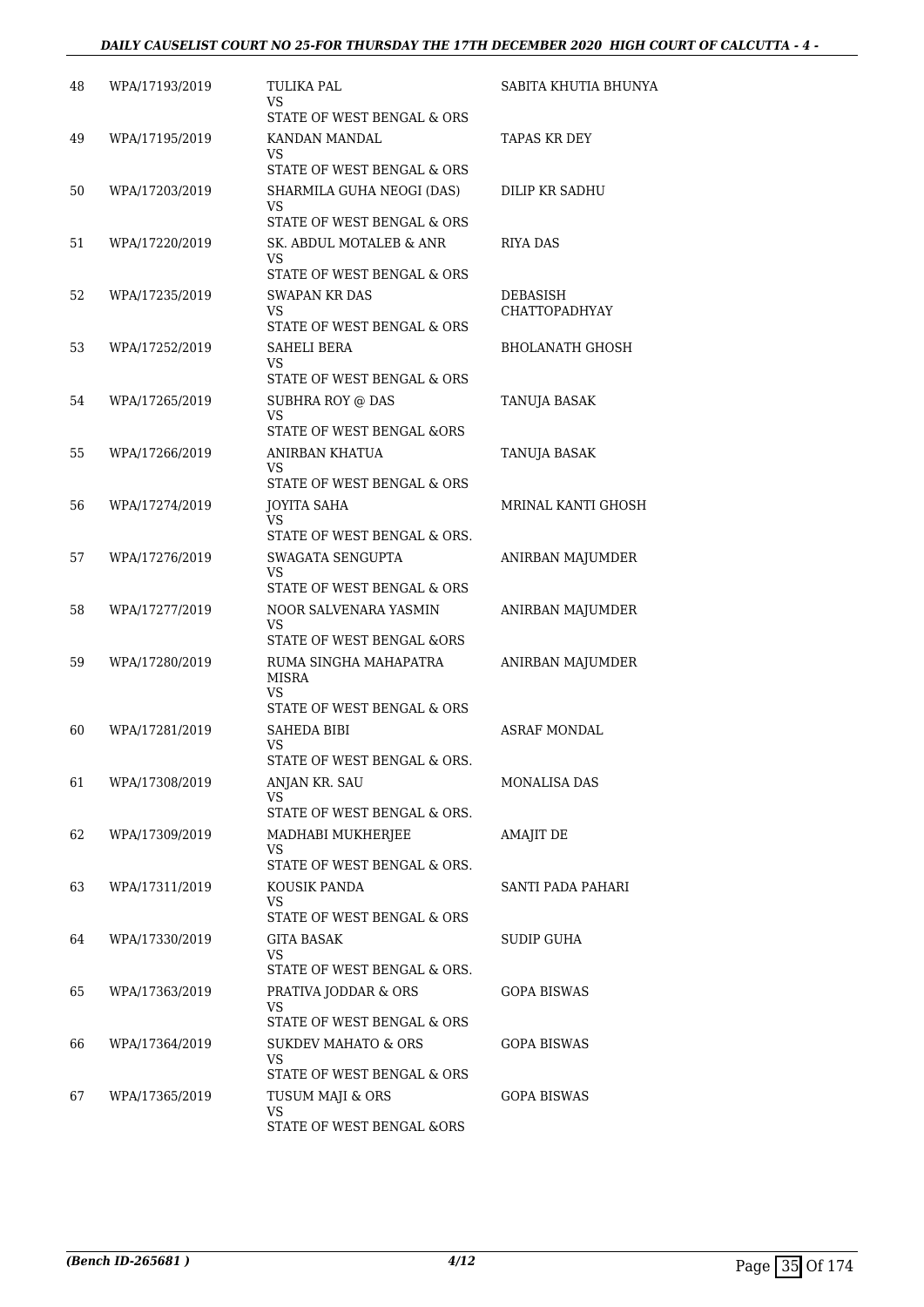#### *DAILY CAUSELIST COURT NO 25-FOR THURSDAY THE 17TH DECEMBER 2020 HIGH COURT OF CALCUTTA - 5 -*

| 68 | WPA/17366/2019 | ASHIM PRAMANIK & ORS<br>VS<br>STATE OF WEST BENGAL & ORS                                      | GOPA BISWAS                      |
|----|----------------|-----------------------------------------------------------------------------------------------|----------------------------------|
| 69 | WPA/17372/2019 | JAHANARA BIBI<br>VS                                                                           | ASIM KUMAR DAS                   |
| 70 | WPA/17385/2019 | STATE OF WEST BENGAL & ORS<br>MRIDULA BHATTACHARYA<br><b>VS</b><br>STATE OF WEST BENGAL & ORS | ARDHENDU SEKHAR<br><b>BISWAS</b> |
| 71 | WPA/17423/2019 | <b>DEBASIS GORAI</b><br>VS<br>W B CENTRAL SCHOOL SERVICE<br>COMMISSION & ORS                  | ASISH DUTTA                      |
| 72 | WPA/17434/2019 | BIPLAB PATRA<br>VS<br>STATE OF WEST BENGAL & ORS                                              | SK. SAHJAHAN ALI                 |
| 73 | WPA/17567/2019 | <b>BISWANATH BASAK</b><br>VS                                                                  | RAJA BISWAS                      |
| 74 | WPA/17580/2019 | STATE OF WEST BENGAL & ORS<br><b>GOUTAM BERA</b><br><b>VS</b><br>STATE OF WEST BENGAL & ORS   | SAKTIPADA JANA                   |
| 75 | WPA/17595/2019 | AJOY MONDAL<br>VS<br>STATE OF WEST BENGAL & ORS.                                              | SUBHRANGSU PANDA                 |
| 76 | WPA/17600/2019 | TAPASI MAHATA<br>VS<br>STATE OF WEST BENGAL & ORS.                                            | BAISALI GHOSHAL                  |
| 77 | WPA/17601/2019 | SATADAL MAHATO<br>VS<br>STATE OF WEST BENGAL & ORS.                                           | BAISALI GHOSHAL                  |
| 78 | WPA/17604/2019 | MANASI RANA<br>VS                                                                             | ANINDA BHATTACHARYA              |
| 79 | WPA/17605/2019 | STATE OF WEST BENGAL & ORS.<br>DIBYA CHKARBORTY & ORS<br>VS<br>STATE OF WEST BENGAL& ORS      | SANTANU AMJI                     |
| 80 | WPA/17608/2019 | UDAY DEY<br><b>VS</b>                                                                         | SANTANU MAJI                     |
| 81 | WPA/17609/2019 | STATE OF WEST BENGAL & ORS.<br>APARNA DAS<br>VS<br>STATE OF WEST BENGAL & ORS.                | PRIYANKA MONDAL                  |
| 82 | WPA/17644/2019 | <b>ANIMESH PAILAN &amp; ORS</b><br>VS.<br>STATE OF WEST BENGAL & ORS                          | DEBANWITA PRAMANIK               |
| 83 | WPA/17645/2019 | JAYANTI DAS<br>VS<br>STATE OF WEST BENGAL & ORS                                               | SIDDHARTHA<br>BHATTACHARYA       |
| 84 | WPA/17652/2019 | <b>HUJIADUR BISWAS</b><br>VS<br>STATE OF WEST BENGAL & ORS.                                   | ATIS KR. BISWAS                  |
| 85 | WPA/17891/2019 | SWAPAN KUMAR<br>VS<br>STATE OF WEST BENGAL & ORS                                              | ZIAUL HAQUE                      |
| 86 | WPA/17910/2019 | DEB KR SINGHAMANKI<br>VS<br>STATE OF WEST BENGAL & ORS                                        | AMIT PROKASH LAHIRI              |
| 87 | WPA/17952/2019 | SABINA KHATUN<br>VS.<br>STATE OF WB & ORS                                                     | ATIS KUMAR BISWAS                |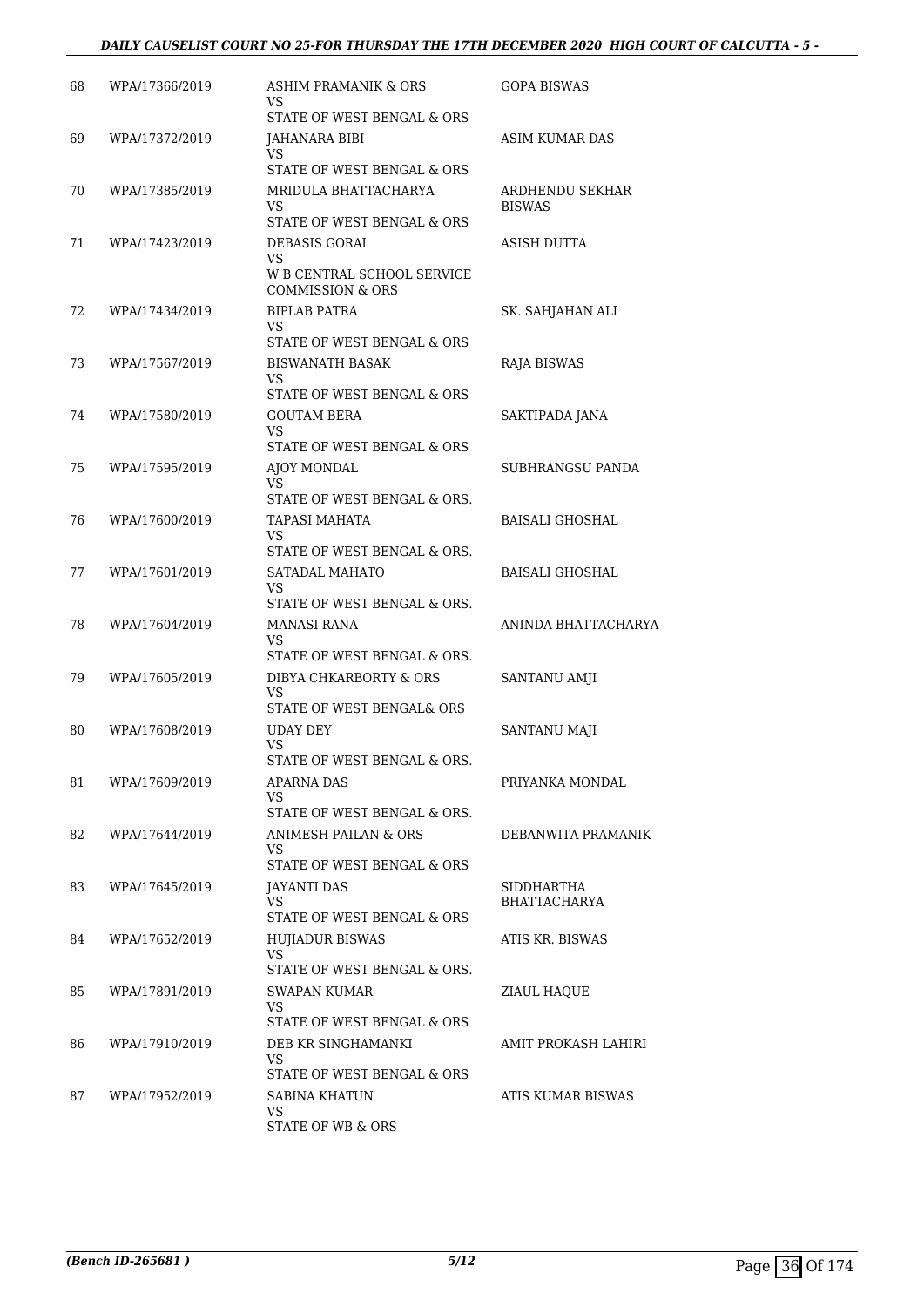| 88  | WPA/17955/2019                          | <b>BRINDABAN KARMAKAR &amp; ANR</b><br>VS                                   | TANUJA BASAK           |
|-----|-----------------------------------------|-----------------------------------------------------------------------------|------------------------|
|     |                                         | COUNCIL OF THE INDIAN<br><b>SCHOOL CERTIFICATE EXAM &amp;</b><br><b>ORS</b> |                        |
| 89  | WPA/17959/2019                          | SRIPARNA BANDYOPADHYAY<br>VS                                                | TANUJA BASAK           |
|     |                                         | STATE OF WEST BENGAL & ORS                                                  |                        |
| 90  | WPA/17960/2019                          | ASHIS KUMAR SARKAR & ORS<br>VS<br>STATE OF WEST BENGAL & ORS                | TANUJA BASAK           |
| 91  | WPA/17961/2019                          | TISTA MISRA & ANR<br>VS<br>STATE OF WEST BENGAL & ORS                       | <b>TANUJA BASAK</b>    |
| 92  | WPA/18012/2019                          | KAUSHIK HALDAR & ORS<br>VS<br>STATE OF WEST BENGAL & ORS                    | SIDDARTHA ROY          |
| 93  | WPA/18017/2019                          | <b>USHA PRASAD</b>                                                          | MADHUPARNA KANRAR      |
|     |                                         | VS<br>STATE OF WEST BENGAL & ORS                                            |                        |
| 94  | WPA/18019/2019                          | <b>AMITAVA SATPATHI &amp; ORS</b><br>VS                                     | MADHUPARNA KANRAR      |
|     |                                         | STATE OF WEST BENGAL & ORS                                                  |                        |
| 95  | WPA/18020/2019                          | <b>SWARUP KARMAKAR &amp; ORS</b><br>VS                                      | SIDDHARTHA ROY         |
|     |                                         | STATE OF WEST BENGAL & ORS                                                  |                        |
| 96  | WPA/18512/2019                          | KASHI NATH JANA<br>VS<br>STATE OF WEST BENGAL & ORS                         | SYBHAS JANA            |
| 97  | WPA/18624/2019                          | ELORA HOQUE<br>VS                                                           | <b>SAURABH MAITRA</b>  |
|     |                                         | STATE OF WEST BENGAL & ORS                                                  |                        |
| 98  | WPA/18629/2019                          | PINKI SAHDUKHAN & ORS<br>VS                                                 | SANTANU MAJI           |
| 99  | WPA/18638/2019                          | STATE OF WEST BENGAL & ORS<br>DHIRENDRA NATH MONDAL &<br><b>ORS</b>         | PROBAL SARKAR          |
|     |                                         | VS<br>STATE OF WEST BENGAL & ORS                                            |                        |
|     | IA NO: CAN/1/2020(Old No:CAN/4860/2020) |                                                                             |                        |
| 100 | WPA/18642/2019                          | <b>BISWARANJAN BERA</b><br>VS<br>STATE OF WEST BENGAL & ORS                 | SOMNATH KHANRA         |
|     |                                         | <b>UPPER PRIMARY</b>                                                        |                        |
|     |                                         | (18-12-2020 AT 12 NOON)                                                     |                        |
| 101 | WPA/3833/2019                           | <b>SMT MAMON GHOSH(ROY)</b>                                                 | SUDIPTA DASGUPTA       |
|     |                                         | <b>VS</b><br>STATE OF WEST BENGAL & ROS                                     |                        |
| 102 | WPA/12087/2019                          | SK SAIFUL RAHAMAN & ORS<br>VS                                               | SUDIPTA DASGUPTA       |
|     |                                         | STATE OF WEST BENGAL & ORS                                                  |                        |
| 103 | WPA/12089/2019                          | DURGA MONDAL<br>VS<br>STATE OF WEST BENGAL & ORS                            | <b>BIKRAM BANERJEE</b> |
| 104 | WPA/12091/2019                          | SUMIT MANDAL<br>VS                                                          | SUDIPTA DASGUPTA       |
|     |                                         | STATE OF WEST BENGAL & ORS                                                  |                        |
| 105 | WPA/12094/2019                          | SANTOSH KR DUBEY & ANR<br>VS<br>STATE OF WEST BENGAL & ORS                  | SUDIPTA DASGUPTA       |
| 106 | WPA/12356/2019                          | TARUN KUMAR GHOSH & ORS                                                     | SUDIPTA DASGUPTA       |
|     |                                         | VS<br>STATE OF WEST BENGAL & ORS                                            |                        |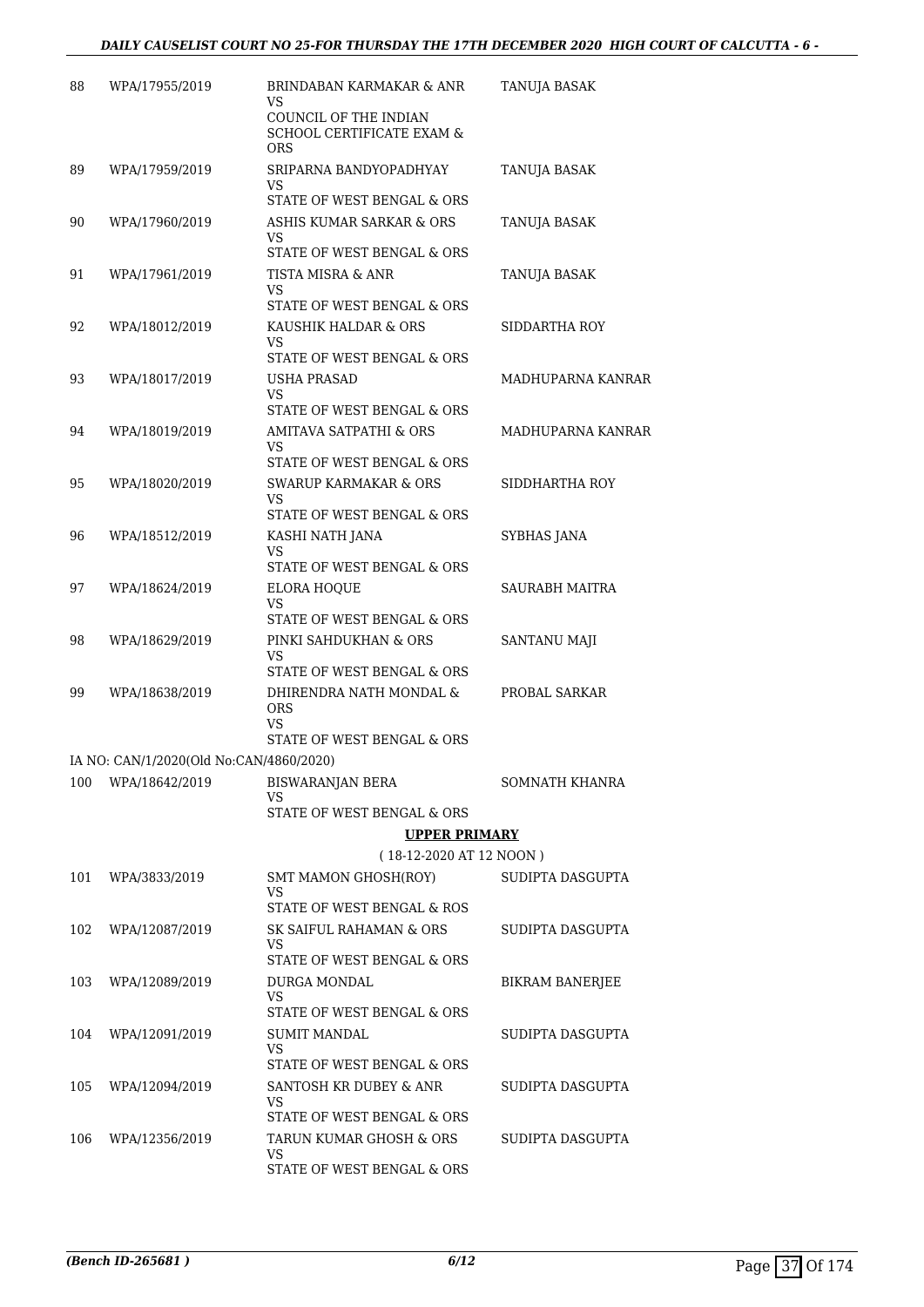#### *DAILY CAUSELIST COURT NO 25-FOR THURSDAY THE 17TH DECEMBER 2020 HIGH COURT OF CALCUTTA - 7 -*

| 107 | WPA/12358/2019     | SATYAM CHAKRABORTY & ORS<br>VS    | SUDIPTA DASGUPTA       |
|-----|--------------------|-----------------------------------|------------------------|
|     |                    | STATE OF WEST BENGAL & ORS        |                        |
| 108 | WPA/12630/2019     | ATASHI PAL<br>VS                  | SUDIPTA DASGUPTA       |
|     |                    | STATE OF WEST BENGAL & ORS        |                        |
| 109 | WPA/12632/2019     | PRAKASH KARMAKAR                  | <b>BIKRAM BANERJEE</b> |
|     |                    | VS<br>STATE OF WEST BENGAL & ORS  |                        |
| 110 | WPA/13691/2019     | NASIMUDDIN SK                     | SUDIPTA DASGUPTA       |
|     |                    | VS<br>STATE OF WEST BENGAL & ORS  |                        |
| 111 | WPA/13692/2019     | <b>SRABANI MAJI</b>               | SUDIPTA DASGIPTA       |
|     |                    | VS                                |                        |
|     |                    | STATE OF WEST BENGAL & ORS        |                        |
| 112 | WPA/13693/2019     | PRASENJIT SAMANTA<br>VS           | SUDIPTA DASGUPTA       |
|     |                    | STATE OF WEST BENGAL &ORS         |                        |
| 113 | WPA/13698/2019     | <b>SUDIP MAZUMDAR</b>             | SUDIPTA DASGUPTA       |
|     |                    | VS<br>STATE OF WEST BENGAL & ORS  |                        |
| 114 | WPA/13824/2019     | ARABINDA DEY & ANR                | SUDIPTA DASGUPTA       |
|     |                    | VS<br>STATE OF WEST BENGAL & ORS  |                        |
| 115 | WPA/13825/2019     | ARUP KUMAR HALDAR                 | SUDIPTA DASGUPTA       |
|     |                    | VS                                |                        |
|     |                    | STATE OF WEST BENGAL & ORS        |                        |
| 116 | WPA/13826/2019     | SRIKANTA CHATTERJEE<br>VS         | SUDIPTA DASGUPTA       |
|     |                    | STATE OF WEST BENGAL & ORS        |                        |
| 117 | WPA/14249/2019     | AMIYA KUMAR ROY                   | TANUSREE ROY           |
|     |                    | VS<br>STATE OF WEST BENGAL & ORS  |                        |
| 118 | WPA/14250/2019     | PARTHA GHORAI                     | SUDIN DASGUPTA         |
|     |                    | VS<br>STATE OF WEST BENGAL & ORS  |                        |
| 119 | WPA/14251/2019     | <b>JIAUR RAHAMAN</b>              | SUDIPTA DASGUPTA       |
|     |                    | VS                                |                        |
|     |                    | STATE OF WEST BENGAL & ORS        |                        |
|     | 120 WPA/14252/2019 | SUROJIT LOHAR<br>VS               | TANUSREE ROY           |
|     |                    | STATE OF WEST BENGAL & ORS        |                        |
| 121 | WPA/14254/2019     | SARIFUL ALI MULLICK               | SUDIPTA DASGUPTA       |
|     |                    | VS.<br>STATE OF WEST BENGAL & ORS |                        |
|     | 122 WPA/14255/2019 | SAPTOJIT ADHIKARY & ORS           | SUDIPTA DASGUPTA       |
|     |                    | VS<br>STATE OF WEST BENGAL & ORS  |                        |
| 123 | WPA/14256/2019     | GIRIDHARI BHUNIA                  | SUDIPTA DASGUPTA       |
|     |                    | VS                                |                        |
|     |                    | STATE OF WEST BENGAL & ORS        |                        |
| 124 | WPA/14257/2019     | ABHIJIT SINGHA & ORS<br>VS.       | SUDIPTA DASGUPTA       |
|     |                    | STATE OF WEST BENGAL & ORS        |                        |
| 125 | WPA/14259/2019     | <b>AZAD PURKAIT &amp; ORS</b>     | SUDIPTA DASGUPTA       |
|     |                    | VS.<br>STATE OF WEST BENGAL & ORS |                        |
| 126 | WPA/14261/2019     | TANMOY DAS                        | SUDIPTA DASGUPTA       |
|     |                    | VS<br>STATE OF WEST BENGAL & ORS  |                        |
| 127 | WPA/14262/2019     | SURATH SAHA & ORS                 | SUDIPTA DASGUPTA       |
|     |                    | VS.                               |                        |
|     |                    | STATE OF WEST BENGAL & ORS        |                        |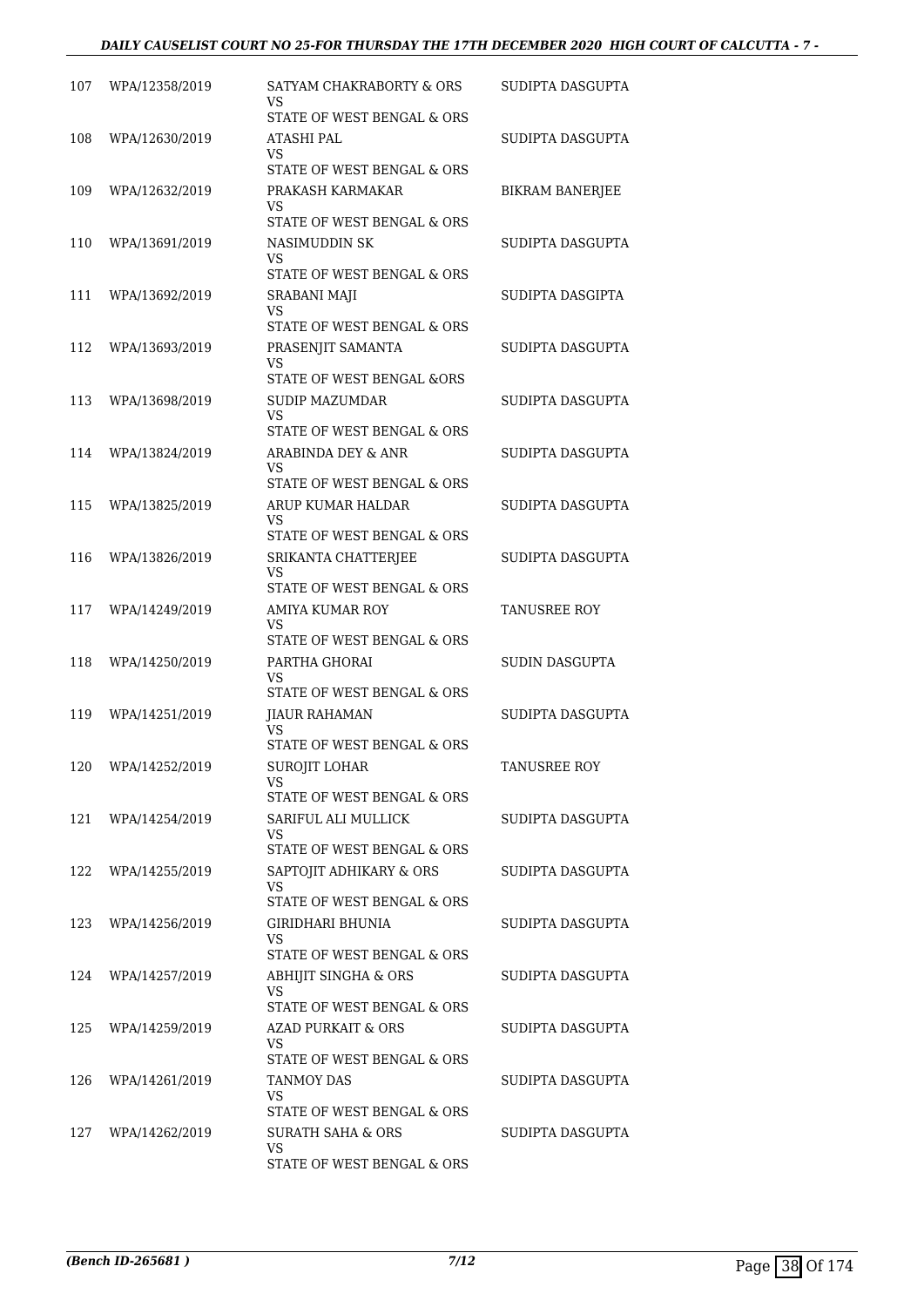| 128 | WPA/14373/2019     | TANUSHRI SAHA & ANR<br>VS                   | TANUSHREE ROY          |
|-----|--------------------|---------------------------------------------|------------------------|
|     |                    | STATE OF WEST BENGAL & ORS                  |                        |
| 129 | WPA/14711/2019     | TARAPADA LOHAR<br>VS.                       | SUDIPTA DASGUPTA       |
|     |                    | STATE OF WEST BENGAL & ORS                  |                        |
| 130 | WPA/14712/2019     | ARPITA SANNIGRAHI<br>VS                     | SUDIPTA DASGUPTA       |
|     |                    | STATE OF WEST BENGAL & ORS                  |                        |
| 131 | WPA/14717/2019     | ANURAG JHA                                  | SUDIPTA DASGUPTA       |
|     |                    | VS<br>STATE OF WEST BENGAL & ORS            |                        |
| 132 | WPA/14718/2019     | <b>SHANTANY DUTTA &amp; ANR</b>             | <b>BIKRAM BANERJEE</b> |
|     |                    | VS<br>STATE OF WEST BENGAL & ORS            |                        |
| 133 | WPA/14719/2019     | PANCHANAN BAG                               | SUDIPTA DASGUPTA       |
|     |                    | <b>VS</b>                                   |                        |
|     |                    | STATE OF WEST BENGAL & ORS                  |                        |
| 134 | WPA/14720/2019     | RAJIB CHAND<br>VS                           | <b>BIKRAM BANERJEE</b> |
|     |                    | STATE OF WEST BENGAL & ORS                  |                        |
| 135 | WPA/14784/2019     | RAJU MONDAL<br>VS                           | SUDIPTA DASGUPTA       |
|     |                    | STATE OF WEST BENGAL & ORS                  |                        |
| 136 | WPA/15443/2019     | SHAMPA DWARY(CHHATAIT)                      | SUDIPTA DASGUPTA       |
|     |                    | <b>VS</b><br>STATE OF WEST BENGAL & ORS     |                        |
| 137 | WPA/16142/2019     | JHUMA PAL                                   | SUDIPTA DASGUPTA       |
|     |                    | <b>VS</b><br>STATE OF WEST BENGAL & ORS     |                        |
| 138 | WPA/16240/2019     | DIPANKAR HALDER & ANR                       | SUDIPTA DASGUPTA       |
|     |                    | VS                                          |                        |
|     |                    | STATE OF WEST BENGAL & ORS                  |                        |
| 139 | WPA/16243/2019     | DEBASISH PRAMANICK & ANR<br>VS              | SUDIPTA DASGUPTA       |
|     |                    | STATE OF WEST BENGAL & ORS                  |                        |
| 140 | WPA/16246/2019     | PIJUS DAS<br>VS                             | SUDIPTA DASGUPTA       |
|     |                    | STATE OF WEST BENGAL & ORS                  |                        |
|     | 141 WPA/16249/2019 | PRADIP KUMAR NANDAN<br>VS                   | SUDIPTA DASGUPTA       |
|     |                    | STATE OF WEST BENGAL & ORS                  |                        |
|     | 142 WPA/16752/2019 | <b>MD HASIBUR RAHAMAN</b><br>VS.            | SUDIPTA DASGUPTA       |
|     |                    | STATE OF WEST BENGAL &ORS                   |                        |
| 143 | WPA/17162/2019     | ARJUMAN ARA BEGUM<br>VS                     | <b>BIKRAM BANERJEE</b> |
|     |                    | STATE OF WEST BENGAL & ORS                  |                        |
| 144 | WPA/17346/2019     | <b>BANDANA GHOSH</b>                        | SUDIPTA DASGUPTA       |
|     |                    | VS<br>STATE OF WEST BENGAL & ORS            |                        |
| 145 | WPA/17348/2019     | CHANDAN GHOSH                               | SUDIPTA DASGUPTA       |
|     |                    | VS.                                         |                        |
| 146 | WPA/17349/2019     | STATE OF WEST BENGAL & ORS<br>CHAITALI JANA | SUDIPTA DASGUPTA       |
|     |                    | <b>VS</b>                                   |                        |
|     |                    | STATE OF WEST BENGAL & ORS                  |                        |
| 147 | WPA/17353/2019     | <b>TAPASHI DAS</b><br>VS.                   | SUDIPTA DASGUPTA       |
|     |                    | STATE OF WEST BENGAL & ORS                  |                        |
| 148 | WPA/17576/2019     | BISWAJIT MAHATA                             | SUDIPTA DASGUPTA       |
|     |                    | <b>VS</b><br>STATE OF WEST BENGAL & ORS     |                        |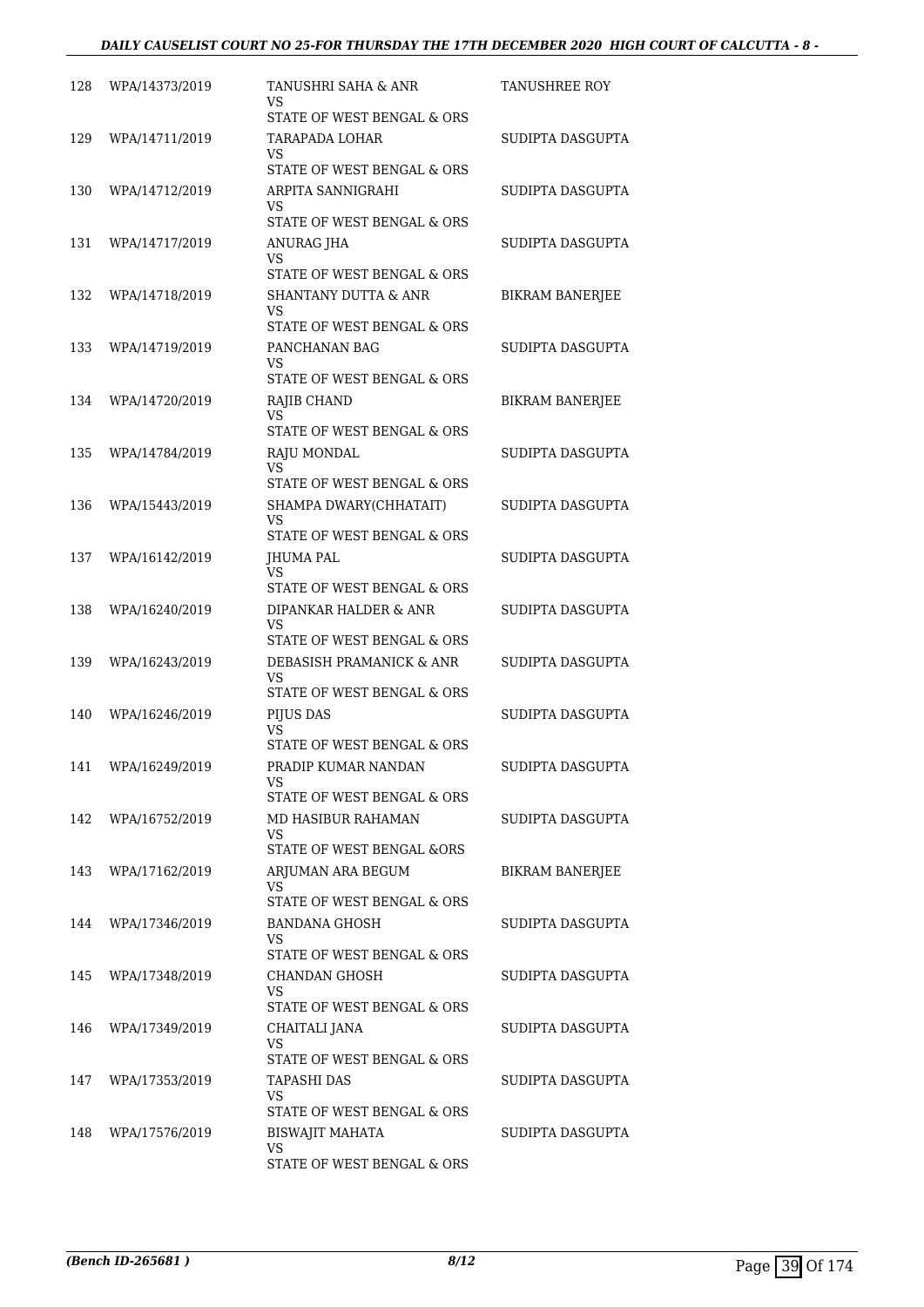| 149 | WPA/17990/2019     | SANGITA SINGHA & ANR<br>VS                                      | <b>BIKRAM BANERJEE</b> |
|-----|--------------------|-----------------------------------------------------------------|------------------------|
| 150 | WPA/17992/2019     | STATE OF WEST BENGAL & ORS<br><b>LABANI PANDIT</b>              | SUDIPTA DASGUPTA       |
|     |                    | VS<br>STATE OF WEST BENGAL & ORS                                |                        |
| 151 | WPA/17994/2019     | MOUMITA MANDAL<br>VS                                            | SUDIPTA DASGUPTA       |
| 152 | WPA/17999/2019     | STATE OF WEST BENGAL & ORS<br><b>GOUTAM GHOSH</b>               | SUDIPTA DASGUPTA       |
|     |                    | VS<br>STATE OF WEST BENGAL & ORS\                               |                        |
| 153 | WPA/18002/2019     | SOMDATTA CHOWDHURY<br>VS                                        | <b>BIKRAM BANERJEE</b> |
|     |                    | STATE OF WEST BENGAL & ORS                                      |                        |
| 154 | WPA/18005/2019     | DEBASHIS BHADRA<br>VS                                           | BIKRAM BANERJEE        |
|     |                    | STATE OF WEST BENGAL & ORS                                      |                        |
| 155 | WPA/18228/2019     | TARAK NATH ROY CHOWDHURY<br>VS                                  | SUDIPTA DASGUPTA       |
|     |                    | STATE OF WEST BENGAL & ORS                                      |                        |
| 156 | WPA/19595/2019     | JAYANTA KUMAR MAHATA<br><b>VS</b><br>STATE OF WEST BENGAL & ORS | SUDIPTA DASGUPTA       |
| 157 | WPA/19691/2019     | KAKALI PATRA (SANTRA)                                           | SUDIPTA DAS GUPTA      |
|     |                    | VS<br>STATE OF WEST BENGAL & ORS                                |                        |
| 158 | WPA/20285/2019     | SWAPAN BHUINYA                                                  | SUDIPTA DASGUPTA       |
|     |                    | VS<br>STATE OF WEST BENGAL & ORS                                |                        |
| 159 | WPA/21032/2019     | <b>MUNMUN DUTTA &amp; ORS</b>                                   | <b>BIKRAM BANERJEE</b> |
|     |                    | VS<br>STATE OF WEST BENGAL & ORS                                |                        |
| 160 | WPA/21033/2019     | ARGHYA KAMAL MONDAL & ORS                                       | BIKRAM BANERJEE        |
|     |                    | VS<br>STATE OF WEST BENGAL & ORS                                |                        |
| 161 | WPA/21034/2019     | JAYANTA PAL & ORS                                               | <b>BIKRAM BANERJEE</b> |
|     |                    | VS<br>STATE OF WEST BENGAL & ORS                                |                        |
|     | 162 WPA/21035/2019 | SAJIDUL MANDAL & ORS                                            | <b>BIKRAM BANERJEE</b> |
|     |                    | VS<br>STATE OF WEST BENGAL & ORS                                |                        |
|     | 163 WPA/21036/2019 | NITYA GOPAL SINGHA & ORS                                        | <b>BIKRAM BANERJEE</b> |
|     |                    | VS.                                                             |                        |
|     | 164 WPA/21037/2019 | STATE OF WEST BENGAL & ORS<br>DEBRAJ GHOSH & ORS                | <b>BIKRAM BANERJEE</b> |
|     |                    | VS<br>STATE OF WEST BENGAL & ROS                                |                        |
| 165 | WPA/21038/2019     | SAFIKUL ISLAM & ANR                                             | <b>BIKRAM BANERJEE</b> |
|     |                    | VS<br>STATE OF WEST BENGAL & ROS                                |                        |
| 166 | WPA/21039/2019     | <b>GOLAM SARWAR &amp; ORS</b>                                   | BIKRAM BANERJEE        |
|     |                    | VS.<br>STATE OF WEST BENGAL &ORS                                |                        |
| 167 | WPA/21040/2019     | ATINDRA BISWAS & ORS                                            | <b>BIKRAM BANERJEE</b> |
|     |                    | VS.<br>STATE OF WEST BENGAL & ORS                               |                        |
| 168 | WPA/21041/2019     | ANUPAM SAHA & ORS                                               | <b>BIKRAM BANERJEE</b> |
|     |                    | VS.                                                             |                        |
| 169 | WPA/21042/2019     | STATE OF WEST BENGAL & ORS<br>SUSHANTA SIKDAR & ORS             | <b>BIKRAM BANERJEE</b> |
|     |                    | <b>VS</b>                                                       |                        |
|     |                    | STATE OF WEST BENGAL & ROS                                      |                        |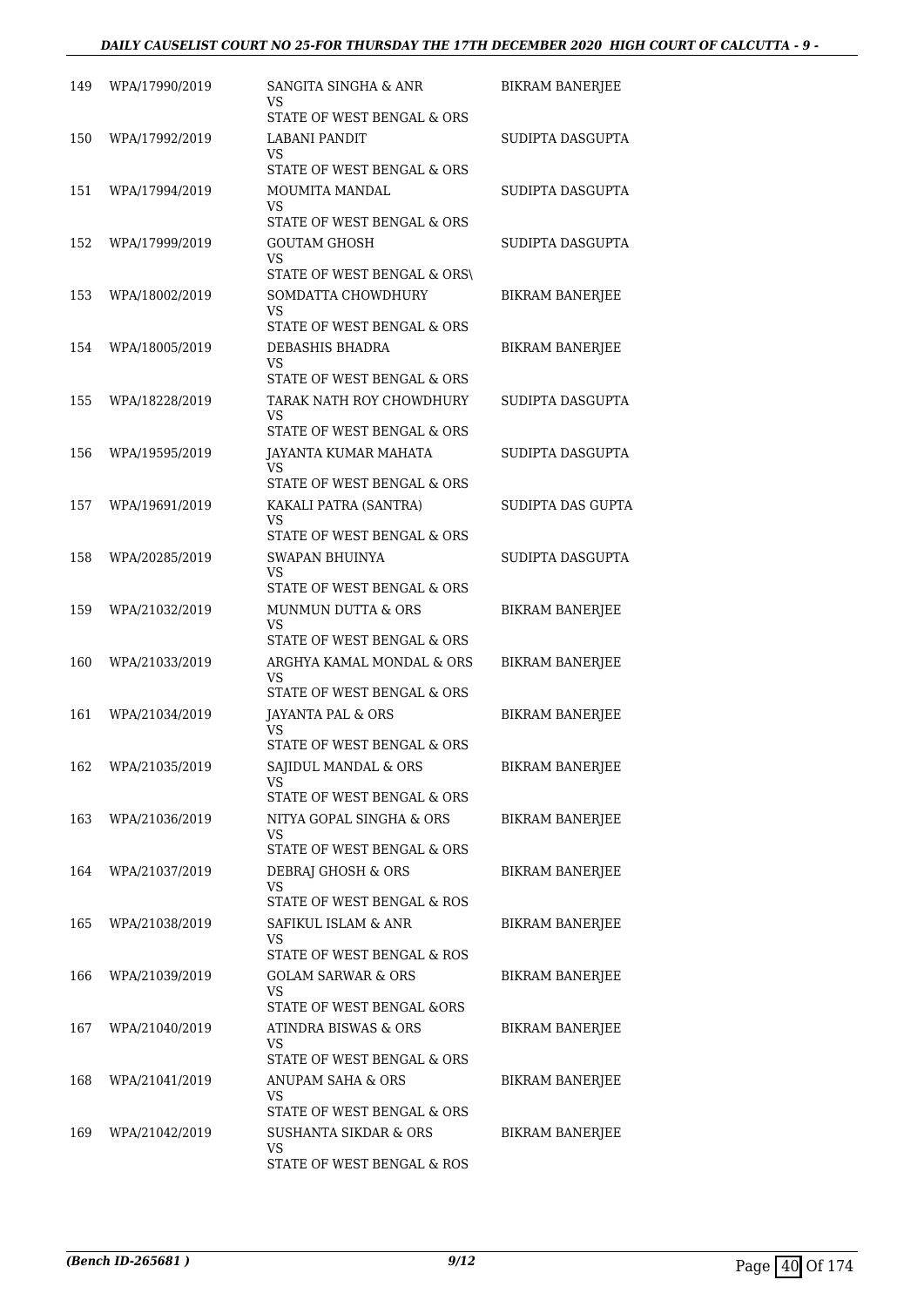| 170 | WPA/21044/2019     | <b>BUDDHADEV HALDER &amp; ORS</b><br>VS                                                | <b>BIKRAM BANERJEE</b> |
|-----|--------------------|----------------------------------------------------------------------------------------|------------------------|
| 171 | WPA/21045/2019     | STATE OF WEST BENGAL & ORS<br><b>MUNMUN SATPATI &amp; ORS</b><br>VS                    | <b>BIKRAM BANERJEE</b> |
|     |                    | STATE OF WEST BENGAL & ORS                                                             |                        |
| 172 | WPA/21046/2019     | NAZMUL HASAN & ORS<br>VS<br>STATE OF WEST BENGAL & ORS                                 | <b>BIKRAM BANERJEE</b> |
| 173 | WPA/21047/2019     | <b>MINTU HALDER &amp; ORS</b><br>VS                                                    | BIKRAM BANERJEE        |
| 174 | WPA/21048/2019     | STATE OF WEST BENGAL & ORS<br>PARIMAL DEBNATH & ORS<br>VS                              | <b>BIKRAM BANERJEE</b> |
| 175 | WPA/21049/2019     | STATE OF WEST BENGAL & ORS<br>UTPAL ROY & ORS<br>VS                                    | BIKRAM BANERJEE        |
| 176 | WPA/21050/2019     | STATE OF WEST BENGAL & ORS<br><b>BISWAJIT BIT &amp; ORS</b><br>VS                      | <b>BIKRAM BANERJEE</b> |
|     |                    | STATE OF WEST BENGAL & ROS                                                             |                        |
| 177 | WPA/21051/2019     | <b>SHAMIMA MIDHYA &amp; ORS</b><br>VS<br>STATE OF WEST BENGAL & ORS                    | <b>BIKRAM BANERJEE</b> |
| 178 | WPA/21052/2019     | AINAL SEIKHA & ORS<br>VS<br>STATE OF WEST BENGAL & ORS                                 | <b>BIKRAM BANERJEE</b> |
| 179 | WPA/21053/2019     | RUNA LAILA<br>VS                                                                       | BIKRAM BANERJEE        |
| 180 | WPA/21062/2019     | STATE OF WEST BENGAL & ORS<br>SAPTADIP GHOSH & ORS<br>VS                               | BIKRAM BANERJEE        |
| 181 | WPA/22142/2019     | STATE OF WEST BENGAL & ORS<br>PROTYUSH KUMAR PANI & ORS<br>VS                          | SUDIPTA DASGUPTA       |
| 182 | WPA/22143/2019     | STATE OF WEST BENGAL & ORS<br><b>MADHAI SARKAR &amp; ORS</b><br>VS.                    | SUDIPTA DASGUPTA       |
|     | 183 WPA/22159/2019 | STATE OF WEST BENGAL & ORS<br>MD. IKBAL HOSSAIN & ORS<br>VS                            | SUDIPTA DASGUPTA       |
|     | 184 WPA/22229/2019 | STATE OF WEST BENGAL & ORS<br><b>SANGRAM BISWAS</b><br>VS                              | BIKRAM BANERJEE        |
| 185 | WPA/22231/2019     | STATE OF WEST BENGAL & ORS<br>TAPASI MANDAL<br>VS.<br>STATE OF WEST BENGAL & ORS       | <b>BIKRAM BANERJEE</b> |
| 186 | WPA/22233/2019     | <b>ARPITA DAS &amp; ORS</b><br>VS                                                      | BIKRAM BANERJEE        |
| 187 | WPA/22234/2019     | STATE OF WEST BENGAL & ORS<br>UMA RANI PAL<br>VS.                                      | BIKRAM BANERJEE        |
| 188 | WPA/22235/2019     | STATE OF WEST BENGAL & ORS<br>TANIMA NEOGI<br>VS.                                      | BIKRAM BANERJEE        |
| 189 | WPA/22236/2019     | STATE OF WEST BENGAL & ORS<br>JAYANTA BHUIN<br>VS.                                     | BIKRAM BANERJEE        |
| 190 | WPA/22452/2019     | STATE OF WEST BENGAL & ORS<br>SMARAJIT GHOSH & ORS<br>VS<br>STATE OF WEST BENGAL & ORS | <b>BIKRAM BANERJEE</b> |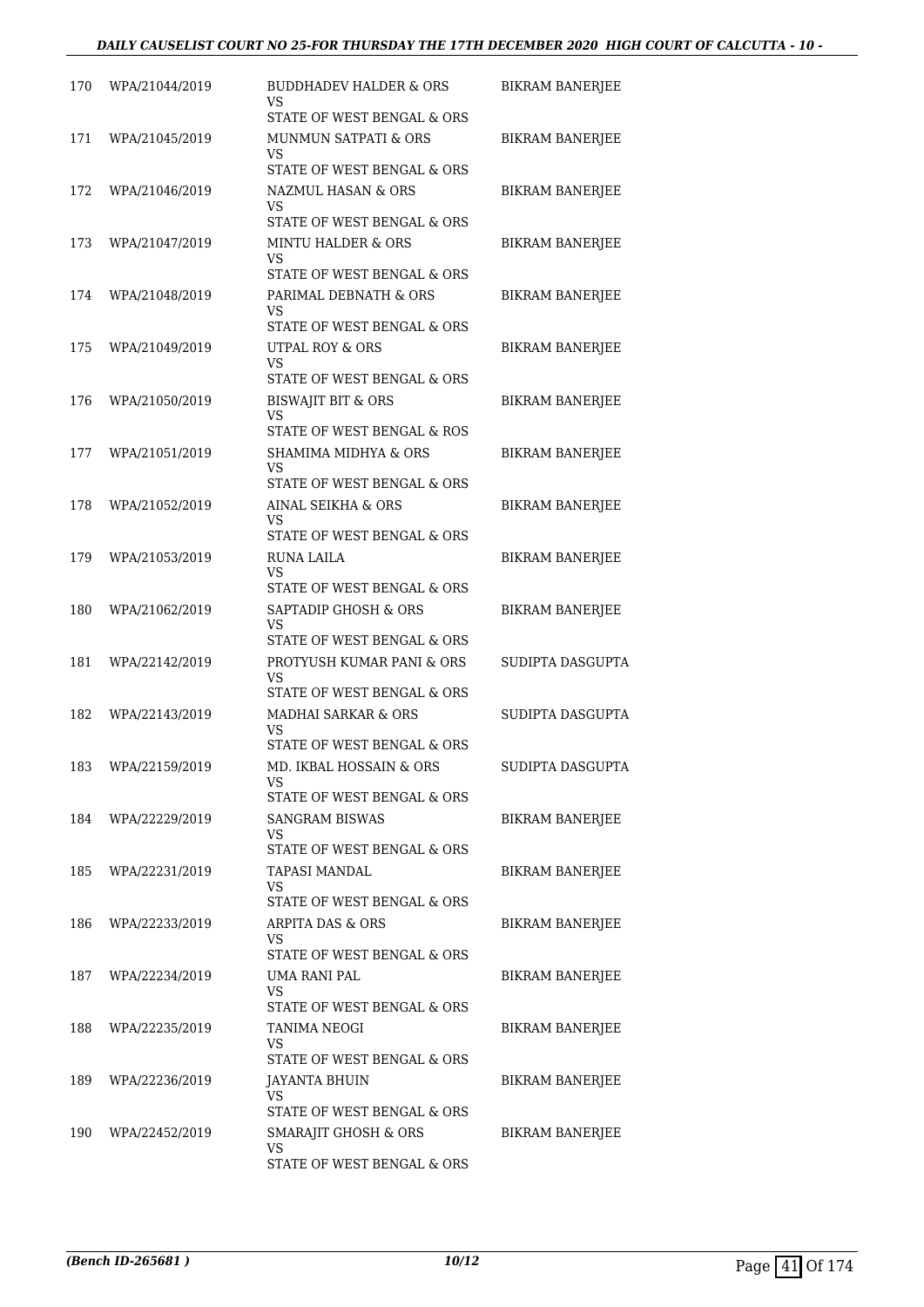| 191 | WPA/22456/2019 | <b>SOMA MAJUMDAR</b><br>VS                                                               | BIKRAM BANERJEE        |
|-----|----------------|------------------------------------------------------------------------------------------|------------------------|
| 192 | WPA/22458/2019 | STATE OF WEST BENGAL & ORS<br>CHANDMONI MIR & ANR<br>VS                                  | <b>BIKRAM BANERJEE</b> |
| 193 | WPA/22460/2019 | STATE OF WEST BENGAL & ORS<br><b>BUGBUL MALLICK</b><br>VS                                | <b>BIKRAM BANERJEE</b> |
| 194 | WPA/22462/2019 | STATE OF WEST BENGAL & ORS<br>ARGHA BHATTACHARJEE<br>VS                                  | <b>BIKRAM BANERJEE</b> |
| 195 | WPA/22465/2019 | STATE OF WEST BENGAL & ORS<br>PAPIA BISWAS & ORS<br>VS                                   | BIKRAM BANERJEE        |
| 196 | WPA/22467/2019 | STATE OF WEST BENGAL & ORS<br>PRAKASH BASAK & ORS<br>VS                                  | BIKRAM BANERJEE        |
| 197 | WPA/22469/2019 | STATE OF WEST BENGAL & ORS<br>KAZI SARABAN TAHURA & ORS<br>VS                            | BIKRAM BANERJEE        |
| 198 | WPA/22471/2019 | STATE OF WEST BENGAL & ORS<br><b>BIDHAN GHOSH</b><br>VS<br>STATE OF WEST BENGAL & ORS    | <b>BIKRAM BANERJEE</b> |
| 199 | WPA/22473/2019 | <b>ANKET MITRA &amp; ANR</b><br>VS<br>STATE OF WEST BENGAL & ORS                         | BIKRAM BANERJEE        |
| 200 | WPA/22476/2019 | <b>SATABDI BISWAS</b><br>VS<br>STATE OF WEST BENGAL & ORS                                | <b>BIKRAM BANERJEE</b> |
| 201 | WPA/22479/2019 | <b>SANKAR MANDAL &amp; ORS</b><br>VS<br>STATE OF WEST BENGAL ORS                         | BIKRAM BANERJEE        |
| 202 | WPA/22482/2019 | SUBHANKAR BASAK<br>VS<br>STATE OF WEST BENGAL ORS                                        | <b>BIKRAM BANERJEE</b> |
| 203 | WPA/22513/2019 | SANGITA DE & ORS<br>VS<br>STATE OF WEST BENGAL & ORS                                     | <b>BIKRAM BANERJEE</b> |
| 204 | WPA/22538/2019 | SAIFUDDIN SK.<br>VS<br>STATE OF WEST BENGAL & ORS                                        | SUDIPTA DASGUPTA       |
| 205 | WPA/22571/2019 | RAISU BIBI<br>VS.<br>STATE OF WEST BENGAL & ORS                                          | SUBHANKAR ROY          |
| 206 | WPA/23562/2019 | <b>KEYA BISWAS</b><br>VS<br>STATE OF WEST BENGAL & ORS                                   | <b>BIKRAM BANERJEE</b> |
| 207 | WPA/23563/2019 | <b>BAISAKHI NANDI</b><br>VS.                                                             | BIKRAM BANERJEE        |
| 208 | WPA/23677/2019 | STATE OF WEST BENGAL & ORS<br>SRIMANTA MONDAL<br>VS                                      | BIKRAM BANERJEE        |
| 209 | WPA/23679/2019 | STATE OF WEST BENGAL & ORS<br>RINKU BISWAS<br>VS.                                        | BIKRAM BANERJEE        |
| 210 | WPA/23681/2019 | STATE OF WEST BENGAL & ORS<br><b>SAGARIKA SARDAR</b><br>VS<br>STATE OF WEST BENGAL & ORS | <b>BIKRAM BANERJEE</b> |
| 211 | WPA/23684/2019 | SIMA ROY<br>VS.<br>STATE OF WEST BENGAL & ORS                                            | <b>BIKRAM BANERJEE</b> |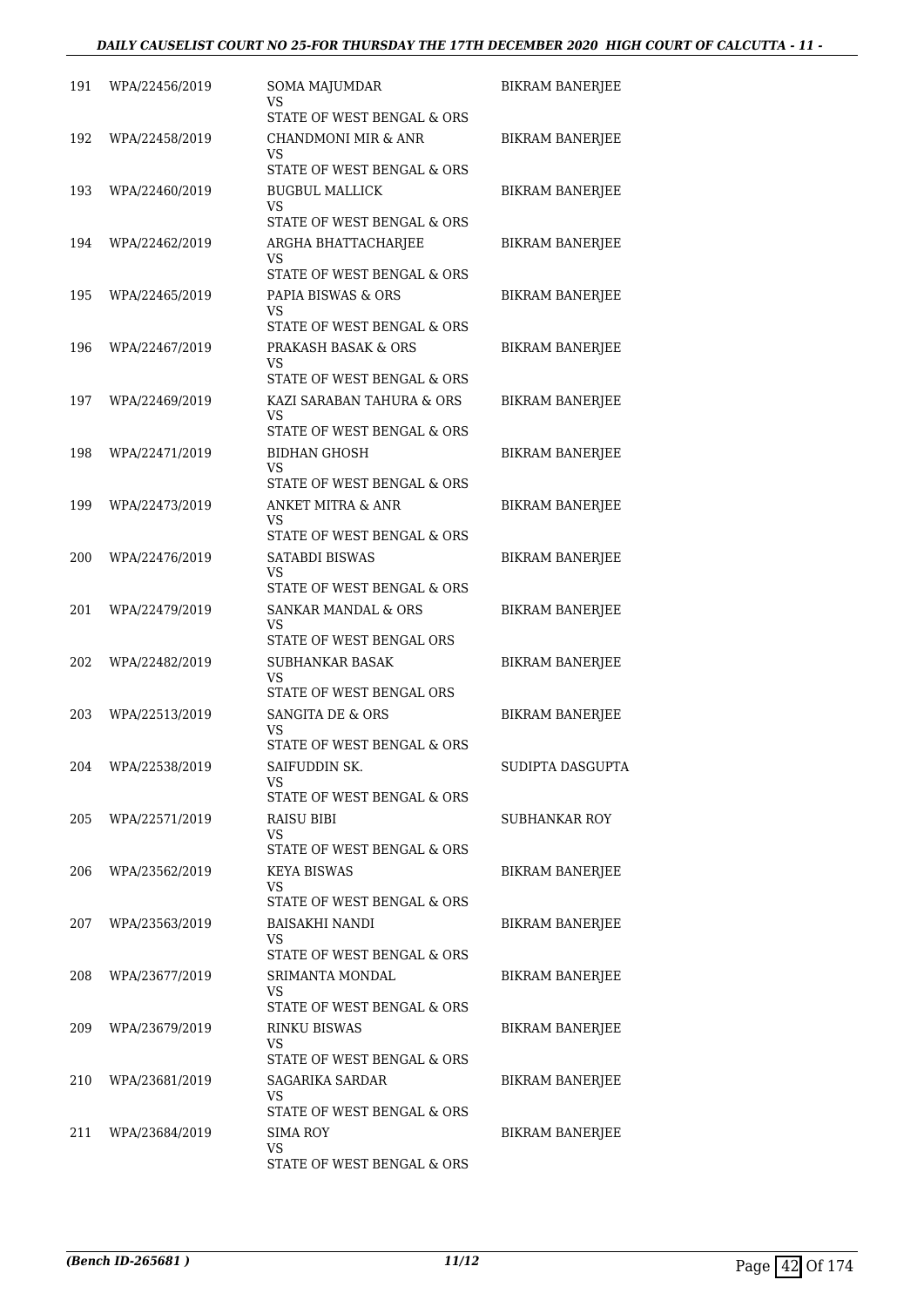#### *DAILY CAUSELIST COURT NO 25-FOR THURSDAY THE 17TH DECEMBER 2020 HIGH COURT OF CALCUTTA - 12 -*

| 212 | WPA/23686/2019 | FOJILA KHATUN<br>VS                                                              | SUDIPTA DASGUPTA                |
|-----|----------------|----------------------------------------------------------------------------------|---------------------------------|
|     |                | STATE OF WEST BENGAL & ORS                                                       |                                 |
| 213 | WPA/23919/2019 | SARMISTHA JANA<br>VS<br>STATE OF WEST BENGAL & ORS                               | <b>BIKRAM BANERJEE</b>          |
| 214 | WPA/24272/2019 | RANAJIT DAS<br>VS<br>STATE OF WEST BENGAL & ORS                                  | <b>BIKRAM BANERJEE</b>          |
| 215 | WPA/124/2020   | SOMNATH KIT & ORS<br><b>VS</b><br>STATE OF WEST BENGAL & ORS                     | <b>BIKRAM BANERJEE</b>          |
| 216 | WPA/126/2020   | SUTAPA KAR & ANR<br><b>VS</b><br>STATE OF WEST BENGAL & ORS                      | SUDIPTA DASGUPTA                |
| 217 | WPA/127/2020   | KASHINATH PAN & ANR<br><b>VS</b><br>STATE OF WEST BENGAL & ORS                   | <b>BIKRAM BANERJEE</b>          |
| 218 | WPA/128/2020   | SAGARIKA MANNA<br>VS<br>STATE OF WEST BENGAL & ORS                               | SUDIPTA DASGUPTA                |
| 219 | WPA/129/2020   | PRASANTA KUMAR KHATUA &<br><b>ANR</b><br><b>VS</b><br>STATE OF WEST BENGAL & ORS | SUDIPTA DASGUPTA                |
| 220 | WPA/130/2020   | DIP GHOSH & ORS<br>VS<br>STATE OF WEST BENGAL & ORS                              | <b>BIKRAM BANERJEE</b>          |
| 221 | WPA/134/2020   | MD. ABU RAIHAN BISWAS<br><b>VS</b><br>STATE OF WEST BENGAL & ORS                 | SUDIPTA DASGUPTA                |
| 222 | WPA/2548/2020  | <b>TAPAS KAR</b><br>VS<br>STATE OF WEST BENGAL & ORS                             | SUDIPTA DASGUPTA                |
| 223 | WPA/2564/2020  | ANINDITA BERA PRAMANICK<br>VS.<br>STATE OF WEST BENGAL & ORS                     | SUDIPTA DASGUPTA                |
| 224 | WPA/2888/2020  | <b>JITEN DAS</b><br>VS<br>STATE OF WEST BENGAL & ORS                             | BIKRAM BANERJEE                 |
| 225 | WPA/10985/2020 | CHITTARANJAN RAY<br>VS<br>STATE OF WEST BENGAL AND<br>ORS.                       | CHITTARANJAN RAY (IN<br>PERSON) |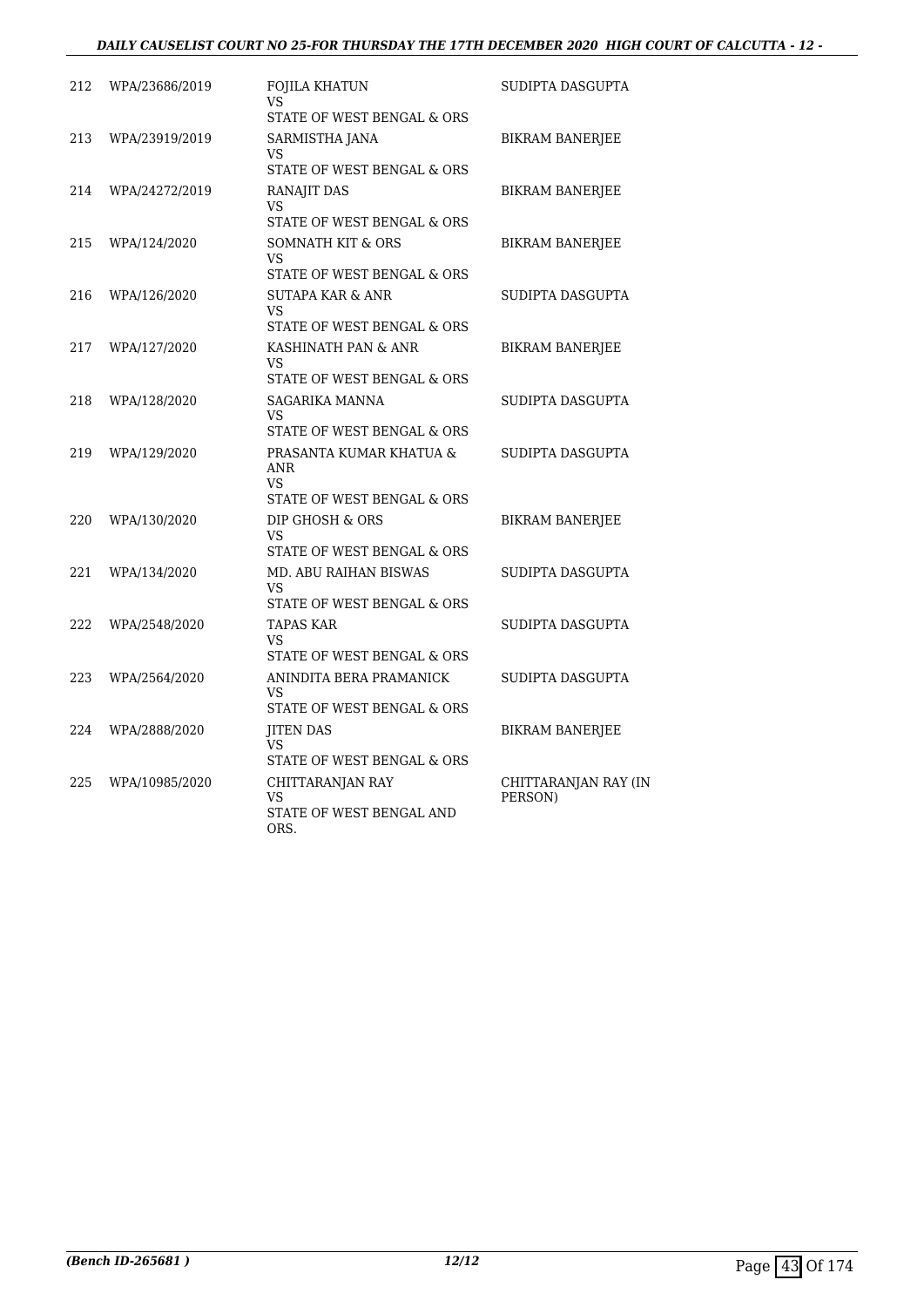

### **Appellate Side**

**DAILY CAUSELIST For Thursday The 17th December 2020**

**COURT NO. 4**

**SINGLE BENCH (SB - II)**

**AT 10:45 AM**

**HON'BLE JUSTICE ARINDAM SINHA**

#### **(VIA VIDEO CONFERENCE)**

**ON AND FROM MONDAY, THE 7TH DECEMBER, 2020 - MATTERS (INCLUDING MOTIONS) UNDER ARTICLE 226 OF THE CONSTITUTION RELATING TO MUNICIPALITIES AND PANCHAYATS UNDER GROUP V AND APPLICATIONS CONNECTED THERETO (EXCLUDING SERVICE MATTERS RELATING TO MUNICIPALITIES AND PANCHAYATS).**

**NOTE: MATTERS WILL BE TAKEN UP THROUGH PHYSICAL HEARING ONLY WHEN BOTH THE PARTIES ARE AGREED.**

|              | <b>TO BE MENTIONED</b>                  |                                                                     |                        |  |
|--------------|-----------------------------------------|---------------------------------------------------------------------|------------------------|--|
| $\mathbf{1}$ | WPA/18420/2019                          | HUSAMUDDIN SK.                                                      | <b>SAMAR KUMAR PAL</b> |  |
|              | (NON - PROSECUTION)                     | <b>VS</b><br>STATE OF WEST BENGAL & ORS                             |                        |  |
|              |                                         | <b>FOR DISMISSAL</b>                                                |                        |  |
| 2            | WPA/17465/2019                          | SOUMYADEEP DUTTA                                                    | RAJLAKSHMI GHATAK      |  |
|              | (22.12.2020)                            | <b>VS</b><br>STATE OF WEST BENGAL & ORS                             |                        |  |
| 3            | WPA/22574/2019<br>$(04-01-2021)$        | <b>SAMIRAN MONDAL</b><br>VS                                         | <b>RITA PATRA</b>      |  |
|              |                                         | STATE OF WEST BENGAL & ORS                                          |                        |  |
| 4            | WPA/2151/2020                           | RANJAN CHAKRABORTY & ANR<br><b>VS</b>                               | TANMOY MUKHERJEE       |  |
|              |                                         | THE HOWRAHY MUNICIPAL<br><b>CORPORATION &amp; ORS</b>               |                        |  |
| 5            | WPA/4348/2020                           | MOINUDDIN NAIR & ORS.<br><b>VS</b>                                  | <b>SAIRA BANU</b>      |  |
|              |                                         | STATE OF WEST BENGAL & ORS.                                         |                        |  |
|              | <b>HEARING ASSIGNED</b>                 |                                                                     |                        |  |
| 6            | WPA/14251/2018<br>$(07-01-2021)$        | TATA STEEL LTD & ANR<br><b>VS</b>                                   | JAYDEB GHORAI          |  |
|              |                                         | <b>INCAB INDUSTRIES LTD &amp; ORS</b>                               |                        |  |
|              | IA NO: CAN/1/2020(Old No:CAN/2502/2020) |                                                                     |                        |  |
| wt7          | WPA/14253/2018                          | TATA STEEL LTD & ANR<br><b>VS</b>                                   | <b>JAYDEB GHORAI</b>   |  |
|              |                                         | UNION OF INDIA & ORS                                                |                        |  |
| wt8          | WPA/15541/2018                          | THE INDIAN CABLE WORKERS'<br><b>UNION &amp; ORS</b><br>VS           | <b>SAYAK KONAR</b>     |  |
|              |                                         | <b>INCAB INDUSTRIES LIMITED &amp;</b><br><b>ORS</b>                 |                        |  |
| 9            | WPA/11870/2019<br>$(07-01-2021)$        | M/S STEEL AUTHORITY OF INDIA<br>LTD. IISCO STEEL PLANT<br><b>VS</b> | <b>RISHI RAJU</b>      |  |
|              |                                         | UNION OF INDIA & ORS                                                |                        |  |
|              |                                         | <b>MOTION</b>                                                       |                        |  |

( SPECIALLY ASSIGNED )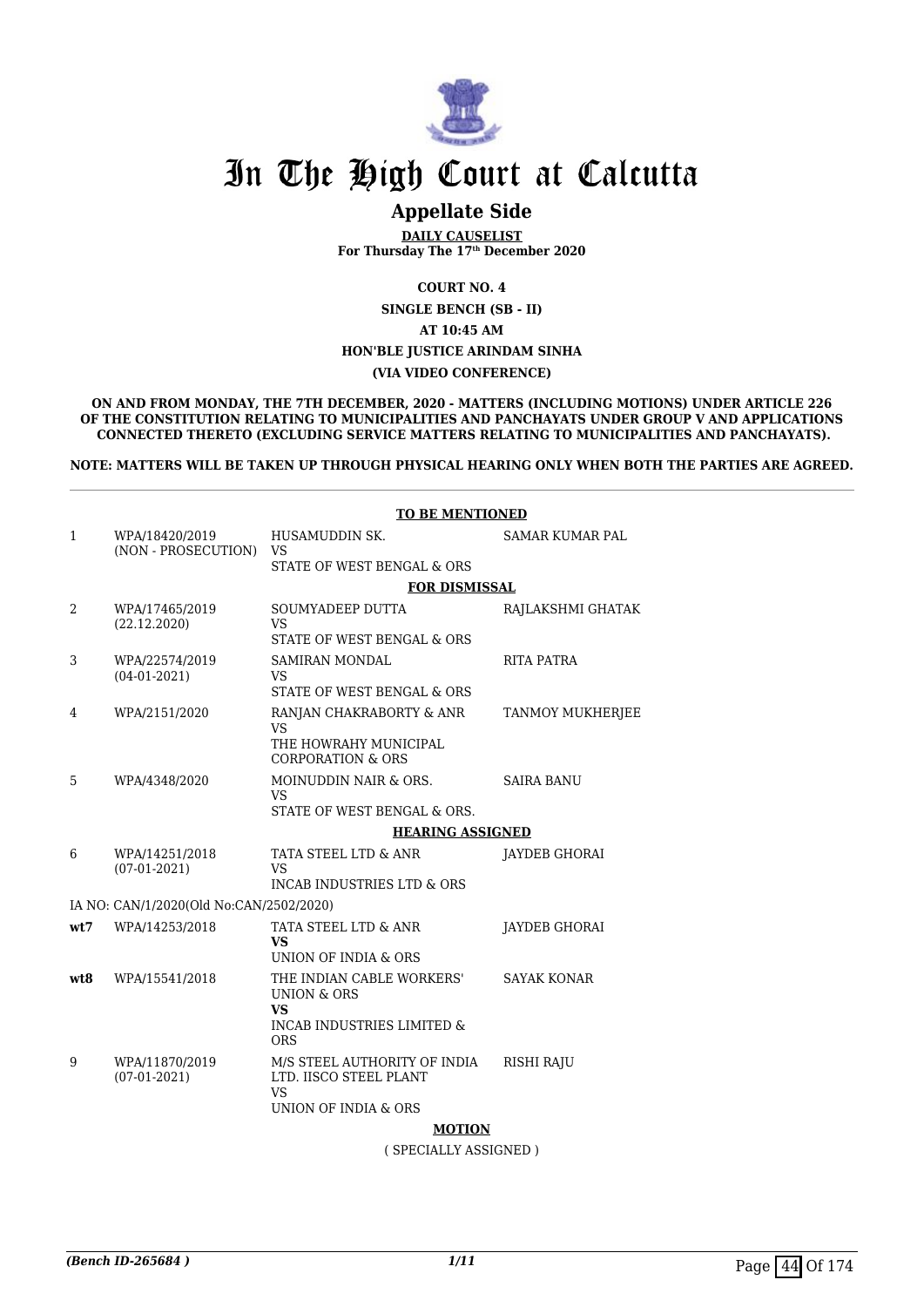#### *DAILY CAUSELIST COURT NO 4-FOR THURSDAY THE 17TH DECEMBER 2020 HIGH COURT OF CALCUTTA - 2 -*

| 10 | WPA/19133/2013                          | BIMAL CHANDRA DAS                                                            | SABITA KHUTIA BHUNYA       |
|----|-----------------------------------------|------------------------------------------------------------------------------|----------------------------|
|    |                                         | VS<br>STATE OF WEST BENGAL & ORS                                             |                            |
| 11 | WPA/5250/2019<br>$(14-01-2021)$         | M/S. SANDOZ MERCHANTS<br>PVT.LTD.<br><b>VS</b>                               | ROSHAN SENGUPTA            |
|    |                                         | UNION OF INDIA & ORS                                                         |                            |
|    | wt12 WPA/11885/2019                     | M/S. SANDOZ MERCHANTS<br>PVT.LTD.<br>VS.                                     | ROSHAN SENGUPTA            |
|    |                                         | UNION OF INDIA & ORS                                                         |                            |
| 13 | WPA/12964/2019<br>$(07-01-2021)$        | <b>SURYA ALLOY INDUSTRIES</b><br>LIMITED & ANR<br>VS                         | DEBSOUMYA BASAK            |
|    |                                         | UNION OF INDIA & ORS                                                         |                            |
|    |                                         | <b>FOR HEARING</b>                                                           |                            |
|    |                                         | (SPECIALLY ASSIGNED)                                                         |                            |
| 14 | WPA/311/2012<br>$(07-01-2021)$          | M/S. PULSAR RUBBER<br>MANUFACTURING CO. (P) LTD. &<br>ANR                    | ARIJIT CHAKRABORTY         |
|    |                                         | <b>VS</b><br>COMMISSIONER OF CENTRAL<br>EXCISE, KOL-III & ANR                |                            |
| 15 | FAT/638/2015                            | <b>MUKUL RAY</b>                                                             | KUSHAL PAUL                |
|    |                                         | VS<br><b>SAMAR BIJOY ROY</b>                                                 |                            |
| 16 | WPA/29932/2017                          | M/S LMJ SHIPPING PVT.LTD                                                     | N. PALCHOUDHURI            |
|    |                                         | VS<br>UNION OF INDIA & ORS                                                   |                            |
| 17 | WPA/2820/2018                           | M/S. B B M ENTERPRISE<br>VS<br>STATE OF WEST BENGAL & ORS                    | ARKA KUMAR NAG             |
|    | IA NO: CAN/1/2020(Old No:CAN/2433/2020) |                                                                              |                            |
| 18 | WPA/11516/2018                          | ESKAG PHARMA PVT.LTD                                                         | S. MUKLHERJEE              |
|    |                                         | VS<br>UNION OF INDIA & ORS                                                   |                            |
| 19 | WPA/25163/2018                          | M/S. STEEL AUTHORITY OF INDIA                                                | T. CHAKRABORTY             |
|    | $(07-01-2021)$                          | <b>LTD</b><br>VS                                                             |                            |
|    |                                         | UNION OF INDIA & ORS                                                         |                            |
| 20 | WPA/1438/2019                           | VIDEOPLAZA-2009 PVT. LTD &<br>ANR<br><b>VS</b>                               | <b>SWAPNA DAS</b>          |
|    |                                         | UNION OF INDIA & ORS                                                         |                            |
| 21 | WPA/1439/2019                           | VIDEO PLAZA-2K PRIVATE<br>LIMITED & ANR<br><b>VS</b><br>UNION OF INDIA & ORS | SWAPNA DAS                 |
| 22 | WPA/9510/2019                           | M/S TASHI AIR PRIVATE LIMITED                                                | SWARUP RATAN               |
|    |                                         | & ANR<br><b>VS</b><br>UNION OF INDIA & ORS                                   | CHAKRABORTY (IN<br>PERSON) |
| 23 | WPA/10015/2019                          | ROYAL CALCUTTA TURF CLUB &                                                   | JOYBRATA MISRA             |
|    | $(14-01-2021)$                          | ANR<br>VS                                                                    |                            |
|    |                                         | UNION OF INDIA & ORS                                                         |                            |
| 24 | WPA/10093/2019                          | VENUS IT SOLUTIONS PVT. LTD.<br>& ANR<br><b>VS</b>                           | SAIKAT GHOSHAL             |
|    |                                         | UNION OF INDIA & ORS                                                         |                            |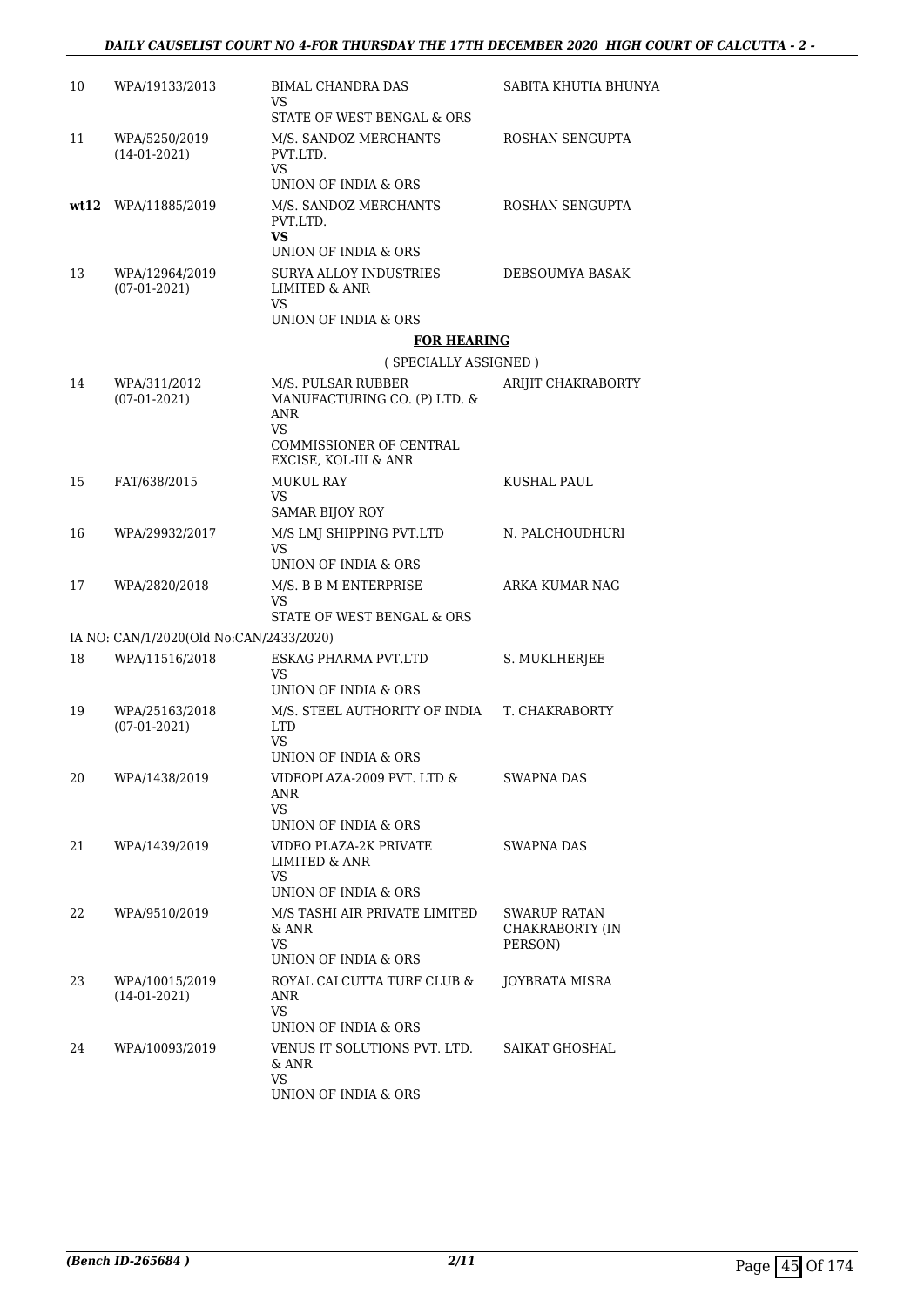| 25 | WPA/12239/2019                          | HALDIA PETROCHEMICALS LTD &<br>ANR<br>VS<br><b>COMMISSIONER OF STATE TAXES</b><br>& ORS                     | JOYBRATA MISRA           |
|----|-----------------------------------------|-------------------------------------------------------------------------------------------------------------|--------------------------|
|    |                                         | <b>FOR ORDERS</b>                                                                                           |                          |
| 26 | WPA/25518/2018<br>(22.12.2020)          | <b>ADIP MANDAL</b><br>VS<br>STATE OF WEST BENGAL & ORS                                                      | TARUNJYOTI TEWARI        |
|    | IA NO: CAN/1/2020(Old No:CAN/2549/2020) |                                                                                                             |                          |
| 27 | WPA/20956/2019<br>$(05-01-2021)$        | MURSHIDABAD COLLEGE OF<br>ENG. AND TECHNOLOGY & H.R.<br>D. & ORS<br><b>VS</b><br>STATE OF WEST BENGAL & ORS | DONA GHOSH               |
| 28 | WPA/21275/2019<br>(22.12.2020)          | <b>NETAI DAS</b><br>VS<br>THE BONGAON MUNICIPALITY &<br><b>ORS</b>                                          | TRIPTIMOY TALUKDER       |
|    | IA NO: CAN/1/2020                       |                                                                                                             |                          |
| 29 | WPA/23604/2019<br>(22.12.2020)          | <b>GANGADHAR MONDAL &amp; ORS</b><br>VS                                                                     | <b>BHASKAR MANDAL</b>    |
|    |                                         | STATE OF WEST BENGAL & ORS                                                                                  |                          |
| 30 | WPA/1964/2020<br>(N.T.W)                | SAJAHAN MONDAL<br>VS                                                                                        | <b>RAJU MONDAL</b>       |
|    |                                         | STATE OF WEST BENGAL & ORS                                                                                  |                          |
| 31 | WPA/3551/2020<br>(N.T.W)                | <b>GOURHARI BHUNIA &amp; ORS</b><br>VS                                                                      | DHIMAN RAY               |
|    |                                         | STATE OF WEST BENGAL & ORS                                                                                  |                          |
|    |                                         | <b>MUNICIPALITY - MOTIONS</b>                                                                               |                          |
| 32 | WPA/11564/2019                          | AJAY SINGH<br>VS<br><b>HOWRAH MUNICIPAL</b><br><b>CORPORATION &amp; ORS</b>                                 | <b>JOYITA ROY</b>        |
| 33 | WPA/12433/2019                          | <b>DURGA DAS &amp; ORS</b><br>VS<br>STATE OF WEST BENGAL & ORS                                              | SANJIB KUMAR GHOSH       |
| 34 | WPA/13094/2019                          | MONOTOSH KUMAR CHATTERJEE<br>VS<br>STATE OF WEST BENGAL &ORS                                                | <b>SANTANU MAJI</b>      |
| 35 | WPA/13139/2019                          | MD. SHARFUDDIN ANSARI<br>VS                                                                                 | <b>ASIF DEWAN</b>        |
| 36 | WPA/13246/2019                          | STATE OF WEST BENGAL & ORS<br>APARNA BANERJEE & ORS<br>VS                                                   | ASOKE BASU               |
|    |                                         | STATE OF WEST BENGAL & ORS                                                                                  |                          |
| 37 | IA NO: CAN/1/2020<br>WPA/13256/2019     | NEMAI CHANDRA PANJA & ANR<br>VS<br>DURGAPUR MUNICIPAL<br><b>CORPORATION &amp; ORS</b>                       | DEBAPRATIM BANERJEE      |
| 38 | WPA/13356/2019                          | <b>SIKHA PAL</b><br>VS<br>HOWRAH MUNICIPAL<br><b>CORPORATION &amp; ORS</b>                                  | ANIKET MISRA             |
| 39 | WPA/13533/2019                          | PRATIK MONDAL & & ORS<br>VS<br>THE MAHESTALA MUNICIPALITY<br>& ORS                                          | SOMNATH ROY<br>CHOWDHURY |
| 40 | WPA/13567/2019                          | AKHTAR ALI LASKAR<br>VS<br>KOLKATA MUNICIPAL<br><b>CORPORATION &amp; ORS</b>                                | JOYITA ROY               |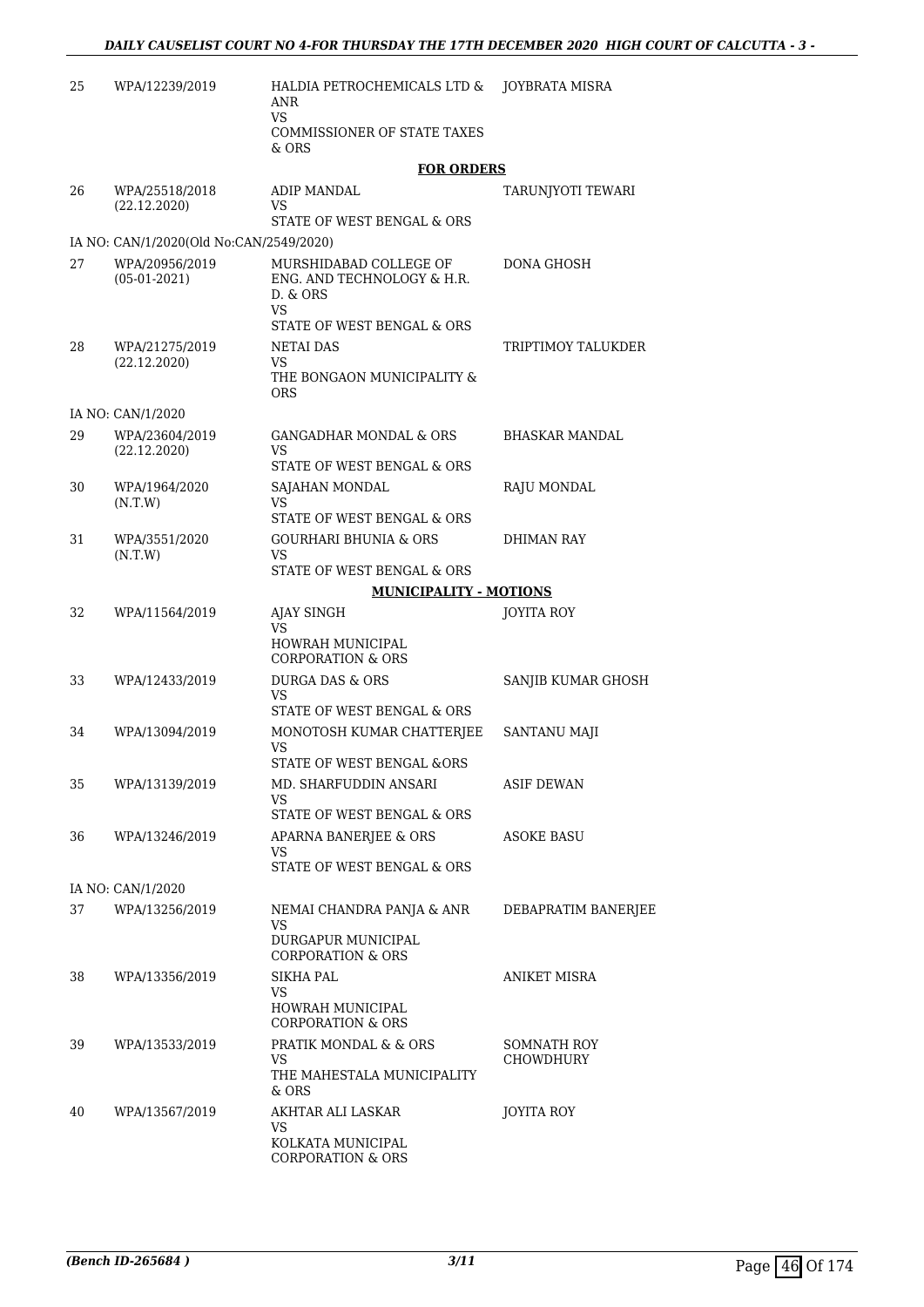| 41 | WPA/13607/2019 | MD. ASHRAF<br>VS                                           | PARAMITA MAITY                   |
|----|----------------|------------------------------------------------------------|----------------------------------|
|    |                | KOLKATA MUNICIPAL<br><b>CORPORATION &amp; ORS</b>          |                                  |
| 42 | WPA/13616/2019 | PAPIYA MUKHERJEE                                           | SUSHOVON DEY                     |
|    |                | VS<br><b>BAIDYABATI MUNICIPALITY &amp;</b><br><b>ORS</b>   |                                  |
| 43 | WPA/13643/2019 | RITA KUNDU @ RITA KUNDU<br><b>BISWAS</b>                   | PARTHA SARKAR                    |
|    |                | <b>VS</b><br>STATE OF WEST BENGAL & ORS                    |                                  |
| 44 | WPA/13673/2019 | RABINDRANATH CHOWDHURY                                     | P K BHATTACHARYYA                |
|    |                | VS.<br>STATE OF WEST BENGAL & ORS                          |                                  |
| 45 | WPA/13677/2019 | MANIK MOHAN SAHA                                           | RAMKRISHNA BISWAS                |
|    |                | VS                                                         |                                  |
|    |                | STATE OF WEST BENGAL & ORS                                 |                                  |
| 46 | WPA/13699/2019 | SK. MASUD KARIM<br>VS.                                     | DHANA KRISHNA<br><b>ADHIKARI</b> |
|    |                | STATE OF WEST BENGAL & ORS                                 |                                  |
| 47 | WPA/13700/2019 | SUJIT SANKAR KUNDU<br><b>VS</b>                            | SATYA RANJAN KUNDU               |
|    |                | THE BIDHAN NAGAR MUNICIPAL<br><b>CORPORATION &amp; ORS</b> |                                  |
| 48 | WPA/13712/2019 | KISHORESHANKAR DE<br>VS.                                   | NILANJAN ADHIKARI                |
|    |                | STATE OF WEST BENGAL & ORS                                 |                                  |
| 49 | WPA/13810/2019 | MITHU HALDER & ORS                                         | TANMAY CHOWDHURY                 |
|    |                | VS<br>THE KMC & ORS                                        |                                  |
| 50 | WPA/15106/2019 | TUHINA MIDDE                                               | RAFIKUL ISLAM SARDAR             |
|    |                | VS                                                         |                                  |
|    |                | STATE OF WEST BENGAL & ORS                                 |                                  |
| 51 | WPA/16212/2019 | SK. SADDAT HOSSAIN<br>VS.                                  | SK. FARIDULLAH                   |
|    |                | THE HMC & ORS                                              |                                  |
| 52 | WPA/17795/2019 | SK SADDAT HOSSAIN<br>VS                                    | <b>SK FARIDULLAH</b>             |
|    |                | HOWRAH MUNICIPAL<br>CORPORATION & ORS                      |                                  |
| 53 | WPA/20775/2019 | ASIT KR CHAKRABORTY & ANR                                  | DONA GHOSH                       |
|    |                | VS.<br>STATE OF WEST BENGAL & ORS                          |                                  |
| 54 | WPA/20876/2019 | ALLEN LABORATORIES LTD &                                   | ARUP KR CHATTERJEE               |
|    |                | <b>ANR</b>                                                 |                                  |
|    |                | <b>VS</b><br>BIDHANNAGAR MUNICIPAL                         |                                  |
|    |                | <b>CORPORATION &amp; ORS</b>                               |                                  |
| 55 | WPA/21519/2019 | <b>HEMANT PARAKH</b><br>VS                                 | SUBHASIS SAHA                    |
|    |                | SAINTHIA MUNICIPALITY & ORS                                |                                  |
| 56 | WPA/21613/2019 | SK AZEM ALI                                                | SONALI SENGUPTA                  |
|    |                | VS.<br>THE KOLKATA MUNICIPAL CORP<br>& ORS                 |                                  |
| 57 | WPA/22425/2019 | TAPAN KUMAR KUNDU                                          | SUBHASHIS SAHA                   |
|    |                | VS.                                                        |                                  |
|    |                | KOLKATA MUNICIPAL<br><b>CORPORATION ORS</b>                |                                  |
| 58 | WPA/22432/2019 | <b>RUMA KUNDU</b><br>VS.                                   | SUBHASHIS SAHA                   |
|    |                | KOLKATA MUNICIPAL<br><b>CORPORATION &amp; ORS</b>          |                                  |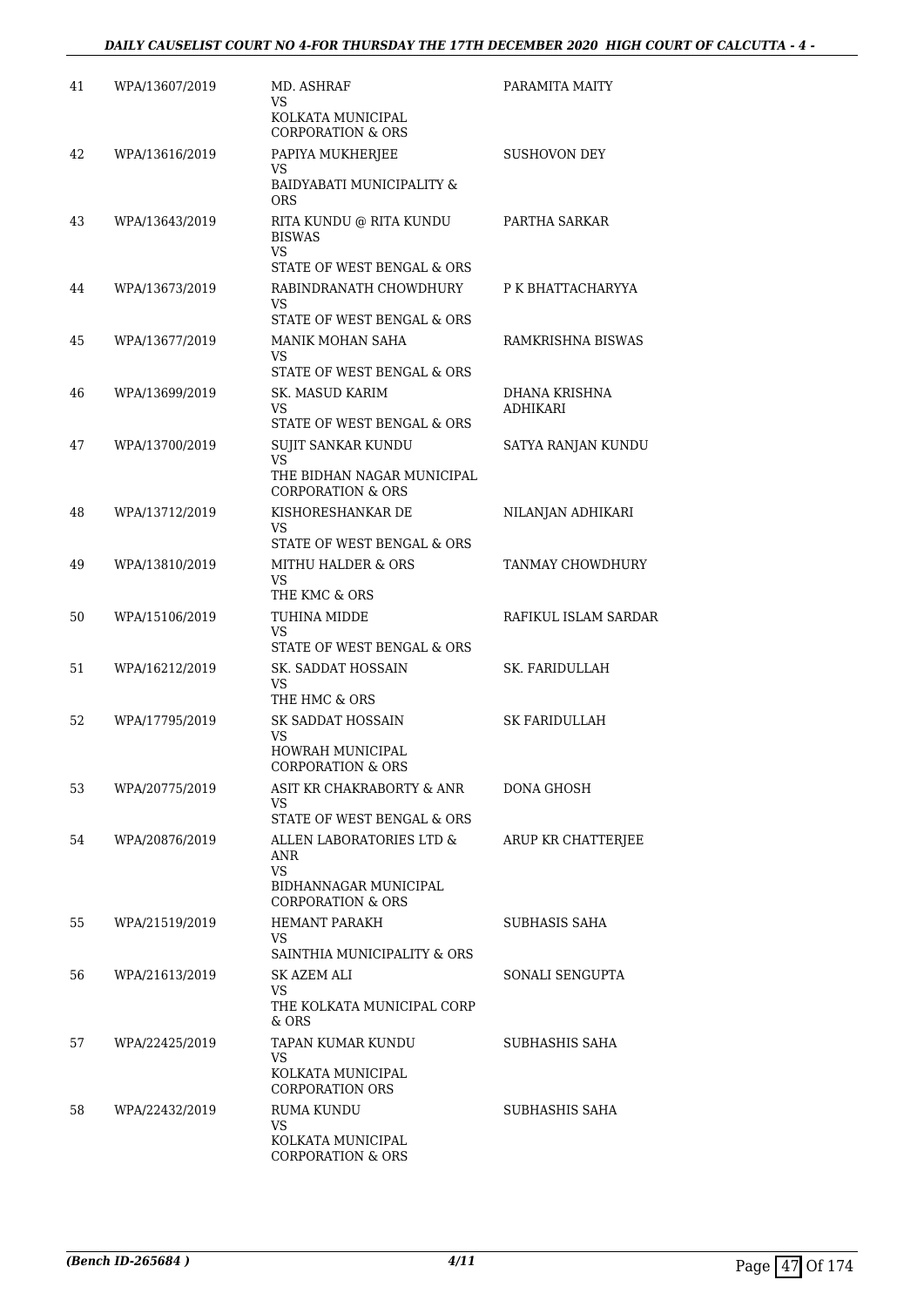#### *DAILY CAUSELIST COURT NO 4-FOR THURSDAY THE 17TH DECEMBER 2020 HIGH COURT OF CALCUTTA - 5 -*

| 59 | WPA/22433/2019    | SANDIP BHATTACHARJEE<br>VS                                  | SUBHASHIS SAHA                   |
|----|-------------------|-------------------------------------------------------------|----------------------------------|
|    |                   | KOLKATA MUNICIPAL<br><b>CORPORATION &amp; ORS</b>           |                                  |
| 60 | WPA/22717/2019    | <b>MANOJ JAISWAL &amp; ORS</b><br>VS                        | ANIL KR CHATTOPADHYAY            |
|    |                   | HOWRAH MUNICIPAL<br><b>CORPORATION &amp; ORS</b>            |                                  |
| 61 | WPA/23133/2019    | <b>DIBASKAR SAHA</b><br>VS<br>STATE OF WEST BENGAL & ORS    | PRANTICK GHOSH                   |
|    | IA NO: CAN/1/2020 |                                                             |                                  |
| 62 | WPA/23393/2019    | KALYANI CHAKRABORTY<br>VS                                   | NILADRI SAHA                     |
|    |                   | STATE OF WEST BENGAL & ORS                                  |                                  |
| 63 | WPA/23421/2019    | M/S V.S. ADVERTISING<br>VS                                  | DEBABEENA MUKHERJEE              |
|    |                   | THE CHIEF EXECUTIVE OFFICER,<br>K. M. D. AUTHORITY & ORS    |                                  |
| 64 | WPA/23443/2019    | PALLY KALYAN SAMITY & ORS<br>VS.                            | EJAJ KHAN                        |
|    |                   | STATE OF WEST BENGAL & ORS                                  |                                  |
| 65 | WPA/23576/2019    | <b>BISHNU DEY</b><br>VS<br>STATE OF WEST BENGAL & ORS       | PRIYANKA CHATTERJEE              |
| 66 | WPA/23581/2019    | PARESH CHANDRA GUPTA & ANR<br>VS                            | <b>ABDUL HADI</b>                |
|    |                   | STATE OF WEST BENGAL & ORS                                  |                                  |
| 67 | WPA/357/2020      | SK. ABDUL RASID<br>VS<br>STATE OF WEST BENGAL & ORS         | PAMPA DEY DHABAL                 |
| 68 | WPA/641/2020      | SUKAMAL BHATTACHARJEE<br>VS                                 | DEBASHIS BANERJEE                |
|    |                   | KOLKATA MUNICIPAL<br><b>CORPORATION &amp; ORS</b>           |                                  |
| 69 | WPA/1155/2020     | <b>JETHANAND THANWARDAS</b><br>VS                           | <b>SUPRATIM</b><br>BHATTACHARJEE |
|    |                   | KOLKATA MUNICIPAL<br>CORPORATION & ORS                      |                                  |
| 70 | WPA/1216/2020     | ARATI DAS                                                   | AMIT BARAN DASH                  |
|    |                   | VS<br>STATE OF WEST BENGAL & ORS                            |                                  |
| 71 | WPA/1580/2020     | SANJIT BISWAS                                               | <b>GIASUL ISLAM</b>              |
|    |                   | VS<br>KOLKATA MUNICIPAL<br><b>CORPORATION &amp; ORS</b>     |                                  |
| 72 | WPA/1608/2020     | AFROZE RANDERIAN                                            | BHUPENDRA GUPTA                  |
|    |                   | VS<br>THE KOLKATA MUNICIPAL<br><b>CORPORATION &amp; ORS</b> |                                  |
| 73 | WPA/1702/2020     | ANIL MAZUMDER & ANR                                         | PINAKI RANJAN MITRA              |
|    |                   | VS<br>HOWRAH MUNICIPAL<br><b>CORPORATION &amp; ORS</b>      |                                  |
| 74 | WPA/1806/2020     | ANGUS JUTE WORKS                                            | KAJAL RAY                        |
|    |                   | VS<br>CHAMPDANI MUNICIPALITY &<br>ORRS                      |                                  |
| 75 | WPA/1839/2020     | MAYA DEVI @ MAYA DEVI<br>PASWAN                             | SOUMYAJIT BHATTA                 |
|    |                   | VS<br>STATE OF WEST BENGAL & ORS                            |                                  |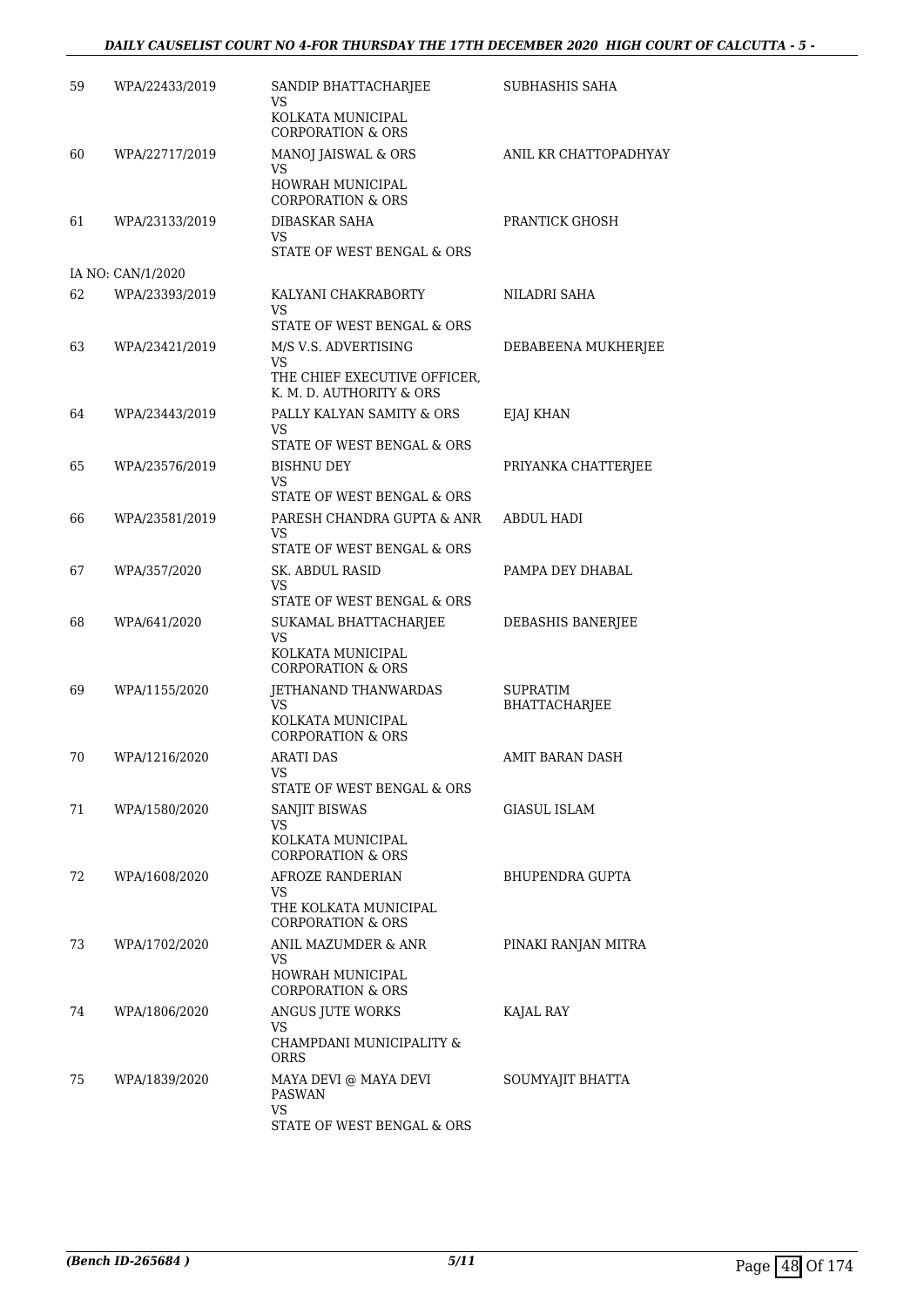| 76 | WPA/2064/2020                                       | SUBRATA GUPTA & ORS<br>VS<br>STATE OF WEST BENGAL & ORS                              | <b>SULAANA BAGCHI (</b><br>BHATTACHARYA) |
|----|-----------------------------------------------------|--------------------------------------------------------------------------------------|------------------------------------------|
|    | IA NO: CAN/1/2020(Old No:CAN/1781/2020), CAN/2/2020 |                                                                                      |                                          |
| 77 | WPA/2204/2020                                       | <b>SRISTHI RESIDENCY &amp; ORS</b><br>VS<br>HOWRAH MUNICIPAL                         | DEBABRATA ROY                            |
|    |                                                     | <b>CORPORATION &amp; ORS</b>                                                         |                                          |
| 78 | WPA/2392/2020                                       | RUPASRI SARKAR (DAS)<br>VS<br>KMC & ORS.                                             | DEBAKI NANDAN MAITI                      |
| 79 | WPA/2543/2020                                       | SNR CONSTRUCTIONS PRIVATE<br><b>LIMITED &amp; ANR</b><br>VS                          | <b>ARNAB SARDAR</b>                      |
|    |                                                     | KOLKATA MUNICIPAL<br><b>CORPORATION &amp; ORS</b>                                    |                                          |
| 80 | WPA/2632/2020                                       | <b>AMIYO DAS</b><br>VS                                                               | ASIF SOHIL TARAFDAR                      |
|    |                                                     | THE HOWRAH MUNICIPAL<br><b>CORPORATION &amp; ORS</b>                                 |                                          |
| 81 | WPA/3223/2020                                       | KHALEKUJJAMAN<br>VS                                                                  | SK. JAYED HOSSAIN                        |
|    |                                                     | STATE OF WEST BENGAL & ORS                                                           |                                          |
| 82 | WPA/3392/2020                                       | DHARAM CHAND SONKAR<br>VS.                                                           | PARTHA PRATIM<br><b>MUKHOPADHYAY</b>     |
|    |                                                     | KMC & ORS.                                                                           |                                          |
|    | IA NO: CAN/1/2020                                   |                                                                                      |                                          |
| 83 | WPA/4254/2020                                       | ASHRAF ALI MONDAL<br>VS                                                              | INDRAJIT BHATTACHARJEE                   |
|    |                                                     | STATE OF WEST BENGAL & ORS                                                           |                                          |
|    |                                                     | IA NO: CAN/1/2020(Old No:CAN/3040/2020), CAN/2/2020(Old No:CAN/3048/2020)            |                                          |
| 84 | WPA/4386/2020                                       | JADAV DAS<br>VS                                                                      | ANIGDHA SAHA                             |
| 85 | WPA/8682/2020                                       | STATE OF WEST BENGAL & ORS<br>ASHISH KUMAR SARKAR                                    | <b>ABHIJIT BORAL</b>                     |
|    |                                                     | VS<br>BALURGHAT MUNICIPALITY AND                                                     |                                          |
|    |                                                     | <b>OTHERS</b>                                                                        |                                          |
| 86 | WPA/9280/2020                                       | SRIKANTA DHARA<br>VS<br>State of West Bengal                                         | <b>BARNAMOY BASAK</b>                    |
| 87 | WPA/9500/2020                                       | MD. MOIZUDDIN                                                                        | <b>SYED NURUL AREFIN</b>                 |
|    |                                                     | VS.                                                                                  |                                          |
|    |                                                     | THE KOLKATA MUNICIPAL<br><b>CORPORATION</b>                                          |                                          |
| 88 | WPA/9835/2020                                       | SABIUNNESSA HEQUE<br>VS                                                              | <b>SYED NURUL AREFIN</b>                 |
|    |                                                     | THE MUNICIPAL<br>COMMISSIONER, KOLKATA<br>MUNICIPAL CORPORATION AND<br><b>OTHERS</b> |                                          |
| 89 | WPA/10088/2020                                      | KISHOR GHOSH                                                                         | AMRITA DE                                |
|    |                                                     | VS.<br>THE CHANDERNAGORE<br>MUNICIPAL CORPORATION AND<br>ORS                         |                                          |
|    |                                                     | <b>PANCHAYAT - MOTIONS</b>                                                           |                                          |
| 90 | WPA/20674/2012                                      | HARIPADA HALDER<br>VS.<br>STATE OF W.B. & ORS.                                       | LAKSHMI NATH<br>BHATTACHARYA             |
| 91 | WPA/22476/2015                                      | JAYANTA KUMAR PAIN                                                                   | TARUN KANTI GHOSH                        |
|    |                                                     | VS.<br>STATE OF WEST BENGAL & ORS                                                    |                                          |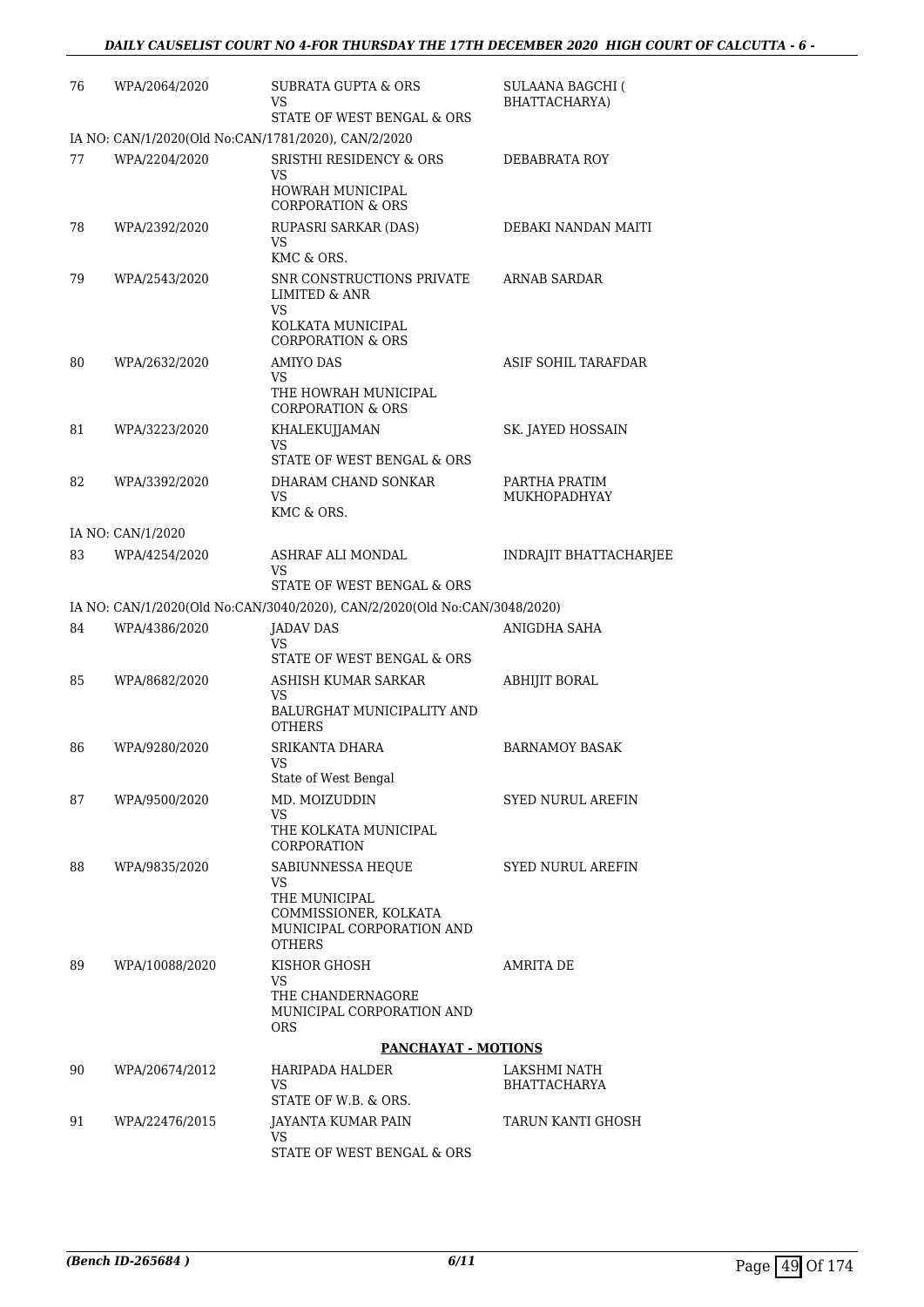| 92  | WPA/22090/2017                          | NARENDRA NATH MAHATO<br>VS                                          | SIVA PROSAD GHOSE          |
|-----|-----------------------------------------|---------------------------------------------------------------------|----------------------------|
| 93  | WPA/23864/2017                          | STATE OF WEST BENGAL & ORS<br>JAHANARA DHALI & ORS                  | DEBNARAYAN PATRA           |
|     |                                         | VS<br>STATE OF WEST BENGAL & ORS                                    |                            |
|     | IA NO: CAN/1/2018(Old No:CAN/5758/2018) |                                                                     |                            |
| 94  | WPA/30846/2017                          | KRISHNAPADA BISWAS<br>VS                                            | AVIROOP BHATTACHARYA       |
|     |                                         | STATE OF WEST BENGAL &ORS                                           |                            |
| 95  | WPA/2934/2018                           | <b>GOPAL HALDER</b><br>VS                                           | AVIROOP BHATTACHARYA       |
|     |                                         | STATE OF WEST BENGAL & ORS                                          |                            |
| 96  | WPA/6500/2018                           | <b>BASUDEB MONDAL &amp; ORS</b><br>VS<br>STATE OF WEST BENGAL & ORS | ANJAN BHATTACHARYA         |
|     | IA NO: CAN/1/2018(Old No:CAN/9787/2018) |                                                                     |                            |
|     |                                         |                                                                     |                            |
| 97  | WPA/6957/2018                           | SADHAN KISHOR BERA & ORS<br>VS<br>STATE OF WEST BENGAL & ORS        | RIMA HALDER                |
| 98  | WPA/12897/2018                          | NANI GOPAL NANDA                                                    | P. MITRA                   |
|     |                                         | VS<br>STATE OF WEST BENGAL & ORS                                    |                            |
| 99  | WPA/14457/2018                          | SAMIR KUMAR CHAKRABORTY                                             | R. CHOWDHURY               |
|     |                                         | VS<br>STATE OF WEST BENGAL & ORS                                    |                            |
| 100 | WPA/17344/2018                          | CHAMPAK KUNDU & ORS                                                 | UTTAM KUMAR DE             |
|     |                                         | VS<br>STATE OF WEST BENGAL & ORS                                    |                            |
|     | IA NO: CAN/1/2019(Old No:CAN/6088/2019) |                                                                     |                            |
| 101 | WPA/23466/2018                          | SHIB SANKAR PANDA<br>VS                                             | <b>BISWAPRIYA SAMANTA</b>  |
|     |                                         | STATE OF WEST BENGAL & ORS                                          |                            |
| 102 | WPA/23539/2018                          | RAJENDRA NATH MAHATO & ORS<br>VS.                                   | <b>SOUMYA MAZUMDER</b>     |
|     |                                         | STATE OF WEST BENGAL & ORS                                          |                            |
| 103 | WPA/24803/2018                          | <b>GOLAM KIBRIYA SARKAR</b><br>VS<br>STATE OF WEST BENGAL & ORS     | <b>GAUS UL ALAM</b>        |
|     |                                         |                                                                     |                            |
| 104 | WPA/25488/2018                          | NEHA RISHI DAS @ NENA DAS<br>VS<br>STATE OF WEST BENGAL& ORS        | <b>GOURAB KUMAR NATH</b>   |
| 105 | WPA/26326/2018                          | JAMAL MONDAL @ JAMALUDDIN                                           | HIRANMAY PAIK              |
|     |                                         | MOLLA<br><b>VS</b>                                                  |                            |
|     |                                         | STATE OF WEST BENGAL & ORS.                                         |                            |
| 106 | WPA/34/2019                             | SHIB SANKAR PANDA<br>VS.<br>STATE OF WEST BENGAL & ORS.             | BISWAPRIYA SAMANTA         |
|     |                                         |                                                                     |                            |
| 107 | WPA/830/2019                            | UTTAM SINGH<br><b>VS</b><br>JANAI GRAM PANCHAYET & ORS              | SHOVAN GHOSH               |
|     |                                         |                                                                     |                            |
| 108 | WPA/1834/2019                           | KALYANI MALICK & ORS<br>VS<br>STATE OF WEST BENGAL & ORS            | RAFIKUL ISLAM SARDAR       |
| 109 | WPA/1862/2019                           | <b>GOUR HARI GURAIN &amp; ORS</b>                                   | <b>SYED SHAMSUL AREFIN</b> |
|     |                                         | VS.<br>STATE OF WEST BENGAL & ORS                                   |                            |
| 110 | WPA/5080/2019                           | MOFIJUL ISLAM                                                       | SARBANANDA SANYAL          |
|     |                                         | VS<br>STATE OF WEST BENGAL & ORS                                    |                            |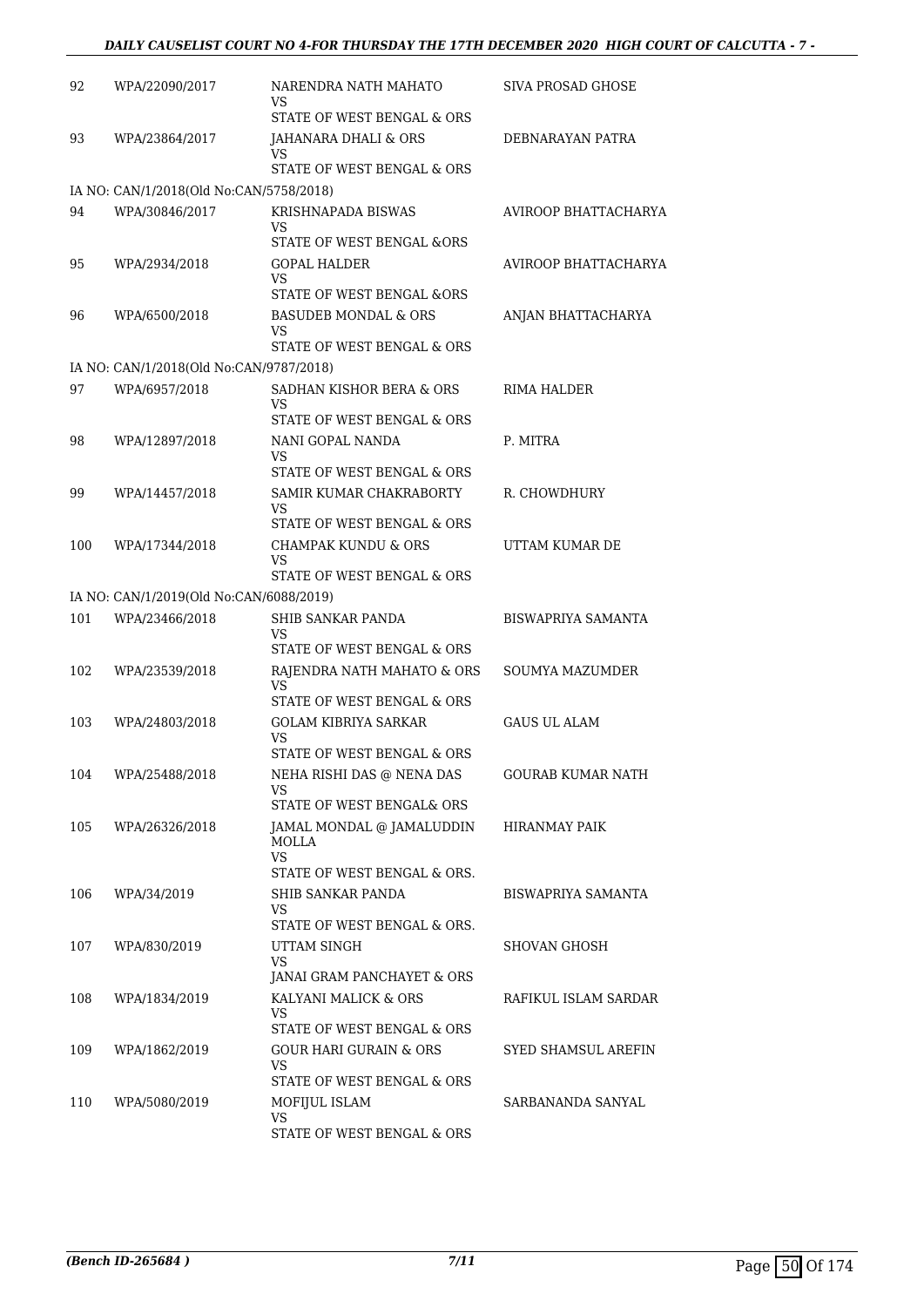#### *DAILY CAUSELIST COURT NO 4-FOR THURSDAY THE 17TH DECEMBER 2020 HIGH COURT OF CALCUTTA - 8 -*

| 111 | WPA/5439/2019  | TAPAN KUMAR KARMAKAR<br>VS                                   | P. GOSWAMI               |
|-----|----------------|--------------------------------------------------------------|--------------------------|
| 112 | WPA/7094/2019  | STATE OF WEST BENGAL & ORS<br>MAHITESH SARDAR                | GAUTAM NARAYAN           |
|     |                | VS<br>STATE OF WEST BENGAL & ORS                             | <b>BHATTACHARYA</b>      |
| 113 | WPA/7098/2019  | KRISHNENDU KAR                                               | GAUTAM NARAYAN           |
|     |                | VS                                                           | <b>BHATTACHARYAY</b>     |
| 114 | WPA/7101/2019  | STATE OF WEST BENGAL & ORS<br>GANESH MONDAL                  | <b>GAUTAM NARAYAN</b>    |
|     |                | VS<br>STATE OF WEST BENGAL & ORS                             | <b>BHATTACHARYAY</b>     |
| 115 | WPA/7103/2019  | KRISHNENDU MONDAL                                            | GAUTAM NARAYAN           |
|     |                | VS.<br>STATE OF WEST BENGAL & ORS                            | <b>BHATTACHARYAY</b>     |
| 116 | WPA/7108/2019  | <b>SUJAY MONDAL</b><br>VS                                    | G.N. BHATTACHARYAY       |
|     |                | STATE OF WEST BENGAL & ORS                                   |                          |
| 117 | WPA/7109/2019  | SUBAL CHANDRA DAS<br><b>VS</b><br>STATE OF WEST BENGAL & ORS | G.N. BHATTACHARYAY       |
| 118 | WPA/7126/2019  | <b>BIJAN KR MAJUMDER</b>                                     | <b>GOUTAM NARAYAN</b>    |
|     |                | VS<br>STATE OF WEST BENGAL & ORS                             | <b>BHATTACHARYAY</b>     |
| 119 | WPA/7452/2019  | <b>SK ABU ABBASUDDIN</b>                                     | ABDUL MANNAN MOLLAH      |
|     |                | VS<br>STATE OF WEST BENGAL & ORS                             |                          |
| 120 | WPA/9942/2019  | ABU TAHER MOLLA                                              | KAMAL KANTA KAR          |
|     |                | VS<br>STATE OF WEST BENGAL & ORS                             |                          |
| 121 | WPA/9984/2019  | DIPALI PAUL                                                  | KAMAL KANTA KAR          |
|     |                | VS<br>STATE OF WEST BENGAL & ORS                             |                          |
| 122 | WPA/10473/2019 | GOLAM GAZI                                                   | TANMOY MUKHERJEE         |
|     |                | VS<br>STATE OF WEST BENGAL & ORS                             |                          |
| 123 | WPA/11054/2019 | AJID MONDAL                                                  | SAUNAK BHATTACHARYYA     |
|     |                | VS<br>STATE OF WEST BENGAL & ORS                             |                          |
| 124 | WPA/11708/2019 | SAKILA KHATUN (BEGAM)                                        | PAMPA DEY (DHABAL)       |
|     |                | VS                                                           |                          |
| 125 | WPA/12335/2019 | STATE OF WEST BENGAL & ORS<br>NARAYAN CHANDRA MAITY &        | MOUMITA GHOSH            |
|     |                | ORS<br>VS.                                                   |                          |
| 126 | WPA/12674/2019 | STATE OF WEST BENGAL & ORS<br>UMESH CHANDRA DAS              |                          |
|     |                | VS.                                                          | TAPAN BHANJA             |
|     |                | STATE OF WEST BENGAL & ORS                                   |                          |
| 127 | WPA/14318/2019 | MD FARUK ZAMANM MANDAL &<br>ANR<br>VS.                       | RASAMOY MONDAL           |
|     |                | STATE OF WEST BENGAL & ORS                                   |                          |
| 128 | WPA/15158/2019 | SUMITA PRAMANIK<br>VS.<br>STATE OF WEST BENGAL & ORS         | BHASKAR CHANDRA<br>MANNA |
| 129 | WPA/15159/2019 | SHYAMAPADA PANDA                                             | BHASKAR CHANDRA          |
|     |                | VS                                                           | <b>MANNA</b>             |
| 130 |                | STATE OF WEST BENGAL & ORS                                   |                          |
|     | WPA/15768/2019 | HASINA BIBI & MONDAL<br>VS.                                  | DEBASISH CHATTERJEE      |
|     |                | STATE OF WEST BENGAL & ORS                                   |                          |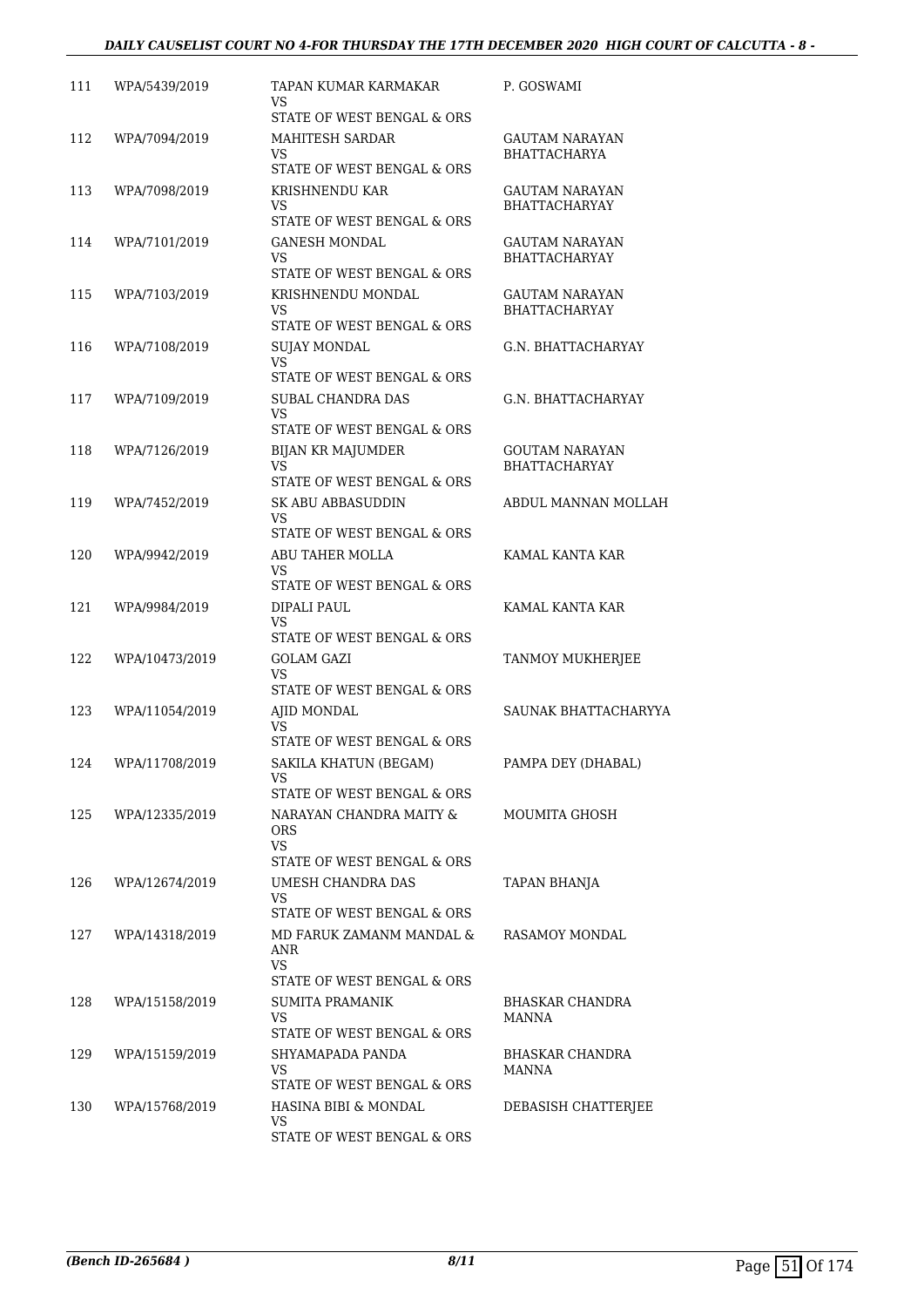#### *DAILY CAUSELIST COURT NO 4-FOR THURSDAY THE 17TH DECEMBER 2020 HIGH COURT OF CALCUTTA - 9 -*

| 131 | WPA/16890/2019                           | REKHA SANTRA @ REKHA SINGH<br>VS.                             | <b>BISWAJIT GHOSH</b>            |
|-----|------------------------------------------|---------------------------------------------------------------|----------------------------------|
|     |                                          | STATE OF WEST BENGAL & ORS.                                   |                                  |
| 132 | WPA/17784/2019                           | NAJMATUNNESA @<br><b>NAZMATUNNESA</b><br>VS                   | <b>JOYEE MAITI</b>               |
|     |                                          | STATE OF WEST BENGAL & ORS                                    |                                  |
| 133 | WPA/18139/2019                           | MADAN MOHAN CHAKRABORTY<br>VS<br>STATE OF WEST BENGAL & ORS   | <b>SUBHAS JANA</b>               |
| 134 | WPA/18309/2019                           | SUDAN KAIBARTA                                                | PRATIP KUMAR                     |
|     |                                          | VS<br>STATE OF WEST BENGAL & ORS                              | <b>CHATTERJEE</b>                |
| 135 | WPA/18562/2019                           | MD MONIRUL HOSSAIN<br><b>CONSTRUCTION &amp; ANR</b><br>VS.    | MOUSUMI MITRA                    |
|     |                                          | STATE OF WEST BENGAL & ORS                                    |                                  |
| 136 | WPA/18847/2019                           | SHELLEY GHOSH (KABIRAJ)<br>VS                                 | SUBRANGSU PANDA                  |
|     |                                          | STATE OF WEST BENGAL & ORS                                    |                                  |
| 137 | WPA/19118/2019                           | SK. SULEMAN & ORS<br>VS                                       | SOUMYA MAJUMDER                  |
|     |                                          | STATE OF WEST BENGAL & ORS                                    |                                  |
| 138 | WPA/19339/2019                           | MUSAFAR HOSSAIN GAYEN &<br><b>ORS</b><br>VS                   | PRIYANKA MONDAL                  |
|     |                                          | STATE OF WEST BENGAL & ORS                                    |                                  |
| 139 | WPA/19381/2019                           | ASHIM KHANRA<br>VS.<br>STATE OF WEST BENGAL & ORS             | CHUMKI DAS BAIRAGYA              |
| 140 | WPA/19419/2019                           | NBCC VIBGYOR TOWERS<br><b>OWNERS ASSOCIATION &amp; ANR</b>    | MANAS DASGUPTA                   |
|     |                                          | VS<br>NEW TOWN KOLKATA DEV<br><b>AUTHORITY &amp; ORS</b>      |                                  |
| 141 | WPA/19495/2019                           | UTTAM SAMANTA<br>VS                                           | SUKUMAR GHOSH                    |
|     |                                          | STATE OF WEST BENGAL & ORS                                    |                                  |
| 142 | WPA/19668/2019                           | REAJUL ISLAM & ANR<br>VS                                      | KAZI M. RAHMAN                   |
|     |                                          | STATE OF WEST BENGAL & ORS                                    |                                  |
| 143 | WPA/19847/2019                           | RABINDRA NATH DAS<br>VS                                       | ARINDAM CHATTERJEE               |
|     |                                          | THE GOVT OF WEST BENGAL &<br><b>ORS</b>                       |                                  |
| 144 | WPA/19906/2019                           | <b>BASUDEB CHEL</b><br>VS.                                    | TIMIR BARAN SAHA                 |
|     |                                          | STATE OF WEST BENGAL 7 ORS                                    |                                  |
| 145 | WPA/19947/2019                           | ABDUL SABUR @ SABUR MOLLA<br>& ORS                            | MD HASANUZZAMAN                  |
|     |                                          | VS<br>STATE OF WEST BENGAL & ORS                              |                                  |
| 146 | WPA/20105/2019                           | PRITILATA SARDAR<br>VS<br>STATE OF WEST BENGAL & ORS.         | ABU TAFIK HASSAN                 |
|     |                                          |                                                               |                                  |
|     | IA NO: CAN/1/2019(Old No:CAN/10473/2019) |                                                               |                                  |
| 147 | WPA/20107/2019                           | TAPAN KR. MONDAL & ORS.<br>VS.<br>STATE OF WEST BENGAL & ORS. | KAMAKSHYA PRASAD<br>MUKHOPADHYAY |
|     | IA NO: CAN/1/2019(Old No:CAN/10474/2019) |                                                               |                                  |
| 148 | WPA/20144/2019                           | MONALISA SEN PAL                                              | SUBHADIP PARMANIK                |
|     |                                          | VS<br>STATE OF WEST BENGAL & ORS                              |                                  |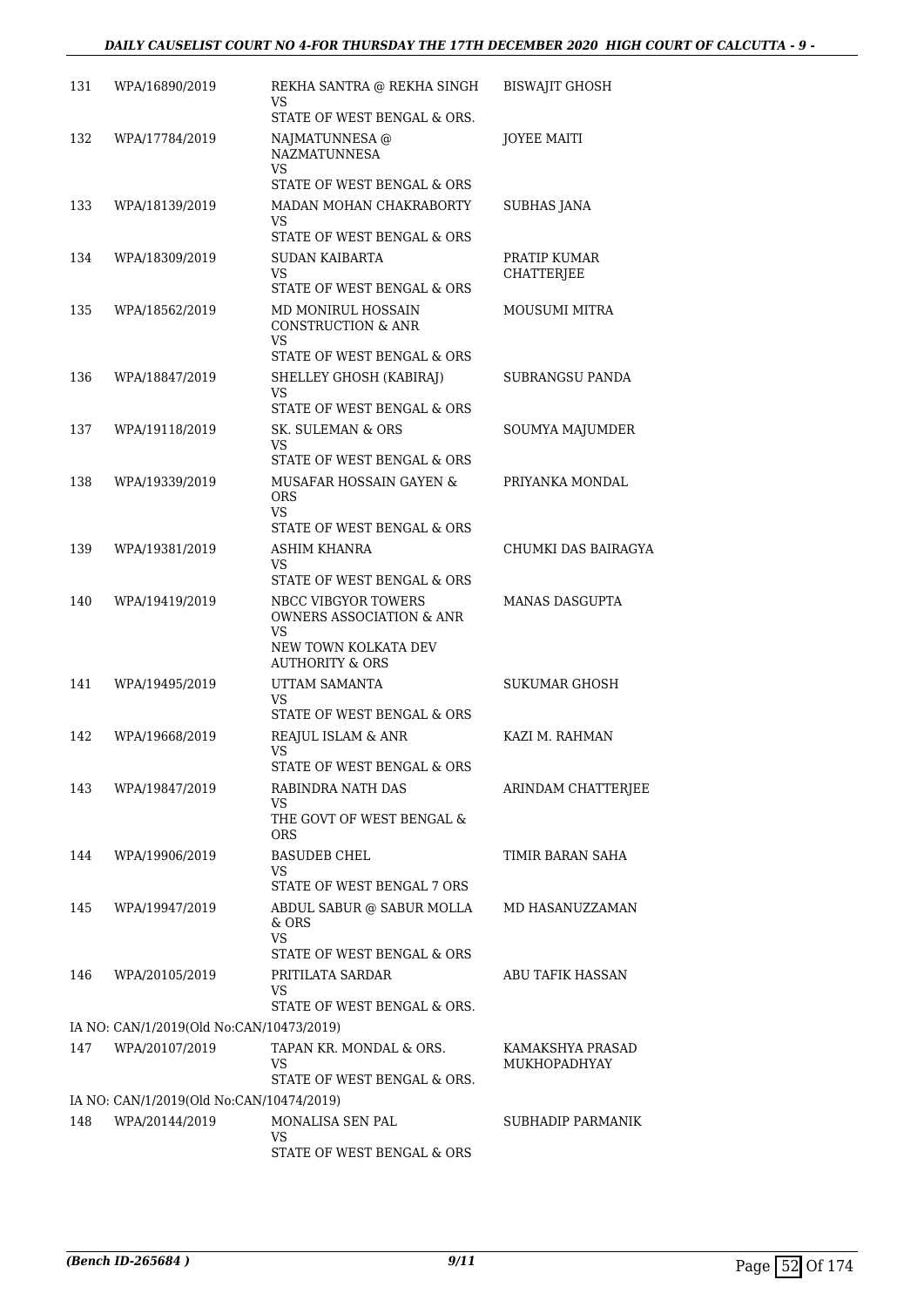#### *DAILY CAUSELIST COURT NO 4-FOR THURSDAY THE 17TH DECEMBER 2020 HIGH COURT OF CALCUTTA - 10 -*

| 149 | WPA/20266/2019                          | AUSTOPADA MAITY<br>VS                        | RANAJAY CHATTERJEE        |
|-----|-----------------------------------------|----------------------------------------------|---------------------------|
|     |                                         | STATE OF WEST BENGAL & ORS                   |                           |
| 150 | WPA/20772/2019                          | SUPRIYA RANJAN GHOSH<br>VS                   | PRADIP KR GHOSH           |
|     |                                         | STATE OF WEST BENGAL & ORS                   |                           |
| 151 | WPA/20806/2019                          | ASIT KOLEY                                   | KAMAL KANTA KAR           |
|     |                                         | VS<br>STATE OF WEST BENGAL & ORS             |                           |
| 152 | WPA/20818/2019                          | SK HASUNUDDIN @                              | MD MAHMUD                 |
|     |                                         | JAMANUDDIN<br>VS                             |                           |
|     |                                         | STATE OF WEST BENGAL & ORS                   |                           |
| 153 | WPA/20949/2019                          | SABITA BHAKTA & ANR                          | YOUNSH MONDAL             |
|     |                                         | VS<br>STATE OF WEST BENGAL & ORS             |                           |
| 154 | WPA/20996/2019                          | GOPAL BISWAS @ GOPAL                         | <b>AMAL KR BANERJEE</b>   |
|     |                                         | <b>CHANDRA BISWAS &amp; ANR</b><br><b>VS</b> |                           |
|     |                                         | STATE OF WEST BENGAL & ORS                   |                           |
| 155 | WPA/21004/2019                          | <b>SULEMAN ANSARY &amp; ORS</b>              | <b>MADHU SUDAN MONDAL</b> |
|     |                                         | VS                                           |                           |
|     |                                         | STATE OF WEST BENGAL & ORS                   |                           |
| 156 | WPA/21190/2019                          | DILIP MONDAL & ANR<br>VS                     | <b>MONIKA SINHA</b>       |
|     |                                         | STATE OF WEST BENGAL & ORS                   |                           |
| 157 | WPA/21531/2019                          | SK. SAHEB ALI & ANR                          | <b>PUNAM BASU</b>         |
|     |                                         | VS<br>STATE OF WEST BENGAL & ORS             |                           |
|     | IA NO: CAN/1/2020                       |                                              |                           |
| 158 | WPA/21683/2019                          | MD. ABUL BASAR KHAN                          | MONIKA SINHA              |
|     |                                         | VS                                           |                           |
|     |                                         | STATE OF WEST BENGAL & ORS                   |                           |
| 159 | WPA/22025/2019                          | SANJAY BHATTACHARJEE<br>VS                   | DEBDUTTA BASU             |
|     |                                         | STATE OF WEST BENGAL & ORS                   |                           |
| 160 | WPA/22207/2019                          | MADHAI MONDAL & MADHAB<br>CHANDRA MONDAL     | <b>SANDIPAN MAITY</b>     |
|     |                                         | VS                                           |                           |
|     |                                         | STATE OF WEST BENGAL & ORS                   |                           |
| 161 | WPA/22606/2019                          | RATAN KR DAS & ANR                           | KAMAL KANTA KAR           |
|     |                                         | VS<br>STATE OF WEST BENGAL & ORS             |                           |
| 162 | WPA/22739/2019                          | LAKSHMI KANTA LAHA                           | ARJUN KUMAR SAMANTA       |
|     |                                         | VS                                           |                           |
|     |                                         | STATE OF WEST BENGAL & ORS                   |                           |
| 163 | WPA/23371/2019                          | <b>MALA BAURI</b><br>VS                      | SOUMIK GANGULI            |
|     |                                         | STATE OF WEST BENGAL & ORS                   |                           |
|     | IA NO: CAN/1/2020(Old No:CAN/1056/2020) |                                              |                           |
| 164 | WPA/24240/2019                          | FIROJ HUSSAIN                                | <b>ARUP BANERJEE</b>      |
|     |                                         | VS                                           |                           |
|     |                                         | STATE OF WEST BENGAL & ORS                   |                           |
| 165 | WPA/61/2020                             | NETAI DAS @ RUIDAS<br>VS                     | MD. MAHMUD                |
|     |                                         | STATE OF WEST BENGAL & ORS                   |                           |
| 166 | WPA/301/2020                            | <b>MONIRA KHATOON</b>                        | <b>GAUTAM GURIA</b>       |
|     |                                         | VS                                           |                           |
|     |                                         | STATE OF WEST BENGAL & ORS                   |                           |
| 167 | WPA/338/2020                            | RANJAN MAL & ORS<br>VS                       | SAIKAT CHATTERJEE         |
|     |                                         | UNION OF INDIA & ORS                         |                           |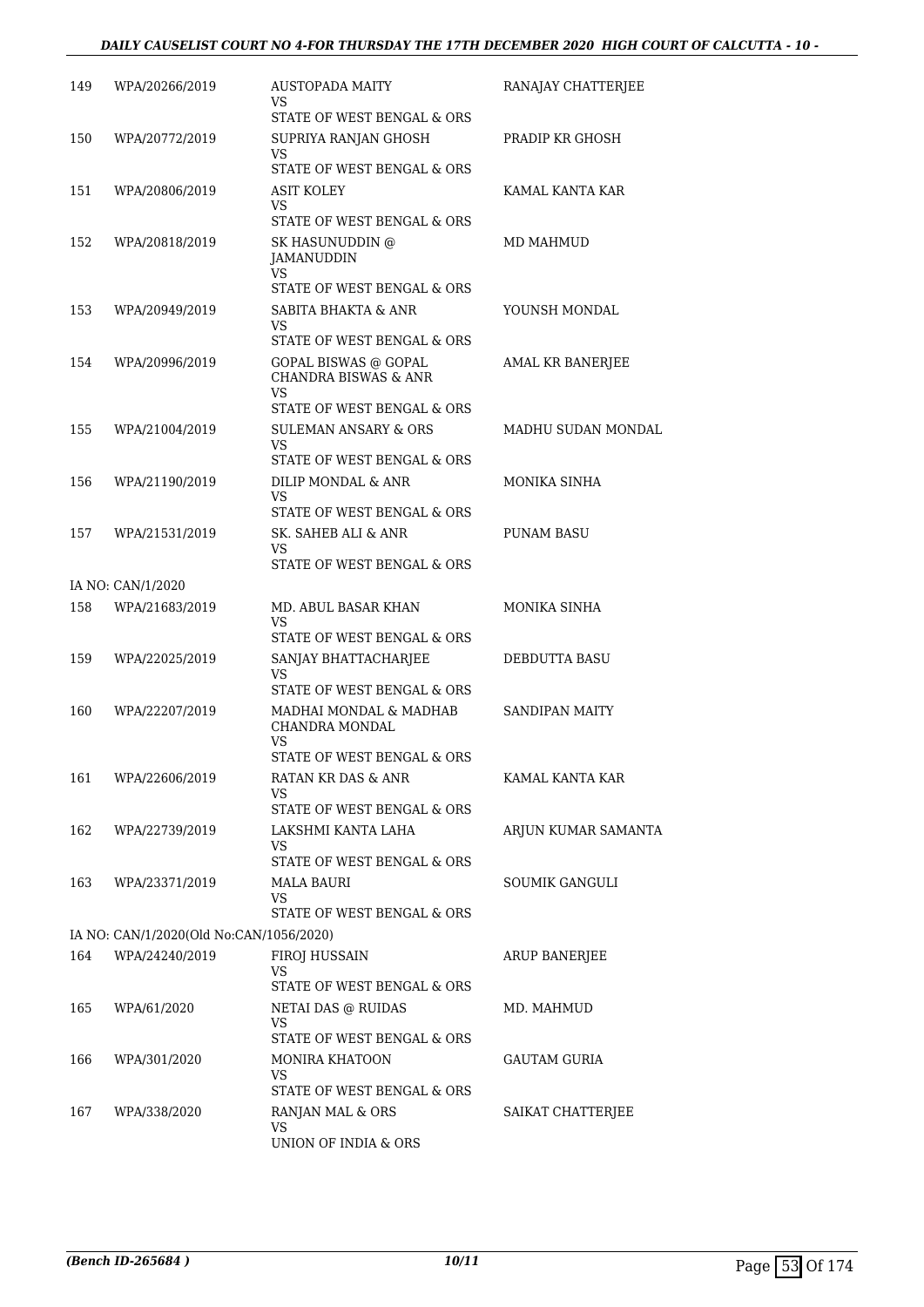#### *DAILY CAUSELIST COURT NO 4-FOR THURSDAY THE 17TH DECEMBER 2020 HIGH COURT OF CALCUTTA - 11 -*

| 168 | WPA/574/2020                            | BULUYARA BIBI & ORS<br>VS                                | ARKA BHATTACHARYA                |
|-----|-----------------------------------------|----------------------------------------------------------|----------------------------------|
| 169 | WPA/694/2020                            | STATE OF WEST BENGAL & ORS<br><b>RUNA ROY &amp; ORS</b>  | ARUNAVA GANGULY                  |
|     |                                         | VS<br>STATE OF WEST BENGAL & ORS                         |                                  |
| 170 | WPA/911/2020                            | AHMMED ALI LASKAR & ORS<br>VS.                           | SUDARSHANGHOSH                   |
|     |                                         | STATE OF WEST BENGAL & ORS                               |                                  |
| 171 | WPA/1034/2020                           | ARABINDA JANA<br>VS<br>STATE OF WEST BENGAL & ORS        | <b>BHASKAR CHANDRA</b><br>MANNA  |
| 172 | WPA/1932/2020                           | BARNALI GHARAMI (SHIT)                                   | SWADHIN PAN                      |
|     |                                         | VS.                                                      |                                  |
|     |                                         | STATE OF WEST BENGAL & ORS                               |                                  |
| 173 | WPA/1934/2020                           | <b>MAUSUMI DAS</b><br>VS                                 | SWADHIN PAN                      |
|     |                                         | STATE OF WEST BENGAL & ORS                               |                                  |
| 174 | WPA/1935/2020                           | SATABDI MAHAJAN (MONDAL)<br>VS                           | SWADHIN PAN                      |
|     |                                         | STATE OF WEST BENGAL & ORS                               |                                  |
| 175 | WPA/1937/2020                           | DIPALI MONDAL (SARDAR)<br><b>VS</b>                      | SWADHIN PAN                      |
|     |                                         | STATE OF WEST BENGAL & ORS                               |                                  |
| 176 | WPA/2158/2020                           | WARSI DAIRY FIRM<br>VS                                   | <b>HASAN SHAMS</b>               |
|     |                                         | STATE OF WEST BENGAL & ORS                               |                                  |
| 177 | WPA/2282/2020                           | TAPAS KUMAR SADHUKHAN<br>VS.                             | SHAMBA CHAKRABORTY               |
|     |                                         | STATE OF WEST BENGAL & ORS                               |                                  |
| 178 | WPA/2513/2020                           | YUNUS GAZI<br>VS<br>STATE OF WEST BENGAL & ORS           | RABIDNRA KUMAR<br><b>JAISWAL</b> |
| 179 | WPA/2544/2020                           | PARIMAL DAS                                              | KALLOL KR MAITY                  |
|     |                                         | VS.<br>STATE OF WEST BENGAL & ORS                        |                                  |
| 180 | WPA/2700/2020                           | KABIR SAHAJI                                             | <b>INDRAJIT GHOSH</b>            |
|     |                                         | VS<br>STATE OF WEST BENGAL & ORS                         |                                  |
| 181 | WPA/2782/2020                           | <b>GOPAL MUKHERJEE</b>                                   | <b>SANTIMAY</b>                  |
|     |                                         | VS<br>STATE OF WEST BENGAL & ORS                         | <b>BHATTACHARYYA</b>             |
| 182 | WPA/6569/2020                           | MD. AFJAL HOQUE & ORS<br>VS                              | <b>SUNNY NANDY</b>               |
|     |                                         | STATE OF WEST BENGAL & ORS                               |                                  |
|     | IA NO: CAN/1/2020(Old No:CAN/5351/2020) |                                                          |                                  |
| 183 | WPA/7042/2020                           | ACHINTA KUMAR SAM<br>VS.                                 | APURBA GHOSH                     |
|     |                                         | State of West Bengal                                     |                                  |
|     | IA NO: CAN/1/2020                       |                                                          |                                  |
| 184 | WPA/7788/2020                           | <b>BALARAM DHIBAR</b><br>VS.<br>STATE OF WEST BENGAL AND | DIPTENDU MONDAL                  |
|     |                                         | ORS.                                                     |                                  |
| 185 | WPA/8173/2020                           | SK. AMIR HOSSAIN AND ANR<br>VS                           | PAMPA DEY DHABAL                 |
|     |                                         | STATE OF WEST BENGAL AND<br>ORS.                         |                                  |
| 186 | WPA/8650/2020                           | PADMA RANBAJ<br>VS.                                      | SOUMAJIT DAS<br><b>MAHAPATRA</b> |
|     |                                         | THE STATE OF WEST BENGAL<br>AND ORS                      |                                  |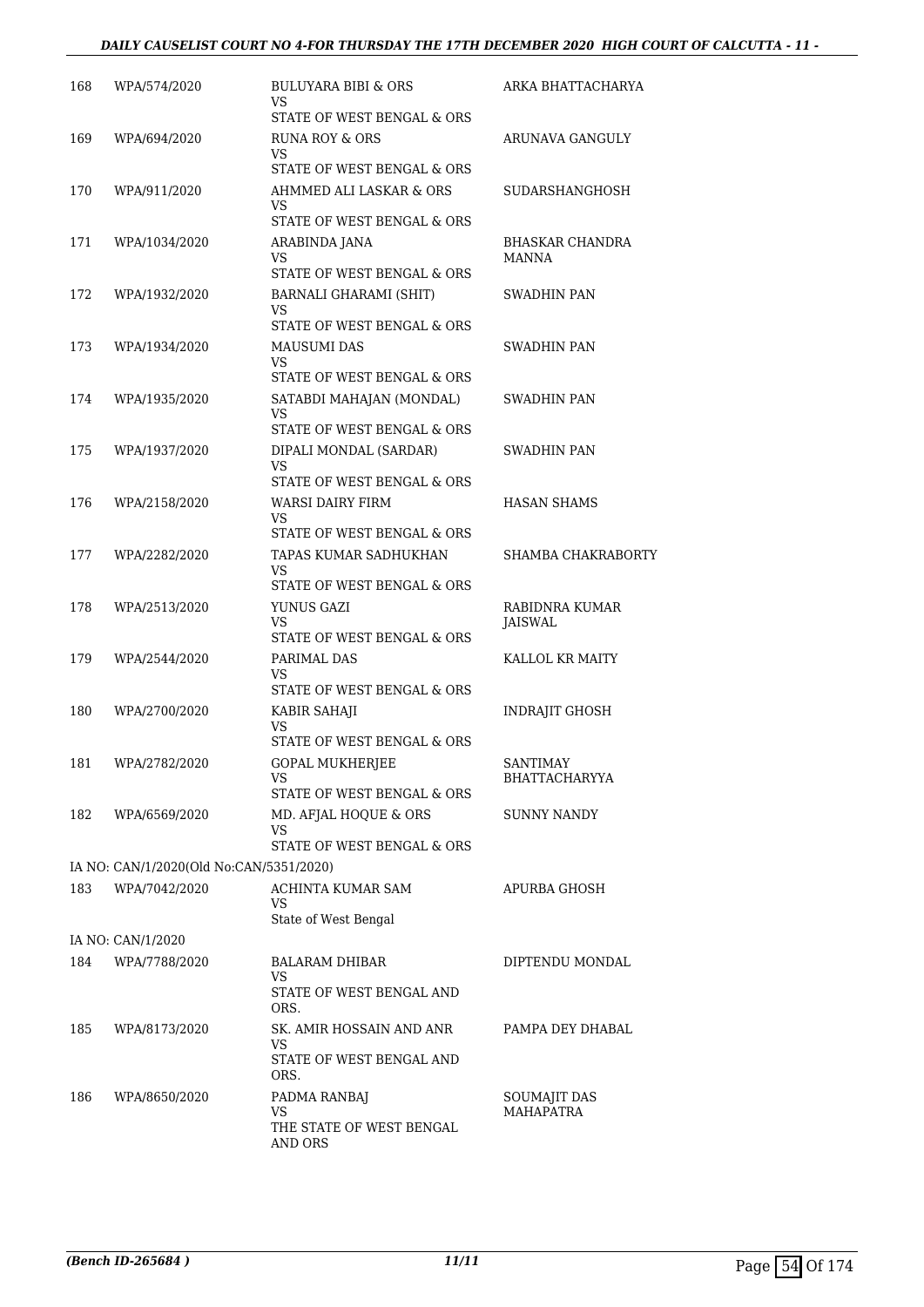

## **Appellate Side**

**DAILY CAUSELIST For Thursday The 17th December 2020**

**COURT NO. 36**

#### **SINGLE BENCH (SB - III)**

#### **AT 2:00 PM**

#### **HON'BLE JUSTICE DEBANGSU BASAK**

#### **( VIA VIDEO CONFERENCE )**

#### **ON THURSDAY, THE 17TH DECEMBER, 2020 AT 2.00 P.M. - WILL SIT SINGLY AND TAKE UP SOME CONTEMPT, ASSIGNED, REVIEW, MODIFICATION / CLARIFICATION MATTERS ARISING OUT OF EARLIER DETERMINATION(S).**

#### **NOTE: MATTERS WILL BE TAKEN UP THROUGH PHYSICAL HEARING ONLY WHEN BOTH THE PARTIES ARE AGREED.**

#### **TO BE MENTIONED**

| $\mathbf{1}$   | WPA/7901/2020<br>(Correction)                               | <b>SANJIT BISWAS</b><br><b>VS</b><br>STATE OF WEST BENGAL<br>AND ORS.                                    | <b>GIASUL ISLAM</b>                                                                   |
|----------------|-------------------------------------------------------------|----------------------------------------------------------------------------------------------------------|---------------------------------------------------------------------------------------|
|                |                                                             | <b>APPLICATION</b>                                                                                       |                                                                                       |
| $\overline{2}$ | WPCRC/66/2019                                               | BUDDHA PRASAD PAL<br><b>VS</b><br><b>GOUTAM CHATTOPADHYAY</b><br>$&$ ORS                                 | <b>SMITA PAL</b>                                                                      |
|                | wt3 WPA/11308/2010                                          | BUDDHA PRASAD PAL<br><b>VS</b><br>MECON LTD. & ORS                                                       | <b>BINEETA</b><br><b>BHATTACHARJEE</b>                                                |
|                |                                                             | IA NO: CAN/1/2014(Old No:CAN/12015/2014), CAN/2/2017(Old No:CAN/2306/2017)                               |                                                                                       |
| 4              | CPAN/305/2019<br>(Recalling) (File not LIMITED<br>Supplied) | THERMOFRIZ INSULATIONS<br>VS.<br>KHALIL AHMED & ORS                                                      | RAHUL PODDAR                                                                          |
|                | IA NO: CAN/1/2020                                           |                                                                                                          |                                                                                       |
|                | wt5 WPA/1513/2019                                           | THERMOFIZ INSULATIONS<br><b>LIMITED &amp; ANR</b><br><b>VS</b><br>KOLKATA MUNICIPAL<br>CORPORATION & ORS | RAHUL PODDAR                                                                          |
|                |                                                             |                                                                                                          | IA NO: CAN/1/2019(Old No:CAN/2532/2019), CAN/3/2020(Old No:CAN/3929/2020), CAN/4/2020 |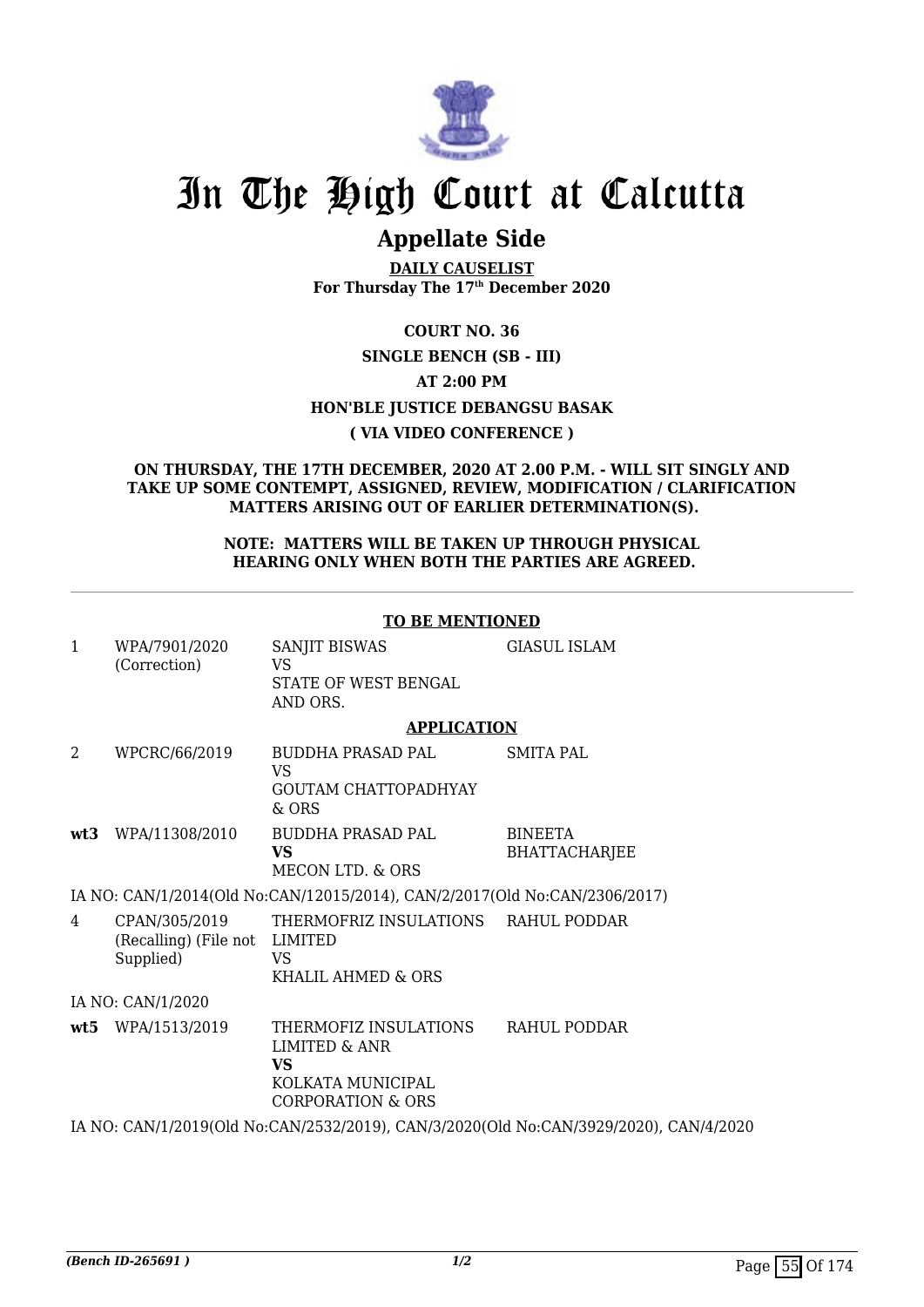| 6   | CPAN/859/2019                                          | <b>ASHIM GHOSH</b><br>VS                                                                     | <b>SMITA PAL</b>                 |
|-----|--------------------------------------------------------|----------------------------------------------------------------------------------------------|----------------------------------|
| wt7 | WPA/14073/2018                                         | UJJAL CHATTERJEE<br><b>ASHIM GHOSH</b><br><b>VS</b><br>STATE OF WEST BENGAL<br>&ORS          | <b>SMITA PAL</b>                 |
| 8   | CPAN/923/2019<br>(Addition Of Party)                   | DEBOBRATA DEY<br><b>VS</b><br><b>SUBHRANSU BASU</b>                                          | <b>SAFIK DEWAN</b>               |
|     | IA NO: CAN/1/2019(Old No:CAN/12293/2019)               |                                                                                              |                                  |
| wt9 | WPA/9567/2019                                          | DEBOBRATA DEY<br><b>VS</b><br>STATE OF WEST BENGAL &<br><b>ORS</b>                           | DEBOBRATA DEY (IN<br>PERSON)     |
| 10  | CPAN/1333/2019                                         | RAMKRISHNA BRAHAMA<br>VS<br><b>BULBUL ISLAM SK. &amp; ORS.</b>                               | <b>ATIS KR.BISWAS</b>            |
|     | wt11 WPA/11108/2019                                    | RAMKRISHNA BRAHMA<br><b>VS</b><br>STATE OF WEST BENGAL &<br><b>ORS</b>                       | <b>ATIS KUMAR BISWAS</b>         |
| 12  | CPAN/32/2020                                           | <b>CHANDAN MANDAL &amp; ORS</b><br><b>VS</b><br>RAJARSHI MITRA                               | PRIYANKA MONDAL                  |
|     | wt13 WPA/14475/2019                                    | <b>CHANDAN MANDAL &amp; ORS</b><br><b>VS</b><br>STATE OF WEST BENGAL &<br><b>ORS</b>         | PRIYANKA MONDAL                  |
| 14  | CPAN/639/2020                                          | AVISHEK BHATTACHARYA<br><b>VS</b><br>KRISHNA KUMAR DAS AND<br><b>ANR</b>                     | <b>BIKRAM BANERJEE</b>           |
|     | wt15 WPA/5992/2020                                     | AVISHEK BHATTACHARYA<br><b>VS</b><br>STATE OF WEST BENGAL &<br><b>ORS</b>                    | <b>BIKRAM BANERJEE</b>           |
|     | IA NO: CAN/1/2020(Old No:CAN/4163/2020)                |                                                                                              |                                  |
| 16  | WPA/5929/2020<br>(File not Supplied)<br>(Modification) | M/S. INDIAN EXPLOSIVE<br><b>PVT LTD</b><br><b>VS</b><br>STATE OF WEST BENGAL &<br><b>ORS</b> | SAPTARSHI<br><b>BHATTACHARYA</b> |
|     |                                                        | IA NO: CAN/1/2020(Old No:CAN/4072/2020), CAN/2/2020                                          |                                  |
|     |                                                        | <b>ASSIGNED MATTERS</b>                                                                      |                                  |
| 17  | WPA/23530/2019                                         | M/S EXCLUSIVE HOMES<br>PVT. LTD. & ANR<br><b>VS</b><br>STATE OF WEST BENGAL &<br><b>ORS</b>  | ABIR LAL<br>CHAKRAVORTI          |

IA NO: CAN/1/2020(Old No:CAN/4589/2020), CAN/2/2020(Old No:CAN/4590/2020)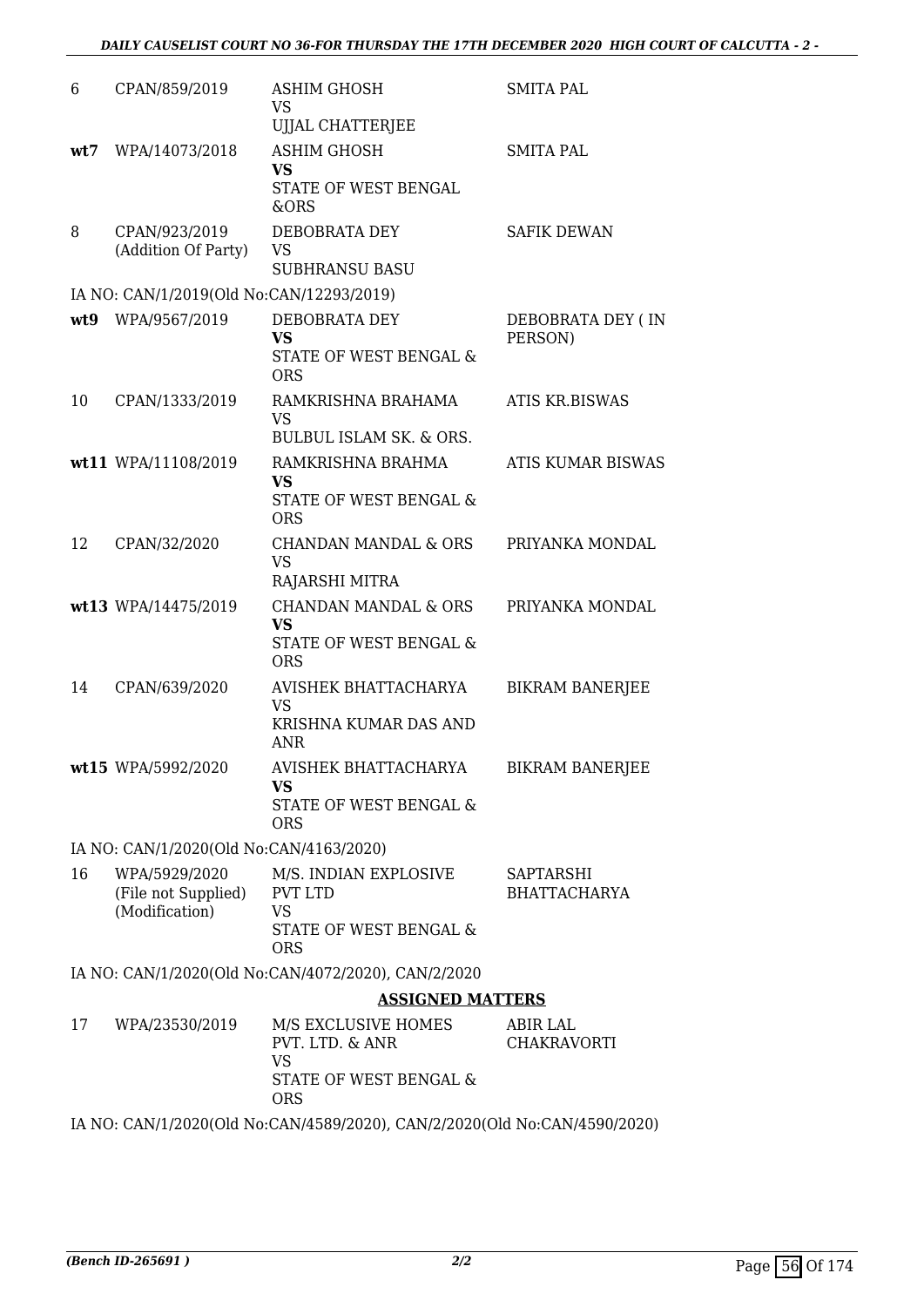

### **Appellate Side**

**DAILY CAUSELIST For Thursday The 17th December 2020**

**COURT NO. 38**

**SINGLE BENCH (SB - IV)**

**AT 10:45 AM**

#### **HON'BLE JUSTICE ASHIS KUMAR CHAKRABORTY**

**(VIA VIDEO CONFERENCE)**

**ON AND FROM MONDAY THE 7TH DECEMBER, 2020 ISSUED ON 1ST DECEMBER, 2020 IS MODIFIED TO THE FOLLOWING EXTENT - MATTERS (INCLUDING MOTIONS UNDER ARTICLE 226 OF THE CONSTITUTION OF INDIA RELATING TO LAND UNDER GROUP I INCLUDING APPLICATIONS CONNECTED THERETO.**

**NOTE: MATTERS WILL BE TAKEN UP THROUGH PHYSICAL HEARING ONLY WHEN BOTH THE PAR.TIES ARE AGREED**

**MENTIONING WILL BE PERMITTED ONLY ON THE VIRTUAL MODE INDICATING GROUP(S) OR SECTION(S) ALONG WITH GROUND OF URGENCY.**

|              |                   | <b>MOTION</b>                                                                                  |                                        |
|--------------|-------------------|------------------------------------------------------------------------------------------------|----------------------------------------|
| $\mathbf{1}$ | WPA/17088/2014    | ADITI COMMODITIES PVT LTD<br><b>VS</b><br>STATE OF WEST BENGAL & ORS                           | PRASANT AGARWAL                        |
|              | IA NO: CAN/1/2020 |                                                                                                |                                        |
| 2            | WPA/16818/2019    | R.B.DEALERS PVT. LTD. &<br><b>INCORPORATED COMPANY</b><br><b>VS</b><br>UNION OF INDIA & ORS    | <b>TANUSRI SANTRA</b>                  |
| 3            | WPA/22616/2019    | SHIB DURGA MATSAYAJIBI<br><b>SAMABAY SAMITY LTD</b><br><b>VS</b><br>STATE OF WEST BENGAL & ORS | <b>CHAITALI</b><br><b>MUKHOPADHYAY</b> |
| 4            | WPA/23738/2019    | APURBA MAJUMDER<br><b>VS</b><br>STATE OF WEST BENGAL & ORS                                     | RAMASHIS MUKHERJEE                     |
| 5            | WPA/23742/2019    | MAZHAR HASSAN ALIAS HOSSAIN<br><b>VS</b><br>STATE OF WEST BENGAL & ORS                         | <b>AVIJIT ROY</b>                      |
| 6            | WPA/23747/2019    | <b>SAMIR ROY &amp; ANR</b><br><b>VS</b><br>UNION OF INDIA & ORS                                | <b>TARUN DAS SARMA</b>                 |
| 7            | WPA/23790/2019    | UTTSHA PANDAY & ANR<br><b>VS</b><br>STATE OF WEST BENGAL & ORS                                 | <b>ANIRBAN DAS</b>                     |
| 8            | WPA/23944/2019    | NIRMAL UTHASINI<br><b>VS</b><br>STATE OF WEST BENGAL & ORS                                     | <b>RATUL GHOSH</b>                     |
| 9            | WPA/23965/2019    | AYESA & ORS<br><b>VS</b><br>UNION OF INDIA & ORS                                               | <b>DONA GHOSH</b>                      |
| 10           | WPA/23968/2019    | SAMIUL HOQUE & ORS<br><b>VS</b><br>UNION OF INDIA & ORS                                        | <b>DONA GHOSH</b>                      |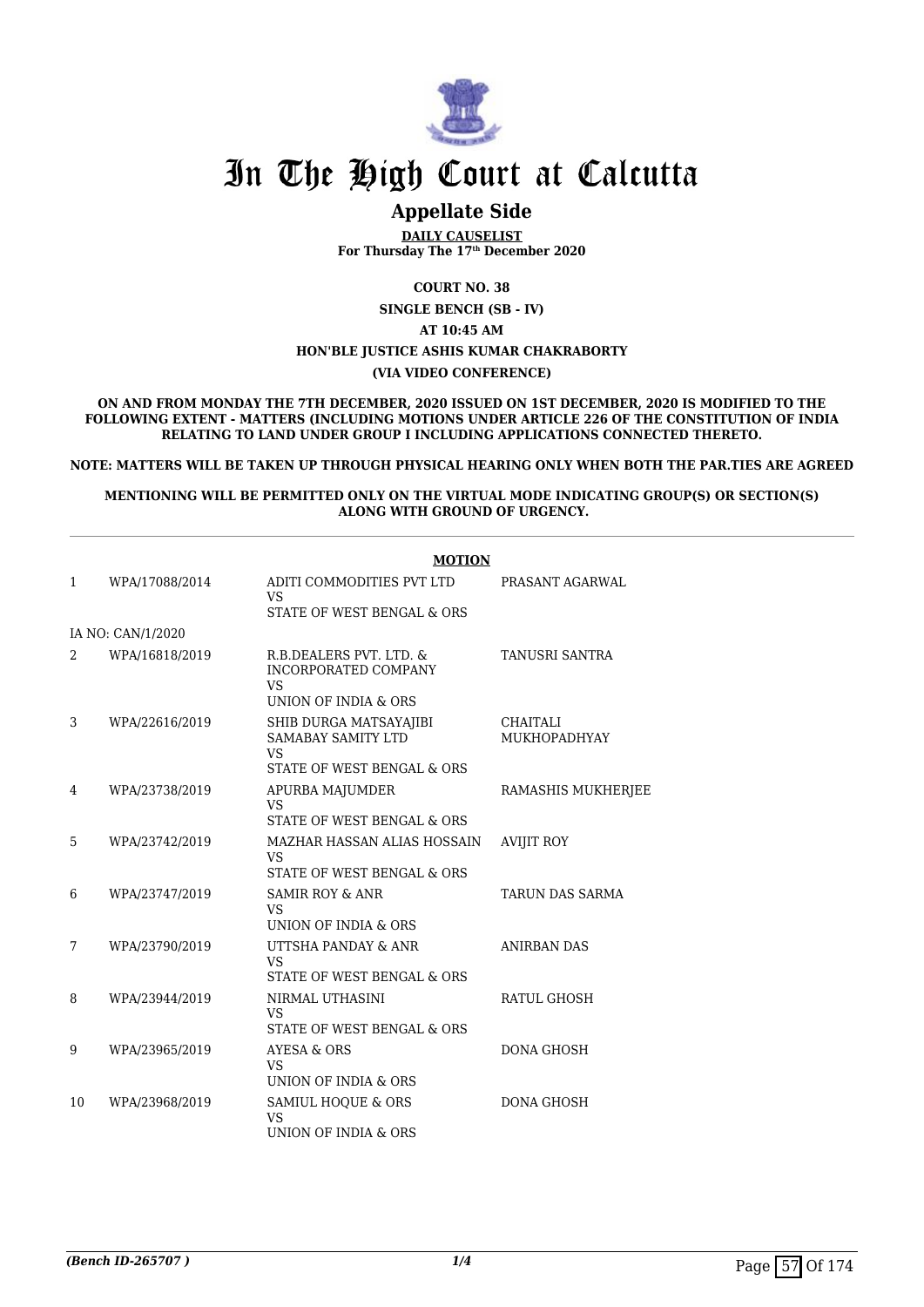#### *DAILY CAUSELIST COURT NO 38-FOR THURSDAY THE 17TH DECEMBER 2020 HIGH COURT OF CALCUTTA - 2 -*

| 11 | WPA/24035/2019                          | ANADI JANA & ORS<br>VS                                               | KARTICK CHANDRA KAPAS     |
|----|-----------------------------------------|----------------------------------------------------------------------|---------------------------|
|    |                                         | STATE OF WEST BENGAL & ORS                                           |                           |
| 12 | WPA/24108/2019                          | CHITRA BHOWMICK & ANR                                                | SUSHOVAN DEY              |
|    |                                         | VS<br>TRUSTEES FOR IMPROVEMENT<br>OF HOWRAH & ORS                    |                           |
| 13 | WPA/24125/2019                          | AMAL MANNA & ORS                                                     | ANIMESH PAUL              |
|    |                                         | VS<br>STATE OF WEST BENGAL & ORS                                     |                           |
| 14 | WPA/24178/2019                          | <b>SUBHAS SOM &amp; ORS</b>                                          | <b>BARUN CHATTERJEE</b>   |
|    |                                         | VS.<br>STATE OF WEST BENGAL & ORS                                    |                           |
| 15 | WPA/24261/2019                          | <b>BIVAS JASH &amp; ORS</b>                                          | JANARDAN MANDAL           |
|    |                                         | VS<br>STATE OF WEST BENGAL & ORS                                     |                           |
| 16 | WPA/68/2020                             | SUBIRENDRA NATH SINGHA ROY<br>& ANR                                  | <b>KUHU ROY</b>           |
|    |                                         | VS<br>THE DIST MAGISTRATE, NADIA &<br><b>ORS</b>                     |                           |
| 17 | WPA/69/2020                             | SUVENIYA CLUB, GHAGRA & ORS<br>VS                                    | TARASANKAR SAMANTA        |
|    |                                         | STATE OF WEST BENGAL & ORS                                           |                           |
|    | IA NO: CAN/1/2020(Old No:CAN/2483/2020) |                                                                      |                           |
| 18 | WPA/85/2020                             | SIBAPADA BANERJEE & ORS.<br>VS                                       | CHANDRAMALA<br>MUKHERJEE  |
|    |                                         | THE LAND MGR. BIDHANNAGAR<br>URBAN DEVP. DEPT. & ORS.                |                           |
| 19 | WPA/259/2020                            | ABDUR RAHAMAN & ORS<br>VS                                            | MD. HABIBUR RAHMAN        |
|    |                                         | STATE OF WEST BENGAL & ORS                                           |                           |
|    | IA NO: CAN/1/2020                       |                                                                      |                           |
| 20 | WPA/312/2020                            | <b>SUTAPA GUCHHAIT &amp; ANR</b><br>VS<br>STATE OF WEST BENGAL & ORS | PANCHANAN HAJRA           |
| 21 | WPA/581/2020                            | MUNSHI MD. YOUSUF                                                    | SOUMEN BHATTACHARJEE      |
|    |                                         | VS                                                                   |                           |
|    |                                         | STATE OF WEST BENGAL & ORS                                           |                           |
| 22 | WPA/1446/2020                           | ALEA BIBI<br>VS.                                                     | PANNALAL<br>BANDYOPADHYAY |
|    |                                         | STATE OF WEST BENGAL & ORS                                           |                           |
| 23 | WPA/1955/2020                           | <b>BIBHASH KUMAR MONDAL</b><br>VS.                                   | ANGSHUMAN PATRA           |
|    |                                         | STATE OF WEST BENGAL & ORS                                           |                           |
| 24 | WPA/2607/2020                           | JAGABANDHU BISWAS<br>VS                                              | <b>ABHIJIT SARKAR</b>     |
|    |                                         | UNION OF INDIA & ORS                                                 |                           |
| 25 | WPA/3126/2020                           | PARBATI NATH DEY & ORS<br>VS                                         | MAHAMMAD MAHMUD           |
|    |                                         | STATE OF WEST BENGAL & ORS                                           |                           |
| 26 | WPA/3153/2020                           | ARUNA DEVI CHAUDHURY<br>VS<br>STATE OF WEST BENGAL & ORS             | DWAIPAYANA MITRA          |
| 27 | WPA/3176/2020                           | HIMANGSHU DUTTA & ORS                                                | TARA PADA DAS             |
|    |                                         | VS                                                                   |                           |
| 28 |                                         | STATE OF WEST BENGAL & ORS                                           |                           |
|    | WPA/7707/2020                           | M/S. CORONA STEEL INDUSTRY<br><b>PVT LTD</b><br>VS                   | PAWAN KUMAR JAJODIA       |
|    |                                         | State of West Bengal                                                 |                           |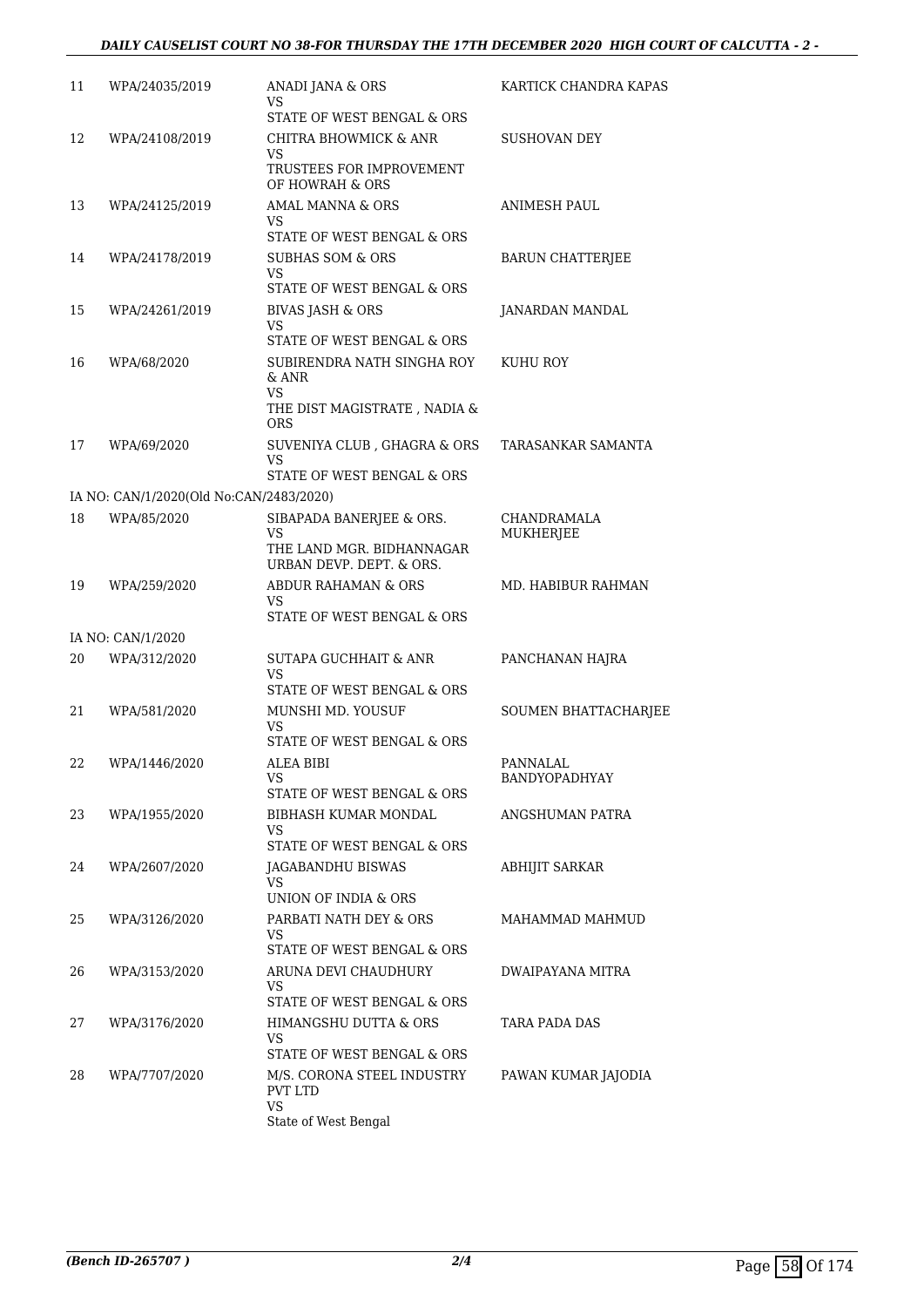#### *DAILY CAUSELIST COURT NO 38-FOR THURSDAY THE 17TH DECEMBER 2020 HIGH COURT OF CALCUTTA - 3 -*

| 29 | WPA/8002/2020 | SMT MOUSUMI CHAND<br>VS                                           | ANKITA DEY                          |
|----|---------------|-------------------------------------------------------------------|-------------------------------------|
| 30 | WPA/8155/2020 | State of West Bengal<br>PINKI ROY                                 | DEBABRATA SARDAR                    |
|    |               | VS<br>State of West Bengal                                        |                                     |
| 31 | WPA/8241/2020 | <b>GOURI CHAKRABORTY</b><br>VS.                                   | SAIKAT CHAKRABORTY                  |
|    |               | STATE OF WEST BENGAL AND<br>ORS.                                  |                                     |
| 32 | WPA/8254/2020 | <b>BHOLANATH HALDEWR AND ORS</b><br>VS                            | LAKSHMINATH<br><b>BHATTACHARYYA</b> |
|    |               | STATE OF WEST BENGAL AND<br>ORS.                                  |                                     |
| 33 | WPA/8664/2020 | ANUKUL MAJHI @ MURMU AND<br><b>ORS</b><br><b>VS</b>               | <b>MUKTESWAR MAITY</b>              |
|    |               | STATE OF WEST BENGAL AND<br>ORS.                                  |                                     |
| 34 | WPA/8666/2020 | BADAL MAJHI @TUDU AND ORS<br>VS                                   | <b>MUKTESWAR MAITY</b>              |
|    |               | STATE OF WEST BENGAL AND<br>ORS.                                  |                                     |
| 35 | WPA/8669/2020 | BIJOY KRISHNA KHATUA AND ANR<br>VS                                | <b>MUKTESWAR MAITY</b>              |
|    |               | STATE OF WEST BENGAL AND<br>ORS.                                  |                                     |
| 36 | WPA/8670/2020 | BYOMKESH SAHOO AND ORS<br>VS                                      | <b>MUKTESWAR MAITY</b>              |
|    |               | STATE OF WEST BENGAL AND<br>ORS.                                  |                                     |
| 37 | WPA/8674/2020 | DULALI MAJHI @ BESARI @JABA<br>MAJHI @BESARI AND ANR<br><b>VS</b> | <b>MUKTESWAR MAITY</b>              |
|    |               | STATE OF WEST BENGAL AND<br>ORS.                                  |                                     |
| 38 | WPA/8675/2020 | PRABODH CHANDRA MONDAL<br>AND ORS<br>VS                           | <b>MUKTESWAR MAITY</b>              |
|    |               | STATE OF WEST BENGAL AND<br>ORS.                                  |                                     |
| 39 | WPA/8676/2020 | BADAL MAJHI @ TUDU AND ANR<br>VS                                  | <b>MUKTESWAR MAITY</b>              |
|    |               | STATE OF WEST BENGAL AND<br>ORS.                                  |                                     |
| 40 | WPA/8677/2020 | BHAGABAN MAJHI @ HEMBRAM<br>AND ORS<br><b>VS</b>                  | <b>MUKTESWAR MAITY</b>              |
|    |               | STATE OF WEST BENGAL AND<br>ORS.                                  |                                     |
| 41 | WPA/8837/2020 | PALCON ABASAN PRIVATE<br>LIMITED<br>VS.                           | SOMNATH ROY<br><b>CHOWDHURY</b>     |
|    |               | THE STATE OF WEST BENGAL<br><b>AND ORS</b>                        |                                     |
| 42 | WPA/9374/2020 | SADHAN NASKAR<br>VS                                               | <b>HAFIJUR RAHAMAN</b>              |
|    |               | STATE OF WEST BENGAL AND<br>ORS.                                  |                                     |
| 43 | WPA/9459/2020 | KRISHNA KINKAR GHOSH<br>VS                                        | SUMAN BASU                          |
|    |               | STATE OF WEST BENGAL AND<br>ORS.                                  |                                     |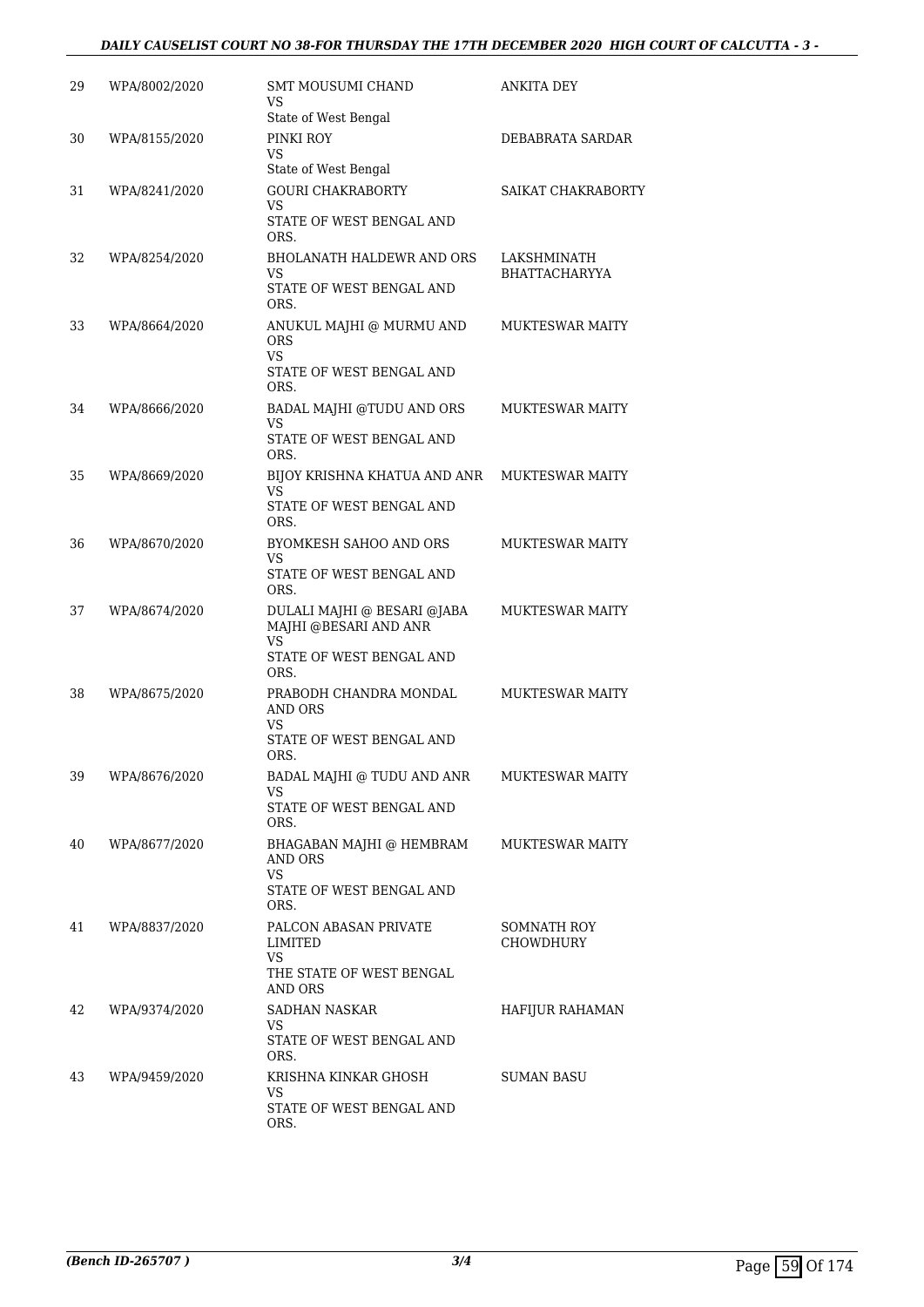#### *DAILY CAUSELIST COURT NO 38-FOR THURSDAY THE 17TH DECEMBER 2020 HIGH COURT OF CALCUTTA - 4 -*

| 44 | WPA/10142/2020              | AINUDDIN SEK<br>VS<br>STATE OF WEST BENGAL AND<br>ORS.         | ARITRA SANKAR RAY       |
|----|-----------------------------|----------------------------------------------------------------|-------------------------|
| 45 | WPA/10143/2020              | KALPANA PAL<br>VS<br>State of West Bengal                      | ARITRA SHANKAR RAY      |
| 46 | WPA/10151/2020              | TAIMINA BIBI<br>VS<br>STATE OF WEST BENGAL AND<br>ORS.         | ARITRA SHANKAR RAY      |
| 47 | WPA/10443/2020<br>(CHAMBER) | SUJIT KUMAR DUTTA<br>VS<br>THE STATE OF WEST BENGAL<br>AND ORS | NABANKUR PAUL           |
| 48 | WPA/10579/2020              | MD.MAJEDAR RAHAMAN<br>VS<br>STATE OF WEST BENGAL AND<br>ORS.   | <b>BISWAJIT SAMANTA</b> |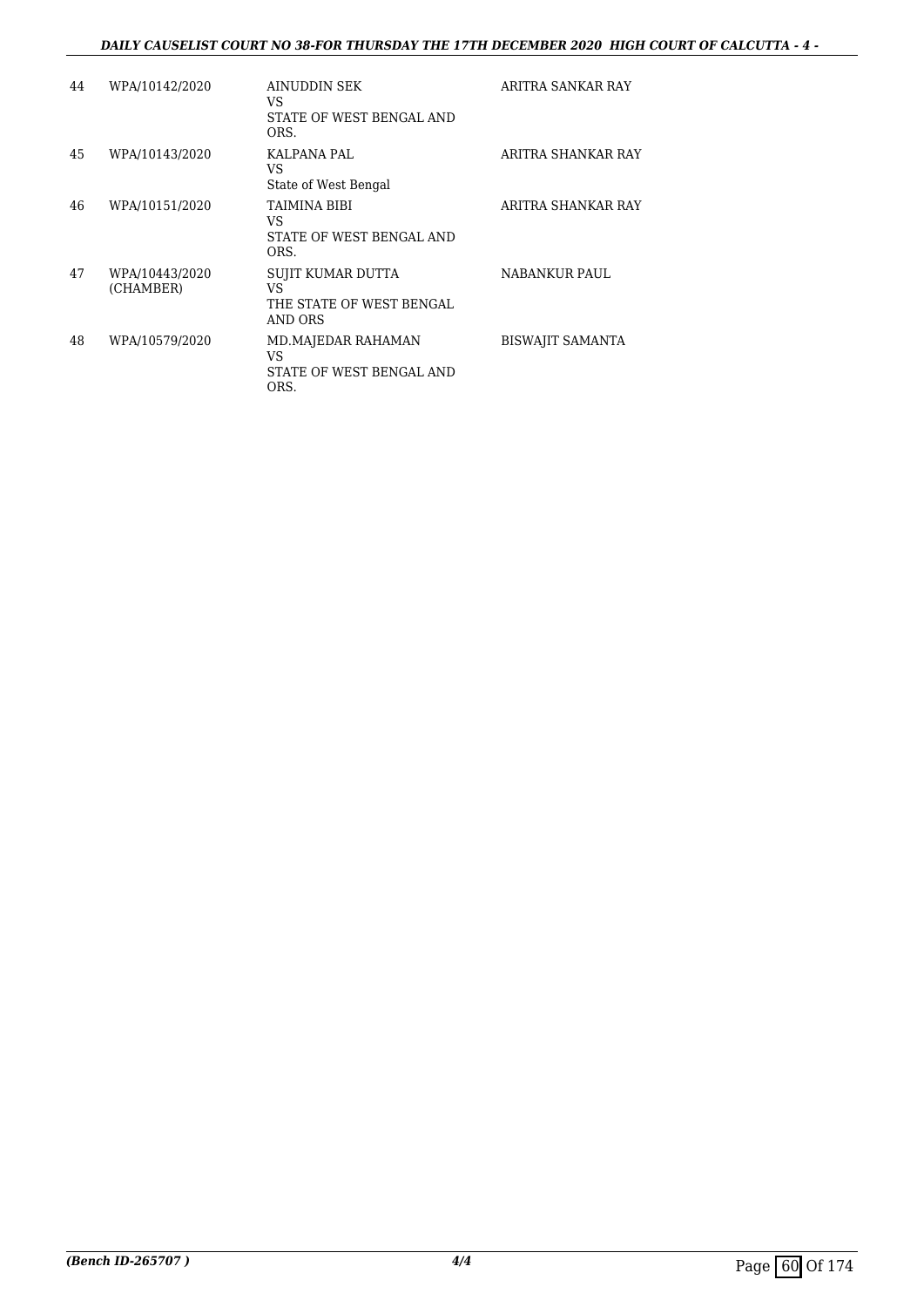

### **Appellate Side**

**DAILY CAUSELIST For Thursday The 17th December 2020**

**COURT NO. 30**

**SINGLE BENCH (SB - V) AT 10:45 AM HON'BLE JUSTICE SHIVAKANT PRASAD**

#### **(VIA VIDEO CONFERENCE)**

**ON AND FROM MONDAY, THE 7TH DECEMBER, 2020 - ADMISSION AND HEARING OF CRIMINAL APPEALS INCLUDING BAIL (PUNISHMENT UPTO 7 YEARS);**

**ADMISSION OF CRIMINAL MOTIONS AND HEARING OF CRIMINAL REVISIONS ARISING OUT OF D.V.ACT; HEARING OF CRIMINAL APPEALS;**

**HEARING OF CRIMINAL APPEALS RELATING TO 'CRIMES AGAINST WOMEN';**

**MATTERS RELATING TO CONTEMPT (CIVIL) OF SUB-ORDINATE COURTS TO BE HEARD BY A JUDGE SITTING SINGLY.**

**NOTE: MATTERS WILL BE TAKEN UP THROUGH PHYSICAL HEARING ONLY WHEN BOTH THE PARTIES ARE AGREED.**

|                                           | <b>TO BE MENTIONED</b>                    |                                                                                 |                                            |        |  |  |
|-------------------------------------------|-------------------------------------------|---------------------------------------------------------------------------------|--------------------------------------------|--------|--|--|
| 1                                         | CRA/424/1988                              | AZIZ ANSARY (IN JAIL)<br><b>VS</b><br>THE STATE OF W.B.                         | S.K.SAHA                                   | N.Y.A. |  |  |
|                                           | IA NO: CRAN/1/2019(Old No:CRAN/394/2019)  |                                                                                 |                                            |        |  |  |
|                                           |                                           | <b>APPLICATION FOR BAIL</b>                                                     |                                            |        |  |  |
| 2                                         | CRM/6455/2020                             | NIRAPADA MONDAL<br><b>VS</b><br>State of West Bengal                            | <b>MAZAHAR HOSSAIN</b><br><b>CHOWDHURY</b> |        |  |  |
|                                           |                                           | <b>CANCELLATION OF BAIL</b>                                                     |                                            |        |  |  |
| 3                                         | CRM/29/2018                               | ANANT KUMAR SHAW<br>VS<br>STATE OF WEST BENGAL & ANR                            | LIPIKA CHATTERJEE                          |        |  |  |
| 4                                         | CRM/10705/2020                            | SUKHENDU KUMAR DUTTA<br><b>VS</b><br>STATE OF WEST BENGAL AND<br><b>ANR</b>     | KAMALESH CHADNRA<br><b>SAHA</b>            |        |  |  |
|                                           |                                           | <b>BAIL IN CONNECTION WITH APPEAL</b>                                           |                                            |        |  |  |
| 5                                         | CRA/133/2018                              | KAFIL @ KAFILUDDIN & ORS.<br><b>VS</b><br><b>STATE OF WEST BENGAL</b>           | KAUSHIK CHOUDHURY                          |        |  |  |
|                                           |                                           | IA NO: CRAN/1/2018(Old No:CRAN/2586/2018), CRAN/2/2019(Old No:CRAN/3303/2019)   |                                            |        |  |  |
| 6                                         | CRA/260/2018                              | ANSAR ALI @HOSSAIN<br><b>VS</b><br>STATE OF WEST BENGAL                         | <b>MUSHARROF ALAM SK</b>                   |        |  |  |
| IA NO: CRAN/2/2019(Old No:CRAN/3600/2019) |                                           |                                                                                 |                                            |        |  |  |
| 7                                         | CRA/129/2019                              | SANJAY KUMAR DAM @ SANJAY<br><b>KR DAM</b><br><b>VS</b><br>STATE OF WEST BENGAL | ANIRUDDHA<br><b>BHATTACHARYA</b>           |        |  |  |
|                                           | IA NO: CRAN/1/2019(Old No:CRAN/2208/2019) |                                                                                 |                                            |        |  |  |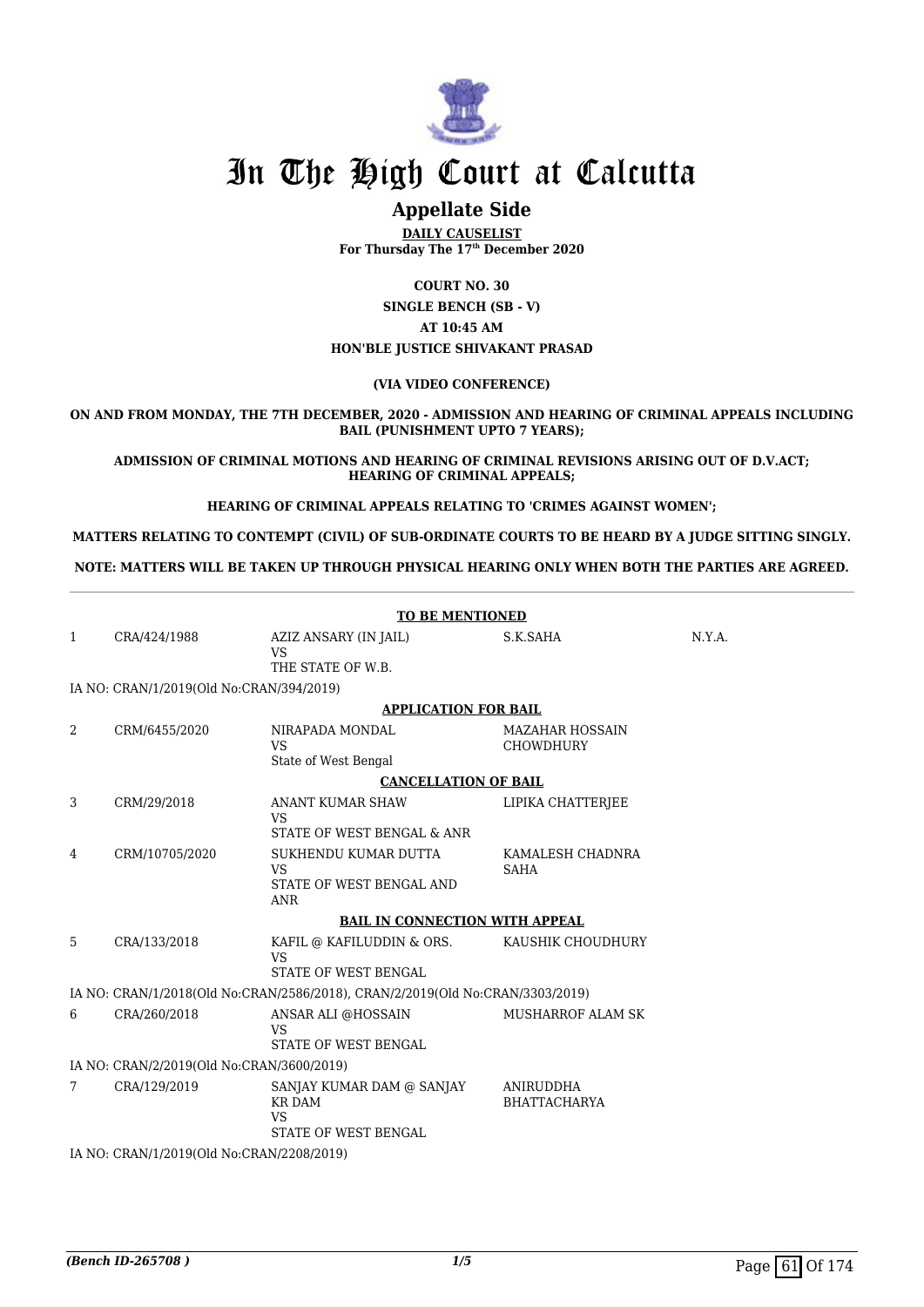| 8    | CRA/426/2019                              | SIBU MALLICK & ANR<br>VS                                      | PRONOJIT ROY          |
|------|-------------------------------------------|---------------------------------------------------------------|-----------------------|
|      |                                           | STATE OF WEST BENGAL                                          |                       |
|      | IA NO: CRAN/1/2019(Old No:CRAN/4840/2019) |                                                               |                       |
| 9    | CRA/748/2019                              | <b>BIRENDRA CHOWDHURY</b><br>VS<br>STATE OF WEST BENGAL       | HILLOL; SAHA PODDER   |
|      | IA NO: CRAN/1/2020(Old No:CRAN/250/2020)  |                                                               |                       |
| 10   | CRA/142/2020                              | SANJIB ROY @ SANJIB RAY<br>VS<br>STATE OF WEST BENGAL         | KOUSTAV BAGCHI        |
|      |                                           | IA NO: CRAN/1/2020(Old No:CRAN/4567/2020), CRAN/2/2020        |                       |
| 11   | CRA/156/2020                              | <b>SUBODH NAG</b><br>VS                                       | MD HAFIZ ALI          |
|      |                                           | STATE OF WEST BENGAL                                          |                       |
|      |                                           | IA NO: CRAN/1/2020(Old No:CRAN/4599/2020), CRAN/2/2020        |                       |
|      |                                           | <b>MOTION</b>                                                 |                       |
| 12   | CRR/3326/2018                             | <b>ARINDAM BISWAS</b><br>VS                                   | A BHATTACHARYA        |
|      |                                           | STATE OF WEST BENGAL & ANR                                    |                       |
| 13   | CRR/353/2019                              | ANSUMAN BANERJEE & ORS.<br>VS                                 | PROSENJIT MUKHERJEE   |
|      |                                           | STATE OF WEST BENGAL & ANR                                    |                       |
|      |                                           | IA NO: CRAN/1/2019(Old No:CRAN/1192/2019), CRAN/3/2020        |                       |
| 14   | CRR/2911/2019                             | CHAITANYA SINGHANIA & ANR.<br>VS<br>KHUSBOO SINGHANIA         | <b>BINAY KR. JAIN</b> |
| 15   | CRR/3508/2019                             | NEHA SONTHALIA                                                | NIRBIKA RAHA          |
|      |                                           | VS<br>STATE OF WEST BENGAL & ORS                              |                       |
| wt16 | CRR/2856/2019                             | ANUBHAV SONTHALIA & ANR<br>VS<br>NEHA SONTHALIA               | JAVED MAJIB           |
| 17   | CRR/112/2020                              | DR. SUPARNA GANGOPADHYAY                                      | SANTANU TALUKDAR      |
|      |                                           | VS<br>STATE OF WEST BENGAL& ORS                               |                       |
| wt18 | CRR/3730/2019                             | PREETA GANGULY NEE<br>BHATTACHARYYA<br>VS                     | SOMSUVRA MUKHERJEE    |
|      |                                           | DR. SUPARNA GANGOPADHYAY &<br>ORS                             |                       |
| 19   | CRR/491/2020                              | SANAT ISHWAR PARMAR & ANR<br>VS<br>STATE OF WEST BENGAL & ANR | SAYANTAN SINHA        |
| 20   | CRR/702/2020                              | ESHER ALI MOLLA                                               | TUSHER KANTI          |
|      |                                           | VS                                                            | MUKHERJEE             |
|      |                                           | AJIMA MOLLA & ANR                                             |                       |
|      | IA NO: CRAN/1/2020(Old No:CRAN/1239/2020) |                                                               |                       |
| 21   | CRR/853/2020                              | SHREYA BERA<br>VS<br>VEDANT BHAGAT                            | DWIDHITI BHADURI      |
| 22   | CRR/1794/2020                             | PROSENJIT DHALI<br>VS<br>State of West Bengal AND ANR         | PRANTICK GHOSH        |
| 23   | CRR/1795/2020                             | <b>BABLU AKUNJI</b><br>VS                                     | PRANTICK GHOSH        |
|      |                                           | State of West Bengal AND ORS                                  |                       |
| 24   | CRR/1796/2020                             | NAND KISHORE RAJAK<br>VS<br>SMT RASHMI RAJAK AND ANR          | DEV KUMAR SHARMA      |
| 25   | CRR/1797/2020                             | SARIKA SANKHI                                                 | RAJARSHI CHATTERJEE   |
|      |                                           | VS.<br>State of West Bengal AND ANR                           |                       |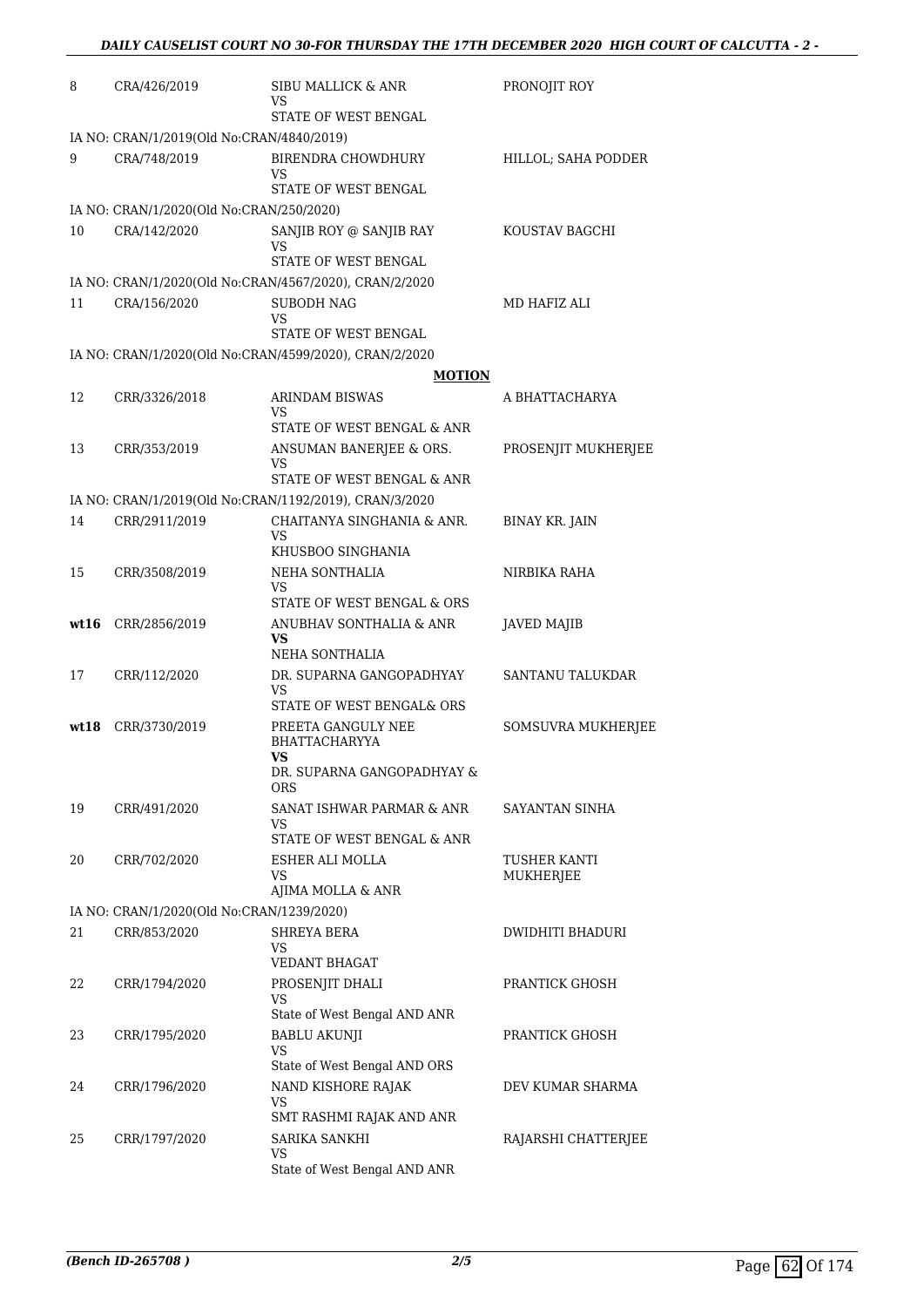| 26 | CRR/1798/2020                                            | ALOKE KUMAR GHOSH<br>VS<br>PRADIP MALO AND ORS                                |                    |
|----|----------------------------------------------------------|-------------------------------------------------------------------------------|--------------------|
| 27 | CRR/1800/2020                                            | ALOKE KUAMR GHOSH<br>ROY@CHOTON KUMAR GHOSH                                   |                    |
|    |                                                          | VS<br>PRADIP MALO AND ORS                                                     |                    |
| 28 | CRR/1801/2020                                            | <b>GOLAM RASUL GAZI</b><br>VS                                                 | ABHIJIT SARKAR     |
|    |                                                          | State of West Bengal AND ANR                                                  |                    |
| 29 | CRR/1802/2020                                            | MD. NIZAMUDDIN<br>VS                                                          | PRABIR KUMAR GHOSH |
|    |                                                          | STATE OF WEST BENGAL AND<br>ANR                                               |                    |
|    |                                                          | <b>ADMISSION OF CRIMINAL APPEAL</b>                                           |                    |
| 30 | CRA/328/2019                                             | <b>GURUPADA GHOSH</b><br>VS.                                                  | AVANTIKA SANYAL    |
|    |                                                          | STATE OF WEST BENGAL & ORS                                                    |                    |
| 31 | CRA/626/2019                                             | SHYAMAL PRADHAN<br>VS.                                                        | SRINJOY SENGUPTA   |
|    | CRA/642/2019                                             | STATE OF WEST BENGAL & ORS<br>ROKEYA BIBI(KHAN)                               |                    |
| 32 |                                                          | VS                                                                            | AMRITA CHEL        |
|    |                                                          | SK. NASIR ALI & ANR                                                           |                    |
| 33 | CRA/679/2019                                             | ALLOIS LAKRA @ ALOIS LASKAR<br>VS<br>STATE OF WEST BENGAL                     | JYOTIRMOY ADHIKARI |
| 34 | CRA/700/2019                                             | SABITA SHAW                                                                   | DEBASIS SUR        |
|    |                                                          | VS                                                                            |                    |
|    |                                                          | STATE OF WEST BENGAL & ANR                                                    |                    |
|    | IA NO: CRAN/1/2019(Old No:CRAN/4692/2019)                |                                                                               |                    |
| 35 | CRA/756/2019                                             | MANIK KUMAR DAS<br>VS                                                         | ARGHYA KAMAL DAS   |
|    |                                                          | STATE OF WEST BENGAL &<br>SHIBANI BHUIAN                                      |                    |
|    | IA NO: CRAN/1/2019(Old No:CRAN/5052/2019)                |                                                                               |                    |
| 36 | CRA/21/2020                                              | JAHANGIR HOSSAIN@JAHANGIR<br>SEIKH<br>VS.                                     | S S SAHA           |
|    |                                                          | STATE OF WEST BENGAL                                                          |                    |
|    | IA NO: CRAN/1/2020(Old No:CRAN/156/2020)                 |                                                                               |                    |
| 37 | CRA/207/2020                                             | REKHA SHAW<br>VS                                                              | DIPANKAR SAHA      |
|    |                                                          | STATE OF WEST BENGAL AND<br>ORS.                                              |                    |
|    | IA NO: CRAN/1/2020                                       |                                                                               |                    |
|    |                                                          | <b>LEAVE TO APPEAL</b>                                                        |                    |
| 38 | CRMSPL/18/2016                                           | <b>SAJAL GUHA</b><br>VS<br>SWAPAN SENGUPTA                                    | DEVI PRIYA MITRA   |
|    | IA NO: CRAN/1/2016(Old No:CRAN/973/2016)                 |                                                                               |                    |
| 39 | CRMSPL/145/2017                                          | SANKARI BASU                                                                  | SREETAMA ROY       |
|    |                                                          | VS<br>STATE OF WEST BENGAL & ANR.                                             |                    |
| 40 | CRMSPL/166/2018                                          | REG P F COMM, EPF ORG                                                         | S C PRASAD         |
|    |                                                          | VS<br>M/S KISH ENGG PVT LTD & ANR                                             |                    |
|    |                                                          | IA NO: CRAN/1/2019(Old No:CRAN/2463/2019), CRAN/2/2019(Old No:CRAN/4038/2019) |                    |
| 41 | CRMSPL/29/2019                                           | UJJWAL DAS<br>VS                                                              | KAUSHANI MAJUMDAR  |
|    | IA NO $\cdot$ CRAN/1/2019(Old No $\cdot$ CRAN/2067/2019) | RABINDRA NATH GHOSH & ANR                                                     |                    |
|    |                                                          |                                                                               |                    |

IA NO: CRAN/1/2019(Old No:CRAN/2067/2019)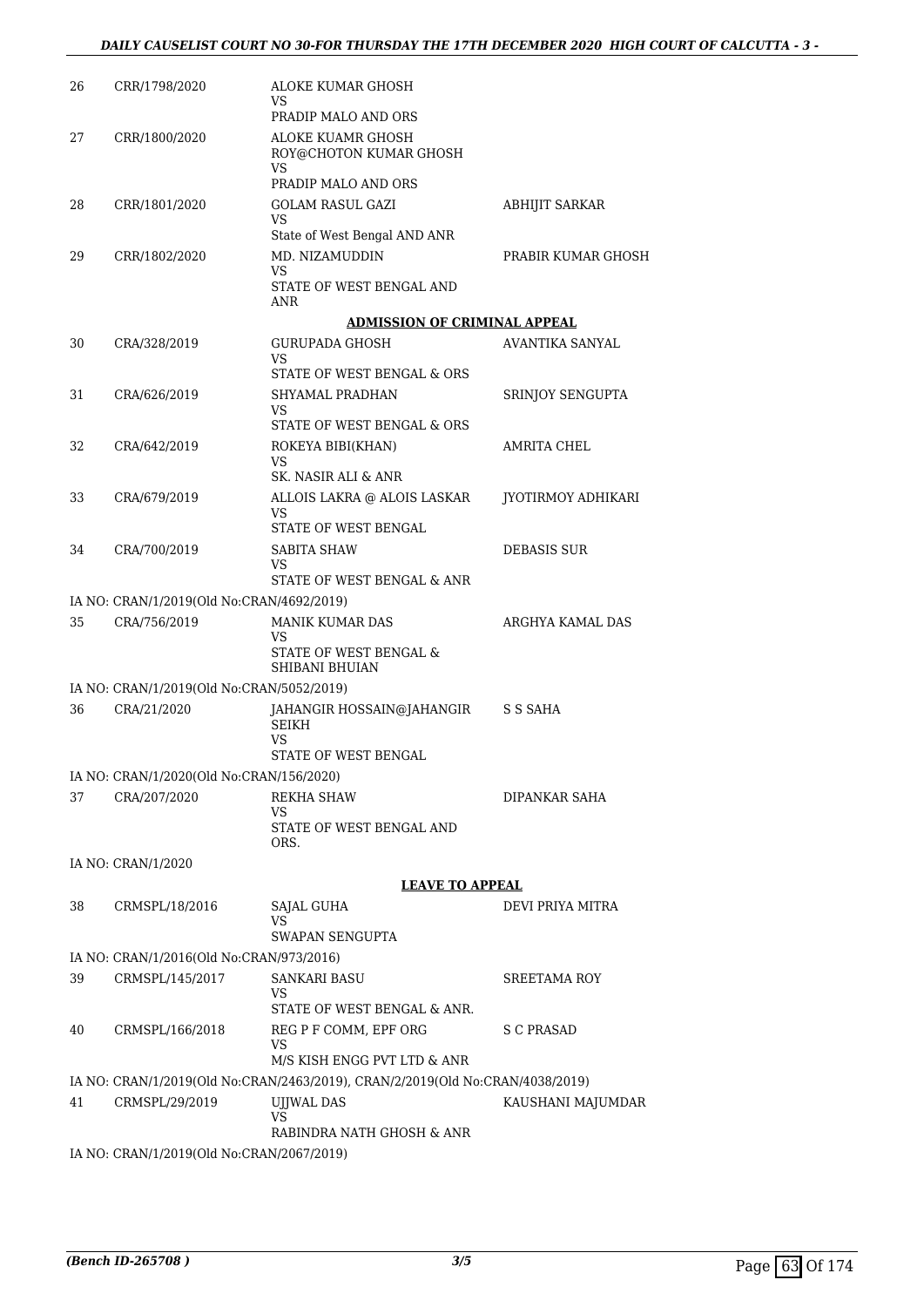| 42 | CRMSPL/35/2019                            | <b>GOLAM MAINUDDIN</b><br>VS                                                                 | PROSENJIT MUKHERJEE      |
|----|-------------------------------------------|----------------------------------------------------------------------------------------------|--------------------------|
|    |                                           | STATE OF WEST BENGAL & ANR                                                                   |                          |
|    | IA NO: CRAN/1/2020(Old No:CRAN/536/2020)  |                                                                                              |                          |
| 43 | CRMSPL/56/2019                            | CENTRAL BUREAU OF<br><b>INVESTIGATION</b><br>VS                                              | <b>ANIRBAN MITRA</b>     |
|    |                                           | RAM KISHORE SHARMA                                                                           |                          |
|    | IA NO: CRAN/1/2019(Old No:CRAN/4092/2019) |                                                                                              |                          |
| 44 | CRMSPL/58/2019                            | SHRIRAM CITY UNION FINANCE<br><b>LTD</b><br><b>VS</b>                                        | <b>SATADRU LAHIRI</b>    |
|    |                                           | STATE OF WEST BENGAL & ANR                                                                   |                          |
| 45 | CRMSPL/59/2019                            | HEALTH POINT (A UNIT OF<br>HEALTH CARE RESEARCH<br>CENTRE)<br><b>VS</b><br>SOMNATH SEN & ANR | SUDAKSHINA DEY           |
|    |                                           |                                                                                              |                          |
|    | IA NO: CRAN/1/2019(Old No:CRAN/4574/2019) | <b>BUREAU OF INDIAN STANDARDS</b>                                                            |                          |
| 46 | CRMSPL/60/2019                            | VS                                                                                           | JAGANNATH GANGULY        |
|    |                                           | M/S. DEY MINERALS PVT LTD &<br><b>ORS</b>                                                    |                          |
| 47 | CRMSPL/61/2019                            | NEELA RANI @ NILA KHATA, REP<br>BY DULAL BHUINYA<br>VS                                       | ARUSHI RATHORE           |
|    |                                           | SHILA BARDHAN                                                                                |                          |
| 48 | CRMSPL/62/2019                            | <b>AJAY KUMAR</b><br><b>VS</b>                                                               | ABHRA MUKHERJEE          |
|    |                                           | PASUPATI DAS & ORS                                                                           |                          |
| 49 | CRMSPL/63/2019                            | MRIDUL CHANDA<br>VS                                                                          | SUBRATA BHATTACHARJYA    |
|    |                                           | STATE OF WEST BENGAL & ORS                                                                   |                          |
| 50 | CRMSPL/64/2019                            | SANKAR CHATTERJEE<br>VS                                                                      | SAYAN DATTA              |
|    |                                           | STATE OF WEST BENGAL &ORS                                                                    |                          |
| 51 | CRMSPL/2/2020                             | DILIP BOSE<br>VS<br>STATE OF WEST BENGAL& ANR                                                | NARAYAN CHNADRA<br>GHOSH |
|    | IA NO: CRAN/1/2020(Old No:CRAN/51/2020)   |                                                                                              |                          |
| 52 | CRMSPL/3/2020                             | M/S TODI INVESTORS                                                                           | SUBHAMOY PATRA           |
|    |                                           | VS<br><b>BIDISHA DEY</b>                                                                     |                          |
| 53 | CRMSPL/4/2020                             | <b>UCO BANK</b>                                                                              | P.C. GHOSE               |
|    |                                           | VS<br>STATE OF WEST BENGAL & ORS                                                             |                          |
| 54 | CRMSPL/5/2020                             | JAY MATA DI IRON STORES,<br>PARTNERSHIP FIRM                                                 | UDDIPAN BANERJEE         |
|    |                                           | VS<br><b>BALAJI TRADERS,</b><br>PROPRIETORSHIP FIRM                                          |                          |
| 55 | CRMSPL/6/2020                             | JAY MATA DI IRON STORES,<br>PARTERSHIP FIRM<br>VS                                            | <b>UDDIPAN BANERJEE</b>  |
|    |                                           | <b>BALAJI TRADERS,</b><br>PROPRIETORSSHIP FIRM                                               |                          |
| 56 | CRMSPL/7/2020                             | JAY MATA DI IRON STORES ,<br>PARTNERSHIP FIRM<br>VS                                          | <b>UDDIPAN BANERJEE</b>  |
|    |                                           | <b>BALAJI TRADERS</b> ,<br>PROPRIETORSHIP FIRM                                               |                          |
| 57 | CRMSPL/8/2020                             | MAGMA FINCORP LIMITED<br>VS                                                                  | ASHOK KUMAR SINGH        |
|    |                                           | AMIT KUMAR MISHRA @ AMIT<br><b>MISHRA</b>                                                    |                          |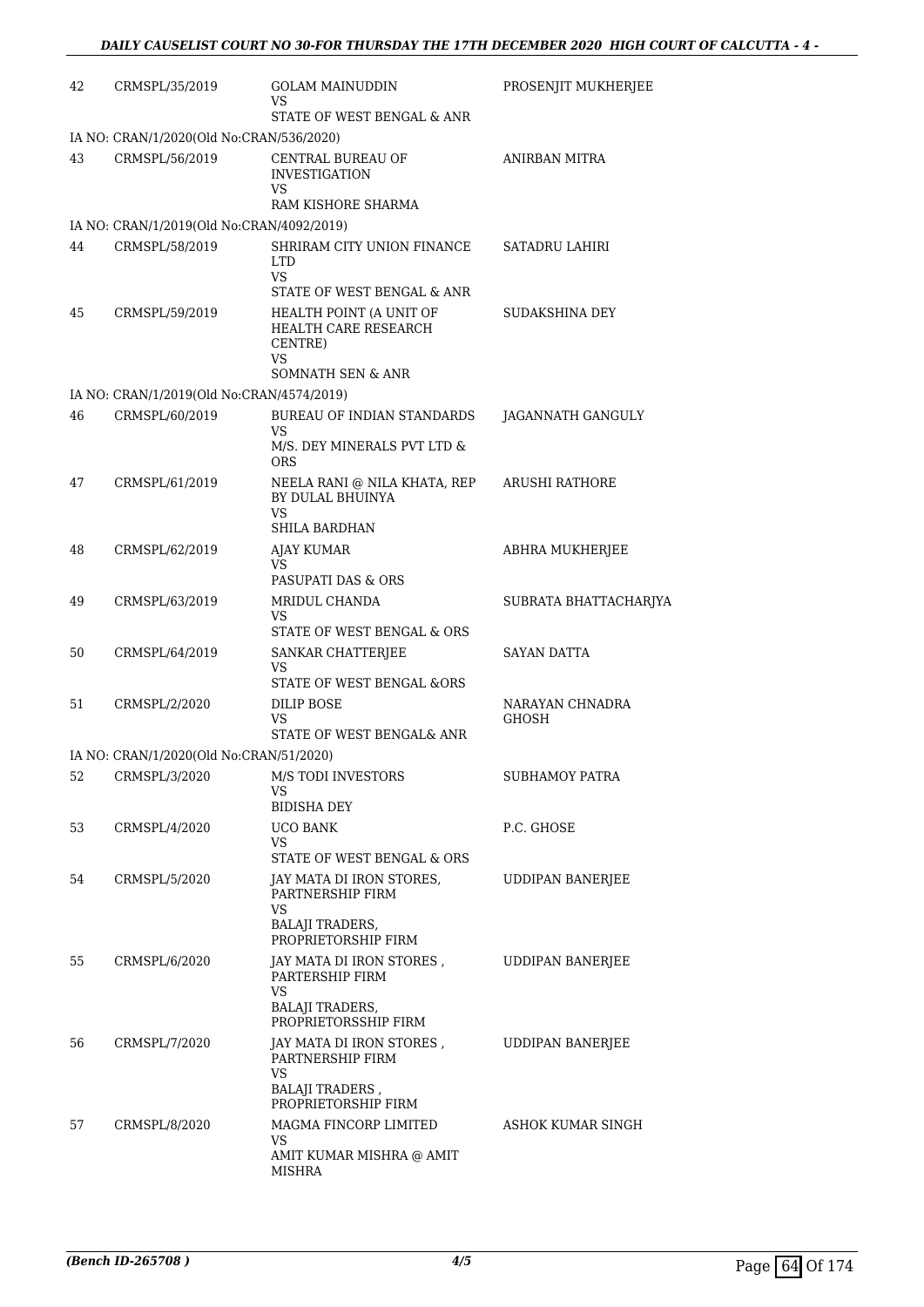| 58   | CRMSPL/9/2020                             | M/S. MURALIDHAR RAJKUMAR<br><b>VS</b>                                                  | <b>AMAJIT DE</b>     |
|------|-------------------------------------------|----------------------------------------------------------------------------------------|----------------------|
|      |                                           | STATE OF WEST BENGAL & ORS.                                                            |                      |
|      | IA NO: CRAN/1/2020(Old No:CRAN/604/2020)  |                                                                                        |                      |
| 59   | CRMSPL/11/2020                            | M/S HINDUSTHAN NATIONAL<br><b>GLASS @ INDUSTRIES LTD</b><br>VS<br><b>BIMAL SAMANTA</b> | SUDESHNA BAGCHI      |
|      | IA NO: CRAN/1/2020(Old No:CRAN/1271/2020) |                                                                                        |                      |
| 60   | CRMSPL/12/2020                            | DIPAK SAHA<br>VS<br>STATE OF WEST BENGAL & ORS                                         | <b>SREEPARNA DAS</b> |
|      |                                           | <b>CONTEMPT APPLICATION</b>                                                            |                      |
| 61   | CPAN/174/2020                             | CHANDAN NATH SEN                                                                       | UJJAL RAY            |
|      |                                           | <b>VS</b><br>AMBIKA CHARAN SEN                                                         |                      |
| wt62 | SAT/313/2015                              | AMBIKA CHARAN SEN<br><b>VS</b><br><b>GOBINDA CHANDRA SEN &amp; ORS</b>                 | <b>SUHRID SUR</b>    |
|      | IA NO: CAN/3/2016(Old No:CAN/9270/2016)   |                                                                                        |                      |
|      |                                           | <b>PART HEARD MATTERS</b>                                                              |                      |
| 63   |                                           |                                                                                        |                      |
|      | CRA/12/2015                               | <b>SUJIT KUMAR PANDEY</b><br><b>VS</b><br>CBI                                          | D. DUTT              |
|      | wt64 CRA/14/2015                          | <b>SUNIL KUMAR SHAW</b><br><b>VS</b><br>CBI                                            | A. BHATTACHARYA      |
|      | IA NO: CRAN/1/2015(Old No:CRAN/384/2015)  |                                                                                        |                      |
|      |                                           |                                                                                        |                      |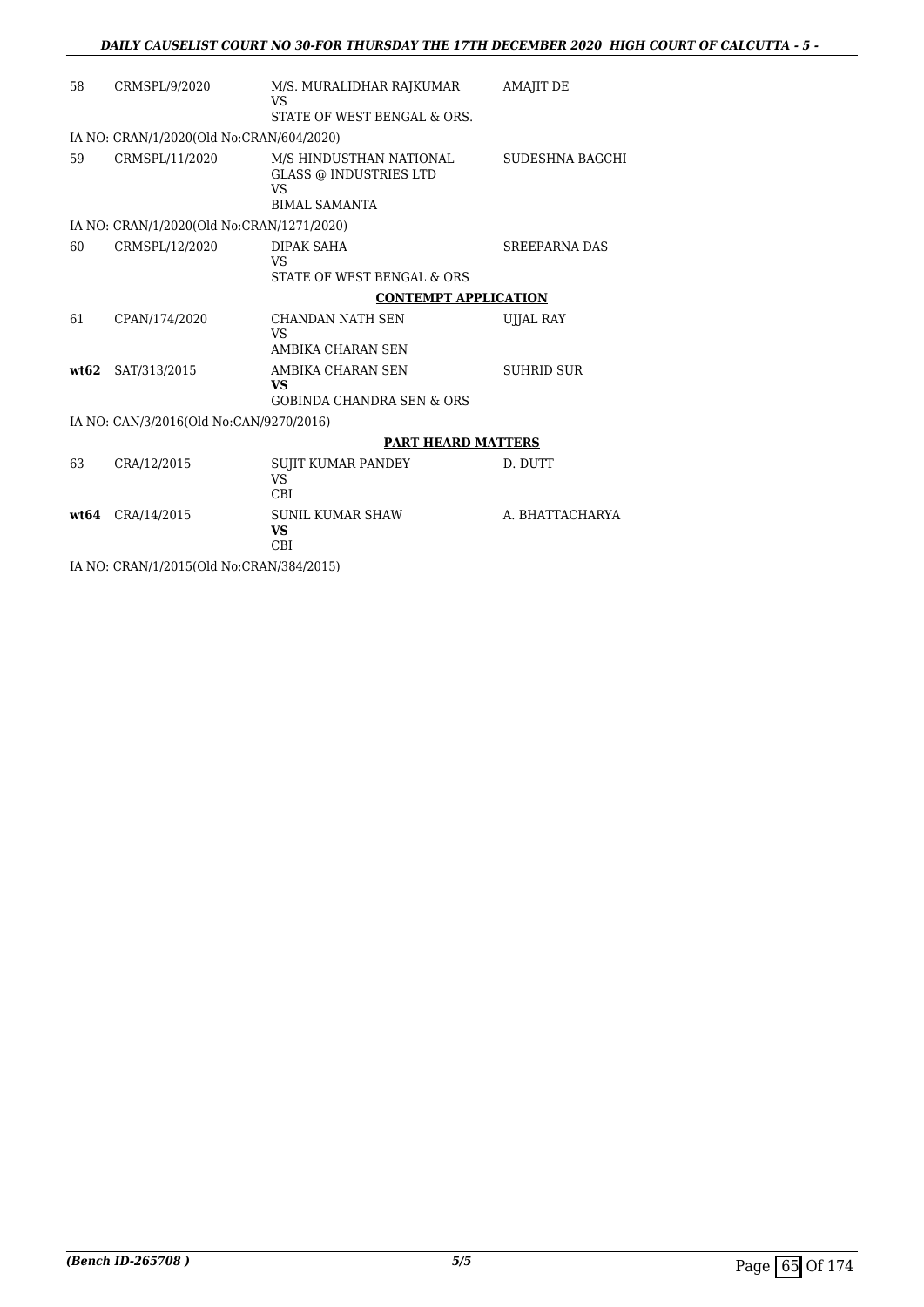

#### **Appellate Side**

**DAILY CAUSELIST For Thursday The 17th December 2020**

**COURT NO. 13**

**SINGLE BENCH (SB - VI)**

**AT 10:45 AM**

**HON'BLE JUSTICE RAJASEKHAR MANTHA (VIA VIDEO CONFERENCE) ON AND FROM MONDAY, THE 7TH DECEMBER, 2020 - MATTERS (INCLUDING MOTIONS) UNDER ARTICLE 226 OF THE CONSTITUTION RELATING TO MADRASAH EDUCATION UNDER GROUP II AND APPLICATIONS CONNECTED THERETO ; MATTERS (INCLUDING MOTIONS) UNDER ARTICLE 226 OF THE CONSTITUTION RELATING TO APPOINTMENT AND SERVICE CONDITION OF PARA TEACHER UNDER GROUP-II AND APPLICATIONS CONNECTED THERETO; MATTERS (INCLUDING MOTIONS) UNDER ARTICLE 226 OF THE CONSTITUTION OF INDIA RELATING TO CO-OPERATIVE SOCIETIES UNDER GROUP-V INCLUDING SERVICE MATTERS AND APPLICATIONS CONNECTED THERETO; APPEALS RELATING TO ALL CLAIM CASES INCLUDING APPLICATIONS CONNECTED THERETO (EXCLUDING ADMISSION OF APPEALS**

**UNDER SECTION 30 OF THE EMPLOYEES' COMPENSATION ACT, 1923); ON AND FROM MONDAY, THE 7TH DECEMBER, 2020 ISSUED ON 1ST DECEMBER, 2020 IS MODIFIED TO THE FOLLOWING EXTENT.**

**IN ADDITION TO HIS OWN DETERMINATION, WILL TAKE HEARING OF CIVIL REVISION APPLICATIONS AND APPLICATIONS UNDER**

**ARTICLE 227 OF THE CONSTITUTION UPTO 2015 INCLUDING APPLICATIONS CONNECTED THERETO.**

**NOTE :**

**1. MENTIONING WILL BE ALLOWED UPON BEING LISTED AS "TO BE MENTIONED", ONLY IN THE VIRTUAL MODE AS PER NOTIFICATION NO. 4286-RG DATED 27.11.2020. FOLLOWING THE PRESCRIBED PROCEDURE.**

**2. NO MENTIONING FOR HEARING SHALL BE ENTERTAINED UNTIL FURTHER ORDERS.**

**3. ALL THE LISTED MATTERS WILL BE TAKEN UP SERIALLY. 4. MONDAY, WEDNESDAY & FRIDAY GR-II MOTION (MADRASAH, PARA- TEACHER) WILL BE TAKEN UP FIRST.**

**THEREAFTER, GR-V MOTION (CO-OP. SOC.) WILL BE TAKEN UP UPTO 3 P.M.**

**5. TUESDAY & THURSDAY GR-V MOTION (CO-OP. SOC.) WILL BE TAKEN UP FIRST . THEREAFTER , GR-II MOTION (MADRASAH, PARA- TEACHER) WILL BE TAKEN UP UPTO 3 P.M. 6. EVERY FRIDAY, AFTER COMPLETION THE O.S. MATTERS, AGAIN, A.S. MATTERS SHALL BE TAKEN UP SERIALLY, IF TIME PERMITS. 7. MOTOR ACCIDENT CLAIM CASES (APPLICATION) SHALL ORDINARILY BE TAKEN UP FROM 3 P.M. , HOWEVER, IF THE MOTIONS LIST IS EXHAUSTED MACC MATTERS SHALL BE**

 **TAKEN UP IMMEDIATELY THEREAFTER**

|               |                                  | <b>SPECIALLY FIXED MATTERS</b>                                |                   |  |
|---------------|----------------------------------|---------------------------------------------------------------|-------------------|--|
| 1             | WPA/14592/2014<br>(AT 3.00 P.M.) | SMT SAROJ AGARWAL<br>VS<br>UNION OF INDIA & ORS               | A SEN             |  |
|               |                                  | <b>GR-II (MOTION)</b>                                         |                   |  |
| $\mathcal{L}$ | WPA/4298/2020                    | KASHEM ALI KHAN<br>VS.<br>STATE OF WEST BENGAL & ORS          | <b>ASIT KR DE</b> |  |
| 3             | WPA/4303/2020                    | SK. JAMAL UDDIN AHMED<br>VS.<br>STATE OF WEST BENGAL & ORS    | <b>ASIT KR DE</b> |  |
| 4             | WPA/4615/2020                    | LAILA ARJUMAN BANU & ORS<br>VS.<br>STATE OF WEST BENGAL & ORS | ANIRBAN SARKAR    |  |
| 5             | WPA/4616/2020                    | MD. AKMAL HOSSAIN<br>VS.<br>STATE OF WEST BENGAL & ORS        | ANIRBAN SARKAR    |  |
| 6             | WPA/4749/2020<br>(18.12.2020)    | SAHARUL ISLAM<br>VS.<br>STATE OF WEST BENGAL & ORS            | MOLLY SAHA        |  |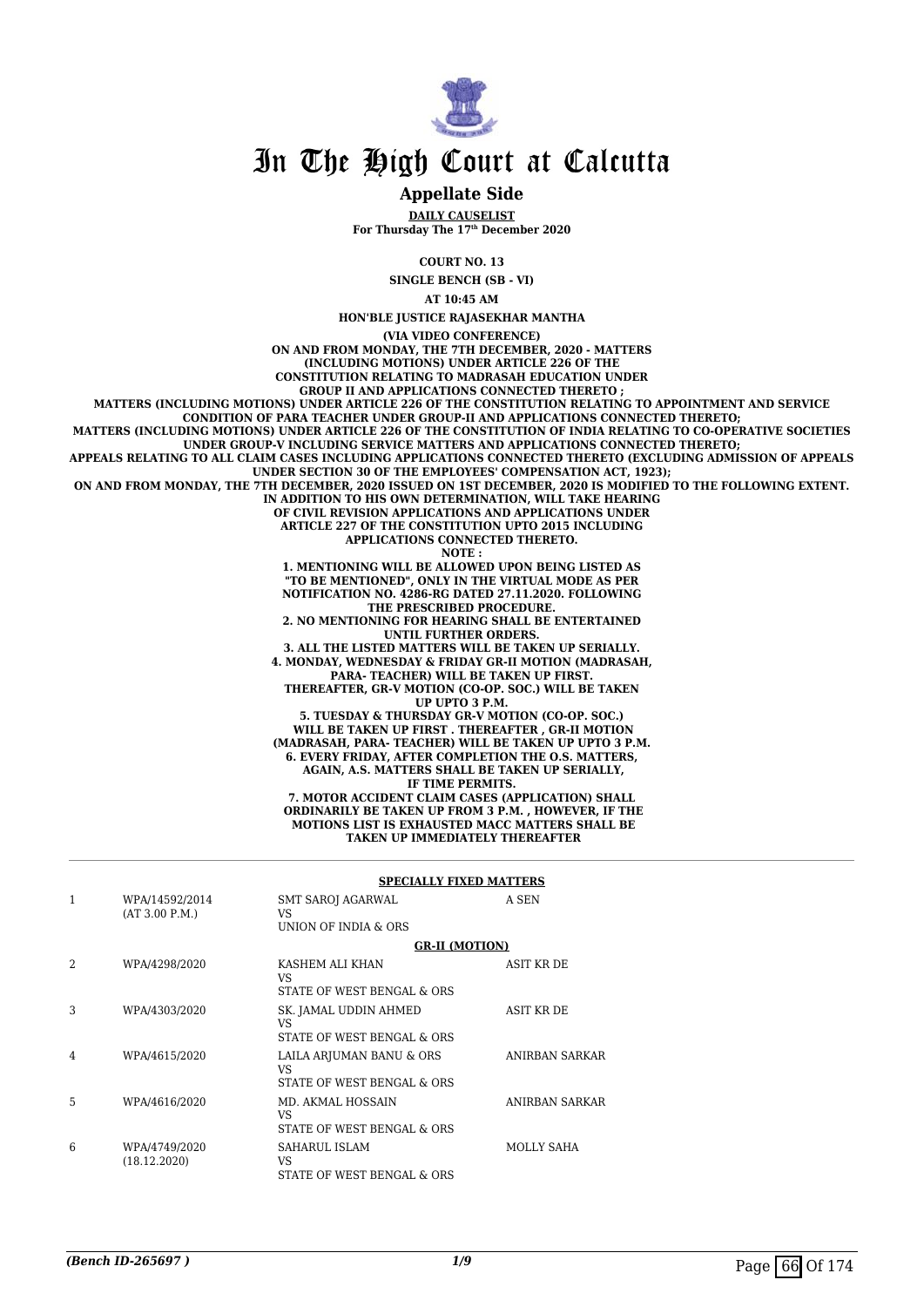#### *DAILY CAUSELIST COURT NO 13-FOR THURSDAY THE 17TH DECEMBER 2020 HIGH COURT OF CALCUTTA - 2 -*

| 7    | WPA/5093/2020                                   | SULTAN MAHMUD<br>VS                                                                                    | RASOMAY MANDAL                      |
|------|-------------------------------------------------|--------------------------------------------------------------------------------------------------------|-------------------------------------|
| 8    | WPA/8962/2020                                   | STATE OF WEST BENGAL & ORS<br>MANAGING COMMITTEE OF ATKINA                                             | TANUJA BASAK                        |
|      |                                                 | HIGH MADARASA<br>VS                                                                                    |                                     |
|      |                                                 | STATE OF WEST BENGAL AND ORS.                                                                          |                                     |
| 9    | WPA/10072/2020<br>(18.12.2020)                  | KAZI MARSHEDUL AREFIN<br>VS                                                                            | PRONAY BASAK                        |
|      |                                                 | STATE OF WEST BENGAL AND ORS.                                                                          |                                     |
| 10   | WPA/10221/2020<br>(21.12.2020)                  | BIBEKANANDA BISWAS<br>VS                                                                               | MANDIRA BHOWMICK                    |
|      |                                                 | THE STATE OF WEST BENGAL AND<br><b>ORS</b>                                                             |                                     |
|      |                                                 | <b>CO-OPERATIVE SOCIETY - MOTIONS</b>                                                                  |                                     |
| 11   | WPA/8094/2020                                   | SATYA NARAYAN GARAIN<br>VS                                                                             | ASHIM GHOSHAL                       |
|      |                                                 | THE STATE OF WEST BENGAL AND<br><b>ORS</b>                                                             |                                     |
| 12   | WPA/8601/2020                                   | LAKSHMI KANTA ROY CHOWDHURY                                                                            | SOUMYAJIT MUKHERJEE                 |
|      |                                                 | VS<br>THE STATE OF WEST BENGAL AND<br><b>ORS</b>                                                       |                                     |
| 13   | WPA/8622/2020                                   | SHANKAR LAL BAJORIA AND ORS                                                                            | HARISH CHANDRA TALWAR               |
|      |                                                 | VS<br>THE STATE OF WEST BENGAL AND<br><b>ORS</b>                                                       |                                     |
| 14   | WPA/10355/2020                                  | <b>SUROJIT MONDAL</b>                                                                                  | <b>SWETA SAHA</b>                   |
|      |                                                 | VS<br>STATE OF WEST BENGAL AND ORS.                                                                    |                                     |
| 15   | WPA/10484/2020                                  | SHYAMAL SUNDAR                                                                                         | SUNANDA MOHAN GHOSH                 |
|      |                                                 | KUNDU@SHYAMAL KUNDU<br>VS                                                                              |                                     |
|      |                                                 | STATE OF WEST BENGAL AND ORS.                                                                          |                                     |
| 16   | WPA/10651/2020                                  | CHANDRA SEKHAR SEAL AND ORS<br>VS                                                                      | NANDADULAL<br>BANDYOPADHYAY         |
|      |                                                 | STATE OF WEST BENGAL AND ORS.                                                                          |                                     |
| 17   | WPA/10674/2020                                  | NIBEDITA HOUSING PVT.LTD<br>VS                                                                         | HARI PADA NAYAK                     |
|      |                                                 | State of West Bengal                                                                                   |                                     |
| 18   | WPA/10856/2020                                  | PRABIR GHOSH<br>VS                                                                                     | <b>MADAN MOHAN ROY</b>              |
|      |                                                 | STATE OF WEST BENGAL AND ORS.                                                                          |                                     |
|      |                                                 | <b>CONTEMPT APPLICATION</b>                                                                            |                                     |
| 19   | WPA/7636/2015<br>(AT 2.00 P.M.) (18.12.2020) VS | SHEFALI ROY<br>STATE OF WEST BENGAL & ORS                                                              | KRISHNA DAS PODDAR                  |
| wt20 | CPAN/1498/2016                                  | MS SHEPHALI ROY                                                                                        | KRISHNA DAS PODDAR                  |
|      |                                                 | VS.                                                                                                    |                                     |
| 21   | CPAN/659/2020                                   | M.A. SUBRAMANIUM & ANR                                                                                 |                                     |
|      |                                                 | DURGA MONDAL<br>VS                                                                                     | LAKSHMI NATH<br><b>BHATTACHARYA</b> |
|      |                                                 | MEGNA PAL                                                                                              |                                     |
| wt22 | WPA/24855/2018                                  | DURGA MONDAL<br><b>VS</b>                                                                              | LAKSHMINATH<br>BHATTACHARYA         |
|      |                                                 | STATE OF WEST BENGAL & ORS<br><b>APPLICATION</b>                                                       |                                     |
| 23   | WPA/3018/2018                                   | BIDHAN CHAUDHURY                                                                                       | BIDYUT K BANERJEE                   |
|      |                                                 | VS<br>GIC HOUSING FINANCE LIMITED &                                                                    |                                     |
|      |                                                 | <b>ORS</b>                                                                                             |                                     |
|      |                                                 | IA NO: CAN/1/2019(Old No:CAN/8909/2019), CAN/2/2020(Old No:CAN/1277/2020)<br><b>APPLICATION (MACC)</b> |                                     |
| 24   | FMA/451/2013                                    | KHAIRUNNESA BIBI & ORS                                                                                 | KRISHANU BANIK                      |
|      | 1 Pb & 2 LCR (18.12.2020)                       | VS<br>ORIENTAL INSURANCE CO. LTD. &                                                                    |                                     |
|      | IA NO: CAN/1/2013(Old No:CAN/8493/2013)         | ANR                                                                                                    |                                     |
|      |                                                 |                                                                                                        |                                     |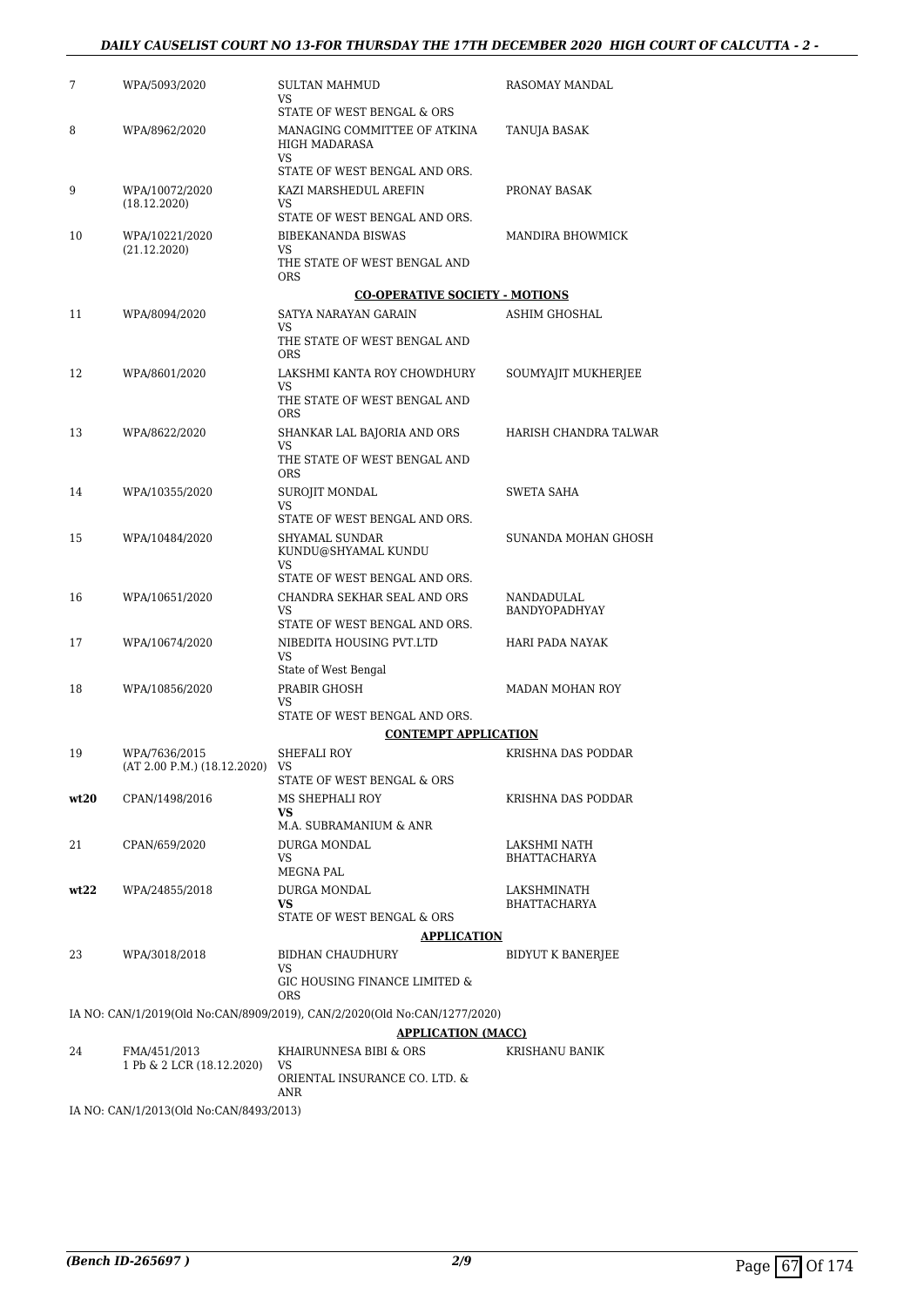| 25   | FMA/1294/2013                                             | THE ORIENTAL INSURANCE CO. LTD<br>VS<br>SHYAMALI DEBNATH & ORS                                              | PARIMAL KUMAR PAHARI  |
|------|-----------------------------------------------------------|-------------------------------------------------------------------------------------------------------------|-----------------------|
|      | IA NO: CAN/3/2017(Old No:CAN/6467/2017)                   |                                                                                                             |                       |
| wt26 | COT/39/2013                                               | SHYAMALI DEBNATH & ORS.                                                                                     | SIMA GHOSH            |
|      |                                                           | VS<br>ORIENTAL INSURANCE CO. LTD. &<br>ANR.                                                                 |                       |
| 27   | FMA/3288/2013<br>1 LCR                                    | THE ORIENTAL INSURANCE CO. LTD.<br>VS                                                                       | KAMAL KRISHNA DAS     |
|      |                                                           | RAMDULAL PRADHAN & ANR.                                                                                     |                       |
|      | IA NO: CAN/2/2017(Old No:CAN/169/2017)                    |                                                                                                             |                       |
| 28   | COT/72/2014                                               | PUSPA PATRA<br>VS.                                                                                          | KRISHANU BANIK        |
|      |                                                           | NATIONAL INSURANCE COMPANY<br>LTD & ANR                                                                     |                       |
| wt29 | FMA/2436/2014                                             | NATIONAL INSURANCE CO. LTD<br><b>VS</b>                                                                     | PARIMAL KUMAR PAHARI  |
|      |                                                           | PUSPA PATRA & ANR                                                                                           |                       |
| 30   |                                                           | IA NO: CAN/1/2014(Old No:CAN/8067/2014), CAN/2/2016(Old No:CAN/1875/2016)<br>ABU ALI & ANR                  |                       |
|      | FMAT/654/2016                                             | VS<br>THE NATIONAL INSURANCE CO. LTD.                                                                       | JAYANTA BANERJEE      |
|      |                                                           | & ANR                                                                                                       |                       |
| 31   | IA NO: CAN/1/2019(Old No:CAN/11914/2019)<br>FMAT/721/2016 | SWAPAN KUMAR BERA                                                                                           | DYUTIMAN BANERJEE     |
|      |                                                           | <b>VS</b>                                                                                                   |                       |
|      |                                                           | LAKSHMAN BHOWMIK & ANR                                                                                      |                       |
|      | IA NO: CAN/1/2018(Old No:CAN/3454/2018)                   |                                                                                                             |                       |
| 32   | FMAT/791/2016<br>(A.V.)                                   | SAHANARA SEIKH & ORS<br>VS                                                                                  | ALI IMAM SHAH         |
|      |                                                           | NEW INDIA ASSURANCE & ANR                                                                                   |                       |
|      | IA NO: CAN/1/2017(Old No:CAN/3841/2017)                   |                                                                                                             |                       |
| wt33 | FMA/898/2013                                              | THE NEW INDIA ASSURANCE CO. LTD<br><b>VS</b><br>SAHANARA SEIKH & ORS                                        | PARIMAL KUMAR PAHARI  |
| 34   | FMA/2293/2016                                             | NATIONAL INSURANCE CO. LTD.<br>VS                                                                           | SAIBALENDU BHOWMIK    |
|      |                                                           | RASHMI KUMARI & ORS                                                                                         |                       |
|      |                                                           | IA NO: CAN/1/2015(Old No:CAN/10780/2015), CAN/3/2017(Old No:CAN/7114/2017)                                  |                       |
| 35   | FMA/2702/2016                                             | <b>BIVA PAUL &amp; ORS</b><br><b>VS</b>                                                                     | <b>SAIDUR RAHAMAN</b> |
|      |                                                           | THE TATA AIG GENERAL INSURANCE<br>CO LTD & ANR                                                              |                       |
|      | IA NO: CAN/1/2018(Old No:CAN/4421/2018)                   |                                                                                                             |                       |
| 36   | FMA/3668/2016                                             | RINKU SAHA & ORS<br>VS                                                                                      | <b>SAIDUR RAHAMAN</b> |
|      |                                                           | NATIONAL INSURANCE CO LTD & ORS                                                                             |                       |
|      | IA NO: CAN/1/2017(Old No:CAN/10930/2017)                  |                                                                                                             |                       |
| 37   | FMAT/444/2017                                             | BAJAJ ALLIANZ GEN. INSURANCE CO.<br>LTD.<br><b>VS</b>                                                       | RAJESH SINGH          |
|      |                                                           | MUHADHARI HALDAR & ORS                                                                                      |                       |
|      |                                                           | IA NO: CAN/1/2017(Old No:CAN/4881/2017), CAN/3/2019(Old No:CAN/7020/2019), CAN/4/2019(Old No:CAN/7792/2019) |                       |
| 38   | FMAT/1191/2017                                            | ABUL KASHEM SK. & ANR.<br>VS<br>NATIONAL IN. CO. LTD. & ANR.                                                | <b>SAIDUR RAHAMAN</b> |
|      | IA NO: CAN/1/2018(Old No:CAN/928/2018)                    |                                                                                                             |                       |
| 39   | FMAT/522/2018                                             | RABEYA BIBI<br>VS                                                                                           | L M GHOSH             |
|      |                                                           | <b>BINA DAS &amp; ORS</b>                                                                                   |                       |
|      | IA NO: CAN/1/2019(Old No:CAN/8225/2019)                   |                                                                                                             |                       |
| 40   | FMAT/1220/2018                                            | <b>BANGA BARMAN</b><br>VS<br>MAHABIR BARMAN & ANR                                                           | SHILADITYA BARMA      |
|      |                                                           | IA NO: CAN/1/2019(Old No:CAN/441/2019), CAN/2/2019(Old No:CAN/442/2019)                                     |                       |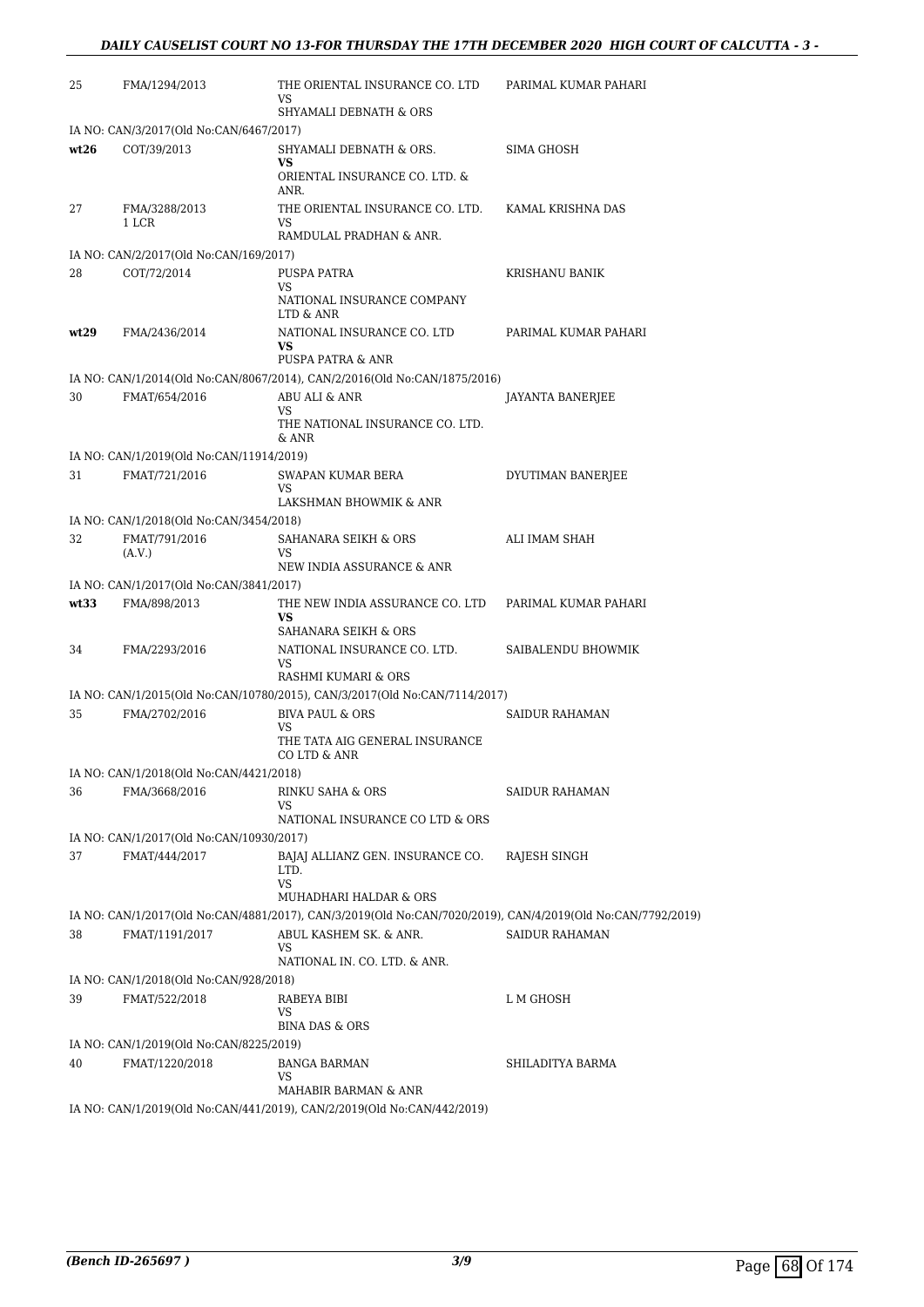| 41 | FMAT/1221/2018                           | SAMSUR NEHAR & ORS<br>VS<br>SIRAJ ALI & ANR                                 | SHILADITYA BARMA    |
|----|------------------------------------------|-----------------------------------------------------------------------------|---------------------|
|    |                                          | IA NO: CAN/1/2019(Old No:CAN/443/2019), CAN/2/2019(Old No:CAN/444/2019)     |                     |
| 42 | FMAT/1222/2018                           | TAPI SAHA (BISWAS) & ORS<br>VS                                              | SHILADITYA BARMA    |
|    |                                          | ANIMESH MISHRA & ANR                                                        |                     |
|    |                                          | IA NO: CAN/1/2018(Old No:CAN/10247/2018), CAN/2/2018(Old No:CAN/10248/2018) |                     |
| 43 | FMAT/1050/2019                           | THE NATIONAL INSURANCE<br><b>COMPANY LTD</b><br>VS                          | DEB NARAYAN RAY     |
|    |                                          | DIPALI PADYALI & ORS                                                        |                     |
|    | IA NO: CAN/1/2019(Old No:CAN/10654/2019) |                                                                             |                     |
| 44 | FMAT/1268/2019                           | SURENDAR KAUR SINGH<br>VS<br>UNITED IND. IN. CO. LTD. & ANR.                | SUBHANKAR MANDAL    |
|    | IA NO: CAN/1/2020(Old No:CAN/875/2020)   |                                                                             |                     |
| 45 | FMAT/1355/2019                           | THE UNITED INDIA INSURANCE CO.<br><b>LTD</b>                                | SANJAY PAUL         |
|    |                                          | <b>VS</b><br>KAMNNA HALDER & ORS                                            |                     |
|    | IA NO: CAN/1/2020(Old No:CAN/364/2020)   |                                                                             |                     |
| 46 | FMAT/1359/2019                           | MAMONI SINGHA (ROY) & ORS.<br>VS                                            | SUDIP BANDYOPADHYAY |
|    |                                          | BAJAJ ALLIANZ G.I. CO. LTD. & ANR.                                          |                     |
|    | IA NO: CAN/1/2020(Old No:CAN/2279/2020)  |                                                                             |                     |
| 47 | FMAT/56/2020                             | SEBAK DAS (MANDAL) & ORS.<br>VS<br>NATIONAL IN. CO. LTD. & ANR.             | NILADRI SAHA        |
|    |                                          | IA NO: CAN/1/2020(Old No:CAN/1319/2020), CAN/2/2020(Old No:CAN/1335/2020)   |                     |
| 48 | FMAT/57/2020                             | LUTFA BIBI & ORS.<br>VS                                                     | NILADR SAHA         |
|    |                                          | NATIONAL IN. CO. LTD. & ANR.                                                |                     |
|    |                                          | IA NO: CAN/1/2020(Old No:CAN/1317/2020), CAN/2/2020(Old No:CAN/1336/2020)   |                     |
| 49 | FMAT/90/2020                             | KANIKA MONDAL & ORS                                                         | NILADRI SAHA        |
|    |                                          | VS<br>ORIENTAL INSURANCE CO. LTD &<br>ANR                                   |                     |
|    |                                          | IA NO: CAN/1/2020(Old No:CAN/1337/2020), CAN/2/2020(Old No:CAN/1343/2020)   |                     |
| 50 | FMAT/302/2020                            | BAJAJ ALLIANZ GENERAL INSURANCE<br>COMPANY LTD.                             | RAJESH SINGH        |
|    |                                          | VS<br>SWARAJ AGARWAL & ANR                                                  |                     |
|    |                                          | IA NO: CAN/1/2020(Old No:CAN/2768/2020), CAN/2/2020(Old No:CAN/2769/2020)   |                     |
|    |                                          | <b>ACCIDENT CLAIM CASES</b>                                                 |                     |
| 51 | FMA/983/2011                             | AGNI ORAO @ LAKRA<br>VS.<br>UNION OF INDIA & ORS.                           | KAZI M RAHAMAN      |
| 52 | FMAT/1575/2011                           | PURNIMA ROY & ORS                                                           | JAYANTA KR. MANDAL  |
|    |                                          | VS<br>NATIONAL INSURANCE CO. LTD. &<br>ORS                                  |                     |
|    | IA NO: CAN/1/2012(Old No:CAN/6195/2012)  |                                                                             |                     |
| 53 | FMA/747/2012                             | AJEMA BEWA & ORS.                                                           | SAIDUR RAHMAN       |
|    | 1 LCR                                    | VS<br>NATIONAL INSURANCE CO. LTD.                                           |                     |
|    |                                          | IA NO: CAN/1/2017(Old No:CAN/5302/2017), CAN/2/2017(Old No:CAN/5303/2017)   |                     |
| 54 | FMA/1245/2012                            | MAMATA SUTRADHAR & OTH.                                                     | AMIT RANJAN ROY     |
|    | 1 LCR                                    | VS<br>THE NATIONAL INSURANCE CO. LTD.<br>& OTH.                             |                     |
|    | IA NO: CAN/1/2017(Old No:CAN/6987/2017)  |                                                                             |                     |
| 55 | FMA/69/2013                              | SAKHALAL SAHA & ANR.<br>VS                                                  | SAIDUR RAHAMAN      |
|    |                                          | BR, MGR., NEW INDIA ASSURANCE<br>CO. LTD. & ANR.                            |                     |
|    | IA NO: CAN/1/2017(Old No:CAN/5774/2017)  |                                                                             |                     |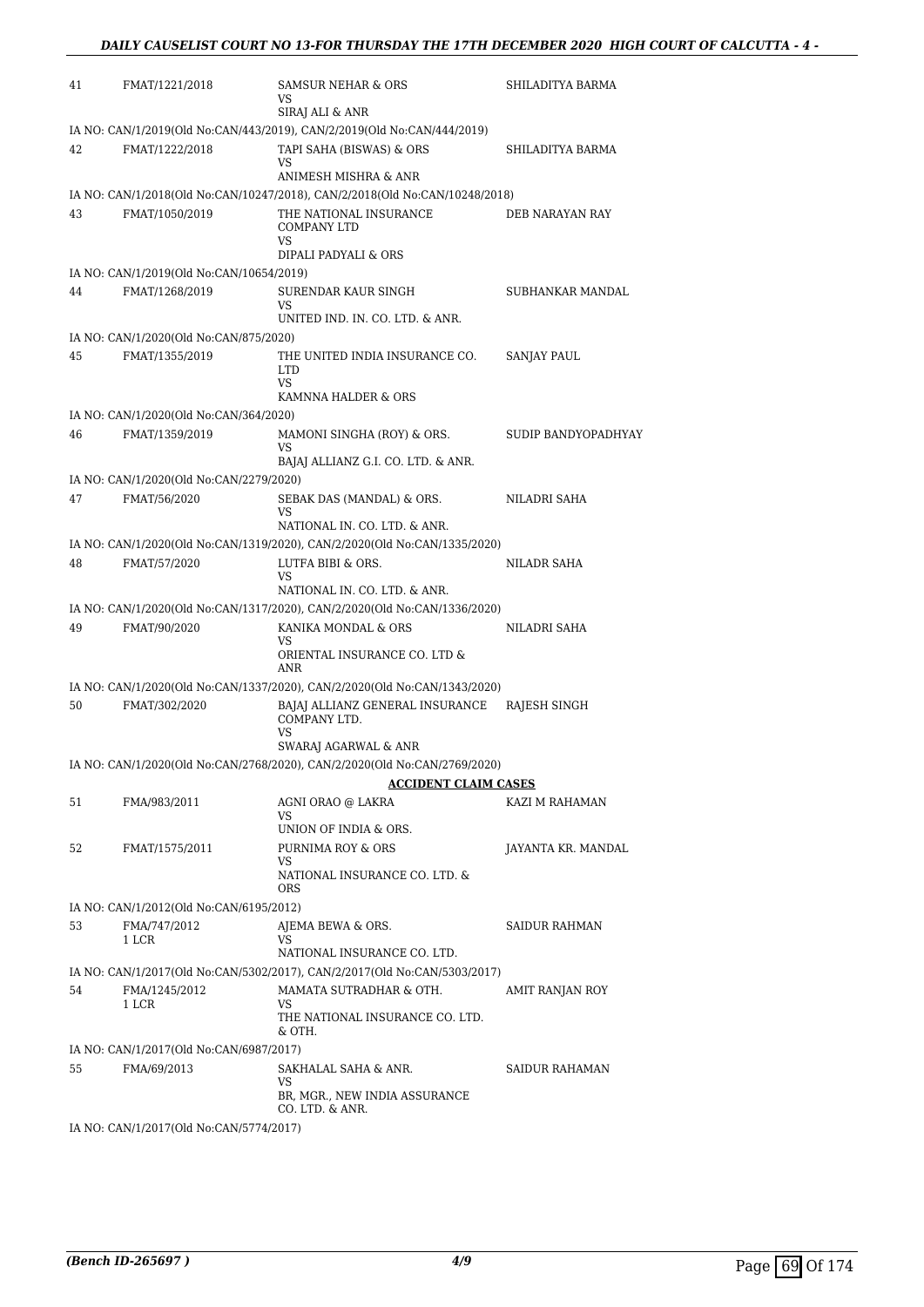| 56 | FMA/709/2013                                             | <b>JAULASHI BIBI &amp; ORS</b><br>VS.                                     | AMARENDRA NATH HAZRA  |
|----|----------------------------------------------------------|---------------------------------------------------------------------------|-----------------------|
|    |                                                          | KANANBALA GHOSH & ANR.                                                    |                       |
|    |                                                          | IA NO: CAN/1/2017(Old No:CAN/8233/2017), CAN/2/2017(Old No:CAN/8234/2017) |                       |
| 57 | FMA/1170/2013                                            | MANORANJAN SARKAR & ANR.<br>VS                                            | SAIDUR RAHAMAN        |
|    |                                                          | RELIANCE G.I CO. LTD. & ANR.                                              |                       |
|    | IA NO: CAN/1/2017(Old No:CAN/3171/2017)                  |                                                                           |                       |
| 58 | FMA/1336/2013                                            | SATISH CHANDRA JOGI<br>VS                                                 | <b>SAIDUR RAHAMAN</b> |
|    |                                                          | UNITED INDIA INSURENCE & ANR                                              |                       |
|    | IA NO: CAN/1/2018(Old No:CAN/3695/2018)                  |                                                                           |                       |
| 59 | FMA/1451/2013                                            | THE ORIENTAL INSURANCE CO. LTD.<br>VS                                     | RAJESH SINGH          |
|    |                                                          | AMIYA JANA & ORS.                                                         |                       |
|    |                                                          | IA NO: CAN/1/2013(Old No:CAN/3774/2013), CAN/2/2017(Old No:CAN/4097/2017) |                       |
| 60 | FMA/2020/2013                                            | ASHA GOPE & ANR.<br><b>VS</b><br>THE UNITED INDIA INSURANCE               | AMIT RANJAN ROY       |
|    |                                                          | COMPANY LIMITED & ANR.                                                    |                       |
| 61 | IA NO: CAN/1/2016(Old No:CAN/6439/2016)<br>FMA/2123/2013 | PUSHPA DAS & ANR.                                                         | KRISHANU BANIK        |
|    |                                                          | <b>VS</b>                                                                 |                       |
|    |                                                          | NATIONAL INSURANCE CO. LTD. &<br>ANR.                                     |                       |
|    | IA NO: CAN/1/2016(Old No:CAN/2632/2016)                  |                                                                           |                       |
| 62 | FMAT/314/2014                                            | THE NATIONAL INSURANCE<br>COMPANY LTD.                                    | <b>SANJAY PAUL</b>    |
|    |                                                          | <b>VS</b><br>SANTANA MONDAL (WIDOW) & ORS                                 |                       |
|    |                                                          | IA NO: CAN/1/2014(Old No:CAN/3554/2014), CAN/2/2014(Old No:CAN/3555/2014) |                       |
| 63 | FMAT/371/2014                                            | SONALI DEY & ORS.                                                         | JAYANTA KR. MANDAL    |
|    |                                                          | VS<br>NATIONAL INSURANCE CO. LTD. &<br>ANR.                               |                       |
|    | IA NO: CAN/1/2017(Old No:CAN/7536/2017)                  |                                                                           |                       |
| 64 | FMAT/669/2014                                            | HANUMAN KUMAR SINGH & ANR                                                 | <b>SAIDUR RAHAMAN</b> |
|    |                                                          | VS.<br>RELIANCE GENERAL INSURANCE CO<br>LTD & ANR                         |                       |
|    | IA NO: CAN/1/2017(Old No:CAN/6962/2017)                  |                                                                           |                       |
| 65 | FMA/751/2014                                             | HASINA BIBI & ORS<br>VS                                                   | <b>KRISHANU BANIK</b> |
|    |                                                          | NEW INDIA ASSURANCE CO. LTD. &<br>ANR                                     |                       |
|    | IA NO: CAN/2/2016(Old No:CAN/7432/2016)                  |                                                                           |                       |
| 66 | FMA/2055/2014                                            | PRAKASH MAITY @ PRAKASH CH.<br>MAITY<br><b>VS</b>                         | <b>SOUMAK BERA</b>    |
|    |                                                          | PRATAP MAITY & ANR                                                        |                       |
|    |                                                          | IA NO: CAN/2/2015(Old No:CAN/5288/2015), CAN/3/2017(Old No:CAN/7548/2017) |                       |
| 67 | FMA/2430/2014                                            | ATIKUR RAHAMAN & ANR<br>VS                                                | <b>SAIDUR RAHAMAN</b> |
|    |                                                          | THE DIVISIONAL MANAGER,<br>RELIANCE GEN. INS. CO. LTD. & ORS              |                       |
|    | IA NO: CAN/2/2017(Old No:CAN/5277/2017)                  |                                                                           |                       |
| 68 | FMA/2439/2014                                            | UNITED INDIA INS. CO. LTD.<br><b>VS</b><br>SANDHYA CHANDA & ORS.          | PARIMAL KR. PAHARI    |
|    |                                                          | IA NO: CAN/1/2014(Old No:CAN/8135/2014), CAN/2/2017(Old No:CAN/5713/2017) |                       |
| 69 | FMAT/118/2015                                            | SUNIL KR. BANERJEE                                                        | SAIDUR RAHAMAN        |
|    |                                                          | VS<br>ORIENTAL INSURANCE CO. LTD. &<br>ANR.                               |                       |
|    | IA NO: CAN/1/2017(Old No:CAN/5947/2017)                  |                                                                           |                       |
| 70 | FMAT/568/2015                                            | SAMSUL HAQUE & ORS.<br>VS<br>NEW INDIA ASSURANCE CO. LTD. &               | SAIDUR RAHAMAN        |
|    |                                                          | ANR.                                                                      |                       |
|    | IA NO: CAN/1/2017(Old No:CAN/901/2017)                   |                                                                           |                       |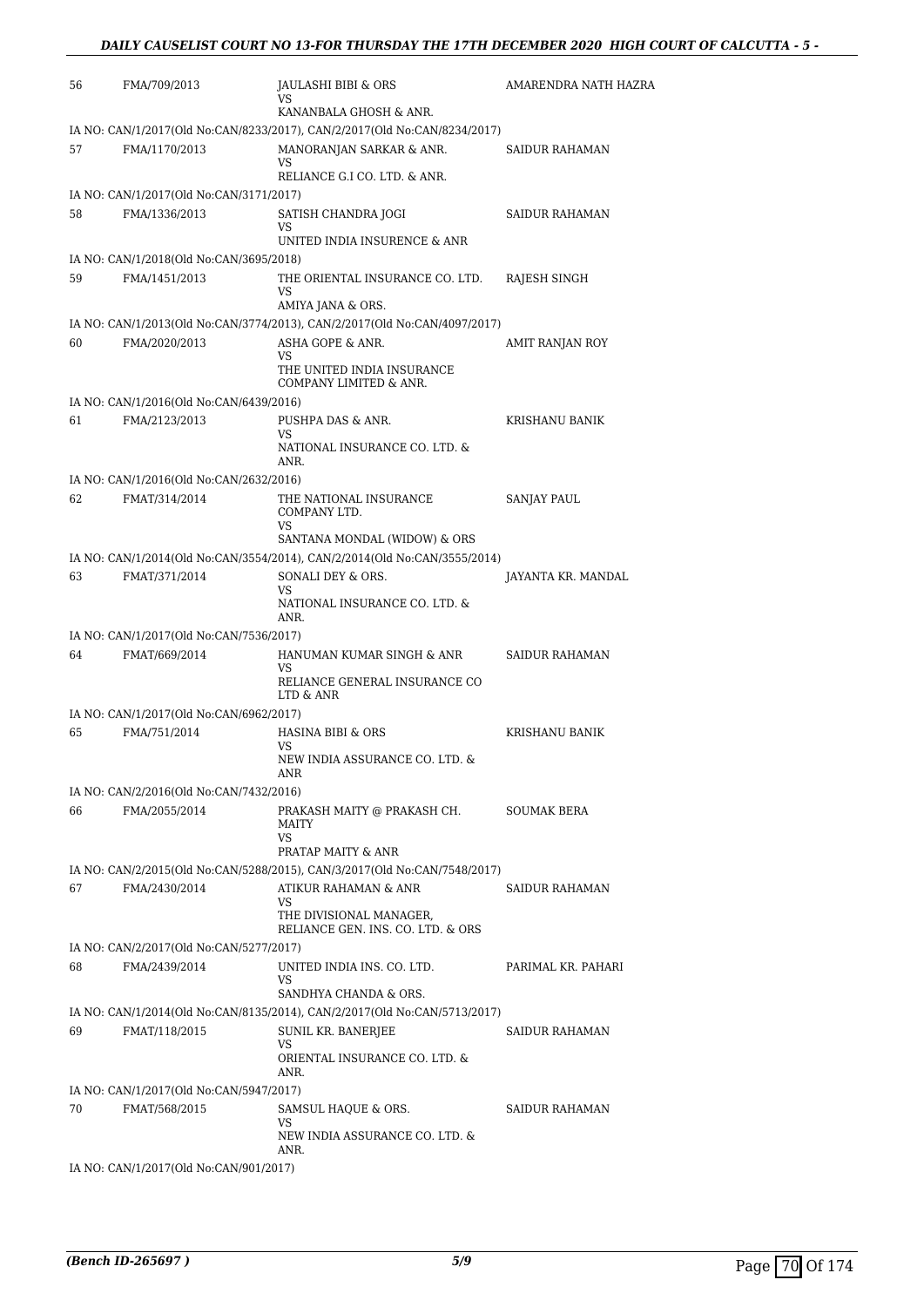| 71 | FMAT/1065/2015                           | SITESH GHOSH<br>VS.<br>THE NEW INDIA ASSURANCE CO.                                                                                                         | SAIDUR RAHAMAN       |
|----|------------------------------------------|------------------------------------------------------------------------------------------------------------------------------------------------------------|----------------------|
| 72 | FMA/1405/2015                            | LTD, MALDA BRANCH & ANR<br>MADHABI MONDAL                                                                                                                  | KRISHANU BANIK       |
|    |                                          | VS.<br>UNITED INDIA INSURANCE COMPANY<br>& ORS                                                                                                             |                      |
|    |                                          | IA NO: CAN/1/2015(Old No:CAN/2494/2015), CAN/2/2017(Old No:CAN/7959/2017)                                                                                  |                      |
| 73 | FMAT/351/2016                            | SANJIDA KHATUN MINOR<br>REPRESENTED BY MIRZA GOLAM<br><b>ASPIA</b><br>VS.<br>THE NATIONAL INSUARANCE<br>COMPANY LTD. TARAKESWAR<br><b>BRANCH &amp; ANR</b> | MD. Z. HOSSAIN       |
|    |                                          | IA NO: CAN/2/2017(Old No:CAN/1284/2017), CAN/3/2017(Old No:CAN/8704/2017)                                                                                  |                      |
| 74 | FMAT/483/2016                            | PRAN KRISHNA BANDYOPADHYAY                                                                                                                                 | ASHIQUE MONDAL       |
|    |                                          | VS<br>THE NEW INDIA ASSURANCE CO.<br>LTD.& ANR                                                                                                             |                      |
|    | IA NO: CAN/1/2016(Old No:CAN/5084/2016)  |                                                                                                                                                            |                      |
| 75 | FMAT/1278/2016                           | SHRIRAM G.I CO. LTD.<br>VS                                                                                                                                 | RAJESH SINGH         |
|    |                                          | NURALAM HALDAR @ NOOR ALAM<br>HALDAR & ANR.                                                                                                                |                      |
|    | IA NO: CAN/1/2017(Old No:CAN/843/2017)   |                                                                                                                                                            |                      |
| 76 | FMA/2881/2016                            | NURBANU BIBI<br>VS.                                                                                                                                        | KAZI M RAHMAN        |
|    |                                          | UNION OF INDIA & ORS.                                                                                                                                      |                      |
|    |                                          | IA NO: CAN/2/2011(Old No:CAN/11384/2011), CAN/3/2020(Old No:CAN/2002/2020)                                                                                 |                      |
| 77 | FMA/3017/2016                            | UDAYAN BOURI<br>VS.                                                                                                                                        | AMIT RANJAN ROY      |
|    |                                          | THE NEW INDIA ASSURANCE<br>COMPANY LIMITED & ANR                                                                                                           |                      |
|    | IA NO: CAN/3/2017(Old No:CAN/4991/2017)  |                                                                                                                                                            |                      |
| 78 | FMA/3381/2016                            | NATIONAL INSURANCE CO. LTD.<br>VS<br>SUCHITRA PARICHHA & ORS.                                                                                              | RAJESH SINGH         |
|    |                                          | IA NO: CAN/3/2015(Old No:CAN/5823/2015), CAN/5/2017(Old No:CAN/6523/2017), CAN/6/2019(Old No:CAN/12385/2019)                                               |                      |
| 79 | FMA/3616/2016                            | SK. TUPAI<br>VS<br>NATIONAL INSURANCE COMPANY<br><b>LTD</b>                                                                                                | A,R. ROY             |
|    | IA NO: CAN/1/2017(Old No:CAN/5564/2017)  |                                                                                                                                                            |                      |
| 80 | FMA/73/2017                              | ICICI LOMBARD GENERAL<br>INSURANCE CO. LTD                                                                                                                 | PARIMAL KUMAR PAHARI |
|    |                                          | VS<br>SMT LAKSHMI GHOSH & ORS                                                                                                                              |                      |
|    | IA NO: CAN/1/2016(Old No:CAN/6898/2016)  |                                                                                                                                                            |                      |
| 81 | FMAT/154/2017                            | SMT. SHEPHALI JANA & ORS                                                                                                                                   | AMIT RANJAN ROY      |
|    |                                          | VS<br>THE NATIONAL INSURANCE<br><b>COMPANY LIMITED &amp; ORS</b>                                                                                           |                      |
|    | IA NO: CAN/1/2017(Old No:CAN/2294/2017)  |                                                                                                                                                            |                      |
| 82 | FMAT/188/2017                            | JHUMA GORAI & ORS                                                                                                                                          | KRISHANU BANIK       |
|    |                                          | VS.<br>BAJAJ ALLIANZ GENERAL INSURANCE<br>COMPANY LTD & ANR                                                                                                |                      |
|    | IA NO: CAN/1/2017(Old No:CAN/10791/2017) |                                                                                                                                                            |                      |
| 83 | FMAT/203/2017                            | RELIANCE GENERAL INSURANCE CO<br>LTD.<br><b>VS</b>                                                                                                         | KAMAL KRISHNA DAS    |
|    |                                          | SAHIDUL @ BABU ALI PIYADA & ORS                                                                                                                            |                      |
|    |                                          | IA NO: CAN/1/2017(Old No:CAN/4623/2017), CAN/2/2017(Old No:CAN/4627/2017)                                                                                  |                      |
| 84 | FMAT/351/2017                            | ICICI LOMBARD GEN. INSURANCE CO.<br>LTD.<br><b>VS</b>                                                                                                      | PARIMAL KUMAR PAHARI |
|    |                                          | ADARI MAJHI & ORS                                                                                                                                          |                      |
|    | IA NO: CAN/1/2017(Old No:CAN/6429/2017)  |                                                                                                                                                            |                      |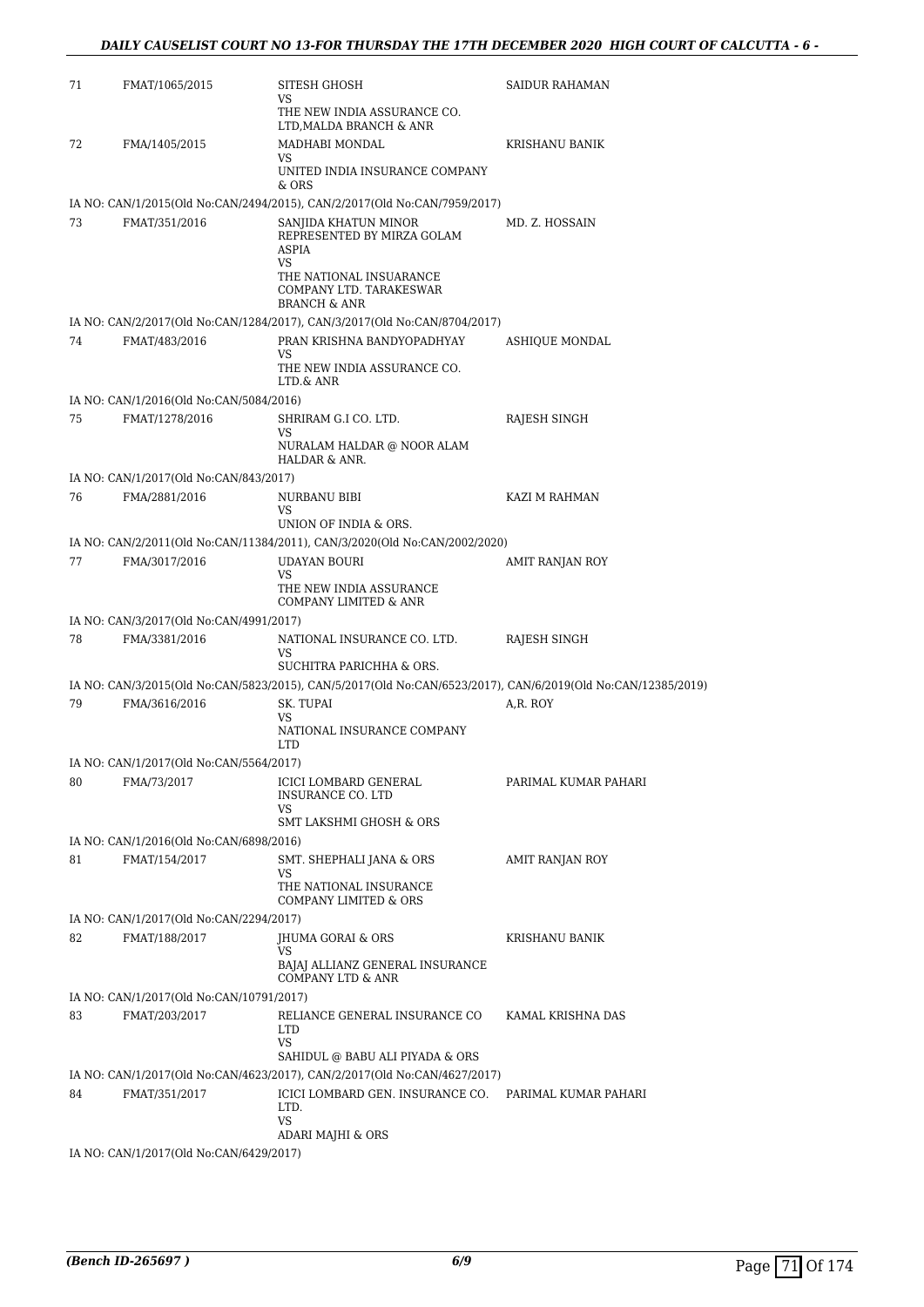| 85 | FMAT/353/2017                                           | ICICI LOMBARD GEN. INSURANCE CO.<br>LTD.<br>VS<br><b>GULBAN BIBI &amp; ORS</b>           | PARIMAL KUMAR PAHARI |
|----|---------------------------------------------------------|------------------------------------------------------------------------------------------|----------------------|
|    |                                                         |                                                                                          |                      |
| 86 | IA NO: CAN/1/2017(Old No:CAN/6430/2017)<br>FMA/455/2017 | NATIONAL INSURANCE COMPANY<br><b>LTD</b><br>VS.                                          | SUCHARITA PAUL       |
|    |                                                         | NITA RANI OJHA & ORS                                                                     |                      |
|    | IA NO: CAN/2/2017(Old No:CAN/3972/2017)                 |                                                                                          |                      |
| 87 | FMA/459/2017                                            | THE NEW INDIA ASSURANCE<br><b>COMPANY LTD</b><br><b>VS</b><br>SAGAR BAGCHI (MINOR) & ORS | RAJESH SINGH         |
|    | IA NO: CAN/2/2017(Old No:CAN/6504/2017)                 |                                                                                          |                      |
| 88 | FMAT/549/2017                                           | <b>SHEFALI ROY &amp; ORS</b>                                                             | KRISHANU BANIK       |
|    |                                                         | VS<br>NEW INDIA ASSURANCE COMPANY &<br>ANR                                               |                      |
|    | IA NO: CAN/1/2017(Old No:CAN/9364/2017)                 |                                                                                          |                      |
| 89 | FMAT/628/2017                                           | NIC LTD<br>VS<br>TARIF CHOWDHURY & ANR                                                   | P K PAHARAI          |
|    |                                                         | IA NO: CAN/1/2017(Old No:CAN/6431/2017), CAN/2/2019(Old No:CAN/1142/2019)                |                      |
| 90 | FMAT/643/2017                                           | THE N I C LTD<br>VS                                                                      | D N RAY              |
|    |                                                         | NIVA HAZRA & ORS                                                                         |                      |
|    |                                                         | IA NO: CAN/1/2017(Old No:CAN/6358/2017), CAN/2/2017(Old No:CAN/6359/2017)                |                      |
| 91 | FMAT/660/2017                                           | BAJAJ ALLIANZ GENERAL INSURANCE<br>COMPANY LTD.<br><b>VS</b>                             | R. SINGH             |
|    |                                                         | <b>SAROGI DAS &amp; ORS</b>                                                              |                      |
|    |                                                         | IA NO: CAN/1/2017(Old No:CAN/8604/2017), CAN/2/2017(Old No:CAN/8612/2017)                |                      |
| 92 | FMAT/801/2017                                           | UMA KHATUN & ORS<br>VS<br>THE NATIONAL INSURANCE CO LTD &<br>ANR                         | AMIT RANJAN ROY      |
|    | IA NO: CAN/1/2017(Old No:CAN/10707/2017)                |                                                                                          |                      |
| 93 | FMAT/863/2017                                           | THE UNITED INDIA INSURANCE CO.<br>LTD.<br>VS.                                            | <b>SANJOY PAUL</b>   |
|    |                                                         | <b>SMT SABITRI BALA ROY &amp; ORS</b>                                                    |                      |
|    |                                                         | IA NO: CAN/1/2017(Old No:CAN/7793/2017), CAN/2/2020(Old No:CAN/634/2020)                 |                      |
| 94 | FMAT/1100/2017                                          | POLY ROY<br>vs<br>NICL & ORS                                                             | AMIT RANJAN ROY      |
|    | IA NO: CAN/1/2017(Old No:CAN/10472/2017)                |                                                                                          |                      |
| 95 | FMAT/1150/2017                                          | ICICI LOMBARD GENERAL<br>INSURNACE CO. LTD.<br>VS                                        | PARIMAL KUMAR PAHARI |
|    |                                                         | SMT. ANIMA DUTTA & ORS                                                                   |                      |
|    | IA NO: CAN/1/2017(Old No:CAN/10259/2017)                |                                                                                          |                      |
| 96 | FMAT/1159/2017                                          | THE SECRETARY & CURATOR,<br>VICTORIA MEMORIAL HALL & ANR<br>VS<br>ASHA DEVI.             | PRADYOT KUMAR DAS    |
|    | IA NO: CAN/2/2020(Old No:CAN/2369/2020)                 |                                                                                          |                      |
| 97 | FMAT/1169/2017                                          | HDFC ERGO GENERAL INSURANCE<br>COMPANY LIMITED<br>VS<br>UDAY KUMAR BHAGAT & ANR          | RAJESH SINGH         |
|    |                                                         | IA NO: CAN/1/2017(Old No:CAN/10571/2017), CAN/2/2017(Old No:CAN/10581/2017)              |                      |
| 98 | FMAT/1175/2017                                          | NATIONAL INSURANCE CO. LTD.<br>VS                                                        | SAMIM AHAMMED        |
|    |                                                         | ARCHANA MANDAL & ORS.                                                                    |                      |
|    |                                                         | IA NO: CAN/1/2017(Old No:CAN/11515/2017), CAN/2/2017(Old No:CAN/11518/2017)              |                      |
| 99 | FMAT/1176/2017                                          | NATIONAL IN. CO. LTD.<br>VS<br>SELIM MALLICK & ANR.                                      | SAMIM AHAMMED        |
|    |                                                         | IA NO: CAN/1/2017(Old No:CAN/11513/2017), CAN/2/2017(Old No:CAN/11514/2017)              |                      |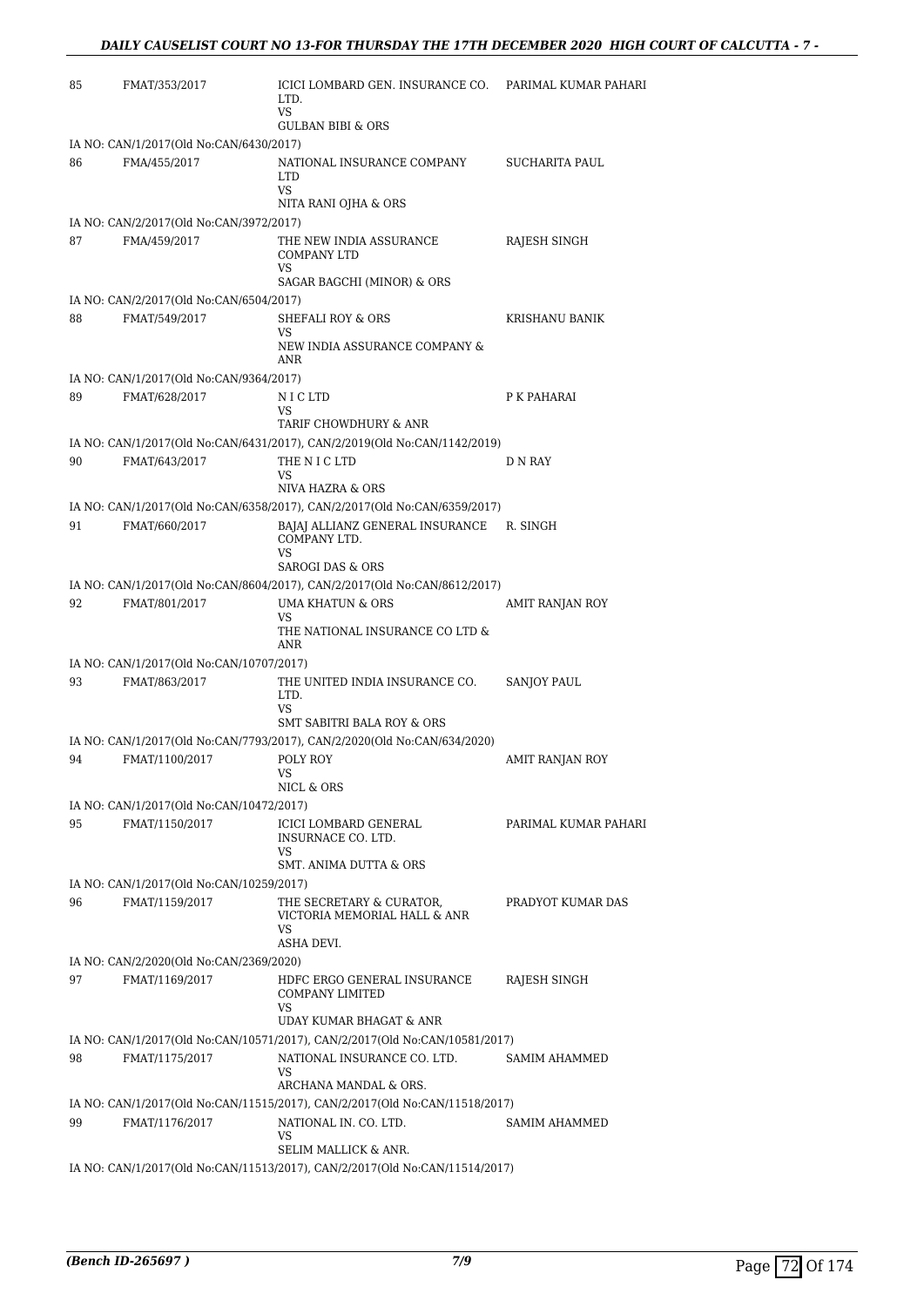| 100   | FMAT/1216/2017                                          | THE UNITED INDIA INSURANCE CO<br><b>LTD</b><br><b>VS</b><br>RAMBILASH SHAW & ANR                                                   | <b>SANJOY PAUL</b>     |
|-------|---------------------------------------------------------|------------------------------------------------------------------------------------------------------------------------------------|------------------------|
|       | IA NO: CAN/1/2017(Old No:CAN/10760/2017)                |                                                                                                                                    |                        |
| 101   | FMAT/1298/2017                                          | NATIONAL INSURANCE CO. LTD<br>VS                                                                                                   | S. AHAMMED             |
|       |                                                         | DIL KUMARI LIMBU & ANR                                                                                                             |                        |
| 102   | FMAT/1322/2017                                          | IA NO: CAN/1/2017(Old No:CAN/11763/2017), CAN/2/2017(Old No:CAN/11772/2017)<br>MITHURANI PANDA & ORS<br>VS<br>UNION OF INDIA & ORS | SK ABU ABBAS UDDIN     |
|       | IA NO: CAN/1/2018(Old No:CAN/7662/2018)                 |                                                                                                                                    |                        |
| 103   | FMAT/54/2018                                            | <b>SARASWATI MAITY &amp; ORS</b><br>VS                                                                                             | AMIT RANJAN ROY        |
|       |                                                         | THE ORIENTAL INS CO LTD & ANR                                                                                                      |                        |
| 104   | IA NO: CAN/1/2018(Old No:CAN/2108/2018)<br>FMA/962/2018 | ANOWARA BEGAM & ORS                                                                                                                | SAIDUR RAHAMAN         |
|       |                                                         | VS<br>UNITED INDIA INSURANCE COMPANY<br>LTD & ANR                                                                                  |                        |
|       | IA NO: CAN/1/2018(Old No:CAN/4422/2018)                 |                                                                                                                                    |                        |
| 105   | FMAT/1288/2018                                          | <b>SUSHIL RANA &amp; ANR</b><br><b>VS</b>                                                                                          | <b>SHAHINA HAQUE</b>   |
|       |                                                         | UNION OF INDIA                                                                                                                     |                        |
| 106   | FMAT/683/2019                                           | LAKSHMIRANI BERA & ORS<br>VS<br>UNION OF INDIA                                                                                     | RAJENDRA KUMAR MITTAL  |
| 107   | FMAT/1158/2019                                          | ANIMA SARKAR (DOLAI)<br>VS.                                                                                                        | RAJENDRA KUMAR MITTAL  |
|       |                                                         | UNION OF INDIA                                                                                                                     |                        |
|       |                                                         | <b>HEARING</b>                                                                                                                     |                        |
| 108   | FMA/137/2011                                            | MAYA DAS & ANR.<br>VS.<br>NEW INDIA ASSURANCE CO. LTD. &<br>ANR.                                                                   | SAIDUR RAHAMAN         |
|       | IA NO: CAN/1/2011(Old No:CAN/5526/2011)                 |                                                                                                                                    |                        |
| 109   | FMA/201/2011                                            | SMT.MANJU PAL                                                                                                                      | JAYANTA KR. MANDAL     |
|       |                                                         | VS.<br>NEW INDIA ASSURANCE CO.LTD. &<br><b>ORS</b>                                                                                 |                        |
| 110   | COT/88/2013                                             | PRADYUMNA KR. SAHU & ANR<br>VS.                                                                                                    | JAYANTA KR. MANDAL     |
|       |                                                         | THE NEW INDIA ASSURANCE CO. LTD.<br>& ANR                                                                                          |                        |
| wt111 | FMA/1130/2013                                           | THE NEW INDIA ASSURANCE CO. LTD<br>VS                                                                                              | KAMAL KRISHNA DAS      |
|       |                                                         | PRADYUMNA KUMAR SAHU & ORS                                                                                                         |                        |
| 112   | FMA/2290/2013                                           | IA NO: CAN/1/2012(Old No:CAN/8443/2012), CAN/2/2013(Old No:CAN/11138/2013), CAN/3/2019(Old No:CAN/704/2019)<br>SOMA MISTRI & ORS.  | <b>SAIDUR RAHAMAN</b>  |
|       |                                                         | VS<br>THE ORIENTAL INSURANCE CO. LTD.<br>& ANR.                                                                                    |                        |
|       | IA NO: CAN/1/2015(Old No:CAN/35/2015)                   |                                                                                                                                    |                        |
| 113   | FMA/625/2014                                            | MAMPI GHOSH & ORS                                                                                                                  | SIMA GHOSH             |
|       |                                                         | VS<br>THE NATIONAL INSURANCE CO. LTD.<br>& ORS                                                                                     |                        |
| 114   | FMAT/1423/2014                                          | SARASWATI DEVI & ORS                                                                                                               | SK. ABU ABBAS UDDIN    |
|       |                                                         | VS.<br>NATIONAL INSURANCE CO. LTD &<br><b>ORS</b>                                                                                  |                        |
|       | IA NO: CAN/1/2018(Old No:CAN/1666/2018)                 |                                                                                                                                    |                        |
| 115   | FMA/1796/2014                                           | SIKHA LAHA                                                                                                                         | S BHATTACHARJYA        |
|       |                                                         | VS                                                                                                                                 |                        |
| 116   | FMA/28/2015                                             | ANUPAM MONDAL<br>NEW IND. ASSURANCE CO. LTD.                                                                                       | SOUMENDRA NATH GANGULY |
|       |                                                         | VS<br>MOUMITA PAUL & ORS                                                                                                           |                        |
|       | IA NO: CAN/1/2019(Old No:CAN/1692/2019)                 |                                                                                                                                    |                        |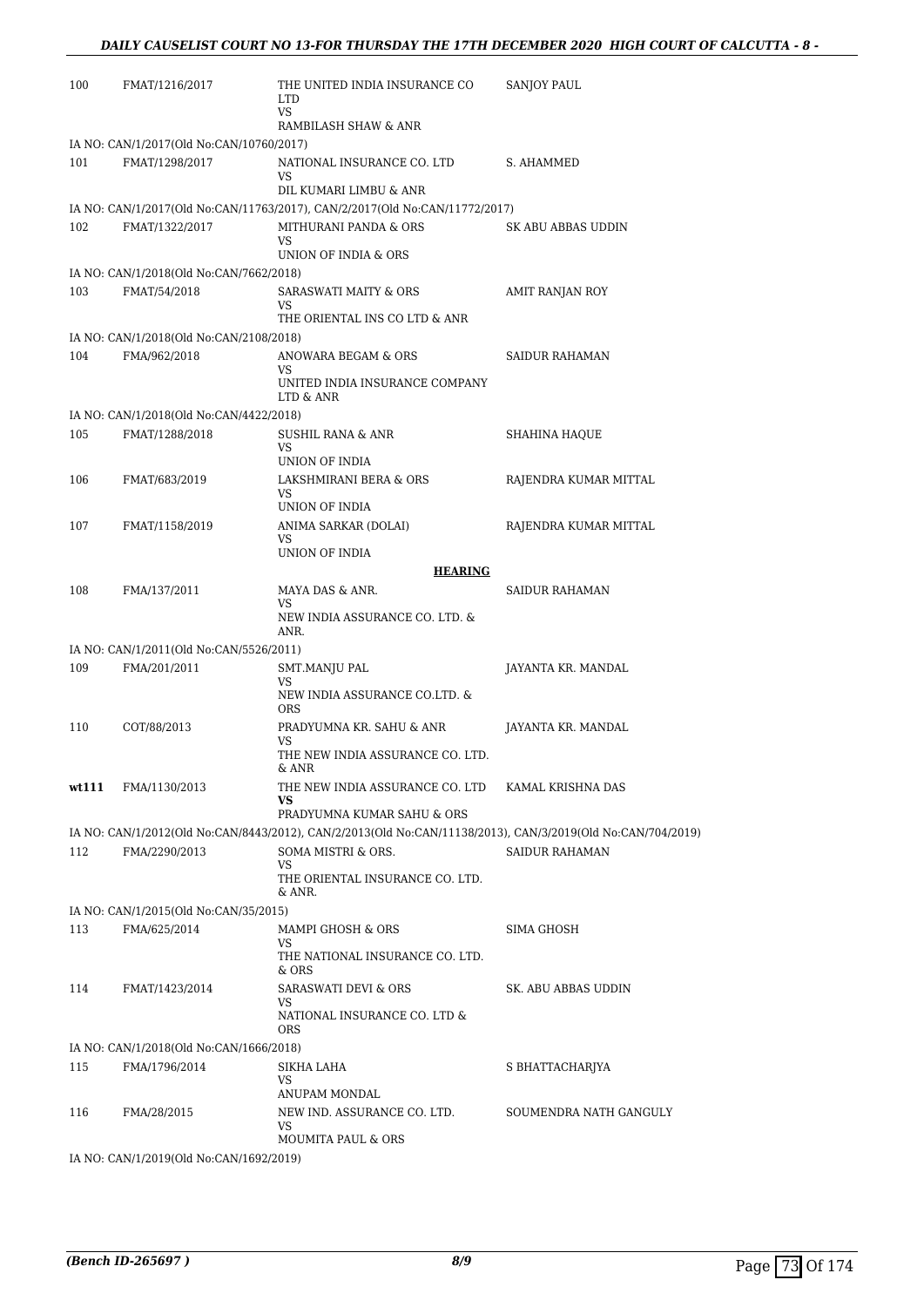| 117   | FMA/191/2015                            | ICICI LOMBARD GENERALL<br><b>INSURANCE CO. LTD</b>                             | PARIMAL KUMAR PAHARI  |
|-------|-----------------------------------------|--------------------------------------------------------------------------------|-----------------------|
|       |                                         | VS.<br>SK. MUKTAR ALI @ SK. MUKTAR &<br>ANR                                    |                       |
|       |                                         | IA NO: CAN/1/2014(Old No:CAN/10926/2014), CAN/2/2017(Old No:CAN/5714/2017)     |                       |
| 118   | FMAT/255/2015                           | VIJAY KR. SAHU                                                                 | SK. ABU ABBASUDDIN    |
|       |                                         | VS<br>NEW INDIA ASSURANCE CO. LTD. &<br>ANR.                                   |                       |
| 119   | FMA/2166/2015                           | AYESA BIBI & ORS<br>VS.                                                        | SUBHAS CHANDRA HAJRA  |
|       |                                         | THE BAJAJ ALLIANZ GENERAL<br><b>INSURANCE CO. LTD &amp; ANR</b>                |                       |
|       | IA NO: CAN/1/2016(Old No:CAN/1815/2016) |                                                                                |                       |
| 120   | FMA/3357/2015                           | SANTOSH SAHA & ANR<br>VS<br>MANAGING DIRECTOR, CALCUTTA<br>STATE TRANS. CORP.  | JAYANTA KUMAR MANDAL  |
| 121   | FMA/2212/2016                           | RENUKA PAIK & ORS.<br>VS.                                                      | JAYANTA KR. MANDAL    |
|       |                                         | BAJAJ ALLIANZ G.I CO. LTD. & ORS.                                              |                       |
|       | IA NO: CAN/1/2019(Old No:CAN/7006/2019) |                                                                                |                       |
| 122   | FMA/484/2017                            | BNAJAJ ALLIANZ GENERAL<br>INSURENCE COMPANY LIMITED<br>VS<br>ETIRANI ROY & ORS | RAJESH SINGH          |
| 123   | FMA/485/2017                            | BAJAJ ALLIANZ GENERAL INSURANCE                                                | RAJESH SINGH          |
|       |                                         | CO LTD<br><b>VS</b>                                                            |                       |
|       |                                         | <b>BRINDABATI MAITI &amp; ORS</b>                                              |                       |
| 124   | FMAT/137/2018                           | <b>DULALI BHAKTA &amp; ANR</b><br>VS                                           | <b>S RAHAMAN</b>      |
|       |                                         | THE NEW INDIA ASSURANCE CO LTD<br>& ANR                                        |                       |
|       | IA NO: CAN/1/2018(Old No:CAN/8930/2018) |                                                                                |                       |
| 125   | FMAT/1109/2018                          | THE DM MALDA<br>VS.<br>JHARNA PRAMANIK                                         | SANJAY PAUL           |
|       |                                         | IA NO: CAN/1/2019(Old No:CAN/1425/2019), CAN/2/2019(Old No:CAN/1430/2019)      |                       |
| wt126 | COT/83/2019                             | <b>IHARNA PRAMANIK</b>                                                         | <b>SAIDUR RAHAMAN</b> |
|       |                                         | <b>VS</b><br>THE DISTRICT MAGISTRATE , MALDA                                   |                       |
| 127   | FMAT/132/2019                           | PRAFULLA CHOWDHURY & ANR<br>VS                                                 | <b>SAIDUR RAHAMAN</b> |
|       |                                         | NATIONAL INSURANCE CO LTD $\&$<br>ANR                                          |                       |
| 128   | FMAT/259/2019                           | KRISHNA SARKAR ROY & ANR                                                       | SAIDUR RAHAMAN        |
|       |                                         | VS<br>THE NATIONAL INSURANCE CO. LTD<br>& ANR                                  |                       |
| 129   | FMAT/263/2019                           | <b>FAIJUN BIBI &amp; ORS</b>                                                   | <b>SAIDUR RAHAMAN</b> |
|       |                                         | VS<br>THE ORIENTAL INSURANCE<br>COMPANY LIMITED & ANR                          |                       |
| 130   | FMAT/276/2019                           | SANTANA HAZRA & ORS                                                            | <b>SAIDUR RAHAMAN</b> |
|       |                                         | VS<br>THE NATIONAL INSURANCE CO LTD &<br>ANR                                   |                       |
| 131   | FMA/277/2019                            | THE NATIONAL INSURANCE CO LTD<br>VS                                            | SANJOY PAUL           |
|       |                                         | TANUJA BIBI & ORS                                                              |                       |
|       |                                         | IA NO: CAN/1/2018(Old No:CAN/794/2018), CAN/2/2018(Old No:CAN/4920/2018)       |                       |
| wt132 | COT/36/2018                             | TANUJA BIBI & ORS                                                              | JAYANTA KUMAR MANDAL  |
|       |                                         | VS.<br>NATIONAL INSURANCE CO. LTD &<br>ANR                                     |                       |
| 133   | FMAT/300/2019                           | RAJESHWARI TIRKEY XAKA & ORS                                                   | SAIDUR RAHAMAN        |
|       |                                         | VS<br>THE NATIONAL INSURANCE CO. LTD<br>& ANR                                  |                       |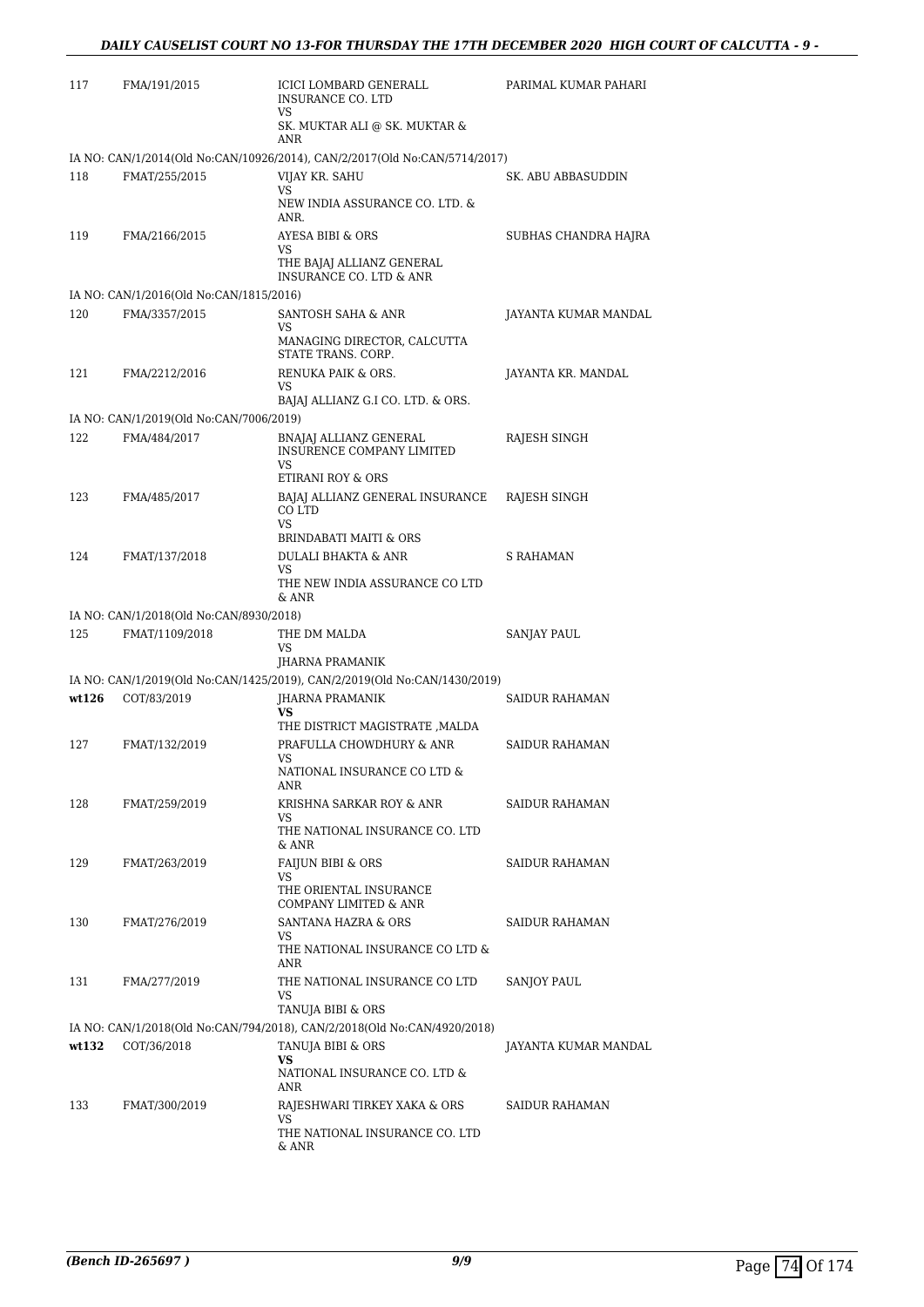

### **Appellate Side**

**DAILY CAUSELIST For Thursday The 17th December 2020**

**COURT NO. 8**

**SINGLE BENCH (SB - VII)**

**AT 10:45 AM**

#### **HON'BLE JUSTICE SABYASACHI BHATTACHARYYA**

**(VIA VIDEO CONFERENCE)**

**ON AND FROM MONDAY, THE 7TH DECEMBER, 2020 – MATTERS (INCLUDING MOTIONS ) UNDER ARTICLE 226 OF THE CONSTITUTION RELATING TO RESIDUARY UNDER GROUP IX [EXCLUDING ELECTRICITY MATTERS AND MATTERS UNDER PUBLIC PREMISES (UNAUTHORISED OCCUPANTS) ACT, 1971] INCLUDING APPLICATIONS CONNECTED THERETO. NOTE : ORIGINAL SIDE MATTERS WILL BE TAKEN UP FROM 10.45 TO 1.00 P.M. NOTE : APPELLATE SIDE MATTERS WILL BE TAKEN UP AT 2 P.M. OR IMMEDIATELY AFTER COMPLETION OF ORIGINAL SIDE MATTERS, WHICHEVER IS EARLIER. NOTE : MENTIONING SHALL BE ENTERTAINED ONLY ON THE FIRST WORKING DAY OF THE WEEK AT THE FIRST SITTING OF THE COURT.**

**ORIGINAL SIDE MATTERS FIXED AT 2 P.M. FOR THIS DAY, WII BE TAKEN UP BEFORE THE APPELLATE SIDE MATTERS TO BE CALLED ON FROM 2 P.M.**

**NOTE: MATTERS WILL BE TAKEN UP THROUGH PHYSICAL HEARING ONLY WHEN BOTH THE PARTIES ARE AGREED.**

|   |                                         | <b>FOR JUDGMENT</b>                                                                 |                       |  |
|---|-----------------------------------------|-------------------------------------------------------------------------------------|-----------------------|--|
| 1 | WPA/6015/2020                           | JOYDIP MITRA<br><b>VS</b><br>STATE OF WEST BENGAL& ORS                              | PAPPU ADHIKARI        |  |
|   |                                         |                                                                                     |                       |  |
|   | IA NO: CAN/1/2020(Old No:CAN/4203/2020) |                                                                                     |                       |  |
|   |                                         | <b>TO BE MENTIONED</b>                                                              |                       |  |
| 2 | WPA/852/2020                            | SHANKUNTALA F.L. WINE SHOP<br><b>VS</b><br>STATE OF WEST BENGAL & ORS               | <b>IBRAHIM SHAIKH</b> |  |
| 3 | WPA/8033/2020                           | MIRA RANI SAHA<br>VS<br>THE UNION OF INDIA                                          | <b>ARANYA SAHA</b>    |  |
| 4 | WPA/8037/2020                           | RUPA HAZRA<br><b>VS</b><br>THE STATE OF WEST BENGAL                                 | SOUMAJIT BHATTA       |  |
| 5 | WPA/8056/2020                           | PRITHU CHATTERJEE<br><b>VS</b><br>THE LIC HOUSING FINANCE<br><b>LIMITED AND ANR</b> | SONI OJHA             |  |
| 6 | WPA/8148/2020                           | SIDDHARTHA GHOSH<br><b>VS</b><br>Union of India                                     | MOUSAMJIT SARKER      |  |
| 7 | WPA/8229/2020                           | MAHADEB DOLAI<br><b>VS</b><br>STATE OF WEST BENGAL AND<br>ORS.                      | SOBHAN MAJUMDER       |  |
| 8 | WPA/8334/2020                           | TAPAN KUMAR GHOSH<br><b>VS</b><br>State of West Bengal                              | ANINDA BHATTACHARYA   |  |
| 9 | WPA/8831/2020                           | MD TAFAZZAL HOOUE<br><b>VS</b><br>STATE OF WEST BENGAL AND<br>ORS.                  | NASEEB KHAN JOY       |  |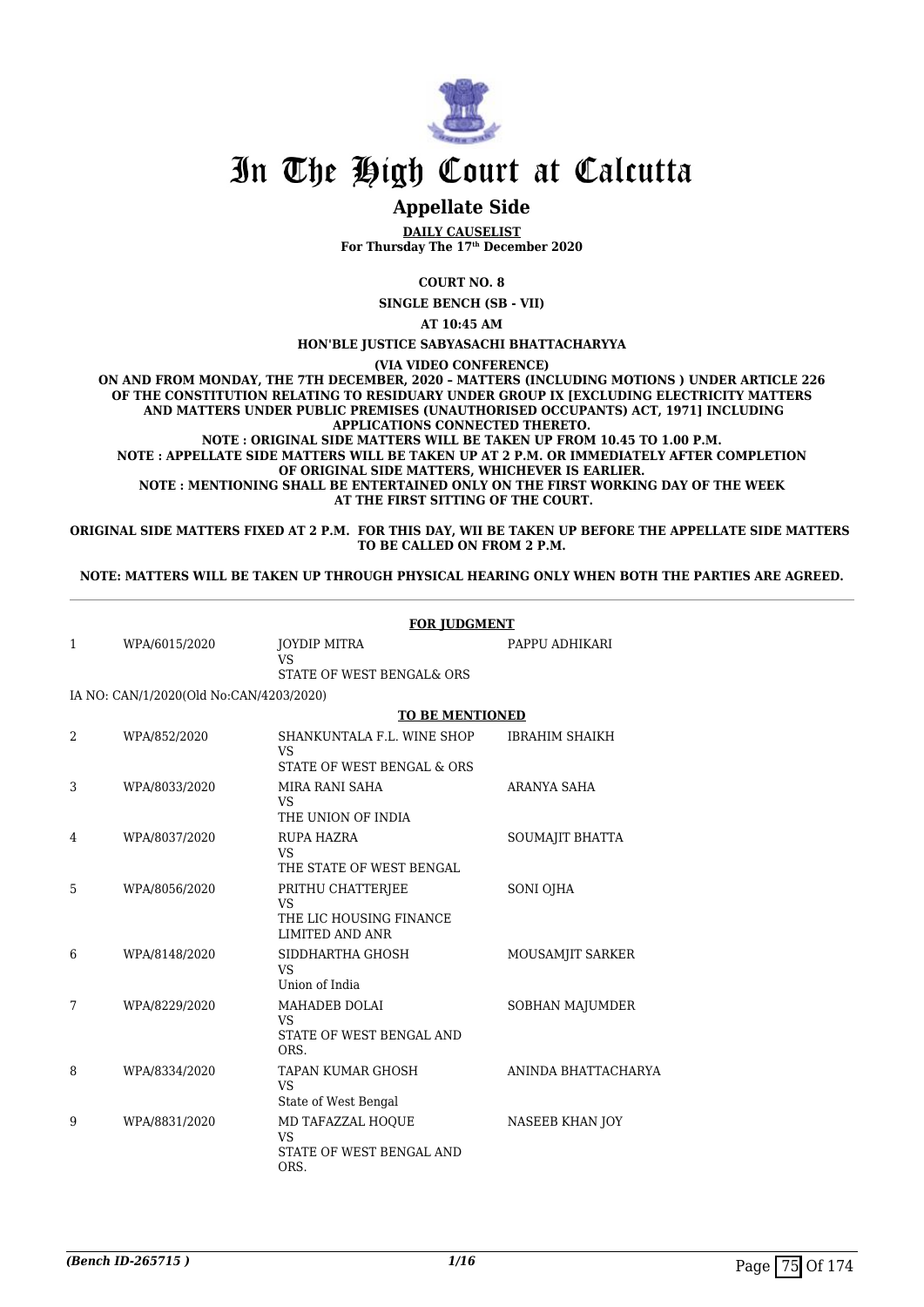### *DAILY CAUSELIST COURT NO 8-FOR THURSDAY THE 17TH DECEMBER 2020 HIGH COURT OF CALCUTTA - 2 -*

| 10   | WPA/8835/2020                           | mrityunjay ghorai<br>VS                                                           | soumyojit mishra      |
|------|-----------------------------------------|-----------------------------------------------------------------------------------|-----------------------|
|      |                                         | STATE OF WEST BENGAL AND<br>ORS.                                                  |                       |
| 11   | WPA/8852/2020                           | SATYENDRA SINGH<br>VS                                                             | KAMAL KRISHNA GUHA    |
|      |                                         | STATE OF WEST BENGAL AND<br>ORS.                                                  |                       |
| 12   | WPA/8856/2020                           | PREMANANDA SAHA<br>VS                                                             | KAMAL KRISHNA GUHA    |
|      |                                         | STATE OF WEST BENGAL AND<br>ORS.                                                  |                       |
| 13   | WPA/8887/2020                           | <b>SWAPAN SIKHDAR</b><br>VS                                                       | Madhurima Sarkar      |
|      |                                         | STATE OF WEST BENGAL AND<br>ORS.                                                  |                       |
| 14   | WPA/9179/2020<br>(NON PROSECUTION)      | EMAMI AGROTECH LIMITED<br>VS                                                      | AMAL KUMAR SAHA       |
|      |                                         | DEPUTY AGRICULTURAL<br>MARKETING ADVISER AND ORS                                  |                       |
|      | IA NO: CAN/1/2020                       |                                                                                   |                       |
| wt15 | WPA/6882/2020                           | EMAMI EGROTECH LTD<br>VS.                                                         | AMAL KR. SAHA         |
|      |                                         | DEPUTY AGRICULTURE<br>MARKETING ADVISER& ORS                                      |                       |
|      | IA NO: CAN/1/2020(Old No:CAN/5957/2020) |                                                                                   |                       |
| 16   | WPA/9485/2020                           | GAUTAM AGARWALA<br>VS.                                                            | <b>SANDIP AGARWAL</b> |
|      |                                         | STATE OF WEST BENGAL AND<br>ORS.                                                  |                       |
| 17   | WPA/9614/2020                           | MOHANA GHOSH<br>VS                                                                | Madhurima Sarkar      |
|      |                                         | STATE OF WEST BENGAL AND<br>ORS.                                                  |                       |
| 18   | WPA/9813/2020                           | HRIDAY NARAYAN SINGH<br>VS                                                        | MD. DILWAR KHAN       |
|      |                                         | State of West Bengal                                                              |                       |
| 19   | WPA/9814/2020                           | BRIJISH KUMAR SINGH<br>VS<br>Union of India                                       | MD. DILWAR KHAN       |
| 20   | WPA/9825/2020                           |                                                                                   | <b>MD DILWAR KHAN</b> |
|      |                                         | PANKAJ KUMAR SINGH<br>VS<br>UNION OF INDIA AND ANOTHER                            |                       |
|      |                                         | <b>CONTEMPT APPLICATION</b>                                                       |                       |
| 21   | WPCRC/42/2020                           | <b>BISWAJIT BHADURI</b>                                                           | SHIBAJI KUMAR DAS     |
|      |                                         | VS<br>PREETI SUDAN                                                                |                       |
| wt22 | WPA/25541/2018                          | DR. BISWAJIT BHADURI<br>VS                                                        | <b>SAMIK SARKAR</b>   |
|      |                                         | UNION OF INDIA & ORS                                                              |                       |
|      |                                         | <b>URGENT MOTION</b>                                                              |                       |
| 23   | WPA/4016/2020                           | ADRIJA MUDI & ORS                                                                 | APURBA KR DATTA       |
|      | (TOP 4)                                 | VS<br>UNION OF INDIA & ORS                                                        |                       |
|      | IA NO: CAN/1/2020                       |                                                                                   |                       |
| 24   | WPA/9180/2020<br>(TOP 1)                | RANAGHAT OBR BRIHATTARA<br><b>GRADUATE TEACHERS'</b><br>ASSOCIATION AND ANR<br>VS | DIPTENDU MANDAL       |
|      |                                         | THE STATE OF WEST BENGAL<br>AND ORS                                               |                       |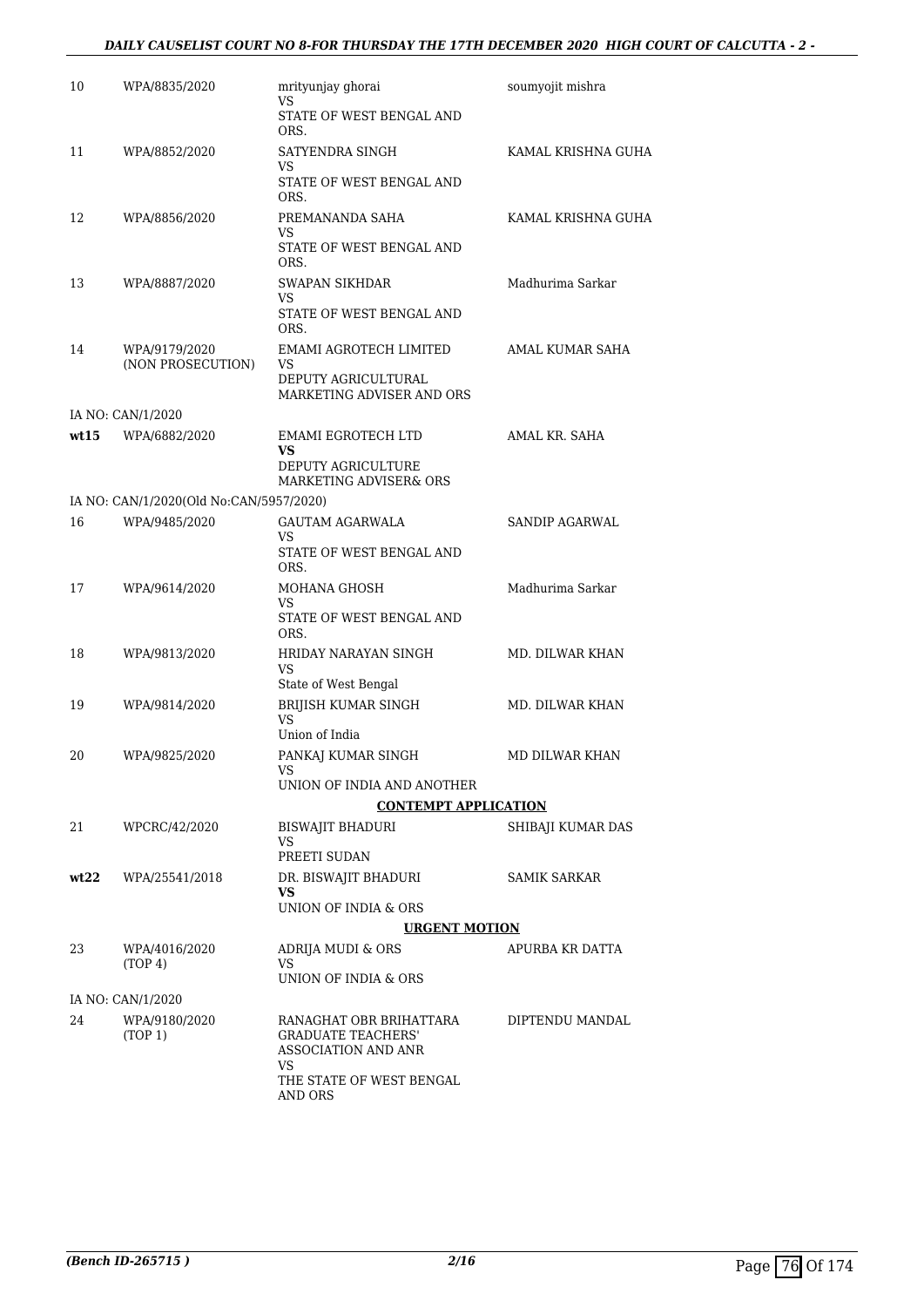### *DAILY CAUSELIST COURT NO 8-FOR THURSDAY THE 17TH DECEMBER 2020 HIGH COURT OF CALCUTTA - 3 -*

| wt25 | WPA/10614/2020            | MANAB SAMPAD UNNAYAN<br>SAHAYAK KARMI UNION AND ORS<br>VS.                             | SALONI BHATTACHARJEE          |
|------|---------------------------|----------------------------------------------------------------------------------------|-------------------------------|
|      |                           | STATE OF WEST BENGAL AND<br>ORS.                                                       |                               |
| 26   | WPA/9288/2020<br>(TOP 6)  | VSAIPPL-PE-SE(IV)<br>VS<br>THE EASTERN COALFIELD                                       | <b>MAYUKH MAITRA</b>          |
| 27   | WPA/10081/2020<br>(TOP 3) | LIMITED<br>M/S K. A. AND SONS(JEWELLERS)<br>VS<br>AXIS BANK LTD AND ORS                | <b>SHAILA AFRIN</b>           |
| 28   | WPA/10176/2020<br>(TOP 7) | ANIMA MUKHERJEE<br>VS<br>STATE OF WEST BENGAL AND<br>ORS.                              | PARTHA CHAKRABORTY            |
| 29   | WPA/10258/2020<br>(TOP 2) | HAYDAR ALI KHAN @ HAIDER ALI<br>KHAN @ BAPANSON<br>VS<br>THE STATE OF WEST BENGAL      | JAYANTA KUMAR<br>MUKHOPADHYAY |
| 30   | WPA/10404/2020<br>(TOP 8) | <b>AND ORS</b><br>KAJAL DAS AND ANOTHER<br>VS<br>STATE OF WEST BENGAL AND<br>ORS.      | NAZIR AHMED                   |
| 31   | WPA/10461/2020<br>(TOP 5) | CIVTECT (INDIA) PVT.LTD. AND<br><b>ANOTHER</b><br>VS<br>STATE OF WEST BENGAL AND       | RITWIK PATTANAYAK             |
|      |                           | ORS.<br><b>NEW MOTION</b>                                                              |                               |
| 32   | WPA/10183/2020            | ASRAFUL MONDAL AND<br>ANOTHER<br>VS<br>STATE OF WEST BENGAL AND<br>ORS.                | MOHAIMENUL MONDAL             |
| 33   | WPA/10251/2020            | SANJAY NATH AND ORS<br>VS<br>THE STATE OF WEST BENGAL<br>AND ORS                       | SADIK ALI DHALI               |
| 34   | WPA/10372/2020            | SAMAR KUMAR MONDAL<br>VS<br>UNITED INDIA INSURANCE<br>COMPANY LTD                      | <b>ABHISHEK BANERJEE</b>      |
| 35   | WPA/10403/2020            | <b>BINA BISWAS</b><br>VS<br>STATE OF WEST BENGAL AND<br>ORS.                           | NAMITA BASU                   |
| 36   | WPA/10451/2020            | MD. ECOULACH UDDIN @<br>ACQULACHUDDIN AND ORS<br>VS<br>THE STATE OF WEST BENGAL        | <b>SURAJIT BASU</b>           |
| 37   | WPA/10486/2020            | AND ORS<br>AVIRIT DEY AND ORS<br>VS<br>STATE OF WEST BENGAL AND                        | MANORANJAN MAHATA             |
| 38   | WPA/10501/2020            | ORS.<br>SHEILA BINANI<br>VS                                                            | SUBHASIS DEY                  |
| 39   | WPA/10511/2020            | UNION OF INDIA AND ANOTHERS<br>SABITA BACHAR<br>VS<br>STATE OF WEST BENGAL AND<br>ORS. | <b>MAINAK SWARNOKAR</b>       |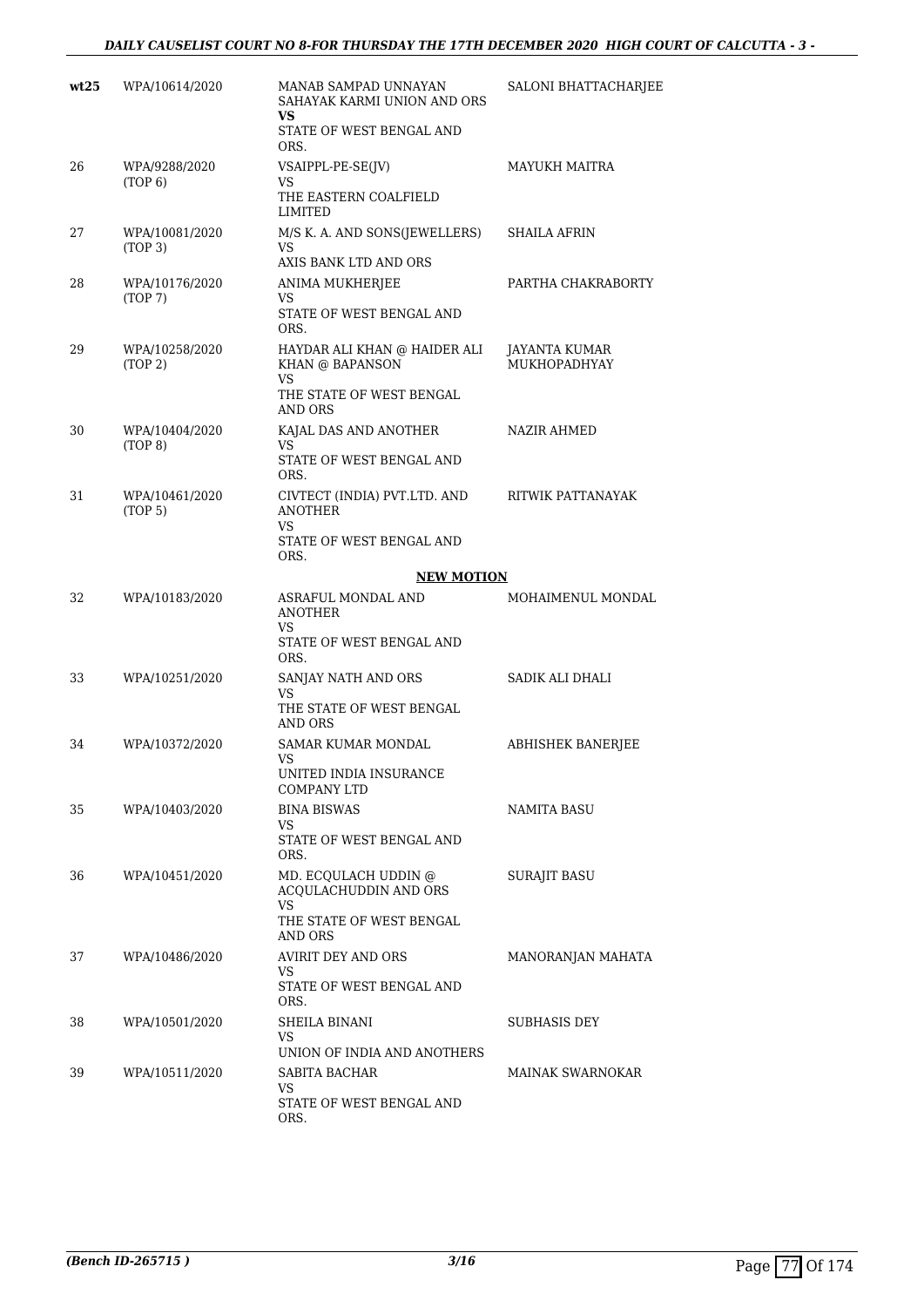### *DAILY CAUSELIST COURT NO 8-FOR THURSDAY THE 17TH DECEMBER 2020 HIGH COURT OF CALCUTTA - 4 -*

| 40 | WPA/10513/2020 | SONALI BIBI<br>VS                                                                               | CHITTARANJAN GHOSH     |
|----|----------------|-------------------------------------------------------------------------------------------------|------------------------|
|    |                | STATE OF WEST BENGAL AND<br>ORS.                                                                |                        |
| 41 | WPA/10527/2020 | MOUTUSHI CHAKRABORTY<br>VS                                                                      | SOUMYA SANKAR CHINI    |
|    |                | STATE OF WEST BENGAL AND<br>ORS.                                                                |                        |
| 42 | WPA/10536/2020 | JUGAL MAJI AND ANOTHER<br>VS.<br>UNION OF INDIA AND ORS.                                        | SRIKANTA PAUL          |
| 43 | WPA/10545/2020 | <b>RENUKA SARKAR</b>                                                                            | SHAMIK CHATTERJEE      |
|    |                | VS<br>STATE OF WEST BENGAL AND<br>ORS.                                                          |                        |
| 44 | WPA/10555/2020 | SANTANU MUKHERJEE<br>VS.<br>KOLAKATA METROPOLITAN<br>DEVELOPMENT AUTHORITY<br>(KMDA) AND OTHERS | SANANDA GANGULI        |
| 45 | WPA/10574/2020 | <b>SK.ABDUL SAID</b><br>VS                                                                      | APURBA KUMAR DATTA     |
|    |                | STATE OF WEST BENGAL AND<br>ORS.                                                                |                        |
| 46 | WPA/10603/2020 | ARNAB DUTTA<br>VS                                                                               | <b>BISWARUP BISWAS</b> |
|    |                | AUTHORIZED OFFICER, CANARA<br><b>BANK AND ORS</b>                                               |                        |
| 47 | WPA/10632/2020 | NANDA KUMAR MAITY<br>VS.<br><b>UCO BANK</b>                                                     | SANATAN MONDAL         |
| 48 | WPA/10638/2020 | BHOLANATH MONDAL<br>VS.<br>STATE OF WEST BENGAL AND<br>ORS.                                     | RAJDEEP BHATTACHARYA   |
| 49 | WPA/10639/2020 | DIBAKAR RANJAIT                                                                                 | DILIP KUMAR SHYAMAL    |
|    |                | VS<br>STATE OF WEST BENGAL AND<br>ORS.                                                          |                        |
| 50 | WPA/10790/2020 | JAHAR SHA<br>VS<br>State of West Bengal AND ANR                                                 | SOUMYA NAG             |
| 51 | WPA/10881/2020 | NASRIN BEGUM AND ORS<br>VS                                                                      | PRIYANKA GHOSH         |
|    |                | STATE OF WEST BENGAL AND<br>ORS.                                                                |                        |
| 52 | WPA/10902/2020 | GANTS MANUFACTURING AND<br>TRADING CO. PVT. LTD.<br>VS                                          | AKASH RAY              |
|    |                | IDBI BANK LTD AND ORS                                                                           |                        |
|    |                | <b>NEW MOTION - 1</b>                                                                           |                        |
| 53 | WPA/3832/2020  | MPS GREENERY DEVELOPERS<br>LTD & ANR<br>VS<br>STATE OF WEST BENGAL & ORS                        | DILIP KUMAR SAILA      |
| 54 | WPA/8134/2020  | REJAUL SK.                                                                                      | MANOJ KUMAR ROY        |
|    |                | <b>VS</b><br>State of West Bengal                                                               |                        |
| 55 | WPA/8521/2020  | DHARAM CHAND AGARWAL<br>VS                                                                      | SUPRIYO CHATTOPADHYAY  |
|    |                | STATE OF WEST BENGAL AND<br>ORS.                                                                |                        |
| 56 | WPA/8533/2020  | NITYA GOPAL GHOSH<br>VS                                                                         | SANAJIT KUMAR GHOSH    |
|    |                | UNION OF INDIA AND OTHERS                                                                       |                        |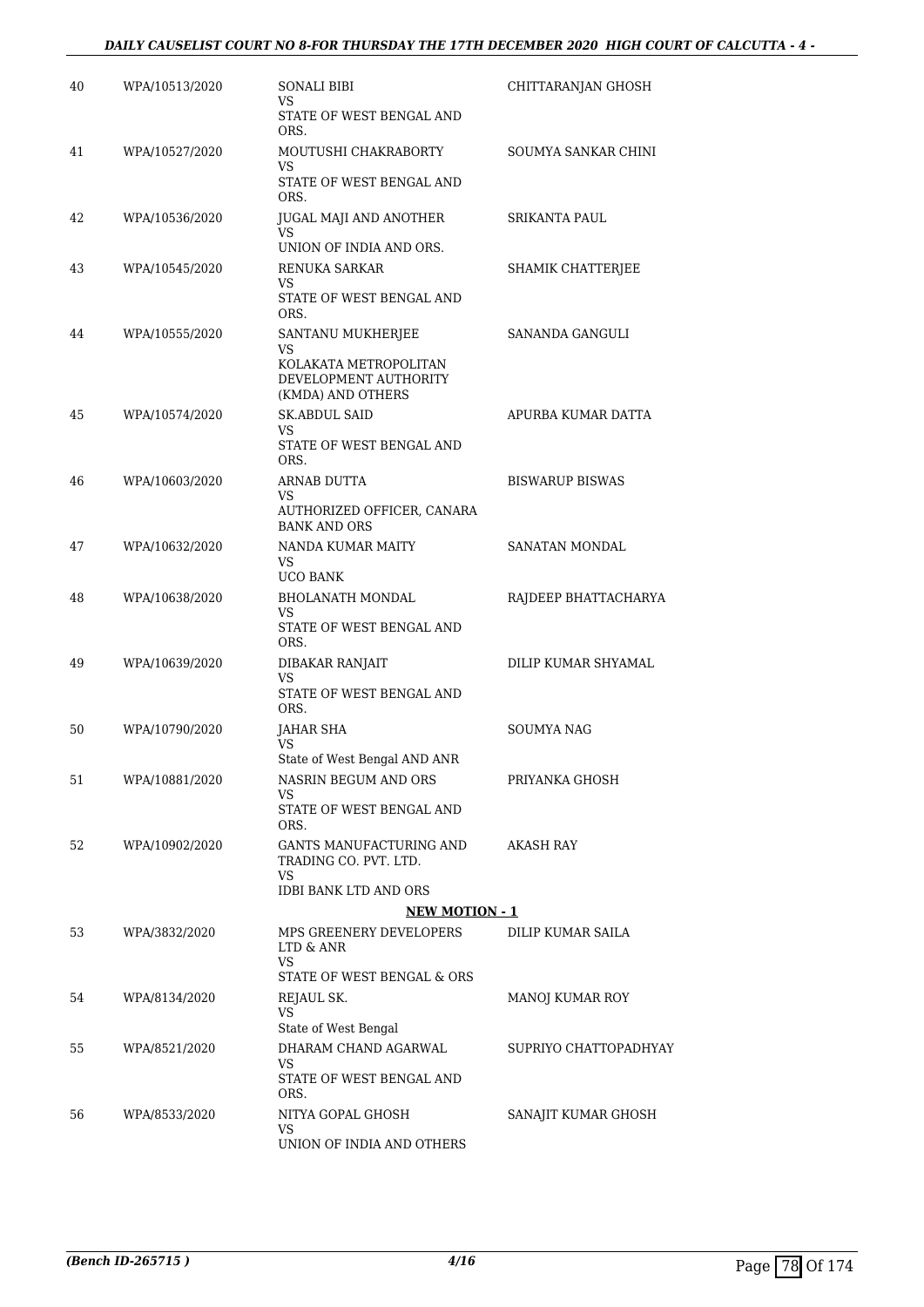| 57 | WPA/9393/2020  | IRADHA DAMODAR SALGRAM JEW<br>AND SRI SRI SHIB THAKUR JEW<br>REPD. BY SHEBAITS SAJAL BARAN<br>GHOSH AND ORS.<br>VS<br>STATE OF WEST BENGAL AND<br>ORS. | SUBHAS CH. ATHA          |
|----|----------------|--------------------------------------------------------------------------------------------------------------------------------------------------------|--------------------------|
| 58 | WPA/9895/2020  | THE ALL INDIA ORGANIZATION<br>OF CHEMIST AND DRUGGISTS<br>VS.<br>STATE OF WEST BENGAL AND<br>ORS.                                                      | ARPAN GUHA               |
| 59 | WPA/10108/2020 | TAPAN KUMAR DAS AND ANR<br>VS<br>THE STATE OF WEST BENGAL<br>AND ORS                                                                                   | DILIP KUMAR SHYAMAL      |
| 60 | WPA/10144/2020 | SARALA MONDAL<br>VS<br>STATE OF WEST BENGAL AND<br>ORS.                                                                                                | DILIP KUMAR SHYAMAL      |
| 61 | WPA/10181/2020 | SHUBHASIS BISWAS AND<br>ANOTHER<br>VS.<br>STATE OF WEST BENGAL AND                                                                                     | <b>ABHIJIT SARKAR</b>    |
| 62 | WPA/10205/2020 | ORS.<br>JOYDIP KUMAR SINHA<br>VS<br>State of West Bengal                                                                                               | DILIP KUMAR SHYAMAL      |
| 63 | WPA/10326/2020 | LAKSHMI NARAYAN GHOSH<br>VS<br>STATE OF WEST BENGAL AND<br>ORS.                                                                                        | TUHINA PARVIN            |
| 64 | WPA/10327/2020 | ANJALI DAS AND ORS<br>VS<br>STATE OF WEST BENGAL AND<br>ORS.                                                                                           | SOMA MAL                 |
| 65 | WPA/10329/2020 | AHAD ALI SK.<br>VS<br>STATE OF WEST BENGAL AND                                                                                                         | MD. ASRAFUL HUQ          |
| 66 | WPA/10335/2020 | ORS.<br>VEEKAYEN PROPERTIES PVT. LTD<br>VS<br>STATE OF WEST BENGAL AND<br>ORS.                                                                         | ANISH KUMAR<br>MUKHERJEE |
| 67 | WPA/10338/2020 | GOURSHANKAR MAITY<br>VS.<br>STATE OF WEST BENGAL AND<br>ORS.                                                                                           | SOUMIK GANGULI           |
| 68 | WPA/10366/2020 | PRASANTA BISWAS<br>VS<br>UNION OF INDIA AND ORS.                                                                                                       | TAPAN ROY                |
| 69 | WPA/10368/2020 | AJAY BARWAR<br>VS.<br>STATE OF WEST BENGAL AND<br>ORS.                                                                                                 | ARNAB SAHA               |
| 70 | WPA/10375/2020 | <b>SUJIT MUKHERJEE</b><br>VS<br>STATE OF WEST BENGAL AND<br>ORS.                                                                                       | HABIBUR RAHMAN           |
| 71 | WPA/10379/2020 | SK.SHAZAHAN MOLLA<br>VS.<br>STATE OF WEST BENGAL AND<br>ORS.                                                                                           | SOUNAK BHATTACHARYA      |
| 72 | WPA/10383/2020 | SUSMITA IYENGAR<br>VS<br>STATE OF WEST BENGAL AND<br>ORS.                                                                                              | MUNMUN GANGULY           |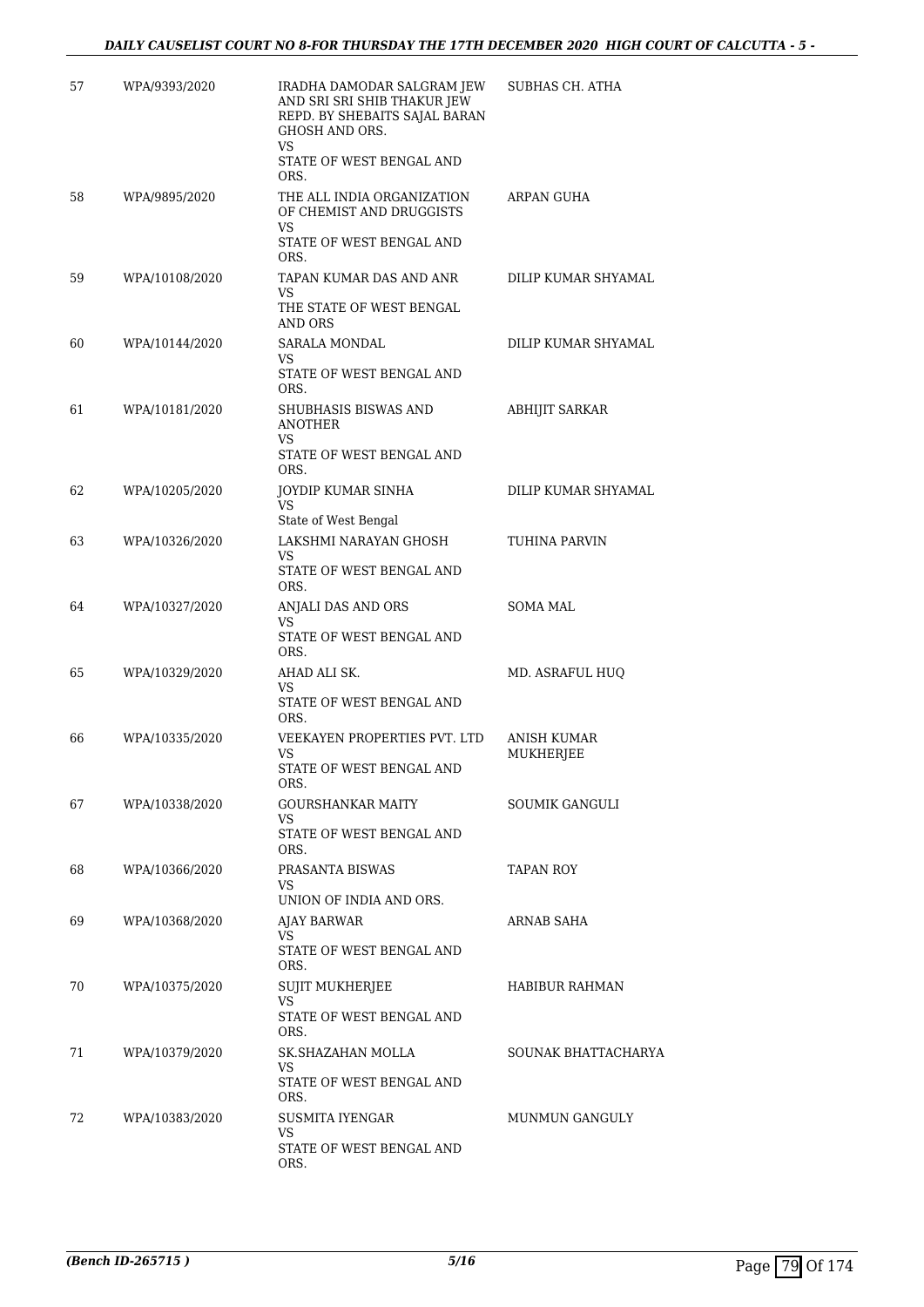### *DAILY CAUSELIST COURT NO 8-FOR THURSDAY THE 17TH DECEMBER 2020 HIGH COURT OF CALCUTTA - 6 -*

| 73 | WPA/10393/2020 | HANUMAN MAJHI AND OTHERS<br>VS                                                                    | <b>MANAS KUMAR DAS</b>      |
|----|----------------|---------------------------------------------------------------------------------------------------|-----------------------------|
|    |                | STATE OF WEST BENGAL AND<br>ORS.                                                                  |                             |
| 74 | WPA/10400/2020 | ARBIND SINGH AND ANOTHER<br>VS                                                                    | SANDIPAN BANERJEE           |
|    |                | STATE OF WEST BENGAL AND<br>ORS.                                                                  |                             |
| 75 | WPA/10406/2020 | TANIA ADHIKARY NEE ROY<br>VS                                                                      | ARINDAM SEN                 |
|    |                | STATE OF WEST BENGAL AND<br>ORS.                                                                  |                             |
| 76 | WPA/10408/2020 | BISWAJIT MONDAL<br>VS                                                                             | <b>KRISHNA DEO DAS</b>      |
|    |                | STATE OF WEST BENGAL AND<br>ORS.                                                                  |                             |
| 77 | WPA/10411/2020 | DULAL HALDAR<br>VS.                                                                               | KRISHNA DEO DAS             |
|    |                | STATE OF WEST BENGAL AND<br>ORS.                                                                  |                             |
| 78 | WPA/10424/2020 | <b>SOMEN KUMAR DEY</b><br>VS                                                                      | SAYANI BHATTACHARYA         |
|    |                | STATE BANK OF INDIA                                                                               |                             |
| 79 | WPA/10434/2020 | RISHI CHOWDHURY<br>VS                                                                             | AYUSH JAIN                  |
|    |                | UNION OF INDIA AND ORS.                                                                           |                             |
| 80 | WPA/10446/2020 | PRASANNA HEMBRAM<br>VS                                                                            | DYUTIMOY PAUL               |
|    |                | HINDUSTAN PETROLEUM CORP<br>LTD AND ORS                                                           |                             |
| 81 | WPA/10448/2020 | SMT KANIKA CHATTERJEE<br>VS                                                                       | <b>BRATIN KUMAR ROY</b>     |
|    |                | STATE OF WEST BENGAL AND<br>ORS.                                                                  |                             |
| 82 | WPA/10449/2020 | BANK OF INDIA THIKA SHRAMIK<br>SANGRAM COMMITTEE(WB)<br>VS                                        | MANIKA SWARNOKAR            |
|    |                | <b>BANK OF INDIA</b>                                                                              |                             |
| 83 | WPA/10457/2020 | <b>ANUP MAJEE</b><br>VS                                                                           | ABDUR RAKIB                 |
|    |                | UNION OF INDIA AND ORS.                                                                           |                             |
| 84 | WPA/10460/2020 | GOURBANGA WEIGHTS AND<br>MEASURES RAPAIRERS AND<br><b>DEALERS WELFARE</b><br>ASSSOCIATION AND ANR | DIPAYAN KUNDU               |
|    |                | VS<br>STATE OF WEST BENGAL AND<br>ORS.                                                            |                             |
| 85 | WPA/10465/2020 | SUBRATA MAL AND ORS                                                                               | MAHAMMAD MAHMUD             |
|    |                | VS.<br>STATE OF WEST BENGAL AND<br>ORS.                                                           |                             |
| 86 | WPA/10466/2020 | SHAIBAL ROUT AND ANOTHER<br>VS                                                                    | <b>BHARAT CHANDRA SIMAI</b> |
|    |                | STATE OF WEST BENGAL AND<br>ORS.                                                                  |                             |
| 87 | WPA/10482/2020 | SADHAN MITRA<br>VS.                                                                               | TRIPTI PANDEY               |
|    |                | THE STATE BANK OF INDIA AND<br>ORS.                                                               |                             |
| 88 | WPA/10516/2020 | SWARUPAM KANTI DAS<br>VS.                                                                         | SARBANANDA SANYAL           |
|    |                | STATE OF WEST BENGAL AND<br>ORS.                                                                  |                             |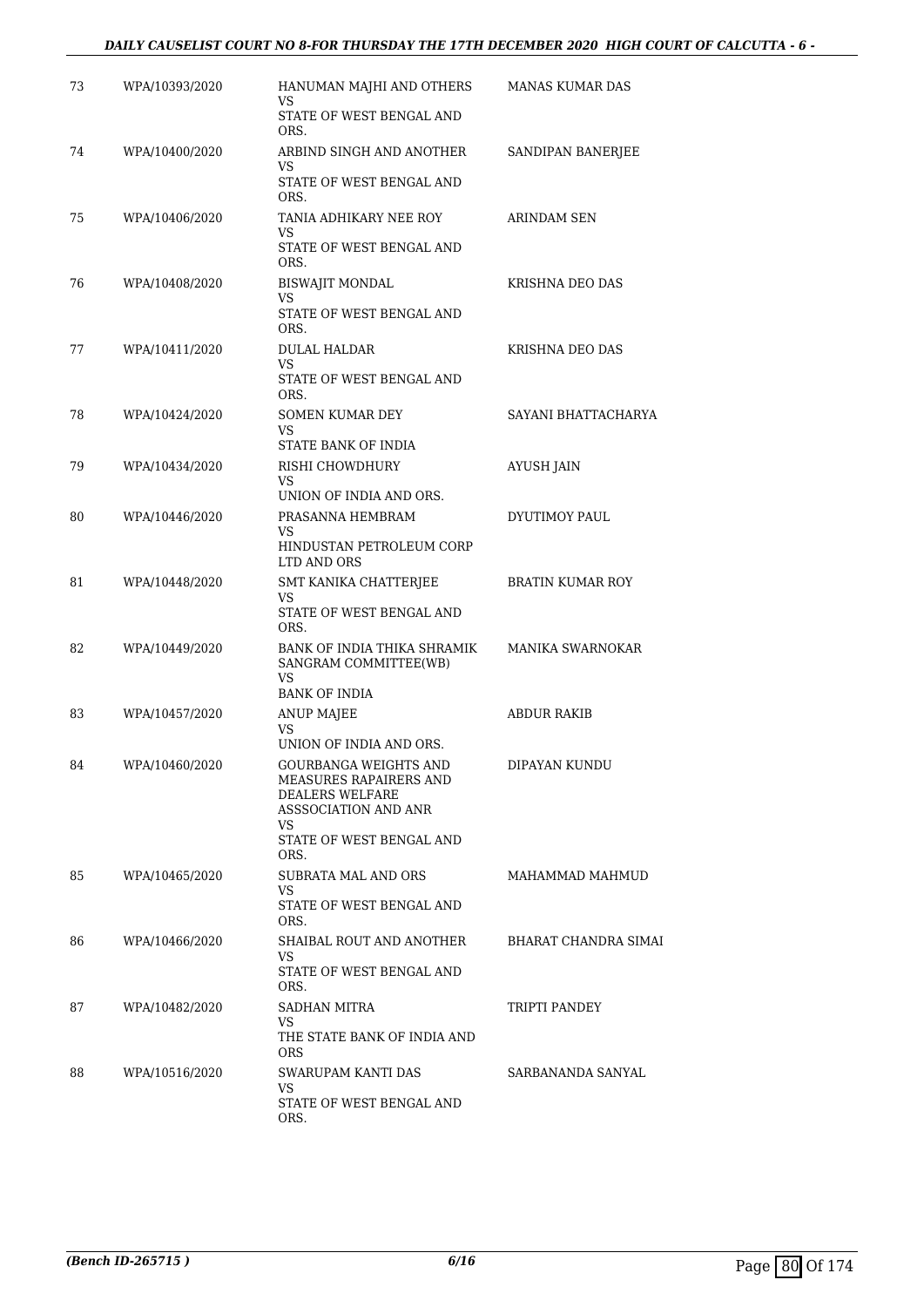#### *DAILY CAUSELIST COURT NO 8-FOR THURSDAY THE 17TH DECEMBER 2020 HIGH COURT OF CALCUTTA - 7 -*

| 89  | WPA/10521/2020 | ABDA KHATOON AND ORS<br>VS                                                     | SARBANANDA SANYAL                 |
|-----|----------------|--------------------------------------------------------------------------------|-----------------------------------|
|     |                | STATE OF WEST BENGAL AND<br>ORS.                                               |                                   |
| 90  | WPA/10529/2020 | MINARUL ISLAM<br><b>VS</b>                                                     | ARGHYA CHAKRABARTI                |
|     |                | STATE OF WEST BENGAL AND<br>ORS.                                               |                                   |
| 91  | WPA/10587/2020 | SUMAN GHOSH<br>VS                                                              | KAJAL RAY                         |
|     |                | STATE OF WEST BENGAL AND<br>ORS.                                               |                                   |
| 92  | WPA/10593/2020 | SANTI SWARUP SARKAR<br>VS                                                      | SAIBAL KRISHNA<br><b>DASGUPTA</b> |
|     |                | STATE OF WEST BENGAL AND<br>ORS.                                               |                                   |
| 93  | WPA/10597/2020 | SATISH ROSIN AND TURPENTINE<br>WORKS AND ANR<br>VS<br>STATE OF WEST BENGAL AND | NILAY SENGUPTA                    |
|     |                | ORS.                                                                           |                                   |
| 94  | WPA/10604/2020 | ALFRED VINOD ANTONY<br>VS                                                      | <b>INDRAJIT BHATTACHARJEE</b>     |
|     |                | MINISTRY OF CORPORATE<br><b>AFFAIRS</b>                                        |                                   |
| 95  | WPA/10605/2020 | <b>SANATAN HALDER</b><br>VS                                                    | GOBINDA CHANDRA<br><b>BAIDYA</b>  |
|     |                | STATE OF WEST BENGAL AND<br>ORS.                                               |                                   |
| 96  | WPA/10606/2020 | SUKESH AGARWAL<br>VS                                                           | INDRAJIT BHATTACHARJEE            |
|     |                | MINISTRY OF CORPORATE<br>AFFAIRS                                               |                                   |
| 97  | WPA/10612/2020 | ANIL CHANDRA MANDAL AND<br><b>ANOTHER</b><br>VS.                               | DEBASISH<br>CHATTOPADHYAY         |
|     |                | UNION OF INDIA AND ORS.                                                        |                                   |
| 98  | WPA/10619/2020 | NILANJAN BAGCHI<br>VS                                                          | AMANUL ISLAM                      |
|     |                | STATE OF WEST BENGAL AND<br>ORS.                                               |                                   |
| 99  | WPA/10660/2020 | <b>SABIR MALLICK</b><br>VS                                                     | <b>JUIN DUTTA</b><br>CHAKRABORTY  |
|     |                | STATE OF WEST BENGAL AND<br>ORS.                                               |                                   |
| 100 | WPA/10661/2020 | HASANUJJAMAN SK AND OTHERS<br>VS                                               | ARNAB SAHA                        |
|     |                | STATE OF WEST BENGAL AND<br>ORS.                                               |                                   |
| 101 | WPA/10671/2020 | $M/S. UCC-SI(JV)$<br>VS                                                        | ANUJIT MOOKHERJI                  |
|     |                | EASTERN COALFIELDS LIMITED                                                     |                                   |
| 102 | WPA/10787/2020 | GAJENDRA PRASAD SINGH AND<br>ANR                                               | MANIKA SARKAR                     |
|     |                | VS.<br>STATE OF WEST BENGAL AND<br>ORS.                                        |                                   |
|     |                | <b>NEW MOTION - 2</b>                                                          |                                   |
| 103 | WPA/878/2020   | M/S. SONAR BANGLA CATERER &<br>ANR<br>VS                                       | SOMA KAR GHOSH                    |
|     |                | STATE OF WEST BENGAL & ORS                                                     |                                   |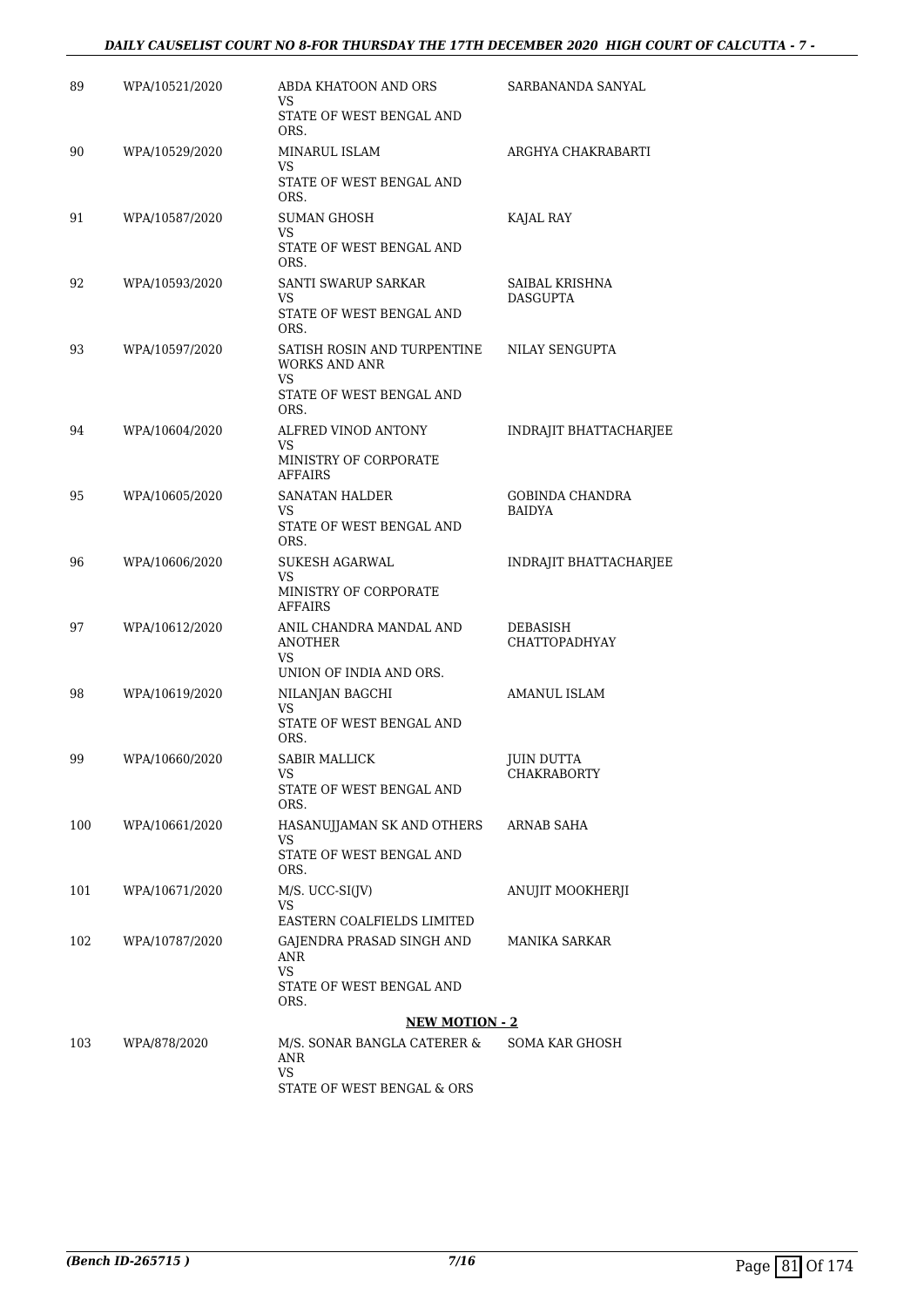|     | wt104 WPA/18675/2019 | UNITED ORDER & SUPP. COOP.<br>SO. LTD.<br>VS                                                                                  | <b>AMRITA MAJI</b>            |
|-----|----------------------|-------------------------------------------------------------------------------------------------------------------------------|-------------------------------|
|     |                      | STATE OF WEST BENGAL & ORS.                                                                                                   |                               |
|     | IA NO: CAN/1/2020    |                                                                                                                               |                               |
| 105 | WPA/3525/2020        | <b>AMIT DINDA</b><br>VS<br>STATE OF WEST BENGAL & ORS.                                                                        | ARUN BANDYOPADHYAY            |
| 106 | WPA/8392/2020        | NATASHA GHOSH<br>VS<br>STATE OF WEST BENGAL AND                                                                               | SAYAK KONAR                   |
| 107 | WPA/8958/2020        | <b>ORS</b><br>DURAGAPUR FERRO SCRAP<br>NIGAM LTD PERMANENT<br><b>EMPLOYEES UNION ANR ORS</b><br>VS.<br>Union of India AND ORS | ANKITA POUL                   |
| 108 | WPA/8981/2020        | RAJESH KUMAR SARDAR<br>VS<br>STATE OF WEST BENGAL AND                                                                         | AMAR NATH SEN                 |
| 109 | WPA/9210/2020        | ORS.<br>HCC - L AND T PURULIA JV<br>VS<br>RECOVERY OFFICER DURGAPUR                                                           | ASISH CHOUDHURY               |
| 110 | WPA/9221/2020        | REGIONAL SUB OFFICE<br>ASHOK KUMAR GHOSH<br>VS<br>State of West Bengal                                                        | ZIAUL HAQUE                   |
| 111 | WPA/9224/2020        | RAMJAN GAZI<br>VS                                                                                                             | PRANTICK GHOSH                |
| 112 | WPA/9307/2020        | THE BOARD OF WAKF<br>SARAF TREXIM LTD. AND ANR<br>VS<br>STATE OF WEST BENGAL AND<br>ORS.                                      | SANTANU CHATTERJEE            |
| 113 | WPA/9381/2020        | UNITED STUDENTS AND<br><b>RESEARCH SCHOLARS</b><br>ASSOCIATION AND ANR<br>VS<br>STATE OF WEST BENGAL AND<br>ORS.              | <b>INDRANUJ DUTTA</b>         |
| 114 | WPA/9499/2020        | <b>SUNANDA SANTRA</b><br>VS<br>STATE OF WEST BENGAL AND<br>ORS.                                                               | SYED MOSIHAR RAHAMAN          |
|     | IA NO: CAN/1/2020    |                                                                                                                               |                               |
| 115 | WPA/9658/2020        | JAYARSHI BHATTACHARYA<br>VS<br>STATE OF WEST BENGAL AND<br>ORS.                                                               | SALONI BHATTACHARJEE          |
| 116 | WPA/9699/2020        | ISHWARI PRASAD TANTIA AND<br>ANR<br>VS                                                                                        | R,N,GHOSE                     |
| 117 | WPA/9773/2020        | <b>IDBI BANK LTD AND ORS</b><br>ANJALI BEGUM(SEKH HAZERA)<br>VS<br>STATE OF WEST BENGAL AND<br>ORS.                           | PARTHA PRATIM<br>MUKHOPADHYAY |
| 118 | WPA/9898/2020        | SRISTIDHAR MAHATO<br>VS<br>STATE OF WEST BENGAL AND<br>ORS.                                                                   | DEBDEEP SINHA                 |
| 119 | WPA/10102/2020       | SMT MANI BALA DAS<br>VS<br>State of West Bengal AND ORS                                                                       | MIT GUHAROY                   |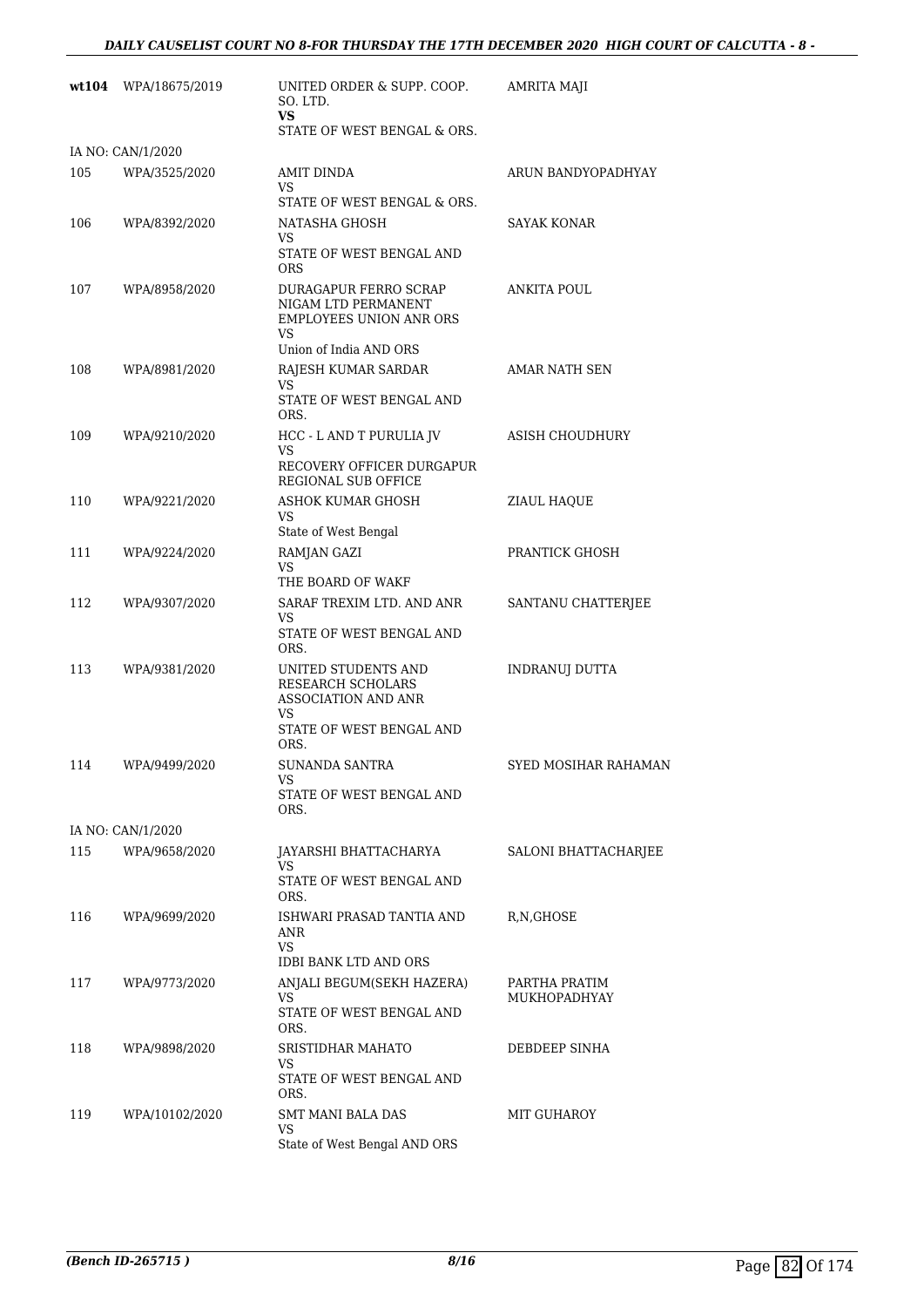### *DAILY CAUSELIST COURT NO 8-FOR THURSDAY THE 17TH DECEMBER 2020 HIGH COURT OF CALCUTTA - 9 -*

| 120 | WPA/10109/2020 | KUSHOL CHANDRA KOERI<br>VS                                        | GOPAL MONDAL           |
|-----|----------------|-------------------------------------------------------------------|------------------------|
|     |                | STATE OF WEST BENGAL AND<br>ORS.                                  |                        |
| 121 | WPA/10113/2020 | AMENA BIBI<br>VS                                                  | <b>GOPAL MONDAL</b>    |
|     |                | STATE OF WEST BENGAL AND<br>ORS.                                  |                        |
| 122 | WPA/10127/2020 | DEBABRATA BHATTACHARYA<br>VS                                      | MAHAMMAD MAHMUD        |
|     |                | STATE OF WEST BENGAL AND<br>ORS.                                  |                        |
| 123 | WPA/10128/2020 | SARJU PRASAD GUPTA AND ANR<br>VS                                  | RAJENDRA BANERJEE      |
|     |                | STATE OF WEST BENGAL AND<br>ORS.                                  |                        |
| 124 | WPA/10130/2020 | NIAZ MOHAMMAD<br>VS                                               | PRASANTA PAKRASHI      |
|     |                | STATE OF WEST BENGAL AND<br>ORS.                                  |                        |
| 125 | WPA/10131/2020 | <b>BIMAN KUMAR SHEE</b><br>VS                                     | <b>SMIRUL SARDAR</b>   |
|     |                | STATE OF WEST BENGAL AND<br>ORS.                                  |                        |
| 126 | WPA/10135/2020 | BASIRHAT FOOD SUPPLY MAHILA<br>CO-OPERATIVE SOCIETY LIMITED<br>VS | SATRAJIT SINHA ROY     |
|     |                | THE STATE OF WEST BENGAL<br>AND ORS                               |                        |
| 127 | WPA/10150/2020 | SK.ABDUL RASHID<br>VS                                             | MAIDUL ISLAM KAYAL     |
|     |                | STATE OF WEST BENGAL AND<br>ORS.                                  |                        |
| 128 | WPA/10155/2020 | KAKOLI SARKAR<br>VS                                               | IBRAHIM SHAIKH         |
|     |                | INDIAN OIL CORPORATION<br><b>LIMITED AND OTHERS</b>               |                        |
| 129 | WPA/10157/2020 | PRANAB KUMAR BERA<br>VS                                           | SANDIP KUMAR MANDAL    |
| 130 | WPA/10161/2020 | State of West Bengal<br>SHAINE LEX ADVISORS LLP                   | <b>STEVEN SOURODIP</b> |
|     |                | VS<br>State of West Bengal                                        | <b>BISWAS</b>          |
| 131 | WPA/10165/2020 | MAJET MONDAL<br>VS                                                | ABDUL MURSHID          |
|     |                | STATE OF WEST BENGAL AND<br>ORS.                                  |                        |
| 132 | WPA/10169/2020 | SEKH IBRAHIM MONDAL<br>VS                                         | <b>ABDUL MURSHID</b>   |
|     |                | STATE OF WEST BENGAL AND<br>ORS.                                  |                        |
| 133 | WPA/10179/2020 | SIDDHARTHA PAL<br>VS                                              | CHIRANJIB ROY          |
|     |                | STATE OF WEST BENGAL AND<br>ORS.                                  |                        |
| 134 | WPA/10188/2020 | GOURGOPAL PRADHAN<br>VS                                           | PAMPA DEY(DHABAL)      |
|     |                | STATE OF WEST BENGAL AND<br>ORS.                                  |                        |
| 135 | WPA/10194/2020 | GOUTAM KISHOR<br><b>ROYCHOWDHURY</b>                              | SARBANANDA SANYAL      |
|     |                | VS<br>STATE OF WEST BENGAL AND<br>ORS.                            |                        |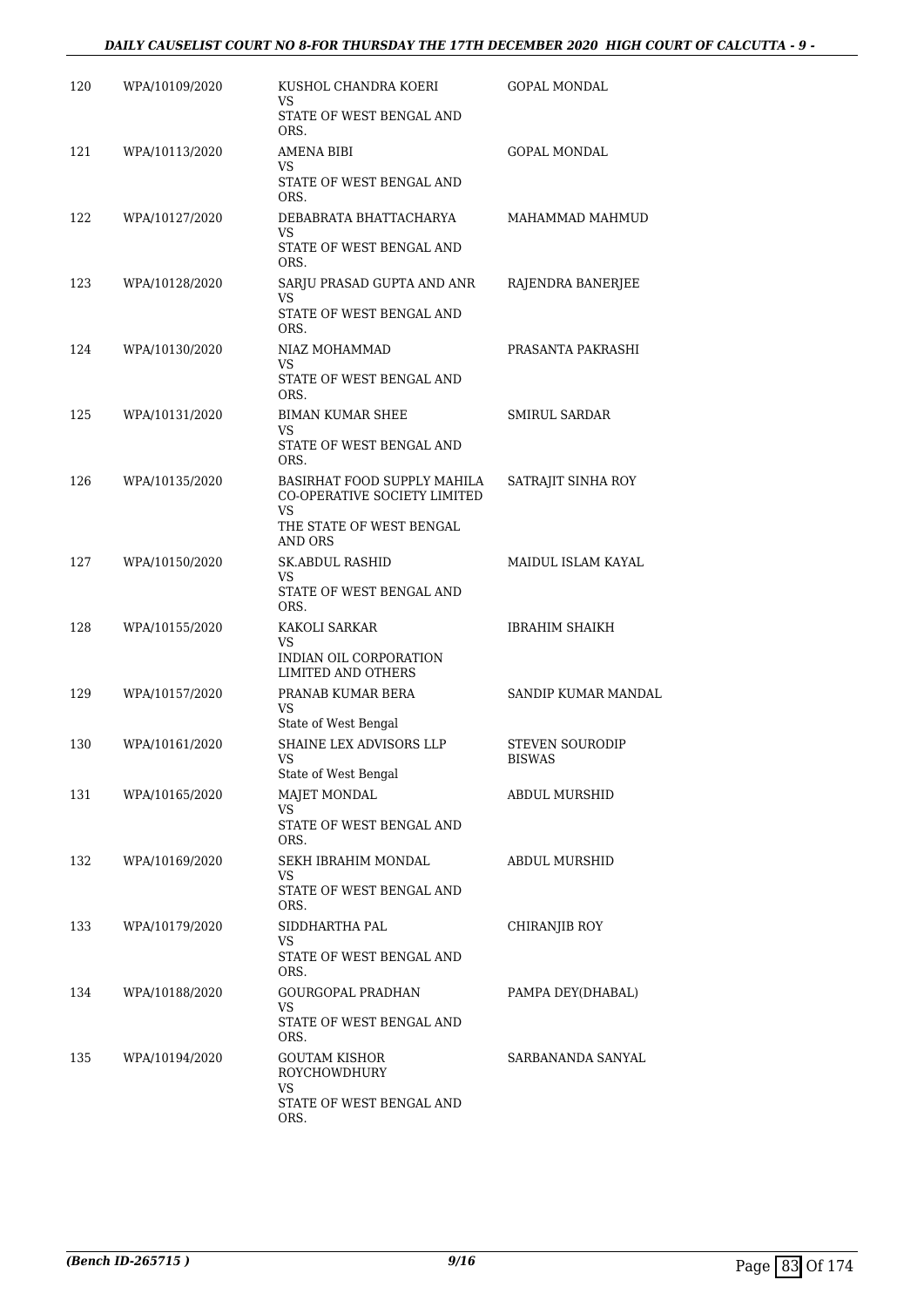| 136 | WPA/10206/2020 | SHEFALI AND GHOSH AND<br><b>ANOTHER</b><br>VS                                            | SK JAYED HOSSAIN             |
|-----|----------------|------------------------------------------------------------------------------------------|------------------------------|
|     |                | STATE OF WEST BENGAL AND<br>ORS.                                                         |                              |
| 137 | WPA/10210/2020 | EAST HOOGHLY POLYPLAST<br>PRIVATE LIMITED<br>VS<br>State of West Bengal                  | ANIRUDHA AGARWALLA           |
| 138 | WPA/10213/2020 | MEDIPOL PHARMACEUTICALS<br><b>INDIA PRIVATE LIMITED</b><br>VS<br>UNION OF INDIA AND ORS. | <b>INDRAJIT DASGUPTA</b>     |
| 139 | WPA/10225/2020 | MIRA BANERJEE AND ORS<br>VS<br>THE DISTRICT MAGISTRATE,<br>NORTH 24 PARGANAS AND ORS     | SOMNATH MUKHERJEE            |
| 140 | WPA/10229/2020 | <b>SUKALYAN BANGA</b><br>VS<br>STATE OF WEST BENGAL AND<br>ORS.                          | SK SUJAUDDIN                 |
| 141 | WPA/10241/2020 | VISHAMBHAR SARAN<br>VS<br><b>BUERAU OF IMMIGRATION AND</b><br>ORS                        | NIKITA JHUNJHUNWALA          |
| 142 | WPA/10247/2020 | SAROJ AGARWAL<br>VS<br><b>BUREAU OF IMMIGRATION AND</b><br><b>ORS</b>                    | NIKITA IHUNIHUNWALA          |
| 143 | WPA/10249/2020 | VISHAL AGARWAL<br>VS<br><b>BUREAU OF IMMIGRATION AND</b><br><b>ORS</b>                   | NIKITA JHUNJHUWALA           |
| 144 | WPA/10255/2020 | AMRI HOSPITALS LTD AND ANR<br>VS<br>STATE OF WEST BENGAL AND<br>ORS.                     | SANJAY GINODIA               |
| 145 | WPA/10259/2020 | SMT SHYAMALI ROY<br>VS<br>STATE OF WEST BENGAL AND<br>ORS.                               | ARUNIKA GHOSH                |
| 146 | WPA/10268/2020 | BAIDYANATH GHOSH<br>VS<br>STATE OF WEST BENGAL AND<br>ORS.                               | DEBABRATA DAS GUPTA          |
| 147 | WPA/10289/2020 | ANADI JANA AND ORS<br>VS.<br>STATE OF WEST BENGAL AND<br>ORS.                            | PARDIP PAUL                  |
| 148 | WPA/10310/2020 | SAMARTH MEHTA AND ANR<br>VS<br>THE STATE OF WEST BENGAL<br>AND ORS                       | ANURAG BAGARIA               |
| 149 | WPA/10319/2020 | MONORANJAN MANNA<br>VS<br>STATE OF WEST BENGAL AND<br>ORS.                               | PRASANTA KUMAR<br>PAKRASHI   |
| 150 | WPA/10367/2020 | COLOR PRINTING AND HOLLOW<br>WARES LTD.<br>VS<br>THE REGISTRAR OF COMPANIES<br>AND ORS   | Debangshu Dinda              |
|     |                | <b>SPECIALLY FIXED MATTERS</b>                                                           |                              |
| 151 | WPA/21476/2018 | <b>RABIN SARDAR</b><br>VS<br>STATE OF WEST BENGAL & ORS                                  | MADHUSUDAN DUTTA<br>MAJUMDER |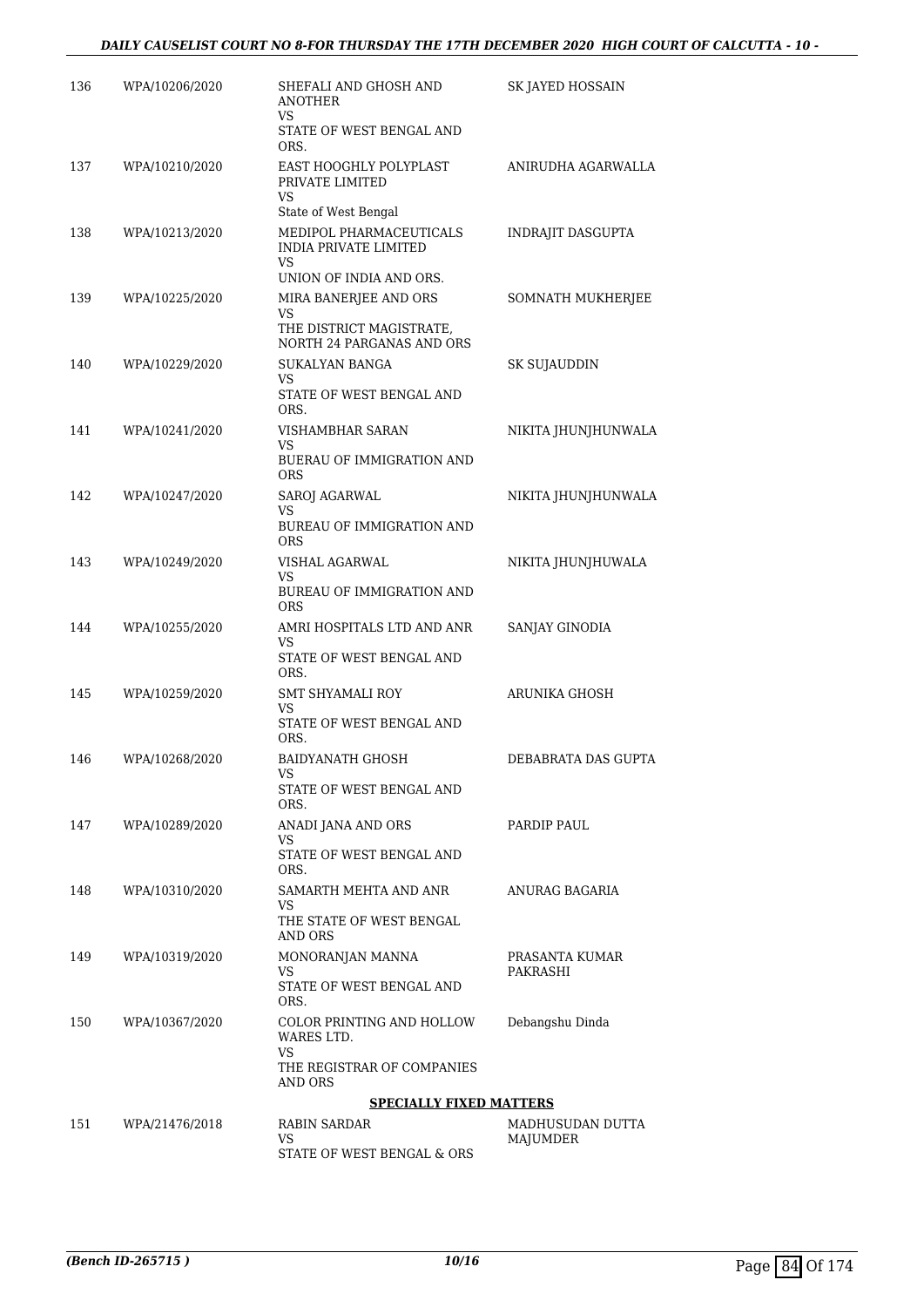| 152 | WPA/21981/2018                           | HIGH GROWTH ADVISORY<br>PRIVATE LIMITED & ANR<br>VS                                                         | S. RAY CHOWDHURY       |
|-----|------------------------------------------|-------------------------------------------------------------------------------------------------------------|------------------------|
|     |                                          | UNION OF INDIA & ORS                                                                                        |                        |
|     | IA NO: CAN/2/2019(Old No:CAN/12674/2019) |                                                                                                             |                        |
| 153 | WPA/9866/2019                            | VIKASH KHEMKA, PRESIDENT OF<br>BENGAL TIMBER IMPORTERS<br>ASSO.<br>VS                                       | <b>SUBHAMOY PATRA</b>  |
|     |                                          | UNION OF INDIA & ORS                                                                                        |                        |
| 154 | WPA/11632/2019                           | SWAPNA BISWAS<br>VS                                                                                         | INDRADEEP PAL          |
| 155 | WPA/22300/2019                           | STATE OF WEST BENGAL & ORS<br>MESA MARULA INFRA PROJECTS<br><b>PVT LTD &amp; ORS</b><br>VS                  | ANIRBAN PRAMANIK       |
|     |                                          | UNION OF INDIA & ORS                                                                                        |                        |
| 156 | WPA/22568/2019                           | HALIMA BIBI<br>VS                                                                                           | DEBASHIS BANERJEE      |
|     |                                          | STATE OF WEST BENGAL & ORS                                                                                  |                        |
| 157 | WPA/23049/2019                           | JAGATBALLAVPUR HIGH SCHOOL<br>& ORS                                                                         | ANWASHA HALDER         |
|     |                                          | VS<br>STATE OF WEST BENGAL & ORS                                                                            |                        |
| 158 | WPA/23322/2019                           | <b>BIPLAB KUMAR BANERJEE</b><br>VS                                                                          | KALYANI BHATTACHARYA   |
|     |                                          | STATE BANK OF INDIA & ORS                                                                                   |                        |
| 159 | WPA/111/2020                             | SAMBIT PAUL<br>VS                                                                                           | NITAI CHANDRA SAHA     |
|     |                                          | STATE OF WEST BENGAL & ORS                                                                                  |                        |
|     | IA NO: CAN/1/2020                        |                                                                                                             |                        |
| 160 | WPA/413/2020                             | NARAYAN CHANDRA SAHA<br>VS                                                                                  | <b>DUKE BANERJEE</b>   |
|     |                                          | STATE OF WEST BENGAL & ORS                                                                                  |                        |
| 161 | WPA/1323/2020                            | SAHAZADI BEGUM<br>VS<br>STATE OF WEST BENGAL & ORS                                                          | <b>BISWAJIT HAZRA</b>  |
| 162 | WPA/2486/2020                            | BROJA MOHAN GHOSH                                                                                           | PRIYABRATA SAHA        |
|     |                                          | VS<br>STATE OF WEST BENGAL & ORS                                                                            |                        |
| 163 | WPA/2603/2020                            | <b>SAHELA KHATUN</b><br>VS                                                                                  | <b>BISWAJIT TIWARI</b> |
|     |                                          | STATE OF WEST BENGAL & ORS                                                                                  |                        |
| 164 | WPA/2767/2020                            | COLUMBIA ASIA HOSPITAL PVT<br>LTD<br>VS                                                                     | SHIBAJI KR DAS         |
|     |                                          | STATE OF WEST BENGAL & ORS                                                                                  |                        |
| 165 | WPA/3410/2020                            | AKASH RUIA & ANR<br>VS                                                                                      | DEBOLINA DEY           |
|     |                                          | THE DISTRICT MAGISTRATE<br>24PGS. SOUTH & ORS                                                               |                        |
| 166 | WPA/3574/2020                            | RELIABLE FACILITIES SERVICES<br>PVT.LTD<br>VS<br>CHITTARANJAN NATIONAL<br><b>CANCER INSTITUTE &amp; ORS</b> | PRASUN GHOSH           |
| 167 | WPA/3758/2020                            | M/S FITWELL CONSTRUCTIONS &<br>ANR                                                                          | BINAY KR JAIN          |
|     |                                          | VS<br><b>BHARAT HEAVY ELECTRICALS</b>                                                                       |                        |
|     |                                          | LIMITED (BHEL) & ORS                                                                                        |                        |
| 168 | WPA/3801/2020                            | RAJ KISHORE SINGH<br>VS<br>STATE OF WEST BENGAL & ORS                                                       | KOUSTAV BAGCHI         |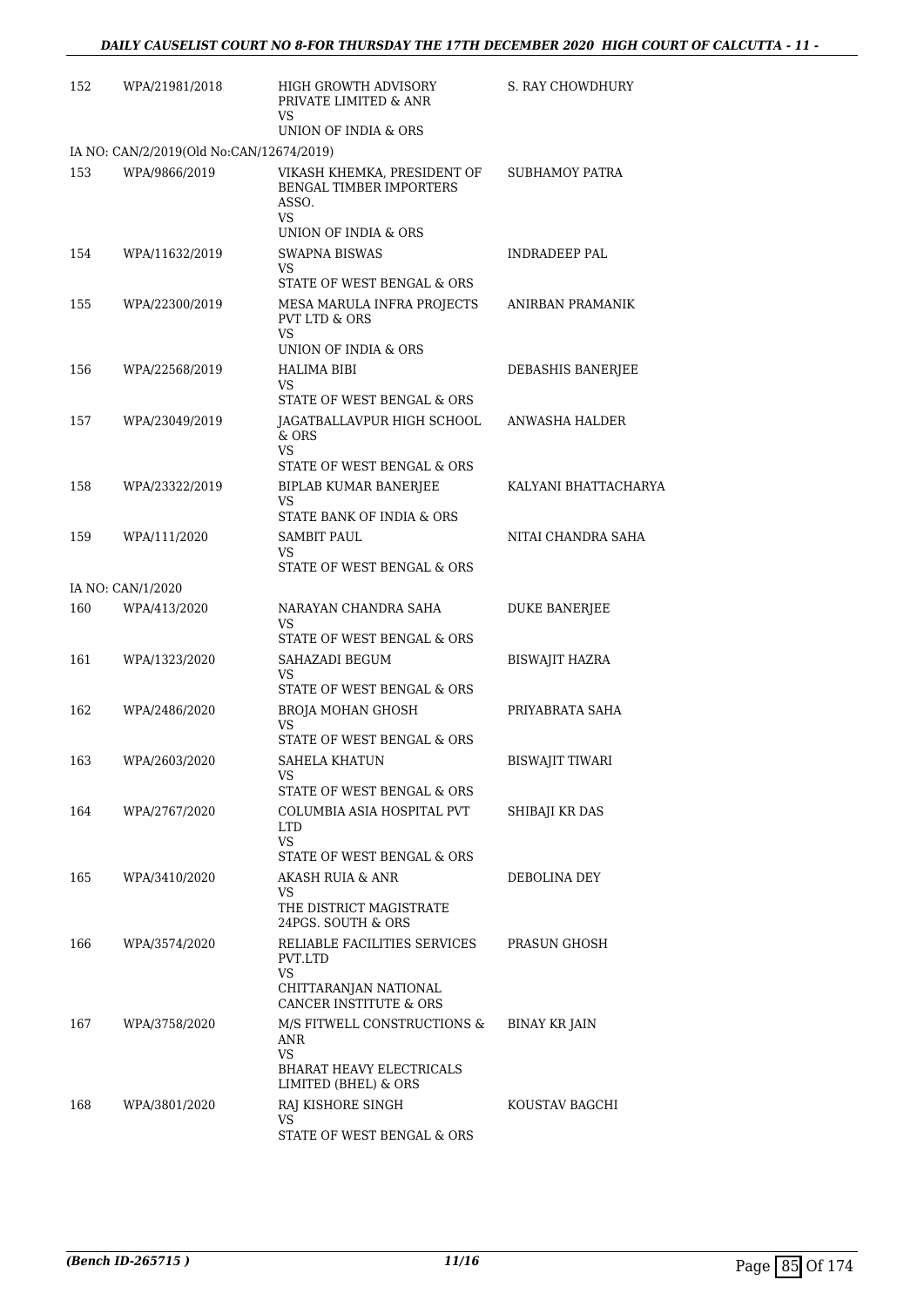| 169        | WPA/4610/2020                            | BOLPUR MUNICIPALITY & ANR<br>VS                                  | DEBABRATA DAS GUPTA                                                                                                    |
|------------|------------------------------------------|------------------------------------------------------------------|------------------------------------------------------------------------------------------------------------------------|
|            |                                          | UNION OF INDIA & ORS                                             |                                                                                                                        |
| 170        | WPA/4897/2020                            | NEWAZ SHARIF<br>VS.                                              | SOURAV DUTTA                                                                                                           |
|            |                                          | STATE OF WEST BENGAL & ORS                                       |                                                                                                                        |
|            |                                          | <b>UPGRADED MATTERS</b>                                          |                                                                                                                        |
| 171        | WPA/2346/2018                            | <b>KRISHNA VENI</b>                                              | VINIT KUMAR CHOUBEY                                                                                                    |
|            |                                          | VS.<br>UNION OF INDIA & ORS                                      |                                                                                                                        |
| 172        | WPA/7334/2018                            | <b>MANASI PARIA</b>                                              | A CHAKRABORTY                                                                                                          |
|            |                                          | VS.<br>UNION OF INDIA & ORS                                      |                                                                                                                        |
|            | IA NO: CAN/2/2020(Old No:CAN/917/2020)   |                                                                  |                                                                                                                        |
| 173        | WPA/13684/2018                           | DR BAIJAYANTI BAUR & ORS                                         | <b>SUMAN BANERJEE</b>                                                                                                  |
|            |                                          | VS                                                               |                                                                                                                        |
|            |                                          | STATE OF WEST BENGAL & ORS<br><b>SKIPPER LIMITED &amp; ANR</b>   |                                                                                                                        |
| 174        | WPA/24284/2018                           | VS<br><b>IRRIGATION &amp; WATER</b><br>RESOURCES DEPTT. GOVT. OF | RAJSHREE KAJARIA                                                                                                       |
| 175        | WPA/24967/2018                           | U.P. & ORS<br><b>SK ASLAM</b>                                    | SAFILA KHANAM                                                                                                          |
|            |                                          | VS                                                               |                                                                                                                        |
|            |                                          | STATE OF WEST BENGAL & ORS                                       |                                                                                                                        |
| 176        | WPA/2753/2019                            | <b>BATESWAR MAITY &amp; ANR</b><br>VS                            | LIPIKA CHATTERJEE                                                                                                      |
|            |                                          | STATE OF WEST BENGAL & ORS                                       |                                                                                                                        |
| 177        | WPA/9615/2019                            | ESHITA JANA                                                      | KALIPADA CHAKRABORTY                                                                                                   |
|            |                                          | VS<br>WEST BENGAL NURSING<br><b>COUNCIL &amp; ORS</b>            |                                                                                                                        |
| 178        | WPA/11721/2019                           | ANJU BANERJEE                                                    | PAROMITA JATI                                                                                                          |
|            |                                          | VS.<br>THE SENIOR MANAGER, BANK OF<br><b>INDIA &amp; ORS</b>     |                                                                                                                        |
| 179        | WPA/12397/2019                           | RAMA BHATTACHARYA                                                | MONOMOHAN BASU                                                                                                         |
|            |                                          | VS<br>STATE OF WEST BENGAL & ORS                                 |                                                                                                                        |
| 180        | WPA/13806/2019                           | SONALI HATUA GIRI                                                | PRIYABRATA SAHA                                                                                                        |
|            |                                          | VS                                                               |                                                                                                                        |
| 181        |                                          | UNION OF INDIA & ORS                                             |                                                                                                                        |
|            | WPA/14149/2019                           | TAPAS DUTTA REP. BY BISWAJIT<br><b>GOSWAMI</b><br><b>VS</b>      | MRITUNJOY HALDER                                                                                                       |
|            |                                          | STATE OF WEST BENGAL & ORS                                       |                                                                                                                        |
|            | IA NO: CAN/1/2019(Old No:CAN/12386/2019) |                                                                  |                                                                                                                        |
| 182        | WPA/20997/2019                           | SK. IBRAHIM & ORS<br>VS<br>STATE OF WEST BENGAL & ORS            | <b>SOUMYA RAY</b>                                                                                                      |
| CAN/5/2020 |                                          |                                                                  | IA NO: CAN/1/2019(Old No:CAN/12042/2019), CAN/2/2020(Old No:CAN/271/2020), CAN/3/2020(Old No:CAN/272/2020), CAN/4/2020 |
|            | wt183 WPA/5575/2007                      | SK. A. RAHIM & ORS.<br>VS<br>STATE OF W.B.                       | SOMIR KUMAR DAS KAR                                                                                                    |
|            |                                          |                                                                  | IA NO: CAN/2/2009(Old No:CAN/9780/2009), CAN/3/2009(Old No:CAN/9782/2009), CAN/4/2018(Old No:CAN/79/2018),             |
|            | CAN/5/2018(Old No:CAN/80/2018)           |                                                                  |                                                                                                                        |
| 184        | WPA/21578/2019                           | <b>AMIT SHARMA</b>                                               | LAILA KHATUN                                                                                                           |
|            |                                          | VS<br>STATE OF WEST BENGAL & ORS                                 |                                                                                                                        |
|            | IA NO: CAN/1/2020(Old No:CAN/595/2020)   |                                                                  |                                                                                                                        |
| 185        | WPA/21800/2019                           | KABITA MONDAL & ANR                                              | ARUN NASKAR                                                                                                            |
|            |                                          | VS<br>STATE OF WEST BENGAL & ORS                                 |                                                                                                                        |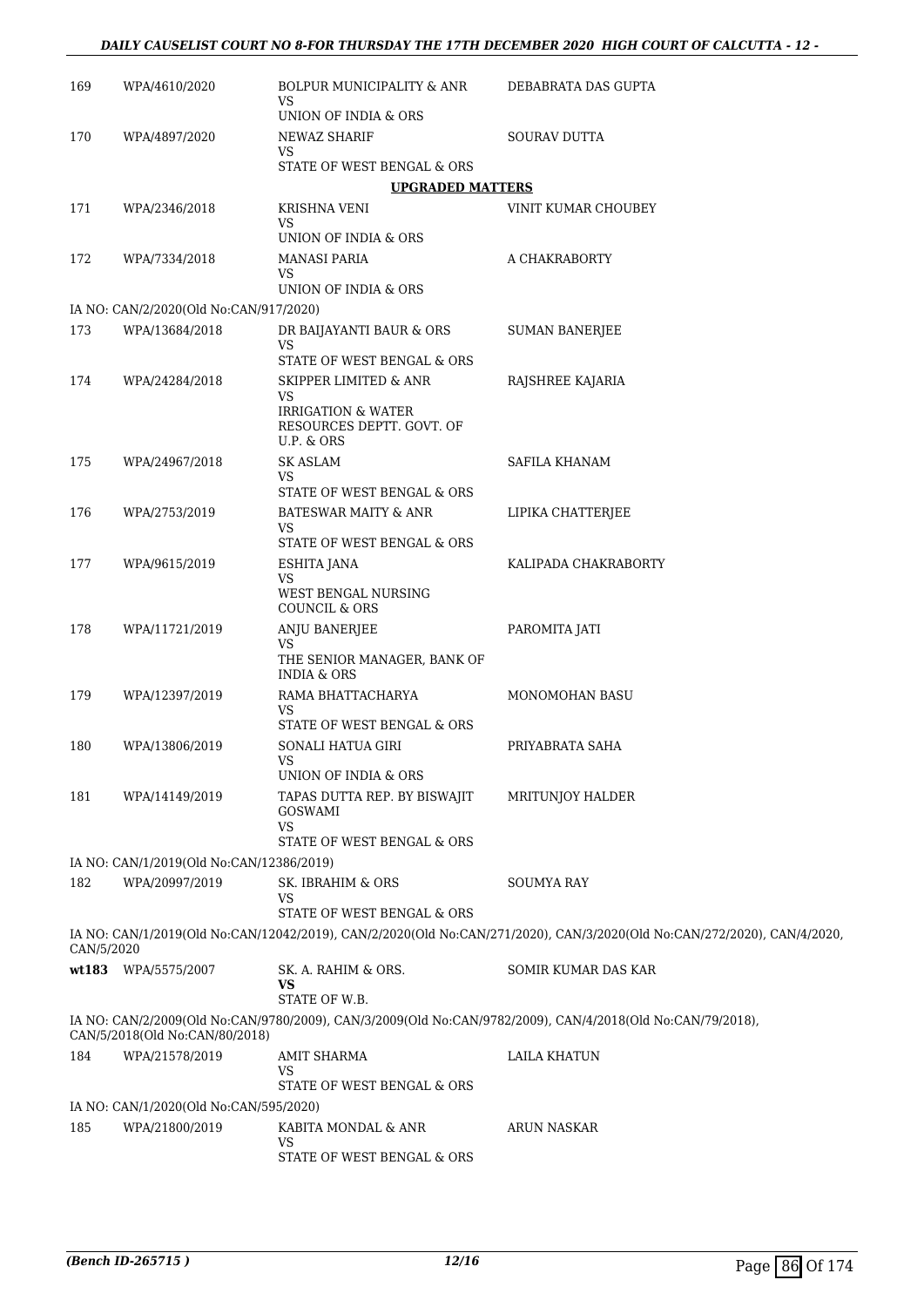| 186   | WPA/22407/2019                          | HANSHREE APARTMENT OWNERS<br><b>ASSOCIATION</b><br>VS          | SHUVRADEEP ROY       |
|-------|-----------------------------------------|----------------------------------------------------------------|----------------------|
|       |                                         | THE COMPETENT AUTHORITY &<br>ANR                               |                      |
| 187   | WPA/22510/2019                          | ANIL KUMAR SINGH<br>VS                                         | GANESH CHANDRA PATRA |
|       |                                         | <b>UCO BANK &amp; ORS</b>                                      |                      |
| 188   | WPA/22715/2019                          | MALAY KR BANDYOPADHYAY<br>VS<br>UNION OF INDIA & ORS           | OOISEEROOP SINHA     |
| 189   | WPA/23191/2019                          | PURNA CHANDRA DAS & ANR<br>VS                                  | HIMADRI KR MAHATA    |
|       |                                         | STATE OF WEST BENGAL & ORS                                     |                      |
| 190   | WPA/23817/2019                          | HI-TECH MEDICOS & ANR<br>VS<br>UNION OF INDIA & ORS            | ARGHYA KAMAL DAS     |
| 191   | WPA/23824/2019                          | LATIB SK.                                                      | MANAS KUMAR DAS      |
|       |                                         | VS                                                             |                      |
|       |                                         | STATE OF WEST BENGAL & ORS                                     |                      |
| 192   | WPA/23941/2019                          | UDAY GIRI<br>VS<br>STATE OF WEST BENGAL & ORS                  | SHEKHAR BARMAN       |
| 193   | WPA/107/2020                            | <b>BANHI SIKHA KUNDU</b>                                       | SUDIP GHOSH          |
|       |                                         | VS                                                             | <b>CHOWDHURY</b>     |
|       |                                         | STATE OF WEST BENGAL & ORS                                     |                      |
| 194   | WPA/426/2020                            | AKSHAY NARAYAN SAHOO & ORS<br>VS<br>BLOCK DEVELOPMENT OFFICER, | MANORANJAN JANA      |
|       |                                         | RAMNAGAR, BOLCK -1 & NORS                                      |                      |
| wt195 | WPA/12866/2019                          | AKSHAY NARAYAN SAHOO                                           | MANORANJAN JANA      |
|       |                                         | VS<br>STATE OF WEST BENGAL & ORS                               |                      |
| 196   | WPA/466/2020                            | SAROJ KUMAR BOSE & ORS                                         | ANIRUDDHA            |
|       |                                         | <b>VS</b><br>STATE OF WEST BENGAL & ORS                        | <b>BHATACHARYA</b>   |
|       | IA NO: CAN/1/2020(Old No:CAN/1615/2020) |                                                                |                      |
| 197   | WPA/470/2020                            | PASCHIM BANGA VIGYAN                                           | SALONI BHATTACHARJEE |
|       |                                         | MANCHA & ANR<br>VS                                             |                      |
|       |                                         | STATE OF WEST BENGAL & ORS                                     |                      |
| 198   | WPA/695/2020                            | SYNTHICO MARKETING PRIVATE<br>LIMITED & ANR<br>VS.             | SAYANTAK DAS         |
|       |                                         | UNION OF INDIA & ORS                                           |                      |
| wt199 | WPA/693/2020                            | SHRI ARIHANT MERCHANTS<br>PRIVATE LIMITED & ANR                | SAYANTAK DAS         |
|       |                                         | VS.<br>UNION OF INDIA & ORS                                    |                      |
| 200   | WPA/833/2020                            | CHANDRACHUR MUKHOPADHYAY                                       | DEBABRATA DAS GUPTA  |
|       |                                         | VS<br>UNION OF INDIA & ORS                                     |                      |
| 201   | WPA/1102/2020                           | CHANDNI HYDAR ALY                                              | SUBHANKAR DAS        |
|       |                                         | VS<br>STATE OF WEST BENGAL & ORS                               |                      |
| 202   | WPA/1103/2020                           | ANGSHUMAN BHADRA<br>VS                                         | SUBHANKAR DAS        |
|       |                                         | STATE OF WEST BENGAL & ORS                                     |                      |
| 203   | WPA/1104/2020                           | DEBANANDA MULLEY<br>VS<br>STATE OF WEST BENGAL & ORS           | SUBHANKAR DAS        |
| 204   | WPA/1105/2020                           | ARUP KUMAR ROY                                                 | SUBHANKAR DAS        |
|       |                                         | VS                                                             |                      |
|       |                                         | STATE OF WEST BENGAL & ORS                                     |                      |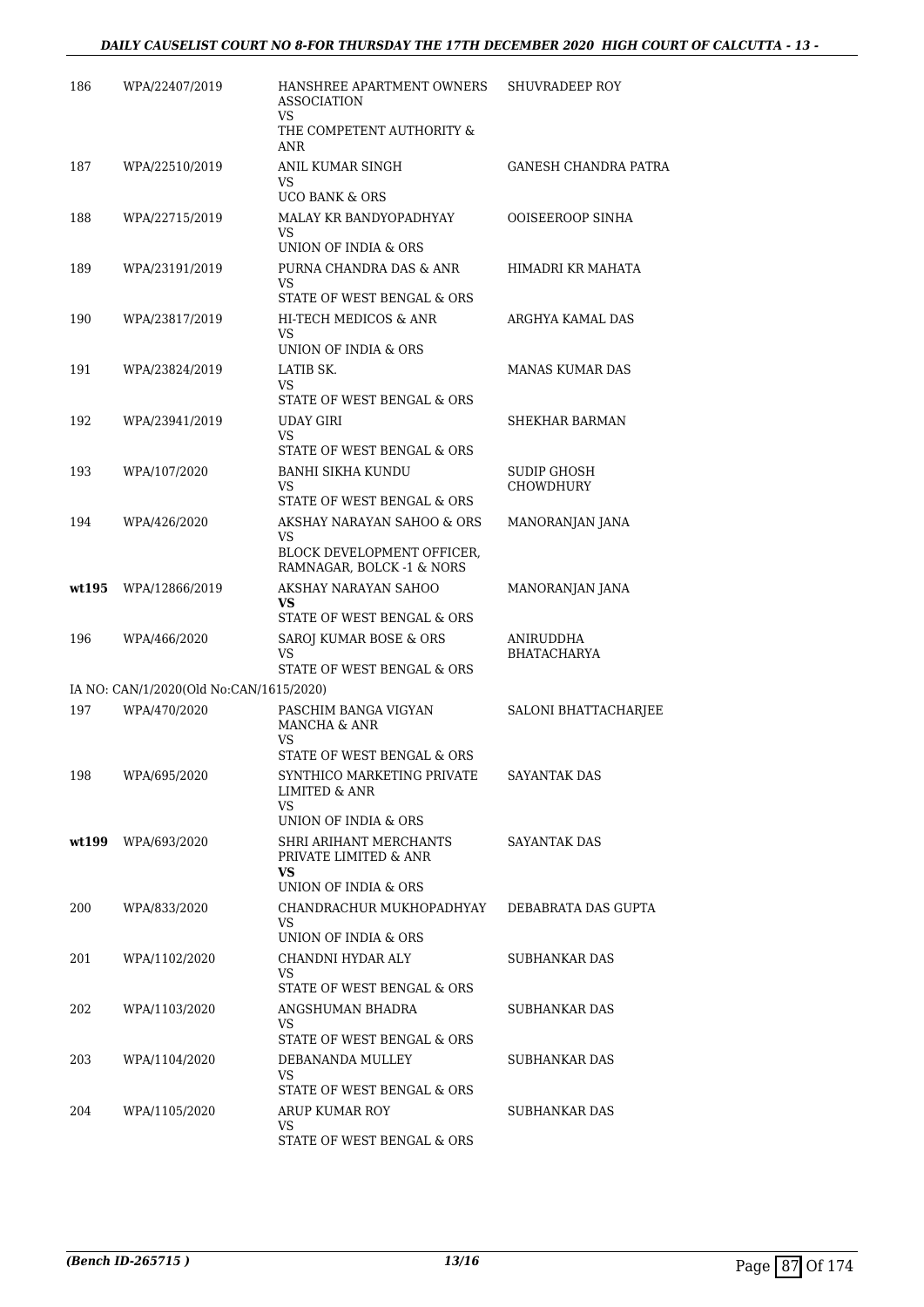### *DAILY CAUSELIST COURT NO 8-FOR THURSDAY THE 17TH DECEMBER 2020 HIGH COURT OF CALCUTTA - 14 -*

| 205 | WPA/1108/2020       | LATASREE JANA<br>VS                                       | SUBHANKAR DAS           |
|-----|---------------------|-----------------------------------------------------------|-------------------------|
|     |                     | STATE OF WEST BENGAL & ORS                                |                         |
| 206 | WPA/1109/2020       | AKHIL BANDHU GHOSH<br>VS.                                 | <b>SUBHNAKR DAS</b>     |
|     |                     | STATE OF WEST BENGAL & ORS                                |                         |
| 207 | WPA/1110/2020       | TAPAN KUMAR PAKHIRA                                       | <b>SUBHANKAR DAS</b>    |
|     |                     | VS<br>STATE OF WEST BENGAL & ORS                          |                         |
| 208 | WPA/1111/2020       | <b>SOUMEN BANERJEE</b>                                    | SUBHANKAR DAS           |
|     |                     | VS<br>STATE OF WEST BENGAL & ORS                          |                         |
|     |                     |                                                           | <b>SUBHANKAR DAS</b>    |
| 209 | WPA/1112/2020       | <b>BISWANATH DAS</b><br>VS                                |                         |
|     |                     | STATE OF WEST BENGAL & ORS                                |                         |
| 210 | WPA/1570/2020       | ALADARPUT VIVEKANANDA<br>VIDYAMANDIR<br>VS                | KAUSHIK CHANDRA GUPTA   |
|     |                     | RESERVE BANK OF INDIA & ANR                               |                         |
| 211 | WPA/2264/2020       | ASPEN REALCON PRIVATE<br>LIMITED                          | ARUNABHA SOM            |
|     |                     | VS<br>W.B. HOUSING DEVELOPMENT                            |                         |
|     |                     | <b>CORPORATION &amp; ORS</b>                              |                         |
| 212 | WPA/2279/2020       | BIPLAB KUMAR CHOWDHURY                                    | PARASHAR BAIDYA         |
|     |                     | VS                                                        |                         |
|     |                     | UNION OF INDIA & ORS                                      |                         |
| 213 | WPA/2281/2020       | BIPLAB KUMAR CHOWDHURY<br>VS                              | PARASHAR BAIDYA         |
|     |                     | STATE OF WEST BENGAL & ORS                                |                         |
| 214 | WPA/2283/2020       | BIPLAB KUMAR CHOWDHURY                                    | PARASHAR BAIDYA         |
|     |                     | VS                                                        |                         |
| 215 |                     | STATE OF WEST BENGAL & ORS                                |                         |
|     | WPA/2314/2020       | CITY LIFE RETAIL PRIVATE<br>LIMITED & ANR<br>VS           | SUBHAMOY PATRA          |
|     |                     | UNION OF INDIA & ORS                                      |                         |
| 216 | WPA/2329/2020       | CHAYA RANI SAHA & ANR                                     | PARAMITA ROY            |
|     |                     | VS<br>UNION OF INDIA & ORS                                |                         |
|     | wt217 WPA/4708/2020 | CHHAYA RANI SAHA & ANR                                    | ARPAN GUHA              |
|     |                     | UNION OF INDIA & ORS                                      |                         |
| 218 | WPA/2337/2020       | BINOD BEHARI JANA & ORS                                   | <b>GHANASHYAM PATRA</b> |
|     |                     | VS.                                                       |                         |
|     |                     | UNION OF INDIA & ORS                                      |                         |
| 219 | WPA/2418/2020       | NARAYAN CHANDRA GHOSH<br>VS                               | SOMA GHOSH              |
|     |                     | STATE OF WEST BENGAL & ORS                                |                         |
| 220 | WPA/2618/2020       | BIPLAB KR CHOWDHURY<br>VS                                 | ANIKET MITRA            |
|     |                     | THE STATE PUBLIC                                          |                         |
|     |                     | INFORMATION OFFICER & THE<br><b>SEC TO THE CM&amp;ORS</b> |                         |
| 221 | WPA/2620/2020       | BIPLAB KR CHOWDHURY                                       | ANIKET MITRA            |
|     |                     | VS<br>THE STATE PUBLIC                                    |                         |
|     |                     | INFORMATION OFFICER & THE<br>SEC TO THE CM&ORS            |                         |
| 222 | WPA/2621/2020       | BIPLAB KR CHOWDHURY                                       | ANIKET MITRA            |
|     |                     | VS                                                        |                         |
|     |                     | THE STATE PUBLIC<br><b>INFORMATION OFFICER &amp; THE</b>  |                         |
|     |                     | SEC TO THE CM&ORS                                         |                         |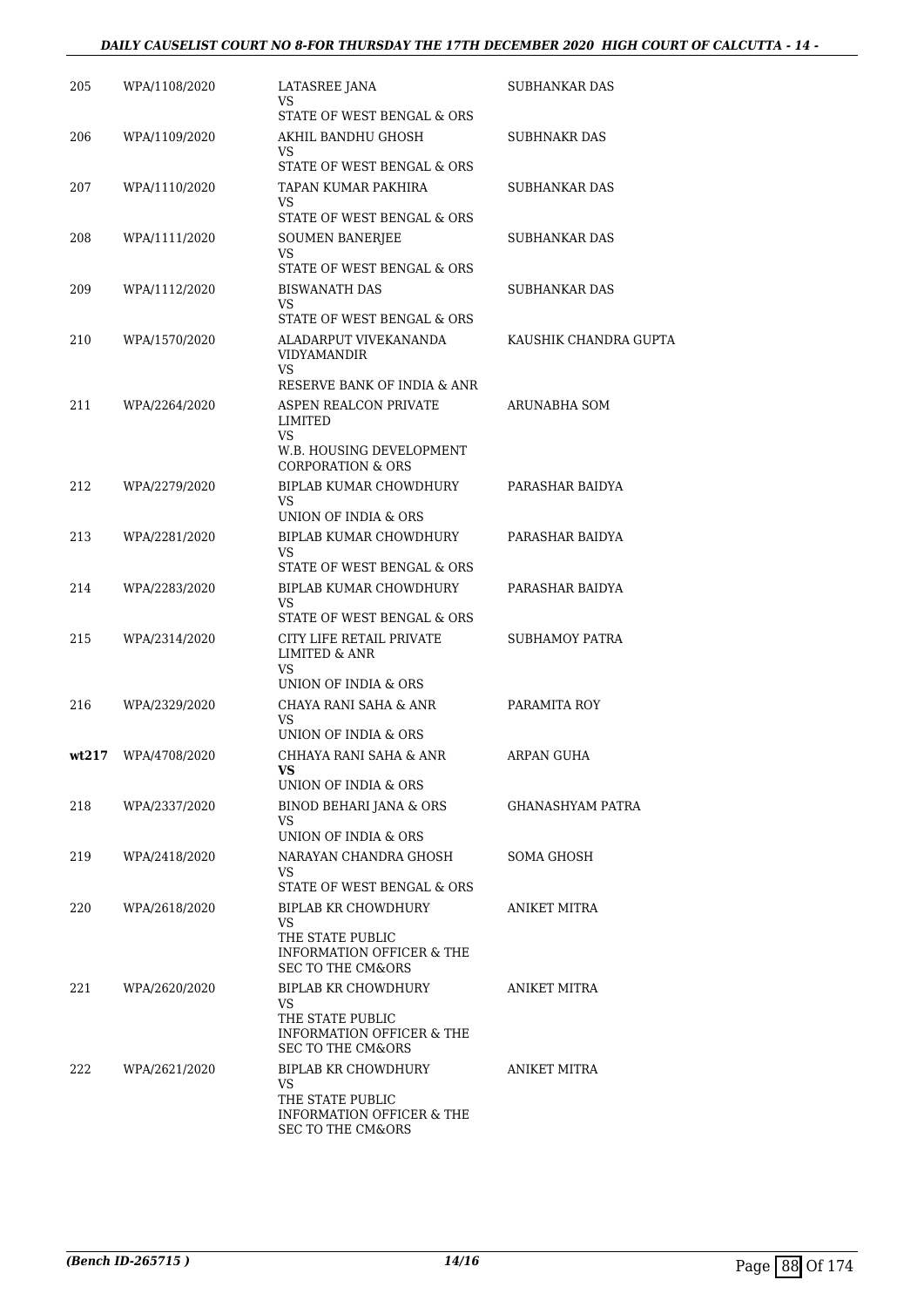### *DAILY CAUSELIST COURT NO 8-FOR THURSDAY THE 17TH DECEMBER 2020 HIGH COURT OF CALCUTTA - 15 -*

| 223   | WPA/2635/2020                           | RAJAB ALI MALLICK<br>VS                                                      | <b>MAINAK SWARNAKAR</b> |
|-------|-----------------------------------------|------------------------------------------------------------------------------|-------------------------|
|       |                                         | STATE OF WEST BENGAL & ORS                                                   |                         |
| wt224 | WPA/2634/2020                           | RAJAB ALI MALLICK<br>VS                                                      | <b>MAINAK SWARNOKAR</b> |
|       |                                         | STATE OF WEST BENGAL & ORS                                                   |                         |
| 225   | WPA/2646/2020                           | PRAMOD KUMAR AGARWAL<br>VS                                                   | SABYASACHI SEN          |
|       |                                         | <b>BANK OF BARODA &amp; ORS</b>                                              |                         |
| 226   | WPA/2716/2020                           | PRIYA SAMANTA                                                                | PRONAY BASAK            |
|       |                                         | VS                                                                           |                         |
|       |                                         | UNION OF INDIA & ORS                                                         |                         |
| 227   | WPA/2729/2020                           | MOHAMMAD SHAMI<br>VS                                                         | SUBRATA GHOSH           |
|       |                                         | STATE OF WEST BENGAL & ORS                                                   |                         |
| 228   | WPA/2896/2020                           | HAJI MUMTAZ KHAN @ MUMTAZ<br><b>KHAN</b><br>VS<br>THE GENERAL MANAGER, METRO | ISHITA RAUT             |
|       |                                         | RAILWAY & ORS                                                                |                         |
| 229   | WPA/3040/2020                           | ICON TOWER LLP & ANR<br>VS                                                   | ANIRUDHA AGARWALLA      |
|       |                                         | PUNJAB & SIND BANK & ORS                                                     |                         |
|       | IA NO: CAN/1/2020                       |                                                                              |                         |
| 230   | WPA/3101/2020                           | MILAN SARKAR<br>VS                                                           | SANDHYA DAS ADHIKARI    |
|       |                                         | <b>BANK OF BARODA &amp; ORS</b>                                              |                         |
|       | IA NO: CAN/1/2020(Old No:CAN/1773/2020) |                                                                              |                         |
| 231   | WPA/3206/2020                           | REJINA KHATUN                                                                | <b>VIEKY</b>            |
|       |                                         | VS<br>STATE OF WEST BENGAL & ORS                                             |                         |
| 232   | WPA/3263/2020                           | ACHINTYA KUMAR HALDER & ORS                                                  | <b>BIKRAM BANERJEE</b>  |
|       |                                         | VS<br><b>BANK OF BARODA &amp; ORS</b>                                        |                         |
| 233   | WPA/3453/2020                           | ABDUL MANNAN MALI & ORS                                                      | MARIA RAHAMAN           |
|       |                                         | VS<br>STATE OF WEST BENGAL & ORS                                             |                         |
| 234   | WPA/3535/2020                           | FAKRUL ISLAM @ FAKARUL                                                       | <b>SHATAROOP</b>        |
|       |                                         | <b>ISLAM &amp; ORS</b>                                                       | PURKAYASTHA             |
|       |                                         | VS                                                                           |                         |
| 235   | WPA/3699/2020                           | STATE OF WEST BENGAL & ORS<br>BASHIR AHMED & ANR                             | MOHAMMED                |
|       |                                         | VS                                                                           | FARHADUDDIN             |
|       |                                         | STATE OF WEST BENGAL & ORS                                                   |                         |
| 236   | WPA/3701/2020                           | PARVEEN ISLAM                                                                | MOHAMMED                |
|       |                                         | VS<br>STATE OF WEST BENGAL & ORS                                             | <b>FARHADUDDIN</b>      |
| 237   | WPA/3862/2020                           | SWATI AGARWALA                                                               | NISHANT KR SARAF        |
|       |                                         | VS                                                                           |                         |
|       |                                         | UNION OF INDIA & ORS                                                         |                         |
| 238   | WPA/3969/2020                           | NOEL GEORGE<br>VS                                                            | SOHAM BANERJEE          |
|       |                                         | UNION OF INDIA & ORS                                                         |                         |
| 239   | WPA/4007/2020                           | SUPRAVA PANDA & ANR<br>VS.                                                   | KOUSTAV BAGCHI          |
|       |                                         | STATE OF WEST BENGAL & ORS                                                   |                         |
|       | IA NO: CAN/1/2020                       |                                                                              |                         |
| 240   | WPA/4329/2020                           | DULAL SARDAR<br>VS                                                           | SANTANU DAS             |
|       |                                         | STATE OF WEST BENGAL & ORS                                                   |                         |
| 241   | WPA/4473/2020                           | JOGESH DENRE & ORS.                                                          | BRATIN KR. DEY          |
|       |                                         | VS                                                                           |                         |
|       |                                         | UCO BANK & ORS.                                                              |                         |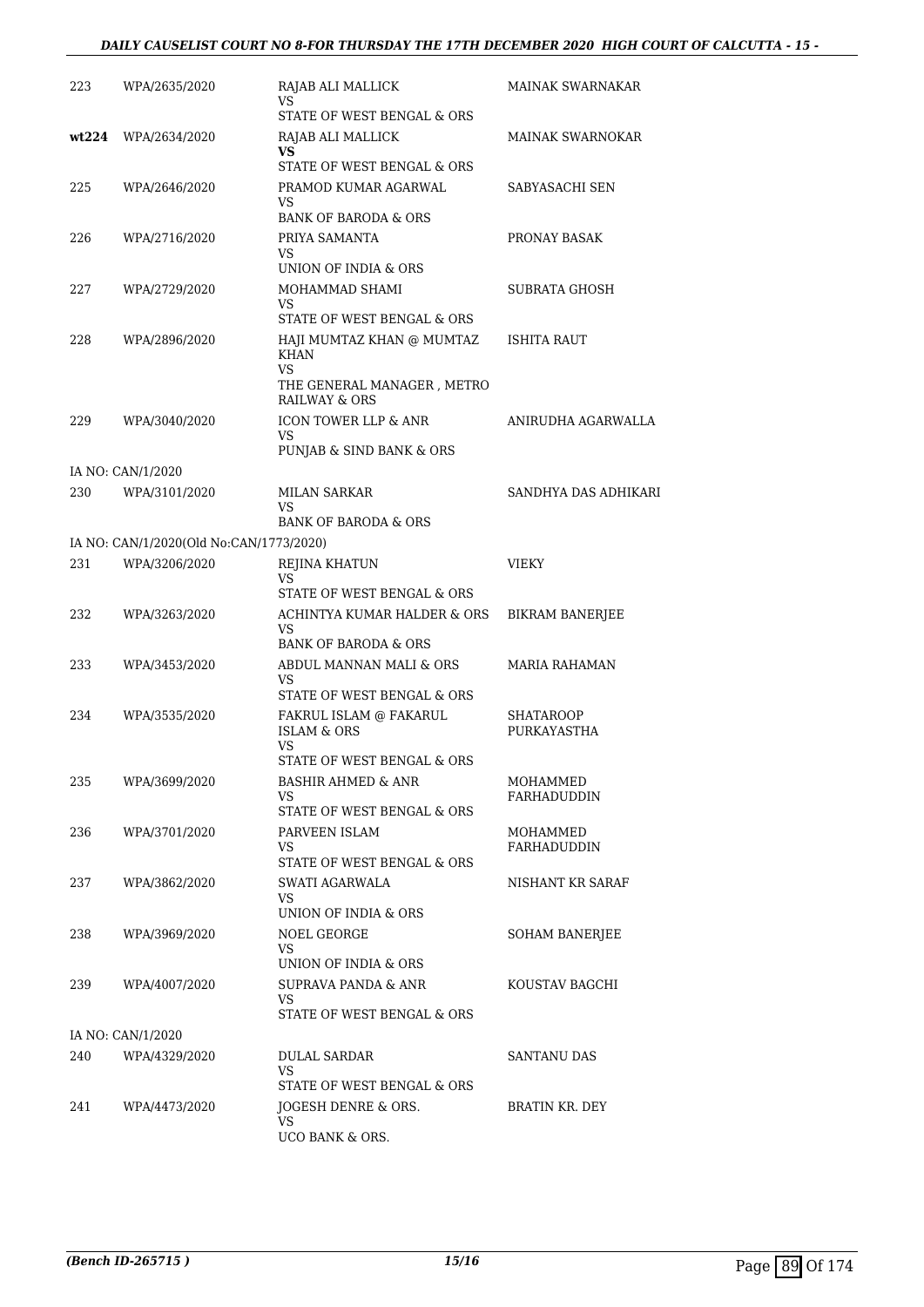#### *DAILY CAUSELIST COURT NO 8-FOR THURSDAY THE 17TH DECEMBER 2020 HIGH COURT OF CALCUTTA - 16 -*

| 242 | WPA/4517/2020                           | SHANKHAJIT RAY<br>VS                                                         | SAMARJIT GHOSAL    |
|-----|-----------------------------------------|------------------------------------------------------------------------------|--------------------|
|     |                                         | <b>STATE OF WB &amp; ORS</b>                                                 |                    |
| 243 | WPA/4777/2020                           | JAHANGIR ALAM<br>VS                                                          | KRISHNA DAS PODDAR |
|     |                                         | STATE OF WEST BENGAL & ORS                                                   |                    |
|     | IA NO: CAN/1/2020                       |                                                                              |                    |
| 244 | WPA/4994/2020                           | M/S GREMONT PROJECTSF &<br>SERVICES PVT. LTD. & ANR<br>VS                    | SANJUKTA RAY       |
|     |                                         | STATE OF WEST BENGAL & ORS                                                   |                    |
| 245 | WPA/5144/2020                           | TATA CONSUMER PRODUCTS LTD<br>& ORS<br><b>VS</b>                             | RUSHA SAHA         |
|     |                                         | UNION OF INDIA & ORS                                                         |                    |
| 246 | WPA/8270/2020                           | SABNAM SULTANA<br>VS                                                         | SOURAV DUTTA       |
|     |                                         | STATE OF WEST BENGAL AND<br>ORS.                                             |                    |
| 247 | WPA/9832/2020                           | M/S. GHOSH SURVEYORS AND<br>VALUERS P. LTD. AND ORS.<br>VS                   | <b>SOURAV ROY</b>  |
|     |                                         | INDIAN BANKS ASSOCIATION AND<br>ORS.                                         |                    |
| 248 | WPA/10121/2020                          | HINDUSTHAN NATIONAL GLASS<br>AND INDUSTRIES AND ANR                          | SUDESHNA BAGCHI    |
|     |                                         | VS<br>THE DESIGNATED<br>AUTHORITY, DIR. GENERAL OF<br>TRADE REMEDIES AND ORS |                    |
|     |                                         | <b>LISTED MOTION</b>                                                         |                    |
| 249 | WPA/6087/2018                           | <b>GOUTAM SAHA</b><br>VS                                                     | A. MAJUMDER        |
|     |                                         | STATE OF WEST BENGAL & ORS                                                   |                    |
|     | IA NO: CAN/1/2019(Old No:CAN/2492/2019) |                                                                              |                    |
| 250 | WPA/16458/2019                          | PADMA MONDAL                                                                 | RAVI RANJAN KUMAR  |
|     |                                         | VS<br>STATE OF WEST BENGAL & ORS                                             |                    |
| 251 | WPA/7965/2020                           | CAPITAL CLINIC AND NURSING<br>HOME REP. BY TANUP KUMAR<br>METYA<br><b>VS</b> | <b>SAYAK KONAR</b> |
|     |                                         | State of West Bengal                                                         |                    |
| 252 | WPA/8611/2020                           | <b>LOCAL CUBE PRIVATE LIMITED</b><br>VS                                      | MUKHERJEE PRASAD   |
|     |                                         | State of West Bengal                                                         |                    |
| 253 | WPA/10134/2020                          | SOMA KHAN AND ANR<br><b>VS</b><br><b>INDIAN BANK AND ORS</b>                 | PRADIPTA BOSE      |
|     |                                         |                                                                              |                    |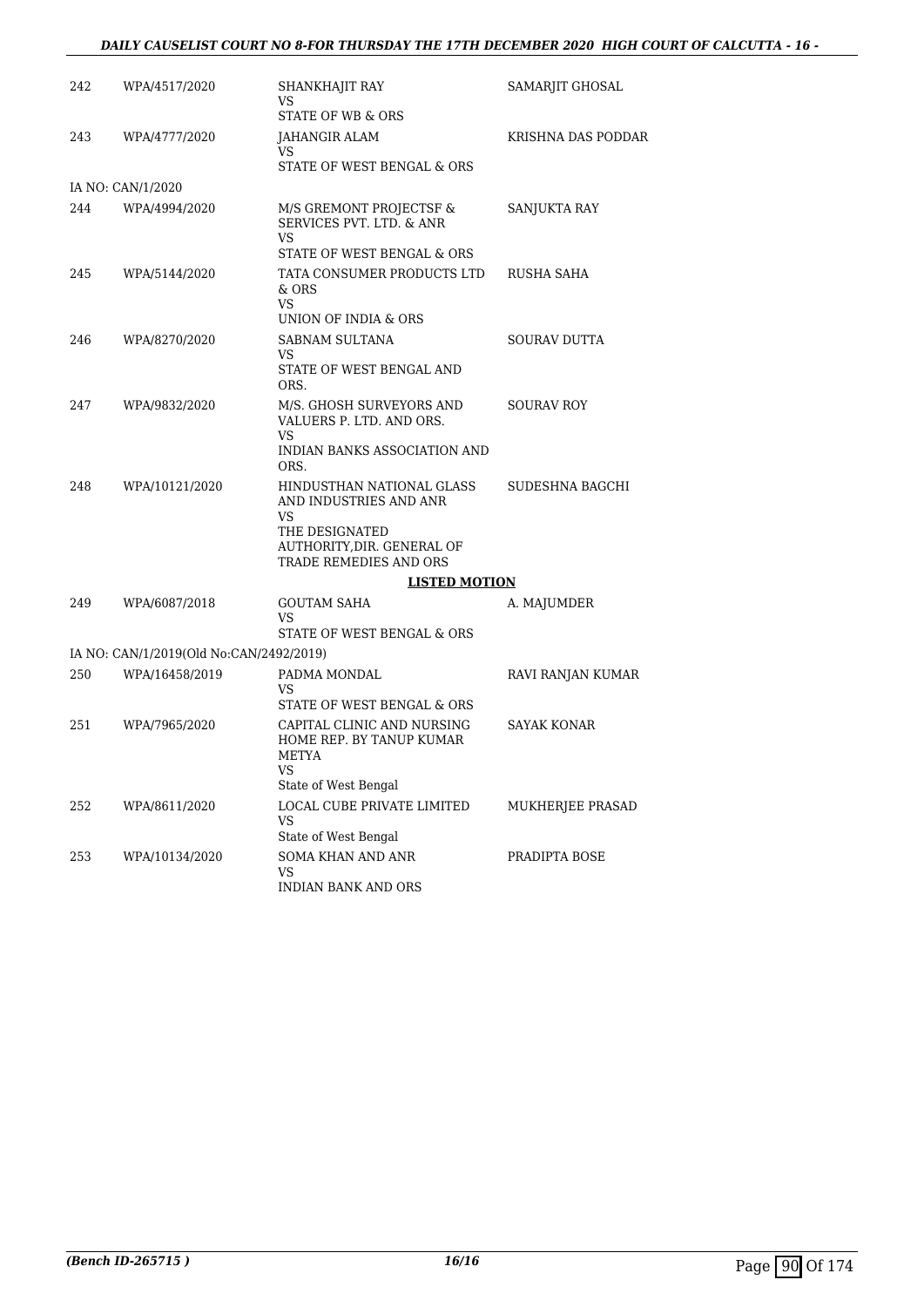

## **Appellate Side**

**DAILY CAUSELIST For Thursday The 17th December 2020**

### **COURT NO. 39 SINGLE BENCH (SB - VIII) AT 3:00 PM HON'BLE JUSTICE MOUSHUMI BHATTACHARYA ON 18TH DECEMBER, 2020 (VIA VIDEO CONFERENCE)**

**ON FRIDAY, THE 18TH DECEMBER, 2020 - WILL SIT SINGLY AND TAKE APPELLATE SIDE MATTERS AT 3 P.M.**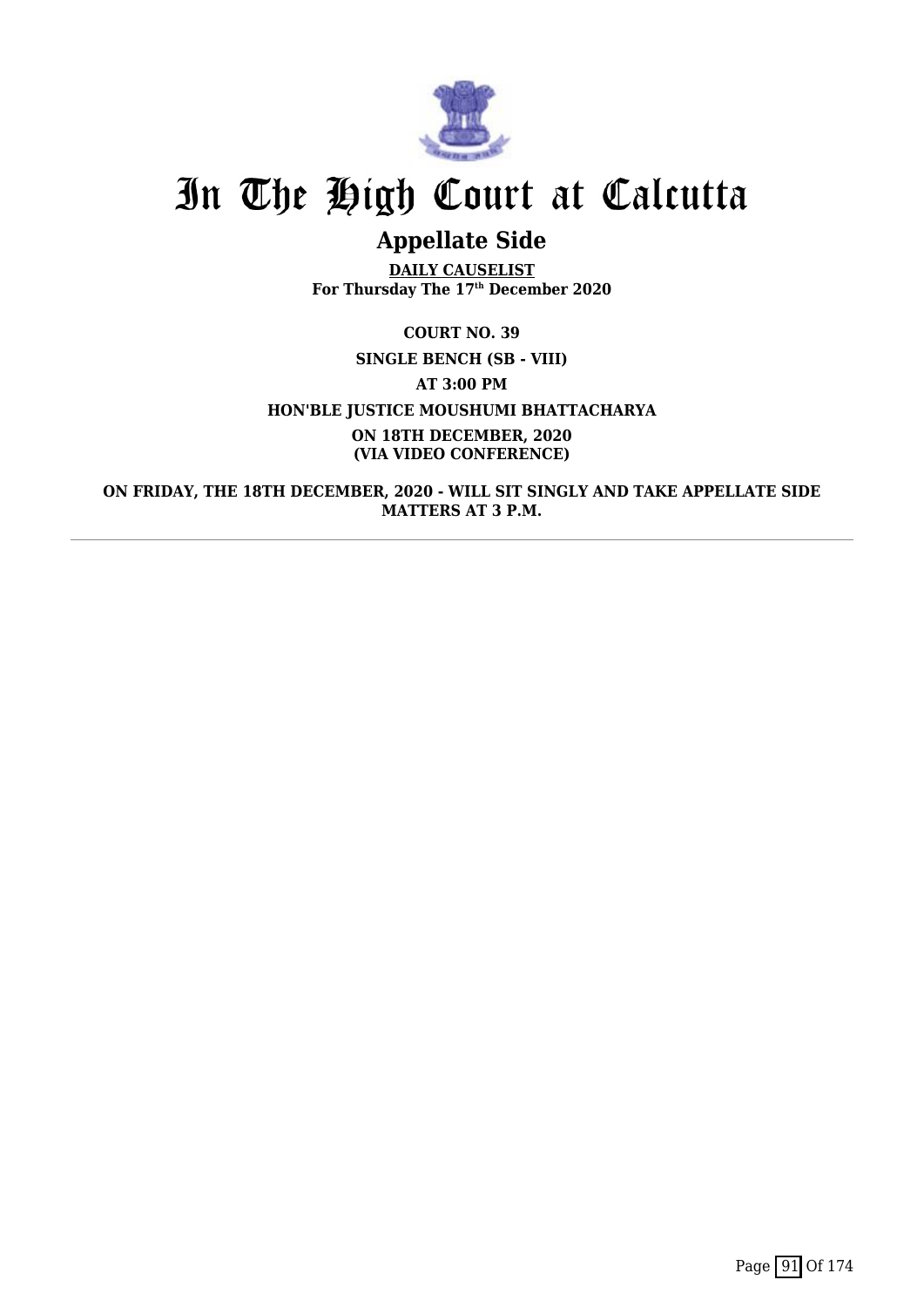

### **Appellate Side**

**DAILY CAUSELIST For Thursday The 17th December 2020**

**COURT NO. 26 SINGLE BENCH (SB - IX) AT 10:45 AM HON'BLE JUSTICE SHEKHAR B. SARAF (VIA VIDEO CONFERENCE)**

### **ON AND FROM MONDAY, THE 7 TH DECEMBER,2020 -- REGULATION OF INDUSTRIES & ESSENTIAL COMMODITIES & VARIOUS CENTRAL ORDERS UNDER GROUP VIII INCLUDING APPLICATIONS CONNECTED THERETO;**

**REVENUE AND TAX LAWS (EXCLUDING LAND REVENUE) UNDER GROUP IV INCLUDING APPLICATIONS CONNECTED THERETO.**

**ON THURSDAY, THE 17TH DECEMBER, 2020 AND FRIDAY, THE 18TH DECEMBER, 2020 - WILL TAKE, IN ADDITION TO HIS OWN LIST AND DETERMINATION, URGENT MATTERS RELATING TO THE LIST OF HON'BLE JUSTICE RAJARSHI BHARADWAJ.**

**NOTE : MATTERS WILL BE TAKEN UP THROUGH PHYSICAL HEARING WHEN BOTH THE PARTIES ARE AGREED.**

### **TO BE MENTIONED**

| 1 | WPA/30619/2017                                                                                                                                                                                                                                                                                                                                                                                               | DIAMOND ENGINEERING<br>WORKS & ANR<br>VS<br>SALES TAX OFFICER,<br><b>HOWRAH &amp; ORS</b>                           | RITA MUKHERJEE      |
|---|--------------------------------------------------------------------------------------------------------------------------------------------------------------------------------------------------------------------------------------------------------------------------------------------------------------------------------------------------------------------------------------------------------------|---------------------------------------------------------------------------------------------------------------------|---------------------|
|   | IA NO: CAN/1/2020                                                                                                                                                                                                                                                                                                                                                                                            |                                                                                                                     |                     |
| 2 | WPA/13718/2019                                                                                                                                                                                                                                                                                                                                                                                               | <b>GRASIM INDUSTRIES</b><br><b>LIMITED</b><br>VS<br>JOINT COMMISSIONER OF<br>COMMERCIAL TAXES<br>CORPO. TAXES & ORS | <b>SHOVAN GHOSH</b> |
|   | $\mathbf{r}$ , $\mathbf{r}$ , $\alpha$ , $\mathbf{r}$ , $\alpha$ , $\alpha$ , $\alpha$ , $\alpha$ , $\alpha$ , $\alpha$ , $\alpha$ , $\alpha$ , $\alpha$ , $\alpha$ , $\alpha$ , $\alpha$ , $\alpha$ , $\alpha$ , $\alpha$ , $\alpha$ , $\alpha$ , $\alpha$ , $\alpha$ , $\alpha$ , $\alpha$ , $\alpha$ , $\alpha$ , $\alpha$ , $\alpha$ , $\alpha$ , $\alpha$ , $\alpha$ , $\alpha$ , $\alpha$ , $\alpha$ , |                                                                                                                     |                     |

IA NO: CAN/1/2020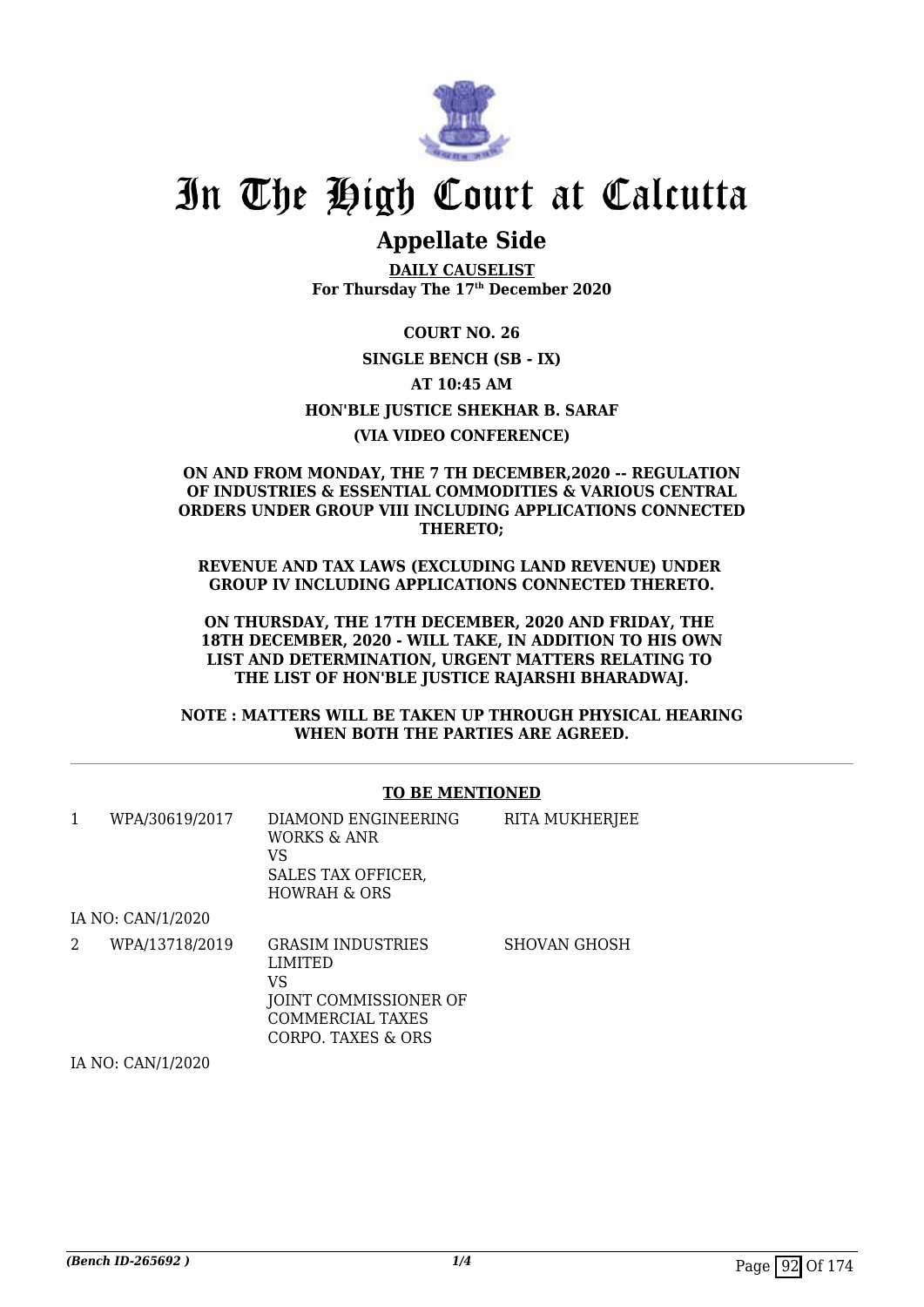| 3  | WPA/16363/2019              | <b>JIA AUTO SALES PVT LTD</b><br><b>VS</b><br>SR JOINT COMMISSIONER<br><b>COMMERCIAL TAXES</b><br>LARGE TAXPAYER& ORS | <b>SHOVAN GHOSH</b>         |
|----|-----------------------------|-----------------------------------------------------------------------------------------------------------------------|-----------------------------|
|    | IA NO: CAN/1/2020           |                                                                                                                       |                             |
|    | wt4 WPA/16364/2019          | <b>JIA AUTO SALES PVT LTD</b><br><b>VS</b><br>SR JOINT COMMISSIONER<br><b>COMMERCIAL TAXES</b><br>LARGE TAXPAYER& ORS | <b>SHOVAN GHOSH</b>         |
|    | IA NO: CAN/1/2020           |                                                                                                                       |                             |
|    | wt5 WPA/16365/2019          | <b>JIA AUTO SALES PVT LTD</b><br><b>VS</b><br>SR JOINT COMMISSIONER<br><b>COMMERCIAL TAXES</b><br>LARGE TAXPAYER& ORS | <b>SHOVAN GHOSH</b>         |
|    | IA NO: CAN/1/2020           |                                                                                                                       |                             |
| 6  | WPA/92/2020                 | <b>M/S LGW INDUSTRIES</b><br><b>LIMITED &amp; ANR</b><br><b>VS</b>                                                    | RAJARSHI<br>CHATTERJEE      |
|    |                             | UNION OF INDIA & ORS                                                                                                  |                             |
| 7  | CO/1212/2020                | DIPANKAR CHAKRABORTY<br><b>VS</b><br><b>SUBHANKAR</b><br><b>CHAKRABORTY</b>                                           | DEBABRATA ROY               |
|    | IA NO: CAN/1/2020           |                                                                                                                       |                             |
|    |                             | <b>ASSIGNED MATTERS</b>                                                                                               |                             |
| 8  | WPA/18614/2019<br>$(Gr-IX)$ | HRIDAY NARAYAN SINGH<br><b>VS</b><br>STATE BANK OF INDIA &<br><b>ORS</b>                                              | RESHMI GHOSH                |
|    |                             | <b>GROUP - VIII</b>                                                                                                   |                             |
|    |                             | (ESSENTIAL COMMODITIES)                                                                                               |                             |
| 9  | WPA/5026/2020               | VIKAS KUMAR AGARWAL<br>VS<br>INDIAN OIL CORPORATION<br><b>LIMITED &amp; ORS</b>                                       | <b>SOUMAVA</b><br>MUKHERJEE |
| 10 | WPA/8103/2020               | <b>JHUMA KAR (DUTTA)</b><br><b>VS</b>                                                                                 | <b>SOUMIK GANGULI</b>       |
|    |                             | THE STATE OF WEST<br><b>BENGAL AND ORS</b>                                                                            |                             |
| 11 | WPA/8206/2020               | <b>SASI BISWAS</b><br><b>VS</b><br>Union of India AND ORS                                                             | SHAMIM UL BARI              |
| 12 | WPA/8568/2020               | P.K. AGRI LINK PVT LTD<br>AND ANR<br><b>VS</b><br>Union of India ANDE ORS                                             | <b>SHOVAN GHOSH</b>         |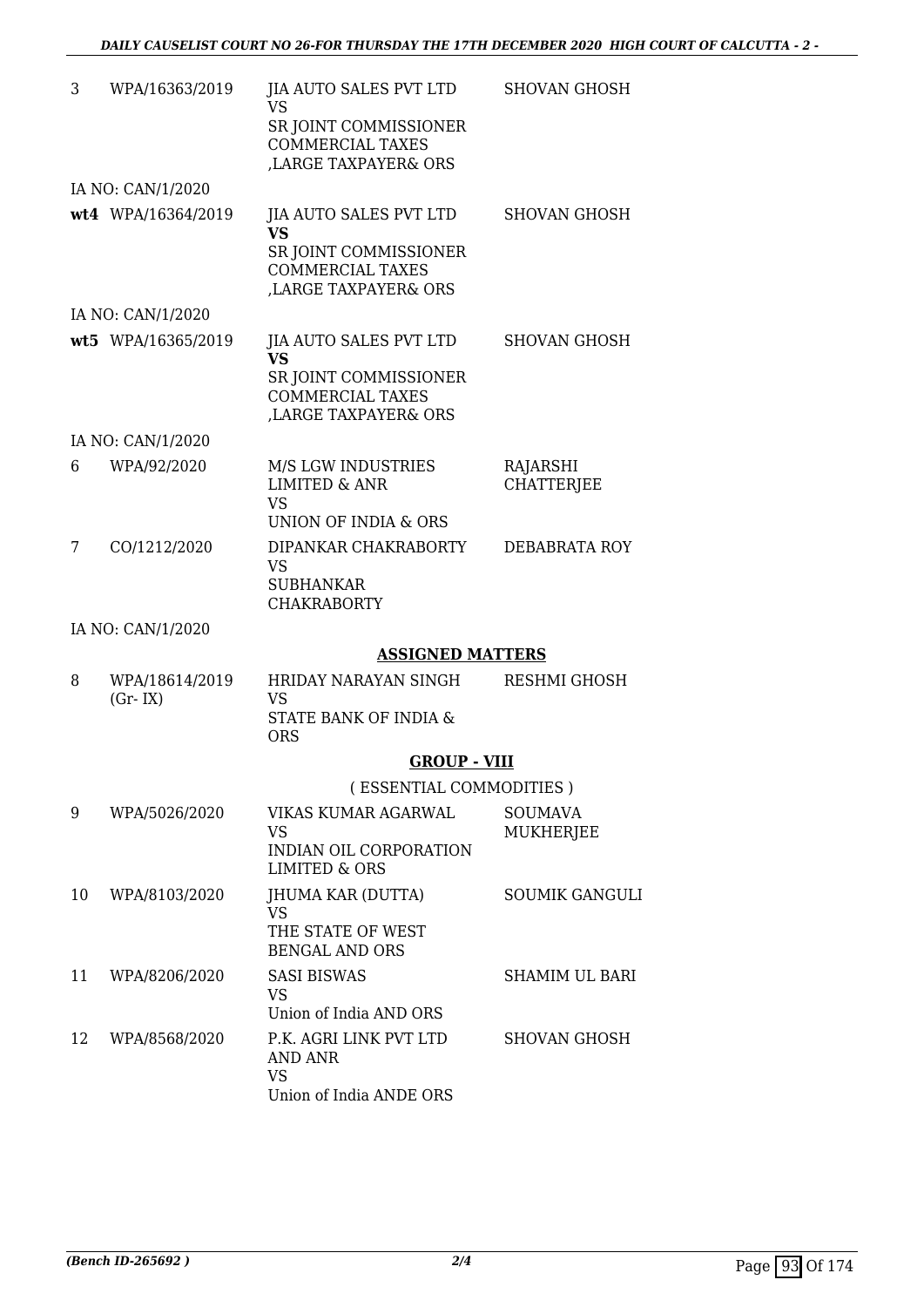| 13 | WPA/10222/2020    | YOUNUS ALI MOLLA<br><b>VS</b><br>STATE OF WEST BENGAL                                                                         | <b>NEIL BASU</b>     |
|----|-------------------|-------------------------------------------------------------------------------------------------------------------------------|----------------------|
|    |                   | AND ORS.                                                                                                                      |                      |
| 14 | WPA/12670/2019    | <b>MOTION</b><br><b>GRASIM INDUSTRIES</b>                                                                                     | <b>SHIOVAN GHOSH</b> |
|    |                   | LIMITED<br><b>VS</b>                                                                                                          |                      |
|    |                   | JOINT COMMISSIONER<br><b>COMMERCIAL</b><br>TAXES, CENTRAL AUDIT<br>UNIT & ORS                                                 |                      |
|    | IA NO: CAN/1/2020 |                                                                                                                               |                      |
| 15 | WPA/17354/2019    | <b>GRASIM INDUSTRIES</b><br><b>LIMITED</b><br><b>VS</b><br>SENIOR JOINT<br>COMMISSIONER,<br><b>COMMERCIAL TAXES &amp; ORS</b> | <b>SHOVAN GHOSH</b>  |
|    | IA NO: CAN/1/2020 |                                                                                                                               |                      |
| 16 | WPA/21225/2019    | M/S P.M. ENTERPRISES<br>(CAL) PVT. LTD. & ANR<br><b>VS</b>                                                                    | MONIRUZZAMAN         |
|    |                   | UNION OF INDIA & ORS                                                                                                          |                      |
| 17 | WPA/24072/2019    | NIRANJAN KUMAR PAHARY<br><b>VS</b><br><b>STATE OF WEST BENGAL &amp;</b>                                                       | TAMALTARU PANDA      |
|    |                   | <b>ORS</b>                                                                                                                    |                      |
| 18 | WPA/701/2020      | VAASU VINIMAY PRIVATE<br><b>LIMITED</b><br><b>VS</b><br>DEPUTY COMMISSIONER                                                   | PIYAL GUPTA          |
|    |                   | OF SALES TAX, NEW<br><b>MARKET CHARGE &amp; ORS</b>                                                                           |                      |
| 19 | WPA/715/2020      | ELECTROSTEEL CASTING<br>LTD & ANR<br><b>VS</b>                                                                                | J MISHRA             |
|    |                   | UNION OF INDIA & ORS                                                                                                          |                      |
| 20 | WPA/748/2020      | DUTTA CAR & COMPANY<br><b>VS</b>                                                                                              | PIYAL GUPTA          |
|    |                   | ASST COMMISSIONER (A/E)<br><b>CGST &amp; CEX</b>                                                                              |                      |
| 21 | WPA/868/2020      | SMTC STEEL & POWER PVT.<br>LTD.<br><b>VS</b><br>ASST. COMMISSIONER OF<br>STATE TAX, GST & ORS                                 | <b>SHOVAN GHOSH</b>  |
| 22 | WPA/956/2020      | JAINEX METALIKS LIMITED<br><b>VS</b><br><b>ASSISTANT</b><br>COMMISSIONER, INCOME<br>TAX (CPC) & ORS                           | PIYAL GUPTA          |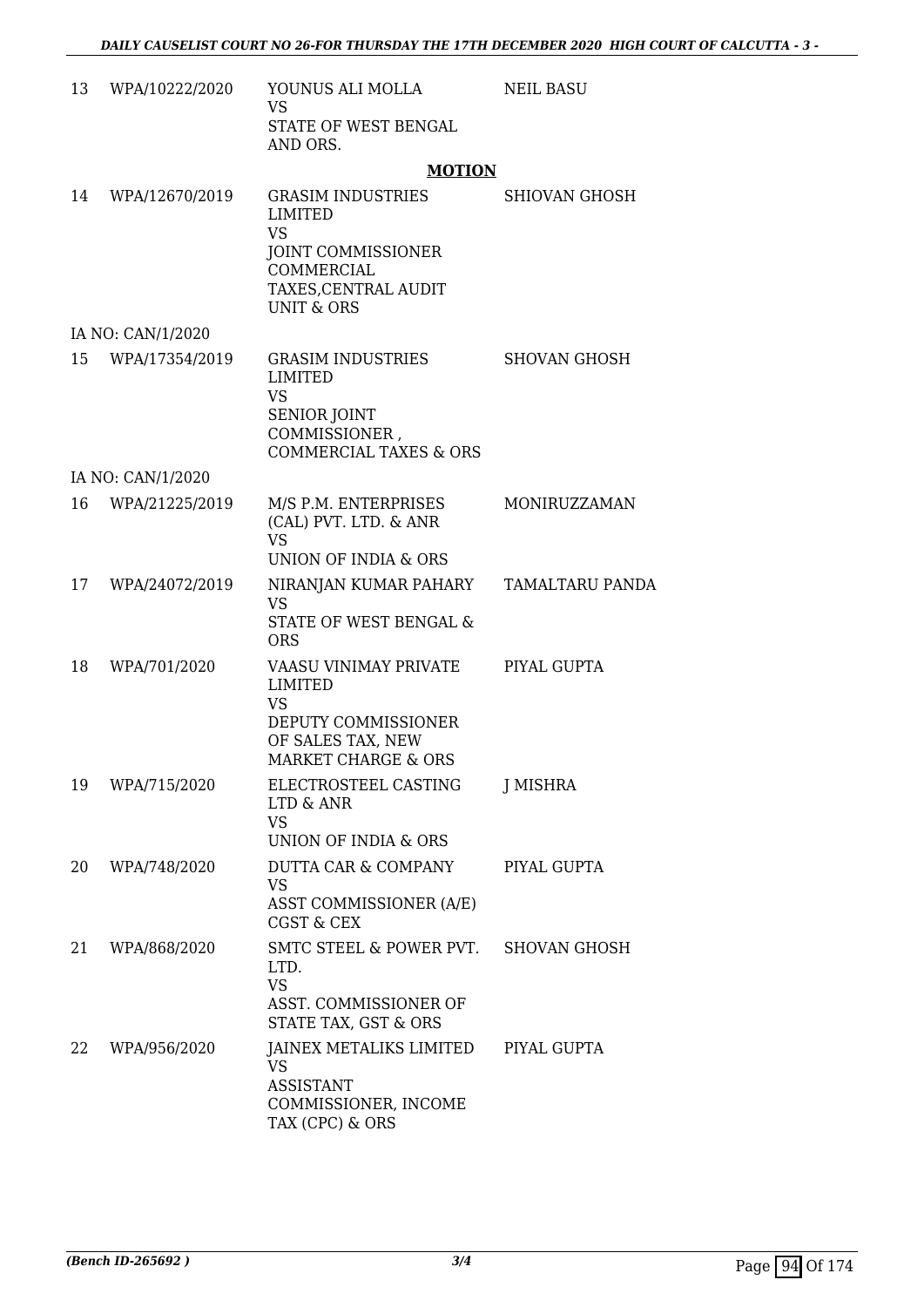| 23 | WPA/1187/2020                           | <b>WEST BENGAL</b><br><b>COMPREHENSIVE AREA</b><br>DEVELOPMENT CORP<br><b>VS</b><br>INCOME TAX OFFICER,                                                 | <b>SUDESHNA</b><br><b>MAZUMDER</b> |
|----|-----------------------------------------|---------------------------------------------------------------------------------------------------------------------------------------------------------|------------------------------------|
| 24 | WPA/3531/2020                           | <b>WARD 31 &amp; ORS</b><br>ANANDA MARGA<br>PRACARAKA SAMGHA &<br>ANR.<br><b>VS</b>                                                                     | ANUJIT MOOKHERJI                   |
|    |                                         | UNION OF INDIA & ORS.                                                                                                                                   |                                    |
| 25 | WPA/6720/2020                           | <b>BANKE LAL JAISWAL</b><br><b>VS</b><br>SUPERINTENDENT, CGST &<br>CX, SHYAMBAZAR<br>DIV.RANGE-II & ORS                                                 | <b>SURYANEEL DAS</b>               |
|    | IA NO: CAN/1/2020(Old No:CAN/5629/2020) |                                                                                                                                                         |                                    |
| 26 | WPA/7711/2020                           | <b>SWAPAN MALI</b><br><b>VS</b><br>JOINT COMMISSIONER OF<br>STATE TAX, GST AND<br><b>OTHERS</b>                                                         | RAICHAND BAID                      |
| 27 | WPA/8298/2020                           | <b>VIJAY JAISWAL</b><br><b>VS</b><br>SUPERINTENDENT RANGE<br><b>1 SHYAMBAZAR DIVISION</b><br>KOLKATA GST BHAWAN<br><b>AND ORS</b>                       | <b>ABHIJIT DAS</b>                 |
| 28 | WPA/9755/2020                           | RECITT BENCKISER INDIA<br><b>PVT NLTD</b><br><b>VS</b><br>UNION OF INDIA AND ORS.                                                                       | <b>SUDHAKAR PRASAD</b>             |
| 29 | WPA/9782/2020                           | SANJAY AGARWAL AND<br><b>ANOTHER</b><br><b>VS</b><br><b>COMMISSIONER OF</b><br><b>CUSTOMS (AIRPORT AND</b><br>ADMINISTRATION)<br><b>KOLKATA AND ORS</b> | <b>BHASKAR SENGUPTA</b>            |
| 30 | WPA/10495/2020                          | ROHIT JHUNJHUNWALA<br><b>VS</b><br><b>COMMISSIONER OF</b><br><b>CUSTOMS (PORT) AND ORS</b>                                                              | SPUMYAJIT MISHRA                   |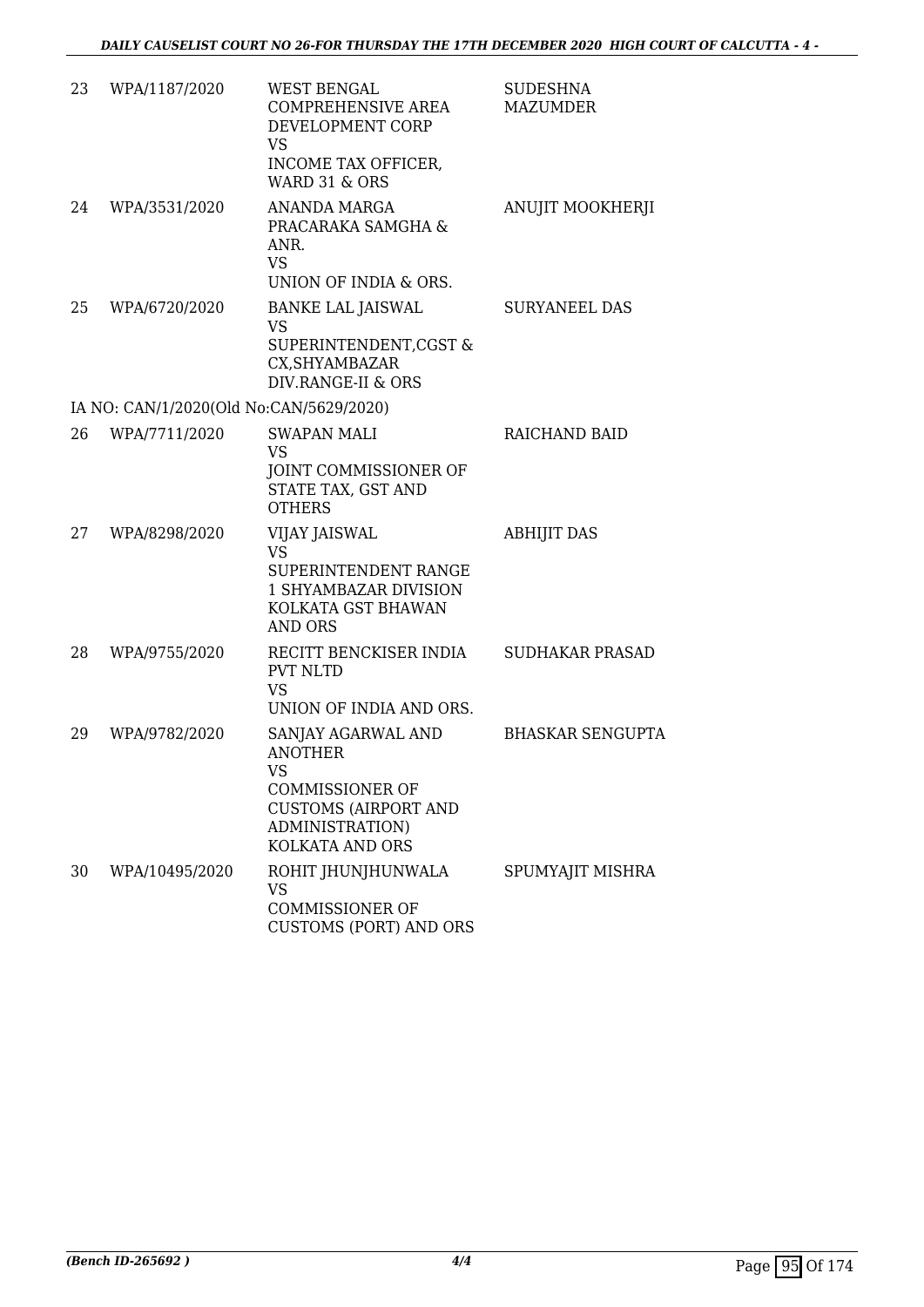

### **Appellate Side**

**DAILY CAUSELIST For Thursday The 17th December 2020**

**COURT NO. 15 SINGLE BENCH (SB - X) AT 10:45 AM HON'BLE JUSTICE RAJARSHI BHARADWAJ (VIA VIDEO CONFERENCE)**

**NOT SITTING ON 17.12.2020 AND ON 18.12.2020**

**ON AND FROM MONDAY, THE 7TH DECEMBER, 2020 - MATTERS (INCLUDING MOTIONS) UNDER ARTICLE 226 OF THE CONSTITUTION RELATING TO PRIMARY EDUCATION UNDER GROUP-II INCLUDING SERVICES AND APPLICATIONS CONNECTED THERETO;**

**MATTERS (INCLUDING MOTIONS) UNDER ARTICLE 226 OF THE CONSTITUTION RELATING TO COLLEGES, UNIVERSITIES AND LIBRARIES UNDER GROUP - II INCLUDING SERVICES AND APPLICATIONS CONNECTED THERETO.**

**NOTE : EVERY MONDAY & TUESDAY NEW MOTION, URGENT MOTION AND MOTION WILL BE TAKEN UP SERIALLY.**

**NOTE : EVERY WEDNESDAY & THURSDAY URGENT MOTION AND MOTION WILL BE TAKEN UP SERIALLY.**

**NOTE : EVERY FRIDAY MOTION AND URGENT MOTION WILL BE TAKEN UP SERIALLY.**

**NOTE : ORIGINAL SIDE MATTERS WILL BE TAKEN UP FROM 10:45 A.M. ON FRIDAY,18TH DECEMBER, 2020.**

**NOTE : MENTIONING WILL BE ALLOWED ONLY ON VIRTUAL MODE.**

**NOTE : NO UPGRADATION WILL BE ALLOWED.**

### **NOTE : APPELLATE SIDE MATTERS WILL BE TAKEN UP FROM 11:00 A.M. ON FRIDAY OR IMMEDIATELY AFTER COMPLETION OF THE ORIGINAL SIDE MATTERS,WHICH EVER IS EARLIER.**

**NOTE : MATTERS WILL BE TAKEN UP THROUGH PHYSICAL HEARING WHEN BOTH THE PARTIES ARE AGREED.**

### **NEW MOTION**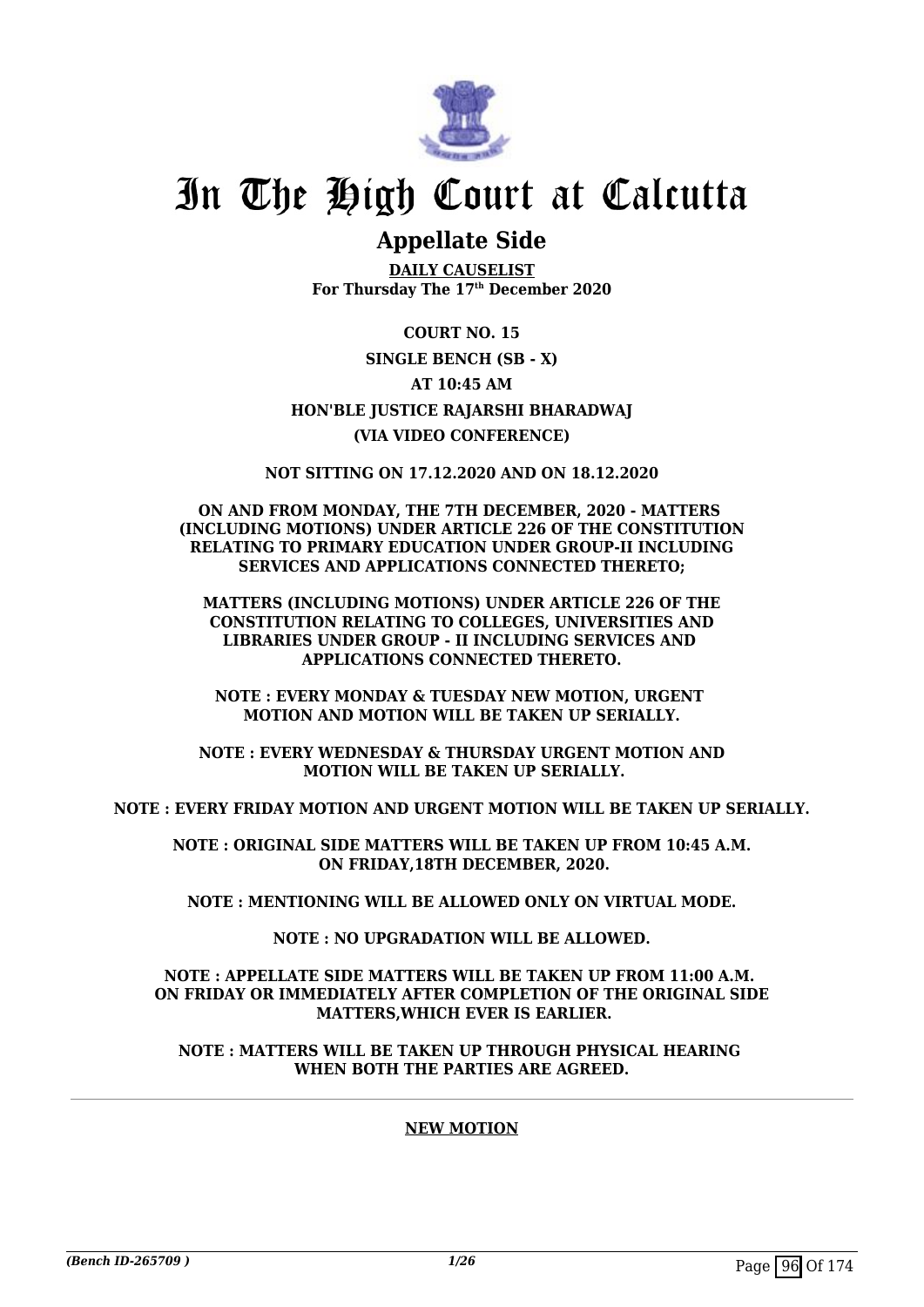| $\mathbf{1}$ | WPA/1989/2020     | MD RAFIQUE ALAM & ORS<br>VS.<br>STATE OF WEST BENGAL &<br><b>ORS</b>          | MD. M NAZAR<br><b>CHOWDHURY</b>     |
|--------------|-------------------|-------------------------------------------------------------------------------|-------------------------------------|
| 2            | WPA/3391/2020     | MD. ABUZER TAMANNAI &<br>ORS.<br><b>VS</b><br>STATE OF WEST BENGAL &<br>ORS.  | MD. M. NAZAR<br><b>CHOWDHURY</b>    |
| 3            | WPA/3901/2020     | <b>HILLOL MUKHERJEE</b><br><b>VS</b><br>UNION OF INDIA & ORS                  | <b>DONA GHOSH</b>                   |
|              | IA NO: CAN/1/2020 |                                                                               |                                     |
| 4            | WPA/10322/2020    | DIPAK KUMAR BANERJEE<br><b>VS</b><br>STATE OF WEST BENGAL<br>AND ORS.         | <b>ASHIS KUMAR PAUL</b>             |
| 5            | WPA/10387/2020    | PARTHA PRATIM HOWLY<br><b>VS</b><br>STATE OF WEST BENGAL<br>AND ORS.          | <b>MOUSUMI</b><br><b>CHATTERJEE</b> |
| 6            | WPA/10413/2020    | PROSENJIT PANJA AND<br><b>OTHERS</b><br><b>VS</b><br>UNION OF INDIA AND ORS.  | <b>NEIL BASU</b>                    |
| 7            | WPA/10417/2020    | <b>MAIMUNA KHATUN</b><br><b>VS</b><br>STATE OF WEST BENGAL<br>AND ORS.        | KAMAL KANTA KAR                     |
| 8            | WPA/10436/2020    | <b>SAFIA KHATUN</b><br><b>VS</b><br>THE STATE OF WEST<br><b>BENGAL ANDORS</b> | <b>NABANKUR PAUL</b>                |
| 9            | WPA/10439/2020    | MANAS PAL<br><b>VS</b><br>THE STATE OF WEST<br><b>BENGAL AND ORS</b>          | NABANKUR PAUL                       |
| 10           | WPA/10459/2020    | <b>SAMITA KUSHARI</b><br>VS.<br>STATE OF WEST BENGAL<br>AND ORS.              | <b>GITASHREE MISTRY</b>             |
| 11           | WPA/10475/2020    | ANGUR SIKDER<br><b>VS</b><br>STATE OF WEST BENGAL<br>AND ORS.                 | <b>BANSHI BADAN</b><br><b>MAITY</b> |
| 12           | WPA/10477/2020    | AMULYA KUMAR RAY<br>VS<br>STATE OF WEST BENGAL<br>AND ORS.                    | <b>BANSHI BADAN</b><br>MAITY        |
| 13           | WPA/10478/2020    | NANDITA MONDAL<br><b>VS</b><br>STATE OF WEST BENGAL<br>AND ORS.               | PARTHA<br><b>CHAKRABORTY</b>        |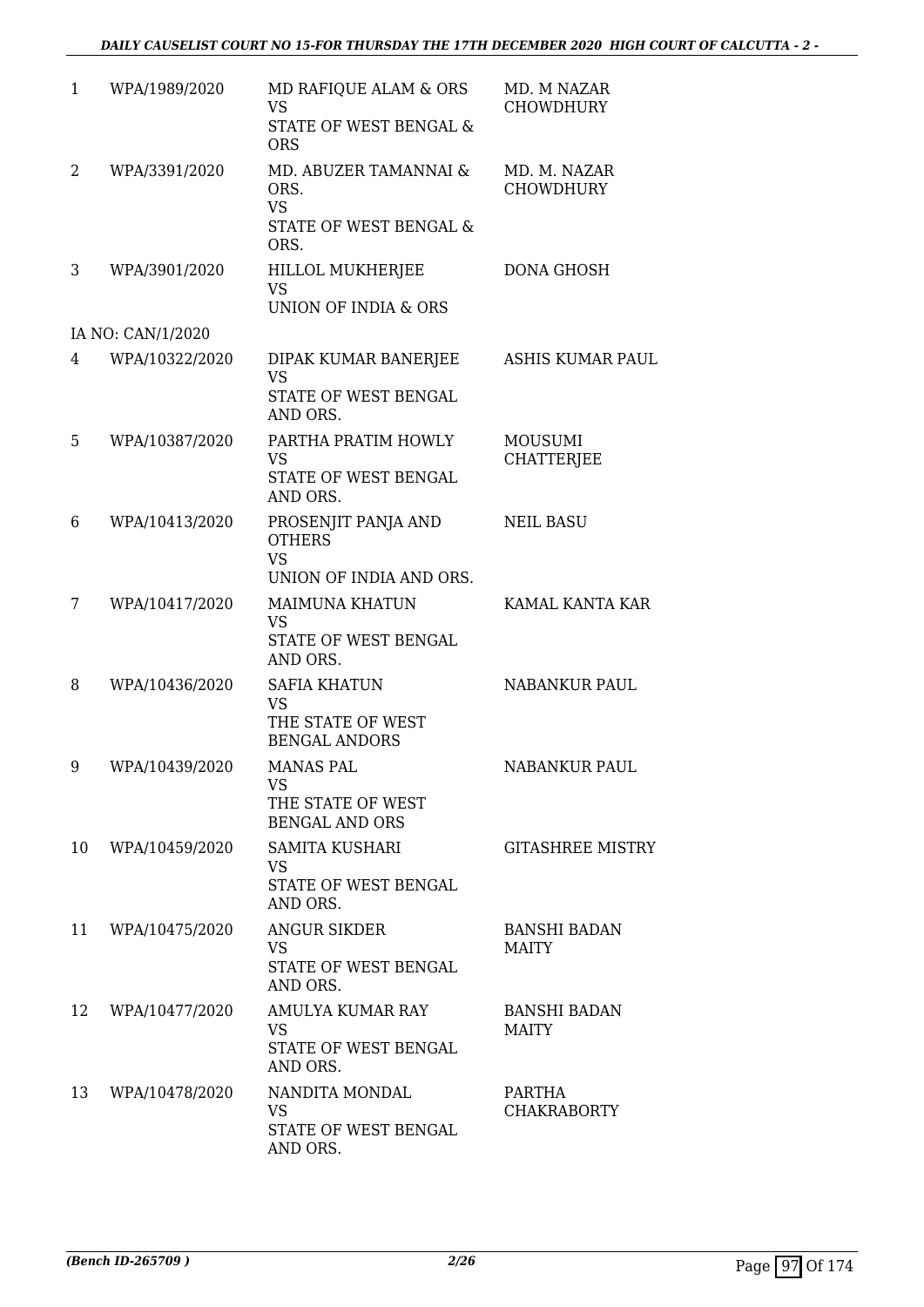| 14 | WPA/10481/2020 | RANJIT KUMAR PURKAIT<br><b>VS</b><br>STATE OF WEST BENGAL<br>AND ORS.   | <b>BANSHI BADAN</b><br><b>MAITY</b> |
|----|----------------|-------------------------------------------------------------------------|-------------------------------------|
| 15 | WPA/10488/2020 | MD IMAM BAKSH<br><b>VS</b><br>STATE OF WEST BENGAL<br>AND ORS.          | <b>BANSHI BADAN</b><br><b>MAITY</b> |
| 16 | WPA/10490/2020 | RADHASHYAM BHOWMIK<br><b>VS</b><br>STATE OF WEST BENGAL<br>AND ORS.     | <b>BANSHI BADAN</b><br><b>MAITY</b> |
| 17 | WPA/10494/2020 | SACHCHIDA NANDA KAYAL<br><b>VS</b><br>STATE OF WEST BENGAL<br>AND ORS.  | <b>BANSHI BADAN</b><br><b>MAITY</b> |
| 18 | WPA/10496/2020 | KRISHNA HALDER<br><b>VS</b><br>STATE OF WEST BENGAL<br>AND ORS.         | <b>BANSHI BADAN</b><br><b>MAITY</b> |
| 19 | WPA/10499/2020 | SACHCHIDA NANDA KAYAL<br><b>VS</b><br>STATE OF WEST BENGAL<br>AND ORS.  | <b>BANSHI BADAN</b><br>MAITY        |
| 20 | WPA/10504/2020 | <b>SAMAR KUMAR DAS</b><br><b>VS</b><br>STATE OF WEST BENGAL<br>AND ORS. | <b>BANSHI BADAN</b><br><b>MAITY</b> |
| 21 | WPA/10505/2020 | PRAFULLA KUMAR HALDER<br><b>VS</b><br>STATE OF WEST BENGAL<br>AND ORS.  | <b>BANSHI BADAN</b><br><b>MAITY</b> |
| 22 | WPA/10507/2020 | <b>KRISHNA HALDER</b><br><b>VS</b><br>STATE OF WEST BENGAL<br>AND ORS.  | <b>BANSHI BADAN</b><br><b>MAITY</b> |
| 23 | WPA/10509/2020 | MD. IMAM BAKSH<br>VS<br>STATE OF WEST BENGAL<br>AND ORS.                | <b>BANSHI BADAN</b><br>MAITY        |
| 24 | WPA/10512/2020 | DEBASISH DOLAI<br><b>VS</b><br>STATE OF WEST BENGAL<br>AND ORS.         | <b>BANSHI BADAN</b><br>MAITY        |
| 25 | WPA/10531/2020 | ADHESWAR PRASAD SINHA<br><b>VS</b><br>STATE OF WEST BENGAL<br>AND ORS.  | <b>TAPAS KUMAR DEY</b>              |
| 26 | WPA/10533/2020 | <b>SAMAR KUMAR HALDER</b><br>VS<br>STATE OF WEST BENGAL<br>AND ORS.     | SABITA KHUTIA<br><b>BHUNYA</b>      |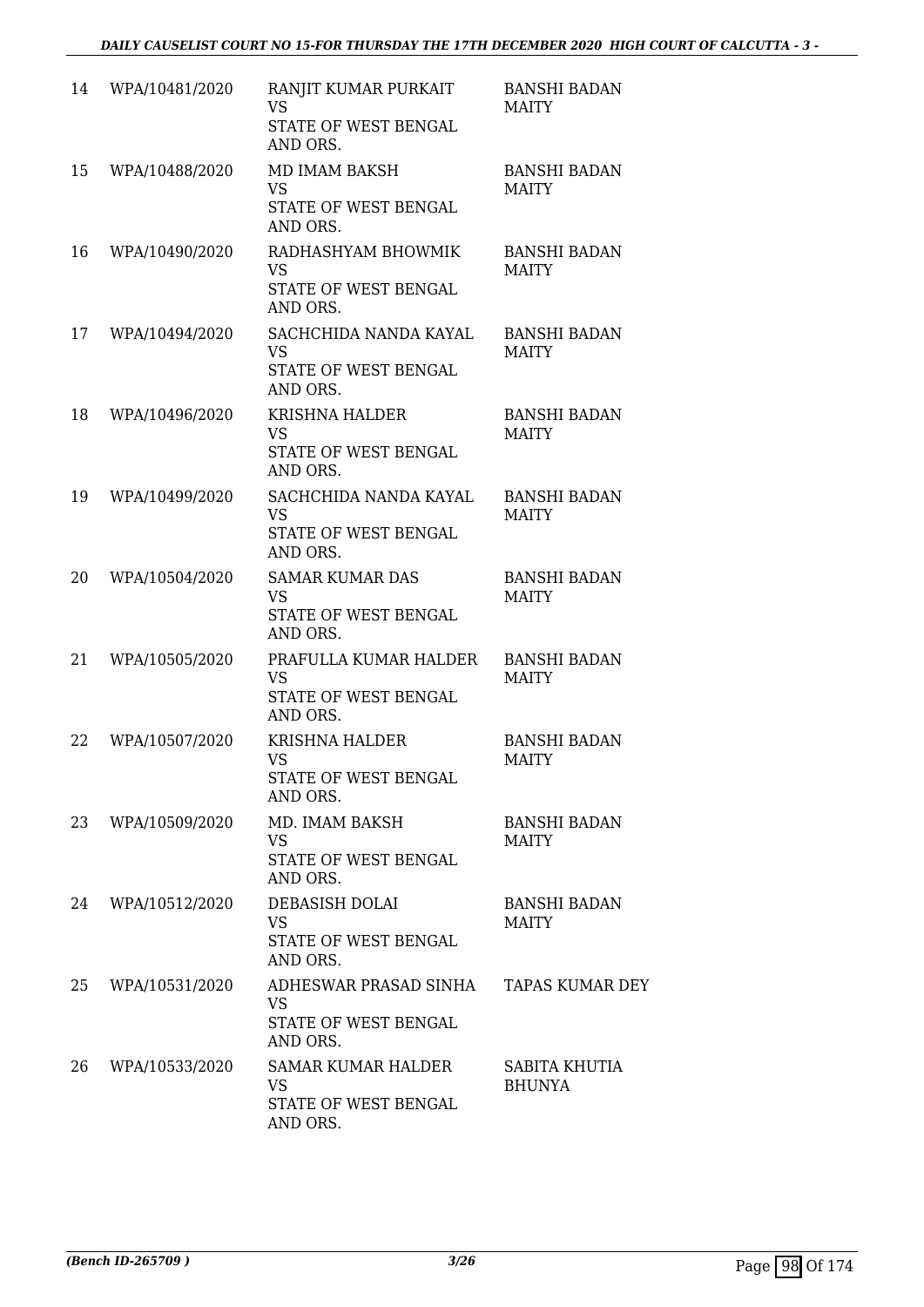| 27 | WPA/10546/2020 | DAYAMAY MURMU<br><b>VS</b><br>STATE OF WEST BENGAL<br>AND ORS.                             | <b>ARUNAVA PATI</b>                  |
|----|----------------|--------------------------------------------------------------------------------------------|--------------------------------------|
| 28 | WPA/10547/2020 | <b>SHARMILA PAL AND</b><br><b>OTHERS</b><br><b>VS</b><br>STATE OF WEST BENGAL              | <b>DIBYENDU</b><br><b>CHATTERJEE</b> |
| 29 | WPA/10548/2020 | AND ORS.<br>PARTHA SARATHI PATRA<br><b>VS</b><br>State of West Bengal                      | <b>ARUNAVA PATI</b>                  |
| 30 | WPA/10558/2020 | <b>SUJAN CHATTERJEE</b><br><b>VS</b><br>STATE OF WEST BENGAL<br>AND ORS.                   | <b>DIBYENDU</b><br><b>CHATTERJEE</b> |
| 31 | WPA/10567/2020 | NILUFAR RAHAMAN AND<br><b>OTHERS</b><br><b>VS</b><br>STATE OF WEST BENGAL<br>AND ORS.      | PALASH MUKHERJEE                     |
| 32 | WPA/10570/2020 | MANASH KUMAR SARKAR<br>VS.<br>STATE OF WEST BENGAL<br>AND ORS.                             | <b>ANINDA</b><br><b>BHATTACHARYA</b> |
| 33 | WPA/10572/2020 | MANDIRA DAS BAIRAGYA<br><b>AND OTHERS</b><br><b>VS</b><br>STATE OF WEST BENGAL<br>AND ORS. | PALASH MUKHERJEE                     |
| 34 | WPA/10588/2020 | JAYABATI<br>MONDAL(DEBSARMA)<br><b>VS</b><br>STATE OF WEST BENGAL<br>AND ORS.              | MANARANJAN SAHU                      |
| 35 | WPA/10589/2020 | MADHABI KAYAL<br><b>VS</b><br>STATE OF WEST BENGAL<br>AND ORS.                             | <b>BANSHI BADAN</b><br><b>MAITY</b>  |
| 36 | WPA/10592/2020 | DR. GOUTAM KUMAR MAITY KANAI LAL SAMANTA<br><b>VS</b><br>STATE OF WEST BENGAL<br>AND ORS.  |                                      |
| 37 | WPA/10602/2020 | UMA PADA MANDAL<br><b>VS</b><br>STATE OF WEST BENGAL<br>AND ORS.                           | MANARANJAN SAHU                      |
| 38 | WPA/10607/2020 | SUBHAS CHANDRA SINHA<br><b>VS</b><br>STATE OF WEST BENGAL<br>AND ORS.                      | SABITA KHUTIA<br><b>BHUNYA</b>       |
| 39 | WPA/10609/2020 | AJIT KUMAR BHANDARI<br><b>VS</b><br>State of West Bengal                                   | MANARANJAN SAHU                      |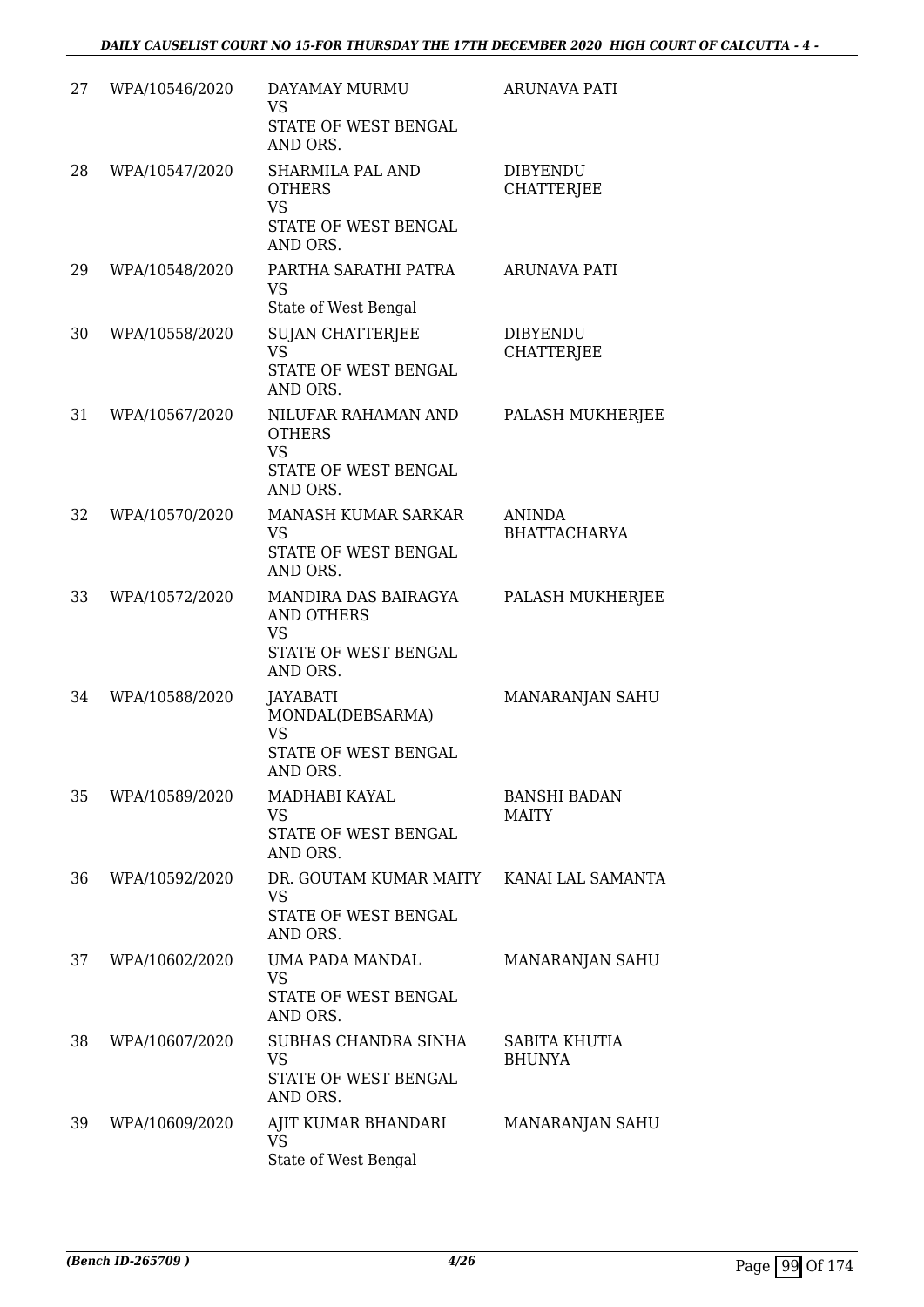| 40 | WPA/10610/2020 | MANJUSRI BISWAS<br><b>VS</b><br>STATE OF WEST BENGAL<br>AND ORS.          | SABITA KHUTIA<br><b>BHUNYA</b>        |
|----|----------------|---------------------------------------------------------------------------|---------------------------------------|
| 41 | WPA/10613/2020 | <b>BANA BEHARI GHORA</b><br><b>VS</b><br>State of West Bengal             | MANARANJAN SAHU                       |
| 42 | WPA/10615/2020 | <b>ARATI RANI PYNE</b><br><b>VS</b><br>STATE OF WEST BENGAL<br>AND ORS.   | MANARANJAN SAHU                       |
| 43 | WPA/10617/2020 | NARAYAN CHANDRA DAS<br><b>VS</b><br>STATE OF WEST BENGAL<br>AND ORS.      | SABITA KHUTIA<br><b>BHUNYA</b>        |
| 44 | WPA/10618/2020 | NANDA RANI BERA<br><b>VS</b><br>State of West Bengal                      | MANARANJAN SAHU                       |
| 45 | WPA/10620/2020 | <b>ANIL KUMAR BISWAS</b><br><b>VS</b><br>STATE OF WEST BENGAL<br>AND ORS. | SABITA KHUTAI<br><b>BHUNYA</b>        |
| 46 | WPA/10621/2020 | PANKAJ KUMAR MONDAL<br><b>VS</b><br>STATE OF WEST BENGAL<br>AND ORS.      | MANARANJAN SAHU                       |
| 47 | WPA/10622/2020 | <b>SUBRATA BASAK</b><br><b>VS</b><br>STATE OF WEST BENGAL<br>AND ORS.     | PRAMITA BANERJEE                      |
| 48 | WPA/10623/2020 | KAMALA KANTA MAHATA<br><b>VS</b><br>STATE OF WEST BENGAL<br>AND ORS.      | <b>SABITA KHUTAI</b><br><b>BHUNYA</b> |
| 49 | WPA/10624/2020 | REKHA NASKAR<br>VS<br>STATE OF WEST BENGAL<br>AND ORS.                    | <b>BANSHI BADAN</b><br><b>MAITY</b>   |
| 50 | WPA/10625/2020 | ANJALI PALODHI<br>VS.<br>State of West Bengal                             | <b>BANSHI BADAN</b><br><b>MAITY</b>   |
| 51 | WPA/10627/2020 | <b>BINAPANI SADHU</b><br><b>VS</b><br>STATE OF WEST BENGAL<br>AND ORS.    | <b>BANSHI BADAN</b><br><b>MAITY</b>   |
| 52 | WPA/10629/2020 | <b>ADITY MONDAL</b><br><b>VS</b><br>State of West Bengal                  | <b>BANSHI BADAN</b><br><b>MAITY</b>   |
| 53 | WPA/10633/2020 | <b>NAMITA HALDAR</b><br><b>VS</b><br>State of West Bengal                 | <b>BANSHI BADAN</b><br><b>MAITY</b>   |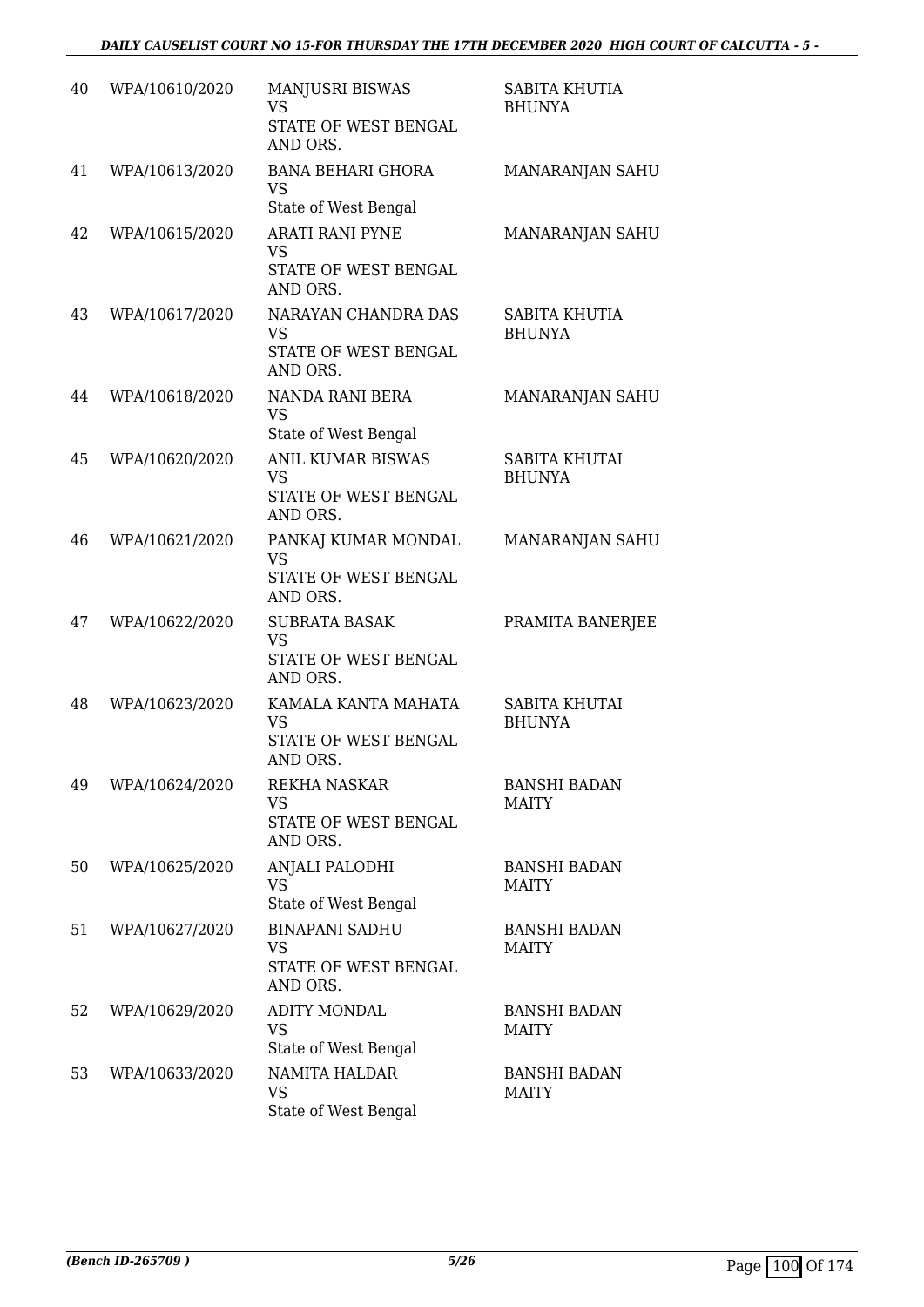| 54 | WPA/10634/2020 | ASIMA BALA MONDAL<br>VS<br>STATE OF WEST BENGAL<br>AND ORS.                                | <b>BANSHI BADAN</b><br>MAITY          |
|----|----------------|--------------------------------------------------------------------------------------------|---------------------------------------|
| 55 | WPA/10637/2020 | ANJALI PALODHI<br><b>VS</b><br>State of West Bengal                                        | <b>BANSHI BADAN</b><br><b>MAITY</b>   |
| 56 | WPA/10640/2020 | MONIKA BANERJEE<br><b>VS</b><br>STATE OF WEST BENGAL<br>AND ORS.                           | <b>SABITA KHUTIA</b><br><b>BHUNYA</b> |
| 57 | WPA/10643/2020 | LAXMI RANI BERA<br><b>VS</b><br>STATE OF WEST BENGAL<br>AND ORS.                           | MANARANJAN SAHU                       |
| 58 | WPA/10644/2020 | ARATI SAMAJPATI<br><b>VS</b><br>STATE OF WEST BENGAL<br>AND ORS.                           | SABITA KHUTIA<br><b>BHUNYA</b>        |
| 59 | WPA/10648/2020 | <b>JOY GOPAL PATRA</b><br><b>VS</b><br>STATE OF WEST BENGAL<br>AND ORS.                    | MANARANJAN SAHU                       |
| 60 | WPA/10649/2020 | MANJU RANI KARMAKAR<br><b>VS</b><br>STATE OF WEST BENGAL<br>AND ORS.                       | SABITA KHUTIA<br><b>BHUNYA</b>        |
| 61 | WPA/10653/2020 | <b>JIBAN MOHAN DEB</b><br><b>ADHIKARY</b><br><b>VS</b><br>STATE OF WEST BENGAL<br>AND ORS. | SABITA KHUTIA<br><b>BHUNYA</b>        |
| 62 | WPA/10655/2020 | REKHA RANI JANA<br><b>VS</b><br>STATE OF WEST BENGAL<br>AND ORS.                           | MANARANJAN SAHU                       |
| 63 | WPA/10657/2020 | JOY GOPAL PATRA<br><b>VS</b><br>STATE OF WEST BENGAL<br>AND ORS.                           | MANARANJAN SAHU                       |
| 64 | WPA/10659/2020 | <b>HIRA SANTRA</b><br>VS<br>STATE OF WEST BENGAL<br>AND ORS.                               | MANARANJAN SAHU                       |
| 65 | WPA/10663/2020 | NARAYAN CHANDRA<br><b>BISWAS</b><br><b>VS</b><br>STATE OF WEST BENGAL<br>AND ORS.          | SABITA KHUTIA<br><b>BHUNYA</b>        |
| 66 | WPA/10664/2020 | NANDA RANI BERA<br>VS<br>STATE OF WEST BENGAL<br>AND ORS.                                  | MANARANJAN SAHU                       |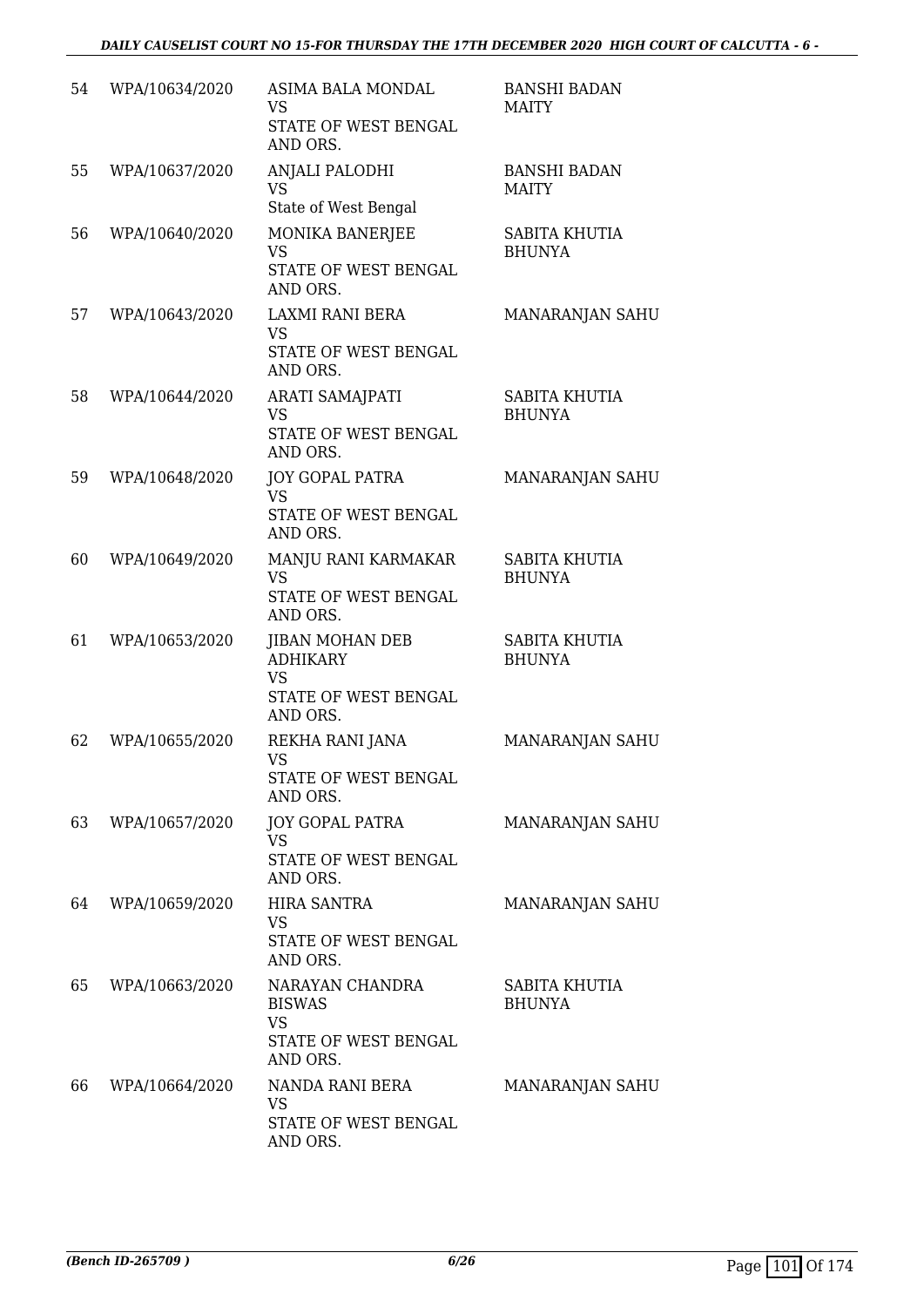| 67 | WPA/10667/2020 | DEBENDRA NATH SINGHA<br><b>VS</b><br>STATE OF WEST BENGAL<br>AND ORS.                   | <b>SUDIP SARKAR</b>                   |
|----|----------------|-----------------------------------------------------------------------------------------|---------------------------------------|
| 68 | WPA/10669/2020 | <b>MAYA TARAFDAR</b><br><b>VS</b><br>STATE OF WEST BENGAL<br>AND ORS.                   | <b>SUDIP SARKAR</b>                   |
| 69 | WPA/10672/2020 | <b>MAMATA ROY</b><br><b>VS</b><br>STATE OF WEST BENGAL<br>AND ORS.                      | <b>BANSHI BADAN</b><br><b>MAITY</b>   |
| 70 | WPA/10673/2020 | <b>SUDHAMOY BISWAS</b><br><b>VS</b><br>STATE OF WEST BENGAL<br>AND ORS.                 | SABITA KHUTIA<br><b>BHUNYA</b>        |
| 71 | WPA/10675/2020 | KARTICK CHANDRA<br><b>PRAMANICK</b><br><b>VS</b><br>STATE OF WEST BENGAL<br>AND ORS.    | <b>TAPAS KUMAR DEY</b>                |
| 72 | WPA/10688/2020 | <b>JAGADISH MAITI</b><br><b>VS</b><br>STATE OF WEST BENGAL<br>AND ORS.                  | SABITA KHUTIA<br><b>BHUNYA</b>        |
| 73 | WPA/10689/2020 | <b>SURENDRANATH</b><br><b>UPADHYAY</b><br><b>VS</b><br>STATE OF WEST BENGAL<br>AND ORS. | <b>SABITA KHUTIA</b><br><b>BHUNYA</b> |
| 74 | WPA/10690/2020 | PRITIKANA SINHA RUDRA<br>VS<br>STATE OF WEST BENGAL<br>AND ORS.                         | SABITA KHUTIA<br><b>BHUNYA</b>        |
| 75 | WPA/10691/2020 | SITARAM SAHA<br><b>VS</b><br>STATE OF WEST BENGAL<br>AND ORS.                           | SABITA KHUTIA<br><b>BHUNYA</b>        |
| 76 | WPA/10693/2020 | SAMBHUPROSAD MANDAL<br>VS.<br>STATE OF WEST BENGAL<br>AND ORS.                          | SABITA KHUTIA<br><b>BHUNYA</b>        |
| 77 | WPA/10697/2020 | AMIYA KUMAR SINHA<br>VS<br>STATE OF WEST BENGAL<br>AND ORS.                             | SABITA KHUTIA<br><b>BHUNYA</b>        |
| 78 | WPA/10698/2020 | <b>JYOTSNA DE</b><br><b>VS</b><br>STATE OF WEST BENGAL<br>AND ORS.                      | SABITA KHUTIA<br><b>BHUNYA</b>        |
| 79 | WPA/10700/2020 | GOPAL CHANDRA MANDAL<br><b>VS</b><br>STATE OF WEST BENGAL<br>AND ORS.                   | SABITA KHUTIA<br><b>BHUNYA</b>        |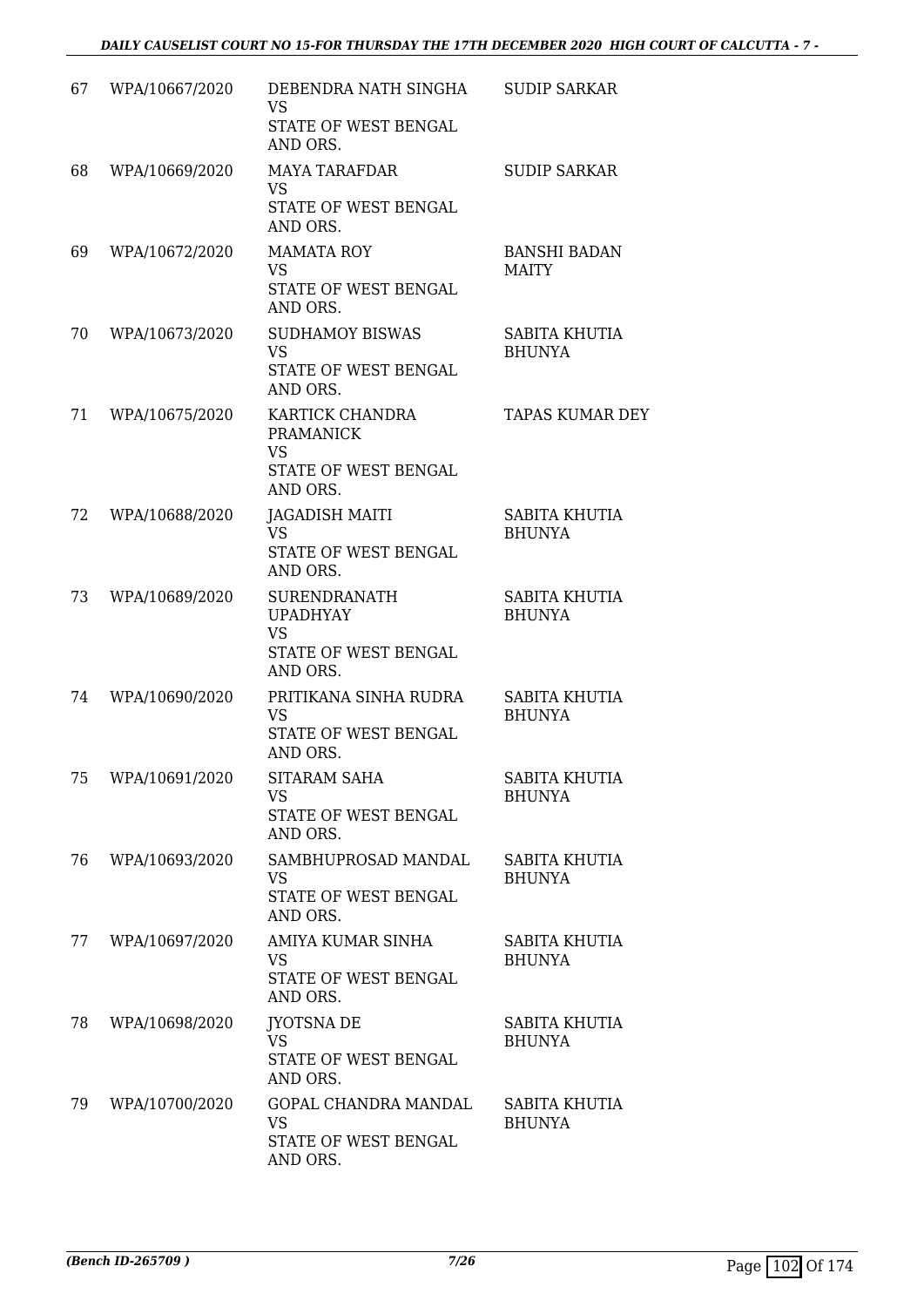| 80 | WPA/10701/2020 | <b>BROJAMOHAN BHOWMIK</b><br><b>VS</b><br>STATE OF WEST BENGAL<br>AND ORS. | SABITA KHUTIA<br><b>BHUNYA</b> |
|----|----------------|----------------------------------------------------------------------------|--------------------------------|
| 81 | WPA/10704/2020 | <b>TAPASI CHANDA</b><br><b>VS</b><br>STATE OF WEST BENGAL<br>AND ORS.      | <b>SUDIP SARKAR</b>            |
| 82 | WPA/10705/2020 | <b>SUKUMAR DHARA</b><br><b>VS</b><br>STATE OF WEST BENGAL<br>AND ORS.      | <b>SUDIP SARKAR</b>            |
| 83 | WPA/10706/2020 | MD ENAMUL HAQUE<br><b>VS</b><br>STATE OF WEST BENGAL<br>AND ORS.           | <b>TAPAS KUMAR DEY</b>         |
| 84 | WPA/10708/2020 | ADYANATH SARKAR<br><b>VS</b><br>STATE OF WEST BENGAL<br>AND ORS.           | <b>SUDIP SARKAR</b>            |
| 85 | WPA/10709/2020 | <b>REBA GHOSH</b><br><b>VS</b><br>STATE OF WEST BENGAL<br>AND ORS.         | <b>SUDIP SARKAR</b>            |
| 86 | WPA/10710/2020 | SANTOSH SINGHA ROY<br><b>VS</b><br>STATE OF WEST BENGAL<br>AND ORS.        | MOUMI YASMIN                   |
| 87 | WPA/10711/2020 | TRISANKAR KUMAR KUNDU<br>VS<br>STATE OF WEST BENGAL<br>AND ORS.            | <b>SUDIP SARKAR</b>            |
| 88 | WPA/10712/2020 | <b>SANKARI PAUL</b><br><b>VS</b><br>STATE OF WEST BENGAL<br>AND ORS.       | MOUMI YASMIN                   |
| 89 | WPA/10713/2020 | RINA CHAKRABORTY<br>VS<br>STATE OF WEST BENGAL<br>AND ORS.                 | <b>SUDIP SARKAR</b>            |
| 90 | WPA/10714/2020 | DAYAMAY ADHIKARI<br><b>VS</b><br>STATE OF WEST BENGAL<br>AND ORS.          | <b>MOUMI YASMIN</b>            |
| 91 | WPA/10716/2020 | <b>MIRA MAITY</b><br><b>VS</b><br>STATE OF WEST BENGAL<br>AND ORS.         | <b>SUDIP SARKAR</b>            |
| 92 | WPA/10717/2020 | <b>LATIKA MAITY</b><br>VS<br>STATE OF WEST BENGAL<br>AND ORS.              | MOUMI YASMIN                   |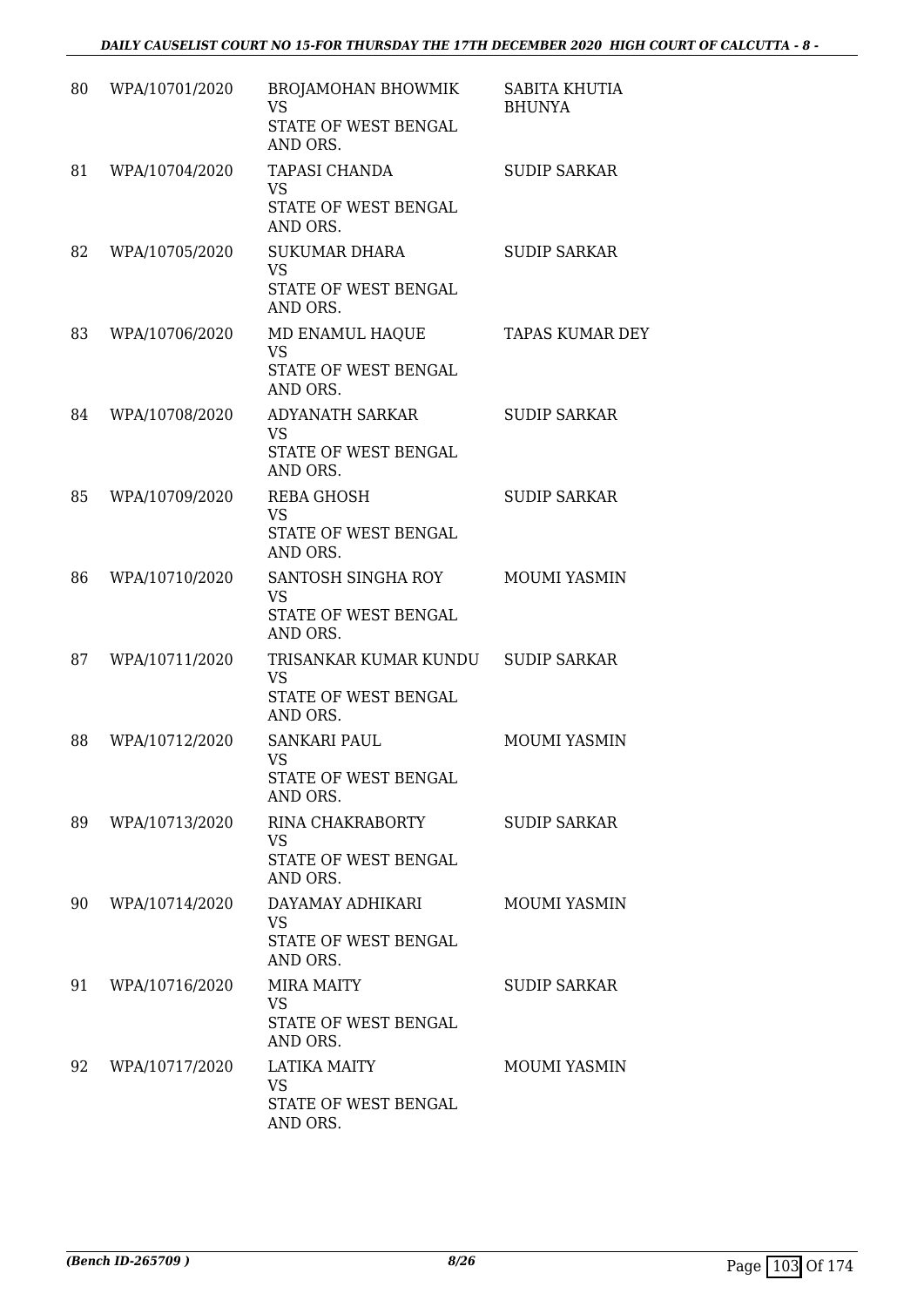| 93 | WPA/10719/2020     | AMAL KUMAR MONDAL<br><b>VS</b><br>STATE OF WEST BENGAL<br>AND ORS.        | <b>SUDIP SARKAR</b>                 |
|----|--------------------|---------------------------------------------------------------------------|-------------------------------------|
| 94 | WPA/10721/2020     | MD ABDUL MUSTAFA<br><b>VS</b><br>STATE OF WEST BENGAL<br>AND ORS.         | <b>SUDIP SARKAR</b>                 |
| 95 | WPA/10722/2020     | SANTOSH SINGHA ROY<br><b>VS</b><br>STATE OF WEST BENGAL<br>AND ORS.       | <b>MOUMI YASMIN</b>                 |
| 96 | WPA/10725/2020     | basana shee<br><b>VS</b><br>STATE OF WEST BENGAL<br>AND ORS.              | moumi yasmin                        |
| 97 | WPA/10729/2020     | SABITRI BALA SAMANTA<br><b>VS</b><br>STATE OF WEST BENGAL<br>AND ORS.     | MOUMI YASMIN                        |
| 98 | WPA/10730/2020     | <b>BHIMA CHAKRABORTY</b><br><b>VS</b><br>STATE OF WEST BENGAL<br>AND ORS. | <b>SUDIP SARKAR</b>                 |
| 99 | WPA/10732/2020     | MADAN MOHAN GHANTA<br><b>VS</b><br>STATE OF WEST BENGAL<br>AND ORS.       | <b>SUDIP SARKAR</b>                 |
|    | 100 WPA/10737/2020 | <b>BHARATI SARKAR</b><br><b>VS</b><br>STATE OF WEST BENGAL<br>AND ORS.    | <b>SANDIP GHOSH</b>                 |
|    | 101 WPA/10741/2020 | TRIPTI MUKHERJEE<br><b>VS</b><br>STATE OF WEST BENGAL<br>AND ORS.         | <b>SANDIP GHOSH</b>                 |
|    | 102 WPA/10749/2020 | ANUBHA HALDER<br>VS<br>STATE OF WEST BENGAL<br>AND ORS.                   | <b>BANSHI BADAN</b><br>MAITY        |
|    | 103 WPA/10750/2020 | SUBODH CHANDRA AHIR<br><b>VS</b><br>STATE OF WEST BENGAL<br>AND ORS.      | <b>BISWAJIT MAL</b>                 |
|    | 104 WPA/10755/2020 | LATIKA MONDAL<br><b>VS</b><br>STATE OF WEST BENGAL<br>AND ORS.            | <b>BANSHI BADAN</b><br><b>MAITY</b> |
|    | 105 WPA/10756/2020 | SOVA HANSDA (MURMU)<br><b>VS</b><br>STATE OF WEST BENGAL<br>AND ORS.      | <b>BISWAJIT MAL</b>                 |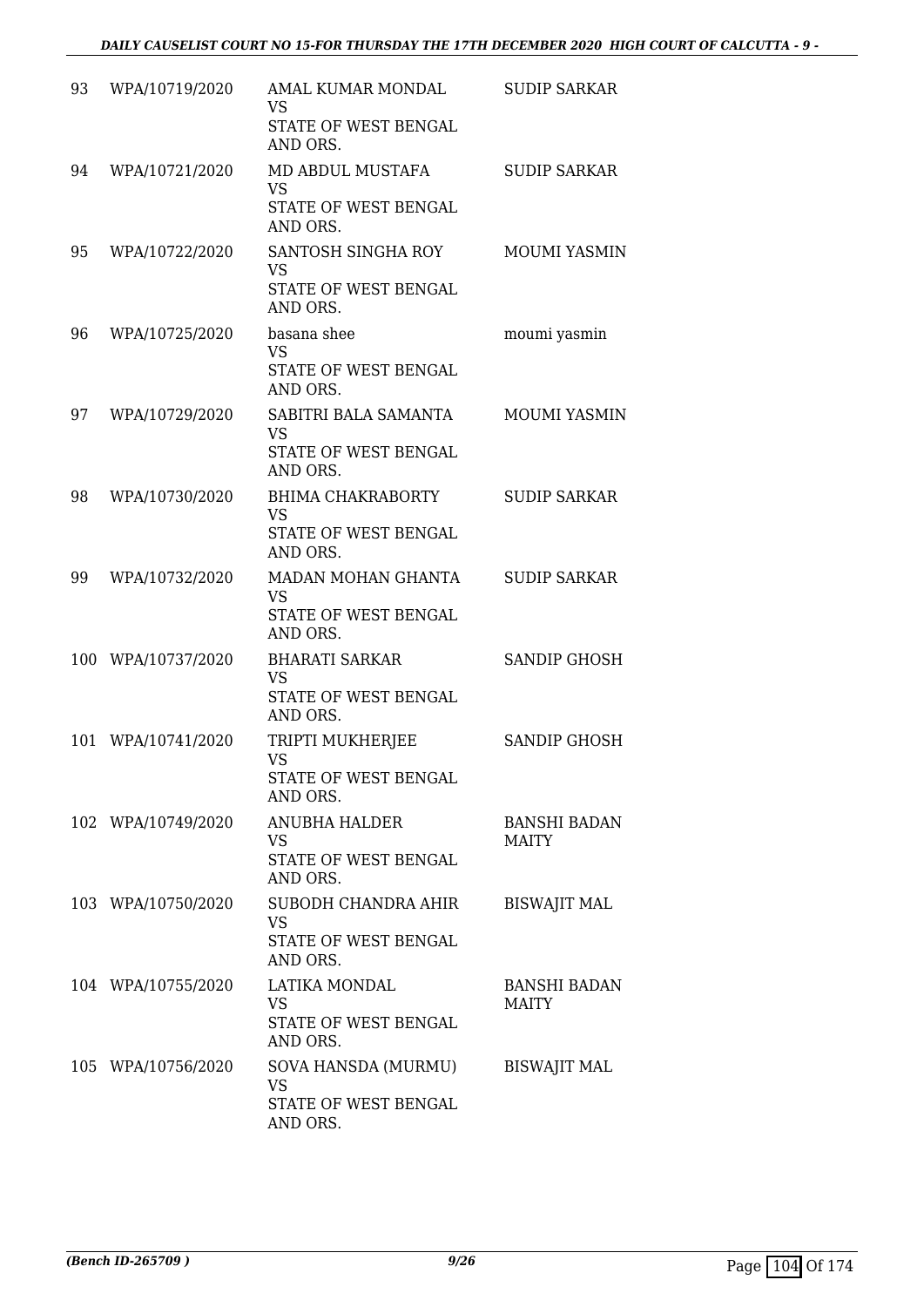| 106 WPA/10757/2020 | CHITTA RANJAN MAITY<br><b>VS</b><br>STATE OF WEST BENGAL<br>AND ORS.                | <b>BANSHI BADAN</b><br>MAITY        |
|--------------------|-------------------------------------------------------------------------------------|-------------------------------------|
| 107 WPA/10761/2020 | NARAYAN CHANDRA<br><b>SARNAKAR</b><br><b>VS</b><br>STATE OF WEST BENGAL<br>AND ORS. | <b>BISWAJIT MAL</b>                 |
| 108 WPA/10764/2020 | MANTU KUMAR BEJ<br><b>VS</b><br>STATE OF WEST BENGAL<br>AND ORS.                    | <b>BANSHI BADAN</b><br><b>MAITY</b> |
| 109 WPA/10766/2020 | <b>RUMA DEY</b><br><b>VS</b><br>STATE OF WEST BENGAL<br>AND ORS.                    | <b>BISWAJIT MAL</b>                 |
| 110 WPA/10768/2020 | SURAJIT DAS AND ORS<br><b>VS</b><br>STATE OF WEST BENGAL<br>AND ORS.                | <b>GOPAL DAS</b>                    |
| 111 WPA/10772/2020 | RABI LOCHAN MISHRA<br><b>VS</b><br>STATE OF WEST BENGAL<br>AND ORS.                 | <b>BISWAJIT MAL</b>                 |
| 112 WPA/10774/2020 | NIRMALA SAMANTA<br><b>VS</b><br>STATE OF WEST BENGAL<br>AND ORS.                    | <b>BANSHI BADAN</b><br><b>MAITY</b> |
| 113 WPA/10775/2020 | SANGITA MAITY AND ORS<br><b>VS</b><br>STATE OF WEST BENGAL<br>AND ORS.              | <b>GOPAL DAS</b>                    |
| 114 WPA/10776/2020 | SOVA HANSDA (MURMU)<br><b>VS</b><br>STATE OF WEST BENGAL<br>AND ORS.                | <b>BISWAJIT MAL</b>                 |
| 115 WPA/10781/2020 | RATAN CHANDRA MAHATA<br><b>VS</b><br>STATE OF WEST BENGAL<br>AND ORS.               | <b>BISWAJIT MAL</b>                 |
| 116 WPA/10783/2020 | <b>BATA KRISHNA MAITI</b><br><b>VS</b><br>STATE OF WEST BENGAL<br>AND ORS.          | <b>BANSHI BADAN</b><br><b>MAITY</b> |
| 117 WPA/10785/2020 | <b>BANAMALI PAL</b><br><b>VS</b><br>STATE OF WEST BENGAL<br>AND ORS.                | <b>BISWAJIT MAL</b>                 |
| 118 WPA/10788/2020 | PIJUSH KANTI MAJI<br>VS<br>STATE OF WEST BENGAL<br>AND ORS.                         | <b>BANSHI BADAN</b><br>MAITY        |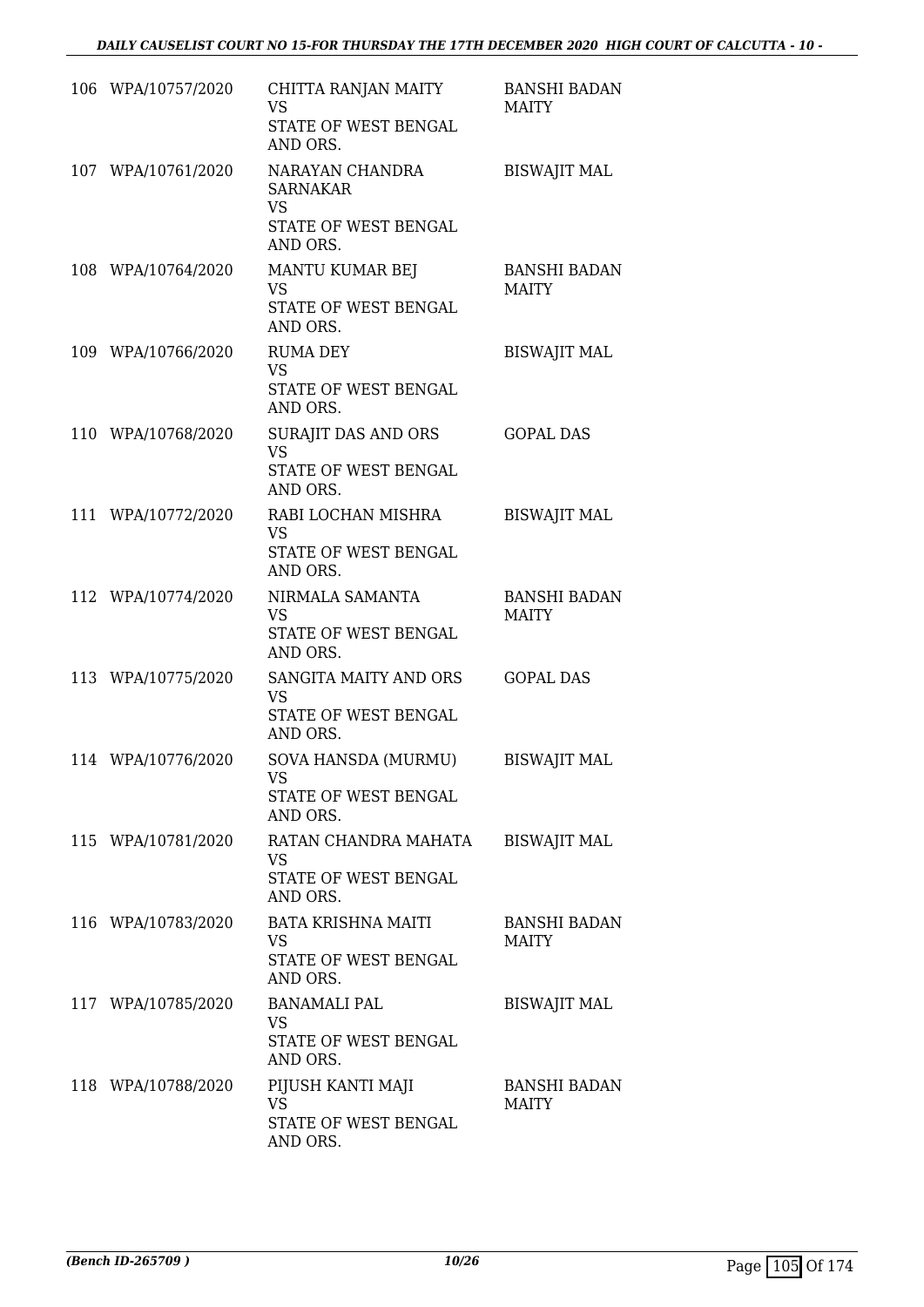| 119 WPA/10789/2020            | SWAPNA MAHATA<br>VS.<br>STATE OF WEST BENGAL<br>AND ORS.                                     | <b>BISWAJIT MAL</b>                   |
|-------------------------------|----------------------------------------------------------------------------------------------|---------------------------------------|
| 120 WPA/10792/2020            | <b>PUSPA DAS</b><br><b>VS</b><br>STATE OF WEST BENGAL<br>AND ORS.                            | <b>BISWAJIT MAL</b>                   |
| 121 WPA/10798/2020            | <b>RITA MAITI</b><br><b>VS</b><br>STATE OF WEST BENGAL<br>AND ORS.                           | <b>BANSHI BADAN</b><br><b>MAITY</b>   |
| 122 WPA/10843/2020            | MAYNUDDIN KHAN<br>VS<br>STATE OF WEST BENGAL<br>AND ORS.                                     | NAYEEMUL HAQUE                        |
|                               | <b>URGENT MOTION</b>                                                                         |                                       |
| 123 WPA/1205/2020             | ATANU SAHA & ORS<br><b>VS</b><br>STATE OF WEST BENGAL &                                      | SAMIRAN MANDAL                        |
| 124 WPA/4651/2020             | <b>ORS</b><br>SK. LIAKAT ALI<br><b>VS</b><br>STATE OF WEST BENGAL &<br><b>ORS</b>            | <b>SHUVRO PROKASH</b><br>LAHIRI       |
| IA NO: CAN/1/2020, CAN/2/2020 |                                                                                              |                                       |
| 125 WPA/8151/2020             | DIPANKAR BHANDARI<br><b>VS</b><br>State of West Bengal                                       | <b>GOUTAM KUMAR</b><br><b>MAITY</b>   |
| 126 WPA/8308/2020             | SABUJ KOLI SEN<br><b>VS</b><br>VISWA BHARATI AND<br><b>OTHERS</b>                            | <b>SALONI</b><br><b>BHATTACHARYYA</b> |
| 127 WPA/8316/2020             | SAUGATA CHATTOPADHYAY<br>VS<br><b>VISWA BHARATI AND</b><br><b>OTHERS</b>                     | <b>SALONI</b><br><b>BHATTACHARJEE</b> |
| 128 WPA/8428/2020             | CHAKDAH HAPPY HOME<br><b>AND ORS</b><br><b>VS</b><br>STATE OF WEST BENGAL<br>AND ORS.        | <b>SAYANI</b><br><b>BHATTACHARYA</b>  |
| 129 WPA/9864/2020             | SANIYA SUBASH<br>VS<br>MEDICAL COUNCIL OF<br><b>INDIA AND ORS</b>                            | <b>GOPALA BINNU</b><br><b>KUMAR</b>   |
| 130 WPA/10234/2020            | KAMANASHIS GOSWAMI<br><b>VS</b><br>THE BIRBHUM INSTITUTE<br>OF ENGINEERING AND<br>TECHNOLOGY | RAJENDRA BANERJEE                     |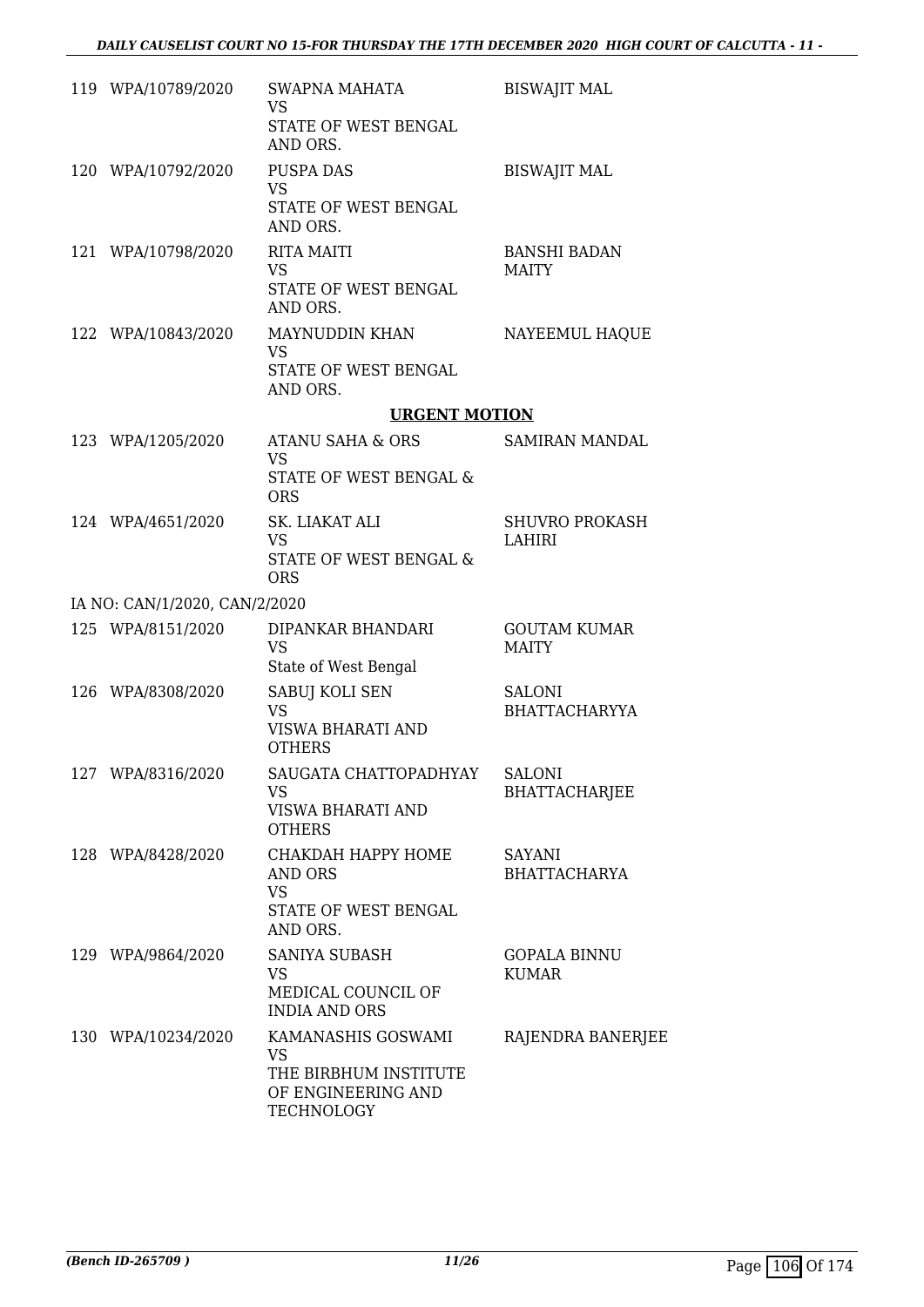| 131 WPA/10274/2020 | NILANJAN BISHNU<br><b>VS</b>                                                     | ALAUDDIN MANDAL                      |
|--------------------|----------------------------------------------------------------------------------|--------------------------------------|
|                    | THE UNION OF INDIA AND<br><b>ORS</b>                                             |                                      |
| 132 WPA/10988/2020 | SAUPARNO MUKHERJEE<br><b>VS</b>                                                  | SUMOULI SARKAR                       |
|                    | THE STATE OF WEST<br><b>BENGAL AND ORS</b>                                       |                                      |
|                    | <b>MOTION</b>                                                                    |                                      |
|                    | $($ GROUP - II $)$                                                               |                                      |
| 133 WPA/3136/2020  | SRILA DE<br><b>VS</b><br>STATE OF WEST BENGAL &<br><b>ORS</b>                    | <b>BHASKAR MONDAL</b>                |
| IA NO: CAN/1/2020  |                                                                                  |                                      |
| 134 WPA/4126/2020  | MOUSUMI PAUL (DUTTA) DIPTENDU MANDAL<br><b>VS</b>                                |                                      |
|                    | STATE OF WEST BENGAL &<br><b>ORS</b>                                             |                                      |
| 135 WPA/4127/2020  | KABITABALA LAL<br><b>VS</b>                                                      | PABITRA BHAUMIK                      |
|                    | STATE OF WEST BENGAL &<br><b>ORS</b>                                             |                                      |
| 136 WPA/4140/2020  | ANUP KUMAR PURKAIT &<br><b>ORS</b><br><b>VS</b><br>STATE OF WEST BENGAL &        | SK. ABU JAFAR                        |
| 137 WPA/4180/2020  | <b>ORS</b><br>MANDIRA SASMAL & ANR                                               | <b>BIKRAM BANERJEE</b>               |
|                    | <b>VS</b><br>STATE OF WEST BENGAL &<br><b>ORS</b>                                |                                      |
| 138 WPA/4182/2020  | <b>BIPLAB MAZUMDER</b><br>VS                                                     | <b>BIKRAM BANERJEE</b>               |
|                    | STATE OF WEST BENGAL &<br><b>ORS</b>                                             |                                      |
| 139 WPA/4208/2020  | BICHITRA HEMBRAM & ORS<br><b>VS</b>                                              | SAMIRAN MANDAL                       |
|                    | STATE OF WEST BENGAL<br>&ORS                                                     |                                      |
| 140 WPA/4219/2020  | <b>MAYNA MALI &amp; ORS</b><br><b>VS</b><br>STATE OF WEST BENGAL &<br><b>ORS</b> | SAMIRAN MANDAL                       |
| 141 WPA/4244/2020  | HABIBUL ISLAM KHAN<br><b>VS</b><br>STATE OF WEST BENGAL &<br><b>ORS</b>          | <b>SYED SHAMSUL</b><br><b>AREFIN</b> |
| 142 WPA/4262/2020  | SASWATI MONDAL & ORS<br><b>VS</b><br>STATE OF WEST BENGAL &<br><b>ORS</b>        | SALONI<br><b>BHATTACHARJEE</b>       |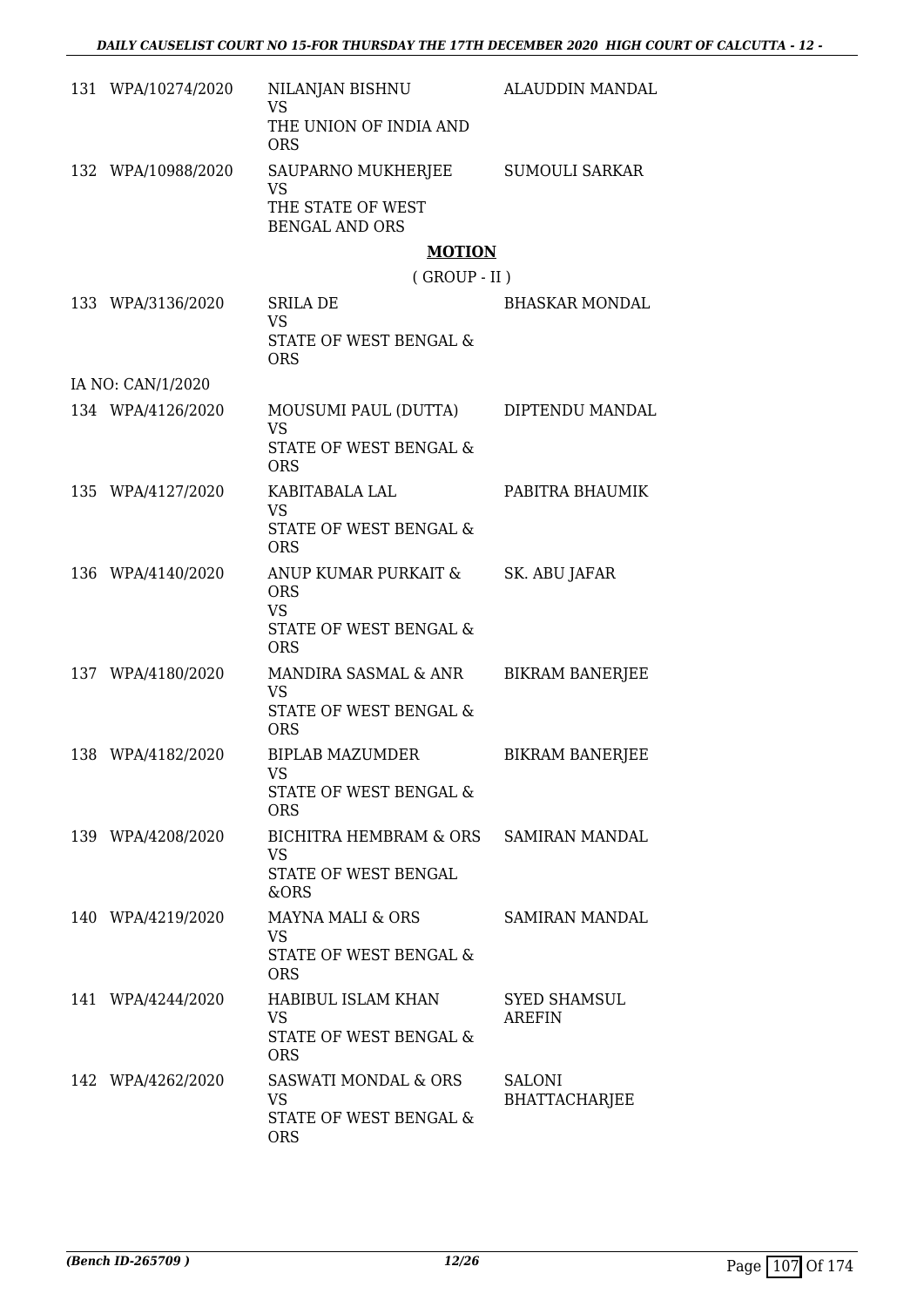| 143 WPA/4263/2020 | MANALI GHORAI & ANR<br><b>VS</b><br>STATE OF WEST BENGAL &<br><b>ORS</b>                                     | <b>BANDANA MAITY</b>                   |
|-------------------|--------------------------------------------------------------------------------------------------------------|----------------------------------------|
| 144 WPA/4286/2020 | SWAPAN JANA<br><b>VS</b><br>STATE OF WEST BENGAL<br>&ORS                                                     | SURANJAN MANDAL                        |
| 145 WPA/4300/2020 | MOUMITA DAS @ MOUMITA TARA PADA DAS<br><b>MAHAPATRA</b><br><b>VS</b><br>STATE OF WEST BENGAL &<br><b>ORS</b> |                                        |
| 146 WPA/4310/2020 | SOVAN ROY CHOWDHURY &<br><b>ORS</b><br><b>VS</b><br><b>STATE OF WEST BENGAL &amp;</b><br><b>ROS</b>          | AHASHISH<br><b>CHATTERJEE</b>          |
| 147 WPA/4313/2020 | HOJAIFUR RAHAMAN<br><b>BAIDYA &amp; ORS</b><br><b>VS</b><br><b>STATE OF WEST BENGAL &amp;</b><br><b>ORS</b>  | <b>DONA GHOSH</b>                      |
| 148 WPA/4314/2020 | PURABI MUKHERJEE & ORS<br><b>VS</b><br>STATE OF WEST BENGAL &<br><b>ROS</b>                                  | SAMIRAN MANDAL                         |
| 149 WPA/4333/2020 | MANOJ KUMAR GARAIN &<br><b>ANR</b><br><b>VS</b><br>STATE OF WEST BENGAL &<br><b>ANR</b>                      | <b>SHUVRA PROKASH</b><br><b>LAHIRI</b> |
| 150 WPA/4352/2020 | BANDANA HANSDA<br>VS<br>STATE OF WEST BENGAL &<br>ORS.                                                       | ASHIS KR. PAUL                         |
| 151 WPA/4362/2020 | KRISHNA BHATTACHARJEE SUBHRANGSU PANDA<br>& ANR.<br><b>VS</b><br>STATE OF WEST BENGAL &<br>ORS.              |                                        |
| 152 WPA/4414/2020 | ANAMIKA MONDAL<br>VS.<br>STATE OF WEST BENGAL &<br><b>ORS</b>                                                | <b>GOPA BISWAS</b>                     |
| 153 WPA/4425/2020 | APURBA GHOSH<br><b>VS</b><br>STATE OF WEST BENGAL &<br><b>ORS</b>                                            | <b>GOPAL DAS</b>                       |
| 154 WPA/4428/2020 | <b>SANKAR BISWAS</b><br><b>VS</b><br>STATE OF WEST BENGAL &<br><b>ORS</b>                                    | <b>GOPAL DAS</b>                       |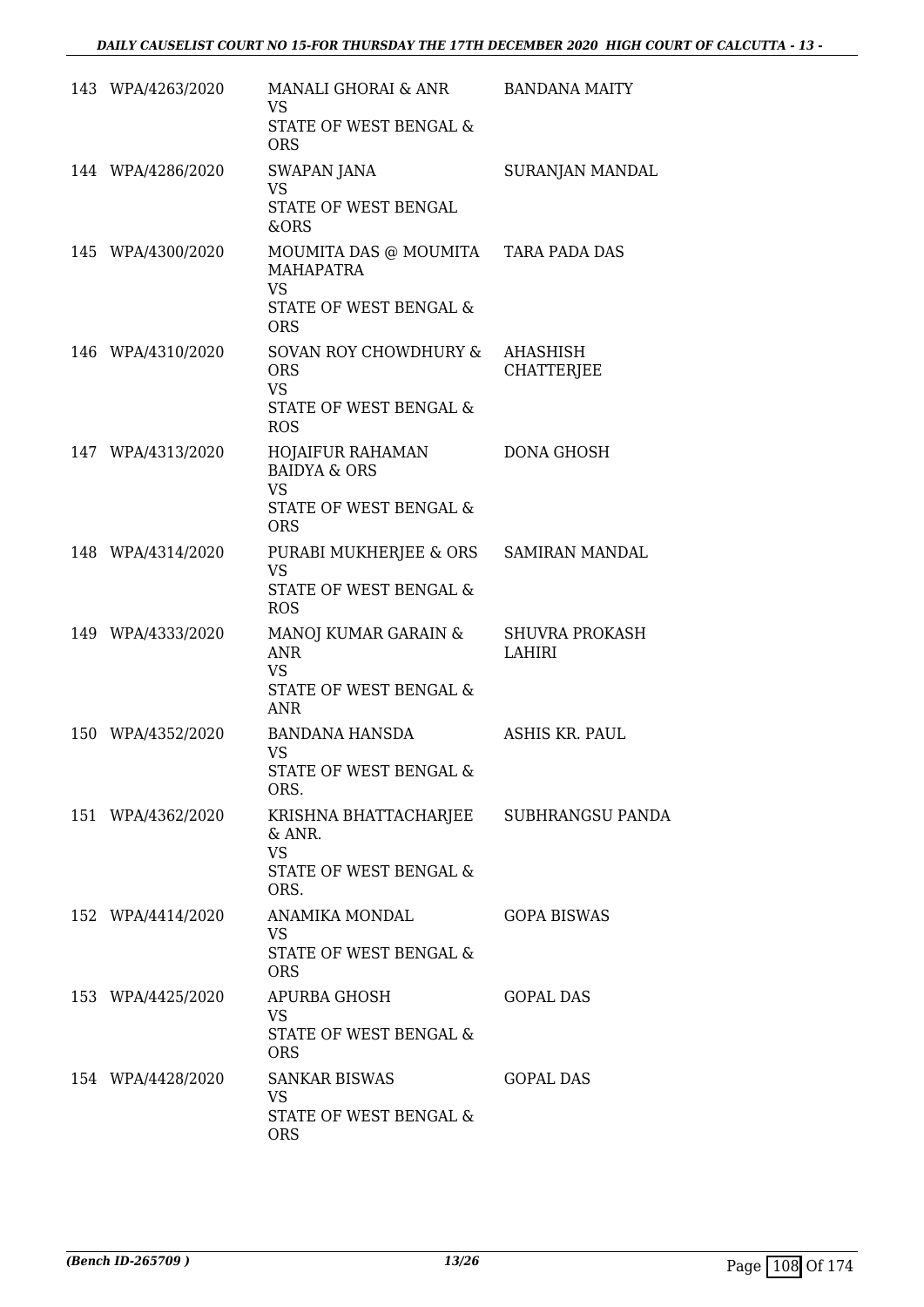| 155 WPA/4430/2020 | WASIM REZA<br><b>VS</b><br>STATE OF WEST BENGAL &<br><b>ORS</b>                 | <b>GOPAL DAS</b>                         |
|-------------------|---------------------------------------------------------------------------------|------------------------------------------|
| 156 WPA/4434/2020 | JOYJIT KARMAKAR<br>VS.<br>STATE OF WEST BENGAL &<br><b>ORS</b>                  | <b>GOPAL DAS</b>                         |
| 157 WPA/4436/2020 | <b>SANKAR GHOSH</b><br>VS<br>STATE OF WEST BENGAL &<br><b>ORS</b>               | <b>GOPAL DAS</b>                         |
| 158 WPA/4440/2020 | ANIRUDDHA SARKAR<br><b>VS</b><br>STATE OF WEST BENGAL &<br><b>ORS</b>           | <b>GOPAL DAS</b>                         |
| 159 WPA/4442/2020 | DILIP KUMAR SINGHA<br><b>VS</b><br>STATE OF WEST BENGAL &<br><b>ORS</b>         | <b>GOPAL DAS</b>                         |
| 160 WPA/4443/2020 | CHIRANJIB PATRA<br><b>VS</b><br>STATE OF WEST BENGAL &<br><b>ORS</b>            | <b>GOPAL DAS</b>                         |
| 161 WPA/4453/2020 | AMIT SAHA & ORS<br><b>VS</b><br>STATE OF WEST BENGAL &<br><b>ORS</b>            | DIPTENDU MANDAL                          |
| 162 WPA/4479/2020 | SHYAMAL KUMAR SETH<br><b>VS</b><br>STATE OF WEST BENGAL &<br><b>ORS</b>         | DILIP KUMAR<br><b>SHYAMAL</b>            |
| 163 WPA/4481/2020 | SHYAMAL ADHIKARI<br><b>VS</b><br>STATE OF WEST BENGAL &<br><b>ORS</b>           | ANIMESH<br><b>BHATTACHARYA</b>           |
| 164 WPA/4489/2020 | MANISHA BAIRAGI<br><b>VS</b><br>STATE OF WEST BENGAL &<br><b>ORS</b>            | <b>SANTANU MAJI</b>                      |
| 165 WPA/4513/2020 | PANKAJ BHOWMIK & ORS.<br><b>VS</b><br>STATE OF WEST BENGAL &<br>ORS.            | SONALI DAS                               |
| 166 WPA/4547/2020 | PRASENJIT HALDER<br><b>VS</b><br>STATE OF WEST BENGAL &<br><b>ORS</b>           | KHANDEKAR<br>MOAZZEMAN<br><b>HOSSAIN</b> |
| 167 WPA/4552/2020 | GOURI RANI MANDAL &<br>ANR<br><b>VS</b><br>STATE OF WEST BENGAL &<br><b>ORS</b> | SANDIP GHOSH                             |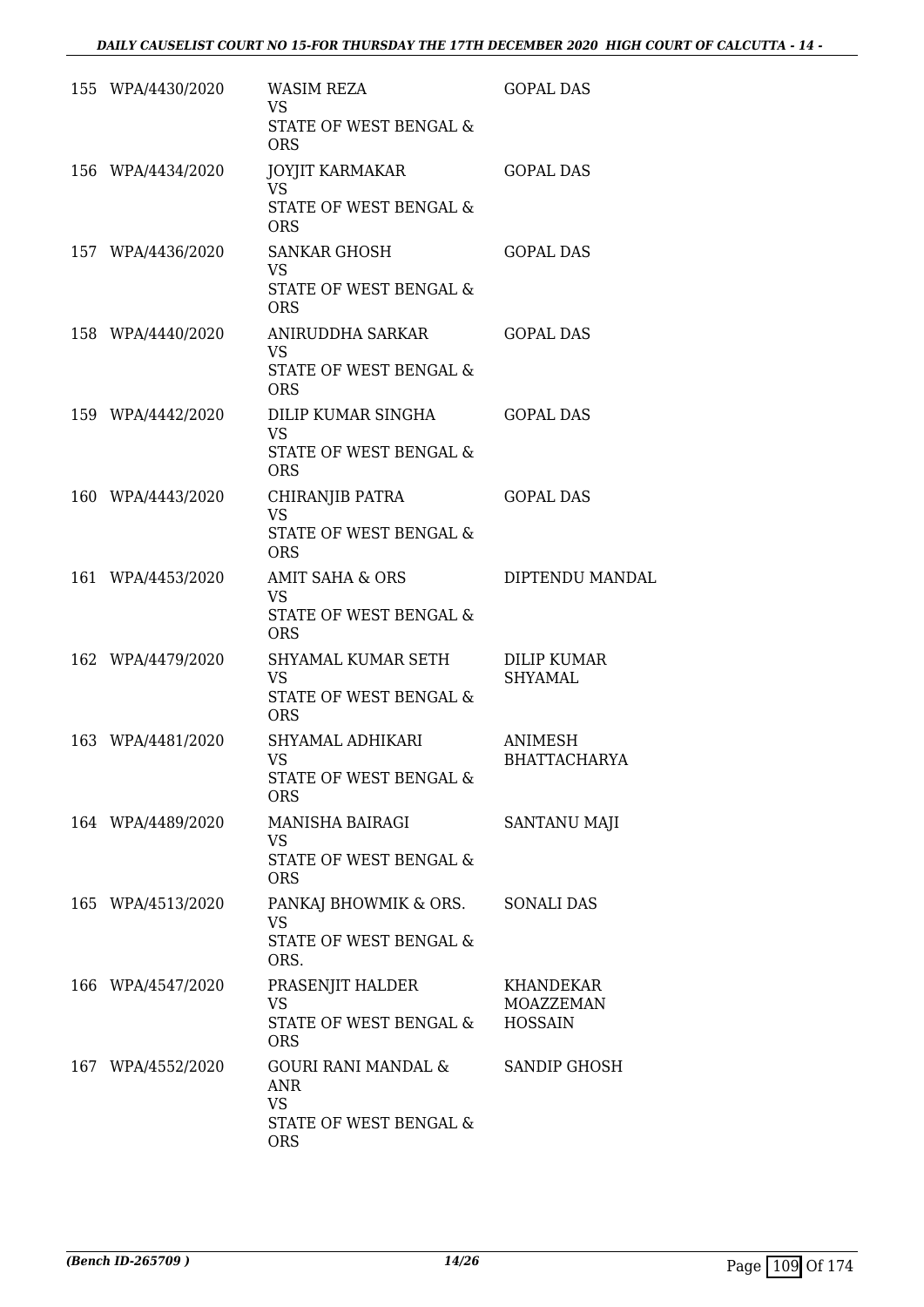| 168 WPA/4570/2020 | <b>MANAS GHOSH</b><br>VS.<br>STATE OF WEST BENGAL &<br><b>ORS</b>                                               | <b>ASIT BARAN</b><br><b>MUKHERJEE</b> |
|-------------------|-----------------------------------------------------------------------------------------------------------------|---------------------------------------|
| 169 WPA/4587/2020 | SISIR KUMAR CHATTERJEE P.K. BHATTACHARYA<br><b>VS</b><br>SECRETARY BANGIYA<br>SANSKRIT SIKSHA<br>PARISHAD & ORS |                                       |
| 170 WPA/4687/2020 | BIRESWAR MUKHERJEE<br>VS<br>STATE OF WEST BENGAL &<br><b>ORS</b>                                                | <b>MANOJ KUMAR</b><br><b>MONDAL</b>   |
| 171 WPA/4693/2020 | <b>SANTANU BASU</b><br><b>VS</b><br>W.B. COLLEGE SERVICE<br><b>COMMISSION &amp; ORS</b>                         | KAKALI DUTTA                          |
| IA NO: CAN/1/2020 |                                                                                                                 |                                       |
| 172 WPA/4702/2020 | PRATIVA GAYEN (MONDAL)<br><b>VS</b><br>STATE OF WEST BENGAL &<br><b>ORS</b>                                     | <b>NAMITA BASU</b>                    |
| 173 WPA/4703/2020 | <b>SOUMITA HAZRA</b><br><b>VS</b><br>STATE OF WEST BENGAL &<br><b>ORS</b>                                       | PRADIP KUMAR<br><b>GHOSH</b>          |
| 174 WPA/4704/2020 | KALPANA NAIR<br><b>VS</b><br>STATE OF WEST BENGAL &<br><b>ORS</b>                                               | <b>NAMITA BASU</b>                    |
| 175 WPA/4705/2020 | <b>TINKU SARKAR</b><br><b>VS</b><br>STATE OF WEST BENGAL &<br><b>ORS</b>                                        | PRADIP KUMAR<br><b>GHOSH</b>          |
| 176 WPA/4716/2020 | <b>SEFALI MAITY</b><br><b>VS</b><br>STATE OF WEST BENGAL &<br><b>ORS</b>                                        | SUBHAS JANA                           |
| 177 WPA/4731/2020 | PRIYABRATA BARIK<br>VS<br>STATE OF WEST BENGAL &<br><b>ORS</b>                                                  | DILIP KUMAR<br><b>SHYAMAL</b>         |
| 178 WPA/4734/2020 | RIZWANA BEGUM<br><b>VS</b><br>STATE OF WEST BENGAL &<br><b>ORS</b>                                              | LALRATAN MONDAL                       |
| 179 WPA/4766/2020 | ANAMIKA BHATTACHARYA<br>NEE DHAR<br><b>VS</b><br>STATE OF WEST BENGAL &<br><b>ORS</b>                           | DEPESH MAJHI                          |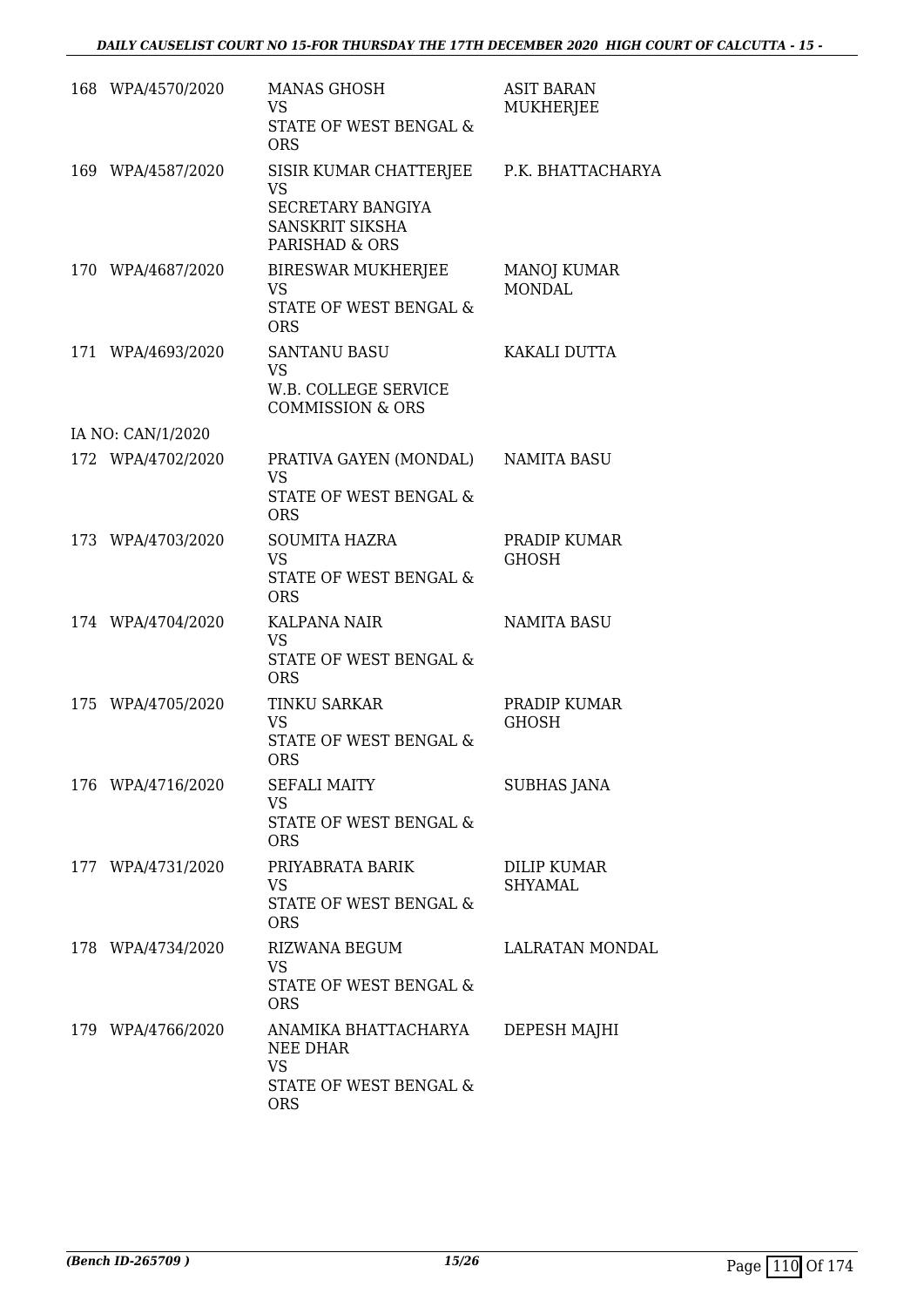| 180 WPA/4767/2020 | <b>APARNA DAS</b><br><b>VS</b><br>STATE OF WEST BENGAL &<br><b>ORS</b>           | <b>VIVASWAN DHAR</b>                |
|-------------------|----------------------------------------------------------------------------------|-------------------------------------|
| 181 WPA/4815/2020 | KALYANI SARKAR<br><b>VS</b><br>STATE OF WEST BENGAL &<br><b>ORS</b>              | <b>ANANYA NEOGI</b>                 |
| 182 WPA/4820/2020 | PARESH CH. SAHA<br><b>VS</b><br>STATE OF WEST BENGAL &<br><b>ORS</b>             | NARAYAN CHANDRA<br>MONDAL           |
| 183 WPA/4822/2020 | SANDIPAN GIRI<br>VS.<br>STATE OF WEST BENGAL &<br><b>ORS</b>                     | <b>SANTU DAS</b><br><b>ADHIKARI</b> |
| 184 WPA/4823/2020 | SEPHALI JANA<br><b>VS</b><br>STATE OF WEST BENGAL &<br><b>ORS</b>                | <b>SANTU DAS</b><br><b>ADHIKARI</b> |
| 185 WPA/4824/2020 | SANCHITA PRADHAN<br>VS.<br>STATE OF WEST BENGAL &<br><b>ORS</b>                  | <b>SANTU DAS</b><br><b>ADHIKARI</b> |
| 186 WPA/4825/2020 | RAJKUMAR SAHOO<br><b>VS</b><br>STATE OF WEST BENGAL &<br><b>ORS</b>              | <b>SANTU DAS</b><br><b>ADHIKARI</b> |
| 187 WPA/4832/2020 | DILIP KUMAR KHAMARU<br><b>VS</b><br>STATE OF WEST BENGAL &<br><b>ORS</b>         | <b>TARA PRASAD</b><br><b>HALDAR</b> |
| 188 WPA/4854/2020 | SUBHAJIT MONDAL & ORS<br><b>VS</b><br>STATE OF WEST BENGAL &<br><b>ORS</b>       | <b>ATARUL HAQUE</b><br>MOLLA        |
| 189 WPA/4877/2020 | <b>SAMIRAB MAITY</b><br><b>VS</b><br>STATE OF WEST BENGAL &<br>ORS.              | ANIL KR.<br><b>CHATTOPADHYAY</b>    |
| 190 WPA/4954/2020 | KATHAKALI MANDAL<br>(GHOSH)<br><b>VS</b><br>STATE OF WEST BENGAL &<br><b>ORS</b> | PRIYANKA MONDAL                     |
| 191 WPA/4955/2020 | PALASH MANDAL<br><b>VS</b><br>STATE OF WEST BENGAL &<br><b>ORS</b>               | PRIYANKA MONDAL                     |
| 192 WPA/4971/2020 | MRINMOY BHARATI<br><b>VS</b><br>UNION OF INDIA & ORS                             | ABHIJIT MANDAL                      |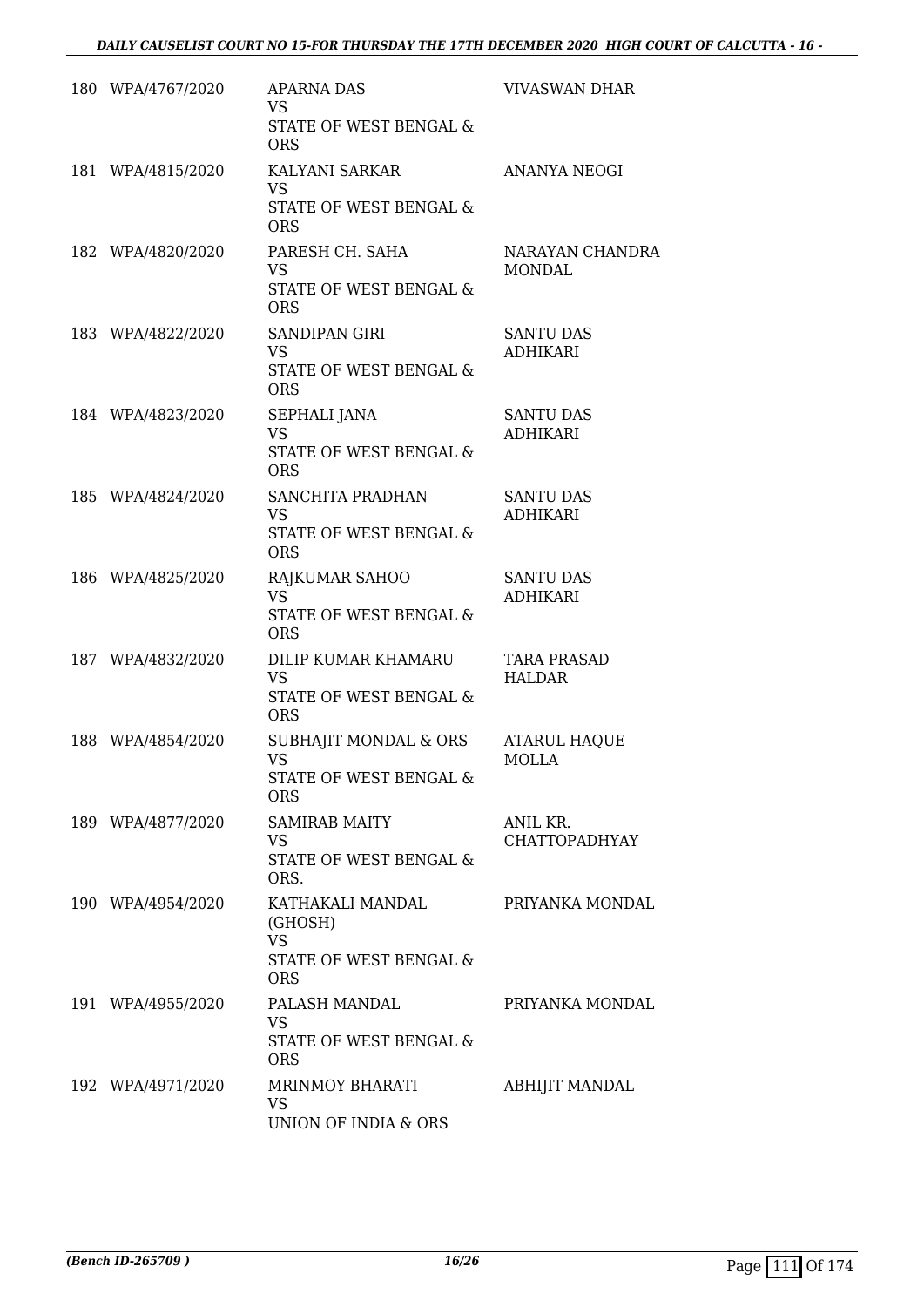|     | 193 WPA/4980/2020 | PRIYANKA MANNA<br><b>VS</b><br>STATE OF WEST BENGAL &<br><b>ORS</b>                                                                | <b>BIKRAM BANERJEE</b>                 |
|-----|-------------------|------------------------------------------------------------------------------------------------------------------------------------|----------------------------------------|
|     | 194 WPA/4996/2020 | NIRANJAN TIKADAR & ORS<br><b>VS</b><br>WB UNIVERSITY OF<br>TEACHERS' TRANING<br><b>EDUCATION PLANNING &amp;&amp;</b><br><b>ORS</b> | <b>ATIS KR BISWAS</b>                  |
|     | 195 WPA/5013/2020 | NILAY MUKHOPADHYAY<br><b>VS</b><br>STATE OF WEST BENGAL &<br><b>ORS</b>                                                            | SUSANTA PAL                            |
|     | 196 WPA/5040/2020 | PRITI SINGH<br><b>VS</b><br><b>UNION OF INDIA &amp; ORS</b>                                                                        | MD. ALAUDDIN<br><b>MANDAL</b>          |
|     | 197 WPA/5080/2020 | RAFIKUL MOLLA<br>VS.<br>STATE OF WEST BENGAL &<br><b>ORS</b>                                                                       | <b>AMLAN KUMAR</b><br><b>MUKHERJEE</b> |
|     | 198 WPA/5094/2020 | <b>CHANDAN PAL &amp; ANR</b><br><b>VS</b><br>STATE OF WEST BENGAL &<br><b>ORS</b>                                                  | <b>SOUMEN</b><br><b>BHATTACHARJEE</b>  |
|     | 199 WPA/5095/2020 | <b>ALLAUDDIN &amp; ANR</b><br><b>VS</b><br>STATE OF WEST BENGAL &<br><b>ORS</b>                                                    | <b>RAM UDAY</b><br><b>BHATTACHARYA</b> |
|     | 200 WPA/5106/2020 | MD. SOHIDUL ISLAM & ORS<br><b>VS</b><br>STATE OF WEST BENGAL &<br><b>ORS</b>                                                       | <b>BIKRAMJIT BISWAS</b>                |
| 201 | WPA/5111/2020     | DE. SHALIGRAM SHUKLA &<br><b>ORS</b><br>VS.<br>INDIRA GANDHI NATIONAL<br><b>OPEN UNIVERSITY &amp; ORS</b>                          | <b>SUPRIYO</b><br><b>CHATTOPADHYAY</b> |
|     | 202 WPA/5112/2020 | <b>GOLAM ROSUL</b><br><b>VS</b><br>STATE OF WEST BENGAL &<br><b>ORS</b>                                                            | <b>BISWAJIT HAZRA</b>                  |
|     | 203 WPA/5114/2020 | <b>SUBHAS BISUI</b><br>VS<br>STATE OF WEST BENGAL &<br><b>ORS</b>                                                                  | <b>BISWAJIT HAZRA</b>                  |
|     | 204 WPA/5116/2020 | <b>BABLU DAS</b><br><b>VS</b><br>STATE OF WEST BENGAL &<br><b>ORS</b>                                                              | <b>BISWAJIT HAZRA</b>                  |
|     | 205 WPA/5118/2020 | <b>ASADUL KHAN</b><br>VS<br>STATE OF WEST BENGAL &<br><b>ORS</b>                                                                   | <b>BISWAJIT HAZRA</b>                  |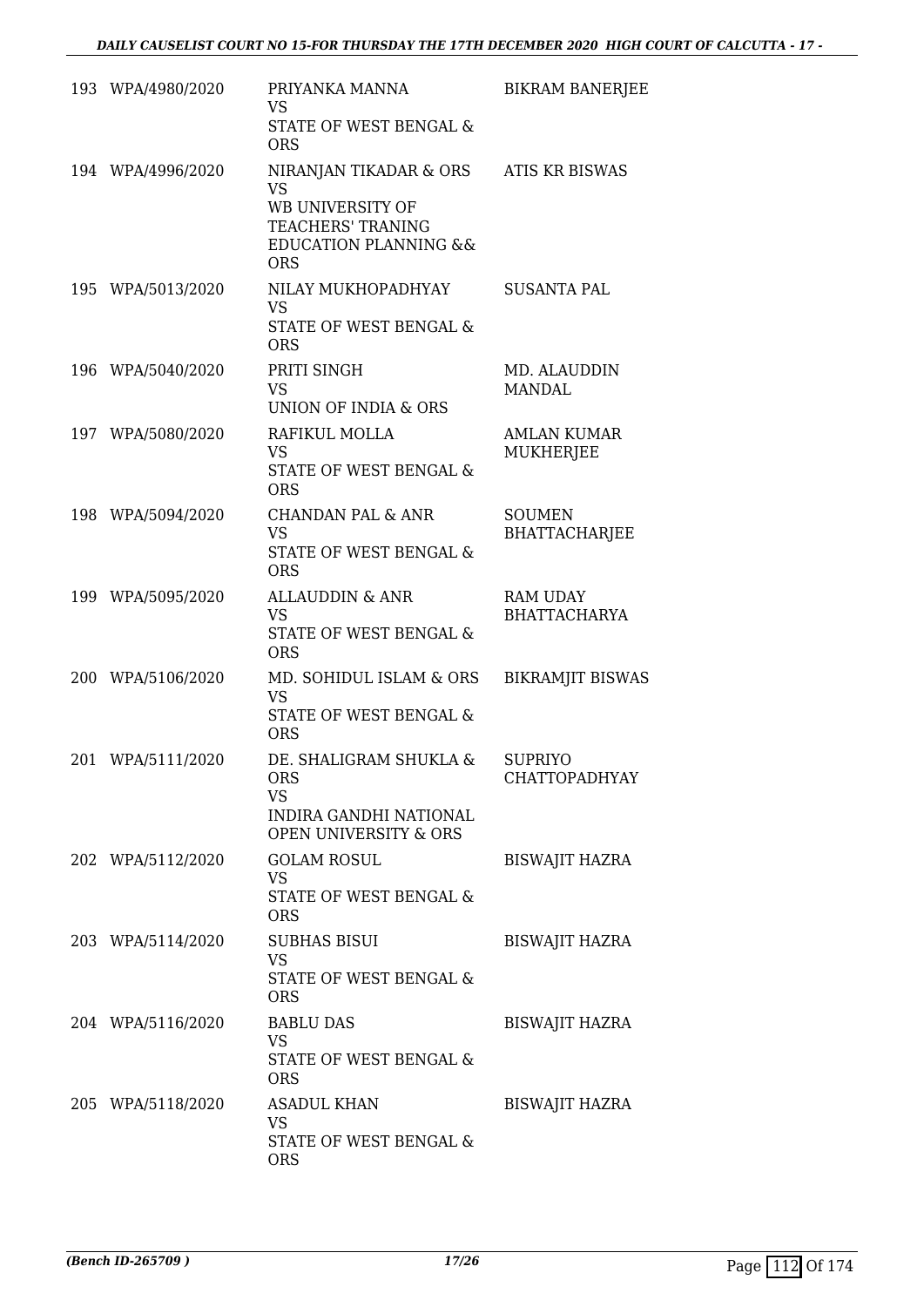| 206 WPA/5119/2020                       | SAINUR SK.<br><b>VS</b><br>STATE OF WEST BENGAL &<br><b>ORS</b>                                                | <b>BISWAJIT HAZRA</b>               |
|-----------------------------------------|----------------------------------------------------------------------------------------------------------------|-------------------------------------|
| 207 WPA/5131/2020                       | RAJ SHEKHAR SARKAR<br><b>VS</b><br>STATE OF WEST BENGAL &<br><b>ORS</b>                                        | <b>SAMIR KUMAR CHAKI</b>            |
| 208 WPA/5134/2020                       | DIPANKAR DUTTA & ORS<br>VS<br>THE UNIVERSITY OF<br><b>BURDWAN &amp; ORS</b>                                    | RITIWIK PATTANAYAK                  |
| 209 WPA/5141/2020                       | <b>SAIMA KHATUN</b><br>VS<br>STATE OF WEST BENGAL &<br><b>ORS</b>                                              | <b>SUJIT BHUNIA</b>                 |
| 210 WPA/5145/2020                       | JAYASRI TRIPATHI<br><b>VS</b><br>STATE OF WEST BENGAL &<br><b>ORS</b>                                          | <b>SANTU DAS</b><br><b>ADHIKARI</b> |
| 211 WPA/5150/2020                       | PANCHANAN DAS<br><b>VS</b><br>STATE OF WEST BENGAL &<br><b>ORS</b>                                             | SHIBAJI KUMAR DAS                   |
| 212 WPA/5156/2020                       | CHALANTIKA LAHA SALUI<br><b>VS</b><br>THE WEST BENGAL<br><b>COLLEGE SERVICE</b><br><b>COMMISSION &amp; ORS</b> | <b>DAISY BASU</b>                   |
| IA NO: CAN/1/2020(Old No:CAN/4694/2020) |                                                                                                                |                                     |
| 213 WPA/5164/2020                       | BINAY DEY & ORS.<br>VS<br>STATE OF WEST BENGAL &<br>ORS.                                                       | <b>IBRAHIM SARDAR</b>               |
| 214 WPA/5171/2020                       | ANIMA CHAKRABORTY NEE<br><b>CHATTERJEE</b><br><b>VS</b><br>STATE OF WEST BENGAL &<br><b>ORS</b>                | PALASH MUKHERJEE                    |
| 215 WPA/5172/2020                       | <b>BHAGAWAN CHANDRA</b><br><b>BERA</b><br><b>VS</b><br><b>STATE OF WEST BENGAL &amp;</b><br><b>ORS</b>         | ANINDA<br><b>BHATTACHARYA</b>       |
| 216 WPA/5176/2020                       | ARDHENDU MAONDAL<br>VS<br>STATE OF WEST BENGAL &<br><b>ORS</b>                                                 | <b>SUPRIYA DUBEY</b>                |
| IA NO: CAN/1/2020                       |                                                                                                                |                                     |
| 217 WPA/5180/2020                       | RAJESH SAU<br><b>VS</b><br>STATE OF WEST BENGAL &<br><b>ORS</b>                                                | DIPTENDU MONDAL                     |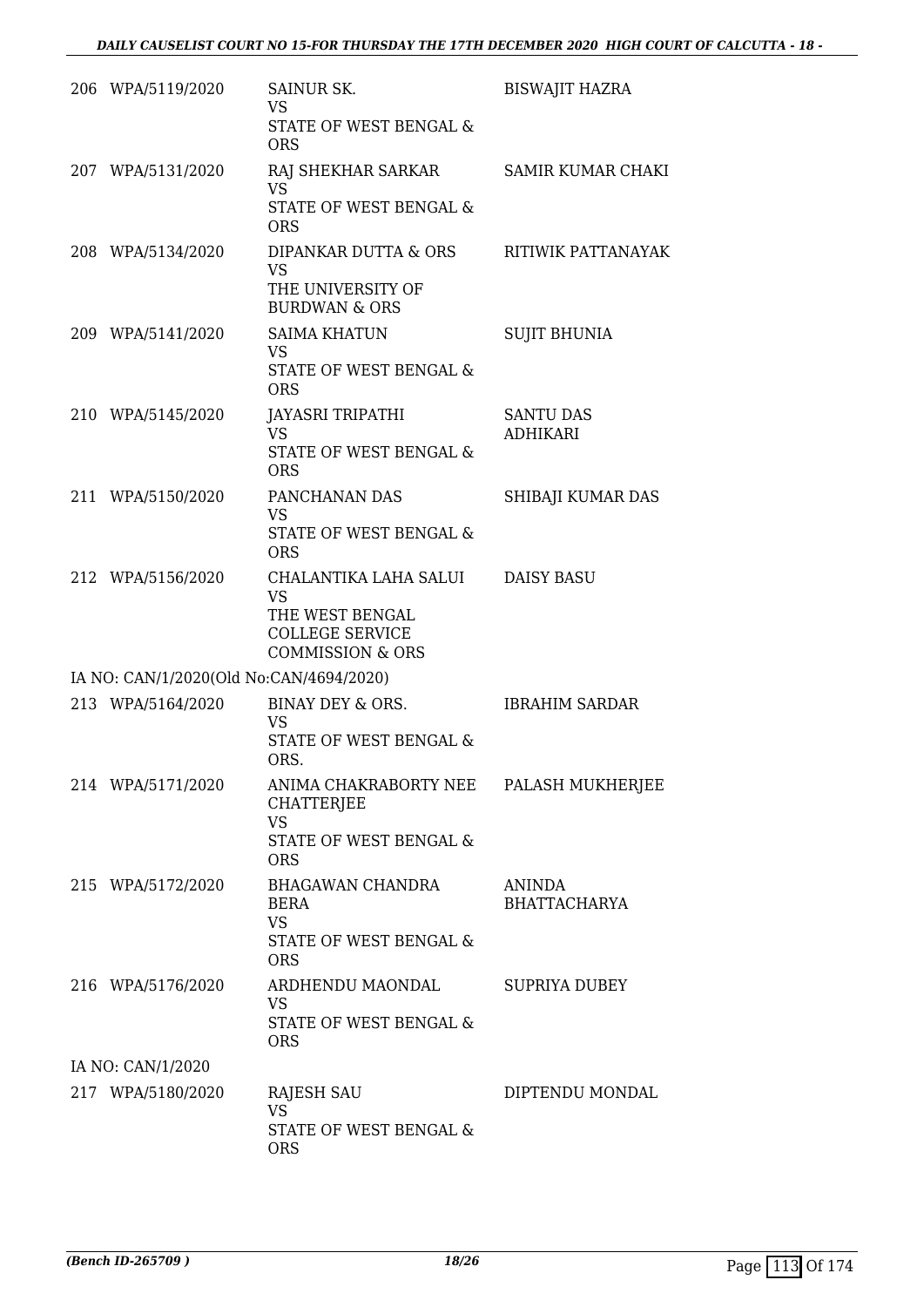| 218 WPA/5203/2020                       | <b>SAHIN MONDAL</b><br><b>VS</b><br>STATE OF WEST BENGAL &                                         | SANTANU MAJI                  |
|-----------------------------------------|----------------------------------------------------------------------------------------------------|-------------------------------|
|                                         | <b>ORS</b>                                                                                         |                               |
| 219 WPA/5204/2020                       | REBEKA SULTANA<br><b>VS</b>                                                                        | <b>SANTANU MAJI</b>           |
|                                         | STATE OF WEST BENGAL &<br><b>ORS</b>                                                               |                               |
| 220 WPA/5231/2020                       | RADHESHYAM HALDER &<br><b>ORS</b><br><b>VS</b><br>STATE OF WEST BENGAL &<br><b>ORS</b>             | <b>GOPAL DAS</b>              |
| 221 WPA/5232/2020                       | JYOTIRMOY DAS & ORS                                                                                | <b>GOPAL DAS</b>              |
|                                         | <b>VS</b><br>STATE OF WEST BENGAL &<br><b>ORS</b>                                                  |                               |
| 222 WPA/5233/2020                       | TAPAN KUMAR MAHATO &<br><b>ORS</b><br><b>VS</b><br><b>STATE OF WEST BENGAL &amp;</b><br><b>ORS</b> | <b>GOPAL DAS</b>              |
| 223 WPA/5236/2020                       | SRICHARAN MAL & ORS                                                                                | <b>GO[PAL DAS</b>             |
|                                         | <b>VS</b><br>STATE OF WEST BENGAL &<br><b>ORS</b>                                                  |                               |
| 224 WPA/5243/2020                       | KAKALI GHOSAL<br><b>VS</b><br>STATE OF WEST BENGAL &<br><b>ANR</b>                                 | AVIJIT CHAKRABORTY            |
| 225 WPA/5250/2020                       | DR. DEBASISH BISWAS<br><b>VS</b><br>STATE OF WEST BENGAL &<br><b>ORS</b>                           | <b>MOUSUMI BHOWAL</b>         |
| IA NO: CAN/1/2020                       |                                                                                                    |                               |
| 226 WPA/5463/2020                       | <b>CHAITANYA</b><br><b>BHATTACHARJEE</b><br><b>VS</b><br>STATE OF WEST BENGAL &<br><b>ORS</b>      | KARUNAMOYEE<br><b>SAMANTA</b> |
| 227 WPA/5649/2020                       | DEBJIT MITRA ROY<br><b>VS</b><br>STATE OF WEST BENGAL&<br><b>ORS</b>                               | <b>RAKESH ROY</b>             |
| IA NO: CAN/1/2020(Old No:CAN/3509/2020) |                                                                                                    |                               |
| 228 WPA/6586/2020                       | <b>FURKUNI BIBI</b><br><b>VS</b><br>STATE OF WEST BENGAL &<br><b>ORS</b>                           | MD AHSANUZZAMAN               |
| IA NO: CAN/1/2020(Old No:CAN/5383/2020) |                                                                                                    |                               |
| 229 WPA/8029/2020                       | RADHARAMAN MANDAL<br><b>VS</b><br>State of West Bengal                                             | <b>IBRAHIM SARDAR</b>         |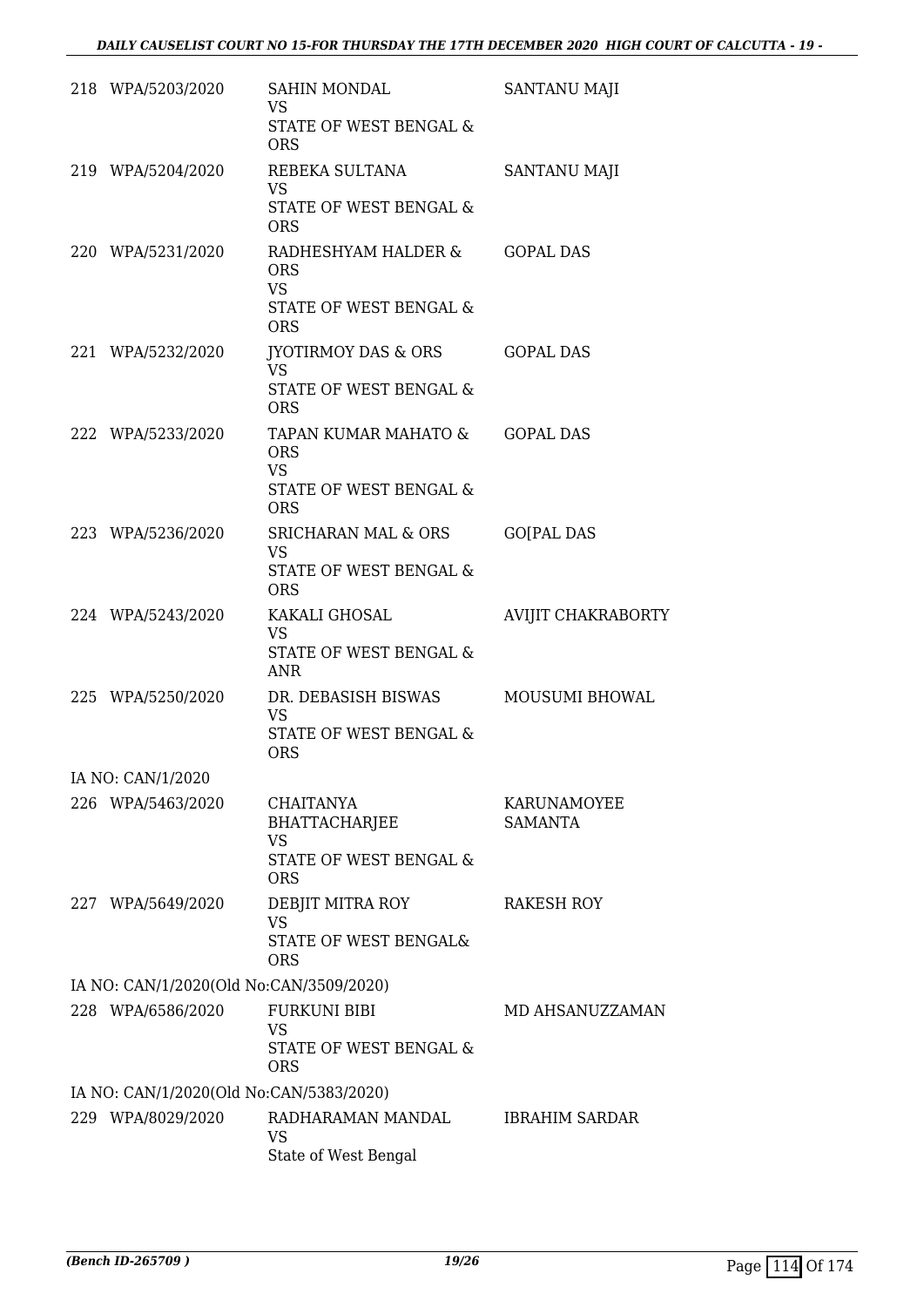|     | 230 WPA/8281/2020 | MOUMITA GHOSH<br>VS<br>STATE OF WEST BENGAL<br>AND ORS.                            | ARGHYA<br><b>CHAKRABARTI</b>         |
|-----|-------------------|------------------------------------------------------------------------------------|--------------------------------------|
| 231 | WPA/8283/2020     | <b>SUJAIT HOSSAIN</b><br><b>VS</b><br>STATE OF WEST BENGAL<br>AND ORS.             | ARGHYA<br><b>CHAKRABARTI</b>         |
|     | 232 WPA/8286/2020 | HASANUZZAMAN BISWAS<br>AND OTHERS<br><b>VS</b><br>STATE OF WEST BENGAL<br>AND ORS. | PALASH MUKHERJEE                     |
|     | 233 WPA/8294/2020 | <b>BISWAJIT MOHANTO</b><br>VS<br>State of West Bengal                              | <b>ALOKESH DALAI</b>                 |
|     | 234 WPA/8296/2020 | ASHOKEKUMAR HALDAR<br><b>VS</b><br>State of West Bengal                            | <b>ALOKESH DALAI</b>                 |
|     | 235 WPA/8418/2020 | <b>AVIJIT BARMAN</b><br><b>VS</b><br>State of West Bengal                          | <b>DIBYENDU</b><br><b>CHATTERJEE</b> |
|     | 236 WPA/8441/2020 | SANCHITA SAHA RAY<br><b>VS</b><br>STATE OF WEST BENGAL<br>AND ORS.                 | TANUJA BASAK                         |
|     | 237 WPA/8512/2020 | SWAGATA MUKHERJEE<br><b>VS</b><br>STATE OF WEST BENGAL<br>AND ORS.                 | <b>BISWAJIT HAZRA</b>                |
|     | 238 WPA/8519/2020 | supriti mukherjee<br><b>VS</b><br>STATE OF WEST BENGAL<br>AND ORS.                 | <b>BISWAJITHAZRA</b>                 |
|     | 239 WPA/8523/2020 | SOUMYASRI SARKAR<br>VS.<br>STATE OF WEST BENGAL<br>AND ORS.                        | BISWAJITHAZRA                        |
|     | 240 WPA/8528/2020 | SK. MAHABOOB AHAMED<br>VS.<br>UNION OF INDIA AND ORS                               | <b>GOPA BISWAS</b>                   |
|     | 241 WPA/8585/2020 | ASHA SRIVASTAVA<br><b>VS</b><br>STATE OF WEST BENGAL<br>AND ORS.                   | RANUJA BASAK                         |
|     | 242 WPA/8634/2020 | MD. BADSHAH<br><b>VS</b><br>THE STATE OF WEST<br><b>BENGAL AND ORS</b>             | MD. NAUROZ<br><b>RAHBER</b>          |
|     | 243 WPA/8638/2020 | <b>USUF MAMUD</b><br><b>VS</b><br>THE STATE OF WEST<br><b>BENGAL AND ORS</b>       | ARGHYA<br><b>CHAKRABARTI</b>         |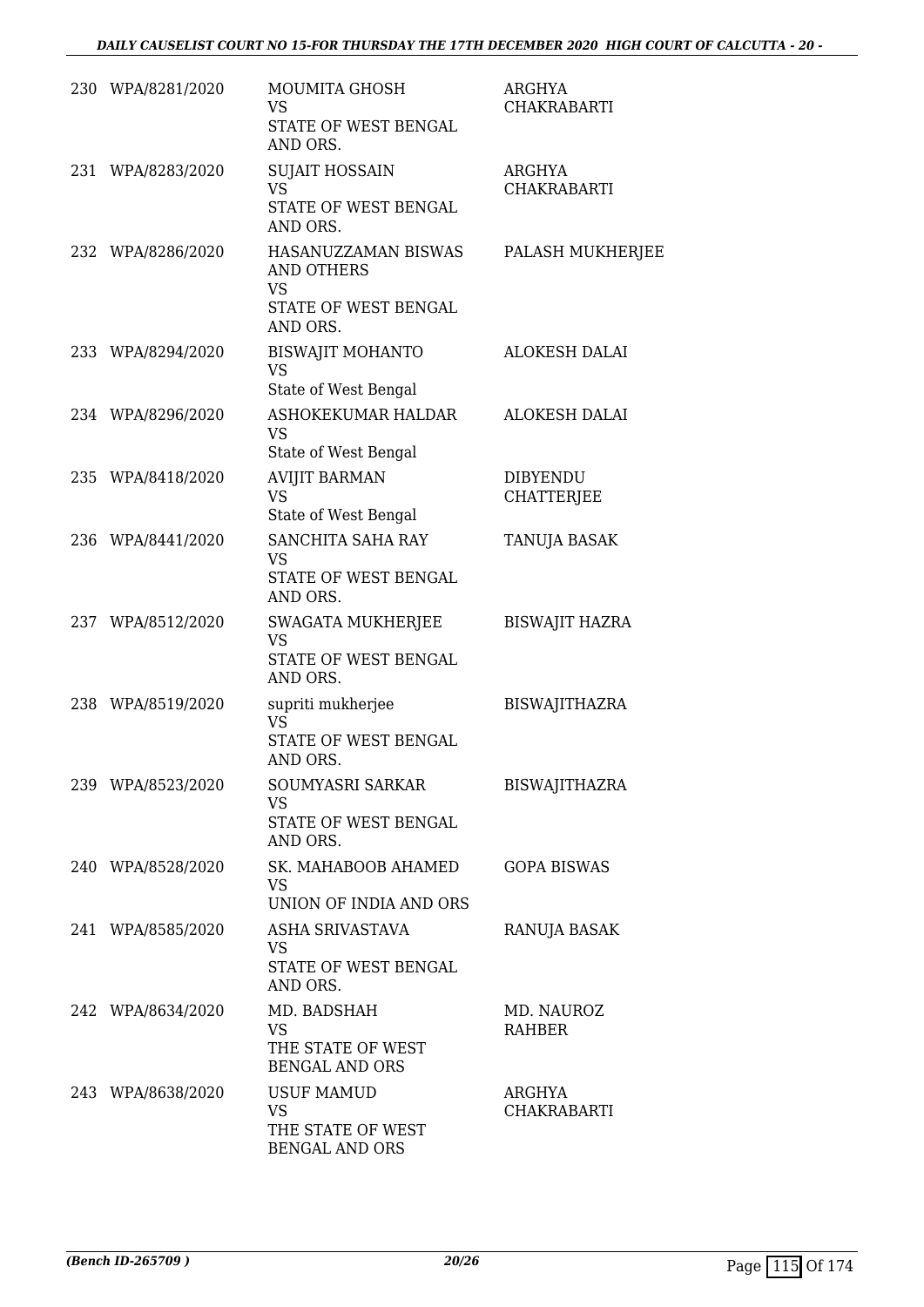| 244 WPA/8707/2020 | SAGAR CHANDRA GHOSH<br><b>VS</b><br>STATE OF WEST BENGAL<br>AND ORS.                               | KRISHNA DEO DAS         |
|-------------------|----------------------------------------------------------------------------------------------------|-------------------------|
| 245 WPA/8762/2020 | <b>SUSHANTA GIRI</b><br><b>VS</b><br>STATE OF WEST BENGAL<br>AND ORS.                              | <b>BAISALI GHOSAL</b>   |
| 246 WPA/8773/2020 | NITYANANDA GHOSH AND IBRAHIM SARDAR<br><b>ORS</b><br><b>VS</b><br>STATE OF WEST BENGAL<br>AND ORS. |                         |
| 247 WPA/8786/2020 | HABIBUR RAHAMAN SK<br>AND ORS<br><b>VS</b><br>STATE OF WEST BENGAL<br>AND ORS.                     | <b>IBRAHIM SARDAR</b>   |
| 248 WPA/8850/2020 | <b>KRISHNADEB DAS</b><br><b>VS</b><br>STATE OF WEST BENGAL<br>AND ORS.                             | MANOJIT PAL             |
| 249 WPA/8942/2020 | MANORANJAN MONDAL<br><b>VS</b><br>STATE OF WEST BENGAL<br>AND ORS.                                 | DEBSOUMYA BASAK         |
| 250 WPA/8947/2020 | RAJA JHA<br><b>VS</b><br>STATE OF WEST BENGAL<br>AND ORS.                                          | DEBSOUMYA BASAK         |
| 251 WPA/8948/2020 | <b>BASIR SK.</b><br><b>VS</b><br>STATE OF WEST BENGAL<br>AND ORS.                                  | DEBSOUMYA BASAK         |
| 252 WPA/8960/2020 | CHITTARANJAN SARDAR<br><b>VS</b><br>STATE OF WEST BENGAL<br>AND ORS.                               | TANUJA BASAK            |
| 253 WPA/8963/2020 | MITHU GHOSH<br><b>VS</b><br>State of West Bengal                                                   | SIDDHARTHA ROY          |
| 254 WPA/9085/2020 | CHINMOY JANA<br><b>VS</b><br>STATE OF WEST BENGAL<br>AND ORS.                                      | <b>BISWAJIT HAZRA</b>   |
| 255 WPA/9110/2020 | <b>BIPLAB TEWARI</b><br><b>VS</b><br>STATE OF WEST BENGAL<br>AND ORS.                              | <b>BISWAJIT HAZRA</b>   |
| 256 WPA/9122/2020 | <b>SUBHASRI SAU</b><br><b>VS</b><br>STATE OF WEST BENGAL<br>AND ORS.                               | <b>BAISHALI GHOSHAL</b> |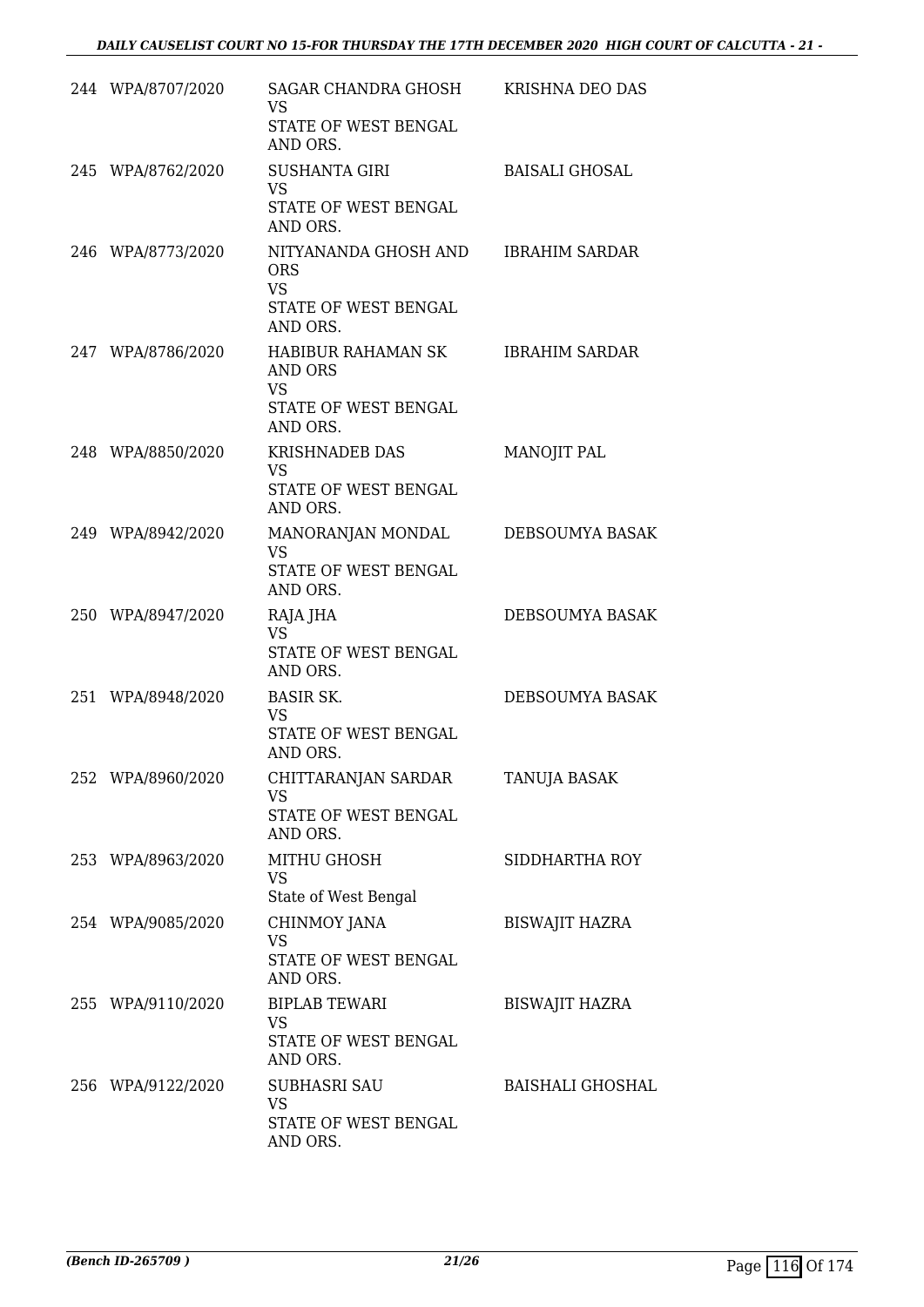| 257 WPA/9125/2020 | SUJATA KAMILA<br><b>VS</b><br>STATE OF WEST BENGAL<br>AND ORS.                                               | <b>BISWAJIT HAZRA</b>                 |
|-------------------|--------------------------------------------------------------------------------------------------------------|---------------------------------------|
| 258 WPA/9127/2020 | SUBHADIP JANA<br><b>VS</b><br>STATE OF WEST BENGAL<br>AND ORS.                                               | <b>BISWAJIT HAZRA</b>                 |
| 259 WPA/9128/2020 | <b>BELLAL SHAIKH</b><br><b>VS</b><br>THE STATE OF WEST<br><b>BENGAL AND ORS</b>                              | <b>SALONI</b><br><b>BHATTACHARJEE</b> |
| 260 WPA/9130/2020 | PRIYANKA PUURKAIT<br><b>VS</b><br>State of West Bengal                                                       | <b>BISWAJIT HAZRA</b>                 |
| 261 WPA/9336/2020 | TAPAN KUMAR ADHIKARY<br><b>VS</b><br><b>STATE OF WEST BENGAL</b><br>AND ORS.                                 | PRABIR REJ                            |
| 262 WPA/9376/2020 | NURJAHAN KHATUN @<br><b>NURJAHAN</b><br><b>VS</b><br>STATE OF WEST BENGAL                                    | TANUJA BASAK                          |
|                   | AND ORS.                                                                                                     |                                       |
| 263 WPA/9423/2020 | TAPASH CHANDRA BARMAN IBRAHIM SARDAR<br><b>AND ORS</b><br><b>VS</b><br>STATE OF WEST BENGAL<br>AND ORS.      |                                       |
| 264 WPA/9425/2020 | SWETA BERA(DHARA) AND<br><b>ORS</b><br><b>VS</b><br><b>STATE OF WEST BENGAL</b><br>AND ORS.                  | <b>IBRAHIM SARDAR</b>                 |
| 265 WPA/9450/2020 | PRATIMA RANI KAYAL@<br>PRATIMA KAYAL JANA AND<br><b>ORS</b><br><b>VS</b><br>STATE OF WEST BENGAL<br>AND ORS. | <b>SALONI</b><br><b>BHATTACHARYA</b>  |
| 266 WPA/9460/2020 | <b>JANNAVI PATRA</b><br>VS<br>STATE OF WEST BENGAL<br>AND ORS.                                               | TANUJA BASAK                          |
| 267 WPA/9567/2020 | TUMPA MALAKAR AND<br><b>OTHERS</b><br><b>VS</b><br>STATE OF WEST BENGAL<br>AND ORS.                          | DILIP KUMAR SADHU                     |
| 268 WPA/9569/2020 | ABHAYA RAY ANR ORS<br><b>VS</b><br>STATE OF WEST BENGAL<br>AND ORS.                                          | <b>DIBYENDU</b><br><b>CHATTERJEE</b>  |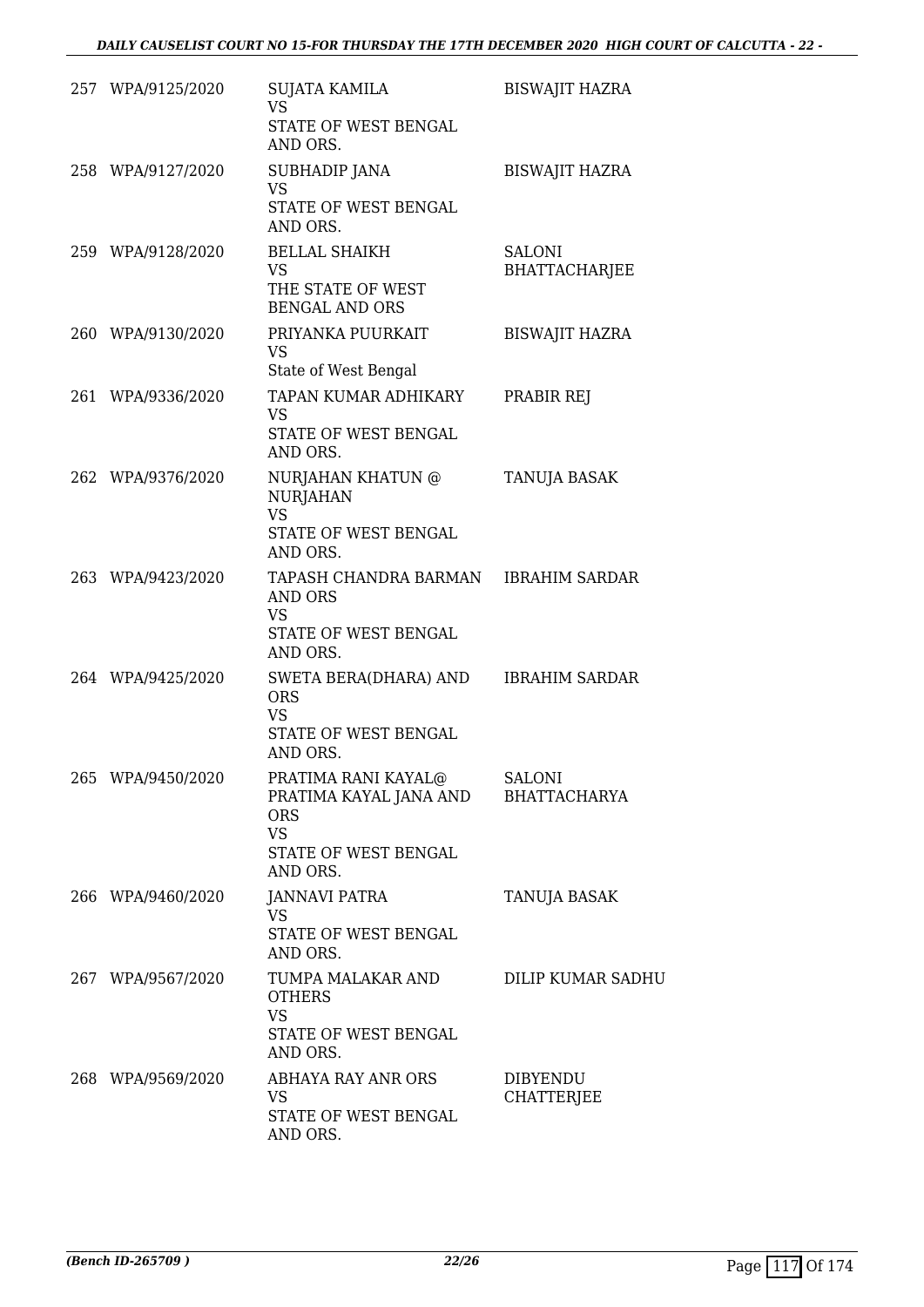| 269 WPA/9586/2020 | <b>RANJAN PATRA</b><br><b>VS</b><br>STATE OF WEST BENGAL<br>AND ORS.                          | KESHAB CHANDRA<br><b>DAS</b>               |
|-------------------|-----------------------------------------------------------------------------------------------|--------------------------------------------|
| 270 WPA/9609/2020 | SUSAMA SING AND ORS<br><b>VS</b><br>THE STATE OF WEST<br><b>BENGAL AND ORS</b>                | <b>IBRAHIM SARDAR</b>                      |
| 271 WPA/9623/2020 | REZINA CHOWDHURY AND<br><b>ORS</b><br><b>VS</b><br>THE STATE OF WEST<br><b>BENGAL AND ORS</b> | <b>IBRAHIM SARDAR</b>                      |
| 272 WPA/9639/2020 | OMPRAKASH JHARIAT<br><b>VS</b><br>THE STATE OF WEST<br><b>BENGAL AND ORS</b>                  | <b>MANI SANKAR</b><br><b>CHATTAPADHYAY</b> |
| 273 WPA/9644/2020 | TARARANI MAHANTA<br>VS<br>STATE OF WEST BENGAL<br><b>AND ORS</b>                              | SAPTARSHI KUMAR<br>MAL                     |
| 274 WPA/9683/2020 | MISS PAYEL NAG<br><b>VS</b><br>STATE OF WEST BENGAL<br>AND ORS.                               | <b>TRIPTIMOY</b><br><b>TALUKDER</b>        |
| 275 WPA/9686/2020 | MISS PINKI NAG<br><b>VS</b><br>STATE OF WEST BENGAL<br>AND ORS.                               | <b>TRIPTIMOY</b><br><b>TALUKDER</b>        |
| 276 WPA/9689/2020 | SONTU JAISWAL<br>VS<br>STATE OF WEST BENGAL<br>AND ORS.                                       | <b>TRIPTIMOY</b><br><b>TALUKDER</b>        |
| 277 WPA/9702/2020 | NURUZZAMAN LASKAR<br>VS<br>STATE OF WEST BENGAL<br>AND ORS.                                   | LAKSHMI NATH<br><b>BHATTACHARYA</b>        |
| 278 WPA/9717/2020 | KRISHNENDU GHARAMI<br>AND ORS<br><b>VS</b><br>STATE OF WEST BENGAL<br>AND ORS.                | PRADIP KUMAR<br>GHOSH                      |
| 279 WPA/9800/2020 | RANJIT KUMAR BOURI<br>VS<br>STATE OF WEST BENGAL<br>AND ORS.                                  | TANUJA BASAK                               |
| 280 WPA/9801/2020 | DR SUBHADEEP PAUL<br>VS<br>STATE OF WEST BENGAL<br>AND ORS.                                   | TANUJA BASAK                               |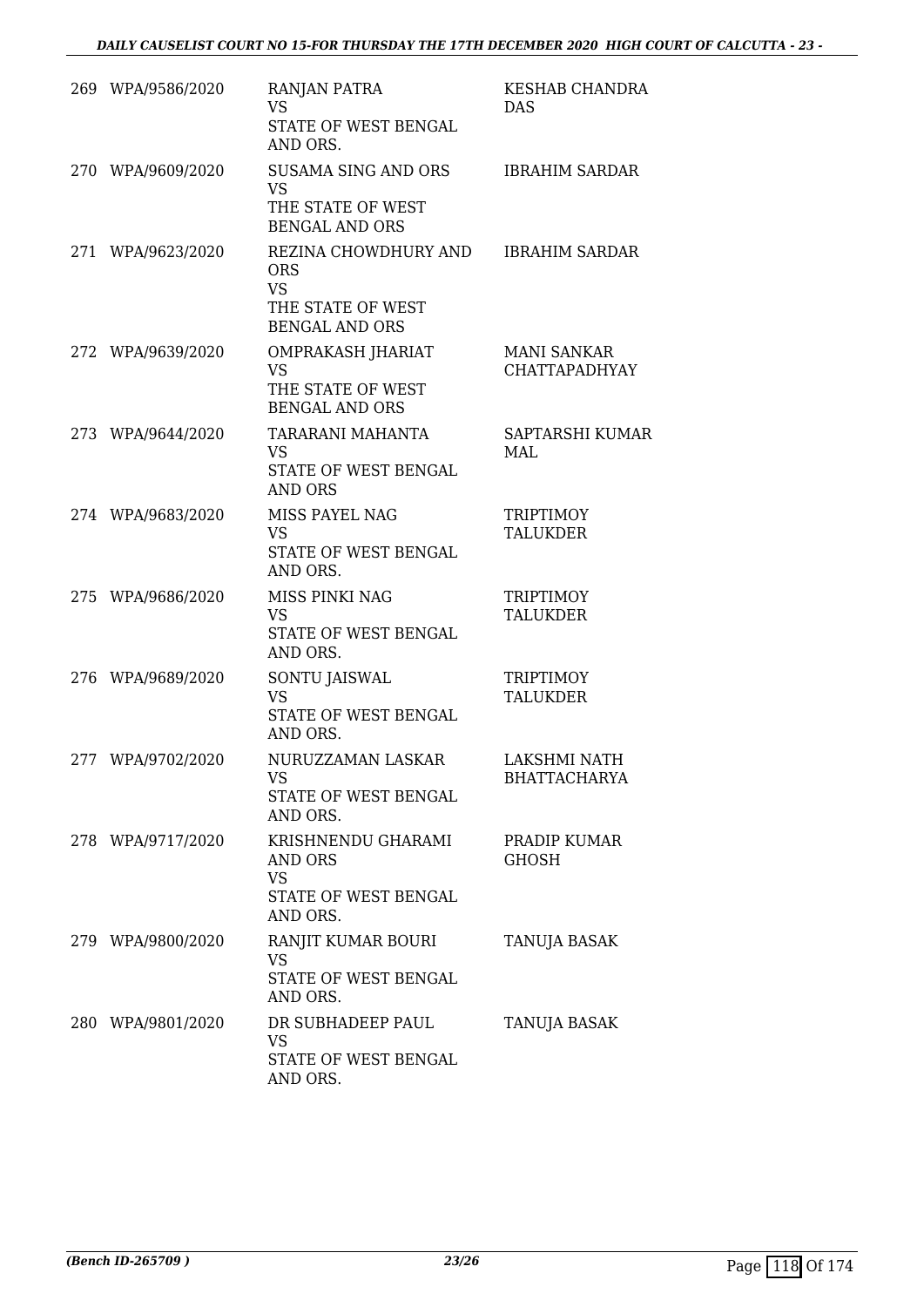| 281 WPA/9811/2020  | <b>BARRACKPORE CO</b><br>OPERATIVE COLONY<br><b>LIMITED</b><br><b>VS</b><br>STATE OF WEST BENGAL<br>AND ORS. | SHRABONI SARKAR                   |
|--------------------|--------------------------------------------------------------------------------------------------------------|-----------------------------------|
| 282 WPA/9869/2020  | AMIT KUMAR GIRI AND<br><b>OTHERS</b><br><b>VS</b><br>STATE OF WEST BENGAL<br>AND ORS.                        | <b>SAKYA MAITY</b>                |
| 283 WPA/9876/2020  | ASHIM KUMAR BHANJA<br>AND ORS<br><b>VS</b><br>STATE OF WEST BENGAL<br>AND ORS.                               | <b>IBRAHIM SARDAR</b>             |
| 284 WPA/9946/2020  | CHANCHAL DHAMALI AND PINTU KARAR<br><b>OTHERS</b><br><b>VS</b><br><b>STATE OF WEST BENGAL</b><br>AND ORS.    |                                   |
| 285 WPA/9974/2020  | MAIDUL ISLAM PURKAIT<br><b>VS</b><br>STATE OF WEST BENGAL<br>AND ORS.                                        | PRADIP KUMAR<br><b>GHOSH</b>      |
| 286 WPA/9975/2020  | DIBYENDU CHAUDHURY<br>AND ORS<br><b>VS</b><br>STATE OF WEST BENGAL<br>AND ORS.                               | HAIDER ALI SK                     |
| 287 WPA/9982/2020  | <b>RITA GAYEN</b><br><b>VS</b><br><b>STATE OF WEST BENGAL</b><br>AND ORS.                                    | TANUJA BASAK                      |
| 288 WPA/9993/2020  | ATEEN BARDOLUI<br><b>VS</b><br>STATE OF WEST BENGAL<br>AND ORS.                                              | SUDIPTA DASGUPTA                  |
| 289 WPA/9995/2020  | DEBYAYAN JANA<br><b>VS</b><br>STATE OF WEST BENGAL<br>AND ORS.                                               | SUDIPTA DASGUPTA                  |
| 290 WPA/9997/2020  | <b>RUBI MANDAL</b><br><b>VS</b><br>STATE OF WEST BENGAL<br>AND ORS.                                          | SUDIPTA DASGUPTA                  |
| 291 WPA/10001/2020 | MOUMITA HALDER<br><b>VS</b><br>STATE OF WEST BENGAL<br>AND ORS.                                              | SUDIPTA DASGUPTA                  |
| 292 WPA/10002/2020 | PARAMITA KUNDU<br><b>VS</b><br>STATE OF WEST BENGAL<br>AND ORS.                                              | <b>MANDIRA</b><br><b>BHOWMICK</b> |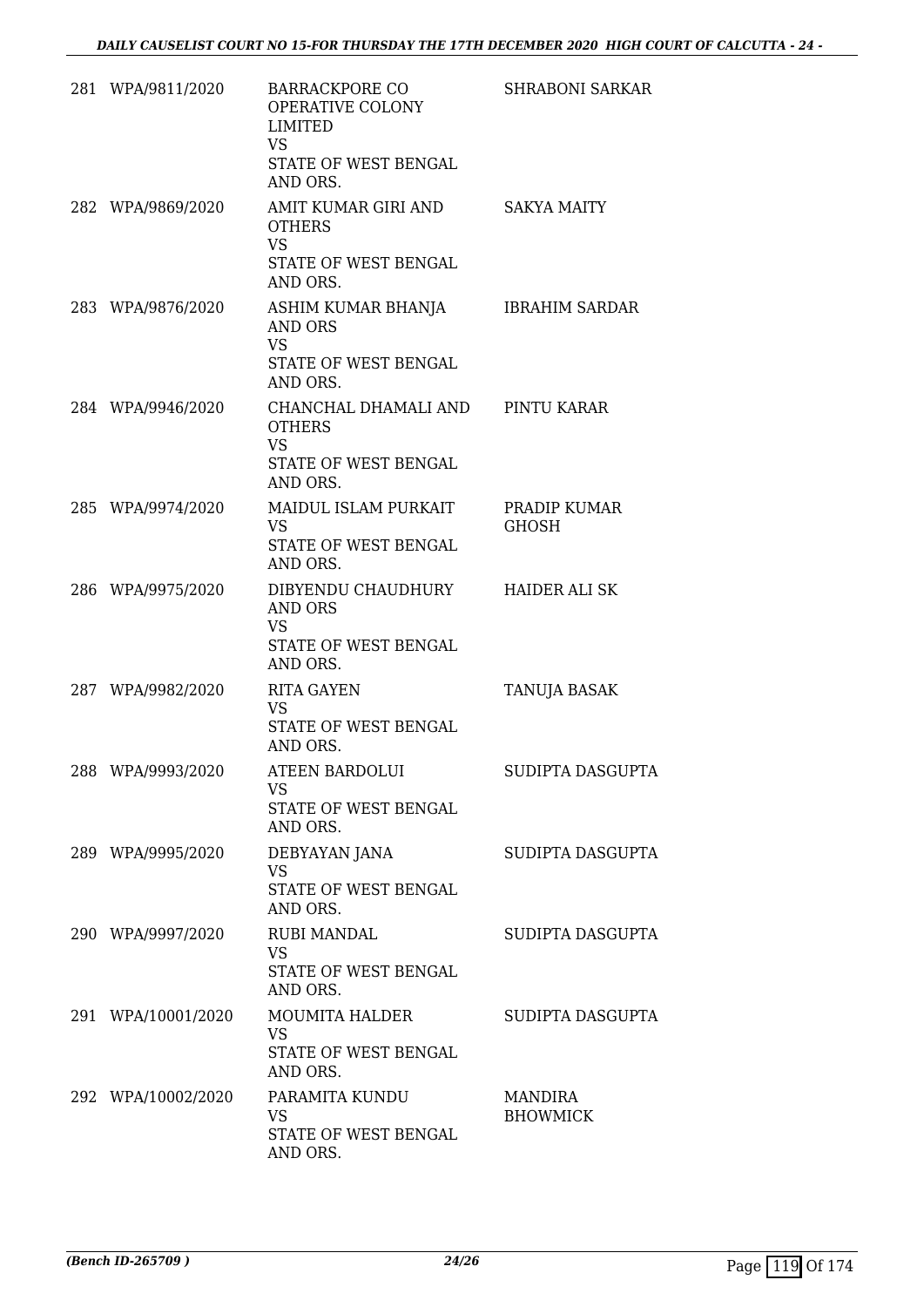| 293 WPA/10015/2020 | PARTHA SARATHI MITRA<br>VS.<br>STATE OF WEST BENGAL<br>AND ORS.                                            | <b>SALONI</b><br>BHATTACHARJEE       |
|--------------------|------------------------------------------------------------------------------------------------------------|--------------------------------------|
| 294 WPA/10025/2020 | SIRIN SULTANA<br>VS<br>STATE OF WEST BENGAL<br>AND ORS.                                                    | MD. TUSUF ALI                        |
| 295 WPA/10028/2020 | JAHRUL ALAM<br>VS<br>STATE OF WEST BENGAL<br>AND ORS.                                                      | MD. YUSUF ALI                        |
| 296 WPA/10029/2020 | SARIFUL SK.<br>VS<br>STATE OF WEST BENGAL<br>AND ORS                                                       | MD. YUSUF ALI                        |
| 297 WPA/10030/2020 | MAJNUBAR DAPTARY<br><b>VS</b><br>STATE OF WEST BENGAL<br>AND ORS.                                          | PANKAJ HALDER                        |
| 298 WPA/10039/2020 | SUTAPA PRADHAN (PATRA) K. M. HOSSAIN<br>AND ORS<br><b>VS</b><br>THE STATE OF WEST<br><b>BENGAL AND ORS</b> |                                      |
| 299 WPA/10090/2020 | MAHENDRA PRASAD GUPTA<br>AND ORS<br>VS<br>STATE OF WEST BENGAL<br>AND ORS.                                 | EJAZ KHAN                            |
| 300 WPA/10095/2020 | <b>ASHISH MANDAL</b><br>VS<br>STATE OF WEST BENGAL<br>AND ORS.                                             | MADHUSUDAN<br><b>MONDAL</b>          |
| 301 WPA/10145/2020 | MOKBUL HASAN MONDAL<br>VS.<br>STATE OF WEST BENGAL<br>AND ORS.                                             | <b>SYED SHAMSUL</b><br><b>AREFIN</b> |
| 302 WPA/10163/2020 | <b>GADADHAR KUNDU</b><br><b>VS</b><br>STATE OF WEST BENGAL<br>AND ORS.                                     | DIPTENDU MONDAL                      |
| 303 WPA/10186/2020 | TAPAS KUMAR KHEARU<br><b>AND OTHERS</b><br>VS<br>STATE OF WEST BENGAL<br>AND ORS.                          | SUDIPTA DASGUPTA                     |
| 304 WPA/10257/2020 | SAIKAT BHATTACHARYA<br>VS<br>UNION OF INDIA AND ORS.                                                       | ARUNIKA GHOSH                        |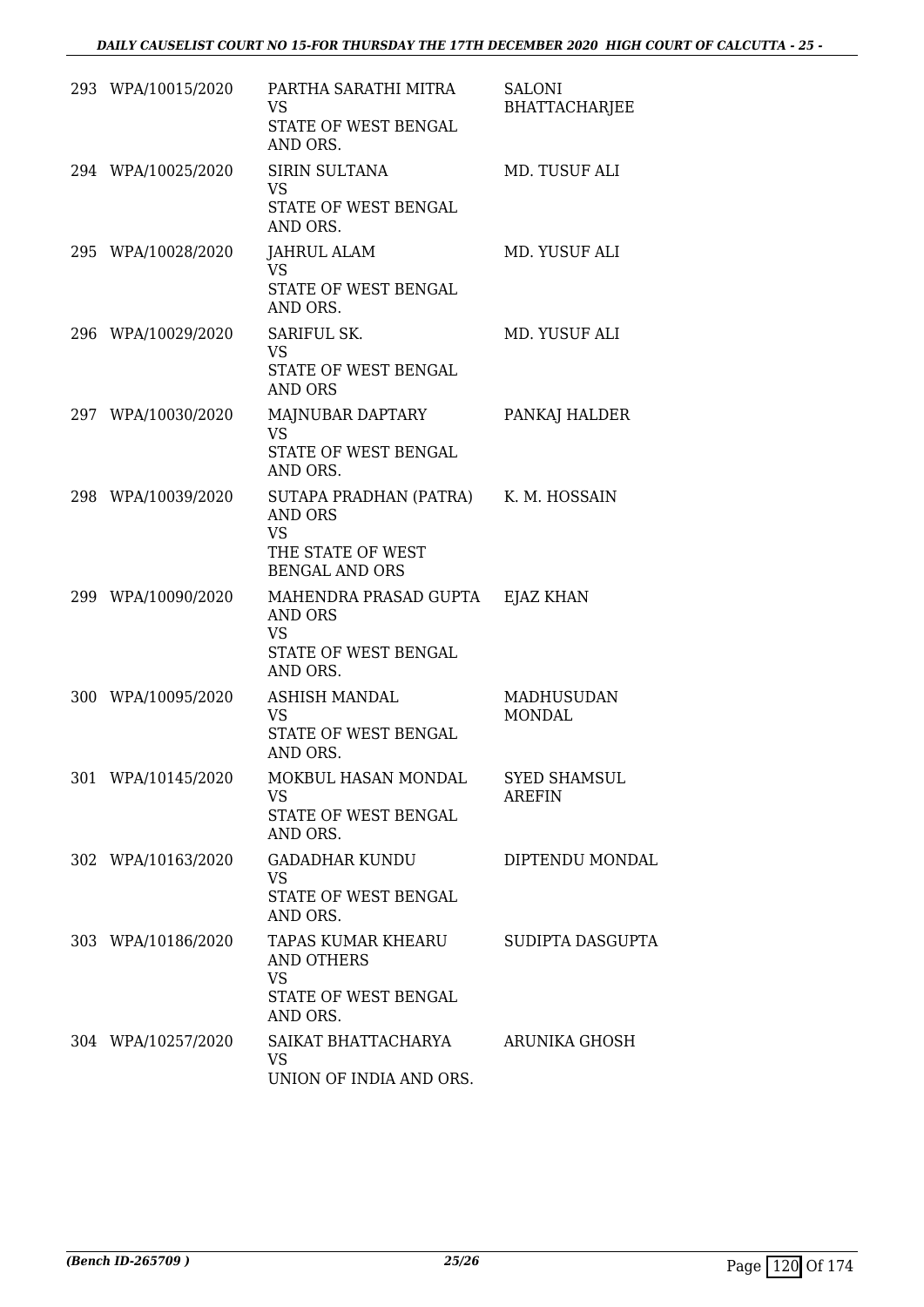| 305 WPA/10262/2020 | PRANAB KR. SARKAR AND<br><b>ORS</b><br><b>VS</b><br>THE STATE OF WEST<br><b>BENGAL AND ORS</b> | <b>GOPAL DAS</b>                      |
|--------------------|------------------------------------------------------------------------------------------------|---------------------------------------|
| 306 WPA/10330/2020 | MD. SAMIUL KABIR<br><b>VS</b><br>STATE OF WEST BENGAL<br>AND ORS.                              | NAYEEMUL HAQUE                        |
| 307 WPA/10333/2020 | SHYAMAPRASAD SAMANTA<br><b>VS</b><br>STATE OF WEST BENGAL<br>AND ORS.                          | SOUMYAJIT MISHRA                      |
| 308 WPA/10352/2020 | SUDIPTA BHATTACHARYYA<br><b>VS</b><br><b>VISVA BHARATI</b>                                     | <b>SALONI</b><br><b>BHATTACHARJEE</b> |
|                    | <b>MOTION 1</b>                                                                                |                                       |
| 309 WPA/2510/2020  | <b>MUNMUN GHOSH</b><br><b>VS</b><br>STATE OF WEST BENGAL &<br><b>ORS</b>                       | PRIYABRATA<br><b>BATABYAL</b>         |
| 310 WPA/8174/2020  | <b>HAMIDUR RAHAMAN</b><br><b>VS</b><br>STATE OF WEST BENGAL<br>AND ORS.                        | md ashraful huq                       |
| 311 WPA/9540/2020  | <b>OISHANI PAL</b><br><b>VS</b><br>STATE OF WEST BENGAL<br>AND ORS.                            | <b>ASUMDIPTA SANTRA</b>               |
| 312 WPA/10305/2020 | SHARMISTHA DALAL<br><b>VS</b><br>STATE OF WEST BENGAL<br>AND ORS.                              | <b>BISWAJIT HAZRA</b>                 |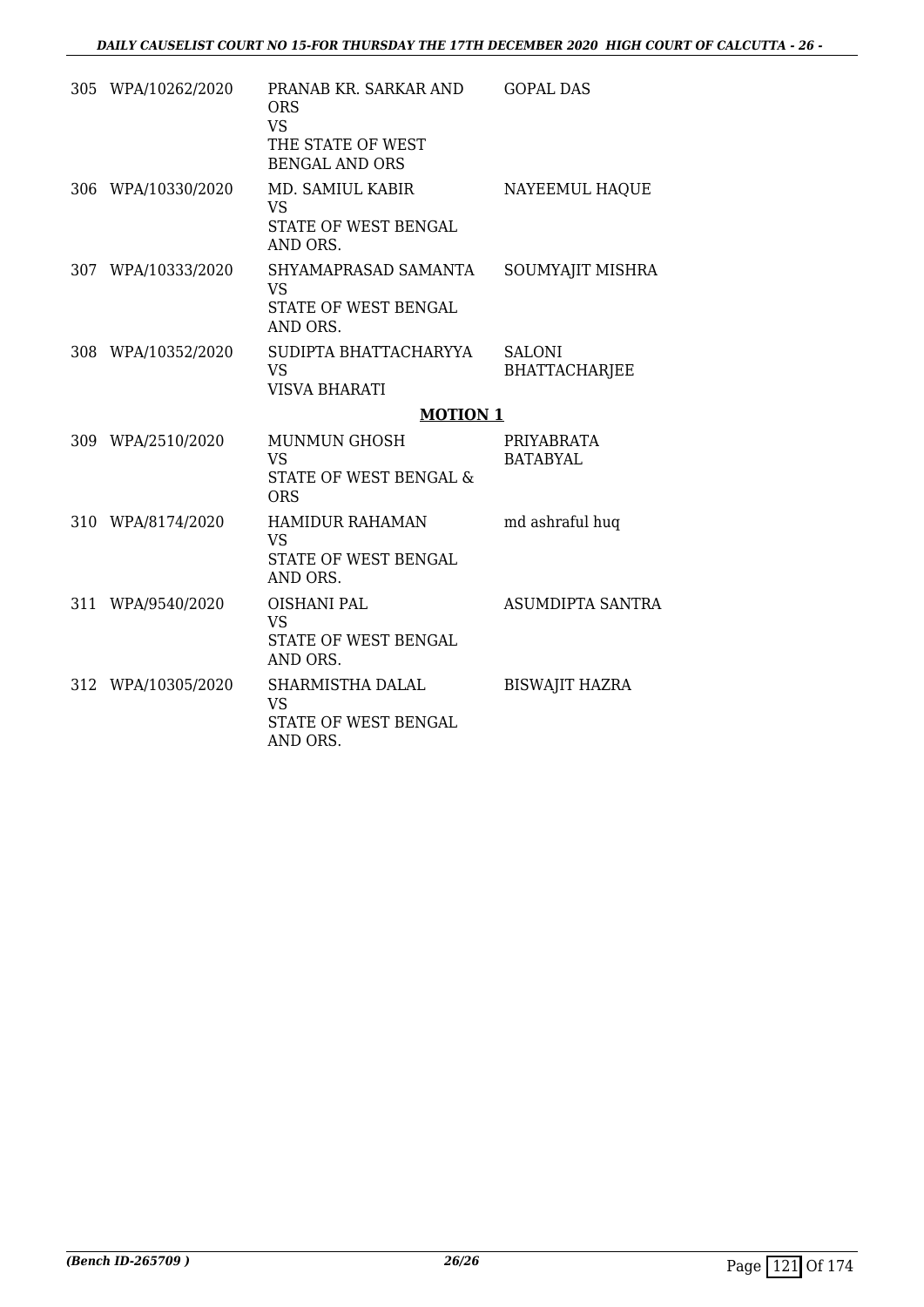

### **Appellate Side**

**DAILY CAUSELIST For Thursday The 17th December 2020**

### **COURT NO. 19**

**SINGLE BENCH (SB - XI)**

**AT 10:45 AM**

**HON'BLE JUSTICE SHAMPA SARKAR**

#### **(VIA VIDEO CONFERENCE) ON AND FROM MONDAY, THE 7TH DECEMBER, 2020 - ADMISSION AND HEARING OF CIVIL REVISION APPLICATIONS AND APPLICATIONS UNDER ARTICLE 227 OF THE CONSTITUTION INCLUDING APPLICATIONS CONNECTED THERETO [EXCLUDING CIVIL REVISIONS ARISING OUT OF TESTAMENTARY AND EJECTMENT SUITS AND PUBLIC PREMISES (UNAUTHORISED OCCUPANTS) ACT, 1971 SPECIAL NOTE : TODAY "UPON MENTIONING" MATTERS WILL BE TAKEN UP FIRST. THEREAFTER "NEW MOTION" AND " MOTION" WILL BE TAKEN UP WHOLE DAY. NOTE: MATTERS WILL BE TAKEN UP THROUGH PHYSICAL HEARING ONLY WHEN BOTH THE PARTIES ARE AGREED.**

#### **TO BE MENTIONED**

| 1 | CO/1523/2020 | M/S RELIANCE INDUSTRIES<br><b>LTD</b><br><b>VS</b><br>NIKUNJA BEHARI JANA AND<br><b>ORS</b> | <b>SUMANTA BISWAS</b>   |
|---|--------------|---------------------------------------------------------------------------------------------|-------------------------|
| 2 | CO/1525/2020 | LD. CIVIL JUDGE, SR.<br><b>DIVISION</b><br><b>VS</b><br>NA                                  | NA                      |
|   |              | <b>UPON MENTIONING</b>                                                                      |                         |
| 3 | CO/561/2020  | GANESH CHANDRA PAL<br>VS.<br><b>BANGSHI MOHAN DAS &amp;</b><br>ORS                          | <b>SOVAN MUKHERJEE</b>  |
| 4 | CO/562/2020  | SRIKANTA JANA<br>VS.<br><b>BANGSHI MOHAN DAS &amp;</b><br><b>ORS</b>                        | <b>SOVAN MUIKHERJEE</b> |
| 5 | CO/1307/2020 | <b>KAUSHIK RAY</b><br><b>VS</b><br>DIPANNITA RAY                                            | JOYJIT CHOUDHURY        |
| 6 | CO/1353/2020 | NIRMAL KUMAR KHEMKA<br><b>VS</b><br>M/S J.J.GRIHANIRMAN<br>PVT.LTD.                         | <b>VVV SASTRY</b>       |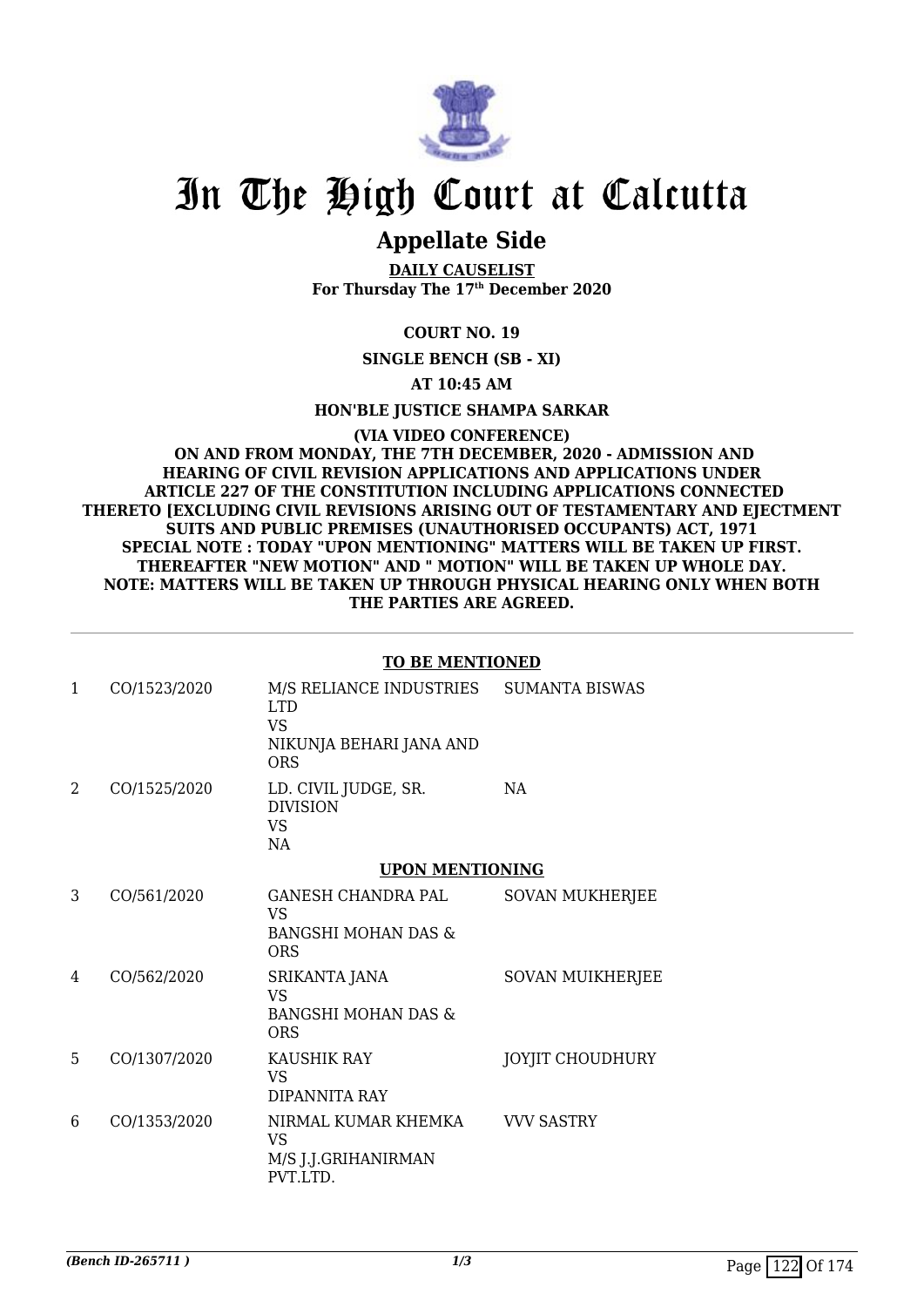| 7  | CO/1415/2020 | NILANJAN GHOSH<br><b>VS</b><br>MADHUMITA GHOSH                                                                               | ANINDYA HALDER                     |
|----|--------------|------------------------------------------------------------------------------------------------------------------------------|------------------------------------|
|    |              | <b>NEW MOTION</b>                                                                                                            |                                    |
| 8  | CO/1553/2020 | VALVOLINE CUMMINS PVT<br><b>LTD</b><br><b>VS</b><br><b>M/S ROADWINGS</b><br><b>INTERNATIONAL PVT LTD</b><br><b>AND ANR</b>   | SHREYA SINGH                       |
| 9  | CO/1559/2020 | SK. JAMALUDDIN<br><b>VS</b><br>EKANATH KHAN AND ANR                                                                          | KALLOL KUMAR<br><b>MAITY</b>       |
| 10 | CO/1560/2020 | SANOTANUDEO MAHATA<br>ALIAS SATANDEOMAHATO<br><b>VS</b><br>SHANKAR DIN SETH                                                  | NILANJAN ADHIKARI                  |
| 11 | CO/1568/2020 | DINEH KUMAR AGARWAL<br><b>AND ANR</b><br><b>VS</b><br><b>HSS AND SONS VENTURES</b><br>PVT LTD AND ANR                        | <b>SUHRID SUR</b>                  |
| 12 | CO/1570/2020 | <b>ABEDA KHATOON</b><br><b>VS</b><br>AIR INDIA LTD, ERSTWHILE<br><b>INDIAN AIRLINES</b><br><b>CORPORATION</b>                | <b>GOUR BARAN SAU</b>              |
| 13 | CO/1571/2020 | KOMAL ISSAR NEE KOHLI<br><b>VS</b><br><b>AJAY ISSAR</b>                                                                      | RISHSBA DUTTA<br><b>GUPTA</b>      |
| 14 | CO/1572/2020 | <b>ATAHAR RAHAMAN</b><br><b>VS</b><br>RAFIQUR RAHAMAN AND<br><b>ORS</b>                                                      | <b>SANKHA SUVRA ROY</b>            |
| 15 | CO/1575/2020 | MANIK CHANDRA NASKAR<br>VS<br>TRIBENI PANDIT AND<br><b>OTHERS</b>                                                            | <b>GOPAL MONDAL</b>                |
| 16 | CO/1579/2020 | JITENDRA AGARWAL AND<br><b>ANOTHER</b><br><b>VS</b><br>THE SECRETARY IDEAL<br>REGENCY APARTMENT<br><b>OWNERS ASSOCIATION</b> | <b>SHANKAR</b><br><b>MUKHERJEE</b> |
|    |              | <b>MOTION</b>                                                                                                                |                                    |
| 17 | CO/3255/2018 | <b>SK SAHABUDDIN</b><br><b>VS</b><br>THE CHIEF EXECUTIVE<br>OFFICER BOARD OF AUQAF<br>WB                                     | SHAHZAMAL HAZRA                    |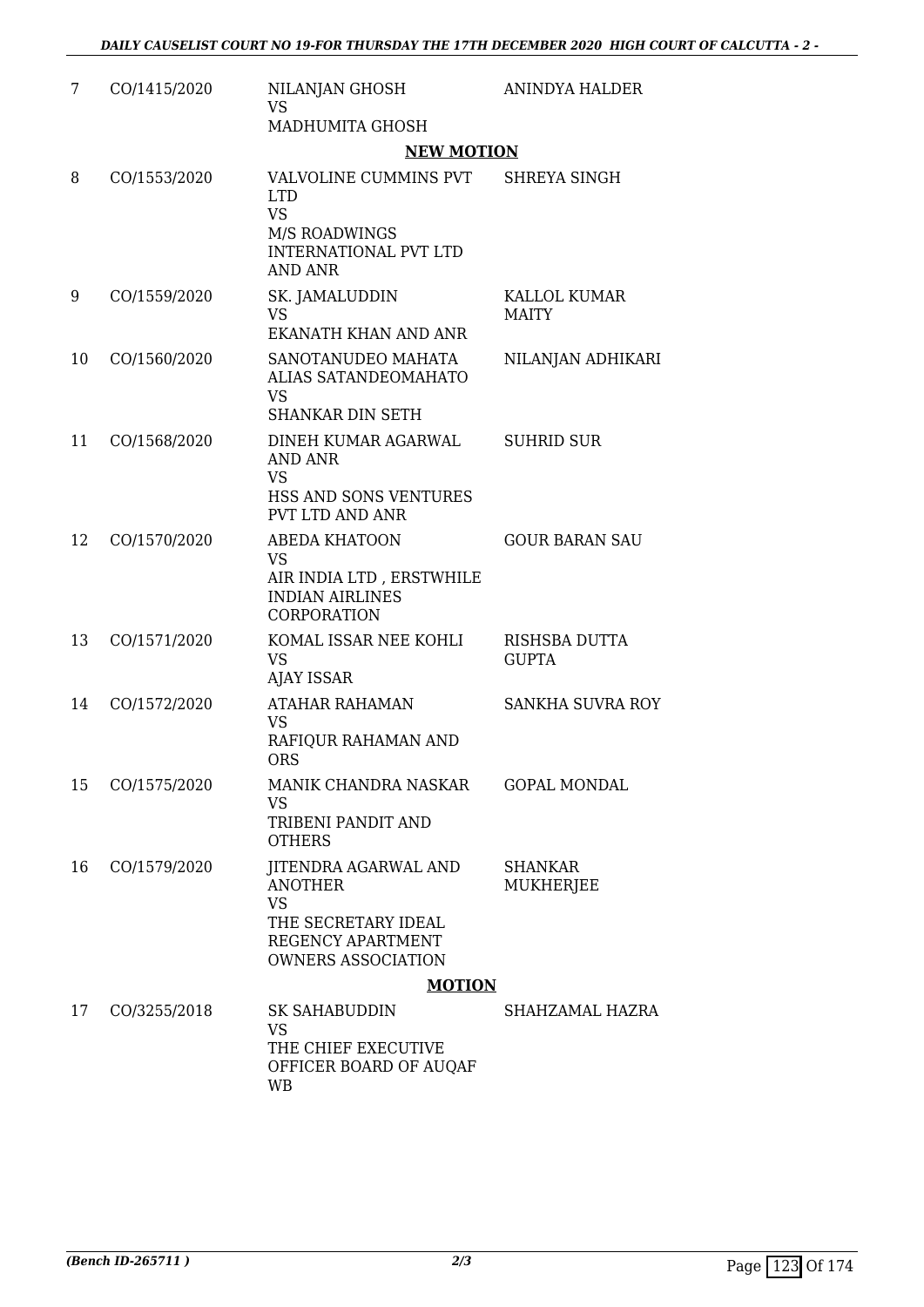| 18 | CO/254/2020       | MD ARIF BHATI<br>VS<br><b>BISWAJIT CHAKI &amp; ORS</b> | <b>ANIRBAN DEY</b>            |
|----|-------------------|--------------------------------------------------------|-------------------------------|
|    | IA NO: CAN/1/2020 |                                                        |                               |
| 19 | CO/822/2020       | MOHANLAL KHAITAN<br>VS<br>H.R. INFRACON LIMITED        | SOBHAN KUMAR<br><b>PATHAK</b> |
|    |                   | <b>FOR HEARING</b>                                     |                               |
|    |                   | ( (AT 2.00 P.M.) )                                     |                               |
| 20 | CO/108/2020       | SABYASACHI GHOSH<br>VS<br>PUSHPARANI DAS               | <b>SUBHAM GHOSH</b>           |

IA NO: CAN/1/2020(Old No:CAN/4960/2020), CAN/2/2020(Old No:CAN/4962/2020)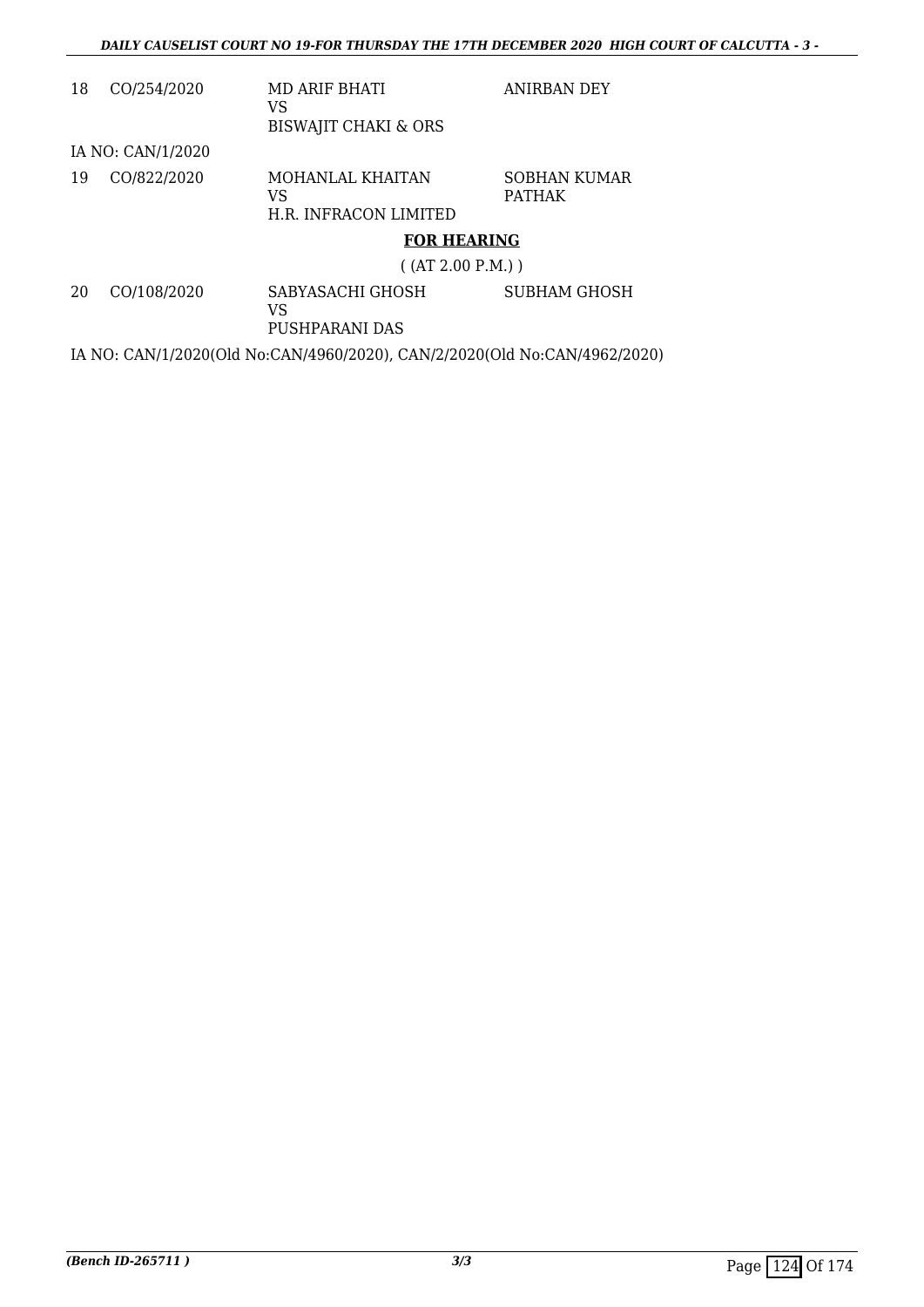

### **Appellate Side**

**DAILY CAUSELIST For Thursday The 17th December 2020**

**COURT NO. 10**

**SINGLE BENCH (SB - XI)**

**AT 10:45 AM**

#### **HON'BLE JUSTICE RAVI KRISHAN KAPUR**

**VIA VIDEO CONFERENCE)** 

#### **ON AND FROM MONDAY, THE 7TH DECEMBER, 2020 - MATTERS (INCLUDING MOTIONS) UNDER ARTICLE 226 OF THE CONSTITUTION RELATING TO MADHYAMIK SIKSHYA KENDRA, INCLUDING APPLICATIONS CONNECTED THERETO;**

#### **MATTERS (INCLUDING MOTIONS) UNDER ARTICLE 226 OF THE CONSTITUTION RELATING TO RESIDUARY UNDER GROUP IX RELATING TO PUBLIC PREMISES (UNAUTHORISED OCCUPANTS) AT, 1971 INCLUDING APPLICATION CONNECTED THERETO;**

#### **HEARING OF WRIT PETITIONS IRRESPECTIVE OF CLASSIFICATION AND APPLICATIONS CONNECTED THERETO;**

#### **NOTE : MATTERS WILL BE TAKEN UP THROUGH PHYSICAL HEARING WHEN BOTH THE PARTIES ARE AGREED.**

|              | <b>FOR JUDGMENT</b>                     |                                                                                                                                       |                                                                                                            |  |  |
|--------------|-----------------------------------------|---------------------------------------------------------------------------------------------------------------------------------------|------------------------------------------------------------------------------------------------------------|--|--|
| $\mathbf{1}$ | WPA/13499/2014                          | PRABIR BHOWMIK & ORS<br>VS                                                                                                            | <b>SOUMEN KUMAR DUTTA</b>                                                                                  |  |  |
|              |                                         | STATE OF WEST BENGAL & ORS                                                                                                            |                                                                                                            |  |  |
| wt2          | WPA/14516/2014                          | ALOKE KUMAR MAITY & ORS<br><b>VS</b>                                                                                                  | <b>ANINDYA BOSE</b>                                                                                        |  |  |
|              |                                         | STATE OF WEST BENGAL & ORS                                                                                                            |                                                                                                            |  |  |
|              | IA NO: CAN/2/2018(Old No:CAN/3911/2018) |                                                                                                                                       |                                                                                                            |  |  |
|              |                                         | <b>TO BE MENTIONED</b>                                                                                                                |                                                                                                            |  |  |
| 3            | WPA/17365/2009                          | KISHAN LAL SURANA<br><b>VS</b><br><b>W.B HANDICRAFTS</b><br>DEVELOPMENT CORPORATION                                                   | ANINDYA LAHIRI                                                                                             |  |  |
|              |                                         | LTD. & ORS                                                                                                                            |                                                                                                            |  |  |
| 4            | WPA/28018/2014                          | <b>GENEVIEVE REBEIRO &amp; ORS</b><br><b>VS</b><br><b>CENTRAL PF COMMISSIONER &amp;</b><br><b>ORS</b>                                 | JEEVAR BALLAV PANDA                                                                                        |  |  |
|              |                                         |                                                                                                                                       | IA NO: CAN/1/2015(Old No:CAN/1327/2015), CAN/2/2015(Old No:CAN/4153/2015), CAN/3/2020(Old No:CAN/363/2020) |  |  |
| 5            | WPA/10506/2015                          | SAILENDRA NARAYAN<br>MAJUMDER<br>VS<br>UNION OF INDIA & ORS                                                                           | MANOJIT<br><b>BHATTACHARYYA</b>                                                                            |  |  |
| 6            | WPA/30195/2015                          | <b>HOOGHLY INFRASTRUCTURE</b><br>PRIVATE LIMITED & ANR<br><b>VS</b><br><b>CENTRAL PROVIDENT FUND</b><br><b>COMMISSIONER &amp; ORS</b> | <b>MEGHAJIT MUKHERJEE</b>                                                                                  |  |  |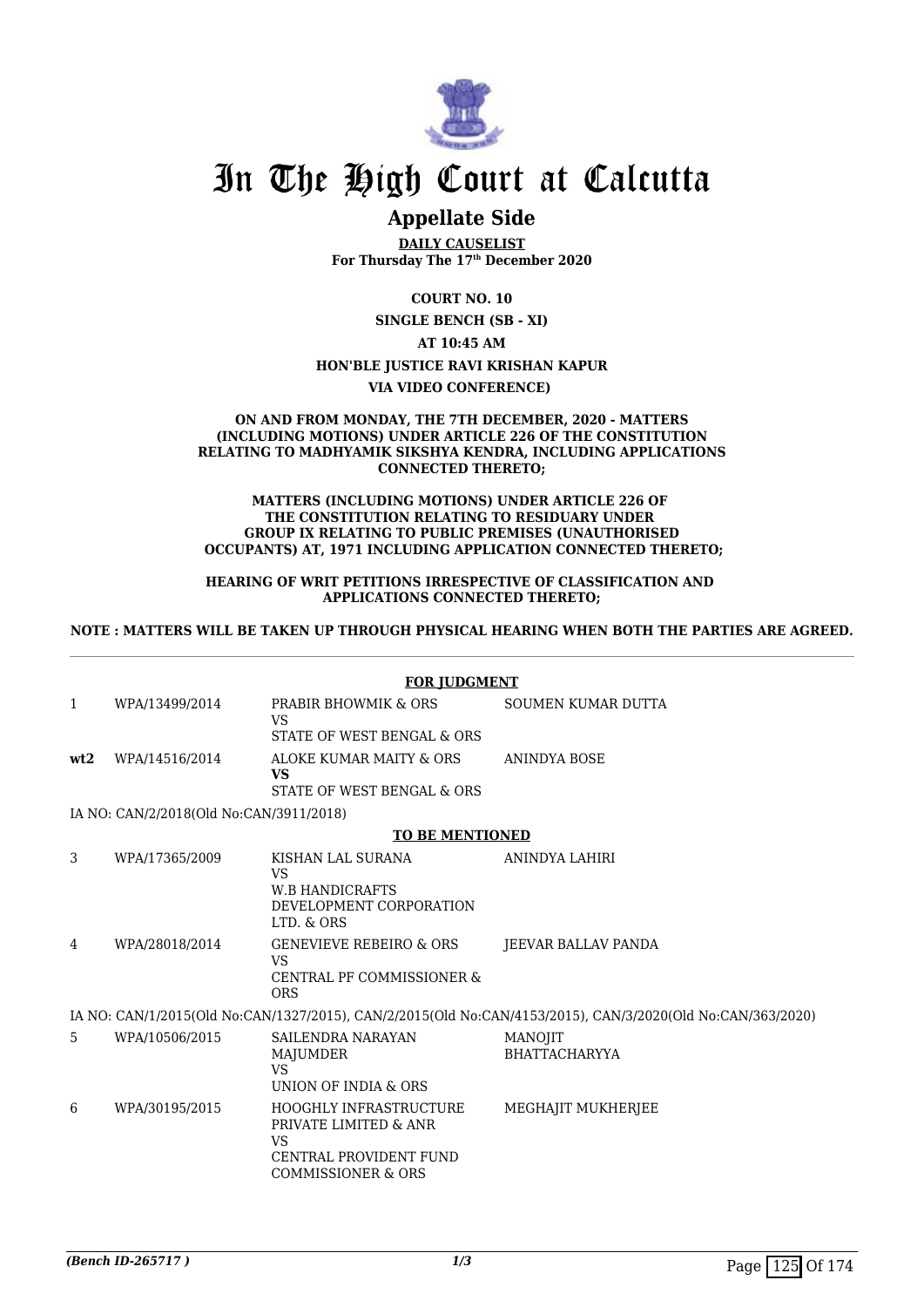| 7    | WPA/16219/2016                           | TARAKESWAR MUNICIPALITY & KESHAB CHANDRA DAS<br><b>ORS</b><br>VS.<br>UNION OF INDIA & ORS                               |                      |
|------|------------------------------------------|-------------------------------------------------------------------------------------------------------------------------|----------------------|
| wt.8 | WPA/17736/2013                           | KAMARHATI MUNICIPALITY &<br>ORS.<br><b>VS</b><br>UNION OF INDIA & ORS.                                                  | RAJIB MUKHERJEE      |
|      | IA NO: CAN/1/2020(Old No:CAN/1052/2020)  |                                                                                                                         |                      |
| 9    | WPA/9682/2018                            | <b>SUNIL MALAKAR</b><br>VS<br>STATE OF WEST BENGAL & ORS                                                                | TAPAN RAY            |
| 10   | WPA/864/2019                             | PARTHO SARATHI PAL<br>VS<br>STATE OF WEST BENGAL & ORS                                                                  | <b>ARUN NASKAR</b>   |
| 11   | WPA/2086/2020                            | MANASH KUMAR CHOUDHURY<br>VS<br>UNIVERSITY OF BURDWAN &<br><b>ORS</b>                                                   | SUBHANKAR DAS        |
|      | IA NO: CAN/1/2020                        |                                                                                                                         |                      |
|      |                                          | <b>MOTION</b>                                                                                                           |                      |
| 12   | WPA/3881/2020                            | MD. FAREJUDDIN<br><b>VS</b><br>STATE OF WEST BENGAL & ORS                                                               | SANDIPAN MAITY       |
| 13   | WPA/10932/2020                           | DALMIA CEMENT (BHARAT)<br>LTD AND ANR                                                                                   | ATISH GHOSH          |
|      |                                          | VS<br>SHYMAPRASAD PORT AND ORS                                                                                          |                      |
|      |                                          | <b>CONTEMPT APPLICATION</b>                                                                                             |                      |
| 14   | CPAN/415/2020                            | M/S. ISHAN INFORMATION<br>SERVICES PVT LTD & ANR<br>VS<br><b>LALIT BERIWALA &amp; ORS</b>                               | NILADRI BANERJEE     |
|      | IA NO: CAN/1/2020(Old No:CAN/5742/2020)  |                                                                                                                         |                      |
|      | wt15 WPA/6075/2020                       | M/S ISHAN INFORMATION<br>SERVICES PVT. LTD & ANR                                                                        | NILADRI BANERJEE     |
|      |                                          | VS<br>UNION OF INDIA & ORS                                                                                              |                      |
|      |                                          | <b>FOR HEARING</b>                                                                                                      |                      |
| 16   | WPA/7633/2016                            | NORTH BENGAL TOURS &<br><b>TRAVELS &amp; ANR</b><br>VS<br><b>INDIAN TOURISM</b><br>DEVELOPMENT CORPORATION<br>LTD & ORS | RAHUL GANGULY        |
|      | IA NO: CAN/1/2019(Old No:CAN/12551/2019) |                                                                                                                         |                      |
| 17   | WPA/10989/2016                           | <b>ARATI GHOSH</b><br>VS<br>STATE OF WEST BENGAL & ORS                                                                  | KANAN SAHOO          |
|      | IA NO: CAN/1/2020(Old No:CAN/399/2020)   |                                                                                                                         |                      |
| 18   | WPA/11999/2016                           | RAM KRISHNA MONDAL<br>VS<br>MANAGING DIRECTOR, INDIAN                                                                   | <b>DUKE BANERJEE</b> |
|      | IA NO: CAN/1/2017(Old No:CAN/1975/2017)  | OIL CORPORATION LTD & ORS                                                                                               |                      |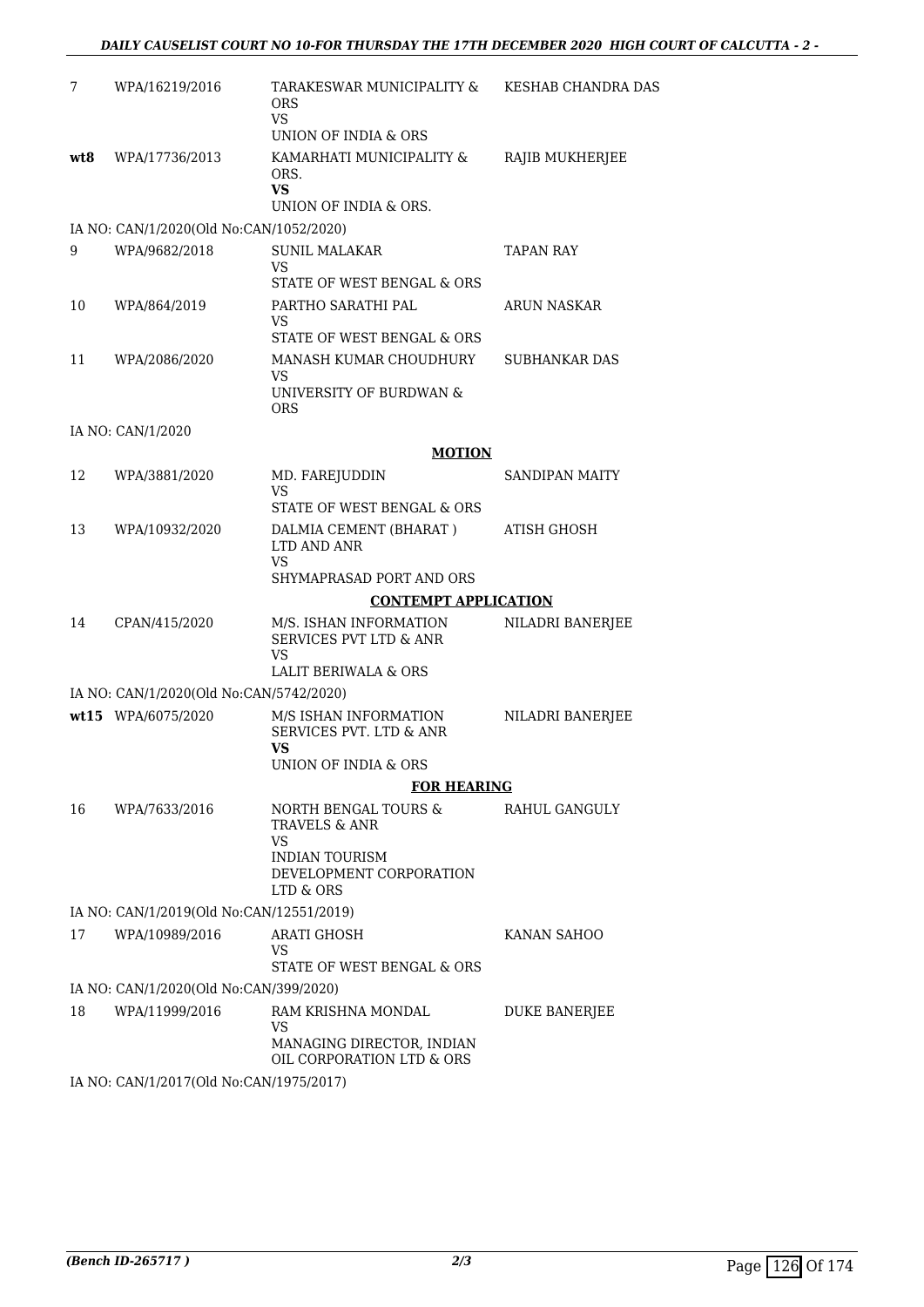| 19 | WPA/8839/2017                           | ROHIT FERRO-TECH LIMITED &<br>ANR<br><b>VS</b>                                                    | ISHANI SENGUPTA     |
|----|-----------------------------------------|---------------------------------------------------------------------------------------------------|---------------------|
|    |                                         | STATE OF WEST BENGAL & ORS                                                                        |                     |
|    | IA NO: CAN/1/2017(Old No:CAN/6142/2017) |                                                                                                   |                     |
| 20 | WPA/19783/2017                          | ARPITA SAHA<br>VS<br>STATE OF WEST BENGAL & ORS                                                   | N. ADHIKARI         |
| 21 | WPA/23803/2017                          | PRATAP MANNA<br><b>VS</b><br>STATE OF WEST BENGAL & ORS                                           | A BHATTACHARYA      |
|    | IA NO: CAN/1/2018(Old No:CAN/7764/2018) |                                                                                                   |                     |
| 22 | WPA/25457/2017                          | SAMARESH CHANDRA<br>VS<br>STATE OF WEST BENGAL & ORS                                              | ARPAN GUHA          |
| 23 | WPA/15776/2018                          | <b>GANESH DUTTA</b><br>VS<br>STATE OF WEST BENGAL & ORS                                           | T. MUKHERJEE        |
| 24 | WPA/17773/2018                          | <b>DILIP KUMAR MONDAL</b><br>VS<br>STATE OF WEST BENGAL & ORS                                     | ABHILASH SINHA ROY  |
| 25 | WPA/23201/2018                          | RAM SEKHAR YADAV @ RAM<br><b>SEKHAR YADAV (SR NO</b><br>355373/5227<br>VS<br>UNION OF INDIA & ORS | <b>SAMARJIT BAS</b> |
|    | IA NO: CAN/1/2019(Old No:CAN/9516/2019) |                                                                                                   |                     |
| 26 | WPA/2254/2019                           | TIMIR BARAN PRAMANIK<br>VS<br>STATE OF WEST BENGAL &<br>ORS.                                      | PARTHA CHAKRABORTY  |
|    | IA NO: CAN/1/2020                       |                                                                                                   |                     |
| 27 | WPA/4971/2019                           | DR. GOUTAM MUKHERJEE &<br><b>ORS</b><br><b>VS</b><br>UNION OF INDIA & ORS                         | MALABIKA SAHA       |
| 28 | WPA/4980/2019                           | MOHUA MANDAL<br>VS<br>STATE OF WEST BENGAL & ORS                                                  | S.K. PODDAR         |
| 29 | WPA/7364/2019                           | NANU TRADECOM PRIVATE<br>LIMITED & ANR<br>VS<br>W.B. S. E. D. C. LTD & ORS                        | SIDDHARTH SHROFF    |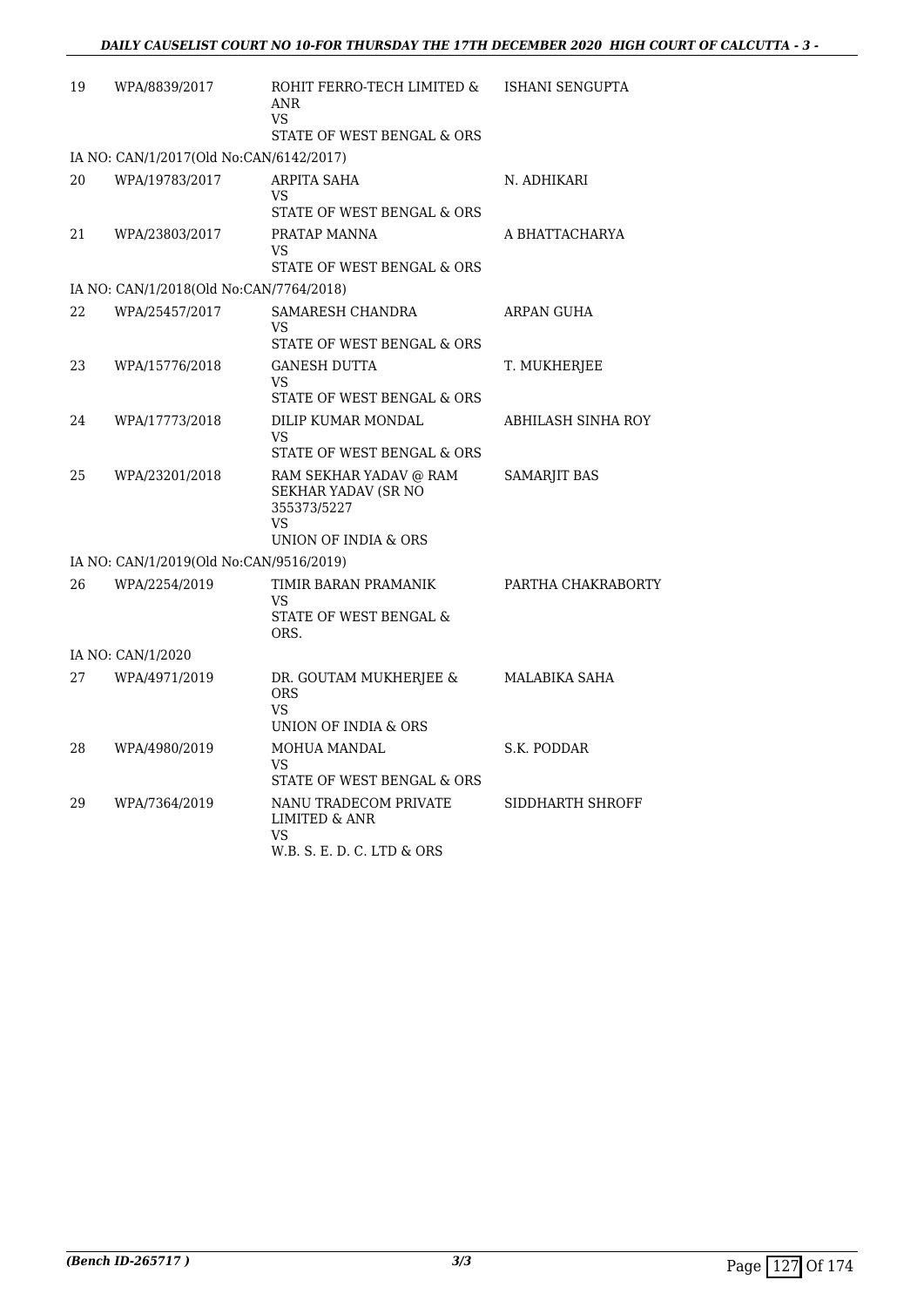

### **Appellate Side**

**DAILY CAUSELIST For Thursday The 17th December 2020**

> **COURT NO. 23 SINGLE BENCH (SB - XIII)**

> > **AT 10:45 AM**

#### **HON'BLE JUSTICE ARINDAM MUKHERJEE**

**(VIA VIDEO CONFERENCE)**

 **ON AND FROM MONDAY, THE 7TH DECEMBER, 2020 - MATTERS (INCLUDING MOTIONS) UNDER ARTICLE 226 OF THE CONSTITUTION RELATING TO RESIDUARY UNDER GROUP IX (ELECTRICITY ONLY) INCLUDING APPLICATIONS CONNECTED THERETO.**

**HEARING OF CIVIL REVISION APPLICATIONS AND APPLICATIONS UNDER ARTICLE 227 OF THE CONSTITUTION INCLUDING APPLICATIONS CONNECTED THERETO.**

**HEARING OF WRIT PETITIONS IRRESPECTIVE OF CLASSIFICATION AND APPLICATIONS CONNECTED THERETO.**

**IF NO ONE APPEARS FOR THE PETITIONER FOR TWO CONSECUTIVE DATES, MATTERS WILL BE TAKEN UP IN THEIR ABSENCE.**

**NOTE : APPELLATE SIDE MATTERS WILL BE TAKEN UP FIRST.**

#### **ORIGINAL SIDE MATTERS WILL BE TAKEN UP FROM 2 :00 P.M. AFTER COMPLETION OF ORIGINAL SIDE MATTERS,IF TIME PERMITS APPELLATE SIDE MATTERS WILL BE TAKEN UP.**

#### **NOTE : 1. MATTERS WILL BE TAKEN UP THROUGH PHYSICAL HEARING WHEN BOTH THE PARTIES ARE AGREED.**

**NOTE : 2. NO MENTIONING OF HEARING MATTERS FOR INCLUSION BEFORE THE VACATION.**

|   |                | <b>MOTION</b>                                                                                       |                    |  |
|---|----------------|-----------------------------------------------------------------------------------------------------|--------------------|--|
|   |                | (GROUP - IX ELECTRICITY)                                                                            |                    |  |
| 1 | WPA/24202/2019 | ABDUL GAFFAR<br>VS<br>THE CHAIRMAN & MD, WBSEDCL<br>$&$ ORS                                         | <b>JOYITA RAY</b>  |  |
| 2 | WPA/24229/2019 | TAPAS KUMAR DAS<br><b>VS</b><br>W.B. STATE ELECTRICITY<br>DISTRIBUTION COMPANY LTD. &<br><b>ORS</b> | MAHAMMAD MAHMUD    |  |
| 3 | WPA/706/2020   | PUSPARANI DAS & ANR<br>VS.<br>CESC LTD & ORS                                                        | SANJAY MUKHERJEE   |  |
| 4 | WPA/869/2020   | PARUL BISWAS<br>VS<br>STATE OF WEST BENGAL & ORS                                                    | ANANTH NATH NASKAR |  |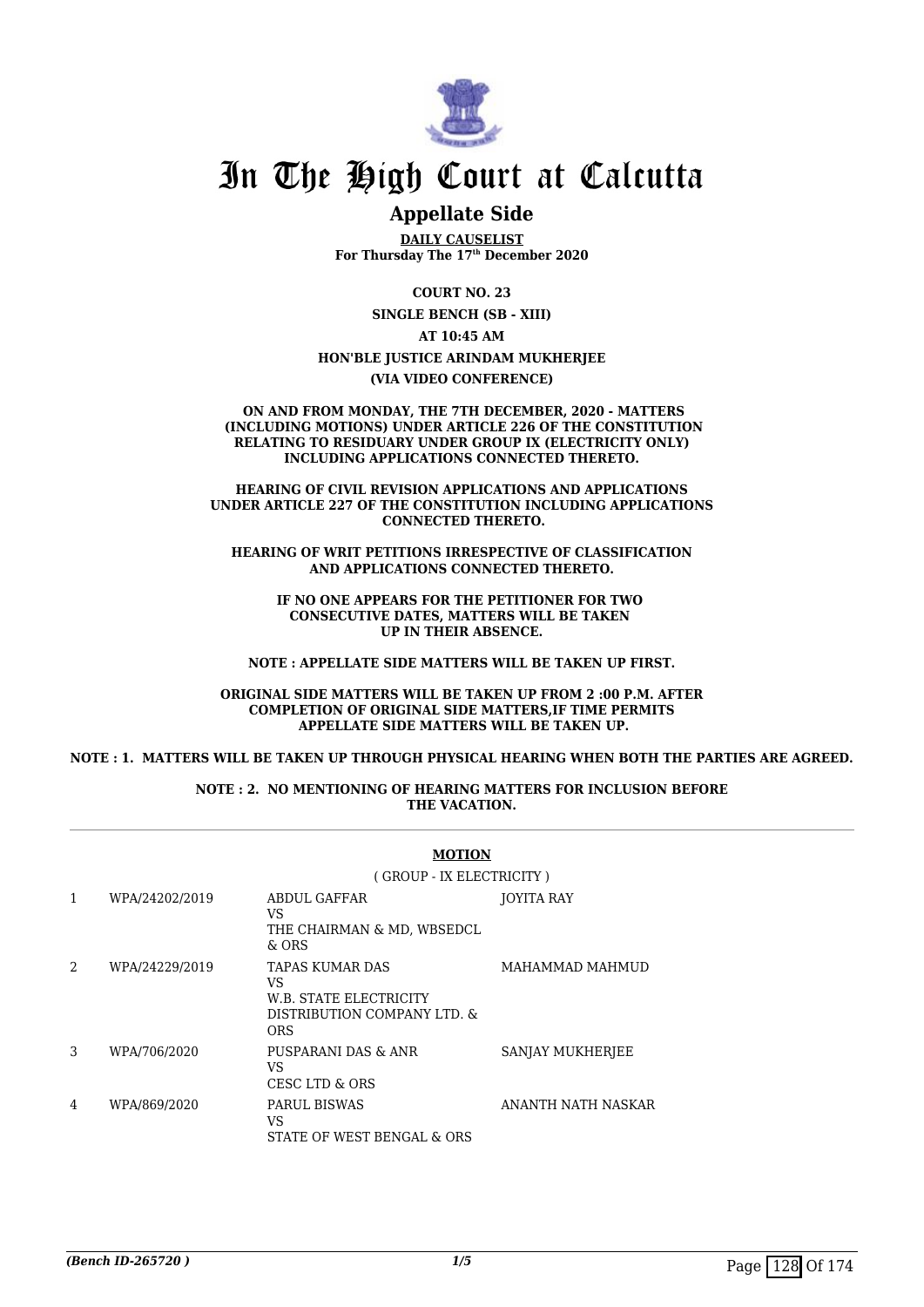#### *DAILY CAUSELIST COURT NO 23-FOR THURSDAY THE 17TH DECEMBER 2020 HIGH COURT OF CALCUTTA - 2 -*

| 5  | WPA/889/2020  | DURANTA SAMANTA<br>VS.<br>WBSEDC LTD & ORS                                                                             | <b>TAPAN KUMAR</b><br>KAHAPATRA  |
|----|---------------|------------------------------------------------------------------------------------------------------------------------|----------------------------------|
| 6  | WPA/1721/2020 | SANKAR JANA<br>VS<br>W.B.S.E.D.C.L. & ORS                                                                              | SHIBAJI KUMAR DAS                |
| 7  | WPA/2429/2020 | SITARAM AGARWALA<br>VS.<br>THE C.E.S. C. LTD & ORS                                                                     | MUNSHI MIJANUR<br><b>RAHAMAN</b> |
| 8  | WPA/2859/2020 | <b>RAMESH NASKAR</b><br>VS.<br>CESC LTD. & ORS                                                                         | DIPANKAR ADITYA                  |
| 9  | WPA/2872/2020 | <b>AZIZUL HAQUE</b><br>VS.<br>W.B. STATE ELECTRICITY<br>DISTRIBUTION COMPANY LTD. &<br><b>ORS</b>                      | <b>MANAS KUMAR DAS</b>           |
| 10 | WPA/2876/2020 | <b>KRISHNA LAL SHAW</b><br>VS<br>CALCUTTA ELECTRICITY SUPPLY<br><b>CORPORATION LTD &amp; ORS</b>                       | <b>FALGUNI</b><br>BANDYOPADHYAY  |
| 11 | WPA/2914/2020 | PRAVASH CHANDRA SARDAR<br>VS.<br>STATE OF WEST BENGAL & ORS                                                            | MD. GIASUDDIN MULLA              |
| 12 | WPA/2932/2020 | DIPAK KR SENGUPTA @ KAJAL<br><b>SENGUPTA</b><br>VS.<br>THE CESC LTD & ORS                                              | PARTHA SARATHI DAS               |
| 13 | WPA/2936/2020 | <b>SWARUP KR SEN</b><br>VS.<br>CESC LTD & ORS                                                                          | SUBHOJIT CHATTERJEE              |
| 14 | WPA/4151/2020 | <b>BAPI PAHARI</b><br>VS<br>THE CALCUTTA ELECTRIC<br><b>SUPPLY CORPORATION LTD &amp;</b><br><b>ORS</b>                 | <b>SWAPNA MITRA PAUL</b>         |
| 15 | WPA/4172/2020 | <b>RAJU SHAW</b><br>VS.<br>THE CALCUTTA ELECTRIC<br><b>SUPPLY CORPORATION LTD &amp;</b><br>ORS                         | MOHIT KUMAR DEY                  |
| 16 | WPA/4448/2020 | TARA BAI MOHTA<br>VS.<br>$C.E.S.C.$ & $ORS$                                                                            | <b>SINKA BOSE</b>                |
| 17 | WPA/4507/2020 | SAKILA BIBI & ANR<br>VS<br>W.B. STATE ELECTRICITY<br>DISTRIBUTION COMPANY LTD. &<br><b>ORS</b>                         | MD. KUTUBUDDIN                   |
| 18 | WPA/4558/2020 | RANJIT MONDAL & ORS<br>VS.<br><b>CESC LIMITED &amp; ORS</b>                                                            | <b>INDRAJIT BISWAS</b>           |
| 19 | WPA/4746/2020 | LAKSHMIN MATA HEEMGHAR (P)<br>LTD.<br><b>VS</b><br>W.B. STATE ELECTRICITY<br>DISTRIBUTION COMPANY LTD. &<br><b>ORS</b> | SUFI KAMAL                       |
| 20 | WPA/4867/2020 | HABIBUL HOSSAIN<br>VS<br>STATE OF WEST BENGAL & ORS                                                                    | GANESH CHANDRA PATRA             |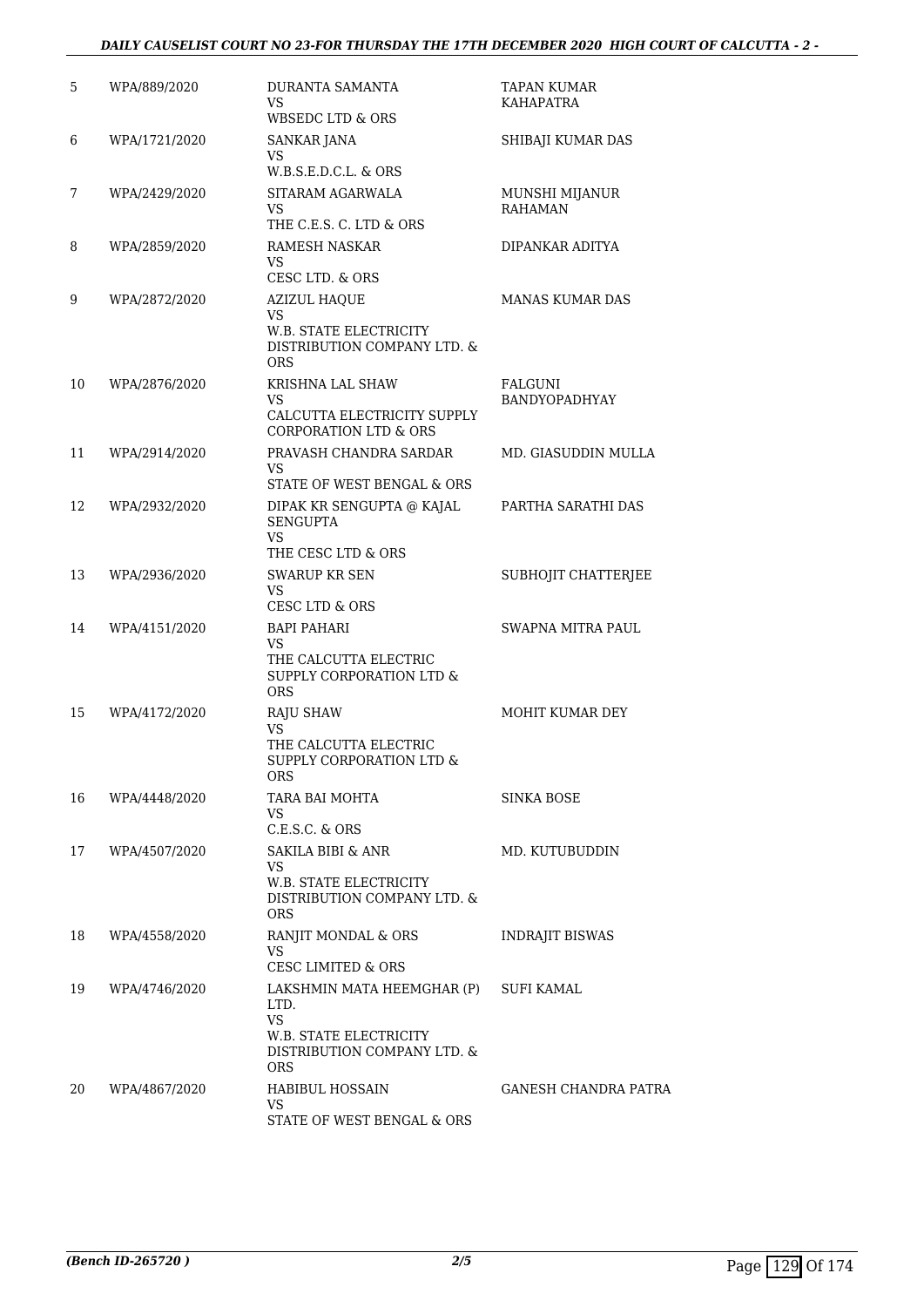| 21 | WPA/4876/2020 | MERAJ HOSSAIN MALLICK<br>VS<br>STATE OF WEST BENGAL & ORS                                                      | RANJAN SAHA                         |
|----|---------------|----------------------------------------------------------------------------------------------------------------|-------------------------------------|
| 22 | WPA/4949/2020 | SOHINI DAS<br><b>VS</b><br><b>W.B. STATE ELECTRICITY</b><br>DISTRIBUTION COMPANY LTD. &<br><b>ORS</b>          | SAILENDRANATH<br><b>CHAKRABORTY</b> |
| 23 | WPA/4956/2020 | <b>HARUN</b><br>VS<br><b>W.B. STATE ELECTRICITY</b><br>DISTRIBUTION COMPANY LTD. &<br><b>ORS</b>               | KALIDAS SAHA                        |
| 24 | WPA/5003/2020 | MERAJ SEKH<br>VS<br>THE WEST BENGAL STATE<br>ELECTRICITY DISTRIBUTION CO<br>LTD & ORS                          | LIPIKA CHATTERJEE                   |
| 25 | WPA/5011/2020 | <b>ABDUL NADEEM</b><br>VS<br>CALCUTTA ELECTRICITY SUPPLY<br><b>CORPORATION LTD. &amp; ORS</b>                  | DEBESH HALDER                       |
| 26 | WPA/5012/2020 | GIRIWAR KR, AGARWAL<br>VS.<br>CALCUTTA ELECTRICITY SUPPLY<br>CORPORATION LTD. & ORS                            | DEBESH HALDER                       |
| 27 | WPA/5058/2020 | JABBAR ALI<br>VS<br>ASSIST. ENGINEER (AE), W.B.<br>STATE ELEC. TRNSM. CO. LTD &<br><b>ORS</b>                  | <b>BADRUDDOZA MALLICK</b>           |
| 28 | WPA/5130/2020 | <b>SUKUMAR DAS</b><br>VS<br><b>CESC LIMITED &amp; ORS</b>                                                      | <b>MANIK LAL PODDAR</b>             |
| 29 | WPA/5142/2020 | <b>MITA PAUL &amp; ANR</b><br>VS<br><b>W.B. STATE ELECTRICITY</b><br>DISTRIBUTION COMPANY LTD. &<br><b>ORS</b> | <b>GITASHREEN MISTRY</b>            |
| 30 | WPA/5189/2020 | <b>ALAM MIA</b><br><b>VS</b><br>W.B.S.E.D.C.L. & ORS                                                           | <b>BAIDURYA GHOSAL</b>              |
| 31 | WPA/5207/2020 | MURAD ALI MONDAL<br>VS.<br>THE W.B.S.E.D.C.L. & ORS                                                            | <b>RAJAT HALDER</b>                 |
| 32 | WPA/5208/2020 | ATIKUL MONDAL<br>VS<br>THE W.B.S.E.D.C.L. & ORS                                                                | RAJAT HALDER                        |
| 33 | WPA/5224/2020 | JAYHIND SAHA<br>VS<br>W.B.S.E.D.C.L. & ORS                                                                     | ANIRBAN BANERJEE                    |
| 34 | WPA/5227/2020 | WEST BENGAL STATE<br>ELECTRICITY DISTRIBUTION<br>COMPANY LTD.<br>VS<br>MOLLA SOHEL PARVEJ                      | RITUPARNA MAITRA                    |
| 35 | WPA/5229/2020 | MD. ABUJAR MALLICK<br>VS<br>STATE OF WEST BENGAL & ORS                                                         | MD. YOUNUSH MONDAL                  |
| 36 | WPA/5234/2020 | WBBSED COMPANY LTD<br>VS<br>DEB KUMAR ROY & ORS                                                                | SUJIT SANKAR KOLEY                  |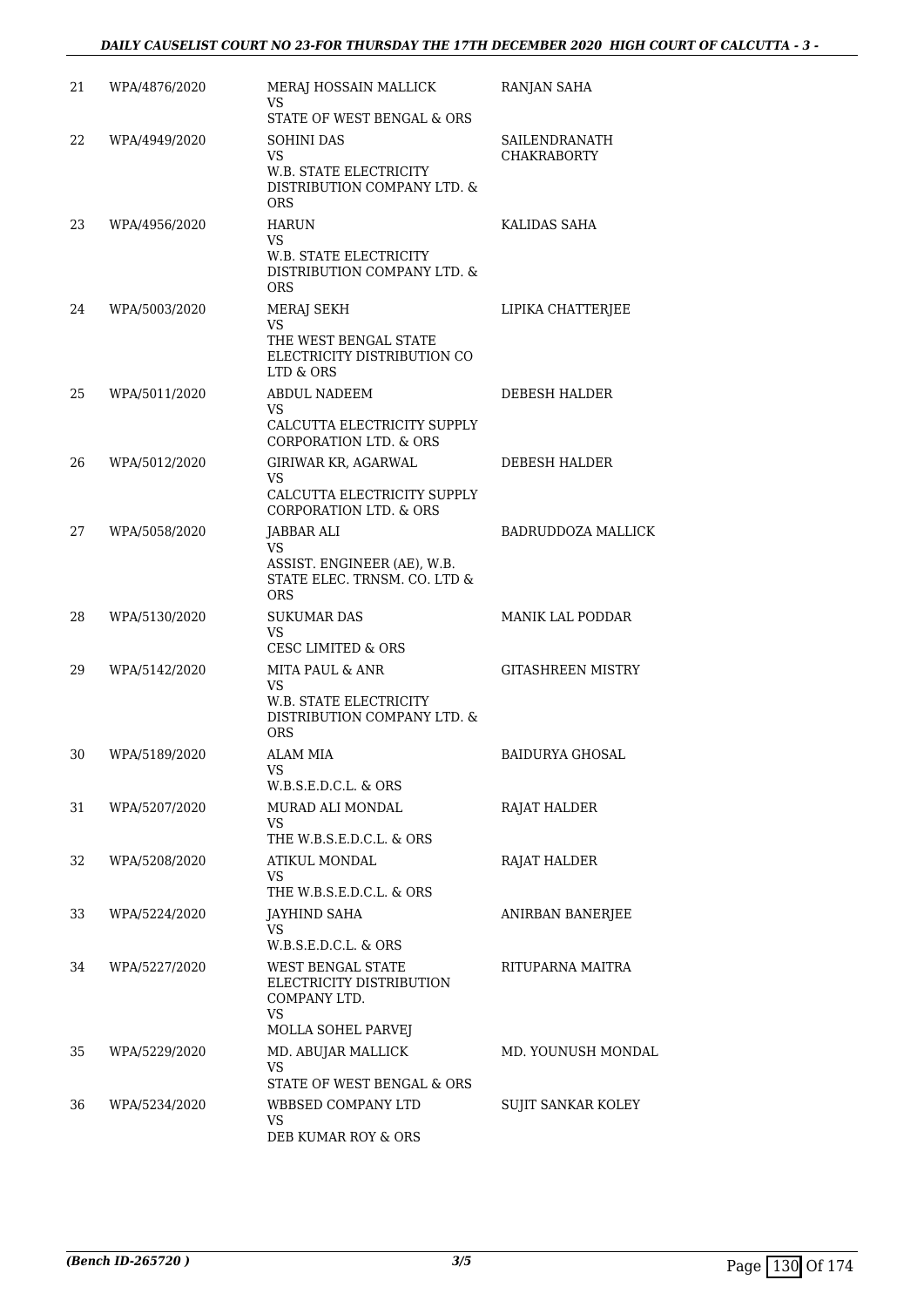#### *DAILY CAUSELIST COURT NO 23-FOR THURSDAY THE 17TH DECEMBER 2020 HIGH COURT OF CALCUTTA - 4 -*

| 37 | WPA/5257/2020     | RABINDRANATH DEY<br>VS<br>CESC LIMITED & ANR                                                                 | INDRANIL HALDER                        |
|----|-------------------|--------------------------------------------------------------------------------------------------------------|----------------------------------------|
| 38 | WPA/6929/2020     | <b>MASRUFA MALLIK</b><br>VS.<br>W.B.S.E.D.C.L. AND ORS                                                       | <b>S G GHOSHCHOWSHURY</b>              |
|    | IA NO: CAN/1/2020 |                                                                                                              |                                        |
| 39 | WPA/8508/2020     | SAMPATLALL CHHAJER<br>VS<br><b>WEST BENGAL STATE</b><br>ELECTRICITY DIST. CO. LTD AND                        | RAJARSHI CHATTERJEE                    |
| 40 | WPA/9335/2020     | <b>ORS</b><br><b>WEST BENGAL STATE</b><br>ELECTRICITY DISTRIBUTION<br><b>COMPANY LRTD</b>                    | RITUPARNA MAITRA                       |
|    |                   | <b>VS</b><br>RABIYA KHATUN AND ORS                                                                           |                                        |
| 41 | WPA/9337/2020     | <b>WEST BENGAL STATE</b><br>ELECTRICFITY DISTRIBUTION<br><b>COMPANY LTD</b><br>VS                            | RITUPARNA MAITRA                       |
| 42 | WPA/9339/2020     | SEIKH ABUL KALAM AND ORS<br><b>WEST BENGAL STATE</b><br>ELECTRICITY DISTRIBUTION<br><b>COMPANY LTD</b><br>VS | RITUPARNA MAITRA                       |
|    |                   | BISWANATH GHOSH AND ORS                                                                                      |                                        |
| 43 | WPA/9340/2020     | <b>WEST BENGAL STATE</b><br>ELECTRICITY DISTRIBUTION<br><b>COMPANY LTD</b><br>VS.                            | RITUPARNA MAITRA                       |
| 44 | WPA/9343/2020     | MOSARAF CHOWDHURY<br><b>WEST BENGAL STATE</b><br>ELECTRICITY DISTRIBUTION<br><b>COMPANY LTD</b><br>VS        | RITUPARNA MAITRA                       |
|    |                   | MEHEBUD HOSSAIN AND ORS                                                                                      |                                        |
| 45 | WPA/9812/2020     | <b>TAPAN KUMAR MAITY</b><br>VS<br><b>WBSEDCL AND ORS</b>                                                     | SAHJAHAN ALI                           |
| 46 | WPA/10024/2020    | NIRANJAN MONDAL<br>VS.<br>THE WEST BENGAL STATE<br>ELECTRICITY DISTRIBUTION<br>COMPANY LIMITED AND ORS       | <b>GOURANGA KUMAR DAS</b>              |
| 47 | WPA/10036/2020    | <b>MANSUR SARDAR</b><br>VS.<br>WEST BENGAL STATE<br>ELECTRICITY DISTRIBUTION<br><b>COMPANY LIMITED</b>       | <b>DONA AKTER</b>                      |
| 48 | WPA/10083/2020    | ASLEMA KHATUN BEGUM<br>VS.<br><b>WEST BENGAL STATE</b><br>ELECTRICITY DISTRIBUTION<br>COMPANY LTD AND OTHERS | <b>BHASKAR CHANDRA</b><br><b>MANNA</b> |
| 49 | WPA/10140/2020    | <b>BIJOY MANDAL</b><br>VS<br>STATE OF WEST BENGAL AND                                                        | RAMDULAL MANNA                         |
| 50 | WPA/10152/2020    | ORS.<br>TANDRA CHATTERJEE<br>VS<br>WEST BENGALSTATE<br>ELECTRICITY DISTRIUTION<br>COMPANY LIMITED            | ANIRUDDHA KARMAKAR                     |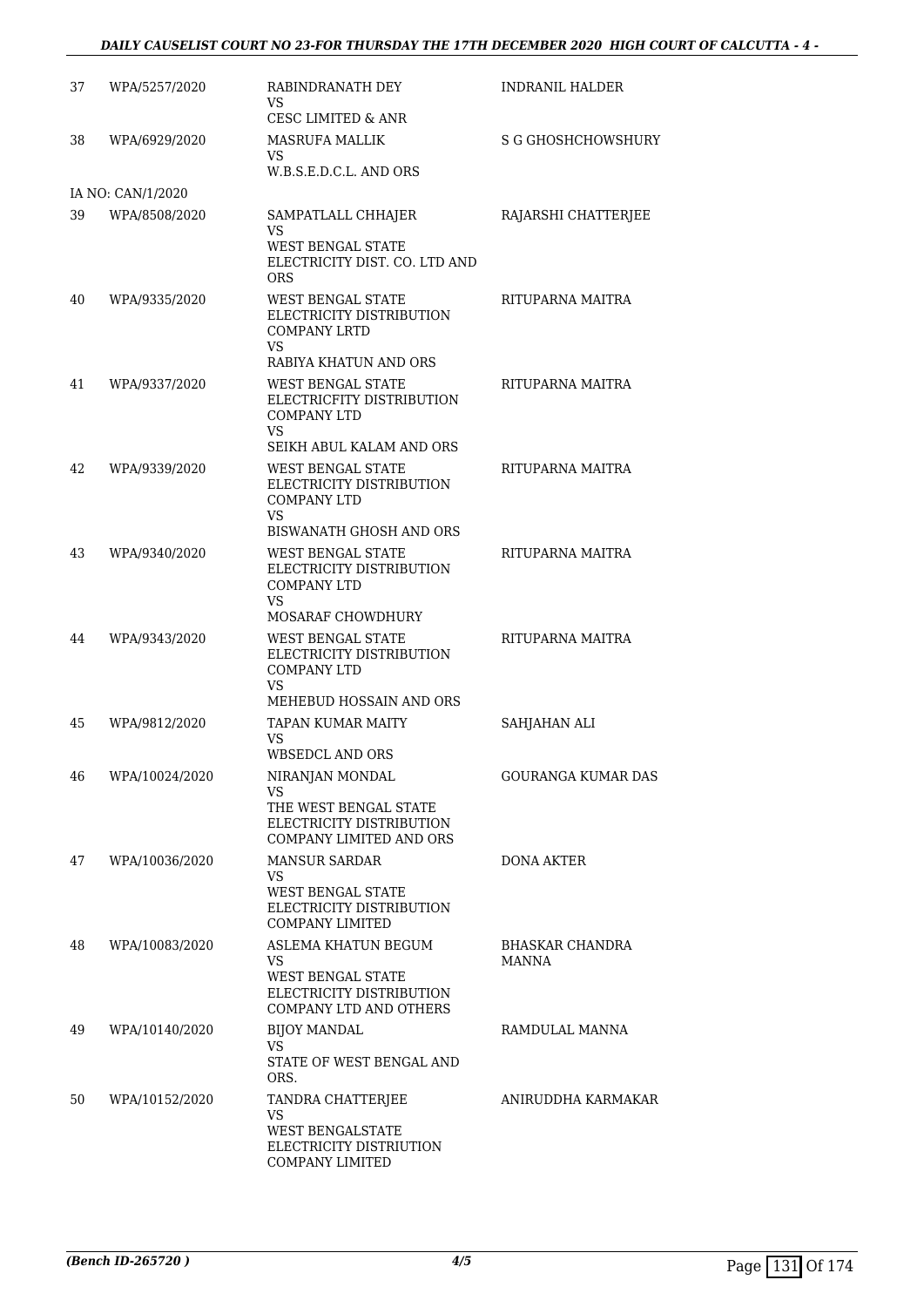| 51 | WPA/10296/2020 | KHITISH CHANDRA BISWAS<br>VS<br>CESC LTD.                                                                      | INDRANIL HALDER |
|----|----------------|----------------------------------------------------------------------------------------------------------------|-----------------|
| 52 | WPA/10301/2020 | IYOTISH CHANDRA RICE MILL<br>VS<br>THE WEST BENGAL STATE<br>ELECTRICITY DISTRIBUTION<br><b>COMPANY LIMITED</b> | PAYEL SHOME     |
| 53 | WPA/10314/2020 | SHYAMAL NATH<br>VS<br>CESC LIMITED                                                                             | SHABAZ ALAM     |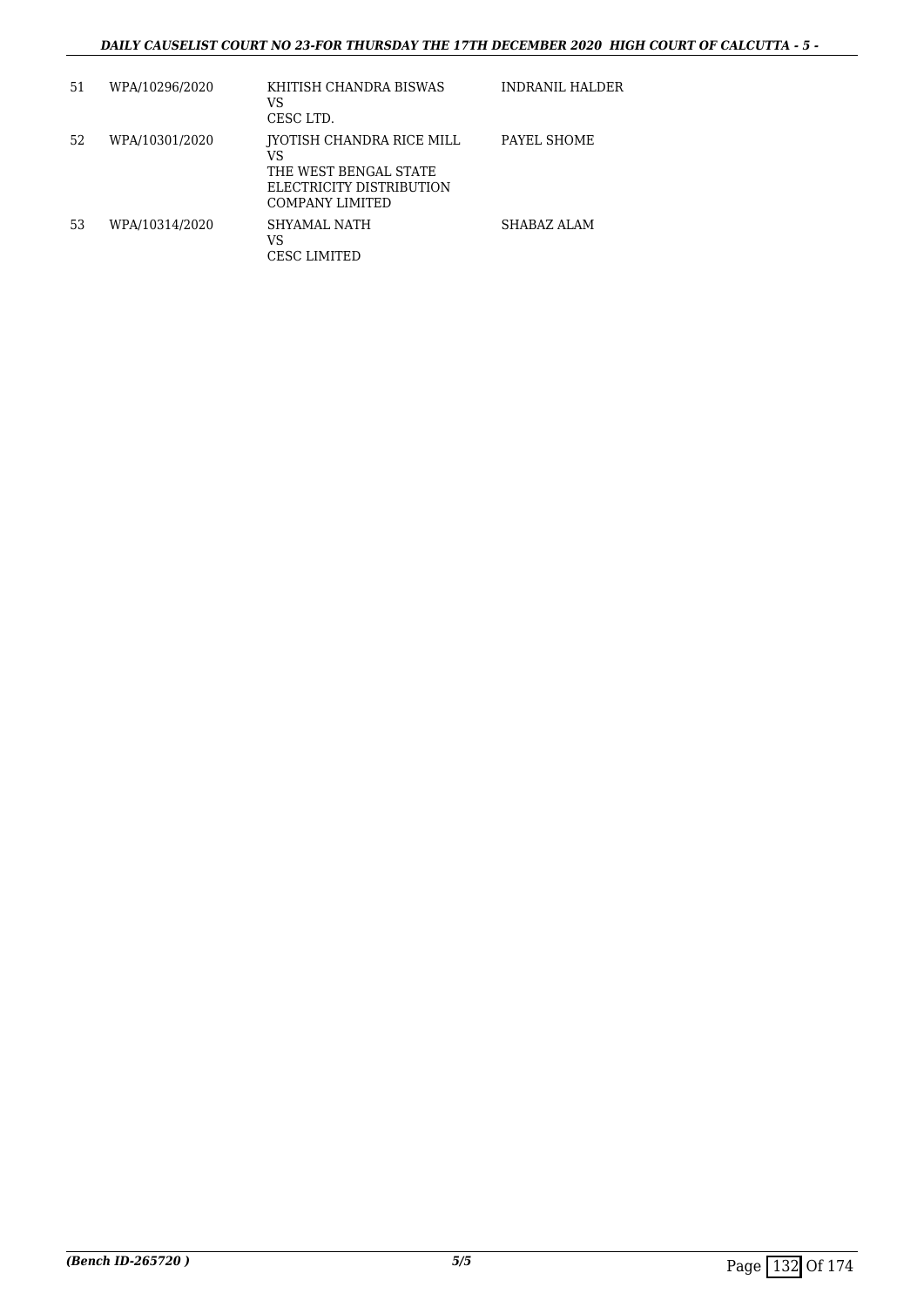

#### **Appellate Side**

**DAILY CAUSELIST For Thursday The 17th December 2020**

**COURT NO. 18**

**SINGLE BENCH (SB - XIV)**

**AT 10:45 AM**

**HON'BLE JUSTICE BISWAJIT BASU**

**(VIA VIDEO CONFERENCE)**

**ON AND FROM MONDAY, THE 7TH DECEMBER, 2020 - ADMISSION AND HEARING OF CIVIL REVISION APPLICATIONS AND APPLICATIONS UNDER ARTICLE 227 OF THE CONSTITUTION INCLUDING APPLICATIONS CONNECTED THERETO ARISING OUT OF TESTAMENTARY AND EJECTMENT SUITS AND PUBLIC PREMISES (UNAUTHORISED OCCUPANTS) ACT, 1971.**

**AND**

**ON AND FROM MONDAY, THE 7TH DECEMBER, 2020 ISSUED ON 1ST DECEMBER, 2020 IS MODIFIED TO THE FOLLOWING EXTENT IN ADDITION TO HIS OWN DETERMINATION, WILL TAKE HEARING OF CIVIL REVISION APPLICATIONS AND APPLICATIONS UNDER ARTICLE 227 OF THE CONSTITUTION FROM 2016 TO 2018 INCLUDING APPLICATIONS CONNECTED THERETO.**

**NOTE: MATTERS WILL BE TAKEN UP THROUGH PHYSICAL HEARING ONLY WHEN BOTH THE PARTIES ARE AGREED.**

|              |                                 | <b>TO BE MENTIONED</b>                                                                                    |                        |  |
|--------------|---------------------------------|-----------------------------------------------------------------------------------------------------------|------------------------|--|
| $\mathbf{1}$ | CO/448/2016<br>(For Correction) | J.S. JACOB<br><b>VS</b><br>THE BOARD OF TRUSTEE OF THE<br>PORT OF CALCUTTA & ANR & ANR                    | B.K. GUPTA             |  |
|              |                                 | <b>NEW MOTION</b>                                                                                         |                        |  |
| 2            | CO/2763/2019                    | URBANE STYLES<br>VS.<br>ABC INDIA LTD                                                                     | ANIL CHOWDHURY         |  |
| 3            | CO/4304/2019                    | <b>BAJU SHAW</b><br><b>VS</b><br><b>BHOLANATH KUNDU</b>                                                   | <b>SUDIP DUTTA</b>     |  |
| 4            | CO/317/2020                     | <b>SIKHA DAS &amp; ORS</b><br><b>VS</b><br>SREE SREE BISWANATH JEW THAKUR<br>REP BY INDRANATH NANDY & ORS | ANYASHA DAS            |  |
| 5            | CO/459/2020                     | PRADIP KUNDU<br><b>VS</b><br>RANJIT MOHAN RAKSHIT & ORS                                                   | DIPTYENDU KUMAR PAL    |  |
| 6            | CO/676/2020                     | SARASWATI DEVI MUNDRA<br>VS.<br>M/S SUN RISE CORPORATION                                                  | PRIYABRATA GHOSH       |  |
| 7            | CO/723/2020                     | <b>CHABI PATRA &amp; ORS</b><br><b>VS</b><br>SANJIB KUMAR BISWAS                                          | PINTU KARAR            |  |
| 8            | CO/857/2020                     | <b>MD ILIYAS</b><br><b>VS</b><br>MD SHAHNAWAZ                                                             | <b>GOLAM MOHAMMAD</b>  |  |
| 9            | CO/897/2020                     | SANDHYA GHOSH & ORS<br><b>VS</b><br><b>MOHAN SHAW</b>                                                     | PURNASISH RAY          |  |
| 10           | CO/935/2020                     | <b>SUBRATA BANERJEE</b><br><b>VS</b><br>BIDYUT KUMAR ROY CHOWDHURY &<br><b>ORS</b>                        | GOBINDA CHANDRA MONDAL |  |
| 11           | CO/1011/2020<br>(No Caveat)     | <b>SHIBU KUMAR SHAW &amp; ORS</b><br>VS<br>NARESH SHARMA                                                  | <b>NEIL BASU</b>       |  |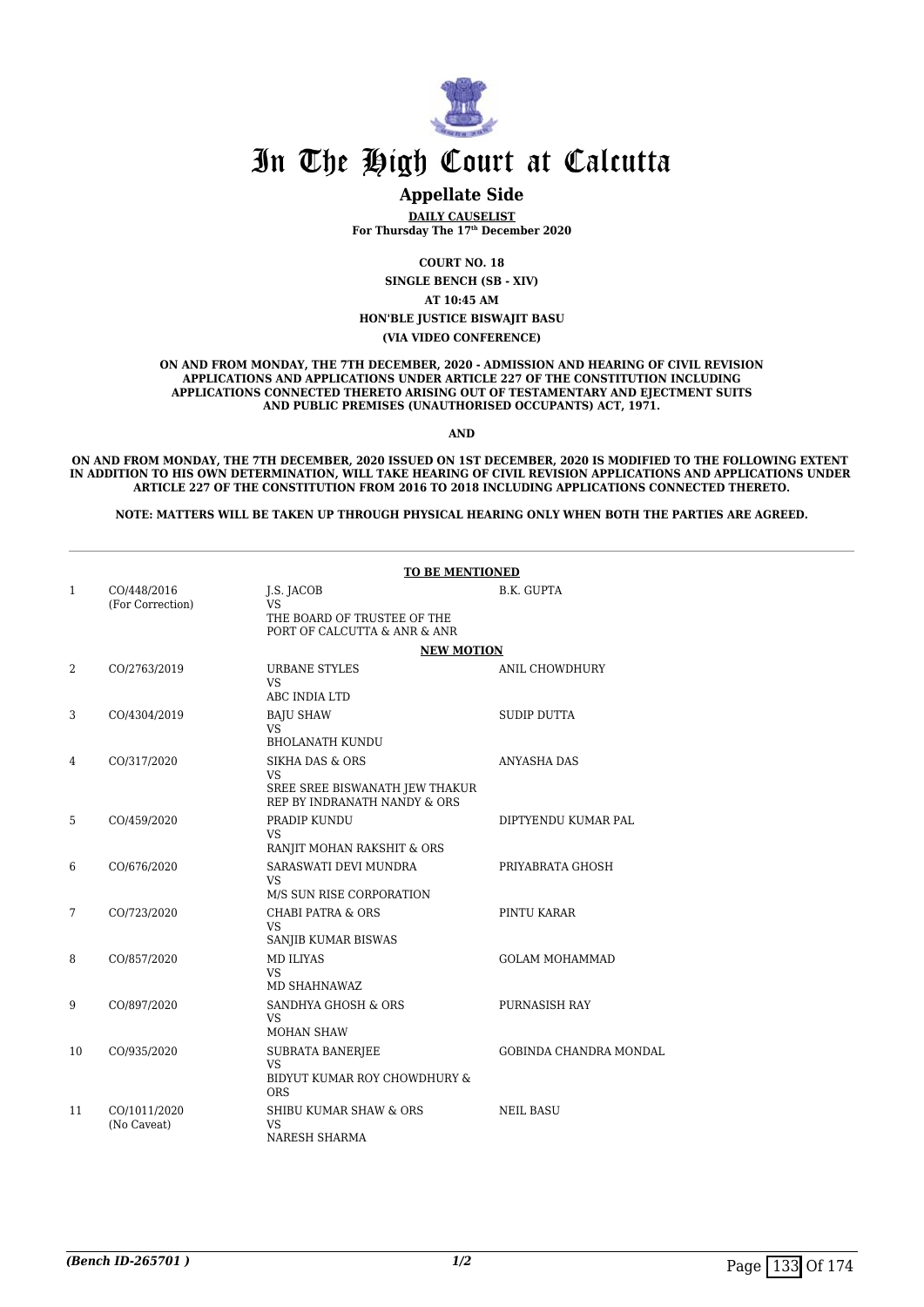#### *DAILY CAUSELIST COURT NO 18-FOR THURSDAY THE 17TH DECEMBER 2020 HIGH COURT OF CALCUTTA - 2 -*

| 12 | CO/1099/2020<br>(With Caveat)                       | M/S CHANDANNAGORE CYCLE SUPPLY<br>CO. BY RABINDRANATH GOSWAMI<br><b>VS</b><br>DR. TANUSHREE PAL | SARBANANDA SANYAL                                                                                                           |
|----|-----------------------------------------------------|-------------------------------------------------------------------------------------------------|-----------------------------------------------------------------------------------------------------------------------------|
| 13 | CO/1564/2020<br>(No Caveat)                         | DEBENDRA NATH SARKAR<br><b>VS</b><br>MONOTOSH SARKAR                                            | <b>KHALID HASAN</b>                                                                                                         |
|    |                                                     | <b>MOTION</b>                                                                                   |                                                                                                                             |
| 14 | CO/1945/2007                                        | PRADIP KUMAR ROY<br><b>VS</b><br>JALI DEVI & ORS.                                               | PARTH PRATIM MUKHERJEE                                                                                                      |
|    | No:CAN/6445/2019), CAN/6/2020(Old No:CAN/1534/2020) |                                                                                                 | IA NO: CAN/1/2008(Old No:CAN/8250/2008), CAN/2/2009(Old No:CAN/266/2009), CAN/4/2016(Old No:CAN/11475/2016), CAN/5/2019(Old |
| 15 | CO/27/2014                                          | SUSIL KR MISHRA @ SUSHIL<br><b>VS</b><br>LIC OF INDIA                                           | MOHAN KR SANYAL                                                                                                             |
| 16 | CO/3776/2018                                        | <b>PNB</b><br><b>VS</b><br><b>LICI</b>                                                          | MAHABOOB AHMED                                                                                                              |
|    | IA NO: CAN/1/2020                                   |                                                                                                 |                                                                                                                             |
| 17 | CO/500/2020                                         | C.K.T COMMUNICATION P. LTD.<br><b>VS</b><br>DIPENDRA MOHAN SEN                                  | DIPANKAR MANDAL                                                                                                             |
| 18 | CO/507/2020                                         | <b>GOPAL BHOUTIKA</b><br><b>VS</b><br>SUDIP KUMAR SETT & ORS                                    | SABITA MUKHERJEE ROY<br><b>CHOUDHURY</b>                                                                                    |
| 19 | CO/750/2020                                         | <b>SUBHENDU DAS</b><br><b>VS</b><br>SUDHA DEVI SHAW                                             | <b>UDDIPAN BANERJEE</b>                                                                                                     |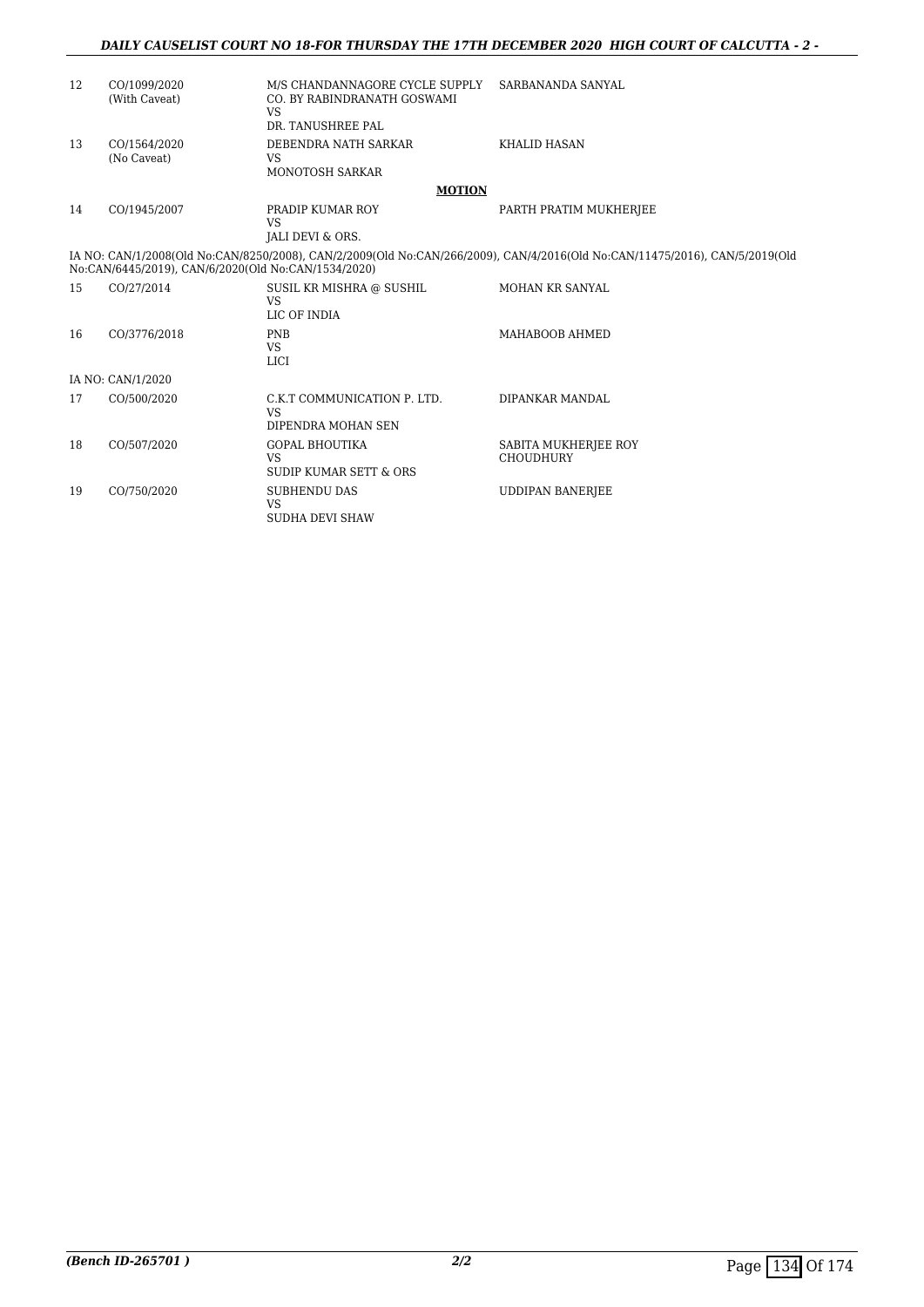

### **Appellate Side**

**DAILY CAUSELIST For Thursday The 17th December 2020**

**COURT NO. 24**

**SINGLE BENCH (SB - XV)**

### **AT 10:45 AM**

#### **HON'BLE JUSTICE AMRITA SINHA**

#### **(VIA VIDEO CONFERENCE)**

**ON AND FROM MONDAY, THE 7TH DECEMBER, 2020 - MATTERS (INCLUDING MOTIONS) UNDER ARTICLE 226 OF THE CONSTITUTION RELATING TO ALL SERVICE MATTERS RELATING TO MUNICIPALITIES AND PANCHAYATS UNDER GROUP V AND APPLICATIONS CONNECTED THERETO;**

**MATTERS (INCLUDING MOTIONS) UNDER ARTICLE 226 OF THE CONSTITUTION RELATING TO SERVICE UNDER GROUP VI INCLUDING HEARING OF WRIT PETITIONS AND APPLICATIONS CONNECTED THERETO.**

**NOTE : MATTERS WILL BE TAKEN UP THROUGH PHYSICAL HEARING ONLY WHEN BOTH THE PARTIES ARE AGREED.**

|   | <b>TO BE MENTIONED</b>              |                                                                                                        |                                                                                                             |  |
|---|-------------------------------------|--------------------------------------------------------------------------------------------------------|-------------------------------------------------------------------------------------------------------------|--|
| 1 | WPA/31131/2017<br>(Non-Prosecution) | DAYA MUKHERJEE<br><b>VS</b><br>W.B. S. E. D. COMPANY LTD. &<br><b>ORS</b>                              | <b>SUNNY NANDY</b>                                                                                          |  |
| 2 | WPA/13189/2018<br>(Hd-in-Part)      | <b>ANUPAM DAS</b><br><b>VS</b><br>ALLAHABAD BANK & ORS.                                                | NEPESH MAJHI                                                                                                |  |
| 3 | WPA/4562/2020                       | WB JUDGES' PERSONAL<br>ASSISTANT(ENGLISHSTEN<br>)ASSOCIATION & ANR<br>VS<br>STATE OF WEST BENGAL & ORS | <b>SUMAN BANERJEE</b>                                                                                       |  |
|   |                                     |                                                                                                        | IA NO: CAN/1/2020(Old No:CAN/4179/2020), CAN/2/2020(Old No:CAN/4181/2020), CAN/3/2020(Old No:CAN/4741/2020) |  |
| 4 | WPA/6896/2020                       | KAUSIK GHOSH AND ORS<br><b>VS</b>                                                                      | SALONI BHATTACHARJEE                                                                                        |  |
|   |                                     | State of West Bengal AND ORS                                                                           |                                                                                                             |  |
|   | IA NO: CAN/1/2020, CAN/2/2020       |                                                                                                        |                                                                                                             |  |
|   |                                     | <b>MOTION GROUP - V</b>                                                                                |                                                                                                             |  |
| 5 | WPA/8606/2020                       | <b>ASTAMI KANSARI</b><br><b>VS</b><br>STATE OF WEST BENGAL AND<br>ORS.                                 | <b>MADHUMITA PATRA</b>                                                                                      |  |
| 6 | WPA/9824/2020                       | VINAY KUMAR SHRAFF AND ANR<br><b>VS</b><br>MUNICIPAL<br>COMMISSIONER, KOL, KMC                         | HIMANGHSU KUMAR ROY                                                                                         |  |
| 7 | WPA/9831/2020                       | KRISHNA GUHA<br><b>VS</b><br>STATE OF WEST BENGAL AND<br>ORS.                                          | ARGHA CHOWDHURY                                                                                             |  |
| 8 | WPA/9838/2020                       | <b>BINANDA BERA AND ANR</b><br><b>VS</b><br>MIDNAPUR MUNICIPALITY AND<br><b>ORS</b>                    | ANIRUDDHA KARMAKAR                                                                                          |  |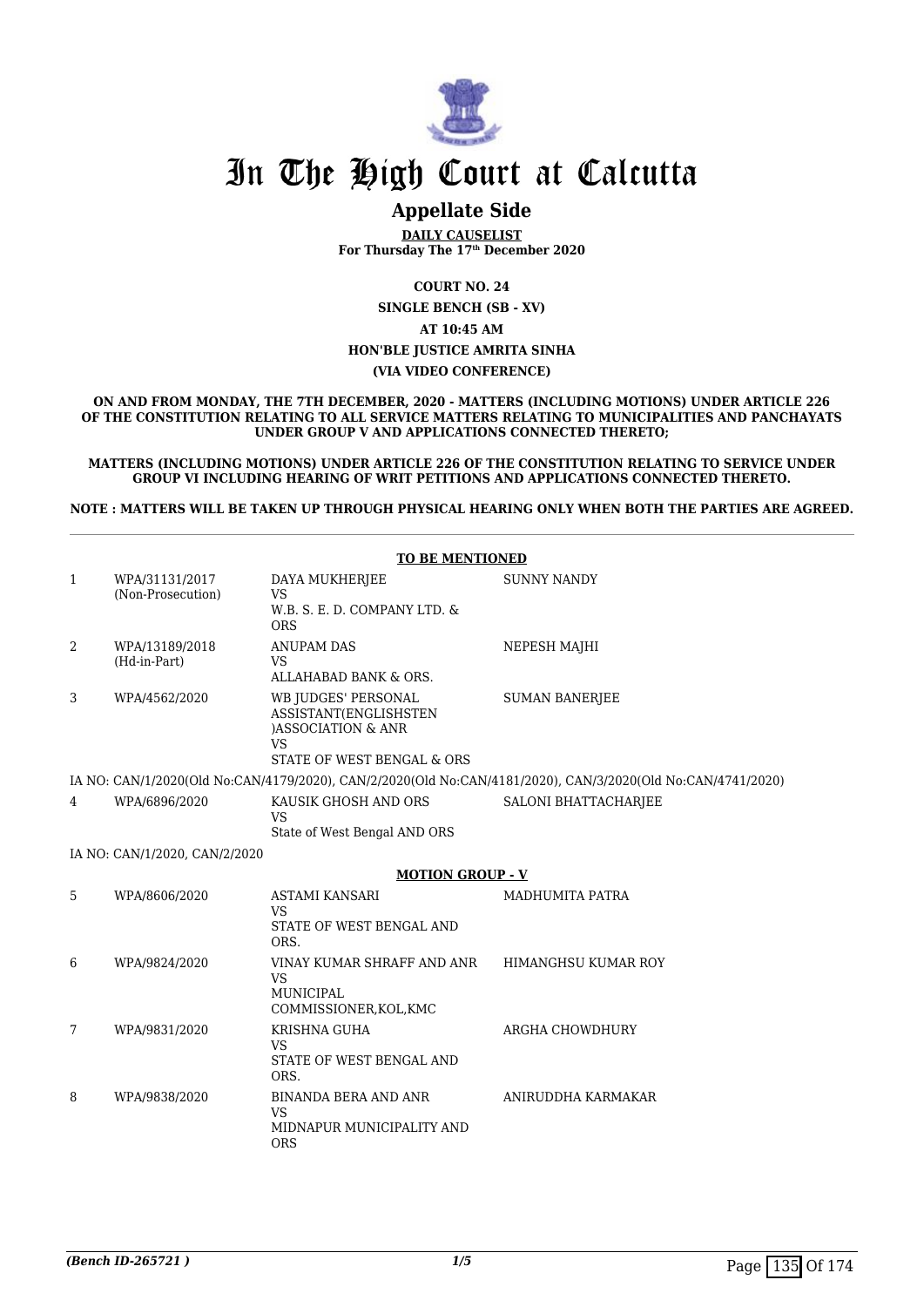#### *DAILY CAUSELIST COURT NO 24-FOR THURSDAY THE 17TH DECEMBER 2020 HIGH COURT OF CALCUTTA - 2 -*

| 9  | WPA/9839/2020                                       | PRANAB KUMAR DEY<br>VS<br>State of West Bengal                                 | PARTHA SARKAR              |
|----|-----------------------------------------------------|--------------------------------------------------------------------------------|----------------------------|
| 10 | WPA/9847/2020                                       | PRADIP KEDIA AND ORS<br>VS.<br>STATE OF WEST BENGAL AND                        | AMAL KUMAR DUTTA           |
| 11 | WPA/9857/2020                                       | ORS.<br>ARUN KUMAR ROY AND ANR<br>VS<br>STATE OF WEST BENGAL AND<br>ORS.       | ABIR CHAKRABORTY           |
| 12 | WPA/9858/2020                                       | LAHARUDDIN SK.<br>VS<br>STATE OF WEST BENGAL AND<br>ORS.                       | PRATIP KUMAR<br>CHATTERJEE |
| 13 | WPA/9859/2020                                       | AJIT MONDAL<br>VS<br>STATE OF WEST BENGAL AND<br>ORS.                          | UJJAL RAY                  |
| 14 | WPA/9865/2020                                       | PRAVAT KUMAR BANERJEE<br>VS<br>State of West Bengal                            | BIDHAYAK LAHIRI            |
| 15 | WPA/10370/2020                                      | <b>SUKHEN GANGULY</b><br>VS.<br>THE CHAMPDANY MUNICIPALITY                     | PASRTHA SARKAR             |
|    |                                                     | <b>MOTION (GROUP VI)</b>                                                       |                            |
| 16 | WPA/2004/2020                                       | <b>GOUTAM MANDAL</b><br>VS<br>UNION OF INDIA & ORS                             | PRATIK MAJUMDER            |
|    |                                                     |                                                                                |                            |
|    | IA NO: CAN/1/2020(Old No:CAN/5074/2020)             |                                                                                |                            |
| 17 | WPA/3792/2020                                       | ARUNA SHARMA & ORS<br>VS<br>STATE OF WEST BENGAL & ORS                         | PRIYANKA MANDAL            |
| 18 | WPA/3795/2020                                       | <b>ANTARA BEGUM &amp; ANR</b><br>VS<br>STATE OF WEST BENGAL & ORS              | SUFI KAMAL                 |
| 19 | WPA/4052/2020                                       | MITHU SARKAR (TALUKDAR) &<br>ANR.<br>VS                                        | SUFI KAMAL                 |
|    |                                                     | STATE OF WEST BENGAL & ORS.                                                    |                            |
| 20 | WPA/4948/2020                                       | MAINUDDIN SARDAR<br>VS.<br>INSPECTOR GENERAL, FTR, HEAD<br>QUARTERS, BSF & ORS | <b>SUBHAM GHOSH</b>        |
|    | IA NO: CAN/1/2020                                   |                                                                                |                            |
| 21 | WPA/5708/2020<br>(2nd file not found)               | LADUKISHORE DASH<br>VS<br>UNION OF INDIA & ORS                                 | PRATIK MAJUMDER            |
|    | wt22 WPA/4733/2020                                  | LADUKISHORE DASH<br>VS.<br>UNION OF INDIA & ORS                                | PRATIK MAJUMDER            |
| 23 | WPA/6222/2020                                       | RADHAGOBINDA DAS & ORS<br>VS<br>STATE OF WEST BENGAL& ORS                      | <b>ATARUL HAOUE MOLLA</b>  |
|    | IA NO: CAN/1/2020(Old No:CAN/4585/2020), CAN/2/2020 |                                                                                |                            |
| 24 | WPA/7542/2020                                       | MADHU SUDAN SINGH<br>VS<br>COAL INDIA LTD                                      | SANJUKTA DUTTA             |

IA NO: CAN/1/2020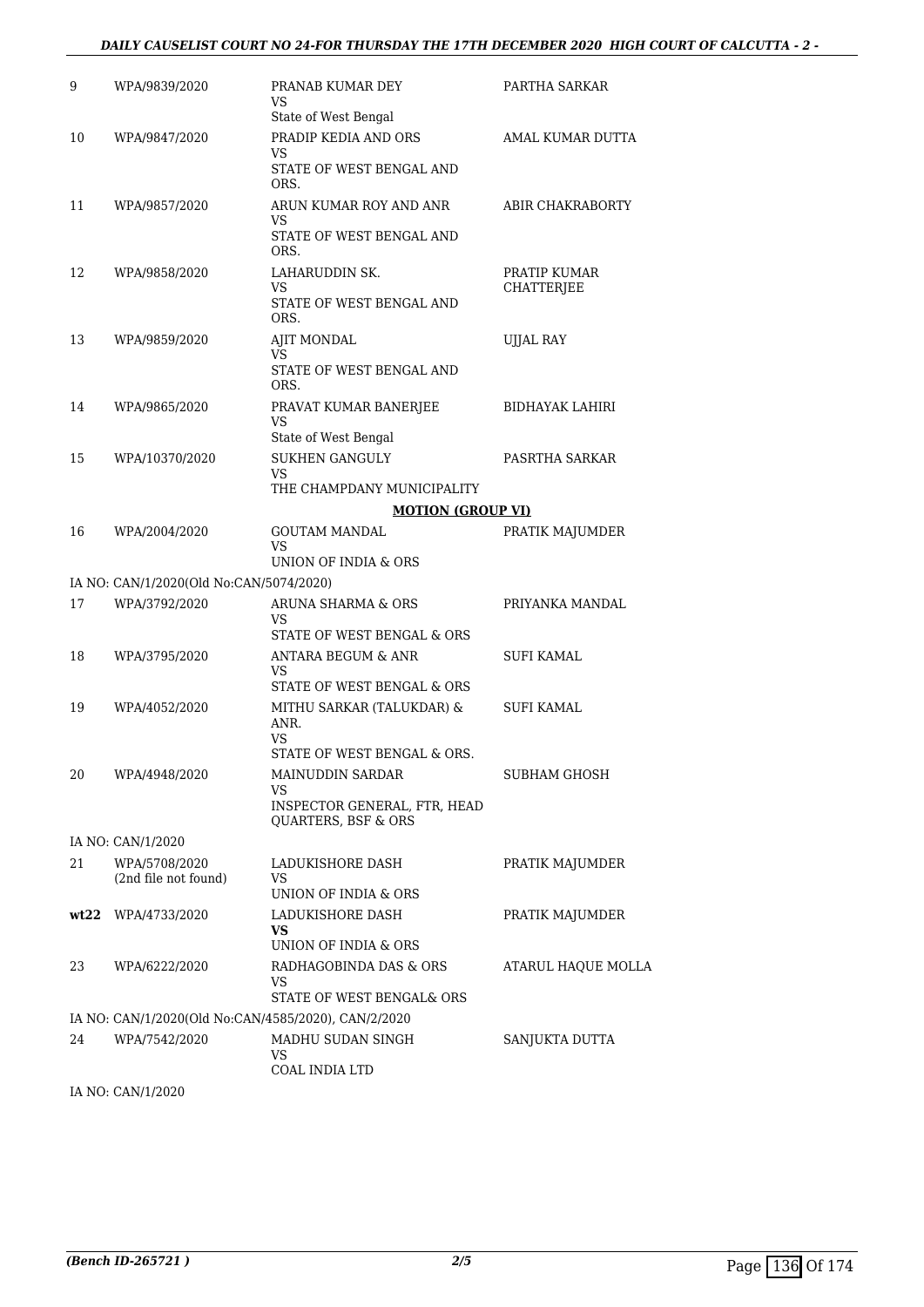| 25 | WPA/8047/2020  | PARTHA PRATIM GHOSH<br>VS<br>THE GOVERNORS (HOUSEHOLD)<br>ESTABLISHMENT , RAJ BHAVAN<br>AND ORS             | SAGNIK MUKHERJEE                   |
|----|----------------|-------------------------------------------------------------------------------------------------------------|------------------------------------|
| 26 | WPA/8048/2020  | <b>MOU MITRA SARKAR</b><br>VS<br>THE GOVERNORS (HOUSE HOLD)<br>ESTABLISHMENT , RAJ BHAVAN<br><b>AND ORS</b> | SAGNIK MUKHERJEE                   |
| 27 | WPA/8187/2020  | SUBHAJIT SAMAJDER<br><b>VS</b><br>WBSEDCL AND ORS.                                                          | ARNAB SAHA                         |
| 28 | WPA/8237/2020  | <b>SUDIP DAS</b><br><b>VS</b><br>Union of India AND ORS                                                     | <b>SOURAV SENGUPTA</b>             |
| 29 | WPA/8342/2020  | <b>BUDHADEV MALLICK</b><br>VS<br>UNION OF INDIA AND ORS                                                     | EBASISH CHATTOPADHYAY              |
| 30 | WPA/8489/2020  | KALPANA JANA<br>VS<br>STATE OF WEST BENGAL AND                                                              | S P PAHARI                         |
| 31 | WPA/9353/2020  | ORS.<br>MANJU ARI<br>VS<br>THE CALCUTTA PORT TRUST                                                          | ANIL KUMAR<br><b>CHATTOPADHYAY</b> |
| 32 | WPA/9612/2020  | NITU DEVI<br>VS<br>THE UNION OF INDIA AND ORS                                                               | ANASUYA BHATTACHARYA               |
| 33 | WPA/9642/2020  | SUSHANTA KUMAR MITRA<br>VS<br>STATE OF WEST BENGAL AND<br>ORS                                               | SANJUKTA DUTTA                     |
| 34 | WPA/9648/2020  | SABITA BHATTACHARYYA<br>VS<br>UNION OF INDIA AND ORS                                                        | RAJLAKSHMI GHATAK                  |
| 35 | WPA/9700/2020  | <b>HARUN AL RASHID</b><br>VS<br>STATE OF WEST BENGAL AND<br>ORS.                                            | PRIYANKA JANA                      |
| 36 | WPA/9701/2020  | JIBAN KRISHNA SAHA<br>VS<br>STATE OF WEST BENGAL AND<br>ORS.                                                | DIP JYOTI CHAKRABORTY              |
| 37 | WPA/9710/2020  | TRIDIP SARKAR<br>VS<br>UNION OF INDIA AND ORS.                                                              | DEBAPRIYA MONDAL                   |
| 38 | WPA/9712/2020  | RAHIDUL SK<br>VS<br>THE DIRECTORATE GENERAL,<br><b>CRPF AND ORS</b>                                         | SANKHA SUBHRA RAY                  |
| 39 | WPA/9742/2020  | ARPAN KUMAR CHATTOPADHYAY<br>VS.<br>Union of India AND ANR                                                  | ANIRBAN GHOSH                      |
| 40 | WPA/9743/2020  | <b>MONIRUL ISLAM</b><br>VS<br>Union of India                                                                | <b>ASHRAFUL HUQ</b>                |
| 41 | WPA/10147/2020 | AMBIYA KHATUN @ AMBIYA BIBI<br>AND ANOTHER<br><b>VS</b><br>STATE OF WEST BENGAL AND<br>ORS.                 | JAKIR HOSSAIN                      |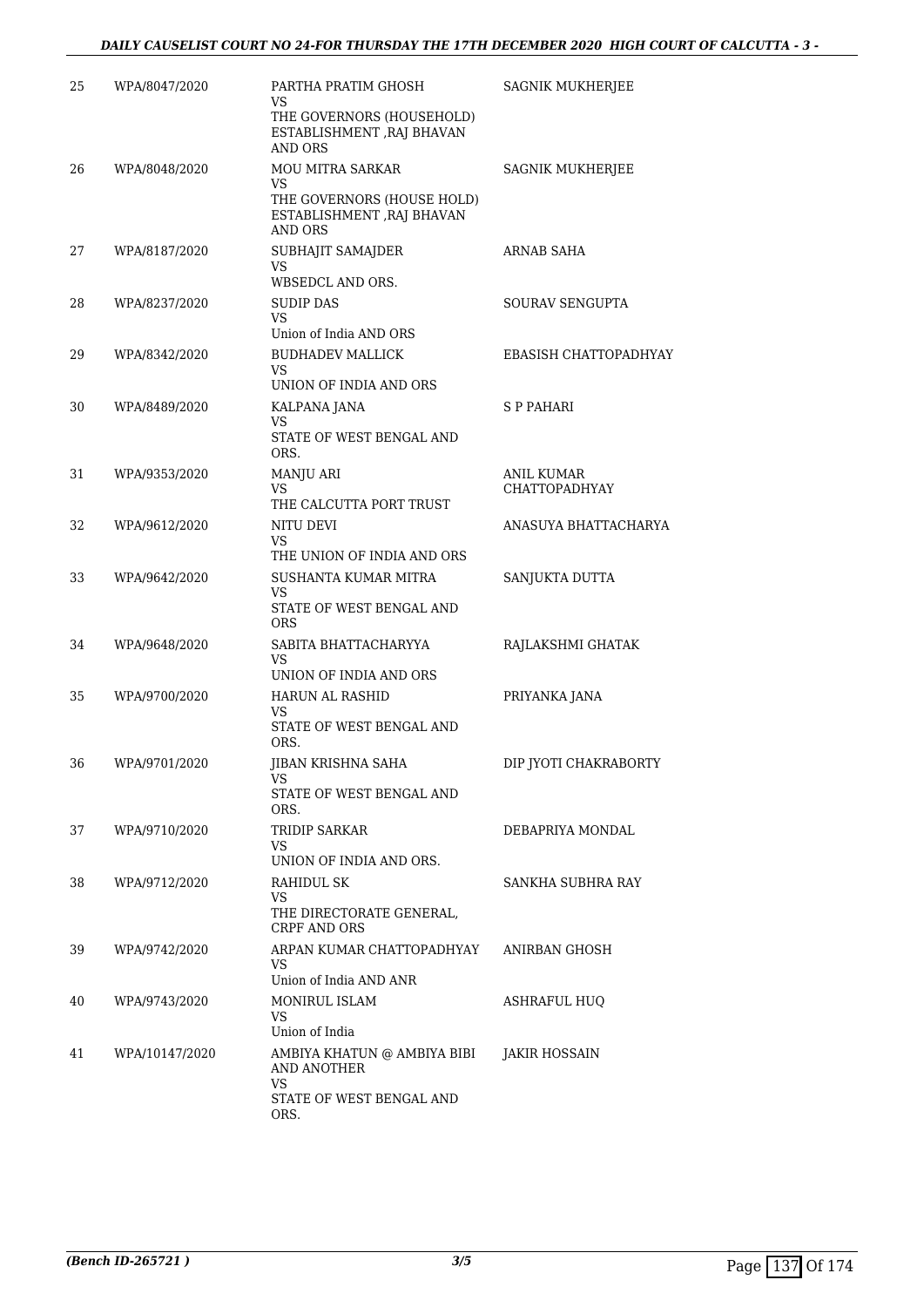| 42 | WPA/10164/2020                                            | CALCUTTA HIGH COURT<br>SCHEDULTE CASTE/SCHEDULED<br>TRIBES AND O.B.C. EMPLOYEES<br>FORUM AND OTHERS<br>VS.<br>STATE OF WEST BENGAL AND<br>ORS. | TIRTHANKAR RAY           |
|----|-----------------------------------------------------------|------------------------------------------------------------------------------------------------------------------------------------------------|--------------------------|
| 43 | WPA/10228/2020                                            | JHUMA DHIBAR<br>VS                                                                                                                             | <b>SANDIP DAS</b>        |
|    |                                                           | UNION OF INDIA AND ORS.                                                                                                                        |                          |
|    |                                                           | <b>APPLICATION</b>                                                                                                                             |                          |
| 44 | WPA/20797/2016                                            | SANTU PARAMANIK & ORS<br>VS                                                                                                                    | PRATIK MAJUMDER          |
|    |                                                           | UNION OF INDIA & ORS                                                                                                                           |                          |
| 45 | IA NO: CAN/1/2019(Old No:CAN/12164/2019)<br>WPA/8916/2019 | RAJEEV VARMA                                                                                                                                   | <b>BANKIM MONDAL</b>     |
|    |                                                           | <b>VS</b><br>THE BALMAR LAWRIE & CO. LTD.<br>& ORS                                                                                             |                          |
|    | IA NO: CAN/1/2020                                         |                                                                                                                                                |                          |
| 46 | WPA/19731/2019                                            | SUBRATA KUMAR DEY<br>VS<br>STATE OF WEST BENGAL & ORS                                                                                          | <b>SAURAV ROY</b>        |
|    | wt47 CPAN/667/2020                                        | <b>SUBRATA KUMAR DEY</b>                                                                                                                       | SAURAV ROY               |
|    |                                                           | VS.                                                                                                                                            |                          |
|    |                                                           | RAJESH KUMAR SINHA AND ANR                                                                                                                     |                          |
| 48 | WPA/19740/2019                                            | SAMIR KUMAR MANDAL<br>VS.<br>STATE OF WEST BENGAL & ORS                                                                                        | <b>SAURAV ROY</b>        |
|    | wt49 CPAN/673/2020                                        | SAMIR KUMAR MONDAL<br>VS<br>STATE OF WEST BENGAL AND                                                                                           | SAURAV ROY               |
|    |                                                           | ORS.                                                                                                                                           |                          |
| 50 | WPA/19746/2019                                            | CHANDRA KUMAR DAS<br>VS<br>STATE OF WEST BENGAL & ORS                                                                                          | SAURAV ROY               |
|    | wt51 CPAN/668/2020                                        | CHANDRA KUMAR DAS<br>VS<br>RAJESH KUMAR SINHA AND ANR                                                                                          | SAURAV ROY               |
| 52 | WPA/20843/2019                                            | RUPNARAYAN SARKAR<br>STATE OF WEST BENGAL & ORS                                                                                                | SAURAV ROY               |
|    | wt53 CPAN/669/2020                                        | RUPNARAYAN SARKAR                                                                                                                              | SAURAV ROY               |
|    |                                                           | VS<br>RAJESH KUMAR SINHA AND ANR                                                                                                               |                          |
| 54 | WPA/20871/2019                                            | SHAKIL AHMED<br>VS                                                                                                                             | SAURAV ROY               |
|    |                                                           | STATE OF WEST BENGAL & ORS                                                                                                                     |                          |
|    | wt55 CPAN/676/2020                                        | SHAKIL AHMED<br>VS<br>RAJESH KUMAR SINHA                                                                                                       | SAURAV ROY               |
| 56 | WPA/23736/2019                                            | SEKH SHAUKAT ALI @ SHOUKAT<br>ALI<br>VS.<br>STATE OF WEST BENGAL & ORS                                                                         | AMLAN KUMAR<br>MUKHERJEE |
|    | wt57 CPAN/198/2020                                        | RAJA CHOWDHURY<br>VS<br>PANCHU GOPAL ROY @ PANCHU<br>RAY                                                                                       | PUSPAL CHAKRABORTY       |
|    |                                                           |                                                                                                                                                |                          |

IA NO: CAN/1/2020(Old No:CAN/4839/2020), CAN/2/2020(Old No:CAN/4840/2020)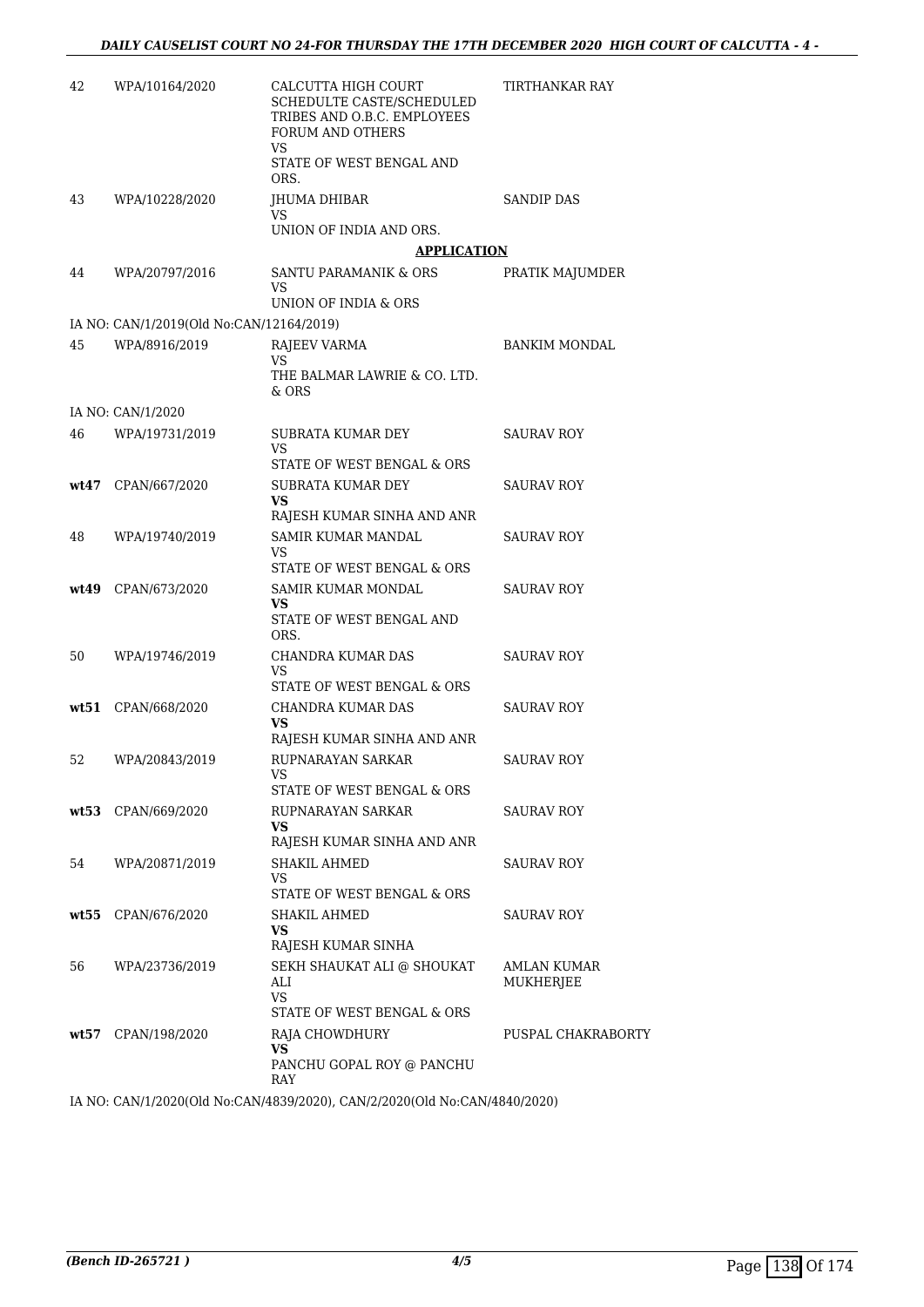#### *DAILY CAUSELIST COURT NO 24-FOR THURSDAY THE 17TH DECEMBER 2020 HIGH COURT OF CALCUTTA - 5 -*

| 58 | RVW/15/2020                             | RATRI BERA (JANA)<br>VS<br>STATE OF WEST BENGAL & ORS                                                | <b>BHARAT CHANDRA SIMAI</b> |
|----|-----------------------------------------|------------------------------------------------------------------------------------------------------|-----------------------------|
|    | IA NO: CAN/1/2020(Old No:CAN/882/2020)  |                                                                                                      |                             |
|    | wt59 WPA/20932/2019                     | RATRI BERA (JANA)<br><b>VS</b><br>STATE OF WEST BENGAL & ORS                                         | <b>BHARAT CHANDRA SIMAI</b> |
| 60 | WPA/6204/2020                           | ANIL DAS<br>VS<br>COAL INDIA LTD. & ORS                                                              | VICTOR CHATERJEE            |
|    | IA NO: CAN/1/2020(Old No:CAN/4546/2020) |                                                                                                      |                             |
|    | wt61 CPAN/501/2020                      | <b>ANIL DAS</b><br>VS<br>PRAMOD AGARWAL, CHAIRMAN<br>CUM MANAGING DIRECTOR,<br><b>COAL INDIA LTD</b> | VICTOR CHATTERJEE           |
|    |                                         | <b>FOR HEARING</b>                                                                                   |                             |
| 62 | WPA/3781/2015<br>(Hd-in-Part)           | RAJIB KUMAR SAHA<br>VS<br>STATE OF WEST BENGAL & ORS                                                 | <b>MOUSUMI BHOWAL</b>       |
|    | wt63 WPA/3780/2015                      | DIBYA JYOTI PAUL<br>VS<br>STATE OF WEST BENGAL & ORS                                                 | DEBORSHI DHAR               |
|    | IA NO: CAN/1/2018(Old No:CAN/8939/2018) |                                                                                                      |                             |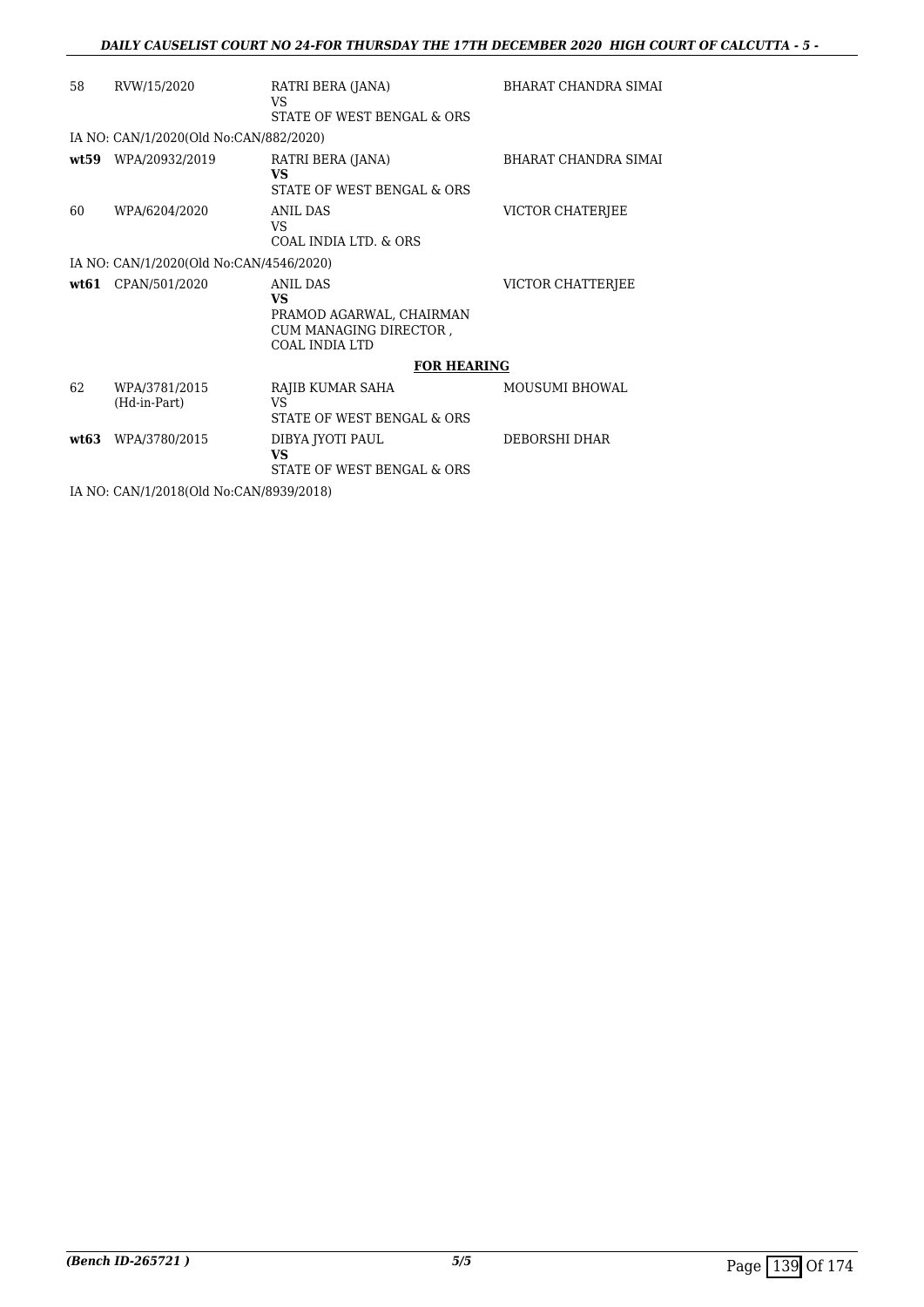

### **Appellate Side**

**DAILY CAUSELIST For Thursday The 17th December 2020**

**COURT NO. 22**

**SINGLE BENCH (SB - XVI)**

**AT 10:45 AM**

**HON'BLE JUSTICE ABHIJIT GANGOPADHYAY**

**(VIA VIDEO CONFERENCE)**

**ON AND FROM MONDAY, THE 7TH DECEMBER, 2020 – MATTERS (INCLUDING MOTIONS) UNDER ARTICLE 226 OF THE CONSTITUTION OF INDIA RELATING TO LABOUR UNDER GROUP III ; MATTERS (INCLUDING MOTIONS) UNDER ARTICLE 226 OF THE CONSTITUTION RELATING TO TRANSPORT & TELECOMMUNICATION UNDER GROUP VII INCLUDING HEARING OF WRIT PETITIONS AND APPLICATIONS CONNECTED THERETO; NO MENTIONING WILL BE ENTERTAINED WITHOUT SERVICE OF NOTICE OF MENTIONING;**

**NOTE: MATTERS WILL BE TAKEN UP THROUGH PHYSICAL HEARING ONLY WHEN BOTH THE PARTIES ARE AGREED.**

#### **ITEM NOS. 2, 3 AND 4 WILL BE TAKEN UP AT 12 NOON**

|   |                           | <b>TO BE MENTIONED</b>                                                                                                               |                        |  |
|---|---------------------------|--------------------------------------------------------------------------------------------------------------------------------------|------------------------|--|
| 1 | WPA/26308/2018            | BENGAL SHRIRAM HI-TECH CITY<br><b>PVT. LMITED &amp; ANR</b><br><b>VS</b><br><b>ASSISTANT LABOUR</b><br><b>COMMISSIONER &amp; ANR</b> | NEELIMA CHATTERJEE     |  |
|   |                           | <b>NEW MOTION (GROUP - III)</b>                                                                                                      |                        |  |
| 2 | WPA/8935/2020             | BAPPA NANDI AND ORS<br><b>VS</b><br>STATE OF WEST BENGAL AND<br>ORS.                                                                 | HIMANGSHU GHOSH        |  |
| 3 | WPA/10520/2020            | SANKALPA BARAN HARI AND<br><b>ANOTHER</b><br><b>VS</b><br><b>BHARAT PETROLEUM</b><br><b>CORPORATION LIMITED AND</b><br><b>OTHERS</b> | <b>KALPITA PAUL</b>    |  |
|   |                           | <b>NEW MOTION (GROUP - VII)</b>                                                                                                      |                        |  |
| 4 | WPA/8729/2020             | NOOR ISLAM<br><b>VS</b><br>STATE OF WEST BENGAL AND<br>ORS.                                                                          | PRIYABRATA SAHA        |  |
|   |                           | <b>GR. - III (MOTION)</b>                                                                                                            |                        |  |
| 5 | WPA/2332/2020             | PUBANG ETRON ELECTRIC<br>MOTOR PRIVATE LIMITED & ANR<br><b>VS</b><br>UNION OF INDIA & ORS                                            | <b>APARNA BANERJEE</b> |  |
| 6 | WPA/16535/2006<br>(DEFT.) | FOOD CORPORATION OF INDIA MD. NIZAMUDDIN<br><b>VS</b><br>CENTRAL GOVT, INDUST.<br>TRIBUNAL, KOLKATA                                  |                        |  |
|   |                           | IA NO: CAN/1/2010(Old No:CAN/451/2010), CAN/2/2020, CAN/3/2020                                                                       |                        |  |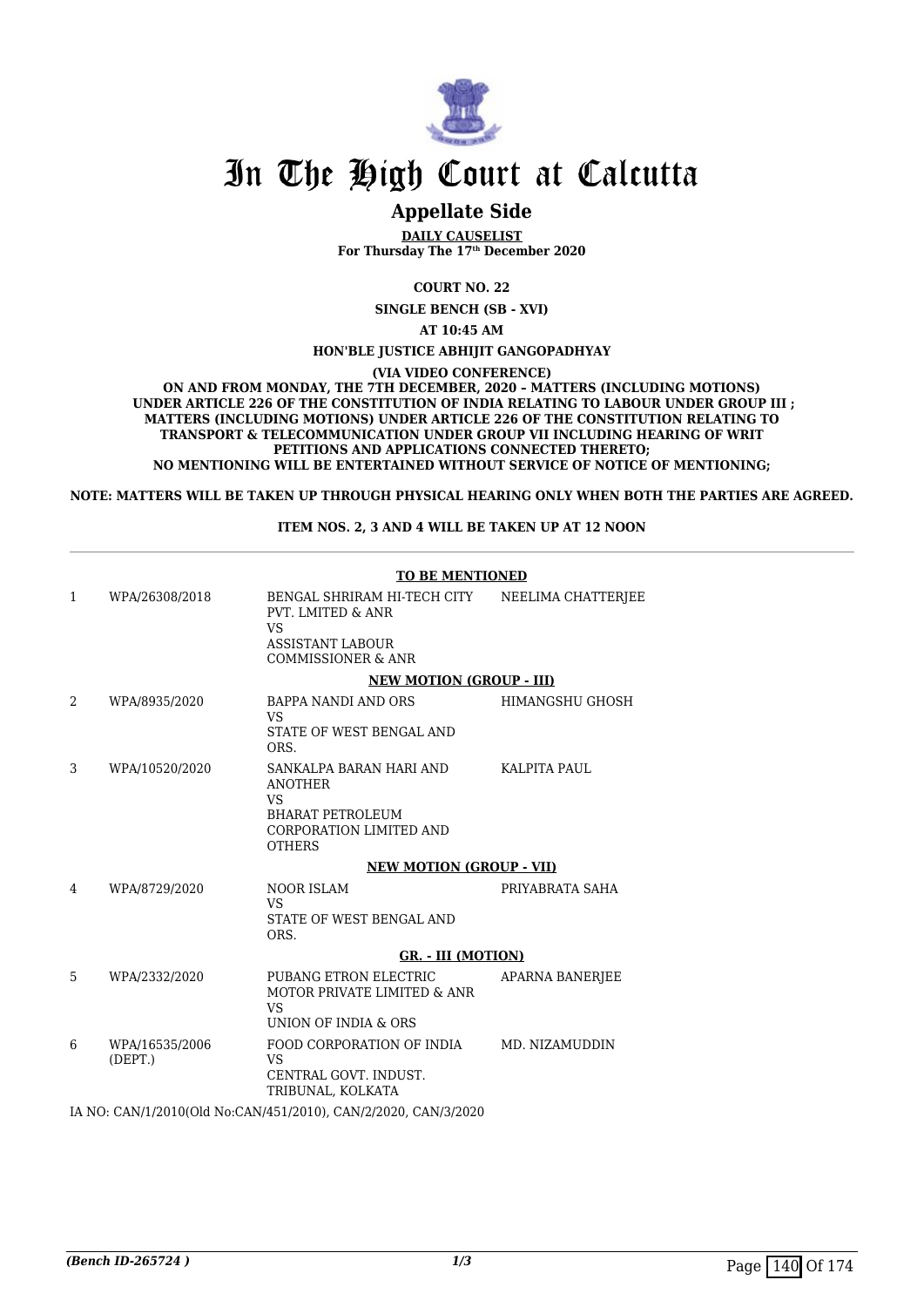| 7  | WPA/3548/2012                            | PRITHWIS BHATTACHARJEE &<br>ORS<br><b>VS</b><br>THE CENTRAL P. F.<br>COMMISSIONER, BHABISYA NIDHI<br><b>BHAVAN &amp; ORSA</b>     | SUBRATA BHATTACHARJEE                |
|----|------------------------------------------|-----------------------------------------------------------------------------------------------------------------------------------|--------------------------------------|
| 8  | WPA/10557/2016                           | NORTH 24 PARGANAS CO-OP AGRI<br>& RURAL DEV BANK LTD.<br>VS<br>UNION OF INDIA & ORS                                               | PBITRA CHARAN<br><b>BHATTACHARYA</b> |
|    | IA NO: CAN/1/2019(Old No:CAN/6854/2019)  |                                                                                                                                   |                                      |
| 9  | WPA/2827/2017                            | M/S BIRLA CORPORATION<br><b>LIMITED &amp; ANR</b><br>VS                                                                           | RAVI KUMAR DEY                       |
|    | IA NO: CAN/1/2017(Old No:CAN/11809/2017) | STATE OF WEST BENGAL & ORS                                                                                                        |                                      |
| 10 | WPA/19810/2017                           | <b>REYAZ AHMED</b><br>VS<br>M/S VIJAYSHREE LTD. & ORS                                                                             | KOMAL SINGH                          |
| 11 | WPA/1754/2018                            | ANATA PAUL<br>VS<br>STATE OF WEST BENGAL & ORS                                                                                    | B. SHAW                              |
| 12 | WPA/1756/2018                            | NETAI KHAN<br>VS<br>STATE OF WEST BENGAL & ORS                                                                                    | B. SHAW                              |
| 13 | WPA/25855/2018                           | BHARAT SANCHAR NIGAM<br>LIMITED & ANR<br>VS.                                                                                      | CHANDRA SEKHAR BAG                   |
| 14 | WPA/17927/2019                           | PADMA CHOWDHURY & ORS<br>JOYDEV CHANDRA SINHA & ANR<br>VS<br>EMPLOYEES STATE INSURANCE<br><b>CORPORATION &amp; ORS</b>            | <b>BASANTA KUMAR SEN</b>             |
| 15 | WPA/22169/2019                           | <b>BURN SHRAMIK &amp; ANR</b><br>VS<br>UNION OF INDIA & ORS                                                                       | PINTU KARAR                          |
| 16 | WPA/136/2020                             | PRABARTAK JUTE MILLS LTD.<br>VS<br><b>ASSISTANT LABOUR</b><br>COMMISSIONER, WEST BENGAL<br>$&$ ORS                                | TRIPTIMOY TALUKDER                   |
| 17 | WPA/137/2020                             | PRABARTAK JUTE MILLS LTD.<br>VS<br><b>ASSISTANT LABOUR</b><br>COMMISSIONER, WEST BENGAL<br>$\&$ ORS                               | TRIPTIMOY TALUKDER                   |
|    | IA NO: CAN/1/2020(Old No:CAN/2845/2020)  |                                                                                                                                   |                                      |
| 18 | WPA/220/2020                             | <b>MANTU DAS</b><br>VS<br>UNION OF INDIA & ORS                                                                                    | ANUJ KR MISHRA                       |
| 19 | WPA/3055/2020                            | LAGAN ENGG. CO. LTD. WORKERS<br><b>UNION</b><br>VS.                                                                               | <b>BIKASH SHAW</b>                   |
| 20 | WPA/5247/2020                            | STATE OF WEST BENGAL & ORS.<br>PADAM MERCANTILES PVT. LTD &<br>ANR<br>VS.                                                         | DEONENT INPERSON                     |
| 21 | WPA/8615/2020                            | EMPLOYEES STATE INSURANCE<br><b>CORPORATION &amp; ORS</b><br>ANIL KUMAR GHOSH<br>VS.<br>THE STATE OF WEST BENGAL<br><b>ANDORS</b> | <b>DEBASIS SUR</b>                   |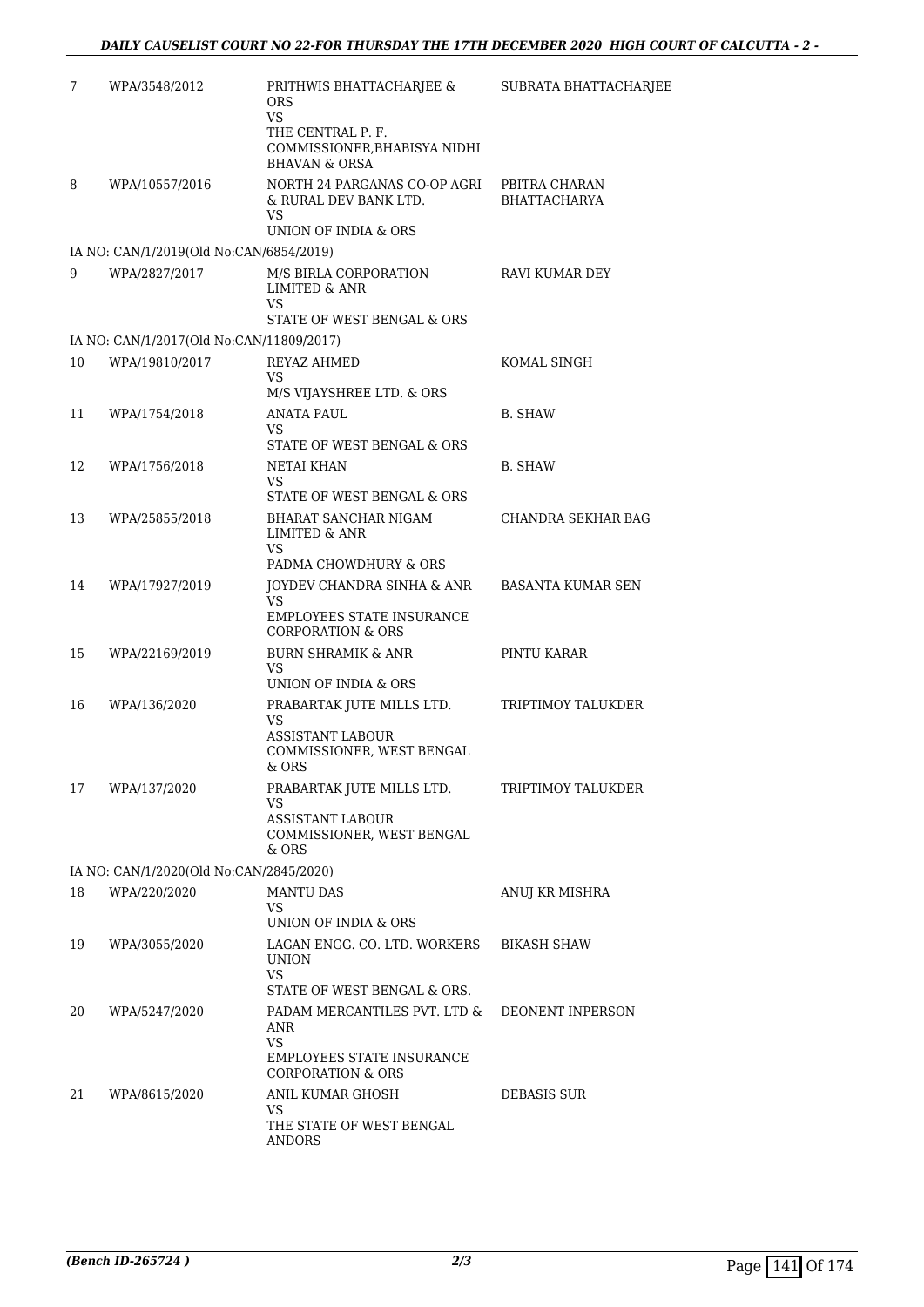| 22 | WPA/8891/2020  | JANARDAN MONDAL<br>VS<br>THE STATE OF WEST BENGAL<br>AND ORS                                        | JAMIRUDDIN KHAN   |
|----|----------------|-----------------------------------------------------------------------------------------------------|-------------------|
|    |                | <b>GROUP - VII (MOTION)</b>                                                                         |                   |
| 23 | WPA/8431/2020  | SUBBA NICROSYSTERMS LTD<br>VS<br>WEST BENGAL ELECTRONICS<br>INDUSTRY DEVELOPMENT<br>CORPORATION LTD | SWARNALI SAHA     |
| 24 | WPA/10519/2020 | SAMARESH BHATTACHARYA<br>VS<br>STATE OF WEST BENGAL AND<br>ORS.                                     | DEBAPRIYA SAMANTA |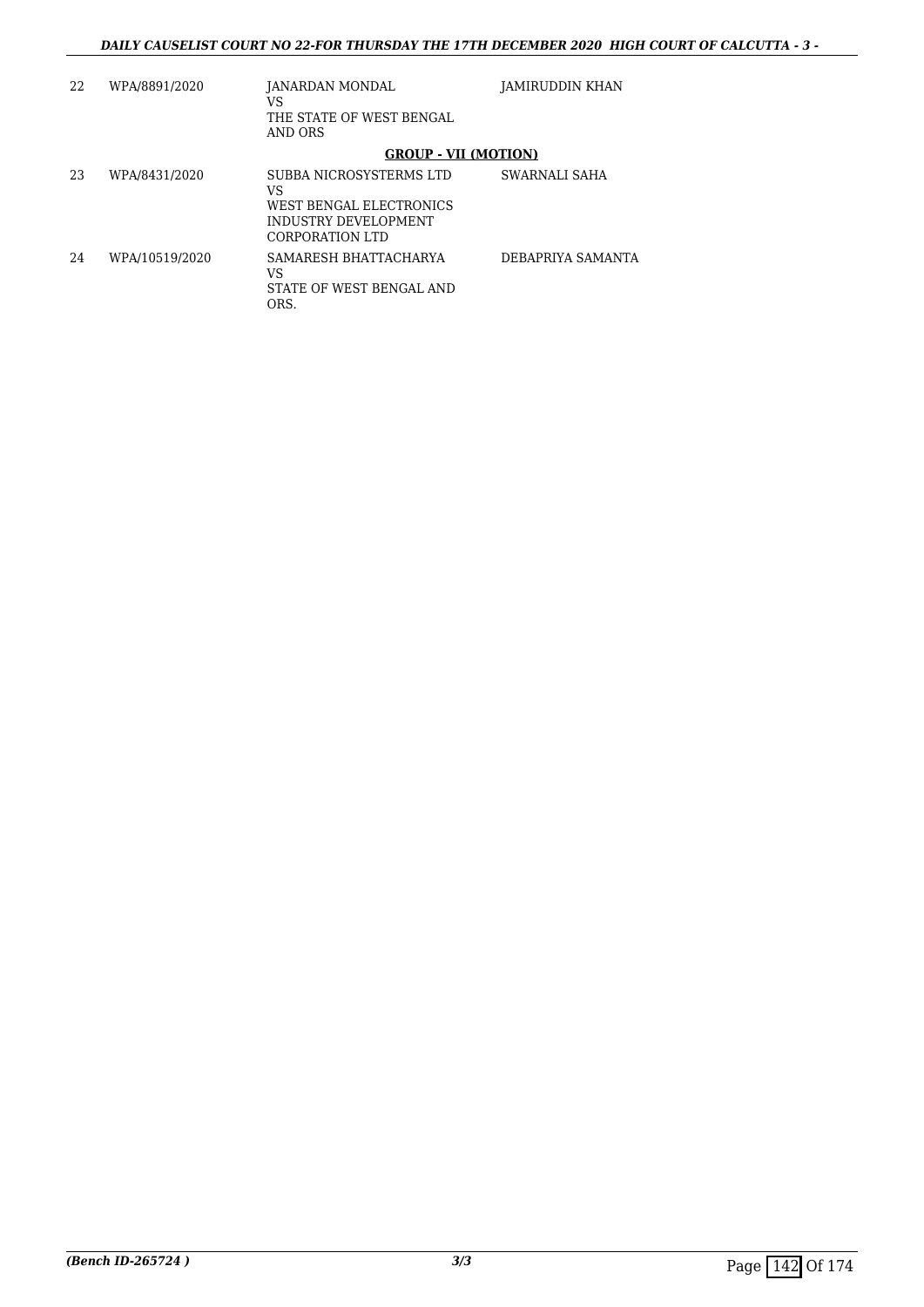

# **Appellate Side**

**DAILY CAUSELIST For Thursday The 17th December 2020**

**COURT NO. 32 SINGLE BENCH (SB - XVII) AT 10:45 AM HON'BLE JUSTICE JAY SENGUPTA (VIA VIDEO CONFERENCE)**

#### **ON AND FROM MONDAY, THE 7TH DECEMBER, 2020 - ADMISSION OF CRIMINAL MOTIONS AND HEARING OF CRIMINAL REVISIONS ARISING OUT OF N.I. ACT, POSCO;**

**MAINTENANCE AND CRIME AGAINST WOMEN (NOT ASSIGNED TO ANY OTHER BENCH) INCLUDING APPLICATIONS CONNECTED THERETO;**

### **HEARING OF CRIMINAL REVISIONS (IRRESPECTIVE OF CLASSIFICATION) FILED FROM 2016 INCLUDING CONNECTED APPLICATIONS;**

**HEARING OF CRIMINAL APPEALS**

### **NOTE : MATTERS WILL BE TAKEN UP THROUGH PHYSICAL HEARING WHEN BOTH THE PARTIES ARE AGREED**

### **TO BE MENTIONED**

| 1 | CRA/715/2017<br>(Non-Prosecution)                                                                                                                                                                                                                                                                                                         | KHUSHBUR RAHAMAN<br>VS<br>STATE OF WEST BENGAL                               | <b>SUJATA DAS</b>     |
|---|-------------------------------------------------------------------------------------------------------------------------------------------------------------------------------------------------------------------------------------------------------------------------------------------------------------------------------------------|------------------------------------------------------------------------------|-----------------------|
|   | IA NO: CRAN/2/2020                                                                                                                                                                                                                                                                                                                        |                                                                              |                       |
| 2 | CRM/8544/2020<br>(Correction)                                                                                                                                                                                                                                                                                                             | MD. SAMSUL ISLAM SAON<br>VS<br>State of West Bengal                          | <b>BISWAJIT MITRA</b> |
|   |                                                                                                                                                                                                                                                                                                                                           | <b>LISTED MOTION</b>                                                         |                       |
| 3 | CRR/3029/2018                                                                                                                                                                                                                                                                                                                             | <b>SUMAN CHATTERJEE &amp;</b><br>ORS.<br>VS<br>STATE OF WEST BENGAL &<br>ANR | <b>ASHISH DEY</b>     |
|   | $\mathbf{r}$ , $\mathbf{r}$ , $\mathbf{r}$ , $\mathbf{r}$ , $\mathbf{r}$ , $\mathbf{r}$ , $\mathbf{r}$ , $\mathbf{r}$ , $\mathbf{r}$ , $\mathbf{r}$ , $\mathbf{r}$ , $\mathbf{r}$ , $\mathbf{r}$ , $\mathbf{r}$ , $\mathbf{r}$ , $\mathbf{r}$ , $\mathbf{r}$ , $\mathbf{r}$ , $\mathbf{r}$ , $\mathbf{r}$ , $\mathbf{r}$ , $\mathbf{r}$ , |                                                                              |                       |

IA NO: CRAN/1/2019(Old No:CRAN/52/2019)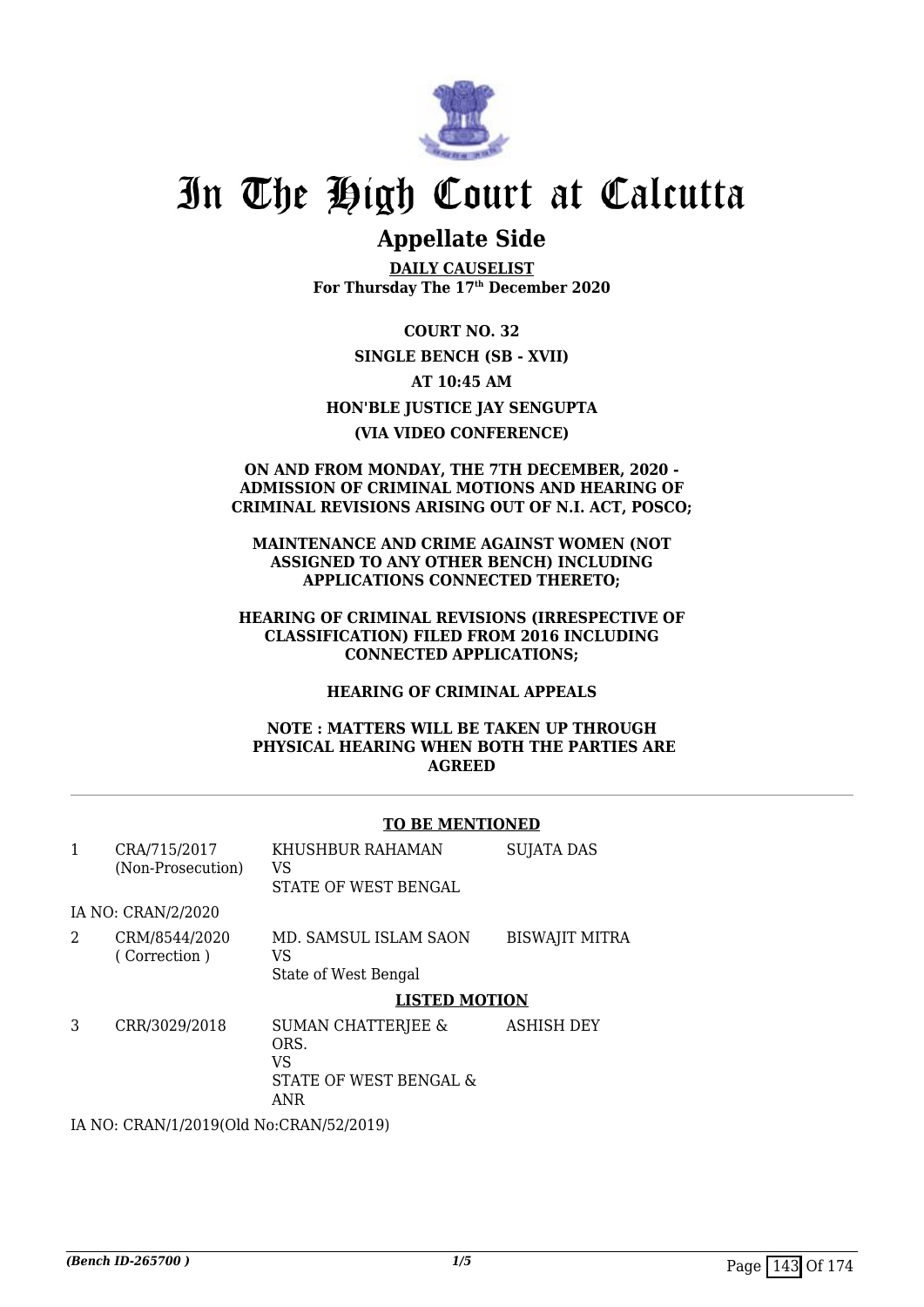| 4  | CRR/279/2019       | SRIPATI PRAMANIK<br><b>VS</b>                            | <b>BHASKAR C MANNA</b>               |
|----|--------------------|----------------------------------------------------------|--------------------------------------|
|    |                    | STATE OF WEST BENGAL &<br><b>ORS</b>                     |                                      |
| 5  | CRR/2940/2019      | DIPANKAR CHAKRABORTY<br><b>VS</b>                        | <b>SHAREQ SIDDIQUE</b>               |
|    |                    | STATE OF WEST BENGAL                                     |                                      |
| 6  | CRR/3299/2019      | TAPAN ROY & ANR<br><b>VS</b>                             | APURBA KUMAR<br><b>DATTA</b>         |
|    |                    | STATE OF WEST BENGAL &<br><b>ANR</b>                     |                                      |
| 7  | CRR/3488/2019      | <b>MASKURA BIBI</b>                                      | <b>TAPODIP GUPTA</b>                 |
|    |                    | VS<br><b>MOTAHAR HOSSAIN</b>                             |                                      |
| 8  | CRR/957/2020       | <b>DIPU NASKAR</b><br><b>VS</b>                          | TAUHID KHAN                          |
|    |                    | STATE OF WEST BENGAL &<br><b>ANR</b>                     |                                      |
| 9  | CRR/959/2020       | REBA KAR CHOWDHURY                                       | SHASHANKA                            |
|    |                    | <b>VS</b><br>STATE OF WEST BENGAL                        | SHEKHAR SAHA                         |
| 10 | CRR/976/2020       | <b>SUBHAS BHUNIA @</b><br>SUBHAS CHANDRA BHUNIA<br>& ORS | <b>ADITYA RATAN</b><br><b>TIWARY</b> |
|    |                    | <b>VS</b><br>STATE OF WEST BENGAL &<br><b>ANR</b>        |                                      |
|    |                    | IA NO: CRAN/1/2020(Old No:CRAN/1283/2020)                |                                      |
| 11 | CRR/1555/2020      | ANJAN KR SEN                                             | SUBHASIS MISHRA                      |
|    |                    | <b>VS</b><br>STATE OF WEST BENGAL<br>AND ANR             |                                      |
| 12 | CRR/1763/2020      | <b>SWAPAN BERA</b>                                       | LIPIKA NATH                          |
|    |                    | <b>VS</b><br>State of West Bengal AND<br>ANR             |                                      |
| 13 | CRR/1789/2020      | SAJJAD HOSSAIN MONDAL<br>VS                              | <b>INDRAJEET DEY</b>                 |
|    |                    | State of West Bengal                                     |                                      |
| 14 | CRR/1790/2020      | M.GEORGE FRAHOR AND<br><b>ORS</b><br><b>VS</b>           | RAJEEV LOCHAN                        |
|    |                    | NUPUR MUKHERJEE AND<br><b>ANR</b>                        |                                      |
|    | IA NO: CRAN/1/2020 |                                                          |                                      |
| 15 | CRR/1791/2020      | TAMAL KRISHNA GHOSH<br><b>VS</b>                         | SATYENDRA<br><b>AGARWAL</b>          |
|    |                    | State of West Bengal AND<br><b>ANR</b>                   |                                      |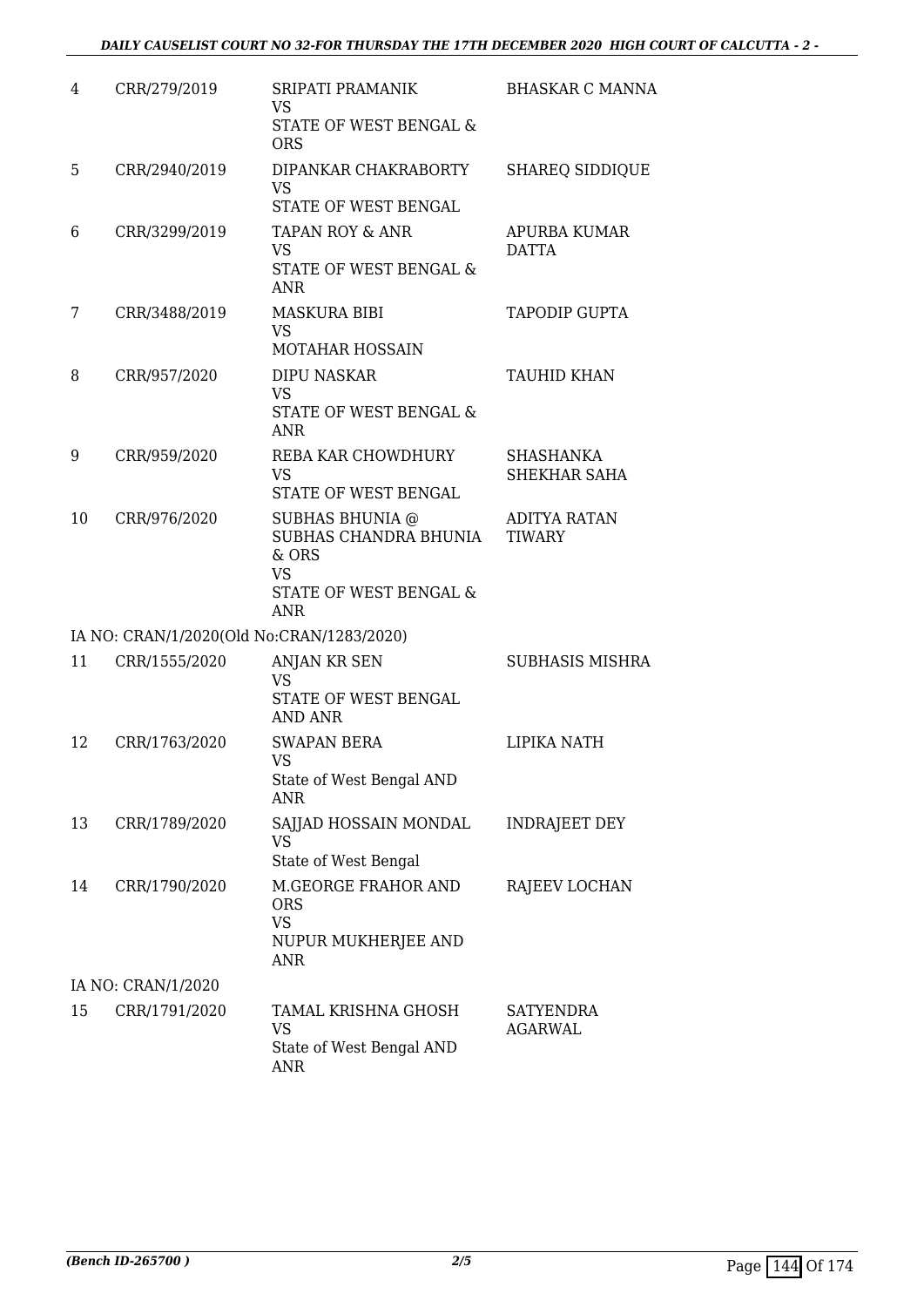| 16 | CRR/1793/2020                             | <b>ISMAIL ALI KHAN</b><br><b>VS</b>                                                        | ASISH KUMAR DUTTA                                                                               |
|----|-------------------------------------------|--------------------------------------------------------------------------------------------|-------------------------------------------------------------------------------------------------|
|    |                                           | STATE OF WEST BENGAL<br>AND ORS.                                                           |                                                                                                 |
|    |                                           | <b>ASSIGNED MATTERS</b>                                                                    |                                                                                                 |
| 17 | CRR/2764/2018                             | CENTRAL BUREAU OF<br><b>INVESTIGATION</b><br><b>VS</b><br><b>GOPAL JHA &amp; ANR</b>       | <b>CHANDREYI</b><br>ALAM(GUPTA)                                                                 |
|    | wt18 CRR/1947/2018                        | GOPAL JHA & ANR                                                                            | <b>S DUTTA</b>                                                                                  |
|    |                                           | <b>VS</b><br>CBI, BANK SECURITES &<br>FRAUD CELL, CGO COMP,<br><b>KOL</b>                  |                                                                                                 |
|    |                                           | <b>EXTENSION OF INTERIM ORDER</b>                                                          |                                                                                                 |
| 19 | CRR/1072/2020                             | TUSHAR MANNA<br><b>VS</b><br><b>ANANDA SARKAR</b>                                          | <b>RAJIV KUMAR</b>                                                                              |
|    |                                           | IA NO: CRAN/1/2020(Old No:CRAN/3178/2020), CRAN/2/2020                                     |                                                                                                 |
|    |                                           | <b>CONTESTED APPLICATION</b>                                                               |                                                                                                 |
| 20 | CRR/1628/2016                             | ARUP ROY & ORS                                                                             | P K CHATTERJEE                                                                                  |
|    |                                           | VS<br>STATE OF WEST BENGAL                                                                 |                                                                                                 |
| 21 | CRR/2194/2016                             | JUMMAN ALI KHAN & ANR<br><b>VS</b><br>KADAR SK. @ MANIRUDDIN<br>SK. & ORS                  | MD. ABDUR<br><b>RAHAMAN</b>                                                                     |
| 22 | CRR/2719/2016                             | MERCEDES-BENZ INDIA<br><b>PVT LTD</b><br><b>VS</b><br>STATE OF WEST BENGAL &<br><b>ANR</b> | <b>M MUKHERJEE</b>                                                                              |
|    |                                           | IA NO: CRAN/12/2020(Old No:CRAN/1240/2020)                                                 |                                                                                                 |
| 23 | CRR/3326/2016                             | RANJAN KUMAR NAYEK<br><b>VS</b><br>STATE OF WEST BENGAL &<br><b>ANR</b>                    | ANINDYA GHOSH                                                                                   |
|    | No:CRAN/599/2020)                         |                                                                                            | IA NO: CRAN/6/2017(Old No:CRAN/4974/2017), CRAN/7/2017(Old No:CRAN/5332/2017), CRAN/11/2020(Old |
| 24 | CRR/4108/2016                             | <b>SOMA MUKHERJEE</b><br><b>VS</b><br>SUDIPTA CHANDRA SEN                                  | DEBASHIS BANERJEE                                                                               |
| 25 | CRR/130/2017                              | <b>BHOLA JAISWAL &amp; ANR</b><br><b>VS</b><br>STATE OF WEST BENGAL&<br><b>ANR</b>         | MANIK LAL PODDAER                                                                               |
|    | IA NO: CRAN/6/2018(Old No:CRAN/2362/2018) |                                                                                            |                                                                                                 |
| 26 | CRR/690/2017                              | RAHUL TANTIA<br><b>VS</b><br>STATE OF WEST BENGAL                                          | S. PAUL                                                                                         |
|    |                                           | No:CRAN/4881/2017), CRAN/7/2020(Old No:CRAN/1064/2020)                                     | IA NO: CRAN/2/2017(Old No:CRAN/4081/2017), CRAN/3/2017(Old No:CRAN/4127/2017), CRAN/4/2017(Old  |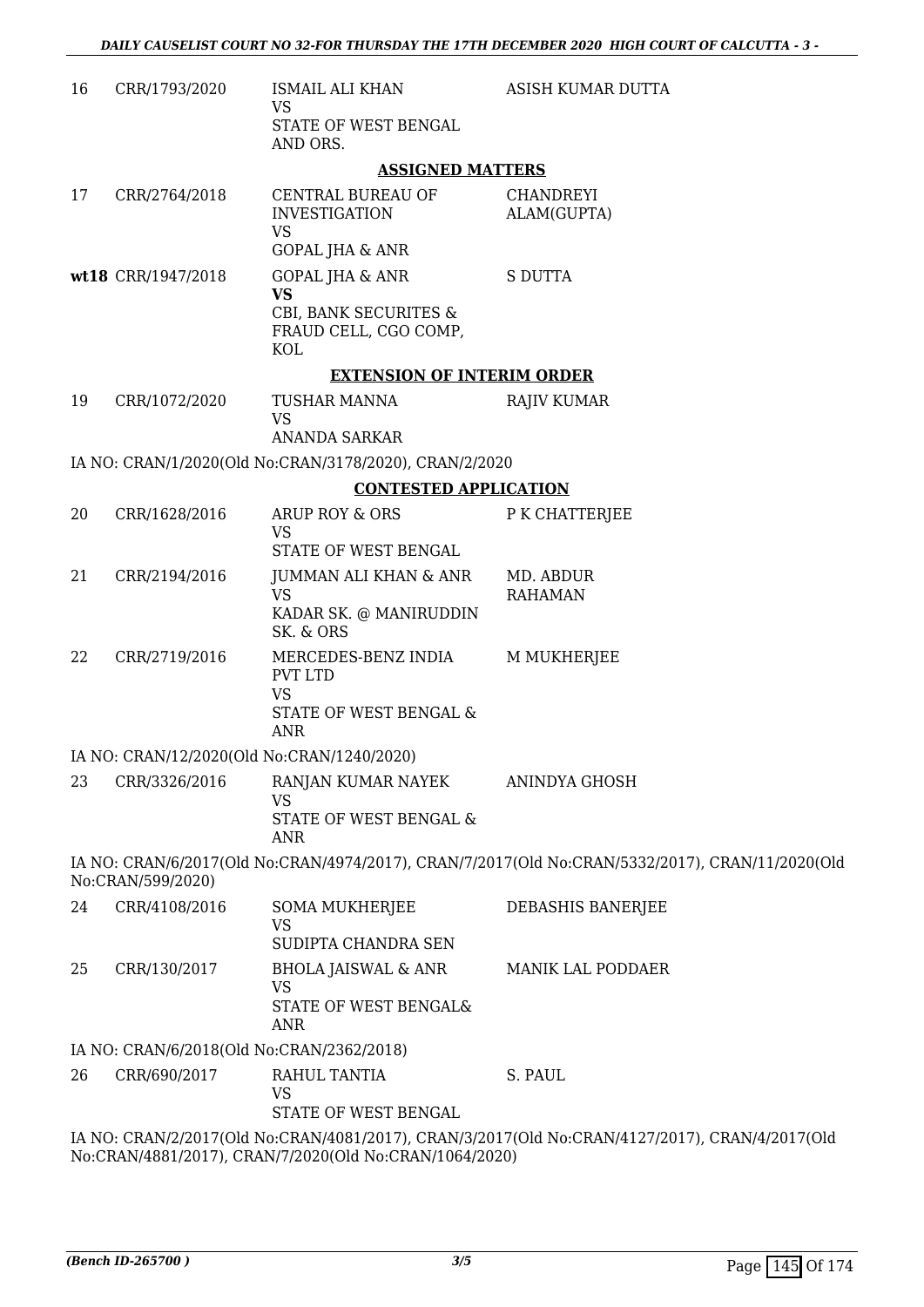| 27 | CRR/3346/2017                             | SOUMYAJIT LAHA<br><b>VS</b><br>STATE OF WEST BENGAL                                                     | <b>BISWAJIT MANNA</b>                 |
|----|-------------------------------------------|---------------------------------------------------------------------------------------------------------|---------------------------------------|
|    | IA NO: CRAN/7/2019(Old No:CRAN/1909/2019) |                                                                                                         |                                       |
| 28 | CRR/4093/2017                             | DURGA MONDAL @<br>DURGAPADA MONDAL &<br><b>ORS</b><br><b>VS</b><br>STATE OF WEST BENGAL &<br><b>ANR</b> | R I SARDAR                            |
| 29 | CRR/266/2018                              | PRAVIN N SHAH & ORS<br><b>VS</b><br>STATE OF WEST BENGAL &<br><b>ANR</b>                                | A CHAKRABORTY                         |
|    |                                           | IA NO: CRAN/2/2018(Old No:CRAN/1412/2018), CRAN/3/2018(Old No:CRAN/2454/2018)                           |                                       |
| 30 | CRR/898/2018                              | <b>MUKUL BHASIN</b><br><b>VS</b><br>STATE OF WEST BENGAL &<br><b>ANR</b>                                | S P CHATTOPADHYAY                     |
|    | wt31 CRR/893/2018                         | HARSHITA BHASIN (NEE<br>MALIK)<br><b>VS</b><br>STATE OF WEST BENGAL &<br><b>ORS</b>                     | A. BHATTACHARYYA                      |
| 32 | CRR/985/2018                              | SOVA SINGH @ SINHA &<br><b>ANR</b><br><b>VS</b><br>LATA SINHA & ANR                                     | HILLOL SAHA<br><b>PODDAR</b>          |
| 33 | CRR/1097/2018                             | NIRA SHARMA<br><b>VS</b><br>STATE OF WEST BENGAL                                                        | K MEHROTRA                            |
| 34 | CRR/1309/2018                             | M/S. SHRIRAM HOUSING<br><b>FINANCE LTD</b><br><b>VS</b><br><b>TARANI HALDER &amp; ANR</b>               | <b>SAYAK RANJAN</b><br><b>GANGULY</b> |
|    | wt35 CRR/2450/2018                        | <b>SUJAN SINHA &amp; ORS</b><br><b>VS</b><br>TARANI HALDER & ANR.                                       | SAYAK RANJAN<br><b>GANGULY</b>        |
| 36 | CRR/1455/2018                             | <b>ASHOK KUMAR DHAR</b><br><b>VS</b><br><b>STATE OF WEST BENGAL &amp;</b><br>ANR                        | <b>SOUMI KUNDU</b>                    |
| 37 | CRR/1811/2018                             | ACHINTYA KR BERA & ANR<br><b>VS</b><br>SMT ABHARANI BERA                                                | <b>B PANDIT</b>                       |
| 38 | CRR/2540/2018                             | SMT SUTAPA GHOSH<br>VS.<br>STATE OF WEST BENGAL &<br><b>ORS</b>                                         | UTTIYA ROY                            |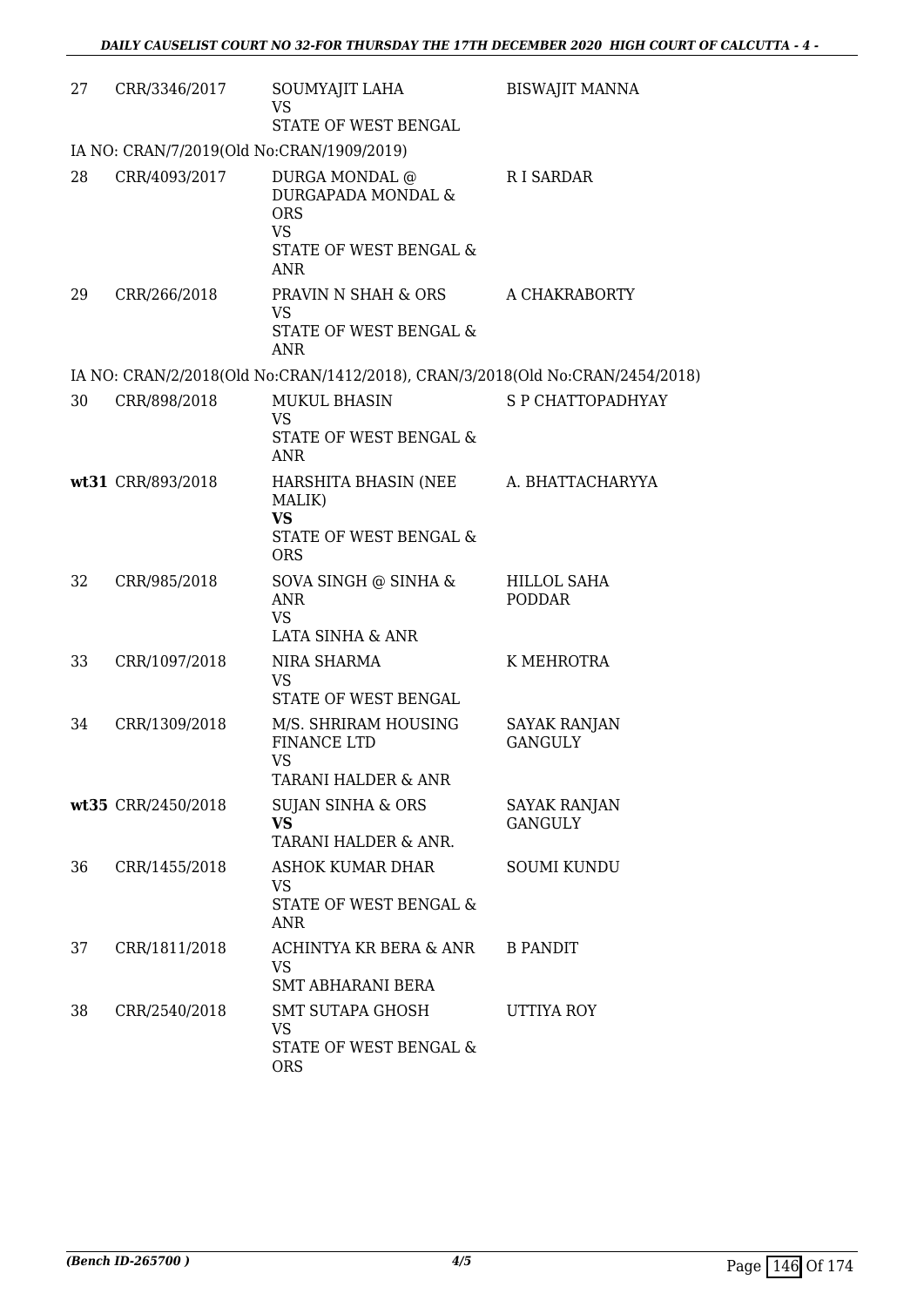| 39 | CRR/2600/2018      | SHAMPA CHAKRABORTY<br>VS<br>M/S S K HETAMSARIA & CO<br>P LTD REP BY MAHENDRA   | S SAHA                               |
|----|--------------------|--------------------------------------------------------------------------------|--------------------------------------|
|    |                    | <b>PUGALIA</b>                                                                 |                                      |
|    |                    | IA NO: CRAN/1/2019(Old No:CRAN/1646/2019), CRAN/2/2020(Old No:CRAN/535/2020)   |                                      |
| 40 | CRR/2924/2018      | <b>UDAY PRATAP SINGH</b><br><b>VS</b><br>PRIYANKA DHAR                         | S BASU                               |
|    |                    | IA NO: CRAN/5/2020(Old No:CRAN/1251/2020)                                      |                                      |
| 41 | CRR/3126/2018      | SATRAJIT ROY<br><b>VS</b><br>STATE OF WEST BENGAL                              | <b>S CHATTERJEE</b>                  |
|    | IA NO: CRAN/1/2020 |                                                                                |                                      |
| 42 | CRR/129/2019       | <b>VIVEK AGARWAL</b><br><b>VS</b><br>RAJA ACHARJI                              | <b>SOUVIK DUTTA</b>                  |
| 43 | CRR/1711/2019      | <b>SMT LAXMI DAS</b><br>VS<br>MADHUSUDAN DAS & ANR                             | <b>D K ADHIKARY</b>                  |
| 44 | CRR/2093/2019      | NITYAHARI SARKAR & ANR<br>VS<br>THE CENTRAL BUREAU OF<br><b>INVESTIGATION</b>  | <b>DEBAISH</b><br>MUKHOPADHYAY       |
| 45 | CRR/1646/2020      | BIKRAM CHATTERJEE @<br>VIKRAM CHATTERJEE<br><b>VS</b><br>State of West Bengal  | <b>ABHRIUP</b><br><b>CHAKRABORTY</b> |
|    |                    | <b>APPEAL FOR HEARING</b>                                                      |                                      |
| 46 | CRA/558/2015       | <b>MINTU SK</b><br><b>VS</b><br>STATE OF WEST BENGAL                           | S BHATTACHARYA                       |
| 47 | CRA/407/2016       | PABAN KR TARAFDAR<br>VS<br>STATE OF WEST BENGAL                                | <b>A K BISWAS</b>                    |
| 48 | CRA/34/2017        | AMAR FARUK<br>VS.<br>STATE OF WEST BENGAL                                      | <b>KAUSHIK</b><br><b>CHAUDHURY</b>   |
| 49 | CRA/517/2017       | PRABIR BHUIAN @ PRABIR<br><b>BHUINYAN</b><br><b>VS</b><br>STATE OF WEST BENGAL | J N PAUL                             |
| 50 | CRA/697/2017       | TAPAS KR SUKUL<br><b>VS</b><br>NAINI GOPAL DASGUPTA &<br>ANR                   | TAPAS KR SUKUL IN<br><b>PERSON</b>   |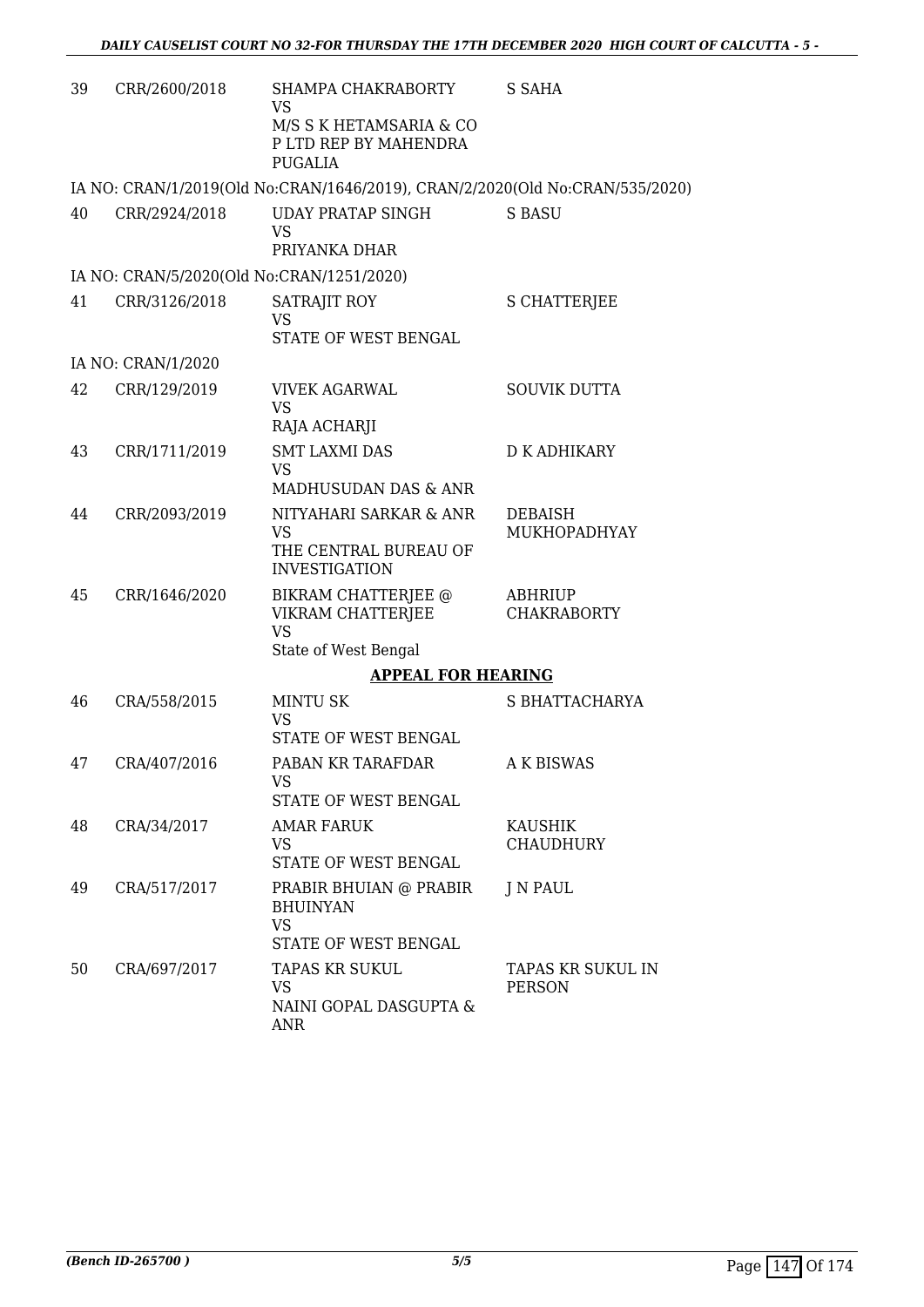

# **Appellate Side**

**DAILY CAUSELIST For Thursday The 17th December 2020**

**COURT NO. 9**

**SINGLE BENCH (SB - XVIII)**

**AT 10:45 AM**

### **HON'BLE JUSTICE BIBEK CHAUDHURI**

#### **(VIA VIDEO CONFERENCE)**

#### **ON AND FROM MONDAY, THE 7TH DECEMBER, 2020 - APPLICATIONS UNDER SECTION 24 OF THE CODE OF CIVIL PROCEDURE, SECOND APPEAL, FIRST MISCELLANEOUS APPEAL, SECOND MISCELLANEOUS APPEAL, IRRESPECTIVE OF YEARS INCLUDING APPLICATIONS CONNECTED THERETO.**

**# MENTIONING WILL BE TAKEN UP ONLY ON WEDNESDAY AT 10.30 A.M. ON SERVICE OF NOTICE TO THE OTHER SIDE.**

**# MOTIONS AND APPLICATIONS U/S. 24 OF THE CPC AND APPLICATIONS IN CONNECTION WITH APPEALS WILL BE TAKEN UP ON MONDAY, WEDNESDAY AND FRIDAY.**

**# FINAL HEARING MATTERS WILL BE TAKEN UP FROM 2 P.M. ON MONDAY, WEDNESDAY AND FRIDAY.**

**# THE OLD PENDING APPEALS AND THE APPEALS INVOLVING SENIOR CITIZEN WILL BE TAKEN UP ON TUESDAY AND THURSDAY.**

**# IN ALL CASES FINAL HEARING MATTERS OF APPEALS CONDUCTED BY VIRTUAL MODE BY THE LD. ADVOCATES, WRITTEN NOTES OF ARGUMENTS SHALL MANDATORILY BE FILED.**

#### **NOTE: MATTERS WILL BE TAKEN UP THROUGH PHYSICAL HEARING ONLY WHEN BOTH THE PARTIES ARE AGREED.**

|                                                                           | <b>APPLICATION</b>                      |                                                                                    |                       |        |  |  |
|---------------------------------------------------------------------------|-----------------------------------------|------------------------------------------------------------------------------------|-----------------------|--------|--|--|
| 1                                                                         | SA/459/1990                             | RASHID ALI KHAN<br>VS<br><b>SK. AMINUDDIN</b>                                      | MR. P.K. PAHARI       | N.Y.A. |  |  |
|                                                                           | IA NO: CAN/2/2019(Old No:CAN/1613/2019) |                                                                                    |                       |        |  |  |
| wt2                                                                       | CPAN/189/2019                           | RASHID ALI KHAN<br>VS<br>SK UNUS HOSSAIN & ORS                                     | JAMUNA SAHA           |        |  |  |
| 3                                                                         | SA/326/2004                             | <b>MAHABIR PROSAD</b><br>AGARWALA<br><b>VS</b><br>BISHAMVAR DAYAL AGARWAL<br>& ORS | <b>MR SANTANU DAS</b> |        |  |  |
| IA NO: CAN/1/2018(Old No:CAN/2154/2018), CAN/2/2018(Old No:CAN/2157/2018) |                                         |                                                                                    |                       |        |  |  |
| wt4                                                                       | COT/1441/2003                           | AGARWAL MONDAL<br>VS<br>MAHABIR PRASAD AGARWAL                                     | SHAMPA SARKAR         |        |  |  |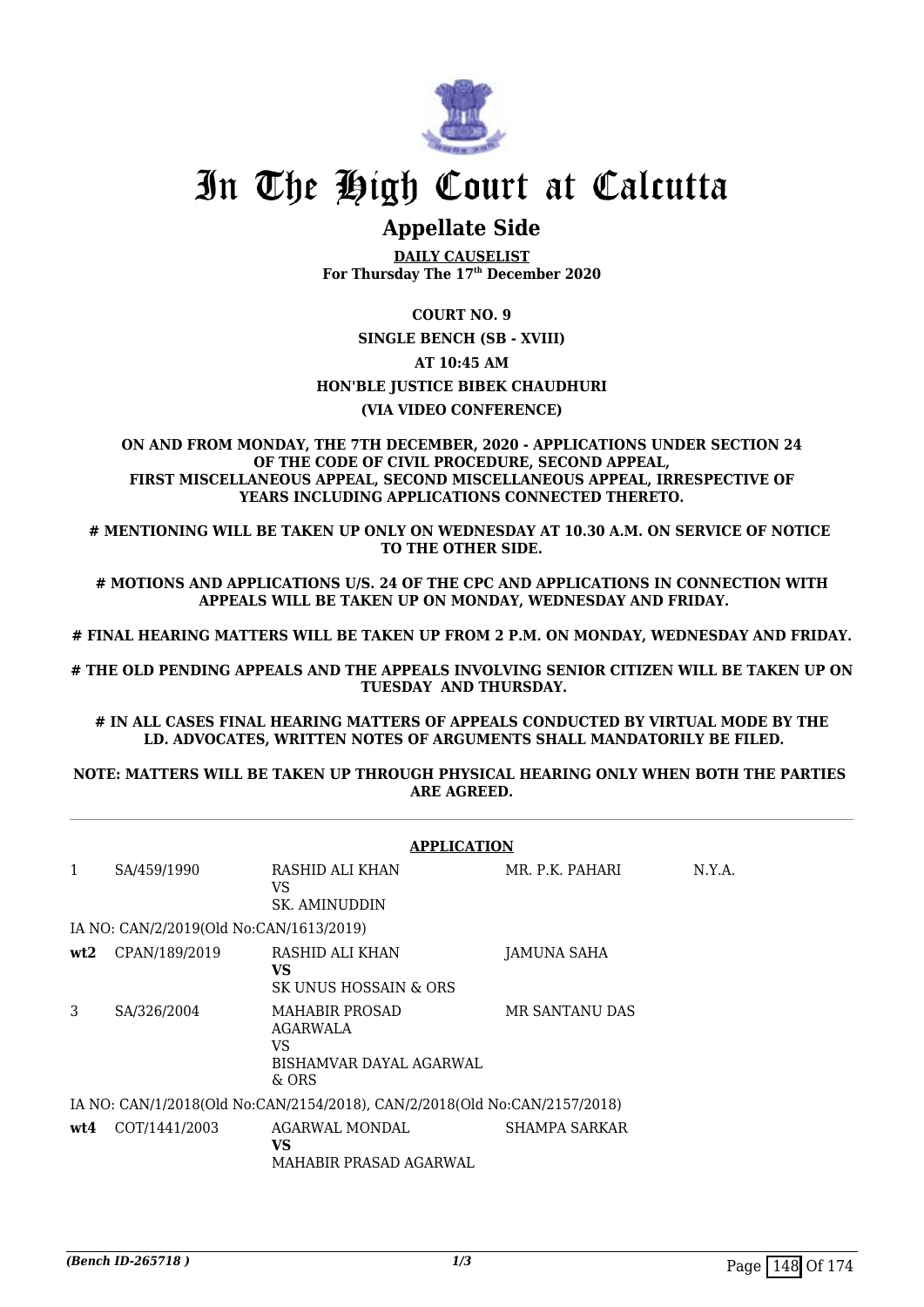| wt5             | COT/1689/2003                                   | BISHAMVA DAYAL AGARWAL<br>& ORS.<br><b>VS</b><br>MAHABI PRASAD AGARWAL                  | AMAL KRISHNA SAHA                                                                                                                                                                                  |
|-----------------|-------------------------------------------------|-----------------------------------------------------------------------------------------|----------------------------------------------------------------------------------------------------------------------------------------------------------------------------------------------------|
| wt6             | SA/327/2004                                     | MAHABIR PROSAD AGARWAL<br>VS<br>BISHAMBAR DAYAL AGARWAL<br>& ORS                        | <b>MR SANTANU DAS</b>                                                                                                                                                                              |
|                 |                                                 | IA NO: CAN/1/2018(Old No:CAN/2155/2018), CAN/2/2018(Old No:CAN/2156/2018)               |                                                                                                                                                                                                    |
| $7\phantom{.0}$ | FMA/878/2004                                    | SHIB SANKAR PAL<br><b>VS</b><br>MANICK CHANDRA DAS                                      | <b>ASHIS KUMAR</b><br>CHOWDHURY                                                                                                                                                                    |
|                 |                                                 | No:CAN/9281/2017), CAN/6/2018(Old No:CAN/6415/2018)                                     | IA NO: CAN/1/2004(Old No:CAN/4821/2004), CAN/4/2010(Old No:CAN/9066/2010), CAN/5/2017(Old                                                                                                          |
| 8               | SAT/3819/2006                                   | SUBODH CH. KARMAKAR<br><b>VS</b><br>MRIGANKA KR. MAITY                                  | KARUNAMOYEE SAHA                                                                                                                                                                                   |
|                 |                                                 | IA NO: CAN/2/2011(Old No:CAN/10499/2011), CAN/3/2016(Old No:CAN/9887/2016), CAN/4/2020  |                                                                                                                                                                                                    |
| 9               | SA/242/2007                                     | <b>SUDHARSHAN SHAW</b><br><b>VS</b><br><b>GIRIJA KUMARI SHAW</b>                        | <b>ARNAB ROY</b>                                                                                                                                                                                   |
|                 | No:CAN/7969/2019), CAN/4/2020                   |                                                                                         | IA NO: CAN/1/2007(Old No:CAN/9927/2007), CAN/2/2013(Old No:CAN/11033/2013), CAN/3/2019(Old                                                                                                         |
| 10              | SA/170/2014                                     | HARAN MOLLA @ HARAN<br><b>MONDAL</b><br><b>VS</b><br><b>IMAM BAKSHA MOLLA</b>           | <b>ABDUL MOKIM</b>                                                                                                                                                                                 |
|                 |                                                 | No:CAN/6290/2015), CAN/9/2015(Old No:CAN/10340/2015), CAN/13/2017(Old No:CAN/2002/2017) | IA NO: CAN/2/2012(Old No:CAN/6582/2012), CAN/4/2013(Old No:CAN/1890/2013), CAN/5/2013(Old<br>No:CAN/5239/2013), CAN/6/2015(Old No:CAN/2323/2015), CAN/7/2015(Old No:CAN/5456/2015), CAN/8/2015(Old |
| 11              | IA NO. CAN/1/2017<br>(Old No:<br>CAN/9632/2017) | <b>SUBHASH SARKAR</b><br>Vs<br>SMT RIKTA DE@RITA DE &<br><b>ANR</b>                     | PRIYANKA MANDAL                                                                                                                                                                                    |
|                 | In FMA/888/2018                                 |                                                                                         |                                                                                                                                                                                                    |
| 12              | RVW/70/2019                                     | <b>ABHISEK SARKAR</b><br><b>VS</b><br>KAKALI SARKAR(MONDAL)                             | <b>TANMAY BASU</b>                                                                                                                                                                                 |
|                 | wt13 CO/2574/2018                               | KAKALI SARKAR (MONDAL)<br><b>VS</b><br><b>ABHISEK SARKAR</b>                            | SAHIN BEGUM                                                                                                                                                                                        |
|                 | IA NO: CAN/1/2018(Old No:CAN/10195/2018)        |                                                                                         |                                                                                                                                                                                                    |
| 14              | CO/3006/2019                                    | MOUSUMI MUKHERJEE<br>(CHATTERJEE)<br>VS<br>SAMAPTI MUKHERJEE                            | <b>SAMIRAN MANDAL</b>                                                                                                                                                                              |
|                 | IA NO: CAN/1/2019(Old No:CAN/10600/2019)        |                                                                                         |                                                                                                                                                                                                    |
|                 |                                                 | <b>OLD MATTER</b>                                                                       |                                                                                                                                                                                                    |
| 15              | SA/376/1993                                     | SRI RAM RAJPANDIT & ORS<br><b>VS</b><br>SM. SANKARI PRADHAN                             | N.Y.A<br>S.BISWAS                                                                                                                                                                                  |
|                 |                                                 | No:CAN/909/2011), CAN/4/2016(Old No:CAN/4061/2016), CAN/5/2019(Old No:CAN/11193/2019)   | IA NO: CAN/1/2001(Old No:CAN/1703/2001), CAN/2/2004(Old No:CAN/3751/2004), CAN/3/2011(Old                                                                                                          |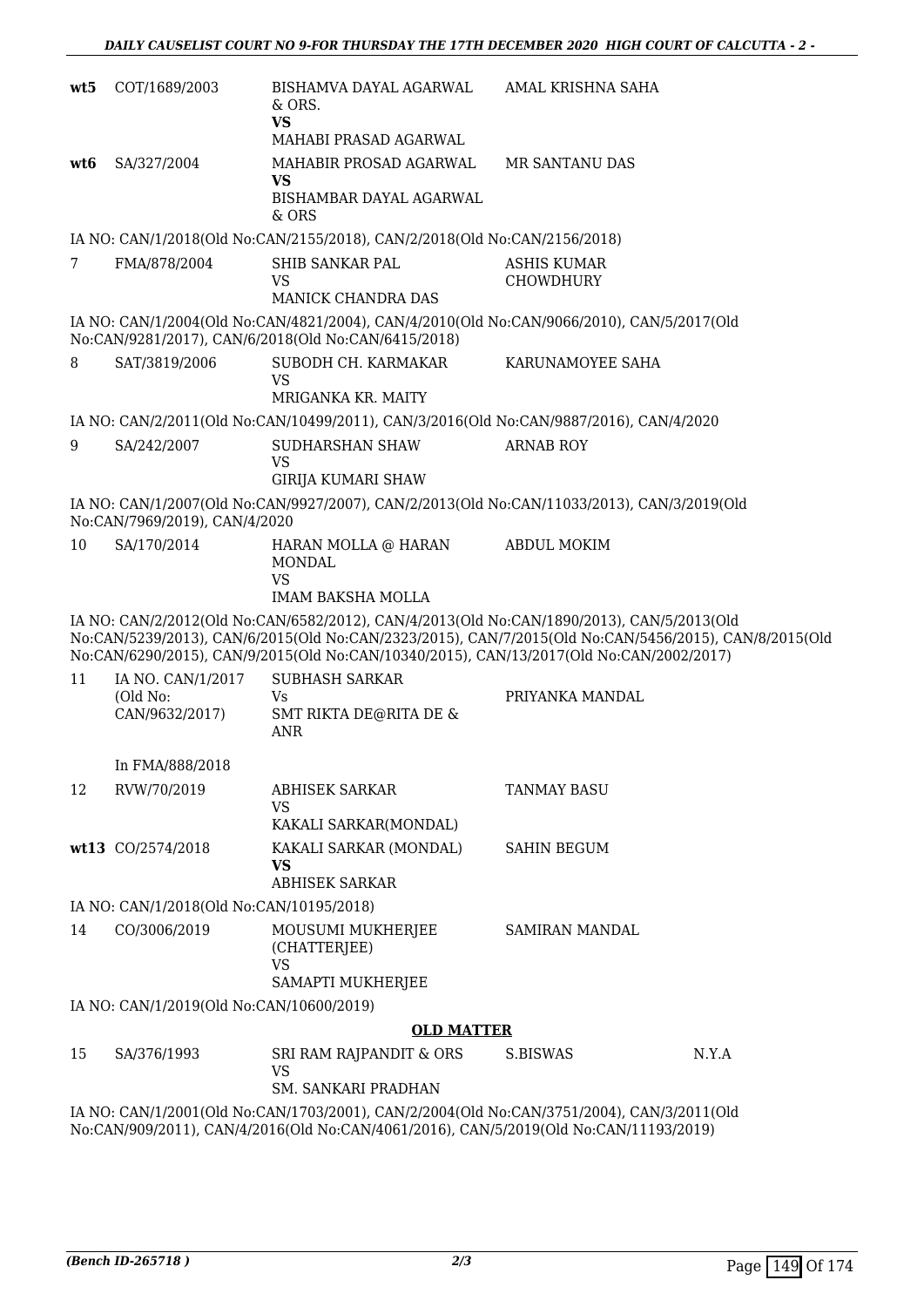16 SA/298/1996 TULSI CHARAN DAS & ORS

VS HARU SHYAM @ HARADHAN DAS

IA NO: CAN/2/2000(Old No:CAN/2424/2000), CAN/3/2000(Old No:CAN/9490/2000), CAN/6/2003(Old No:CAN/2642/2003), CAN/9/2016(Old No:CAN/7113/2016)

17 SA/459/2007 SRI SANTOSH ROY

RAHUL KARMAKAR

VS ADMINISTRATOR GENERAL OF WEST BENGAL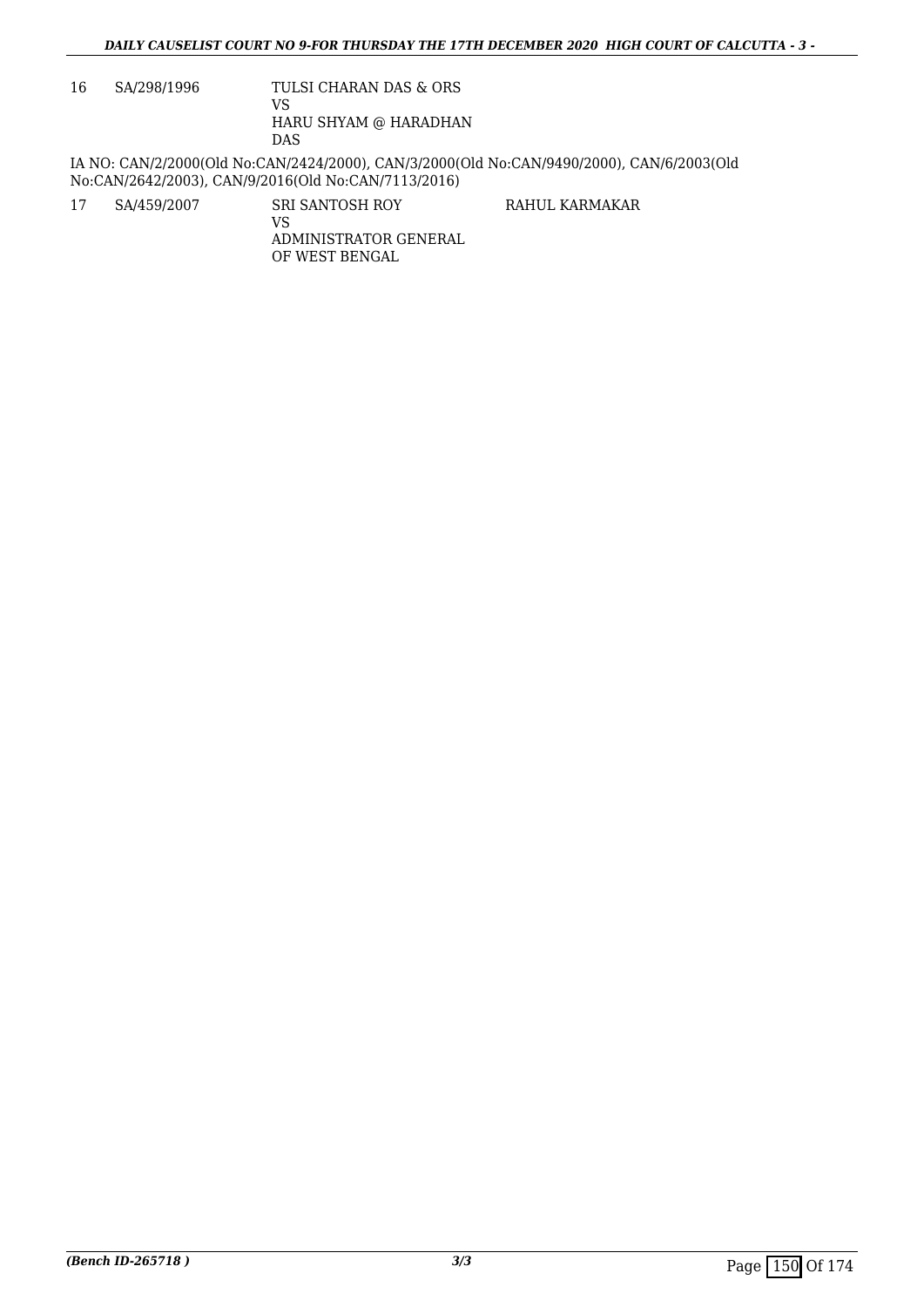

# **Appellate Side**

**DAILY CAUSELIST For Thursday The 17th December 2020**

**COURT NO. 7 SINGLE BENCH (SB) AT 10:45 AM HON'BLE JUSTICE SUBHASIS DASGUPTA (VIA VIDEO CONFERENCE)**

### **ON WEDNESDAY, 9 TH DECEMBER, 2020 AND AS AND WHEN SIT SINGLY - WILL SIT SINGLY AND TAKE MATTERS LISTED BEFORE HIM IN THE DAILY LIST OF 16TH MARCH, 2020 EXCEPT THE MATTERS WHICH ARE ALREADY DISPOSED OF.**

#### **NOTE : MATTERS WILL BE TAKEN UP THROUGH PHYSICAL HEARING ONLY WHEN BOTH THE PARTIES ARE AGREED.**

| <b>SPECIALLY FIXED MATTERS</b> |  |
|--------------------------------|--|
|                                |  |

| 1 | CO/1171/2018     | TAPAN ROY<br>VS.<br>KMC & ORS                                                                    | SANDIP AGARWAL         |
|---|------------------|--------------------------------------------------------------------------------------------------|------------------------|
|   | wt2 CO/2899/2017 | <b>TAPAN ROY</b><br>VS<br>KOLKATA MUNICIPAL<br><b>CORPORATION &amp; ANR</b>                      | SANDIP AGARWAL &<br>CO |
|   |                  | <b>LISTED MOTION</b>                                                                             |                        |
| 3 | CO/3603/2011     | TAPATI HAZRA & ORS<br><b>VS</b>                                                                  | SONI KUMARI            |
|   |                  | LAKSHMIKANTA NASKAR                                                                              |                        |
| 4 | CO/707/2017      | M/S. NEWSTIDAY PVT.LTD.<br>VS.<br><b>JOY CHATTERJEE</b>                                          | M. S. CHATTERJRR       |
| 5 | CO/823/2018      | <b>SMT. MAYA GHOSH</b><br><b>VS</b><br><b>SUJIT ROY</b>                                          | <b>SHAILA AFRIN</b>    |
| 6 | CO/868/2018      | RANJIT KAR<br><b>VS</b><br><b>JYOTIRENDRA BAIRAGYA &amp;</b><br>ANR.                             | RAFIJUL ALAM           |
| 7 | CO/965/2018      | GREKA DRILLING(INDIA)<br>LTD & ANR<br><b>VS</b><br>M/S. ARIHANT CARGO<br><b>CARRIERS PVT LTD</b> | DEBNATH GANGULY        |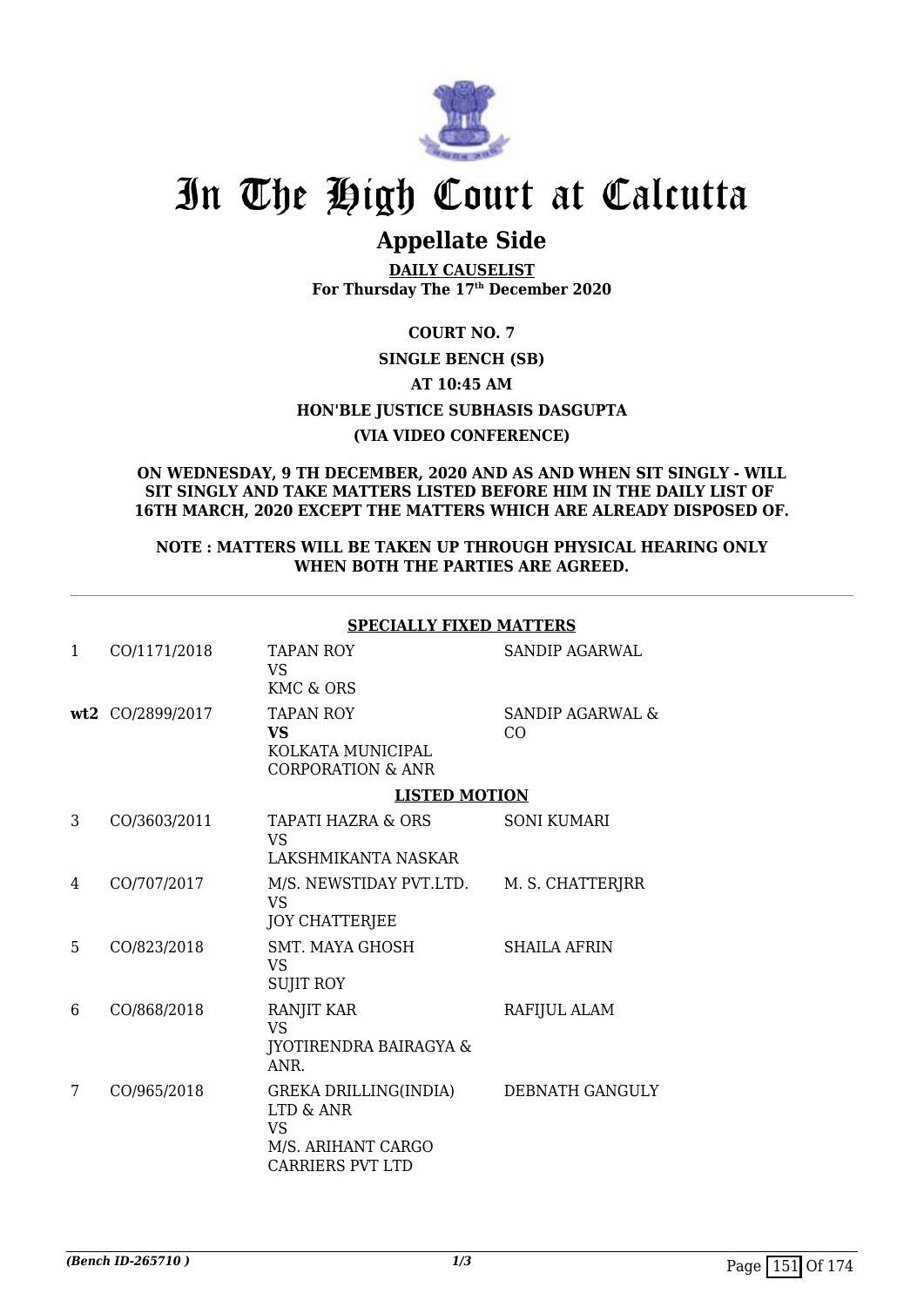| 8  | CO/999/2018                             | NAZARA BIBI @ NAJARA<br><b>KHATOON</b><br><b>VS</b><br>MD SAHID                                  | <b>SOUMEN DAS</b>                     |
|----|-----------------------------------------|--------------------------------------------------------------------------------------------------|---------------------------------------|
| 9  | CO/1009/2018                            | <b>SANDEEP BOSE</b><br>VS<br>SWARNALY BOSE (DAS ROY)                                             | <b>SUBHABRATA</b><br><b>CHOWDHURY</b> |
| 10 | CO/1017/2018                            | <b>GITA SEN &amp; ORS</b><br>VS<br><b>BAIKUNTHA NATH SEN</b>                                     | <b>SALIL KUMAR</b><br><b>SARKAR</b>   |
| 11 | CO/1047/2018                            | <b>BASANTI GHOSH &amp; ANR.</b><br>VS<br>RABINDRANATH GHOSH                                      | <b>ANYASHA DAS</b>                    |
| 12 | CO/1054/2018                            | <b>BHABANI KARMAKAR</b><br><b>VS</b><br>PRADIP RANJAN DEY<br>(DEAD) REP BY MANASHI<br><b>DEY</b> | S K GHOSH                             |
| 13 | CO/1078/2018                            | CHANCHAL CHATTERJEE<br><b>VS</b><br>RAMRUP BHATTACHARJEE                                         | UTTAM GHOSH                           |
| 14 | CO/1079/2018                            | <b>ABHIJIT MITRA</b><br><b>VS</b><br>DIPA MITRA (GHOSH)                                          | SANJIDA SULTANA                       |
| 15 | CO/1081/2018                            | <b>MIRA BHARATI</b><br>VS<br>NILIMA GUHA & ORS.                                                  | <b>DHANANJAY</b><br><b>BANERJEE</b>   |
|    | IA NO: CAN/1/2020(Old No:CAN/2641/2020) |                                                                                                  |                                       |
| 16 | CO/1087/2018                            | <b>RANI MAITY</b><br><b>VS</b><br>STATE REP BY COLLECTOR,<br>PURBA MEDINIPUR                     | <b>D BANERJEE</b>                     |
| 17 | CO/1177/2018                            | <b>BHOLANATH MONDAL</b><br>VS<br>ASHOK MONGAL                                                    | <b>SHILA SARKAR</b>                   |
| 18 | CO/1201/2018                            | SANJIB SEAL @ SANJIB<br><b>SHILL</b><br><b>VS</b><br><b>SEULI SEAL &amp; ANR</b>                 | R CHATTERJEE                          |
| 19 | CO/1202/2018                            | M/S ESCO SCRAP CONCERN<br>& ORS<br><b>VS</b><br>PIYUSH BUBNA                                     | <b>TARAK NATH HALDER</b>              |
| 20 | CO/1209/2018                            | KAPINDRA CHOUDHURY<br>VS<br>SHIBAPRASAD SAHA                                                     | <b>SUNNY NANDY</b>                    |
| 21 | CO/2387/2018                            | SUJIT KUMAR BANERJEE<br><b>VS</b><br>PRATIMA BANERJEE & ORS                                      | ARPITA MONDAL                         |
| 22 | CO/770/2019                             | JAHAR JATHI @ JAHAR JATI<br>VS<br>SANDHYA BHAKTA & ORS                                           | UTTAM KUMAR<br><b>KAMILA</b>          |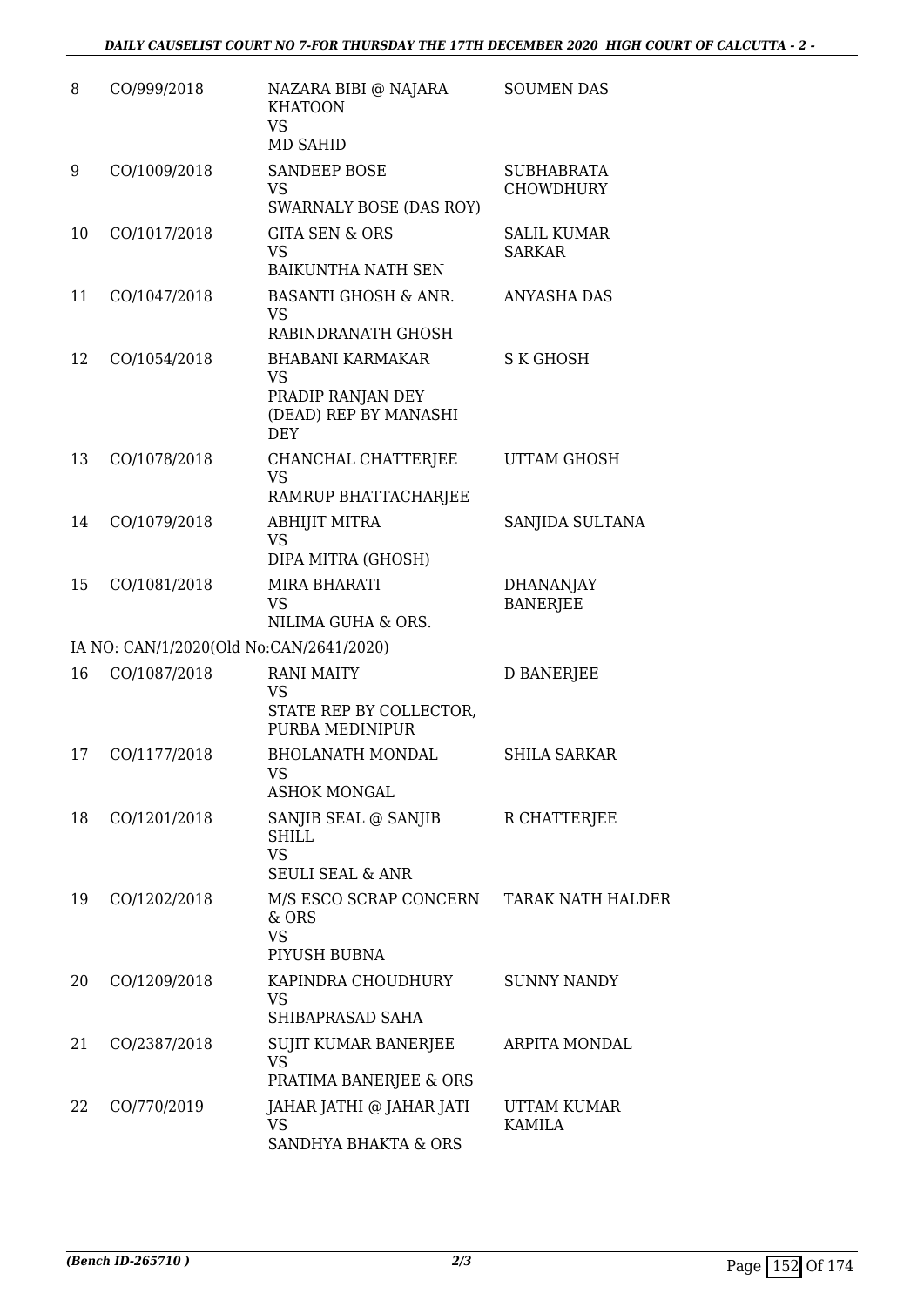| 23 | CO/1977/2019 | BIKASH MAJUMDAR<br><b>VS</b><br>MANISHA MAJUMDAR                                          | <b>MANOJ KUMAR ROY</b>               |
|----|--------------|-------------------------------------------------------------------------------------------|--------------------------------------|
| 24 | CO/2781/2019 | MITA SAHA & ANR<br><b>VS</b><br>RAMESH CHANDRA SAHA &<br><b>ORS</b>                       | <b>ABHISEK BANERJEE</b>              |
| 25 | CO/2832/2019 | BARUN KUMAR BHATTA<br><b>VS</b><br><b>AMAR NATH</b><br><b>BHATTACHARJEE &amp; ORS</b>     | <b>RATUL DAS</b>                     |
| 26 | CO/2853/2019 | <b>SANJOY SARKAR</b><br><b>VS</b><br><b>SONALI NANDY</b>                                  | <b>ANIMESH PAUL</b>                  |
| 27 | CO/2880/2019 | ABDUL ROUPH KHAN &<br><b>ORS</b><br><b>VS</b><br>ABUL KHAYER KHAN & ORS                   | MD. MANSOOR ALAM                     |
| 28 | CO/2943/2019 | <b>SAHEM MONDAL</b><br><b>VS</b><br>UNION OF INDIA                                        | JAYANTA KUMAR<br><b>MANDAL</b>       |
| 29 | CO/3015/2019 | NIRMAL MONDAL@NIRMAL<br><b>KUMAR MONDAL</b><br><b>VS</b><br>RABINDRA NATH MONDAL<br>& ORS | <b>SARBANANDA</b><br><b>SANNYAL</b>  |
| 30 | CO/3179/2019 | <b>DEBASISH DAS</b><br><b>VS</b><br><b>SHYAM SUNDAR SINGH</b>                             | <b>SOUNAK</b><br><b>BHATTACHARYA</b> |
| 31 | CO/3206/2019 | HIRENDRA NATH<br>MUKHERJEE<br><b>VS</b><br>PRESIDENT DURGA PRASAD<br>MUKHERJEE & ORS      | <b>BISWADIP</b><br>MUKHERJEE         |
| 32 | CO/3259/2019 | ASOK KUAMR MONDAL &<br><b>ANR</b><br><b>VS</b><br>PAWAN KUMAR SHAH                        | TANMOY MUKHERJEE                     |
|    |              | <b>NEW MOTION</b>                                                                         |                                      |
| 33 | CO/1069/2018 | DEBASISH BAGCHI<br><b>VS</b><br><b>KABITA DAS</b>                                         | PRIYAKSHI BANERJEE                   |
|    |              | <b>CONTESTED APPLICATION</b>                                                              |                                      |
| 34 | CO/1076/2018 | SUPRIYA RAKSHIT<br><b>VS</b><br><b>SISIR KUMAR CHOWDHURY</b>                              | P. ROY                               |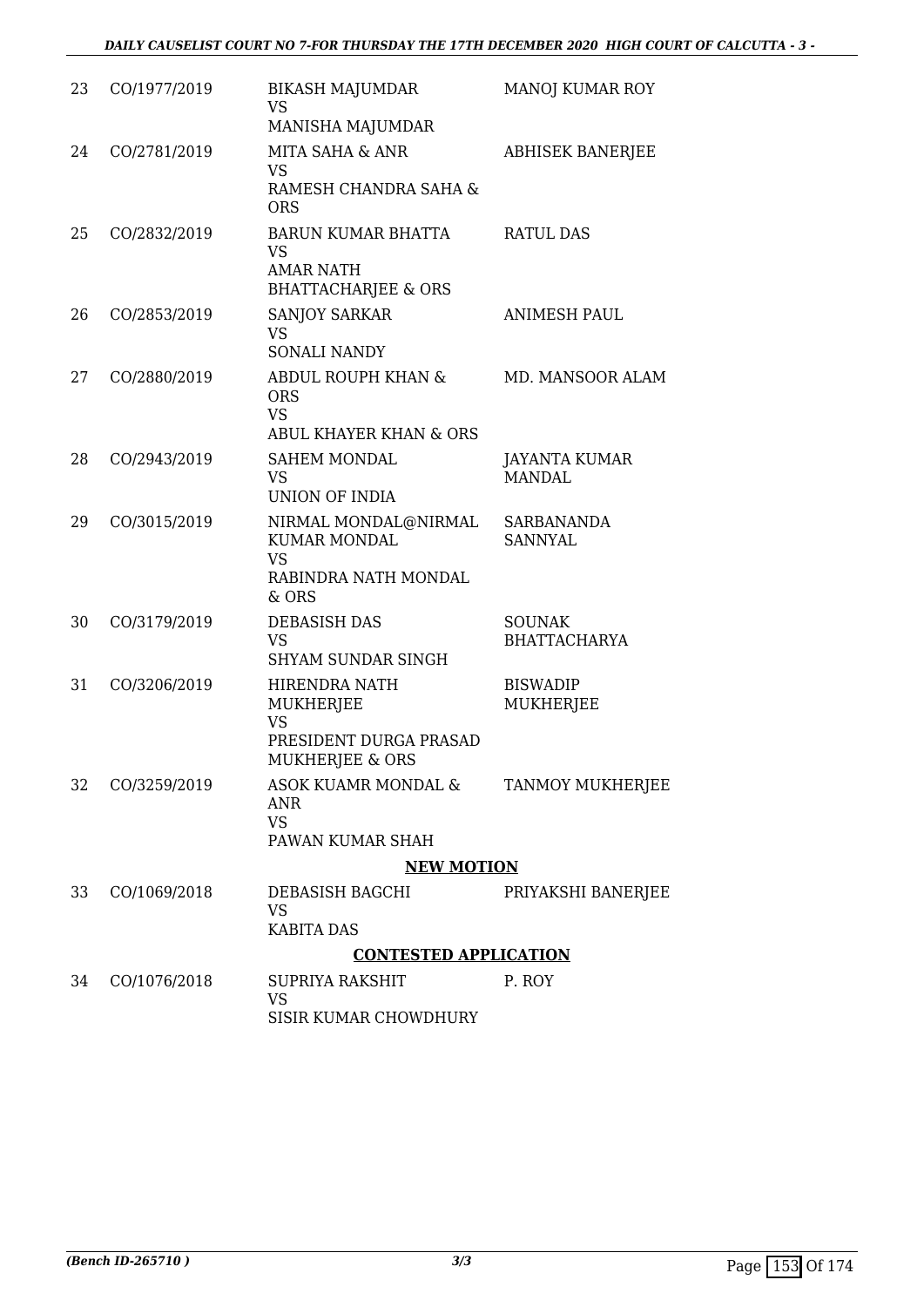

# **Appellate Side**

**DAILY CAUSELIST For Thursday The 17th December 2020**

**COURT NO. 2**

# **SINGLE BENCH (SB)**

**AT 10:45 AM**

**HON'BLE JUSTICE MD. NIZAMUDDIN**

## **(VIA VIDEO CONFERENCE)**

### **ON MONDAY, 14TH DECEMBER, 2020 AND THEREAFTER AS AND WHEN SITS SINGLY -- WILL SIT SINGLY AND TAKE MATTERS LISTED BEFORE HIM IN THE DAILY LIST OF 16TH MARCH, 2020 EXCEPT THE MATTERS WHICH ARE ALREADY DISPOSED OF.**

### **NOTE : MATTERS WILL BE TAKEN UP THROUGH PHYSICAL HEARING WHEN BOTH THE PARTIES ARE AGREED.**

## **FOR HEARING**

1 WPA/11559/2010 (21.12.2020) TATA REFRACTORIES LTD. VS UNION OF INDIA & ORS. DALIA BHATTACHARJEE

IA NO: CAN/2/2019(Old No:CAN/10197/2019), CAN/3/2020

2 WPA/19544/2013 (21.12.2020) KALYAN SAHA VS WBBSE & ORS BISWAJIT DAS IA NO: CAN/1/2019(Old No:CAN/9309/2019) 3 WPA/6970/2015 SAUVIK MITRA VS STATE OF WEST BENGAL & **ORS** MANABENDRA **THAKUR** 4 WPA/15988/2015 ARCHANA DEY VS INDRANIL CHAKRAVARTI

STATE OF WEST BENGAL &

IA NO: CAN/1/2019(Old No:CAN/10061/2019)

ORS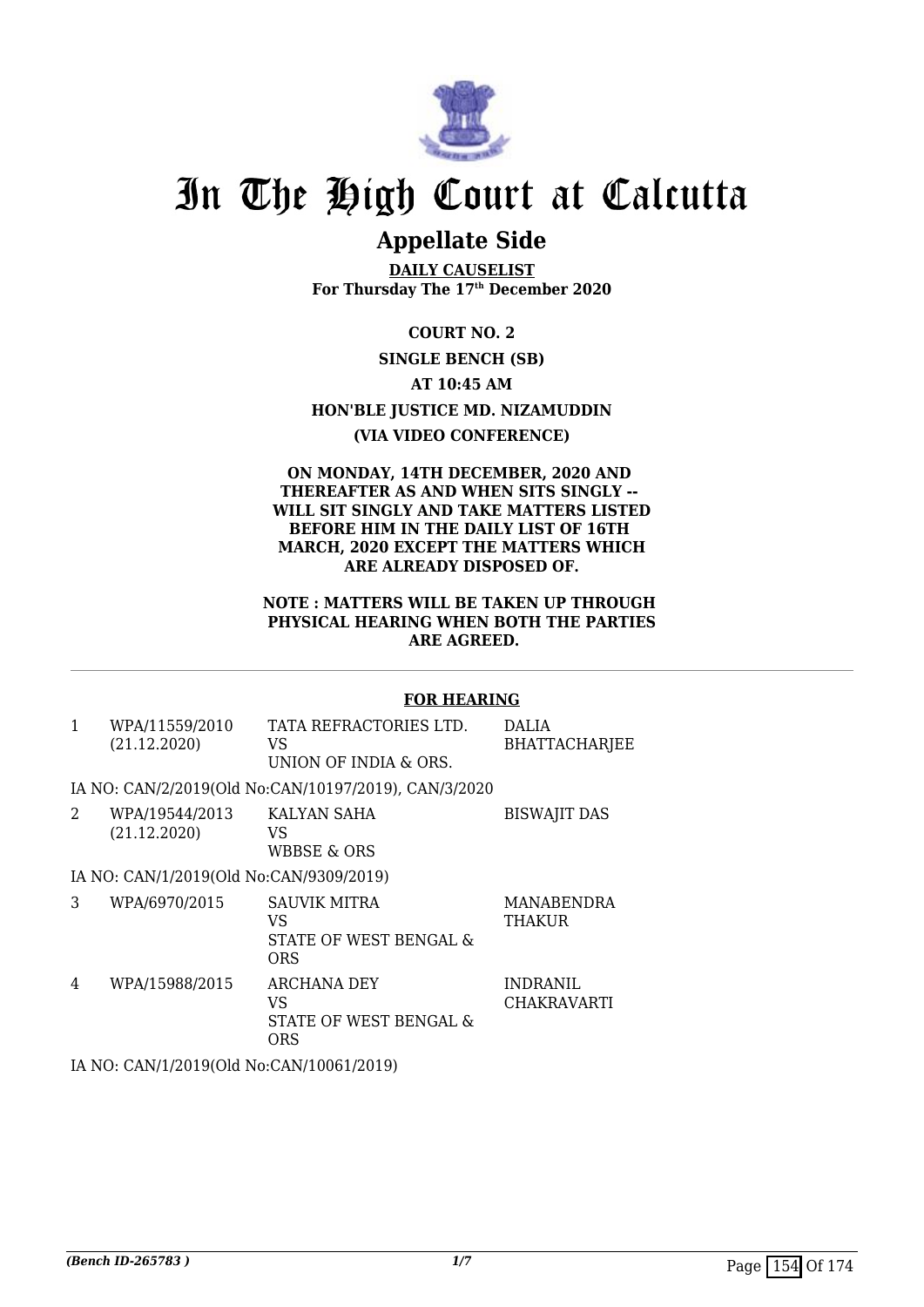| 5  | WPA/25180/2015<br>(18.12.2020) | SAROJ KUMAR PANIGRAHI<br>& ANR<br><b>VS</b><br>STATE OF WEST BENGAL &<br><b>ORS</b>    | <b>UTTAM KUMAR</b><br><b>BHATTACHARYYA</b> |
|----|--------------------------------|----------------------------------------------------------------------------------------|--------------------------------------------|
|    |                                | <b>MOTION</b>                                                                          |                                            |
| 6  | WPA/31026/2017<br>(21.12.2020) | NAZMA BEGAM<br><b>VS</b><br>STATE OF WEST BENGAL &<br><b>ORS</b>                       | S P JANA                                   |
| 7  | WPA/10005/2018                 | MITHILESH KUMAR SINGH<br><b>VS</b><br>STATE OF WEST BENGAL &<br><b>ORS</b>             | ANUSUYA BANERJEE                           |
| 8  | WPA/10010/2018<br>(21.12.2020) | PRANABESH KUMAR RAY<br><b>VS</b><br>STATE OF WEST BENGAL &<br><b>ORS</b>               | <b>ANUSUYA BANERJEE</b>                    |
| 9  | WPA/10038/2018<br>(21.12.2020) | <b>TARAK NATH GAYEN</b><br><b>VS</b><br>STATE OF WEST BENGAL &<br><b>ORS</b>           | A BANERJEE                                 |
| 10 | WPA/22508/2018<br>(18.12.2020) | DIPANKAR JANA<br><b>VS</b><br>STATE OF WEST BENGAL &<br><b>ORS</b>                     | <b>ADRISNATA</b><br><b>CHAKRABORTY</b>     |
| 11 | WPA/4082/2019<br>(21.12.2020)  | SUJIT CHANDRA SARKAR<br><b>VS</b><br>STATE OF WEST BENGAL &<br><b>ORS</b>              | SAKTI PADA JANA                            |
| 12 | WPA/4660/2019<br>(21.12.2020)  | SANAT MONDAL<br><b>VS</b><br><b>STATE OF WEST BENGAL &amp;</b><br><b>ORS</b>           | <b>SAKTI PADA JANA</b>                     |
| 13 | WPA/4907/2019<br>(21.12.2020)  | RAJIB RAHA<br><b>VS</b><br>STATE OF WEST BENGAL &<br>ORS.                              | SAKTI PADA JANA                            |
| 14 | WPA/6494/2019<br>(21.12.2020)  | DIPANWITA MONDAL<br><b>SARDAR</b><br><b>VS</b><br>STATE OF WEST BENGAL &<br><b>ORS</b> | <b>TANUJA BASAK</b>                        |
| 15 | WPA/7924/2019                  | MOUMITA BHATTACHARJEE<br><b>VS</b><br>STATE OF WEST BENGAL &<br><b>ORS</b>             | SHAHARAYAR ALAM                            |
| 16 | WPA/9445/2019<br>(LAST CHANCE) | <b>MIZANUR RAHAMAN</b><br><b>VS</b><br>STATE OF WEST BENGAL<br>&ORS                    | ALI AHSAN ALAMGIR                          |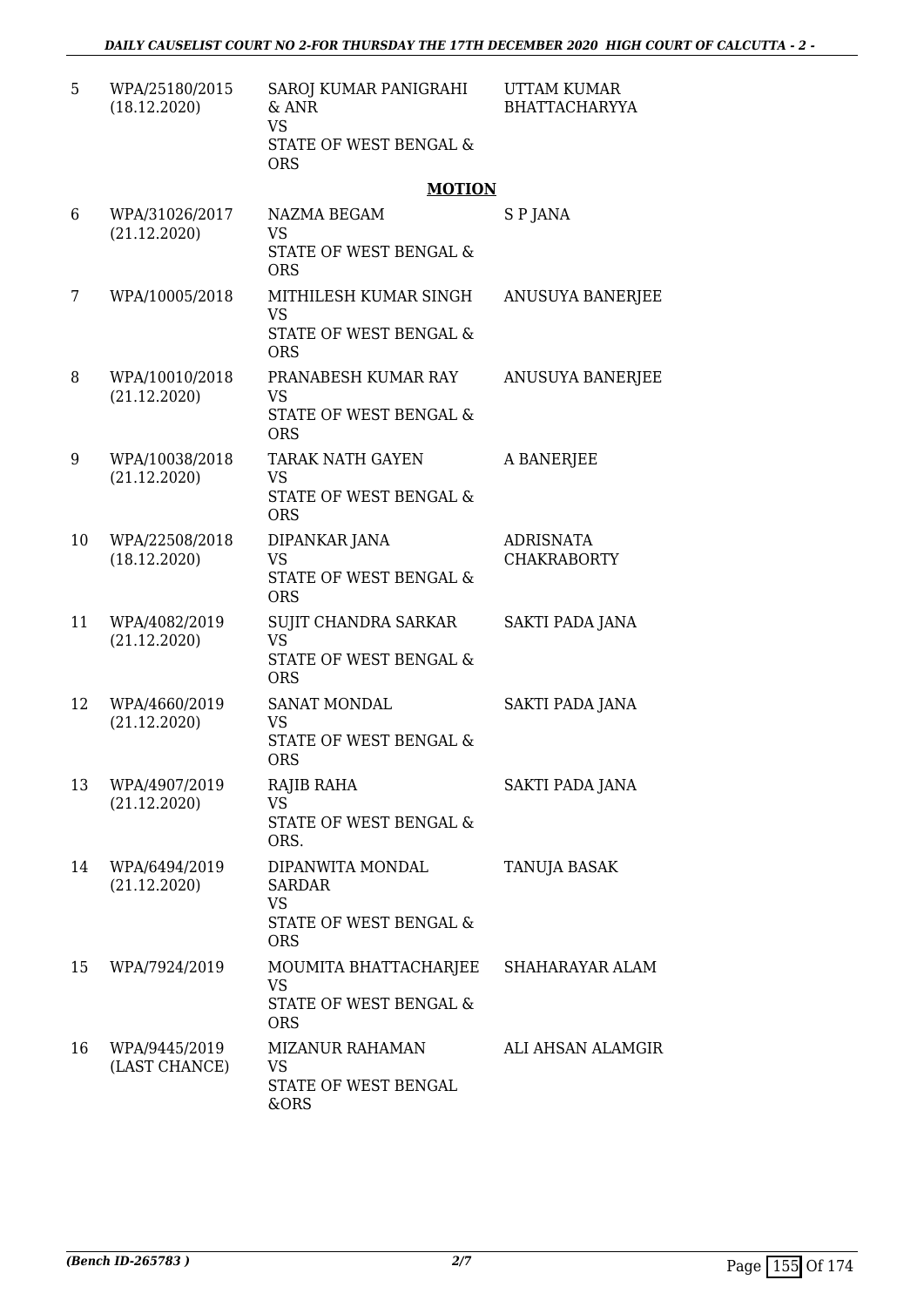| 17 | WPA/10161/2019                 | SANTOSHEE BANERJEE &<br><b>ORS</b><br><b>VS</b><br>STATE OF WEST BENGAL &<br><b>ORS</b>                         | EKRAMUL BARI       |
|----|--------------------------------|-----------------------------------------------------------------------------------------------------------------|--------------------|
| 18 | WPA/10924/2019<br>(24.12.2020) | PRIYANKA TIWARI (DUBEY)<br><b>VS</b><br>STATE OF WEST BENGAL &<br><b>ORS</b>                                    | <b>ASIT DEWAN</b>  |
| 19 | WPA/11137/2019                 | MAMATA MAITI @ MAMATA<br><b>VS</b><br>STATE OF WEST BENGAL &<br><b>ORS</b>                                      | PARTHA PRATIM ROY  |
| 20 | WPA/11193/2019                 | MANIKA GHOSH @ MANIKA SAMIR KUMAR CHAKI<br><b>MAJUMDER</b><br><b>VS</b><br>STATE OF WEST BENGAL &<br><b>ORS</b> |                    |
| 21 | WPA/11194/2019                 | <b>GORACHAND</b><br><b>CHAKRABORTY</b><br><b>VS</b><br>STATE OF WEST BENGAL &<br><b>ORS</b>                     | SAMIR KUMAR CHAKI  |
| 22 | WPA/11198/2019                 | <b>GORACHAND</b><br><b>CHAKRABORTY</b><br><b>VS</b><br>STATE OF WEST BENGAL &<br><b>ORS</b>                     | SAMIR KUMAR CHAKI  |
| 23 | WPA/11281/2019                 | <b>DWAIPAYAN DAS</b><br><b>VS</b><br>STATE OF WEST BENGAL &<br><b>ORS</b>                                       | DYUTIMAN BANERJEE  |
| 24 | WPA/11283/2019                 | SHAMPA CHAKRABORTY<br><b>VS</b><br>STATE OF WEST BENGAL &<br>ORS                                                | DYUTIMAN BANERJEE  |
| 25 | WPA/11310/2019                 | SIDDHARTHA MALLICK &<br><b>ORS</b><br><b>VS</b><br>STATE OF WEST BENGAL &<br><b>ORS</b>                         | DIPTENDU MANDAL    |
| 26 | WPA/11388/2019                 | <b>MD QUADIR</b><br><b>VS</b><br>STATE OF WEST BENGAL &<br><b>ORS</b>                                           | <b>INDRANI PAL</b> |
| 27 | WPA/11414/2019                 | MD MASUDUZZAMAN<br><b>MOLLAH</b><br><b>VS</b><br>STATE OF WEST BENGAL &<br><b>ORS</b>                           | KUNTAL ROY         |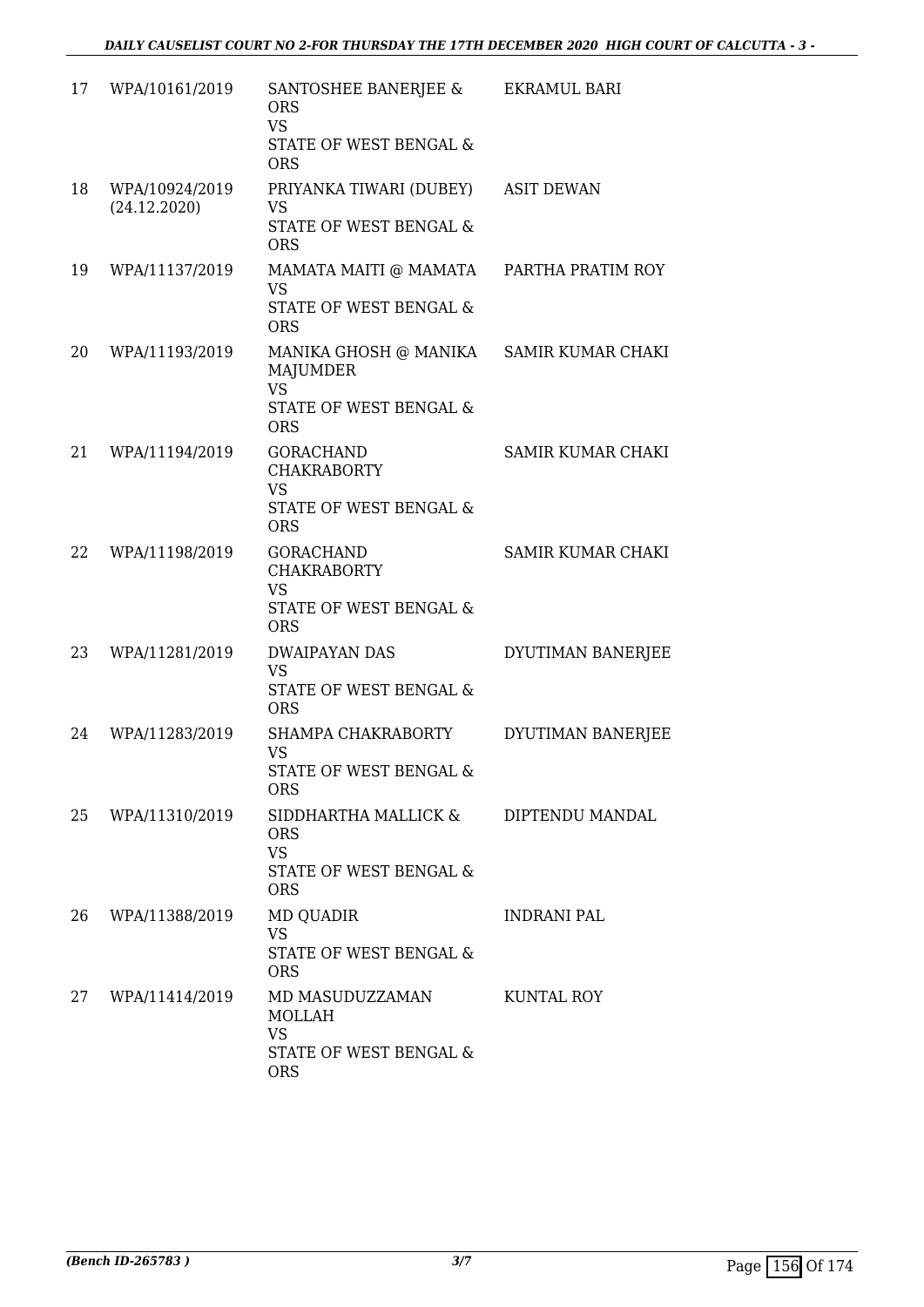| 28 | WPA/11719/2019 | KARTICK CHANDRA<br><b>MONDAL</b><br><b>VS</b><br>STATE OF WEST BENGAL &<br><b>ORS</b> | <b>SMITA PAL</b>        |
|----|----------------|---------------------------------------------------------------------------------------|-------------------------|
| 29 | WPA/11748/2019 | SARASIJ SAMUI & ORS<br><b>VS</b><br>STATE OF WEST BENGAL &<br><b>ORS</b>              | DIPTENDU MANDAL         |
| 30 | WPA/11905/2019 | NAAZ KHAN SINGH<br><b>VS</b><br>STATE OF WEST BENGAL &<br><b>ORS</b>                  | <b>KUSHAL PAUL</b>      |
| 31 | WPA/11941/2019 | SUKLA MAL GHOSH<br><b>VS</b><br>STATE OF WEST BENGAL &<br><b>ORS</b>                  | S K HUMAYUN REZA        |
| 32 | WPA/11956/2019 | SANJIB NASKAR<br><b>VS</b><br><b>STATE OF WEST BENGAL &amp;</b><br><b>ORS</b>         | <b>BHASKAR SENGUPTA</b> |
| 33 | WPA/12327/2019 | SNIGDHA MAITI DUTTA<br><b>VS</b><br>STATE OF WEST BENGAL &<br><b>ORS</b>              | <b>ABHIJIT BASU</b>     |
| 34 | WPA/12402/2019 | PIYALI GHOSH<br><b>VS</b><br><b>STATE OF WEST BENGAL &amp;</b><br><b>ORS</b>          | NILANJAN ADHIKARI       |
| 35 | WPA/12425/2019 | <b>TANIMA KAYAL</b><br>VS<br>STATE OF WEST BENGAL &<br><b>ORS</b>                     | JAYDIPTA MANDAL         |
| 36 | WPA/12441/2019 | <b>RAJU HALDER</b><br>VS<br>STATE OF WEST BENGAL &<br><b>ORS</b>                      | NILADRI SAHA            |
| 37 | WPA/12455/2019 | SK LUTFAR RAHAMAN<br>VS.<br>STATE OF WEST BENGAL<br>&ORS                              | <b>MD ZAKIR HOSSAIN</b> |
| 38 | WPA/12567/2019 | <b>NETAI DAS</b><br>VS<br>STATE OF WEST BENGAL &<br><b>ORS</b>                        | PRIYANKA MANDAL         |
| 39 | WPA/12635/2019 | DIPAK MONDAL<br><b>VS</b><br>STATE OF WEST BENGAL &<br>ORS.                           | KM HOSSAIN              |
| 40 | WPA/12900/2019 | PROSENJIT CHAKRABORTY<br>& ORS.<br><b>VS</b><br>WBCSSC & ORS.                         | SAKHAWAT<br>KHANDAKAR   |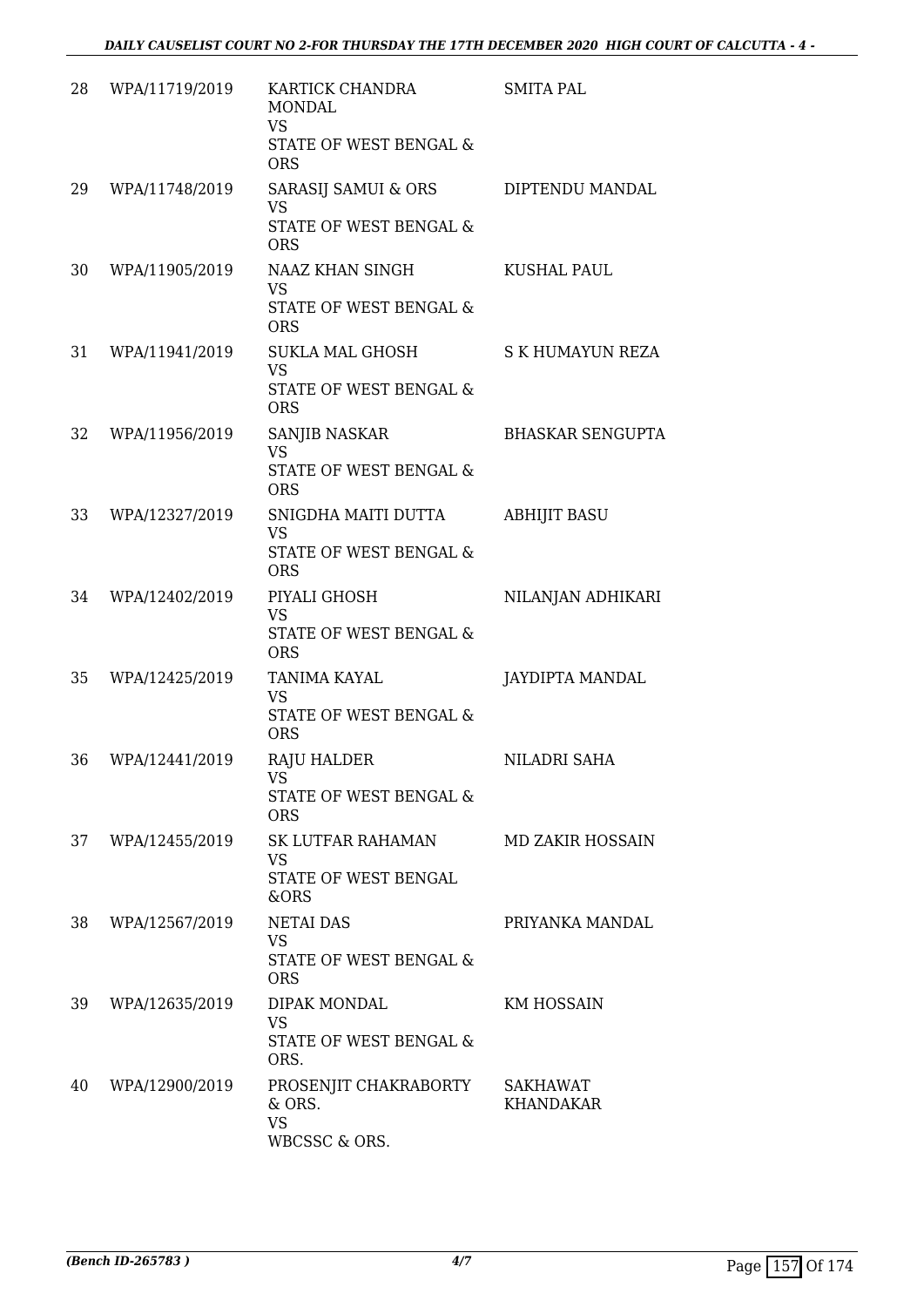| 41 | WPA/12924/2019    | <b>BARNALI ROY</b><br><b>VS</b><br>STATE OF WEST BENGAL &<br><b>ORS</b>                                                   | DYUTIMAN BANERJEE                     |
|----|-------------------|---------------------------------------------------------------------------------------------------------------------------|---------------------------------------|
| 42 | WPA/12926/2019    | MONOJ KUMAR DUTTA<br><b>VS</b><br>STATE OF WEST BENGAL &<br><b>ORS</b>                                                    | SARIFUL ISLAM<br><b>MALLICK</b>       |
| 43 | WPA/12976/2019    | APARNA SAHOO<br><b>VS</b><br><b>STATE OF WEST BENGAL &amp;</b><br><b>ORS</b>                                              | KAZI SAJJAD ALAM                      |
| 44 | WPA/13371/2019    | <b>NEMAI GHARA &amp; ORS</b><br><b>VS</b><br>STATE OF WEST BENGAL &<br><b>ORS</b>                                         | <b>VISHAK</b><br><b>BHATTACHARYYA</b> |
| 45 | WPA/13374/2019    | MD AKHTAR HOSSAIN &<br><b>ORS</b><br><b>VS</b><br>STATE OF WEST BENGAL &<br><b>ORS</b>                                    | <b>VISHAK</b><br><b>BHATTACHARYYA</b> |
| 46 | WPA/13378/2019    | <b>JHUMA HALDAR &amp; ORS</b><br><b>VS</b><br>STATE OF WEST BENGAL &<br><b>ORS</b>                                        | <b>RUCHIRA</b><br><b>CHATTERJEE</b>   |
| 47 | WPA/13380/2019    | MD JOBEDUL ISLAM & ORS<br><b>VS</b><br>STATE OF WEST BENGAL                                                               | <b>RUCHIRA</b><br><b>CHATTERJEE</b>   |
| 48 | WPA/13532/2019    | HIMADRI SEKHAR<br><b>CHAKRABORTY</b><br><b>VS</b><br>W.B. CENTRAL SCHOOL<br><b>SERVICE COMMISSION &amp;</b><br><b>ORS</b> | <b>MASUM ALI SARDAR</b>               |
| 49 | WPA/13540/2019    | AFTAB MOLLA & ANR.<br><b>VS</b><br>STATE OF WEST BENGAL &<br>ORS.                                                         | MD. JALALUDDIN                        |
| 50 | WPA/13575/2019    | <b>BASUDEB NASKAR</b><br><b>VS</b><br>STATE OF WEST BENGAL &<br><b>ORS</b>                                                | TAMAL TARU PANDA                      |
|    | IA NO: CAN/1/2020 |                                                                                                                           |                                       |
| 51 | WPA/13941/2019    | <b>SWAPAN NASKAR &amp; ORS</b><br><b>VS</b><br>STATE OF WEST BENGAL &<br><b>ORS</b>                                       | <b>SALONI</b><br><b>BHATTACHARJEE</b> |
| 52 | WPA/14215/2019    | <b>SADHAN DE</b><br><b>VS</b><br>STATE OF WEST BENGAL &<br><b>ORS</b>                                                     | DEBASIS DEY                           |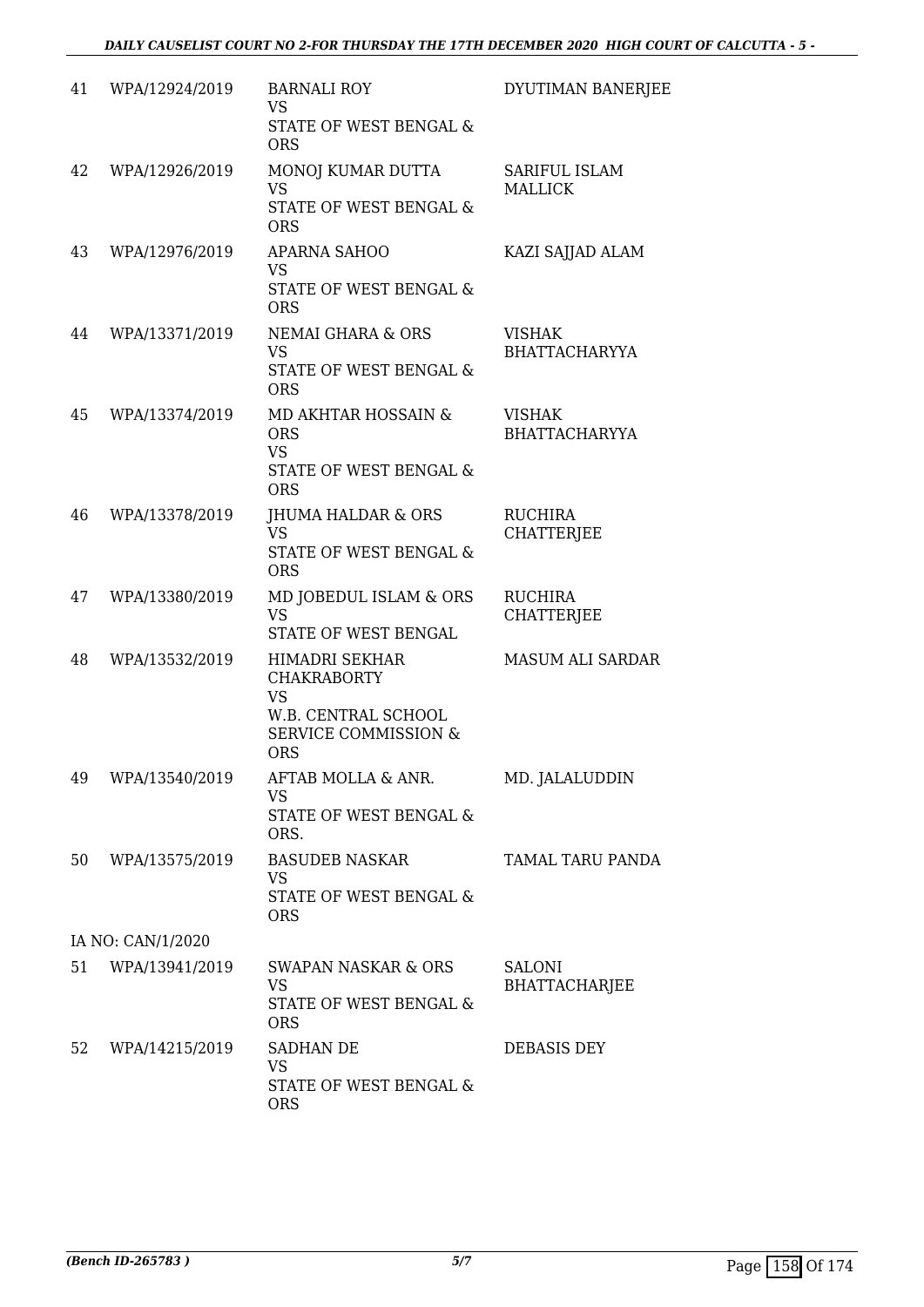| 53 | WPA/14248/2019 | SANJOY KUMAR SINGH<br><b>VS</b><br>STATE OF WEST BENGAL &<br><b>ORS</b>              | KAJAL RAY                          |
|----|----------------|--------------------------------------------------------------------------------------|------------------------------------|
| 54 | WPA/14299/2019 | DIBYENDU MAJUMDAR<br><b>VS</b><br>STATE OF WEST BENGAL &<br><b>ORS</b>               | <b>SIDDHARTHA</b><br><b>SARKAR</b> |
| 55 | WPA/14307/2019 | RUDRA GOPAL SARKAR<br><b>VS</b><br>STATE OF WEST BENGAL &<br><b>ORS</b>              | <b>SOURAV MONDAL</b>               |
| 56 | WPA/14329/2019 | SUJATA SAHA<br><b>VS</b><br>STATE OF WEST BENGAL<br>&ORS                             | TANUJA BASAK                       |
| 57 | WPA/14408/2019 | <b>SUDIPTA GHORAI &amp; ORS</b><br><b>VS</b><br>STATE OF WEST BENGAL &<br><b>ORS</b> | JAYANTA<br><b>BHATTACHARYYA</b>    |
| 58 | WPA/14412/2019 | <b>SUKANTA SANTRA &amp; ORS</b><br><b>VS</b><br>STATE OF WEST BENGAL &<br><b>ORS</b> | JAYANTA<br><b>BHATTACHARYYA</b>    |
| 59 | WPA/14427/2019 | <b>SOUMYA ADHYA</b><br><b>VS</b><br>STATE OF WEST BENGAL &<br><b>ORS</b>             | PRIYANKA MANDAL                    |
| 60 | WPA/14429/2019 | AMLAN HALDER<br><b>VS</b><br>STATE OF WEST BENGAL &<br><b>ORS</b>                    | PRIYANKA MANDAL                    |
| 61 | WPA/14431/2019 | BISHNUDEB CHAKRABORTY<br><b>VS</b><br>STATE OF WEST BENGAL &<br><b>ORS</b>           | PRIYANKA MANDAL                    |
| 62 | WPA/14432/2019 | SHRABANTI SARDAR<br><b>VS</b><br>STATE OF WEST BENGAL &<br><b>ORS</b>                | <b>RAJA BISWAS</b>                 |
| 63 | WPA/14436/2019 | PRODIP KUMAR DAS & ORS<br>VS<br>STATE OF WEST BENGAL<br>&ORS                         | ALI AHSAN ALAMGIR                  |
| 64 | WPA/14704/2019 | JHIMLI ADHIKARY<br><b>VS</b><br>STATE OF WEST BENGAL &<br><b>ORS</b>                 | SUBHENDU KUMAR<br><b>HOTA</b>      |
| 65 | WPA/14732/2019 | PRAKASH GHOSH<br>VS<br>STATE OF WEST BENGAL &<br><b>ORS</b>                          | DYUTIMOY PAUL                      |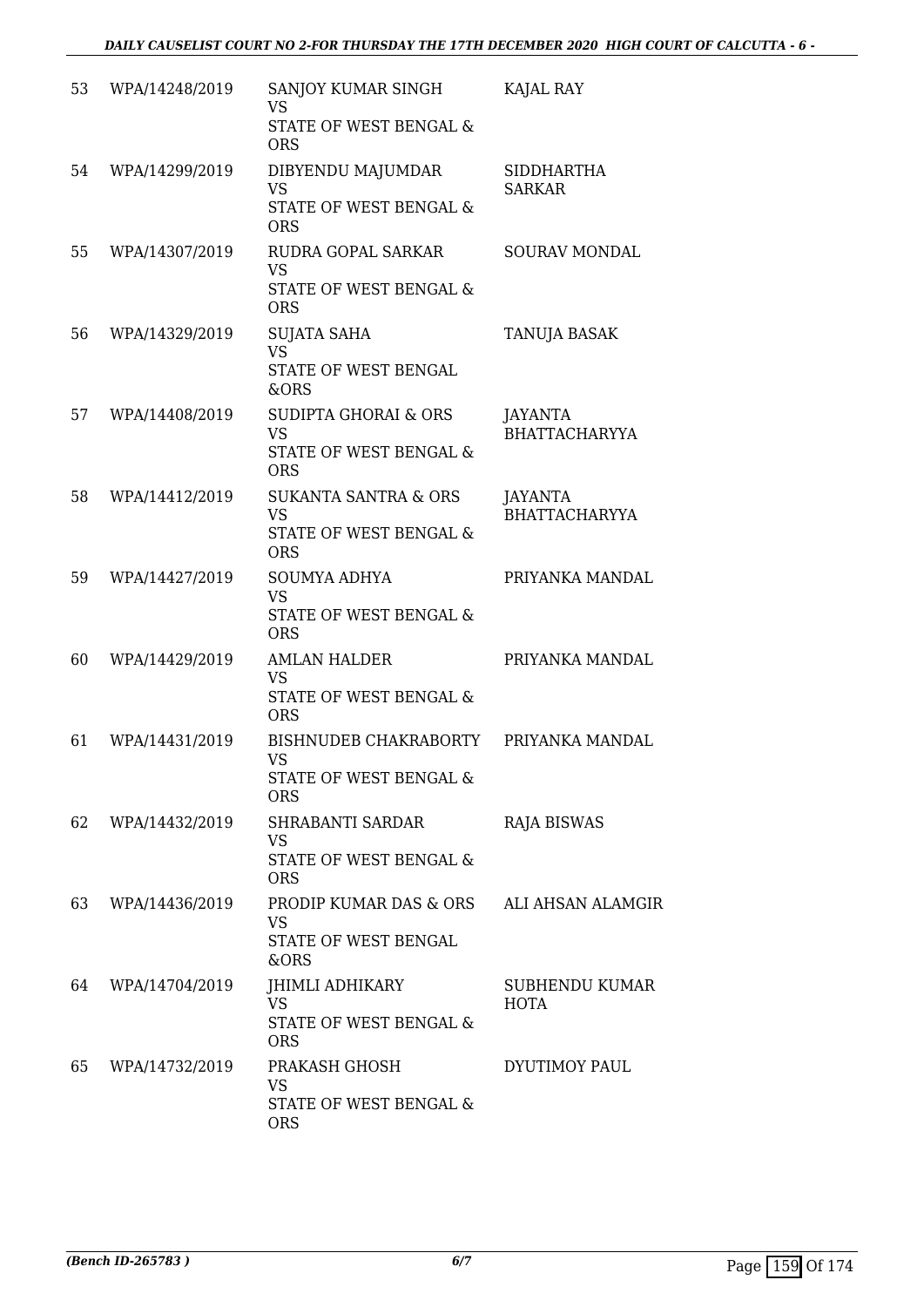| 66 | WPA/14738/2019 | <b>CHUNI PAL</b><br>VS<br>STATE OF WEST BENGAL &<br><b>ORS</b>                                  | <b>SAMIR KUMAR</b><br>ADHIKARI        |
|----|----------------|-------------------------------------------------------------------------------------------------|---------------------------------------|
| 67 | WPA/14856/2019 | SAPTARSHI GAYEN & ORS<br><b>VS</b><br>STATE OF WEST BENGAL &<br><b>ORS</b>                      | DIPTENDU MANDAL                       |
| 68 | WPA/14873/2019 | BHIMA CHARAN GHOSAL<br><b>VS</b><br>STATE OF WEST BENGAL &<br><b>ORS</b>                        | PRADIP KUMAR<br><b>GHOSH</b>          |
| 69 | WPA/14879/2019 | <b>GOSTA CHANDRA</b><br>KHAMARU<br><b>VS</b><br><b>STATE OF WEST BENGAL &amp;</b><br><b>ORS</b> | <b>ASIF DWAN</b>                      |
| 70 | WPA/14884/2019 | MD. MASUD REZA<br><b>VS</b><br>STATE OF WEST BENGAL &<br><b>ORS</b>                             | MD. YUSUF ALI                         |
| 71 | WPA/14886/2019 | <b>MITA DAS</b><br><b>VS</b><br>STATE OF WEST BENGAL &<br><b>ORS</b>                            | <b>SUBHAS JANA</b>                    |
| 72 | WPA/14899/2019 | <b>SHIULI MONDAL &amp; ORS</b><br><b>VS</b><br>STATE OF WEST BENGAL &<br><b>ORS</b>             | <b>SHREYA</b><br><b>BHATTACHARJEE</b> |
| 73 | WPA/14954/2019 | ACHINTYA PANJA<br><b>VS</b><br><b>STATE OF WEST BENGAL &amp;</b><br><b>ORS</b>                  | SANJAY SAHA                           |
| 74 | WPA/14984/2019 | <b>SUMAN JANA</b><br>VS<br>STATE OF WEST BENGAL &<br><b>ORS</b>                                 | RAJES JANA                            |
| 75 | WPA/14985/2019 | <b>SOMA MANA DAS</b><br><b>ADHIKARY</b><br><b>VS</b><br>STATE OF WEST BENGAL &<br><b>ORS</b>    | PRANTICK GHOSH                        |
| 76 | WPA/14986/2019 | ANJAN BISWAS<br><b>VS</b><br>STATE OF WEST BENGAL &<br><b>ORS</b>                               | TANUJA BASAK                          |
| 77 | WPA/14988/2019 | MADHUSUDAN BERA<br><b>VS</b><br>STATE OF WEST BENGAL &<br>ANR                                   | TANUJA BASAK                          |
| 78 | WPA/14997/2019 | SAHEB DUTTA & ANR<br>VS<br>STATE OF WEST BENGAL &<br><b>ORS</b>                                 | TAMAL TARU PANDA                      |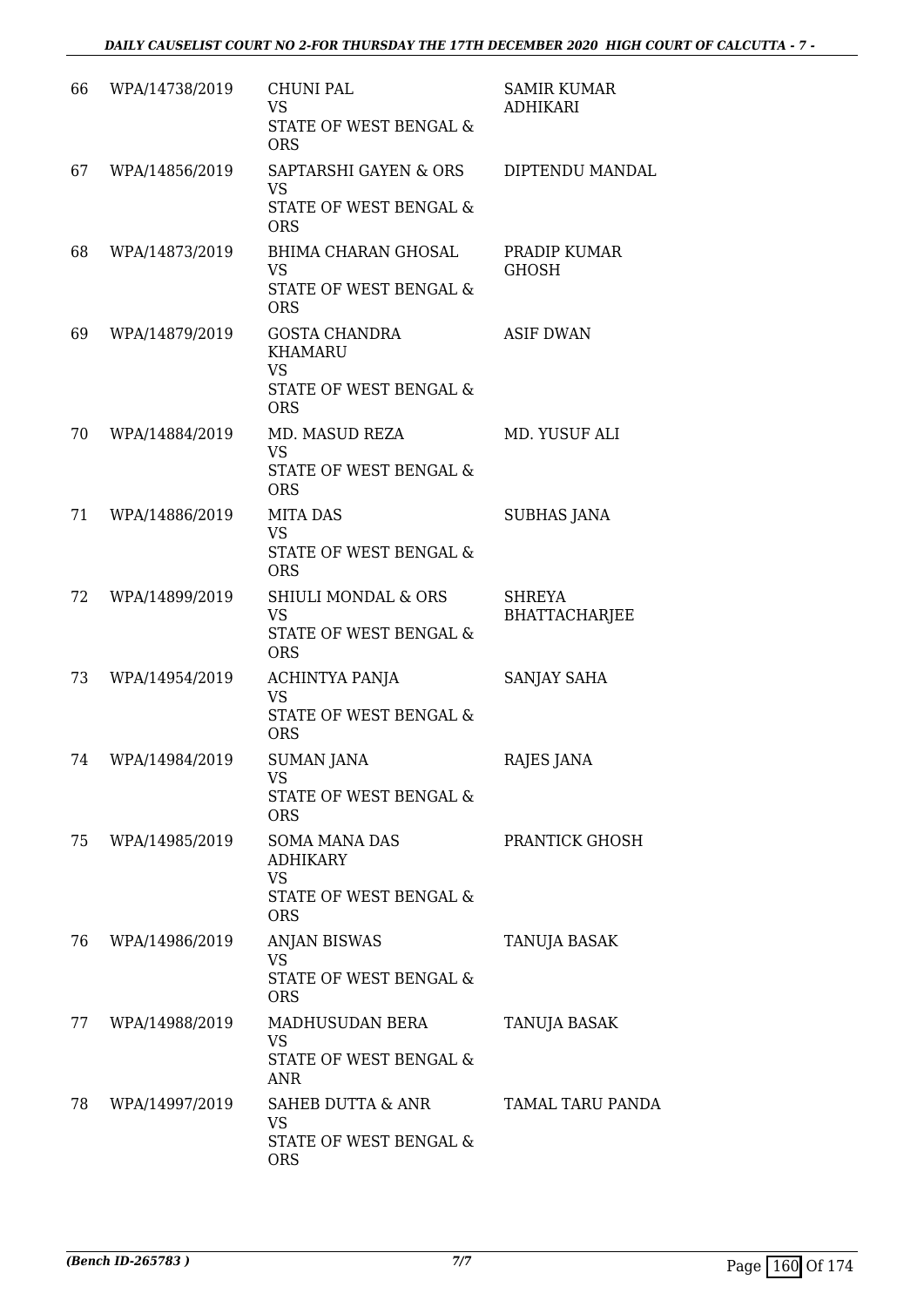

# **Appellate Side**

**DAILY CAUSELIST For Thursday The 17th December 2020**

**COURT NO. 42**

**SINGLE BENCH (SB - XIX)**

**AT 10:45 AM**

**HON'BLE JUSTICE TIRTHANKAR GHOSH**

**(VIA VIDEO CONFERENCE)**

**ON AND FROM MONDAY, THE 7TH DECEMBER, 2020 – ADMISSION OF CRIMINAL MOTIONS AND HEARING OF CRIMINAL REVISIONS WHICH ARE NOT ASSIGNED TO ANY OTHER BENCH INCLUDING APPLICATIONS CONNECTED THERETO ; HEARING OF CRIMINAL REVISIONS (IRRESPECTIVE OF CLASSIFICATION) FILED UPTO 2015 INCLUDING CONNECTED APPLICATIONS ; HEARING OF CRIMINAL APPEALS, NOTE: MATTERS WILL BE TAKEN UP THROUGH PHYSICAL HEARING ONLY WHEN BOTH**

**THE PARTIES ARE AGREED.**

#### **TO BE MENTIONED**

| CRR/1137/2020 | RAMAN KUMAR & ORS<br>VS                                             | MOYUKH MUKHERJEE |
|---------------|---------------------------------------------------------------------|------------------|
|               | STATE OF WEST BENGAL & ORS                                          |                  |
|               | IA NO: CRAN/1/2020(Old No:CRAN/4562/2020), CRAN/2/2020, CRAN/3/2020 |                  |
|               | <b>LISTED MOTION</b>                                                |                  |
| CRR/146/2019  | KHAGENDRADRANATH GHOSH<br>17C                                       | AMARNATH SUKUL   |

| 2  | CRR/146/2019  | KHAGENDRADRANATH GHOSH<br>VS<br>STATE OF WEST BENGAL& ANR                       | AMARNATH SUKUL                              |
|----|---------------|---------------------------------------------------------------------------------|---------------------------------------------|
| 3  | CRR/1725/2019 | SOMENATH GHOSH<br><b>VS</b><br>STATE OF WEST BENGAL & ANR                       | RIMPA RAJPAL                                |
| 4  | CRR/1914/2019 | KAMONASISH MISTRY<br><b>VS</b><br>STATE OF WEST BENGAL & ANR                    | <b>DUKE BANERJEE</b>                        |
| 5  | CRR/3010/2019 | ASISH MONDAL @ ASHIS MONDAL &<br>ANR<br><b>VS</b>                               | ANINDYA GHOSH                               |
| 6  | CRR/3050/2019 | STATE OF WEST BENGAL<br><b>MALAY KUMAR DATTA</b><br>VS.<br>STATE OF WEST BENGAL | SUBRATA BHATTACHARYYA                       |
| 7  | CRR/3055/2019 | MRINAL KANTI GHOSH<br>VS.<br>STATE OF WEST BENGAL & ORS                         | MS PRIYANKA MONDAL                          |
| 8  | CRR/537/2020  | <b>MARJIYA BIBI</b><br><b>VS</b><br>STATE OF WEST BENGAL                        | <b>SOUMYA BASU ROY</b><br><b>CHOWDHURI</b>  |
| 9  | CRR/635/2020  | <b>TAUSIF ZAMAN</b><br>VS.<br>STATE OF WEST BENGAL & ANR                        | <b>ANKITA BOSE</b>                          |
| 10 | CRR/680/2020  | KALYAN KRISHNA NANDI<br><b>VS</b><br>STATE OF WEST BENGAL                       | KALYAN KRISHNA NANDI                        |
| 11 | CRR/695/2020  | TOYEB MOLLA<br><b>VS</b><br>STATE OF WEST BENGAL                                | <b>NIMAI RAY</b>                            |
| 12 | CRR/711/2020  | <b>SOURAV HALDER</b><br>VS.<br>STATE OF WEST BENGAL & ANR                       | SACHETAN GHOSH                              |
| 13 | CRR/767/2020  | MRS MAYA RANI MANNA<br><b>VS</b><br>STATE OF WEST BENGAL & ORS                  | <b>SHIBA PROSAD</b><br><b>BHATTACHARIEE</b> |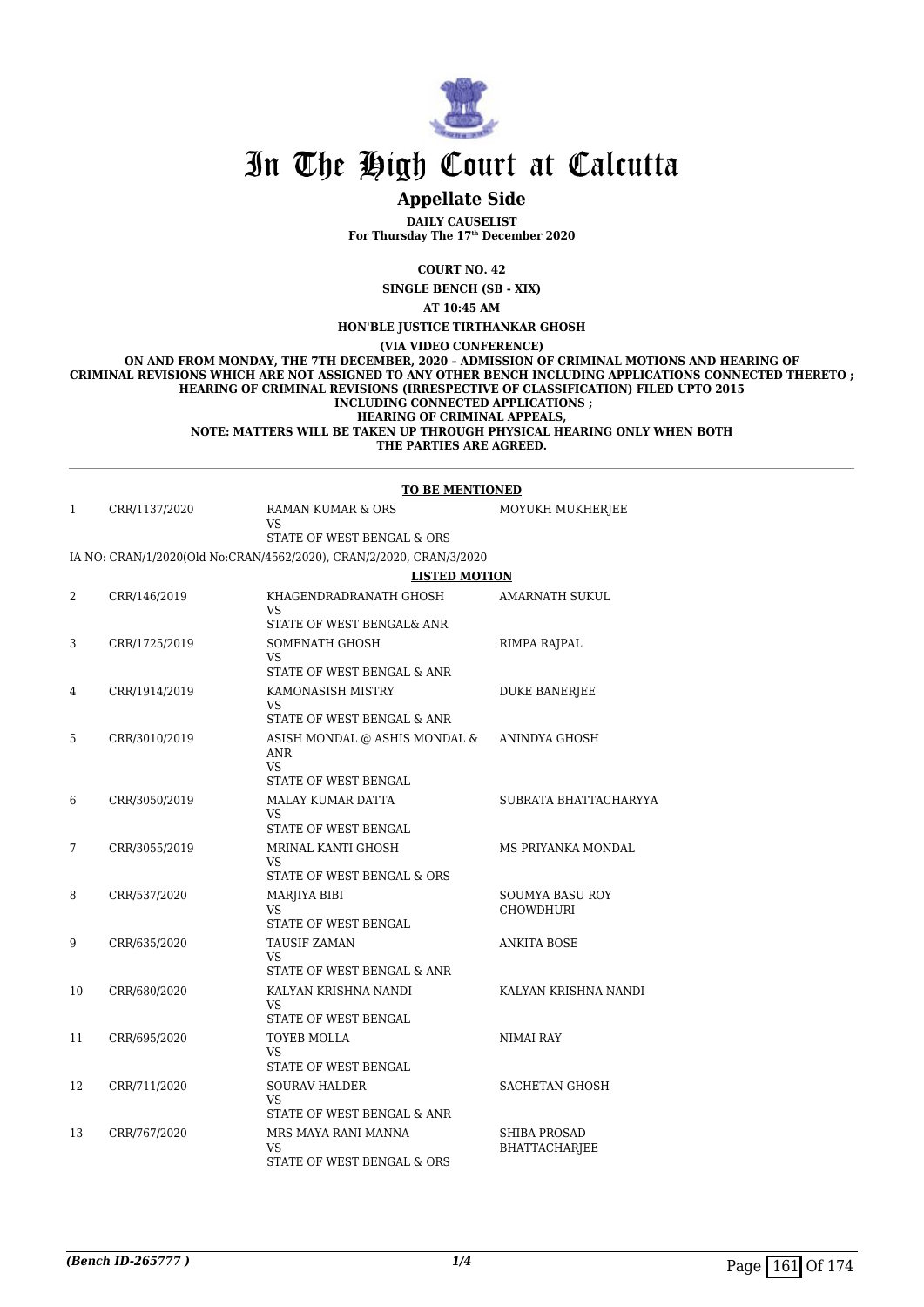## *DAILY CAUSELIST COURT NO 42-FOR THURSDAY THE 17TH DECEMBER 2020 HIGH COURT OF CALCUTTA - 2 -*

| 14 | CRR/779/2020 | RITON SK & ANR<br>VS<br>STATE OF WEST BENGAL                            | KAZI M RAHMANA           |
|----|--------------|-------------------------------------------------------------------------|--------------------------|
| 15 | CRR/795/2020 | SANDIP SARKAR @ BAPI SARKAR &<br>ANR                                    | TRIPTI BANERJEE          |
|    |              | VS<br>STATE OF WEST BENGAL & ORS                                        |                          |
| 16 | CRR/803/2020 | P. SENTHIL KUMAR @SENTHIL<br>KUMAR<br>VS.                               | AVIJIT CHAKRABORTY       |
|    |              | L & T FINANCE LTD                                                       |                          |
| 17 | CRR/807/2020 | MURARI SARDAR@MURARI MOHAN<br>SARDAR<br>VS.                             | DEBABRATA SARDAR         |
| 18 | CRR/841/2020 | STATE OF WEST BENGAL & ORS<br>AMIT KUMAR MAHISH @ AMIT<br>MOHISH @ DONA | MONIRUZZAMAN             |
|    |              | VS                                                                      |                          |
|    |              | STATE OF WEST BENGAL & ANR                                              |                          |
| 19 | CRR/848/2020 | <b>ASHISH DAS</b><br>VS.                                                | DEBAPRIYA GUPTA          |
|    |              | STATE OF WEST BENGAL                                                    |                          |
| 20 | CRR/858/2020 | MITA DEY<br>VS                                                          | RABI GHOSH               |
|    |              | STATE OF WEST BENGAL & ANR                                              |                          |
| 21 | CRR/870/2020 | NABIN JAISWAL                                                           | <b>BIBHAS ADITYA</b>     |
|    |              | VS<br>STATE OF WEST BENGAL & ANR                                        | CHAKRABORTY              |
| 22 | CRR/873/2020 | PANKAJ KUMAR                                                            | HABIBUR RAHAMAN          |
|    |              | VS                                                                      |                          |
| 23 | CRR/894/2020 | STATE OF WEST BENGAL<br><b>TAPAN SAHOO</b>                              | JAGANNATH GANGULY        |
|    |              | VS                                                                      |                          |
|    |              | STATE OF WEST BENGAL & ANR                                              |                          |
| 24 | CRR/895/2020 | CHITRA MUKHERJEE<br>VS<br>STATE OF WEST BENGAL & ANR                    | RAJ KR GUPTA             |
| 25 | CRR/896/2020 | SWAPAN CHATTOPADHYAY<br>VS                                              | RAJ KUMAR GUPTA          |
|    |              | STATE OF WEST BENGAL & ORS                                              |                          |
| 26 | CRR/897/2020 | PUPU MUKHERJEE<br>VS<br>STATE OF WEST BENGAL & ORS                      | RAJ KUMAR GUPTA          |
| 27 | CRR/904/2020 | ATANU POCHALI & ORS                                                     | <b>MALAYASHREE MAITY</b> |
|    |              | VS<br>STATE OF WEST BENGAL & ANR                                        |                          |
| 28 | CRR/908/2020 | MONTU MANDAL<br>VS.                                                     | ARUP KUMAR BHOWMICK      |
|    |              | STATE OF WEST BENGAL                                                    |                          |
| 29 | CRR/910/2020 | GANGA MONDAL<br>VS                                                      | SAMIRAN GIRI             |
|    |              | <b>SUBHAS PRAMANIK &amp; ORS</b>                                        |                          |
| 30 | CRR/911/2020 | AMIT MAJUMDER & ANR<br>VS                                               | ANINDYA GHOSH            |
|    |              | STATE OF WEST BENGAL                                                    |                          |
| 31 | CRR/920/2020 | <b>BAPI SAMANTA</b><br>VS                                               | ARUN KUMAR HALDER        |
|    |              | STATE OF WEST BENGAL                                                    |                          |
| 32 | CRR/931/2020 | DHIREN RAGHVJI BHEDA<br>VS                                              | UTTIYO MALLICK           |
|    |              | M/S SIDDHARTH FASHION                                                   |                          |
| 33 | CRR/960/2020 | RISHIKESH MEENA                                                         | ANUBRATA SANTRA          |
|    |              | VS<br>STATE OF WEST BENGAL & ANR                                        |                          |
| 34 | CRR/979/2020 | SATYACHARAN DAS                                                         | LAKSHMINATH              |
|    |              | VS.<br>NIKHILESH DEY & ORS                                              | <b>BHATTACHARYA</b>      |
| 35 | CRR/980/2020 | SUKUMAR GHOSH & ORS                                                     | KRISHNA YADAV            |
|    |              | VS<br>STATE OF WEST BENGAL & ANR                                        |                          |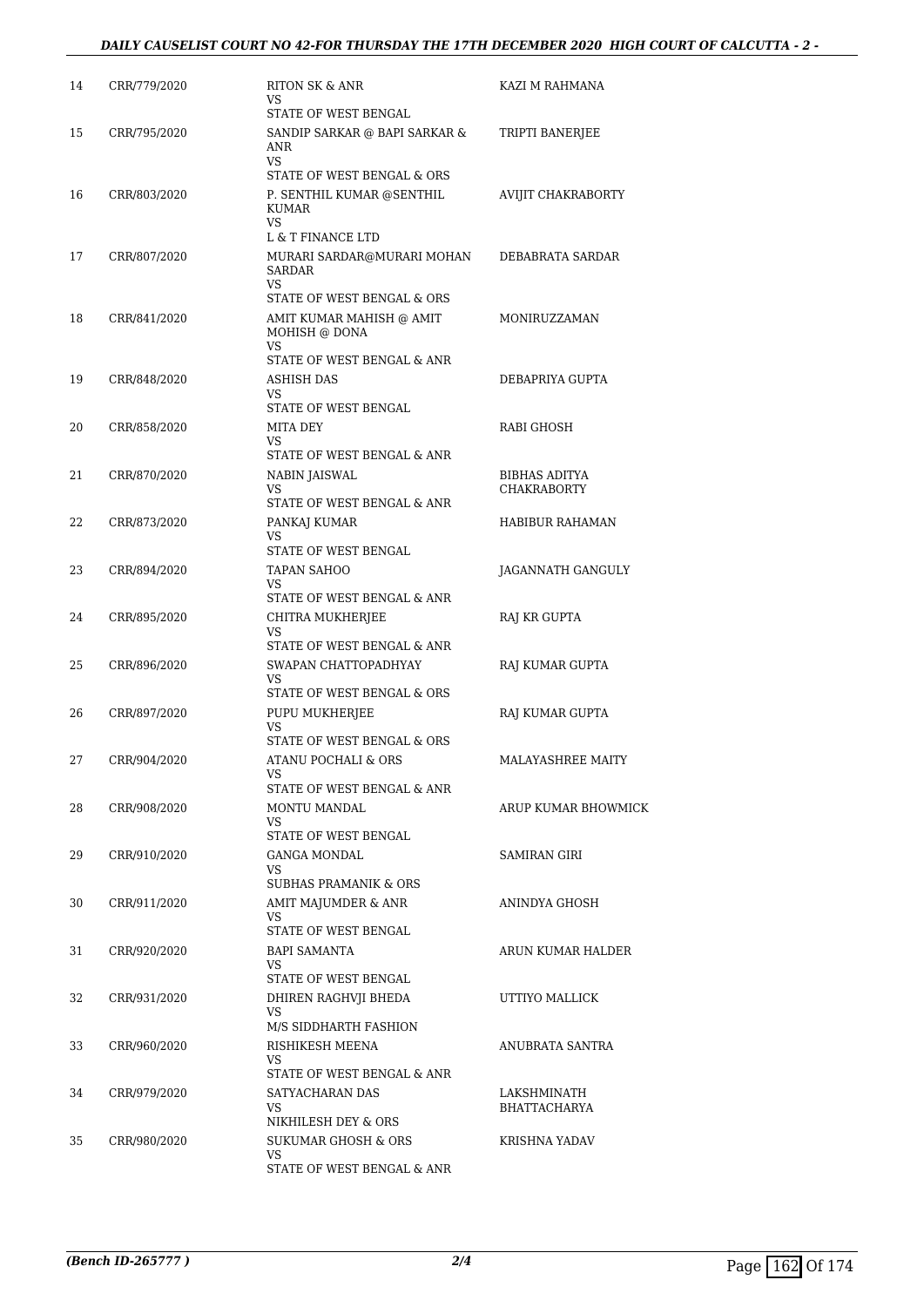## *DAILY CAUSELIST COURT NO 42-FOR THURSDAY THE 17TH DECEMBER 2020 HIGH COURT OF CALCUTTA - 3 -*

| 36                             | CRR/981/2020                                           | <b>GULAM MUSTAFA &amp; ORS</b><br>VS                      | ASIS BHATTACHARYYA        |        |
|--------------------------------|--------------------------------------------------------|-----------------------------------------------------------|---------------------------|--------|
| 37                             | CRR/982/2020                                           | MAHHOOB ALAM @ MUNNA & ANR<br><b>DUSHYANT PATEL</b><br>VS | SOURAV BOSE               |        |
| 38                             | CRR/991/2020                                           | STATE OF WEST BENGAL & ANR<br>M/S DREAM MILLS             | TANWEER AHMED KHAN        |        |
|                                |                                                        | VS<br>STATE OF WEST BENGAL & ANR                          |                           |        |
| 39                             | CRR/993/2020                                           | SIKHA PAUL<br>VS<br>STATE OF WEST BENGAL & ORS            | SAMARJIT GHOSAL           |        |
| 40                             | CRR/994/2020                                           | PURNENDU BIKASH MAITY<br>VS                               | TAPASH KUMAR MONDAL       |        |
| 41                             | CRR/996/2020                                           | M/S. PI INDUSTRIES LTD<br>SK ABDUL RAHMAN<br>VS           | <b>GOLAM MAHAMMAD</b>     |        |
| 42                             | CRR/998/2020                                           | SK DEDAR & ANR<br>JAGAT CHANDRA MONDAL                    | SUJIT KUMAR GHOSH         |        |
|                                |                                                        | VS<br>PROVASH MONDAL & ORS                                |                           |        |
| 43                             | CRR/1091/2020                                          | RAJKUMAR TAMILI<br>VS                                     | <b>GOURANGA KUMAR DAS</b> |        |
|                                |                                                        | STATE OF WEST BENGAL                                      |                           |        |
|                                | IA NO: CRAN/1/2020(Old No:CRAN/3406/2020), CRAN/2/2020 |                                                           |                           |        |
| 44                             | CRR/1601/2020                                          | SUNNY KR OJHA<br>VS                                       | DIPAYAN SEN               |        |
|                                |                                                        | State of West Bengal                                      |                           |        |
| 45                             | CRR/1655/2020                                          | TAPAN RAKSHIT @ TAPAN KUMAR<br>RAKSHIT AND ANOTHER<br>VS  | DEBAPRATIM GUHA           |        |
|                                |                                                        | State of West Bengal AND ANOTHER                          |                           |        |
| 46                             | CRR/1668/2020                                          | <b>SHOUVIK BASU</b><br>VS                                 | <b>SANKAR BANERJEE</b>    |        |
| 47                             | CRR/1740/2020                                          | STATE OF WEST BENGAL AND ORS.<br>GORA CHAND MUKHERJEE     | SUJAN CHATTERJEE          |        |
|                                |                                                        | VS<br>State of West Bengal AND ANR                        |                           |        |
| 48                             | CRR/1747/2020                                          | MOTILAL@MATILAL SHAW AND ORS<br>VS                        | <b>RUPSA SREEMANI</b>     |        |
| 49                             | CRR/1779/2020                                          | State of West Bengal AND ANR<br>PAWAN KUMAR TIWARI        | NAVANIL DE                |        |
|                                |                                                        | VS<br>Union of India AND ANR                              |                           |        |
| 50                             | CRR/1782/2020                                          | MONOTOSH DUTTA<br>VS                                      | ROHIT KR SHAW             |        |
|                                |                                                        | State of West Bengal AND ANOTHER                          |                           |        |
| 51                             | CRR/1785/2020                                          | SMT SADHANA JOSHOHARA DUTTA<br>VS                         | KRISHNENDU BHADRA         |        |
|                                |                                                        | State of West Bengal                                      |                           |        |
| 52                             | CRR/1792/2020                                          | <b>SUJIT KUMAR BISWAS</b><br>VS                           | KRISHNENDU BHADRA         |        |
|                                |                                                        | State of West Bengal                                      |                           |        |
|                                |                                                        | <b>FOR ORDERS</b>                                         |                           |        |
| 53                             | CRR/560/2019                                           | AMIT KR MONDAL<br>VS                                      | SUPRIO CHATTOPADHYAY      |        |
|                                |                                                        | STATE OF WEST BENGAL & ANR                                |                           |        |
|                                |                                                        | <b>CONTESTED APPLICATION</b>                              |                           |        |
| 54                             | CRR/2136/2019                                          | SATISH CHANDRA DUBEY<br>VS                                | PRAN GOPAL DAS            |        |
|                                |                                                        | STATE OF WEST BENGAL & ANR                                |                           |        |
| 55                             | CRR/3216/2019                                          | ARJUN SINGH<br>VS                                         | VIKASH SINGH              |        |
|                                |                                                        | STATE OF WEST BENGAL & ORS                                |                           |        |
| <b>CRIMINAL APPEAL HEARING</b> |                                                        |                                                           |                           |        |
| 56                             | CRA/90/1986                                            | AZIZ ALIAS AZIZUL & ORS.<br>VS                            | MD. S.HOSSAIN             | N.Y.A. |
|                                |                                                        | THE STATE                                                 |                           |        |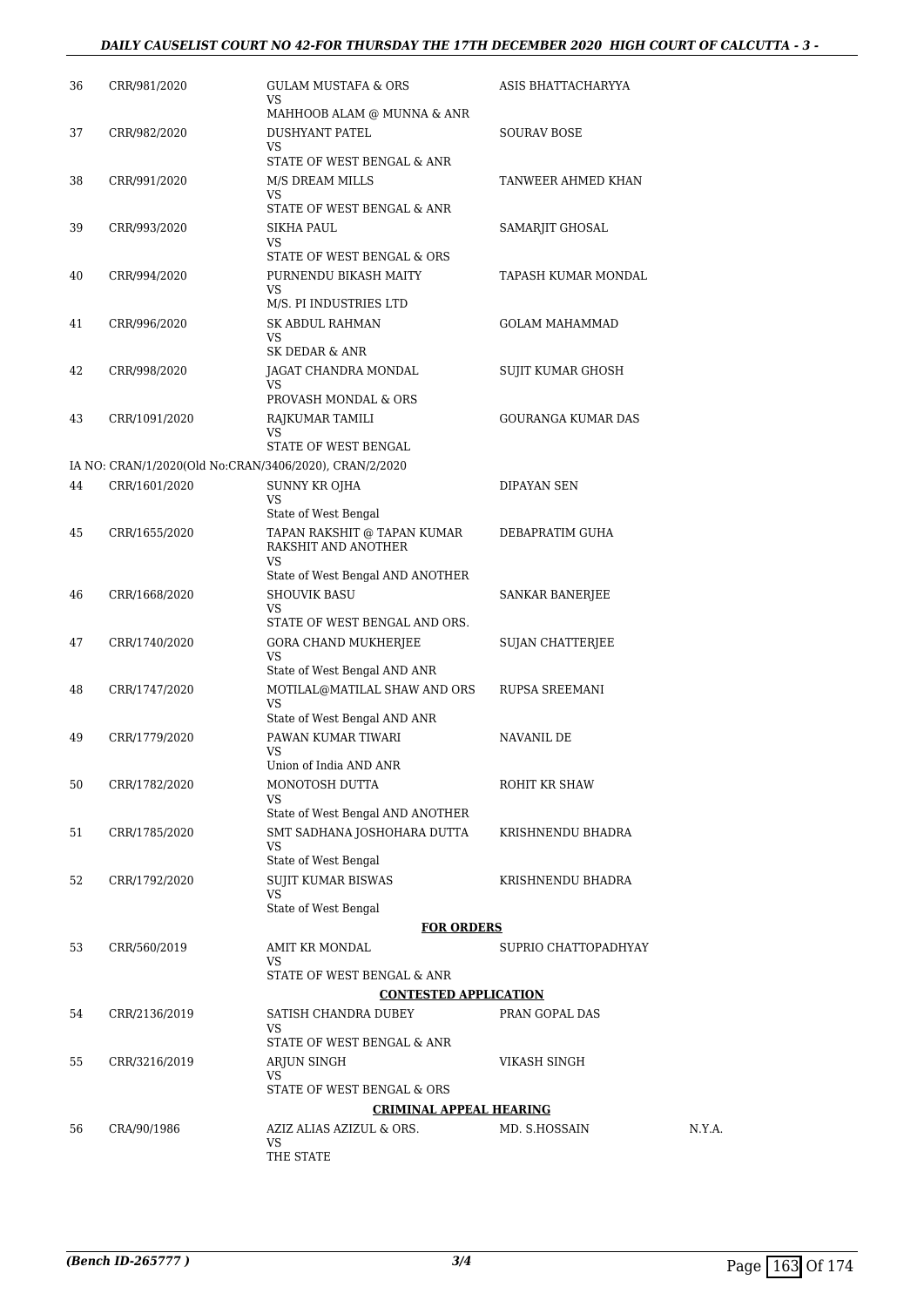## *DAILY CAUSELIST COURT NO 42-FOR THURSDAY THE 17TH DECEMBER 2020 HIGH COURT OF CALCUTTA - 4 -*

| 57 | CRA/442/2017                              | HONAK DAS@HANAK DAS<br>VS<br>STATE OF WEST BENGAL & ANR    | SUBRATA BHATTACHARJYA |
|----|-------------------------------------------|------------------------------------------------------------|-----------------------|
| 58 | CRA/538/2017                              | HARENDRA CHANDRA PARUI & ANR<br>VS<br>STATE OF WEST BENGAL | DEBABRATA SARDAR      |
|    | IA NO: CRAN/1/2017(Old No:CRAN/3898/2017) |                                                            |                       |
| 59 | CRA/675/2018                              | DIPANKAR ROY<br>VS<br>STATE OF WEST BENGAL                 | PARVEJ ANAM           |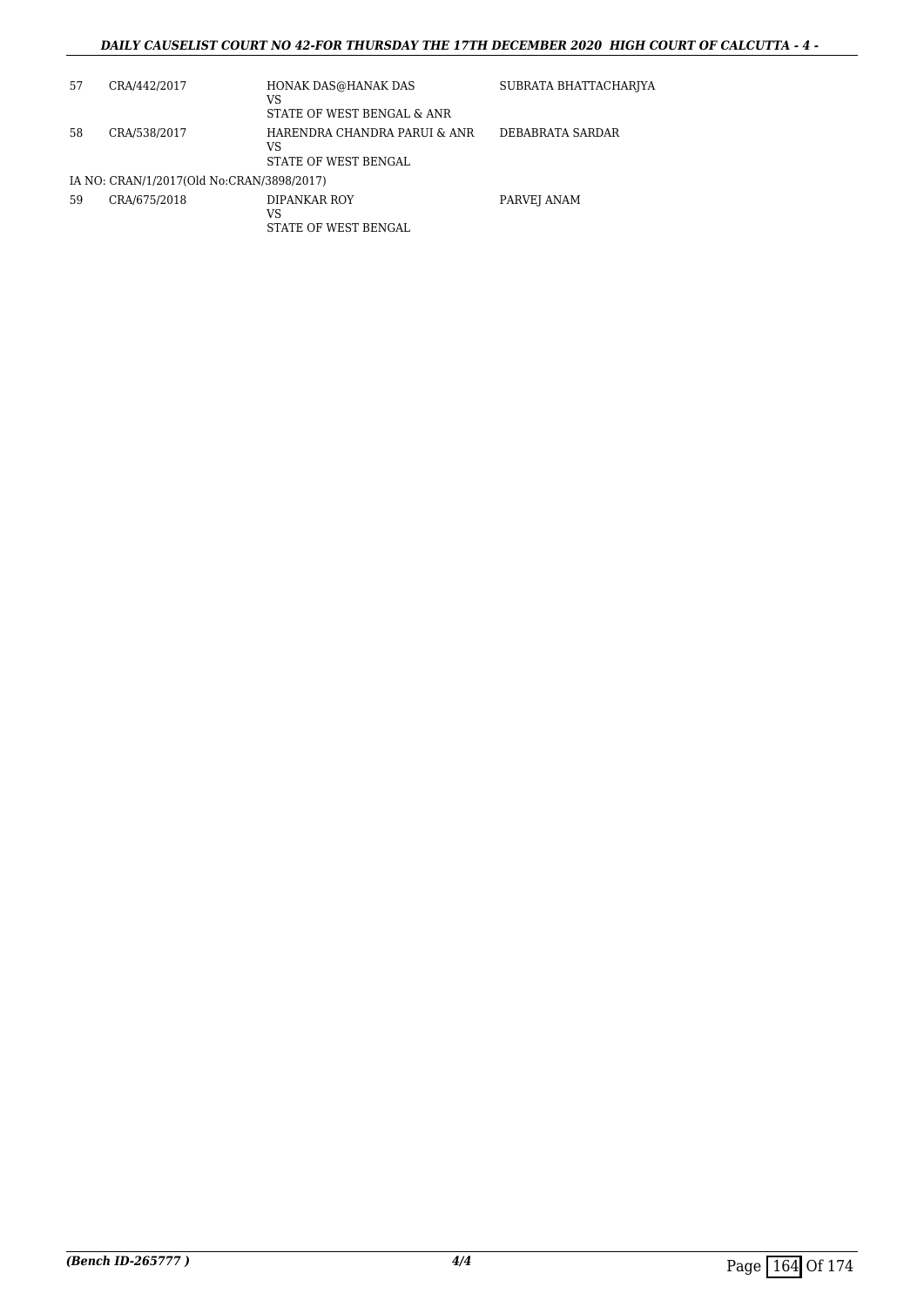

# **Appellate Side**

**DAILY CAUSELIST For Thursday The 17th December 2020**

**COURT NO. 11**

# **SINGLE BENCH ()**

**AT 10:45 AM**

**HON'BLE JUSTICE HIRANMAY BHATTACHARYYA**

## **(VIA VIDEO CONFERENCE)**

**ON MONDAY, 14TH DECEMBER, 2020 AND THEREAFTER AS AND WHEN SITS SINGLY - WILL SIT SINGLY AND TAKE MATTERS LISTED BEFORE HIM IN THE DAILY LIST OF 16TH MARCH, 2020 EXCEPT THE MATTERS WHICH ARE ALREADY DISPOSED OF.**

### **NOTE : MATTERS WILL BE TAKEN UP THROUGH PHYSICAL HEARING WHEN BOTH THE PARTIES ARE AGREED.**

|   |                  | <b>TOP</b>                                                                                |                      |
|---|------------------|-------------------------------------------------------------------------------------------|----------------------|
| 1 | CO/3346/2018     | THE KOLKATA MUNICIPAL<br><b>CORPORATION</b><br>VS<br>KAJARI BANERJEE                      | <b>S K DEBNATH</b>   |
| 2 | CO/4314/2018     | STATE OF W.B. & ANR<br>VS<br>M/S ENKON PVT. LTD.                                          | PARTHA PRATIM ROY    |
|   | wt3 CO/3762/2018 | STATE OF WEST BENGAL &<br><b>ANR</b><br><b>VS</b><br>M/S ENKON PVT LTD                    | P P ROY              |
| 4 | CO/336/2019      | <b>SHREE SHREE ISWAR</b><br>SARADESWAR & &ORS<br>VS<br>HARI KISHAN PRASAD &<br><b>ORS</b> | <b>ABHIJIT RAY</b>   |
|   |                  | <b>NEW MOTION</b>                                                                         |                      |
| 5 | CO/2290/2011     | <b>ANIL KR. DAS</b><br>VS.<br>SANKAR DAS                                                  | <b>DIBASHIS BASU</b> |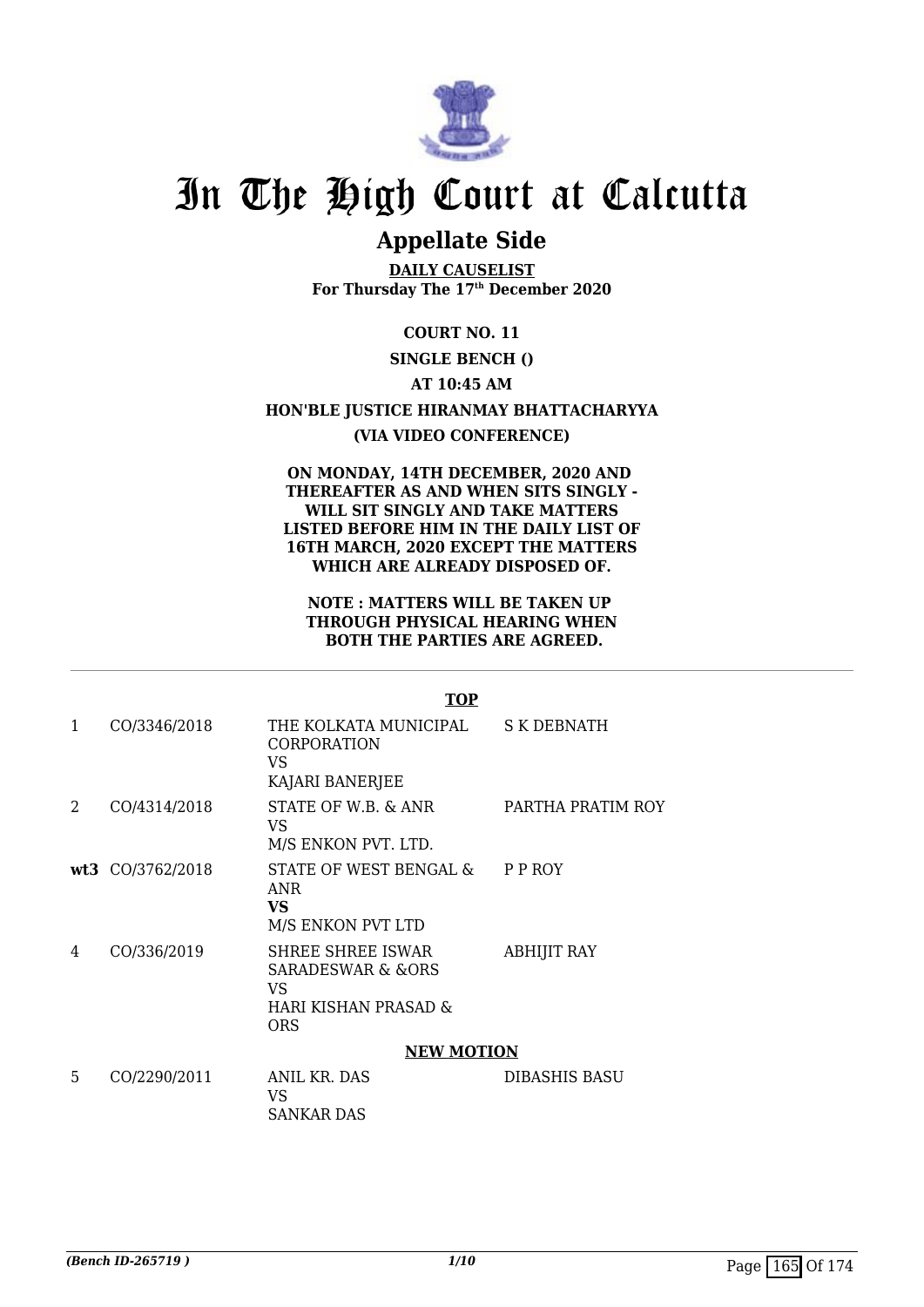| 6  | CO/2166/2019  | ASIT SAMANTA & ANR<br><b>VS</b><br><b>STANDARD CHARTERED</b>                                           | <b>SAMRAT MUKHERJEE</b>             |
|----|---------------|--------------------------------------------------------------------------------------------------------|-------------------------------------|
| 7  | CO/2167/2019  | <b>BANK</b><br>GAURAV AGARWAL<br><b>VS</b>                                                             | <b>SAMRAT MUKHERJEE</b>             |
|    |               | DIPANKAR MAJI & ORS                                                                                    |                                     |
|    |               | <b>WRIT MATTERS</b>                                                                                    |                                     |
| 8  | WPA/3947/2006 | JAGADISH CHANDRA<br><b>DAFADAR</b><br><b>VS</b><br>STATE OF W.B.                                       | HUSN ARA BEGUM                      |
| 9  | WPA/366/2016  | SUDHANSHU SEKHAR ALI<br>& ANR<br><b>VS</b><br>STATE OF WEST BENGAL &<br><b>ORS</b>                     | <b>BISWAJIT DAS</b>                 |
|    |               | <b>NEW MOTION 1</b>                                                                                    |                                     |
| 10 | CO/151/2018   | NANDAN JANA<br><b>VS</b>                                                                               | <b>M SARDAR</b>                     |
|    |               | JAGAI GHOSH @ JAGAI<br><b>CHANDA GHOSH</b>                                                             |                                     |
| 11 | CO/683/2018   | KAMALA DEVI SHAW<br><b>VS</b><br>SRI SRI ISWAR GOPINATH<br>JEW THAKUR.REPT BY ANIL<br><b>KUMAR DEY</b> | ADITYA SINGH                        |
| 12 | CO/1368/2018  | <b>JHARNA SINGH</b><br><b>VS</b>                                                                       | KUHU ROY                            |
| 13 | CO/1370/2018  | SMT JAYANTI BOSE<br>M/S PASHUPATI DAS &<br>SONS PVT. LTD.<br><b>VS</b><br>RITA DE & ORS.               | <b>ASHOK KUMAR</b><br><b>MONDAL</b> |
| 14 | CO/1372/2018  | MRS SAROJ THAKAR<br><b>VS</b><br>CENTRAL ARYA ROAD<br><b>TRANSPORT &amp; ANR</b>                       | ARUP BANERJEE                       |
| 15 | CO/1373/2018  | DILIP KUMAR CHATTERJEE<br>VS<br><b>GAUTAM PATRA &amp; ORS</b>                                          | SANKHA SUBHRRA<br><b>RAY</b>        |
| 16 | CO/1388/2018  | PURANMAL AGARWAL<br>VS<br>MEGHDOOT TOWRS<br>OWNERS COMMI. REP BY S<br>K JAIN & ORS                     | S SANYYAL                           |
| 17 | CO/1389/2018  | NURSING DAS MOHATTA &<br><b>ANR</b><br><b>VS</b><br>DIPALI SUR & ORS                                   | A RAY                               |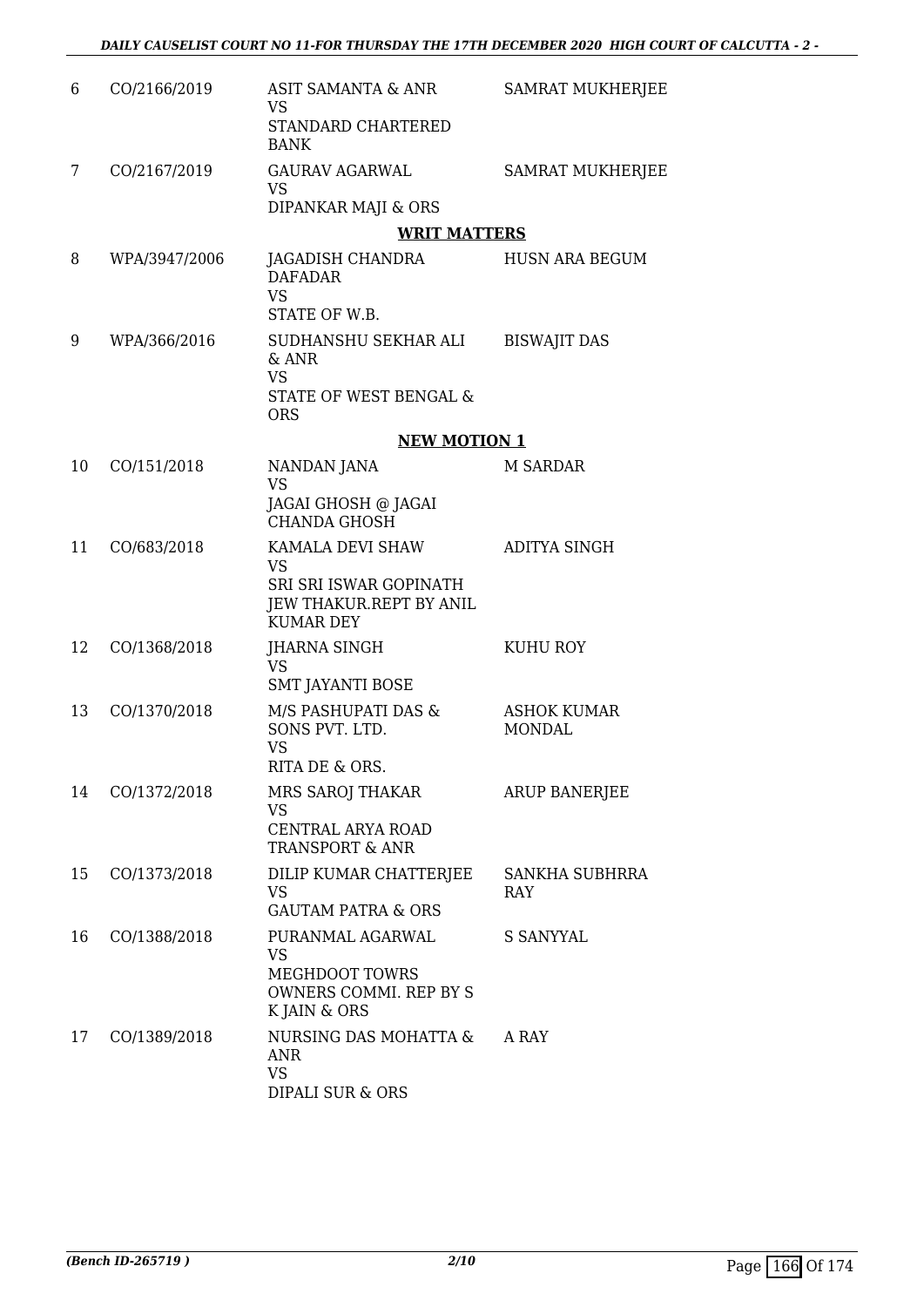| 18 | CO/1393/2018 | <b>DHRUBA KUMAR</b><br>MUKHOPADHYAY<br><b>VS</b><br>MIHIR KUMAR SARKAR &<br><b>ORS</b> | <b>S SANNAL</b>                             |
|----|--------------|----------------------------------------------------------------------------------------|---------------------------------------------|
| 19 | CO/1456/2018 | <b>RAKESH JAIN</b><br><b>VS</b><br>PARESH CH. MAJUMDER &<br>ORS.                       | <b>ASOK BANERJEE</b>                        |
| 20 | CO/1459/2018 | SANTOSH NANDY & ORS.<br><b>VS</b><br>KALIPADA YADAV & ORS.                             | <b>GAUTAM DAS</b>                           |
| 21 | CO/1476/2018 | <b>BISWANATH CHANDRA</b><br><b>VS</b><br><b>SHANTI SHAW &amp; ANR.</b>                 | <b>SUBHO SANKAR</b><br><b>BHATTACHARJEE</b> |
| 22 | CO/1489/2018 | BIJOY KRISHNA SAMANTA<br><b>VS</b><br>LALIT KUMAR PANDEY &<br><b>ORS</b>               | S. SARKAR                                   |
| 23 | CO/1503/2018 | DR SUPTI JASH NEE SEN<br><b>VS</b><br>SMT SADHANA KANJILAL &<br><b>ORS</b>             | <b>SUBRATA KUMAR</b><br><b>ROY KARMAKAR</b> |
| 24 | CO/1510/2018 | PYARE LAL AGARWAL<br><b>VS</b><br><b>INDRASHANI PANDEY &amp;</b><br><b>ORS</b>         | <b>DHIRAJ TRIVEDI</b>                       |
| 25 | CO/1539/2018 | <b>MALAY HALDER</b><br><b>VS</b><br>SULOCHANA GUPTA NEE<br><b>HALDER</b>               | <b>SUBHAS CHANDRA</b><br><b>SAHA</b>        |
| 26 | CO/1544/2018 | SK ARIFUL HAQUE & ORS<br><b>VS</b><br>SK KHAIRUL HAQUE & ORS                           | <b>ALLEN FELIX</b>                          |
| 27 | CO/1549/2018 | LATIKA CHOWDHURY<br><b>VS</b><br><b>SURESH CHOWDHURY &amp;</b><br><b>ORS</b>           | <b>CHANDRADOY ROY</b>                       |
| 28 | CO/1553/2018 | <b>TRUSTCON</b><br><b>VS</b><br>SHAIKH JOYNAL ABEDIN &<br><b>ANR</b>                   | TARUNJYOTI TEWARI                           |
| 29 | CO/1577/2018 | ANANDA GOPAL SAHA<br><b>VS</b><br>PARESH NATH SAHA & ORS                               | DILIP KUMAR MAITI                           |
| 30 | CO/2964/2018 | PRADIP KUMAR ROY<br><b>VS</b><br>RANU ROY @ SABITA                                     | <b>RIYA DAS</b>                             |
| 31 | CO/3088/2018 | KALYANI DAS & ORS<br><b>VS</b><br><b>AMITAVA DHENKI &amp; ORS</b>                      | <b>GOURAB</b><br>MUKHOPADHYAY               |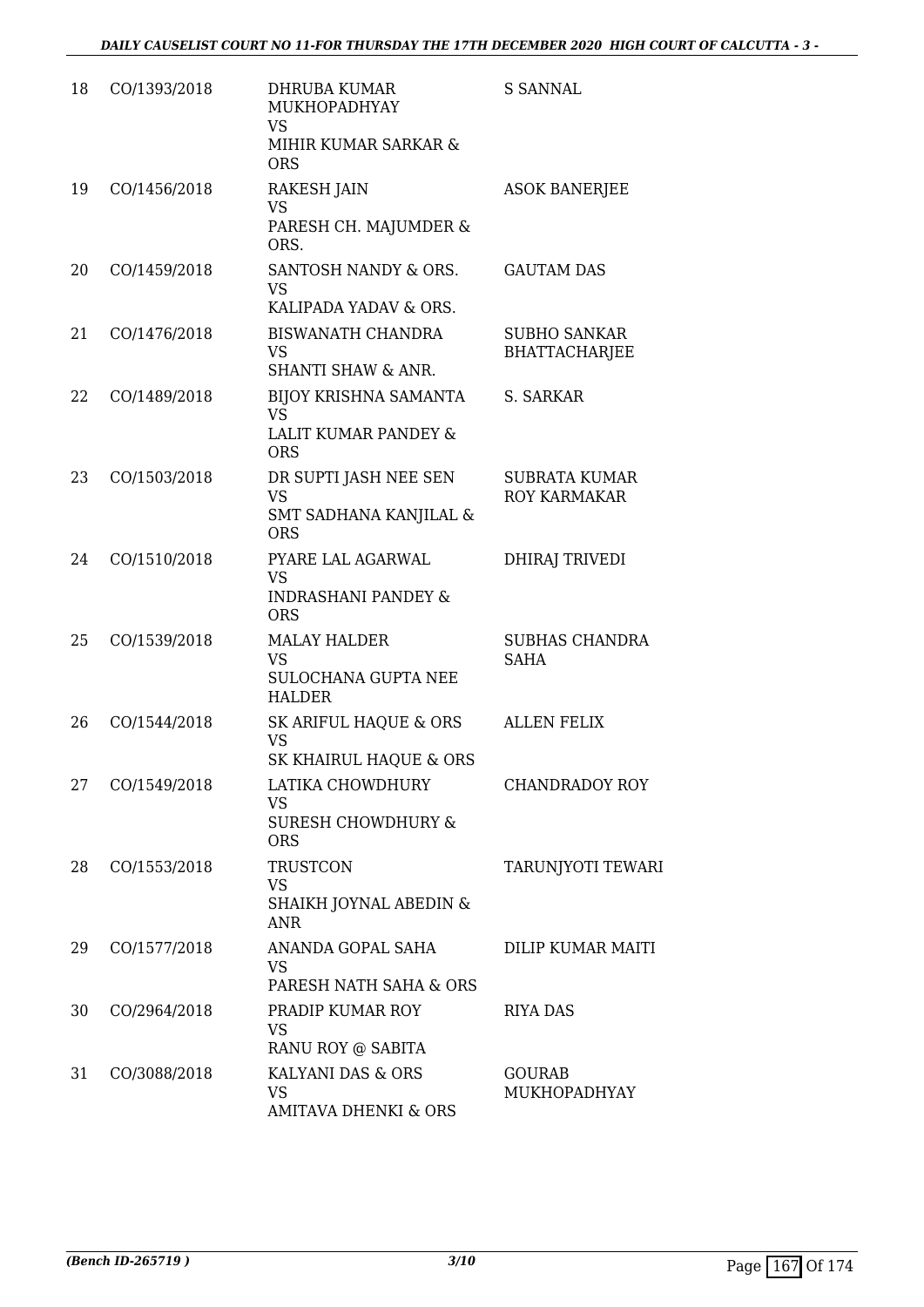| 32 | CO/3120/2018 | <b>JOLLY CHAKRABORTY</b><br>VS                                                                | SHYAMALI DAS                                  |
|----|--------------|-----------------------------------------------------------------------------------------------|-----------------------------------------------|
|    |              | RINTU CHAKRABORTY                                                                             |                                               |
| 33 | CO/3126/2018 | SANJIT CHAKRABORTY &<br><b>ORS</b><br><b>VS</b><br>BINOY NANDI @ CHOTKA<br><b>NANDI</b>       | <b>SOUMITRA DEB</b>                           |
| 34 | CO/3139/2018 | <b>SARAT MONDAL &amp; ORS</b><br><b>VS</b><br><b>STATE OF WEST BENGAL &amp;</b><br><b>ORS</b> | SARBANANDA<br><b>SANNYAL</b>                  |
| 35 | CO/3144/2018 | <b>SHYAM SANKAR SHAW</b><br><b>VS</b><br><b>DIPAK DAS</b>                                     | <b>GAUTAM NARAYAN</b><br><b>BHATTACHARYAY</b> |
| 36 | CO/3176/2018 | MANJU MONDAL & ORS<br><b>VS</b><br><b>SANAT MONDAL &amp; ORS</b>                              | NITAI CH SAHA                                 |
| 37 | CO/3177/2018 | SAILENDRA NATH GHOSH<br>& ORS<br><b>VS</b><br><b>SURYA KANTA DAS &amp; ORS</b>                | PRASANTA BISHAL                               |
| 38 | CO/3184/2018 | RASBEHARI GHOSH & ANR<br><b>VS</b><br>AJIT KUMAR GHOSH & ORS                                  | SIRSENDU SINHA<br><b>ROY</b>                  |
| 39 | CO/3187/2018 | RANADIP SADHUKHAN<br><b>VS</b><br>DIBYENDU SADHUKHAN &<br><b>ORS</b>                          | <b>GITASHREE MISTRY</b>                       |
| 40 | CO/3201/2018 | SUPRIYA DUTTA<br><b>VS</b><br>MAHUA DUTTA<br>(CHOUDHURY)                                      | PRASHANT PATHAK                               |
| 41 | CO/3205/2018 | <b>BADANI MEHJAN</b><br><b>VS</b><br>BADAL CH. MURMU & ORS.                                   | <b>SANDIP DINDA</b>                           |
| 42 | CO/3211/2018 | <b>HARIPAL SINGH</b><br><b>CHANDHOK</b><br><b>VS</b>                                          | SOMALI<br><b>MUKHOPADHYAY</b>                 |
| 43 | CO/3212/2018 | <b>BADRI PRASAD JAISWAL</b><br>SUJIT KR. GHOSH & ORS.<br><b>VS</b><br>PRANAB KR. SARKAR       | PRIYABRATA<br><b>BATABYAL</b>                 |
| 44 | CO/3217/2018 | SIBAPRASAD GOSWAMI &<br><b>ORS</b><br><b>VS</b><br><b>JITAN PATAR &amp; ORS</b>               | DK ADHIKARI                                   |
| 45 | CO/3225/2018 | <b>SMT. PIKU LAHIRI</b><br><b>VS</b><br>SANKAR NATH LAHIRI                                    | D. SINHA                                      |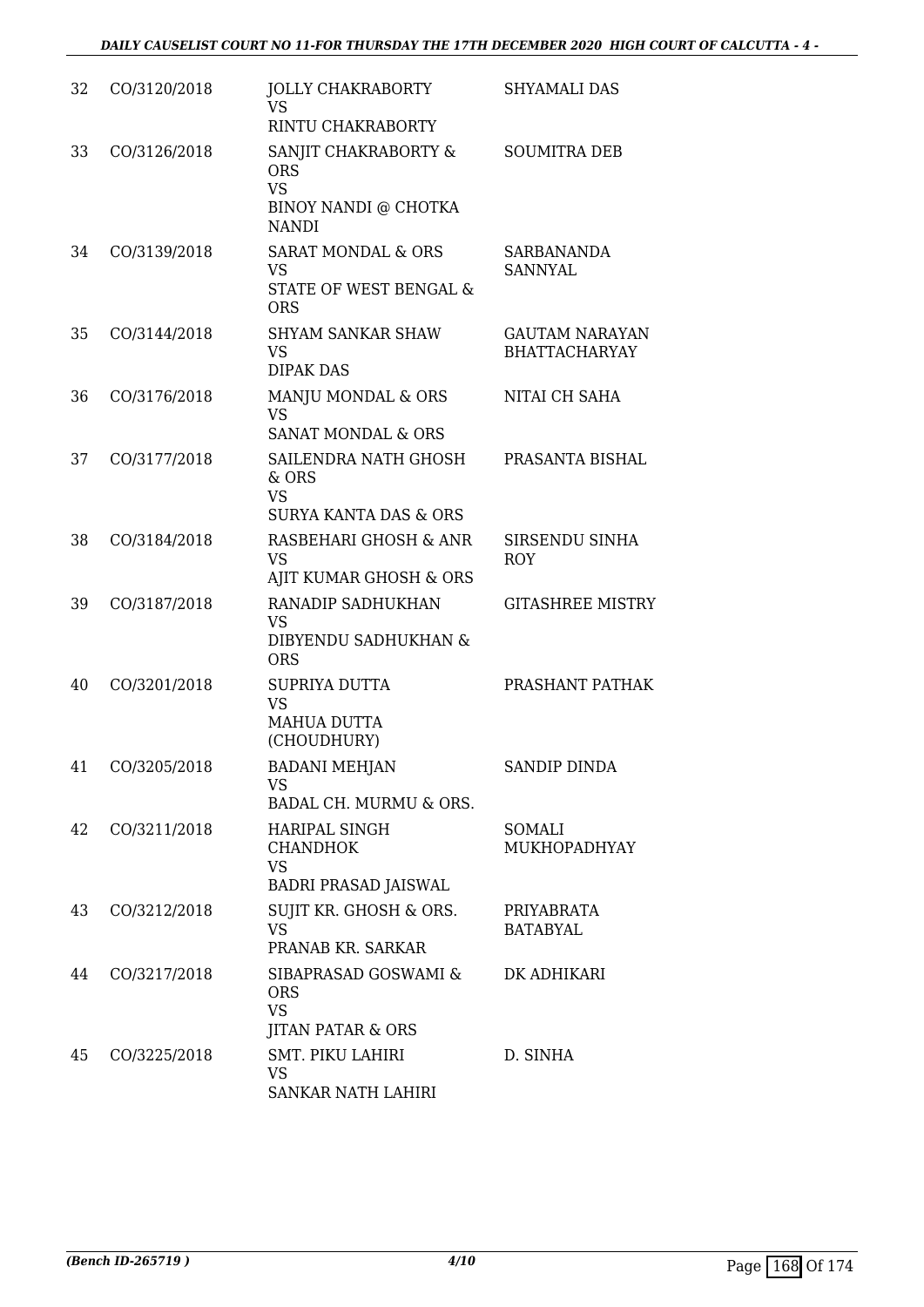| 46 | CO/3226/2018 | ABHOY CHANDRA PURKAIT<br>& ORS<br>VS.<br><b>LAKSHAN HALDER &amp; ORS</b>                            | A. GUPTA                             |
|----|--------------|-----------------------------------------------------------------------------------------------------|--------------------------------------|
| 47 | CO/3227/2018 | <b>SOVAN ROY CHOWDHURY</b><br><b>VS</b><br><b>BARUN ROY CHOWDHURY</b><br>& ORS                      | SOHINI<br><b>BHATTACHARYYA</b>       |
| 48 | CO/3238/2018 | SHARMILA BHATTACHARYA<br>VS.<br>KANAK DASGUPTA & ORS                                                | <b>ABHIJIT RAY</b>                   |
| 49 | CO/3239/2018 | ARABINDA SAMANTA &<br><b>ANR</b><br><b>VS</b><br>THE UTTARPARA KOTRANG<br><b>MUNI &amp; ORS</b>     | ASHIM KUMAR<br><b>RAUTH</b>          |
| 50 | CO/3241/2018 | <b>DILIP GHOSH &amp;ORS</b><br><b>VS</b><br><b>ASHOK PODDAR &amp; ORS</b>                           | <b>KRISHNA DEO DAS</b>               |
| 51 | CO/3242/2018 | <b>SHYAMAL KUMAR</b><br><b>BARDHAN</b><br><b>VS</b><br><b>BASANTI BARDHAN</b>                       | <b>SWAPNA SOM</b>                    |
| 52 | CO/3243/2018 | APARNAPADA @ KANU<br><b>BERA @ ADHIKARY</b><br><b>VS</b><br><b>GOURI BALA CHAKRABORTY</b><br>& ANR. | <b>BINOY KR. DAS</b>                 |
| 53 | CO/3245/2018 | <b>BALRAM KUNDU &amp; ANR</b><br><b>VS</b><br><b>MADAN KUNDU &amp; ORS</b>                          | S. MAJUMDER                          |
| 54 | CO/3247/2018 | <b>BALARAM KUNDU &amp; ORS.</b><br><b>VS</b><br><b>NETAI KUNDU &amp; ORS</b>                        | <b>SNEHANGSHU</b><br><b>MAJUMDER</b> |
| 55 | CO/3261/2018 | <b>JOGESH CHANDRA</b><br><b>DEBNATH</b><br><b>VS</b><br><b>BAIDYA NATH DHUR &amp; ANR</b>           | <b>SUBRATA GHOSH</b>                 |
| 56 | CO/3264/2018 | <b>SARMILA SAHA ROY</b><br><b>VS</b><br><b>DEBOBRATA ROY</b>                                        | <b>SAIKAT MONDAL</b>                 |
| 57 | CO/3266/2018 | SHYAM SUNDAR SINGH<br><b>VS</b><br>KALLOL KUMAR BARDHAN<br>& ANR                                    | SIBNATH GANGULY                      |
| 58 | CO/3270/2018 | <b>ANJALI DAS</b><br>VS.<br>APARNA ROY & ANR                                                        | SIBANGHEE<br><b>CHATTOPADHYAY</b>    |
| 59 | CO/3272/2018 | DR BIMAN MONDAL<br><b>VS</b><br>SMT SHAMPA MONDAL                                                   | SANJIDA SULTANA                      |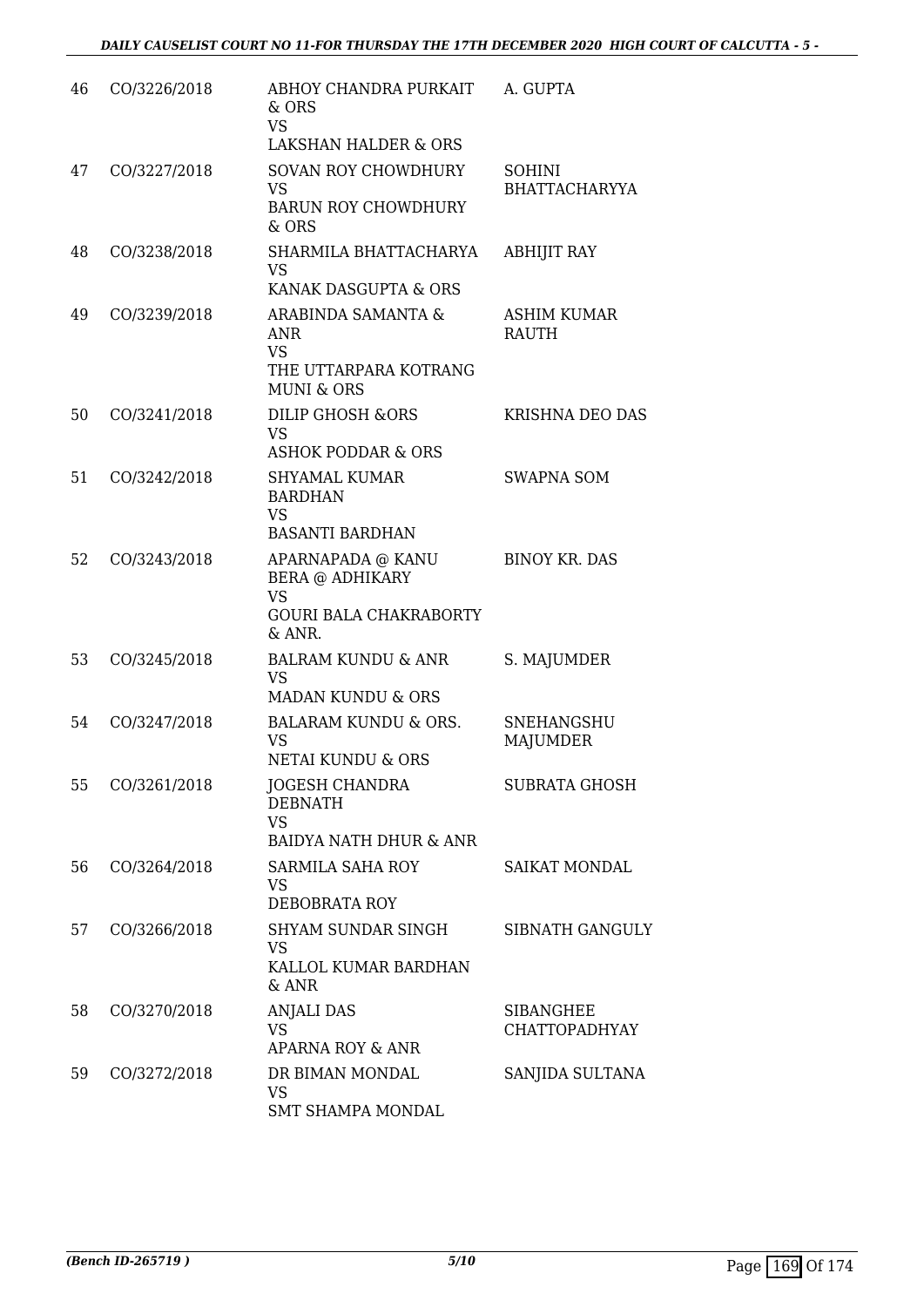| 60 | CO/3277/2018 | <b>GOUR JANA &amp; ANR</b><br><b>VS</b><br>MIDNPORE MUNICIPALITY<br>& ORS                               | PARAMITA ROY                         |
|----|--------------|---------------------------------------------------------------------------------------------------------|--------------------------------------|
| 61 | CO/3292/2018 | TAPASH MUKHERJEE<br><b>VS</b><br>MRS SUCHETA MAYER                                                      | SANKAR<br><b>CHATTOPADHYAY</b>       |
| 62 | CO/3294/2018 | <b>LAKSHMI PROMOTERS &amp;</b><br>DEVELOPERS (P) LTD &<br><b>VS</b><br><b>SHAKUNTALA SHAW &amp; ANR</b> | <b>ABHA TIWARI</b>                   |
| 63 | CO/3301/2018 | MAHADEV DUTTA & ANR<br><b>VS</b><br>ALOK RANJAN SAHA                                                    | DULAL CHANDRA<br><b>CHATTERJEE</b>   |
| 64 | CO/3303/2018 | KARTIK CHANDRA ADAK &<br><b>ORS</b><br><b>VS</b><br>SATISH CHANDRA BHUNIA<br>& ORS                      | <b>ABHIJIT MUKHERJEE</b>             |
| 65 | CO/3304/2018 | <b>AMRAPALI DAS(SEN)</b><br><b>VS</b><br><b>ALOK KUMAR DAS</b>                                          | <b>SOUMI GUHA</b><br><b>THAKURTA</b> |
| 66 | CO/3308/2018 | <b>SHANTI SHAW</b><br><b>VS</b><br><b>BIMAL SHAW</b>                                                    | <b>ARUP BHOWMICK</b>                 |
| 67 | CO/3313/2018 | <b>SANJOY SHAW</b><br>VS<br>ANJALI SHAW @ SHAMA<br><b>PARVEEN</b>                                       | <b>SUMAN</b><br><b>CHAKRABORTY</b>   |
| 68 | CO/3317/2018 | <b>BIKASH MAJUMDER</b><br><b>VS</b><br>JHUMA MAJUMDER                                                   | MITUL<br><b>CHAKRABORTY</b>          |
| 69 | CO/3318/2018 | DEBASISH BHUNIYA<br>VS.<br>MADHUMITA BHUNIYA                                                            | <b>ANYASHA DAS</b>                   |
| 70 | CO/3320/2018 | MD ZIAUDDIN & ANR<br>VS<br>DIPAK KUMAR JAISWAL &<br><b>ORS</b>                                          | D K JAISWAL                          |
| 71 | CO/3321/2018 | <b>SUKANYA BANERJEE</b><br><b>VS</b><br>SUJIT KUMAR DAS & ANR                                           | PRITHVI SINHA ROY                    |
| 72 | CO/3323/2018 | ELKOM ENTERPRISES P.<br>LTD.<br><b>VS</b><br>SOUGATA BANERJI & ANR.                                     | SANKAR NARAYAN<br>SAHA               |
| 73 | CO/3325/2018 | PARITOSH ROY<br>VS<br>UTTAM KR. NATUA & ORS.                                                            | RADHAMOHAN ROY                       |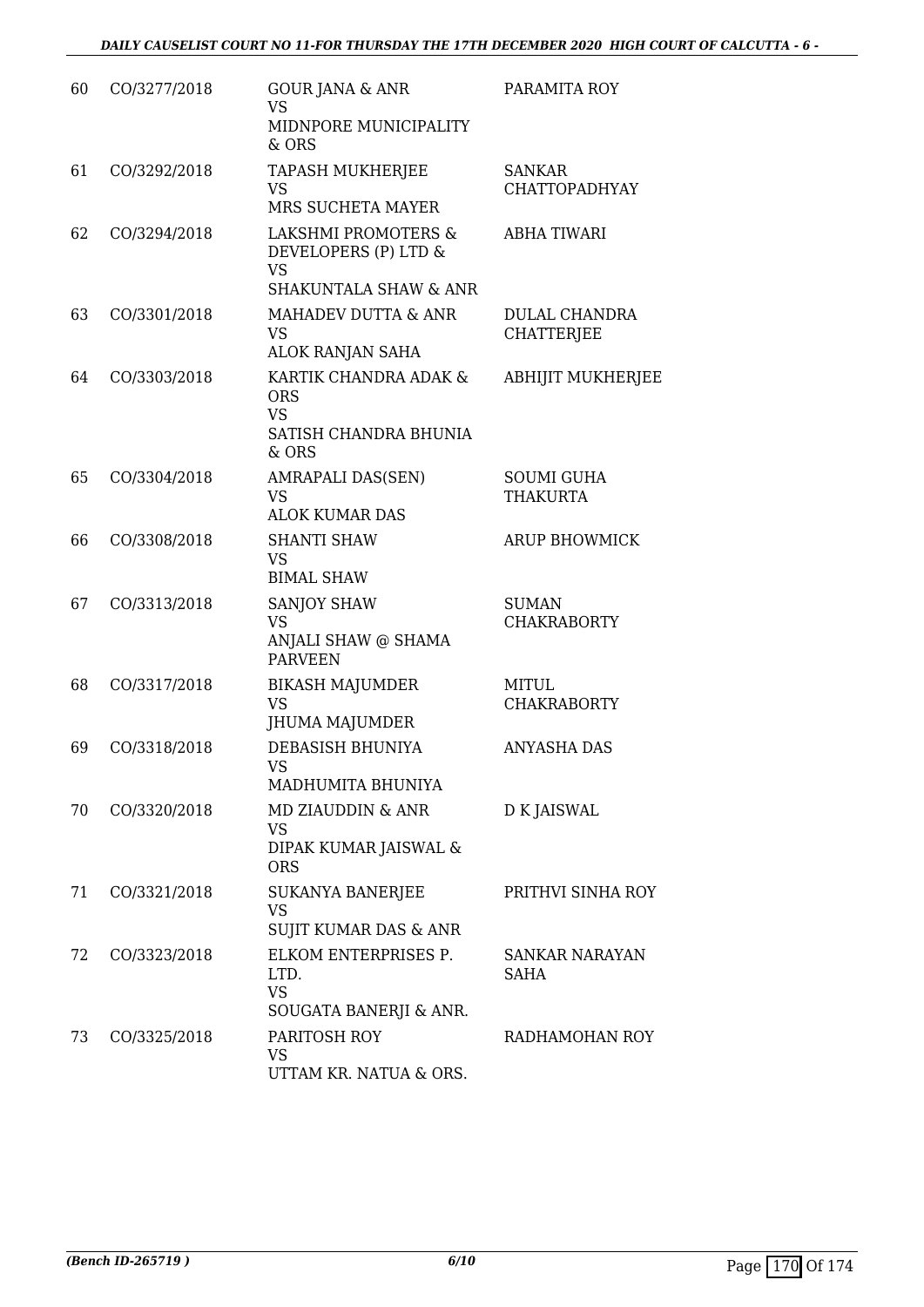| 74 | CO/3327/2018 | SANDIP DEY @ SANDIP KR.<br><b>DEY</b><br><b>VS</b><br>SANKAR PROSAD DEY &               | CHANDRAMALA<br><b>MUKHERJEE</b>  |
|----|--------------|-----------------------------------------------------------------------------------------|----------------------------------|
| 75 | CO/3336/2018 | ANR.<br>SUSHMITA PAUL (DAS)<br><b>VS</b><br><b>ANITA CHOWDHURY</b>                      | RADHAMOHAN RAY                   |
| 76 | CO/3379/2018 | JAFAR ALI MOLLA & ORS<br><b>VS</b><br><b>CHAYED MOLLA &amp; ORS</b>                     | SK. NIZAMUDDIN                   |
| 77 | CO/3390/2018 | PRABIR CHANDRA POYRA &<br><b>ORS</b><br><b>VS</b><br><b>SHAKTIPADA POYRA &amp; ORS</b>  | <b>SANDIP DAS</b>                |
| 78 | CO/3392/2018 | DEBABRATA PURKAIT<br><b>VS</b><br>PAMPA DAS & ORS                                       | <b>SANDIP DAS</b>                |
| 79 | CO/3393/2018 | <b>BHAGBAT DAS &amp; ORS</b><br><b>VS</b><br><b>SMT SIKHA PAL &amp; ORS</b>             | <b>SANDIP DAS</b>                |
| 80 | CO/3394/2018 | DIPANKARSRI PAUL<br><b>VS</b><br><b>SMT SABITA DUTTA PAUL</b>                           | NARAYAN CHANDRA<br><b>AGHOSH</b> |
| 81 | CO/3399/2018 | <b>JAHARLAL KANU</b><br><b>VS</b><br>KRISHNENDU MUKHERJEE<br>& ORS                      | T. TALUKDER                      |
| 82 | CO/3404/2018 | <b>MOTIAR MONDAL</b><br><b>VS</b><br>PARESH CHANDRA<br>MONDAL @ PARESH<br><b>MONDAL</b> | PARIKSHIT GOSWAMI                |
| 83 | CO/3405/2018 | PROF SK SAHANUL HAQUE<br>VS<br>SK MD QUASIN & ORS                                       | <b>ABHIJIT SARKAR</b>            |
| 84 | CO/3462/2018 | DIPESH SAHA<br><b>VS</b><br>SHAMPA ALIAS MAYNA<br><b>SAHA</b>                           | <b>LAL MOHAN BASU</b>            |
| 85 | CO/3470/2018 | <b>SUMIT DEY</b><br><b>VS</b><br>NARESH KUMAR AGARWAL                                   | GOPAL CHATTERJEE                 |
| 86 | CO/3488/2018 | SMT PURNIMA DAS MODAK<br>& ORS<br><b>VS</b><br><b>SMT TARA DAS &amp; ORS</b>            | KAUSTAV CHANDRA<br><b>DAS</b>    |
| 87 | CO/3526/2018 | SMT JASODA MONDAL<br><b>&amp;ANR</b><br><b>VS</b><br>KISTO MONDAL & ORS                 | SARBANANDA<br><b>SANNYAL</b>     |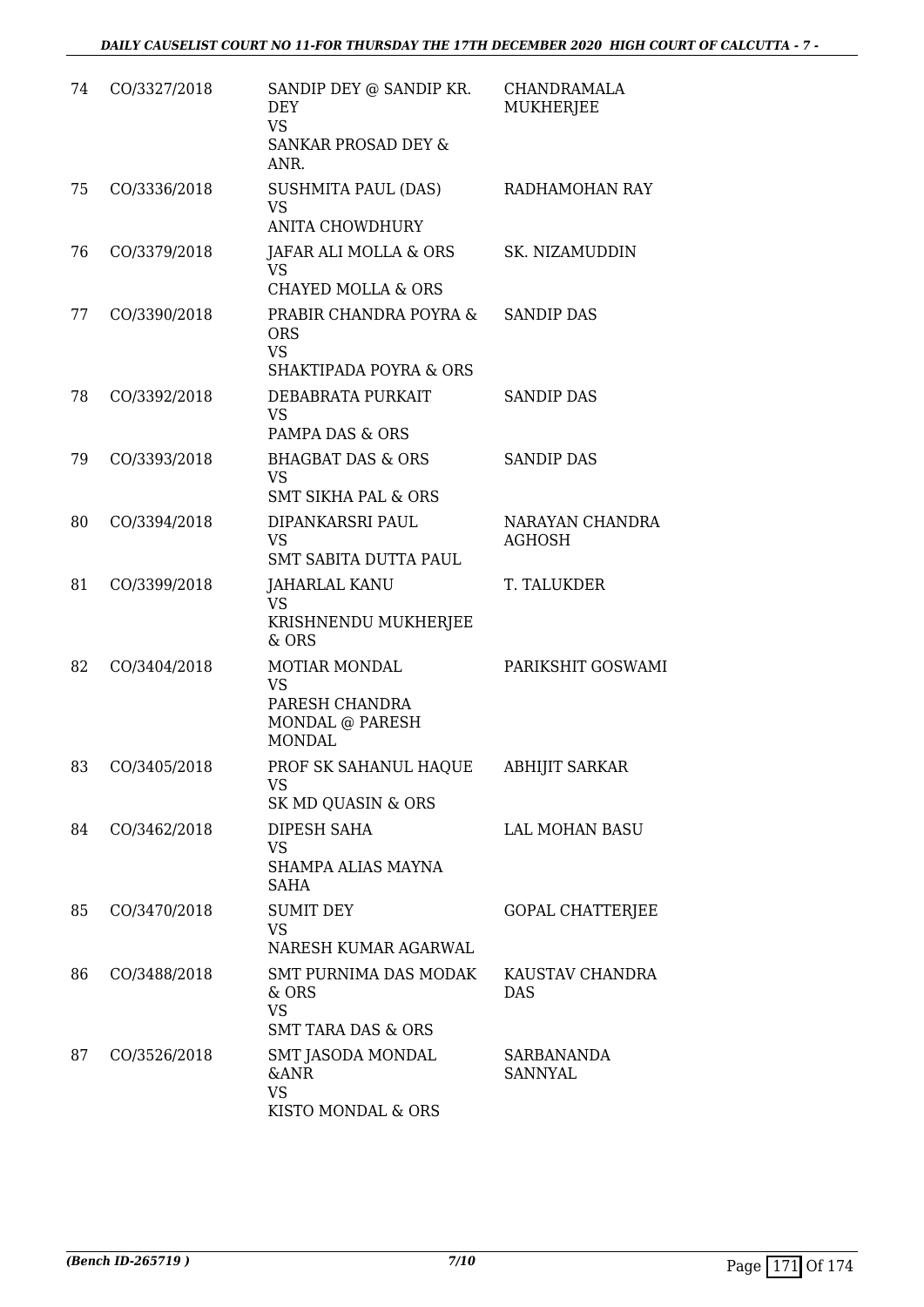| 88  | CO/3542/2018     | <b>SURESH SINGH &amp; ORS</b><br><b>VS</b><br>NABA KUMAR MONDAL                                                        | PRABHAT KUMAR<br><b>SINGH</b>           |
|-----|------------------|------------------------------------------------------------------------------------------------------------------------|-----------------------------------------|
| 89  | CO/3551/2018     | SAMBHU NATH SARDAR &<br><b>ANR</b><br><b>VS</b><br>KAHAR SARDAR & ORS                                                  | DEBRUP<br><b>BHATTACHARJEE</b>          |
| 90  | CO/3554/2018     | M/S. THE ATLANTIC OIL CO. L.P TIWARI<br>P. LTD.<br><b>VS</b><br>THE BOARD OF TRUSTEES<br>OF THE PORT OF KOL. &<br>ORS. |                                         |
| 91  | CO/3558/2018     | JAGANNATH DAS BAIRAGYA TIRTHA PATI CHARYA<br><b>VS</b><br><b>NATABAR DAS &amp; ORS</b>                                 |                                         |
| 92  | CO/3559/2018     | SHYAMAL KUMAR PAL<br><b>VS</b><br><b>SWETA PAL &amp; ORS</b>                                                           | <b>SARMI DATTA</b>                      |
| 93  | CO/3569/2018     | SK HAPIJUL HOQUE<br><b>VS</b><br>NIRANJAN PRAMANICK &<br><b>ORS</b>                                                    | <b>SAILENDU SEKHAR</b><br><b>BAYERD</b> |
| 94  | CO/3573/2018     | KESHAB CHANDRA NASKAR<br>& ORS<br><b>VS</b><br>NIRANJAN NASKAR & ORS                                                   | <b>KIRAN KUAMR</b><br><b>MAHATO</b>     |
| 95  | CO/3574/2018     | <b>HALIM MOLLA &amp; ORS</b><br><b>VS</b><br><b>JALAAL MOLLA</b>                                                       | KIRAN KUMAR<br><b>MAHATO</b>            |
| 96  | CO/3579/2018     | TAPAS KUMAR MONDAL<br><b>VS</b><br>M/S. ATREYEE NIRMAN PVT<br>LTD & ANR                                                | <b>JALLY DEY</b>                        |
| 97  | CO/3592/2018     | <b>SMT INDRANI</b><br><b>BHATTACHARJEE</b><br>VS<br>KALIDAS BANNERJEE                                                  | AIS KUMAR DAS                           |
| 98  | CO/3597/2018     | MD HAYAT ALI GAZI<br><b>VS</b><br>SARIFUL ISLAM KAZI                                                                   | <b>ANIMESH PAUL</b>                     |
| 99  | CO/3598/2018     | RT. REV. ASHOKE BISWAS<br><b>VS</b><br>THE CHURCH OF NORTH<br><b>INDIA</b>                                             | <b>AMAN BAID</b>                        |
| 100 | CO/3603/2018     | ASRAF ALI KHAN & ANR<br><b>VS</b><br>WAKIL AHMED KHAN &<br><b>ORS</b>                                                  | NAYEEMUDDIN<br>MUNSHI                   |
|     | 101 CO/3604/2018 | <b>SANDIP MULLICK</b><br><b>VS</b><br>DR. RAJKUMAR GHOSH &<br><b>ORS</b>                                               | ASIT KUMAR<br><b>BHATTACHARYA</b>       |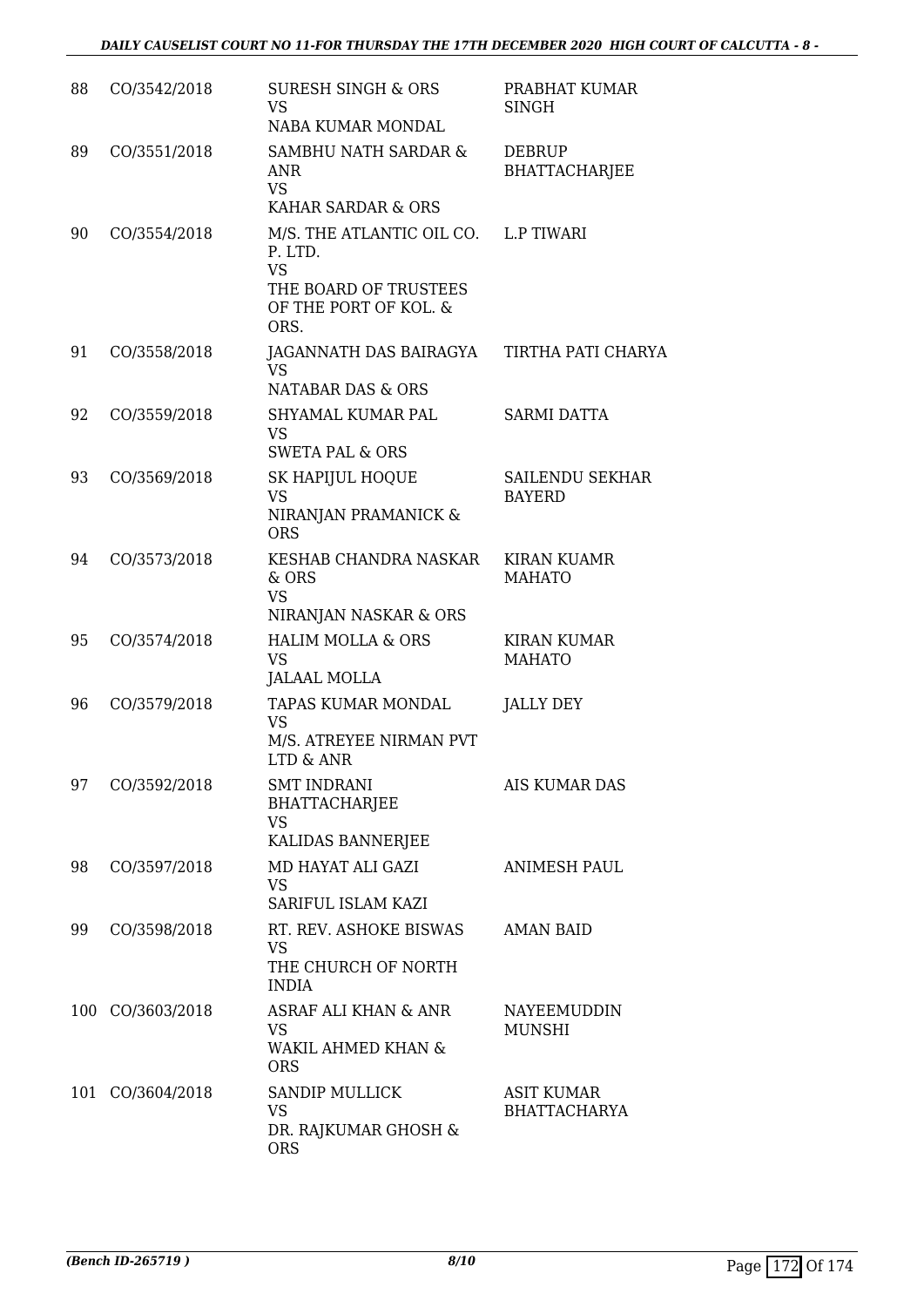|     | 102 CO/3606/2018                        | CHANDI CHARAN PATRA<br><b>VS</b><br><b>INDUMOTI BAR &amp; ORS</b>                                        | <b>SUSMITA DRY(BASU)</b>                   |
|-----|-----------------------------------------|----------------------------------------------------------------------------------------------------------|--------------------------------------------|
| 103 | CO/3608/2018                            | <b>BISWANATH DEY</b><br><b>VS</b><br><b>SUKUMAR DEY &amp; ORS</b>                                        | <b>ARUP KUMAR</b><br><b>BHOWMICK</b>       |
|     | 104 CO/3618/2018                        | DR MANOMAY BANERJEE &<br><b>ANR</b><br><b>VS</b><br><b>SMT ANJALI MITRA &amp; ORS</b>                    | MRS S MUKHERJEE                            |
| 105 | CO/3632/2018                            | <b>PRANAB BOSE</b><br><b>VS</b><br>AMAR PANDEYA & ORS                                                    | A. ALI                                     |
|     | 106 CO/3872/2018                        | PRANAV RAMESH PAREKH<br><b>VS</b><br><b>BISHNU PRASAD</b><br>MUKHERJEE                                   | A. BANERJEE                                |
|     | IA NO: CAN/1/2020(Old No:CAN/1039/2020) |                                                                                                          |                                            |
| 107 | CO/3941/2018                            | PRANABESH MANDAL &<br><b>ANR</b><br><b>VS</b><br><b>INDRA PRASTHA</b><br><b>DEVELOPER &amp; ORS</b>      | <b>SUBRATA</b><br><b>MUKHERJEE</b>         |
| 108 | CO/3951/2018                            | DIPANKAR MITRA & ORS<br><b>VS</b><br><b>PRADIP SAHA &amp; ORS</b>                                        | <b>ADITI ROY</b>                           |
|     | 109 CO/4290/2018                        | RADHASHYAM GUPTA<br><b>VS</b><br><b>BHOLANATH KUNDU</b>                                                  | <b>ALOK ROY</b>                            |
|     | 110 CO/4373/2018                        | <b>MANASH SARKAR</b><br><b>VS</b><br>MANASHI SARKAR                                                      | <b>DONA AKTER</b>                          |
| 111 | CO/234/2019                             | DIPA GHOSH<br><b>VS</b><br>THE LAKSHMI VILAS BANK<br>LTD & ANR                                           | <b>MITUL</b><br><b>CHAKRABORTY</b>         |
|     | 112 CO/330/2019                         | <b>SRI ARI HARESWAR</b><br>MAHADEB JEW & SRI SRI<br>LAXMI JANARDAN JEW<br><b>VS</b><br><b>SREEMA ROY</b> | <b>SUBIR SABUD</b>                         |
|     | 113 CO/1013/2019                        | <b>MEERA SINGH&amp; ORS</b><br><b>VS</b><br>KASHI NATH SINGH & ANR                                       | <b>SANTOSH KUMAR</b><br><b>CHAKRABARTI</b> |
|     | 114 CO/3146/2019                        | LALTA PRASAD SHAW &<br><b>ORS</b><br><b>VS</b><br>THE CHIEF EXECUTIVE<br><b>OFFICER &amp; ORS</b>        | SHETPARNA RAY                              |